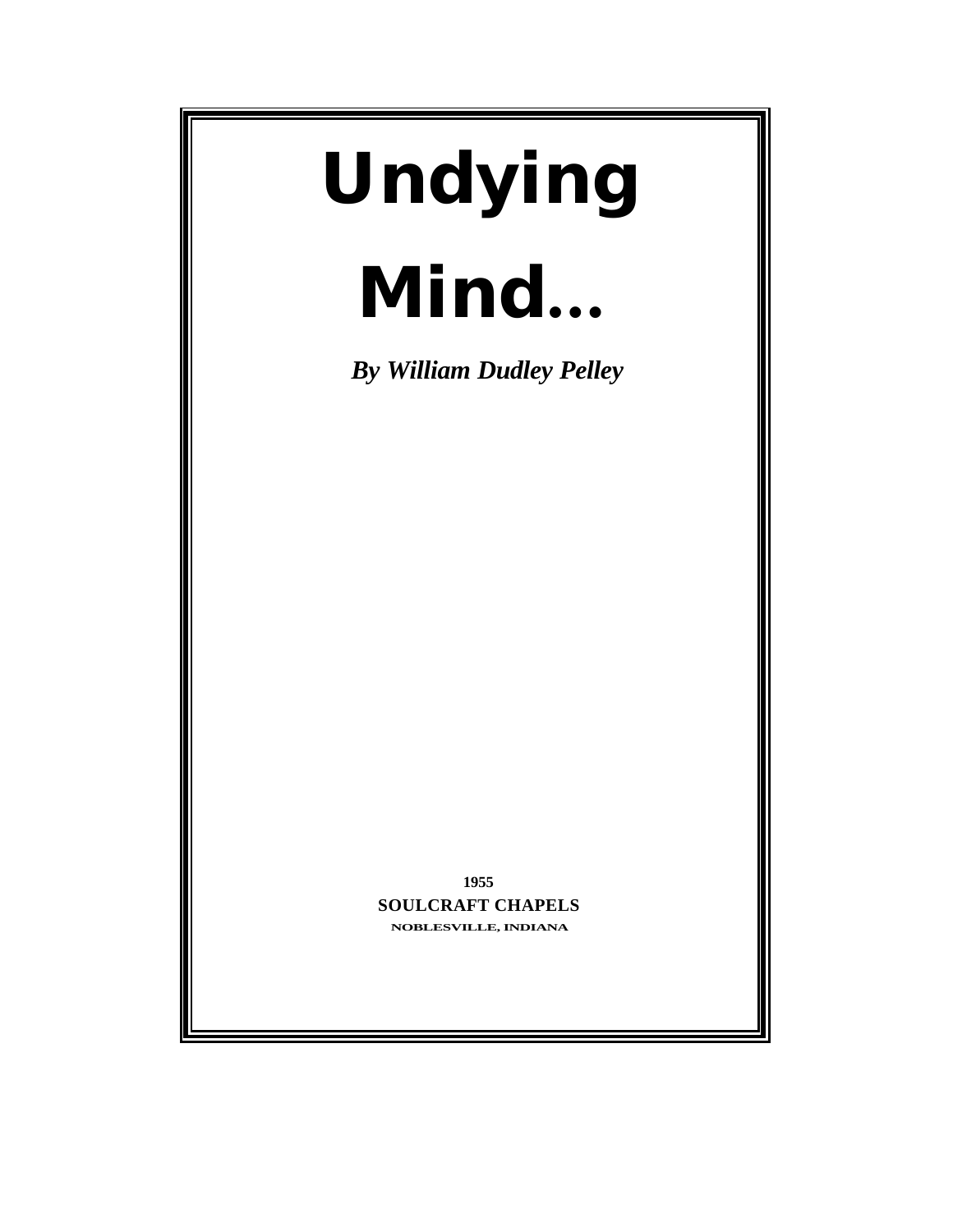*Copyright* **WILIAM DUDLEY PELLEY** 1955

> *A First Edition* PRINTED IN U.S.A.

# **SOULCRAFT CHAPELS**

NOBLESVILLE, INDIANA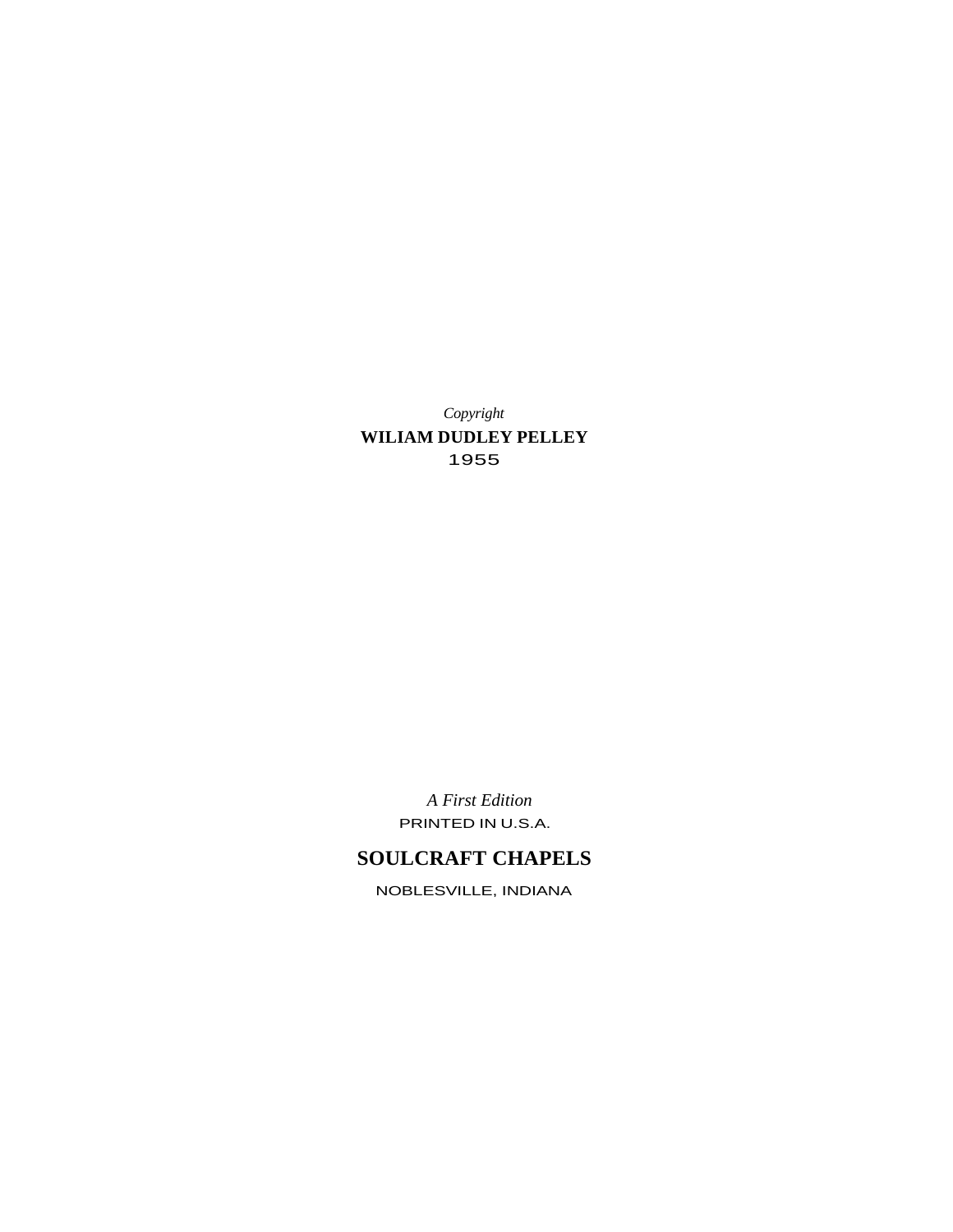### *To*

## **ADELAIDE and MELFORD PEARSON**

*In appreciation of their indefatigable Loyalty and effort that have helped* Bring Soulcraft to its present success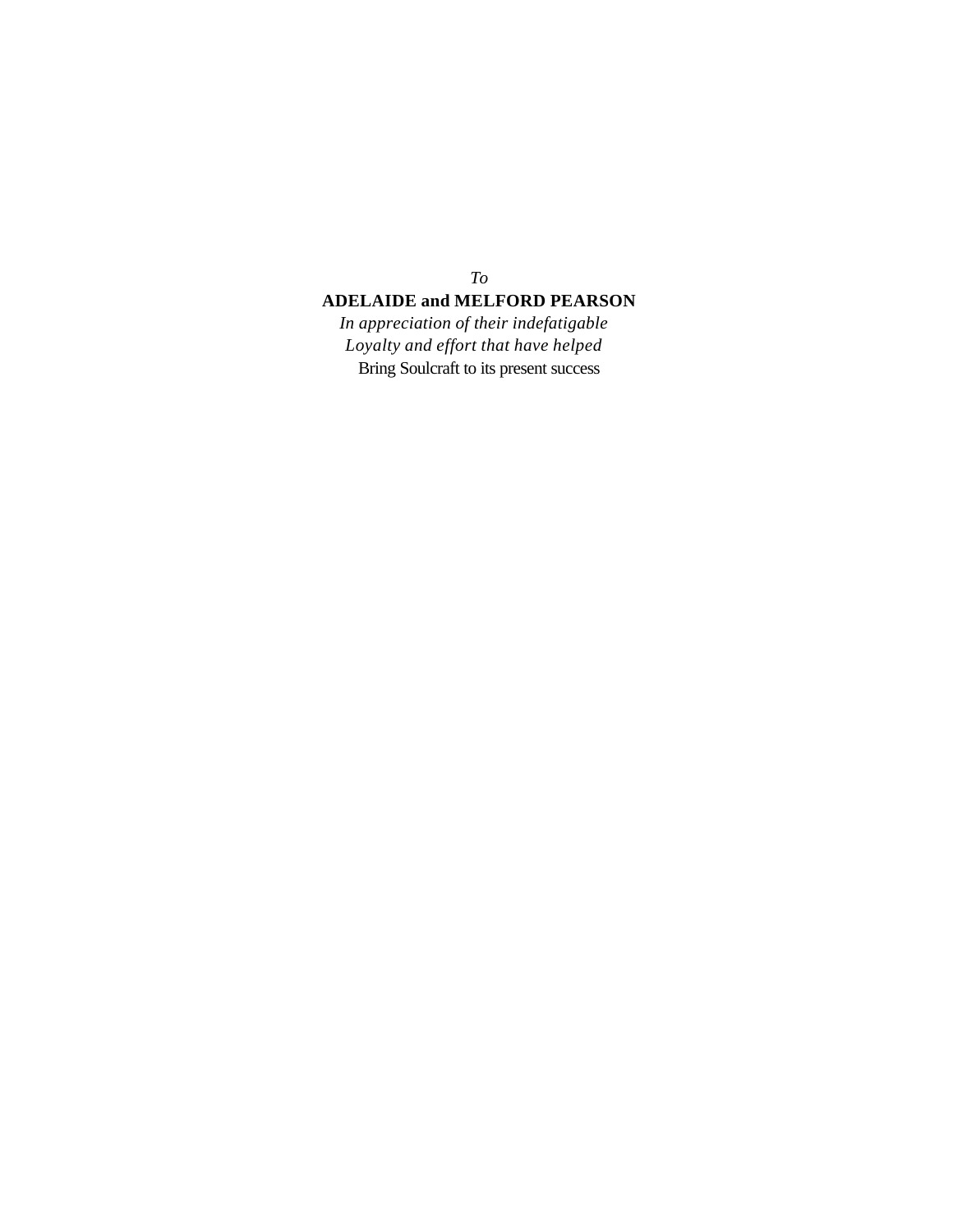## **Chapter I**

#### ????????????????????????????????????

#### **THE GREAT MYSTERY OF YOU!**

????????????????????????????????????

**HE TIME** has come, apparently, to write a book about *you!*

Millions of books have been written about every subject under the sun, from Aardvarks to Zymotics , but no one has done a book about you as you are. I don't mean a biography, although it would doubtless be quite as interesting as any other mortal's biography. A biography is a described roster of events in which a person has been implicated. I'm speaking of a book that discusses not who you are but *what* you are. **T**

 You would perchance declare, if the question were asked seriously and a serious answer expected, that you were an adult human being, either make or female, weighing anywhere between one hundred and three hundred pounds, white or black, rich or poor, educated or benighted, trying to hold your place in an earthly society where there are 2,499,999,999 other human creatures more or less like you. You might add your name, and your age, and a footnote that you have never been in jail and your Federal income tax was paid. This, you would assume, would be telling what you are. But I wish to go on record as declaring it is *not* what you are.

*I declare you are something new in this world!* Never since the daw n if time has there been anybody exactly like you, and never again, throughout all the ages, will there ever again be anybody exactly like you. More than that, while you may describe yourself —to yourself—as a human being, I make the sincerest observation that such term is meaningless. Do any of us assuredly know what human beings are? Are they anything other than distinctive creatures? What kind of creatures? Just distinctive. But distinctive in regard to what? We shall see.

A totally distinctive creature has attained to animate existence in this world of material substances and is known as… *You.* It is not attached physically to anything else. It can, by taking thought as we say, put itself into spatial movement and convey itself where it will. It can, when it takes more thought, stop such movement and remain in a state of rest for as long as it please. It can make impersonal mental decisions apart from bodily movement, compare this with that, be aware of shape, density and color without stirring from its place, know itself for an energy-wielding unit and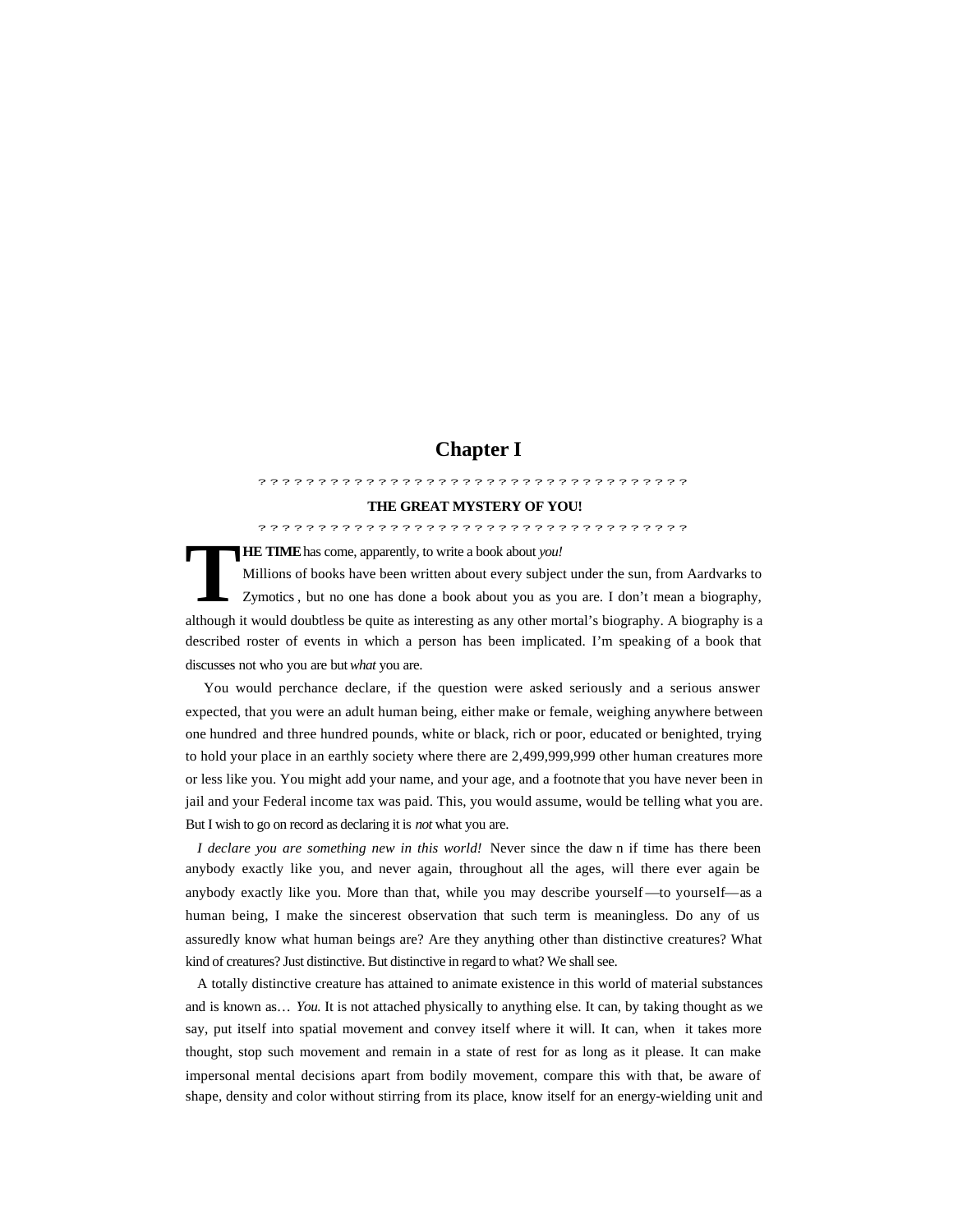feel the emotions of anger, chagrin, pity, embarrassment and pleasure, purely from impressions received through the so-called senses. Nobody actually knows—as I shall try to expound further on—precisely what the senses are. But they do convey motivations to the observant and deciding mind. As if this were not enough, this peculiar compilation of self -aware energy is marked differently than any other peculiar compilation of self-aware energy in Cosmos. The outer membrane of the physical self, that is to say the skin, has a tracing of tiny fleshly designs upon certain parts of it—the feet, the palms, the toe and finger balls—that are microscopically different from the tracings on the membranes of the 2,499,999,999 other animate creatures of similar general construction, and that unchangeably distinguish it so long as it exists. Lastly, Northrupp at Williams College in 1938 established that it displays—or operates at—an electrical rate or "frequency" that is incontestably its own. Not a mother's son or father's daughter of the other 2,499,999,999 so-called human beings on earth at the moment possesses exactly the same vibratory current. Every one of us has his own, and you have yours.

Nature, or whatever cosmic cause brought your animate self into being, has gone to almost unbelievable care to distinguish you as something special to yourself… and this goes whether you are a millionaire businessman living on Park Avenue with a liveried chauffeur to drive you to and from the office or a bleary-eyed lout awaiting your turn at the Monday morning police line-up—or a salacious striptease artist disclosing your charms to an audience for a price or a plain-faced mother on the side street of a Midwest small town, dividing her concernments between the rising cost of Hamburg and her small fry's croupy coughing. Nature, or whatever cause in Cosmos brought your animate self into being, makes no distinction between millionaires and "Lost Week-Enders" or glamorous demoiselles and care-distracted mothers. Each is a distinct product with a distinct role and destiny. It may occur to you occasionally, poignantly enough—especially in times like the present when the whole world seems turning bottom side up and all the queer things are coming to the top—that the entire business of living isn't worth the effort; the race is one gigantic dud anyhow and the mortal drama plunging toward a debacle. Strange as it may seem to you for the moment, I'm not going to combat you on that, although I by no means concur in it.

Before you reach that conclusion permanently, however, and maybe turn on all the gas burners, or dive out the tenth story window, or spatter your grey matter over some landlord's perfectly good wall, I have the caprice to ask you to check over a lot of items about yourself, of which you may not be consciously aware. I want you to consider the stupendous thing you may be that has never occurred to you before, or been called to your attention since you have been born. Then if you wish to t hrust your pate in the gas-oven, or open the tenth story window and imitate a wingless bird, or spin the cylinder of your brother-in-law's revolver and pull the trigger—with nothing in front of it but your own head—go ahead and exit.

I think the chances are, however, that you won't.

**N THE FIRST** place, there was more hard-headed sense than sentiment in Rabindranath IN THE FIRST place, there was more hard-headed sense than sentiment in Rabindranath Tagore's famous contention, "Every child proves that God is not discouraged with Man." All these political and economic troubles of the world have been going on for an interminable time—if you dig deep enough and carefully enough into history—and will go on, undoubtedly, for an interminable time to come, principally for the reason that they are all necessary conditions to man's individual evolution. When I say individual evolution, I mean *spiritual* evolution, for no one man can evolve biologically of himself.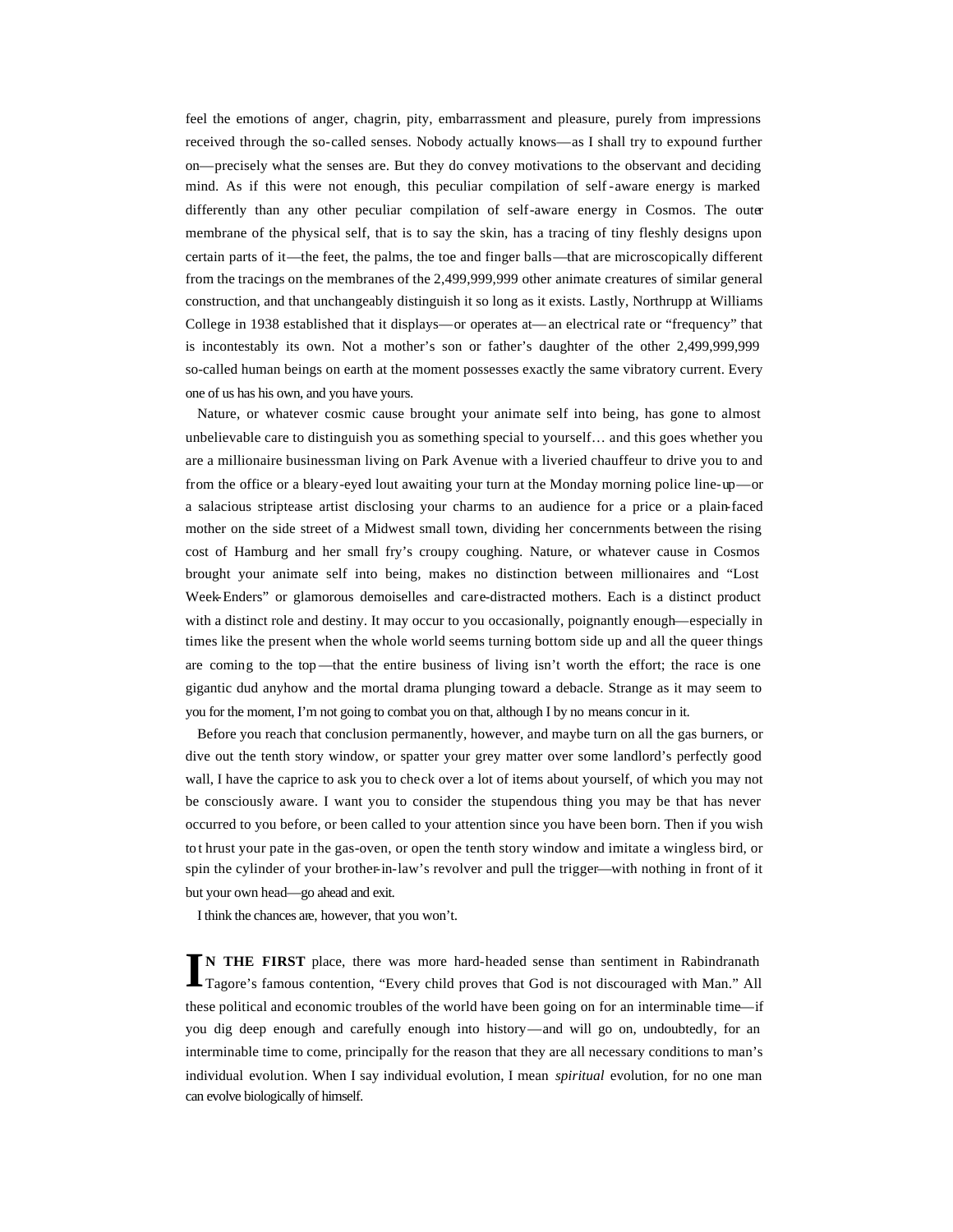In the second place, making yourself a stiffish yellow Something with a tag on a great -toe, would be your way of saying that you know more about the worthlessness of being mortal than Nature, who went to all the trouble of making just one distinctive person—yourself—before you had seen the finished product. Because you're not a finished product yet, by any manner of means, I don't care what your ears or sex or race of troubles. You're not a half or a quarter or an eighth or a sixteenth of a finished product. You may not even come close to being a finished product for ten to twenty thousand years yet. Imagine a five-year-old child blowing its brains out because it wasn't as talented as Leonardo da Vinci, or as wise as Socrates or as cultured as Christ Jesus. That would be you as a suicide when you say that your mortal life was positively not worth living.

You are an utterly distinctive creation in the universe, I say, with an individuality that must possess its own definite significance. You have a bodily vehicle that looks different, and is different, from any other bodily vehicle in mortality… and even though you should have happened to be born an identical twin, the statement still holds in some particular, if nowhere other than in your fingerprints. Your spirit operates at an electrical rate possessed by no other soul in the known universe. Even your voice is pitched at a distinct key that is all your own, since no two persons have exactly the same voices just as no two persons have exactly the same identifications on the ball of their fingers. In other words, your personality, no matter who you may happen to be, has *Integrity*. Integrity in this sense means, "unimpaired state, completeness, soundness."

 You are doing an utterly distinctive job in the universe and that job is Yourself. Furthermore, it commences to look to me, from all the researching I've done, that you're tagged to identify by your fingerprints and galvanic voltage *so that fullest credits may accrue to you for the success you eventually make of it.*

**ERSONALLY** I have reason to believe—as I shall expound in the proper place—that you get a good many throws at it. You get dozens, scores, hundreds of throws at it... if you want them, a good many throws at it. You get dozens, scores, hundreds of throws at it… if you want them, I mean right here in this mortal world. You've been the same sentient Thing you are now, maybe dozens, scores, even hundreds of times before, and will e the same animate Thing dozens, scores, and hundreds of times in future—which is where the phenomenon of Intelligence comes in, or rather, *from.* You may spatter your aforesaid grey matter all over the aforesaid landlord's perfectly good wall but all you'll really be doing is spoiling a set of perfectly good brains. You can't stop *you*  from living or thinking, or doing much more than escaping a temporary predicament. It would be painfully similar to running a fine Rolls Royce off the pavement onto soft shoulder where the off—wheel spins in sand. You would get out with your chauffeur and say, "I know how to get this off-wheel out of soft shoulder. Here's twenty dollars. Go buy a quart of nitroglycerine and come back with it. We'll plant it under the chassis and blow the whole works to Tophet. *That* will get the danged wheel out of soft shoulder." Exactly as sensible. You'll wait a while before doing more traveling till you can buy or borrow another car but you certainly won't stay there by that spot of soft shoulder throughout eternity merely because that off-wheel got stuck in it. Really wreck a whole car with all its finely adjusted mechanisms and possibilities for further travel, would you, just because an evil road bogged it? That's suicide—or at least one way to look at it.

 I hope to show you how I myself, a somewhat smug and worldly newspaperman, raised up in the orthodoxy of a Methodist parsonage, gradually came to realize the stupendous fact that all of us have a good many throws at life before we truly qualify for heaven—not just one cat-and-dog existence, conditioned largely by the social state we're born in, then… Abracadabra! … Up to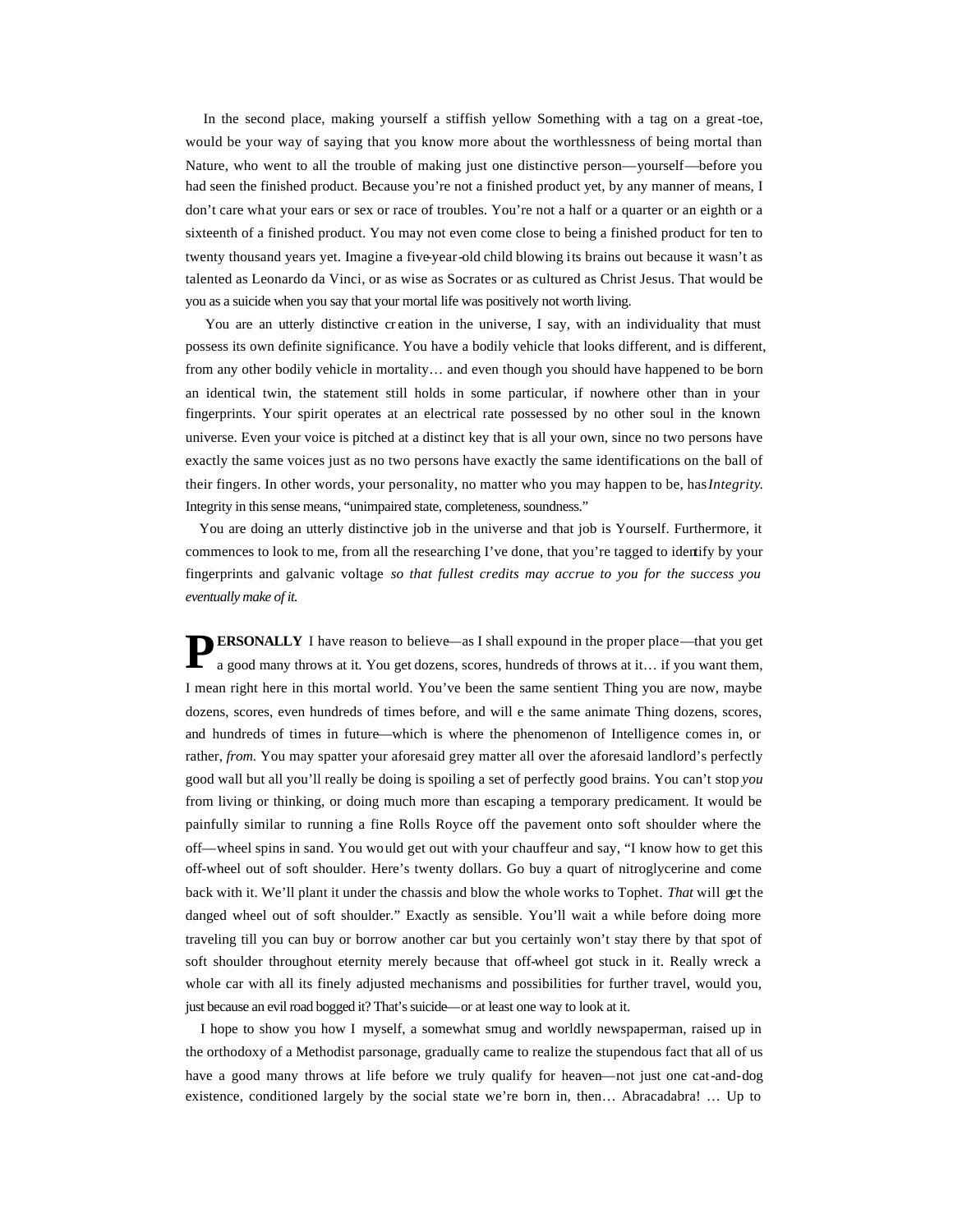Elysium or down to Avernus according to what we did or didn't make of it.

 However, I'm writing a book about *You!* Whatever I happen to say about myself I offer as evidence only that it may reasonably apply in your case as well as mine. You can never be *me.* I can never be *You!* But if I've broken trail a little in advance of you, I can certainly call back to you how I' discovering the going. If it's not acceptable to you, reject it. It's quite possible that you, being who and what you are, will insist on going to Avernus in a four-wheeled conveyance drawn by a span of horses while I'm as equally live my life nor ride in my vehicle. I don't have to ride in yours—especially if it's Avernus-bound. If you insist on living the one mortal life and none other, that's just daisy with me. But up ten thousand years I imagine I'll have the wisdom from experience deriving from a couple of hundred display the increments from one shriveled little kindergarten life that hasn't taught you to do much more than paw in earth's sand pile and call it having fun, and I congratulate myself I'll wash up with quite an edge of knowledge on you. Suppose we don't fight about it, however. Just leave it till we come to it.

YOU ARE a current human being, you say, with a name you don't like—for some odd reason, no man or women ever lived who was completely satisfied with the name his parents no man or women ever lived who was completely satisfied with the name his parents christened him—and a face you'd probably alter in a dozen places if you could. You were born of a certain tandem of parents, made to toe the chalk mark or not toe it in your childhood as to obedience in small matters., got a so-and-so education, married in result of supposed propinquity a susceptible member of the opposite sex, and now find yourself the arbiter over young… with bills to meet, a daily or weekly roster of social or commercial appointments to keep, political candidates to vote for, and your quota of taxes to pay in support of Great Britain—you being a good American in the Twentieth Century, filing your place in society ably or terribly, wondering when and where the next war is due to break out and whether or not you're due to end your days sitting on a cloud in your birthday suit and watching the neighbors ride up on an atomic concussion to join you.

You are the great faceless Man or Woman who makes the statistics that make the census.

 But you'll have to excuse me, as I said in the beginning, *if I don't care to agree with you.* I say at the risk of repetition that you're an animate creature distinct from all other animate creatures since Time began, gradually evolving into something particularly special in Cosmos—necessitating the peculiarity of your personal experiences—and what that particularly special Something is, approximates a concernment so great you'd better be giving it precedence over anything else in your intellect. You mayn't be able to discern it for a considerable time yet but at least you can take more accurate and proficient note of what you are in the present and begin to get a motion of the significance of that progression up the future. There won't be much room for inferiority complexes in your system when you've begun to grasp the pattern of it.

However, there won't be much room for superiority complexes, either, truth to tell, because you'll begin to realize how little progress you've actually made beside the progress you undoubtedly will make before you show semblance to what Cosmos intended when it started to concern itself with making you at all.

 So let's get down to tacks on this thing and check up on what facts may exist about you that you're only half aware of, and other facts equally as vital you mayn't be aware of at all. You certainly can't form an estimate of yourself till you know all there is to know about yourself. Right now I make the serious estimate that you know only about one fiftieth of what exists to be known about you. And you think that one-fiftieth is all there is. Actually I'll bet you don't know enough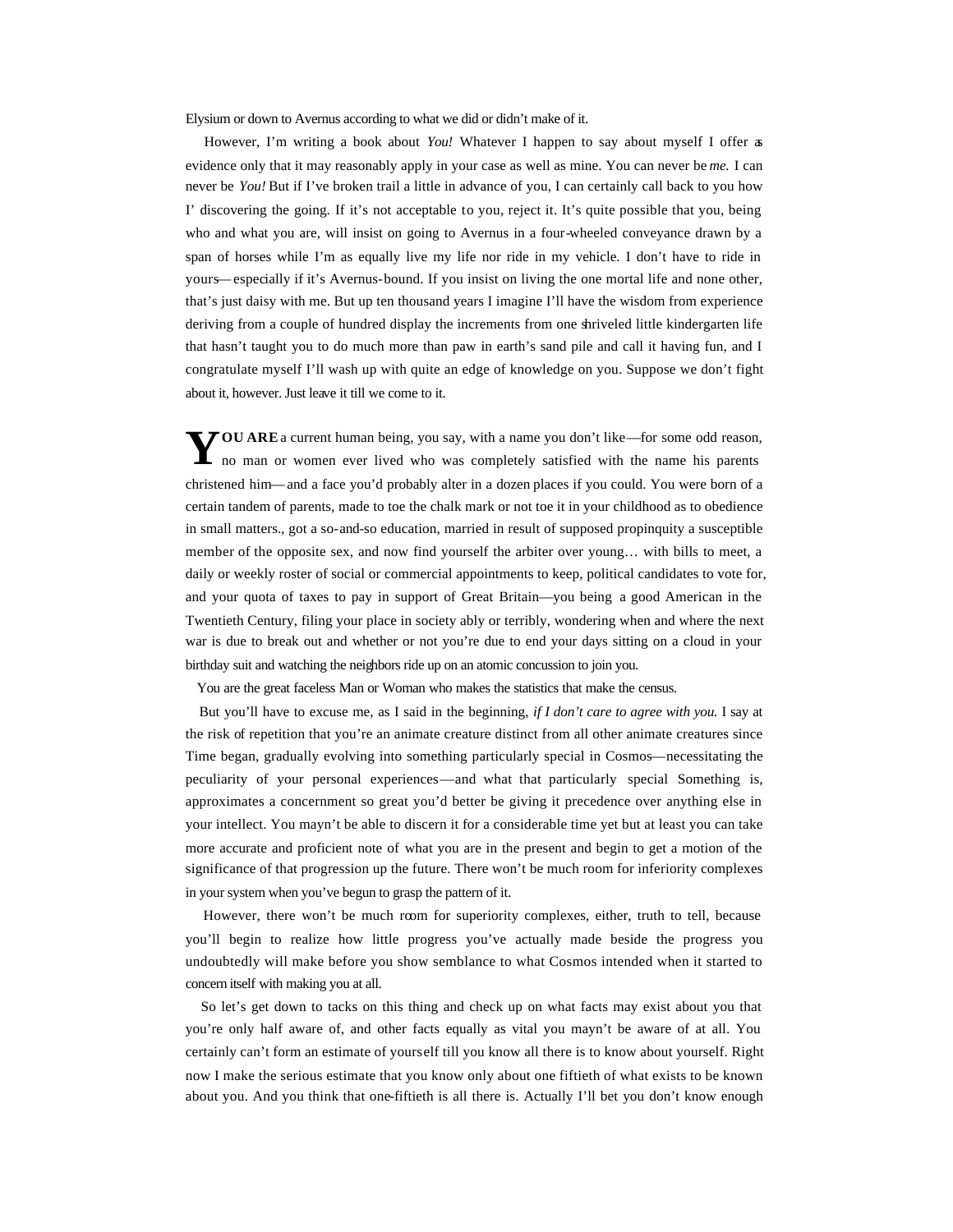about yourself to tell what makes your fingers wiggle when you hold up your hand and—as you suppose—wiggle them. I'm not referring to anatomical interplay of muscles and bones. I'm talking about the seemingly self-motivating Life-Principle that *desire* to see fingers wiggle, in consequence of which, fingers *do* wiggle.

 You don't know what your Soul is… as a matter of face, if you don't know what it is, how do you know you've got one at all? You think you've got the one body, and that's all you've got. If you discovered you had more than one body, you'd say someone was off their rocker and probably thinking of two other fellows. You marry a wife and in due time she presents you with an exhibit whose feet don't track and you haven't the slightest notion how or why it apparently "inherited" your own.

 You're probably the biggest mystery that exists in life today—as bid a mystery as the atomic bomb, and, if the truth could be known, perhaps far more dangerous.

And *you* want to take lethal pellets or spoil the landlord's wall because life "isn't worth living"? Suppose you listen while I tell you all I know about you in a great many words…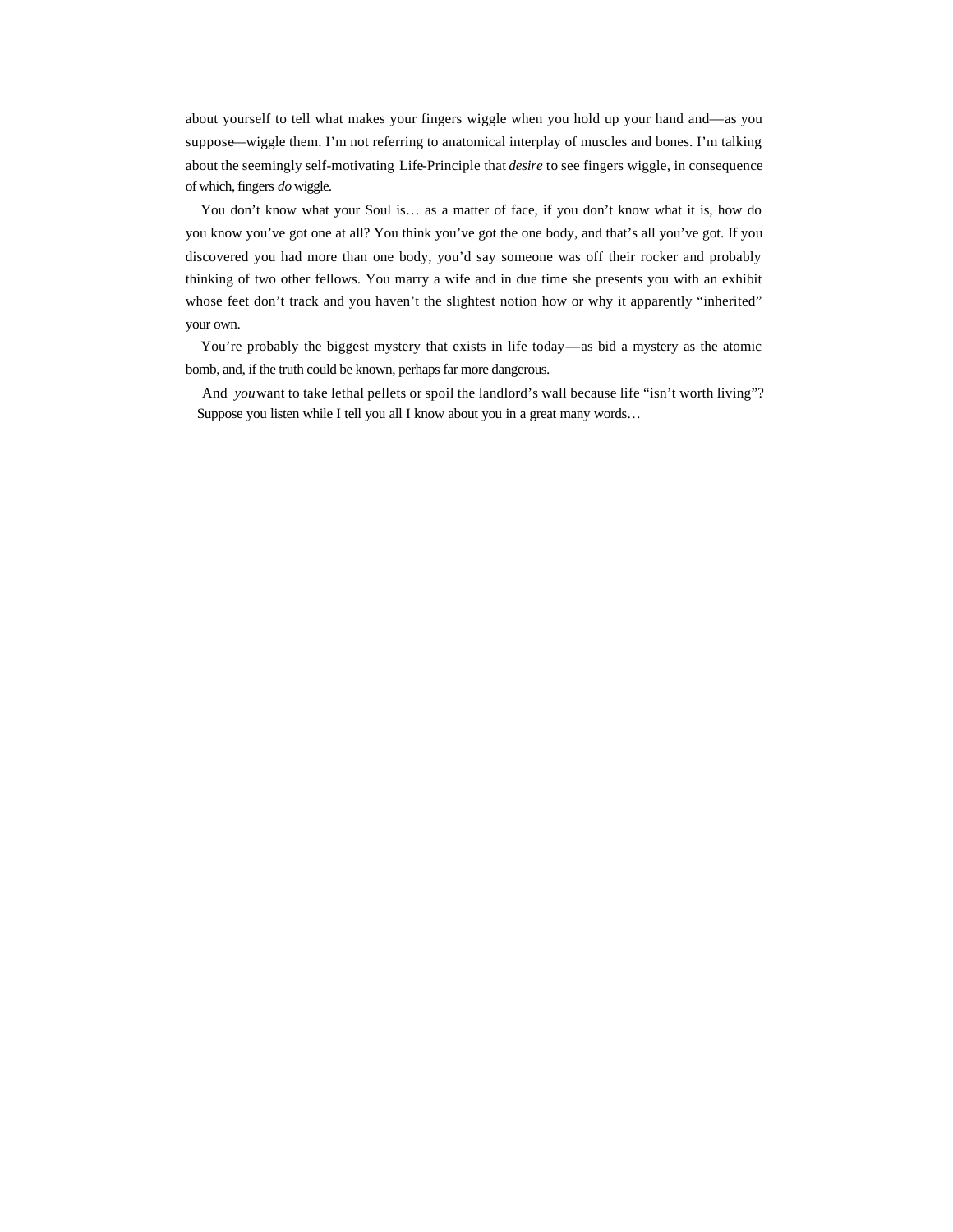## *Chapter II*

????????????????????????????????????

#### **YOU AND COSMIC THINKING**

#### ????????????????????????????????????

**UPPOSE**, despite your occasional partiality for Pills that End Everything, you gibe twenty minutes of analytical attention to the somewhat dumfounding thing that life is, of itself.<br>Does anybody know precisely is, of itse minutes of analytical attention to the somewhat dumfounding thing that life is, of itself. Does anybody know precisely is, of itself. Does anybody know precisely *what* it is? Do you know what it is? I don't mean how it manifests. Any six-year-old Blessed Event can tell you how it manifests. I mean, what is it *of itself* that it can puzzle the six-year-old what we might call six years' worth yet bedevil the oldest ten times as much at sixty? One would imagine that a compounding familiarity with life would bring about an increasing interpretation of it, but actually, it appears, just the opposite takes place. Putting it in another fashion, the more that consciousness endures, the more the nature of it challenges. What other element in Cosmos breeds expanding mystery as we progressively associate with it? Further, where should we begin at considering it?

The great  $17<sup>th</sup>$  Century philosopher, Descartes, thought he'd come close to an answer when he concluded, "*I think, therefore I am."*

 Descartes decided that life was a mere ability of a creature to entertain thoughts. He seemed to overlook the circumstance that such a creature as the salt -water polyp shows no evidence of thinking thoughts and yet no one can deny that this startling link between plant life and animal life is alive. Plants are surely alive yet no one to date has attempted to chart their Intelligence Quotients. Whole beehives of human beings appear physically animate, yet a real 200-watt thought doesn't seem to issue from their intellects from New Year's to Christmas. What Descartes probably meant to express was, "I am, in that I am *conscious."*

 However, we're not beginning this somewhat lengthy and heavyweight book on the Cosmic Facts of Life to prove or disprove what a  $17<sup>th</sup>$  Century philosopher meant or didn't mean. We want a direct and appreciable declension for the eternal mystery of *You!* Rounding out my twenty-seventy year of psychical exploration into the eternal verities—in which I have talked clairaudiently with some remarkable wits on Higher Planes as the record will show—my own 64-year-old observation has it that *anything is alive, man included, that manifests self-motivating energy!*

 This, it seems to me, is as apt a starting-point for what we have to discuss as anything identifiable in Philosophy.

 In this apparently simple Self-Motivating, we have the law and the prophets… and in this day of the strenuous life, the law and the profits.

*Self*-motivating!

What can we mean, *self*-motivating?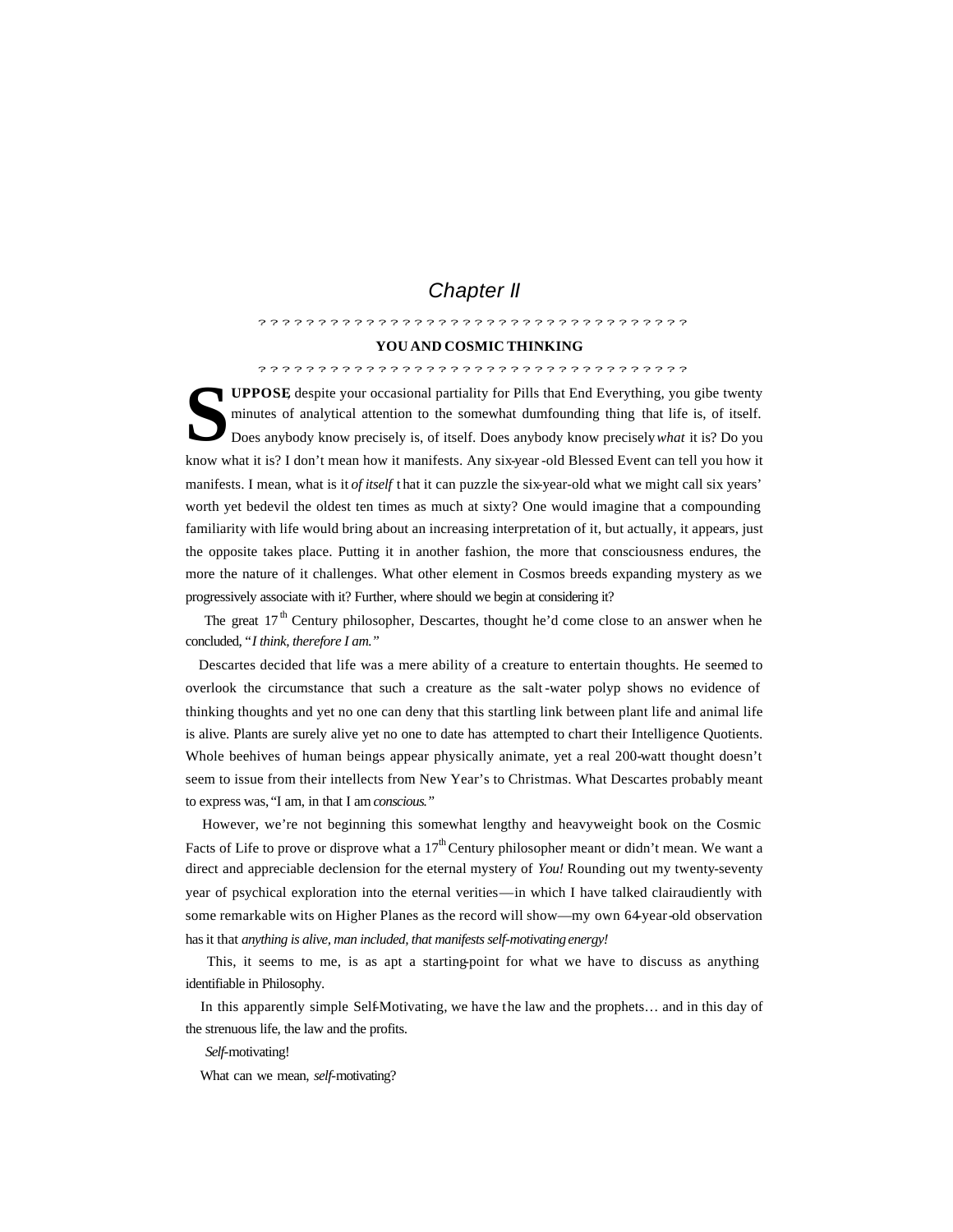**T MEANS**, in elemental reasoning, spontaneity of action at one's free election, disregarding for **TIMEANS**, in elemental reasoning, spontaneity of action at one's free election, disregarding for the moment any qualifications of limitation. Descartes should have written it, "I demonstrate myself at my own behest therefore I am my own evidence that life in my particular case exists."

Anything that demonstrates itself of its volatile behest is alive!

 The whole universe, as we behold it, seems to be divided between the inanimate and the animate. What we mean is, the whole universe is composed on the one hand of materials or substances describable by form, amid which on the other hand myriads units of consciousness deploy and perform at their independent behest. Both have the capability of altering position so long as no stronger force counteracts them. But the inanimate move at the instance of power—or in result of power—external to themselves, Mexican jumping-beans to the contrary notwithstanding. The animate move as the result of power directed from within themselves. Mind you, I didn't say power *generated* within themselves. I said power *directed* from within themselves—which is where we clamp a foot on the Mexican jumping-bean and put the modern motorcar out of the animate category. Power *directed* from within. And directing implies a choice of election, to move or not to move.

 "I can move through my own power of choice, therefore I am alive," … is an axiom to remember in all the pages of enlightenment that are to come, always concerned directly with *You!*

When you can't move of your own election you are dead as Job's Turkey—and this doesn't make exception to total muscular paralysis, or being trussed with a cable till you're stiff as a billet. You mayn't be able to get u and do the Highland Filing but always there's some part of you unparalyzed and untrussed that you can move of your own volition, though it's no more than an eyelid, a finger, or one notetoo, that there's never any such thing as being partially alive—or on the other hand "half dead." These are merely colloquial expressions applied to inadequately functioning organism. You're either alive or dead—period!

 You are self—directing and therefore alive. When you no longer are self-directing in any aspect, you are dead. And *how* dead! In that item of being self-directing, apparently, we find the foetus or embryo of the God-Idea. *Self-*motivation. *Self-*election. "God breathed into man's nostrils the breath of life (self-motivation or self-election) and man became a living soul," says Genesis.

 God---without dipping as yet into religion—could be identified for present working purposes as that principle in Cosmos that *originates* self-motivation or self-election. All other Principles are non-self-motivation or non-self-elective pawns of external forces or laws governing forces. However, don't run any spiritual temperature as yet as to whether God is this or that in His person. I'm merely using terms that we'll meet later in hypothesis. We'll discuss the possibility and character of Deity when we come to understand lesser matters…

 I can motivate myself from within myself and therefore I'm alive and partake of a certain characteristic of Holy Spirit. You can motivate yourself from within yourself—or at least I hope and pray you can—and thereby I recognize you as alive, whether you're a polyp, gorilla, or Fifth Amendment congressional witness. Why *should* these two principles come into existence or demonstrate?

 I contend—without plunging too deeply into metaphysics at this point —they served the purpose of the Animate knowing itself for what it was, and is, and thus creating the item of identification and making the phenomenon of Thinking a possibility.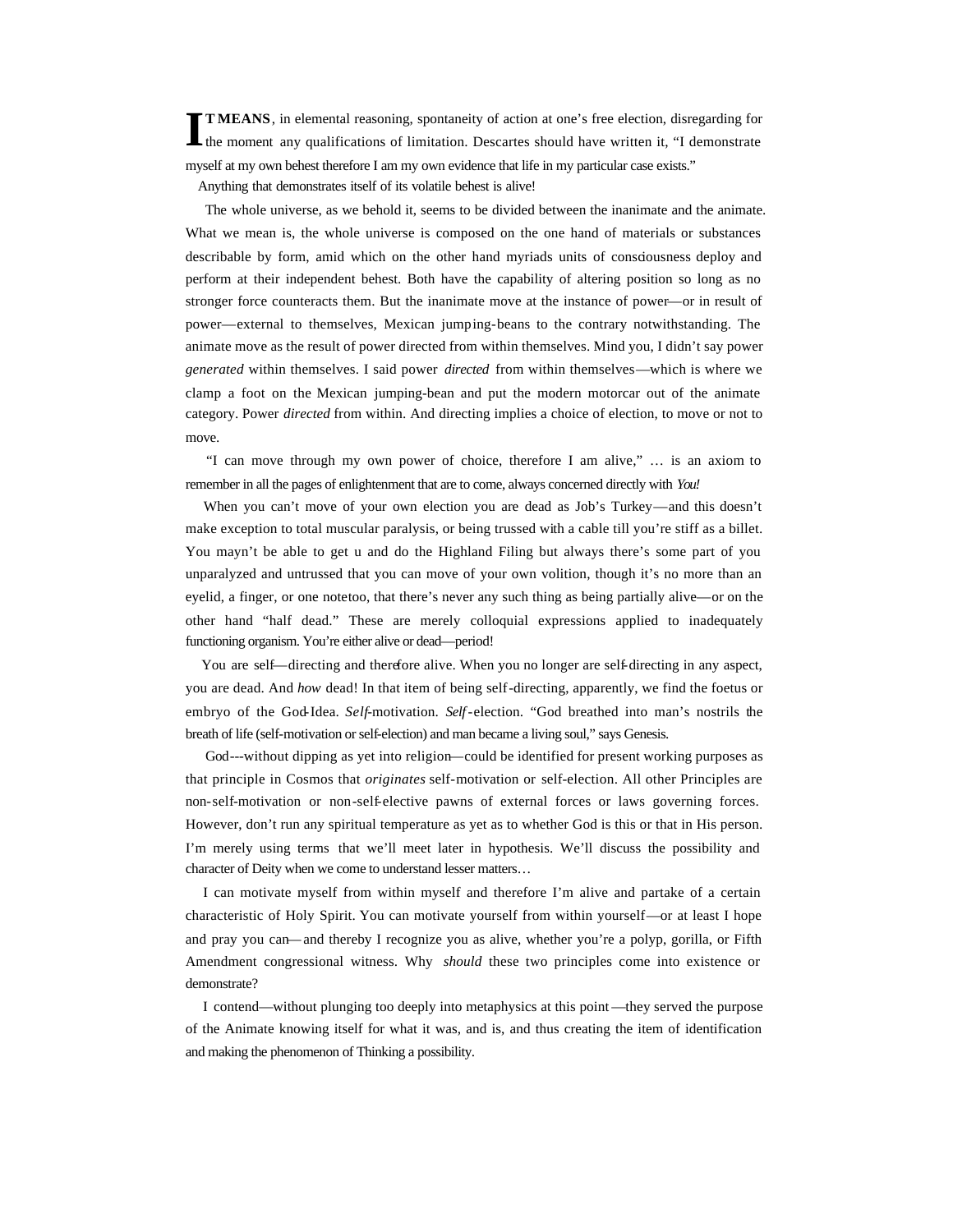**N ORDER** *to* exercise the thinking faculty—if it can be called a faculty—the things thinking **IN ORDER** to exercise the thinking faculty—if it can be called a faculty—the things thinking and the things thought about must both have identity. You can't think about anything until you've identified what it is. If you believe you can, try it. You'll find yourself thinking of absolutely nothing, and even in thinking of nothing you'll at least be entertaining the idea mentally that you are thinking of nothing. So you're actually thinking about something, though it's Nothing as an idea. You may think of a lot of things you don't know the accurate nature of, electricity for instance, but first you'll have prefaced such thinking by some aspect of identification even though it's mainly how the thing considered performs.

 No, to think at all you must first identify. You don't thing until you do identify. So I contend the basic identification of all identifications must ever be—

 "*I am the Thing that has the ability to motivate myself from Inside and am therefore Alive, and these objects, articles, or substances surrounding me do not have such power and are therefore inanimate or non-alive. Therefore I know myself for what I am, even though it's no more than distinguishing myself from what isn't aware of what it is."*

 That, indeed, must have been the very first thought that ever crossed the Mind of Thinking Deity, or First Cause of our material world—making its self-activating nature apparent by creating a universe that wasn't self-activating, and identifying one item by contrast to another.

 The thing is really more profound and vital than appears at random glance. You may cry testily, "I know that I'm alive and can identify myself, so let's get on with it." But don't you see, that's only an observation. By no means does it identify *what* you are, excepting as exclaimer of an observation. It's what you are behind all the observations of twenty million years that I want to get at. I'll show you what I mean by doing some real *thinking…*

#### **ET'S** give ourselves and thinking a New Look.

 Suppose that in so-called "interstellat" space there wasn't a single sun or star or planet—absolutely *nothing*. Of course such a condition is inconceivable because nothing about it can be identified, but you can first identify primordial Space by thinking of the astronomical distances between the known heavenly bodies and then annihilating them utterly in imagination. Suppose that in such omniversal Space without so much as a grain of mustard seed, there existed just one Self-Aware Thought. Just *one.* You might say that couldn't happen because self-aware thought would require a brain to think it, and such brain would be a *thing.* But I dare to tell you that as we climb consciously up the many planes of cosmic consideration, the most shattering discovery we're due to make is the realization that Thought as Self-Awareness *can* exist and function without any sort of mechanism thought. Enhousements and vehicles are truly only expedients for securing some sort of external result or effect, as we shall see. **L**

 Suppose, to get on with it indeed, in such omniversal Space there was just *one* Self-Aware Thought. If it could coil up and project just one atom of so-called Energy and identify it as such, it would have solved both the riddle and the quandary of its own existence-identity. It could say, "I am the self-activating Thing that exerted energy out my mental self, congealed it into nuclear pattern, and prescribed the conditions under which it operated in order to continue to be identified as an atom. I will activate energy—which is only thought external to myself—into billions of trillions of additional atoms. The more I thus activate, the keener will be the force of my own thinking in respect to mine own identity." At the billions of trillions of such atoms were thus integrated into the constellations and planetary systems the Omniverse as man knows it took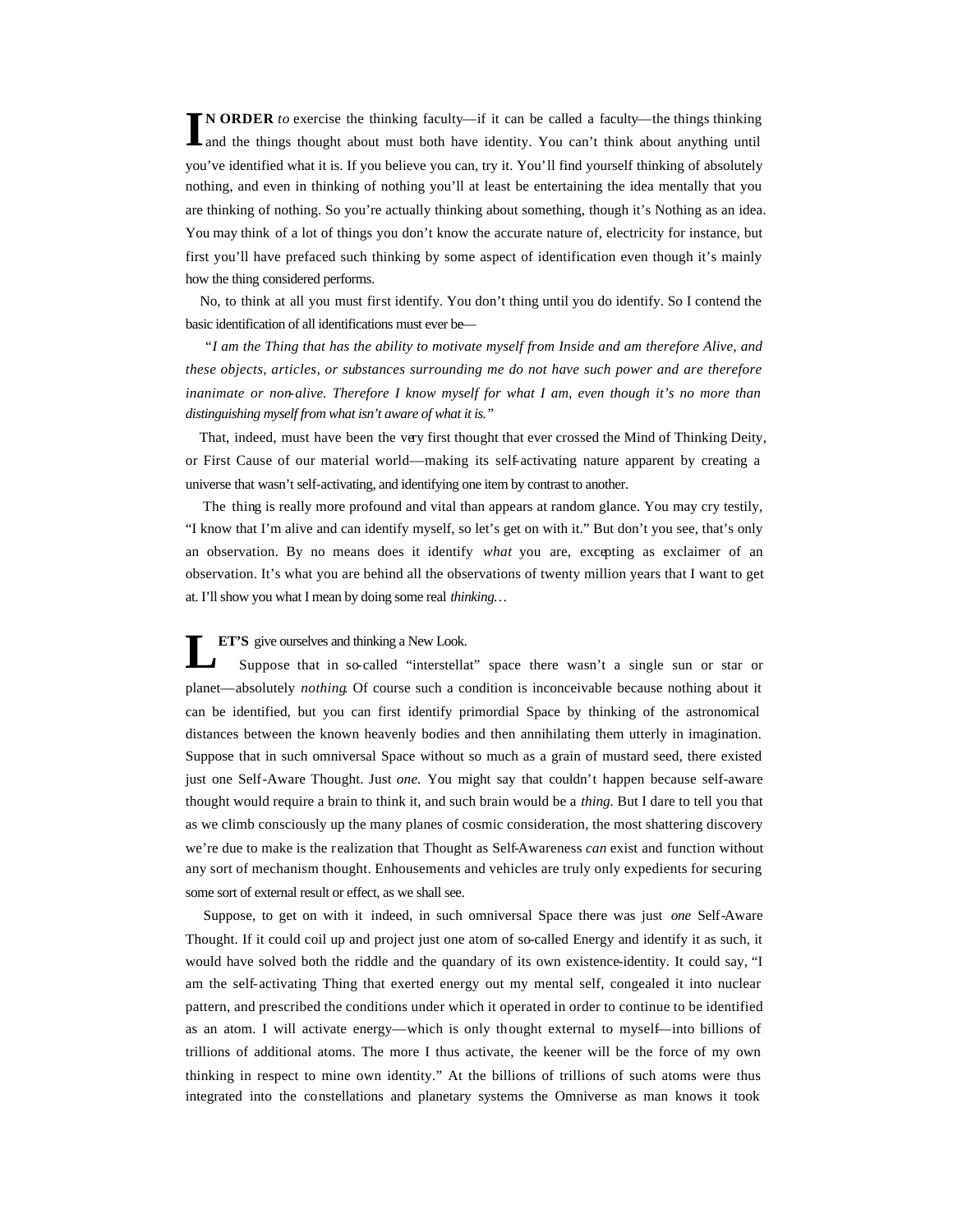#### identifiable from.

 *Actually what was, and is, being identified is the Self-Motivating Consciousness that projected it.*

 However, we have all of us the tight to exclaim, where did the Self-Motivating mental Unit come from in such primordial spatial isolation?

 It isn't chasing the devil around the stump to consider that it didn't require to have a birth, since anything truly self -motivating is eternal in both directions, one called the Past and the other called the Future from our *present* stand points only. The act of considering events as occurrences in between definite startings and finishings —in other words, sequences—is a finite reflex utterly. This lowest cosmic place called Mortality in which we are at present existing and performing in fleshly vehicles as I shall show further on, is a place that features Beginnings and Endings—or it appears so to us—as a concept that permits the envisioning of eternality and limitlessness. If things didn't appear to start and stop in this earth-world, our intellects couldn't grasp what was meant by something going on *forever.* But the real matter on any plane would be the apparent proposition of result of a cause, physically at least the cause being the procreational activities of his parents. This very planet on which we live, love, and fight our battles is a result—of a cause unknown as to its nature but which we can mark in astronomical time as 1,850,000,000 years in the past. Science knows this from knowing the rate of radioactivity of certain minerals and estimating the time it has taken them to exhaust themselves into transmutation. But how could any aspect of Thinking Entity come in omniversal Space without a cause?

We are required to look upon it that Divine Spontaneity, seeming to be progenitor of all that seems finite to us, is truly a condition within itself with Time but a hypothetical gauge b which we measure event. Cause and Effect actually are but illusions of Time, in other words, consequential series of events. Abolish or negate the capabilities of our own consciousness to measure in Time-terms, or expand consciousness—in this case a consideration of limitation—to encompass all Time, no matter how many trillions of years, into the one electric instant of realization, and *self-*realization is its own First Cause. I know this doesn't explain where God came *from.* But can you dabble in Seventh-Plane thinking to the extent of grasping that perchance God couldn't have come *from* anywhere because there was no "place" from which to come? Being all that is, we strive mentally to conceive of Him—or at least Holy Spirit—by the fabrications and estimate-gauges of our own Time-delusions. We want Him to conform to the limitations and Time novelties of this very lowest phenomena-plane of all. And we can't so consider Him because Consciousness in the abstract can't be comprehended in terms of the Finite. Really we look subconsciously for God to have parents, and those parents to have forebears, and so back *ad infinitum to what?* I was reading a psychical paper the other evening –received from Britain, by the way—in which the Instructor referred to mortal consciousness so developed and expanded that everything happening in half a dozen worlds was known at once, in the electric instant of occurring. We poor little one-called mortal mentalities, tiring out our tuppence worth of grey matter conjecturing on the beginnings of God, are limited to thinking of only one thing at a time. Two things distract us, and three drive us crazy. We say we can't "comprehend" them because their diversity distracts us. Really we mean we lack the intellectual capacity to register them. But if all things actually *are* happening within Divine Mind, then Divine Mind and the things that happen may be considered synonymous. The happening is the registration in itself. I'm coming back to this in many graver aspects.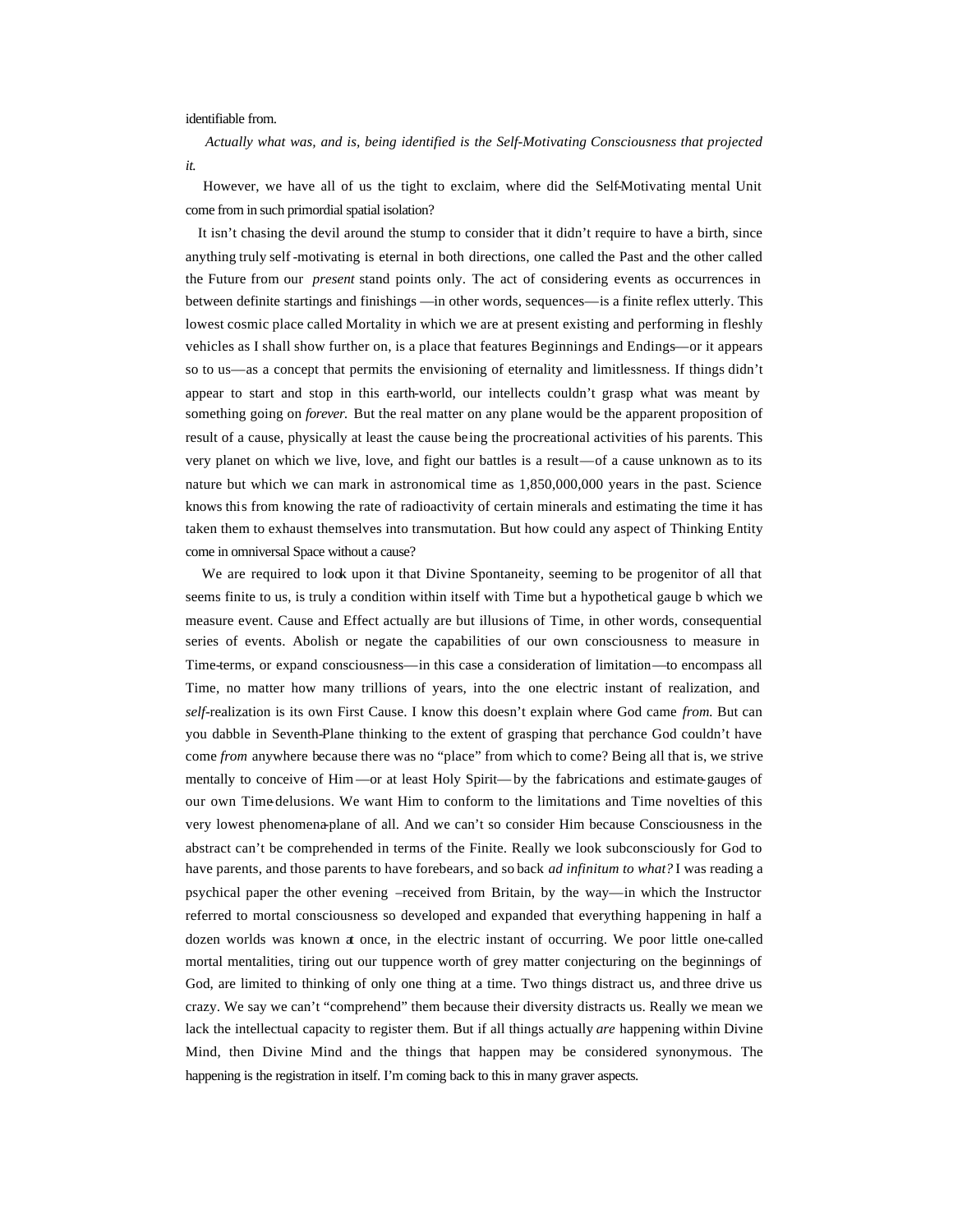**HE ACT** of considering events as occurrences in between definite startings and finishings is a trick of the mortal Time-delusion, let's put it. And it seems to have derived from the spasmodic progressions of so-called Evolution. Whatever has an end must have had a beginning. Because of an apparent ending there must have been a beginning. One is corollary of the other. In practical terms this is saying no broomstick could exist with only one end—it would thereby be something else. This introduces identity again. What we mean is, a one-ended broomstick would be "unthinkable", just as an unidentified object or condition is unthinkable in any aspect. God and Holy Spirit, corollaries, are unthinkable because nonidentifiable, … at least on this plane of Time-delusion. We are solemnly assured that higher places of consciousness exist where God *is*  thinkable because identifiable. **T**

 However, when we say that a thing is nonidentifiable on this plane, what we're truly saying is, that nowhere in this world appreciable to our senses has an object or condition been intelligently observed analogous to such phenomenon as puzzles us. Unless the mortal mind first finds some item or condition in the natural world from, or by which, such comparisons can be drawn, the nonidentifiable remains inconceivable. This is queer, when we truly stop to think of it.

 No human intellect up the past 1,850,000,000 years of this planet's Time-endurance *ever created of himself a truly original idea!* What we call "new ideas" have been derivations of ideas first projected by the Divine, or associations and combinations of them. This, for the reason that ideas always are bound to concern *things.* And things have just one root, the Mind of Holy Spirit. However, this is digression.

 Mortal mind refuses to accept that God—allowing His existence as very real—could ever die. Yet inconsistently it turns about and demands, "If there be any God, what was His origin? If there has been a Great First Cause, what existed before It happened?" or it looks at human life in the individual instance and says, "Behold your broomstick with only one end: A man or woman originates, soul and all, from the copulation between a given pair of parents. Having so originated, such soul never perishes but goes on existing deathlessly throughout the millennial of eternity." You and I both know what such acceptance is. It is the fundamental plank and platform of Christian religious dogma. Every man and woman who marries, therefore, although admittedly finite in themselves, set up in the domestic business of creating imperishable and infinite souls in the children they produce. And this has been going on, apparently, for the last million years that the human race in some form has been existing on earth. The broomstick with only one end to it —the "beginning end" … God must have "come" from somewhere. Children originated by mortal parents can live throughout eternity—if they're nice children and have gone to Sabbath School and learned their celestial manners—but it is their parents who thus start them off at the business of living eternally. It seems to me that in considering the stupendous problem of what you are, and where you actually did come from, it's terribly necessary to try to unlink ourselves from this dogmatic conditioned reflex of every object or occurrence requiring a "beginning", whether or not it has an ending, and considering God and the Omniverse as reaching back as birthlessly behind us as we commonly accept it's reaching deathlessly in front of us. Can we do it?

 Probably not, because this is a world in which our thought processes operate from a basis of everything that exists having derived from something else that previously existed, and thereby do we get our identifications to think at all. Thinking, as we know it, I say again, is treating with identifications, and identifications are recognizing and naming things according to how, and from what, they originated.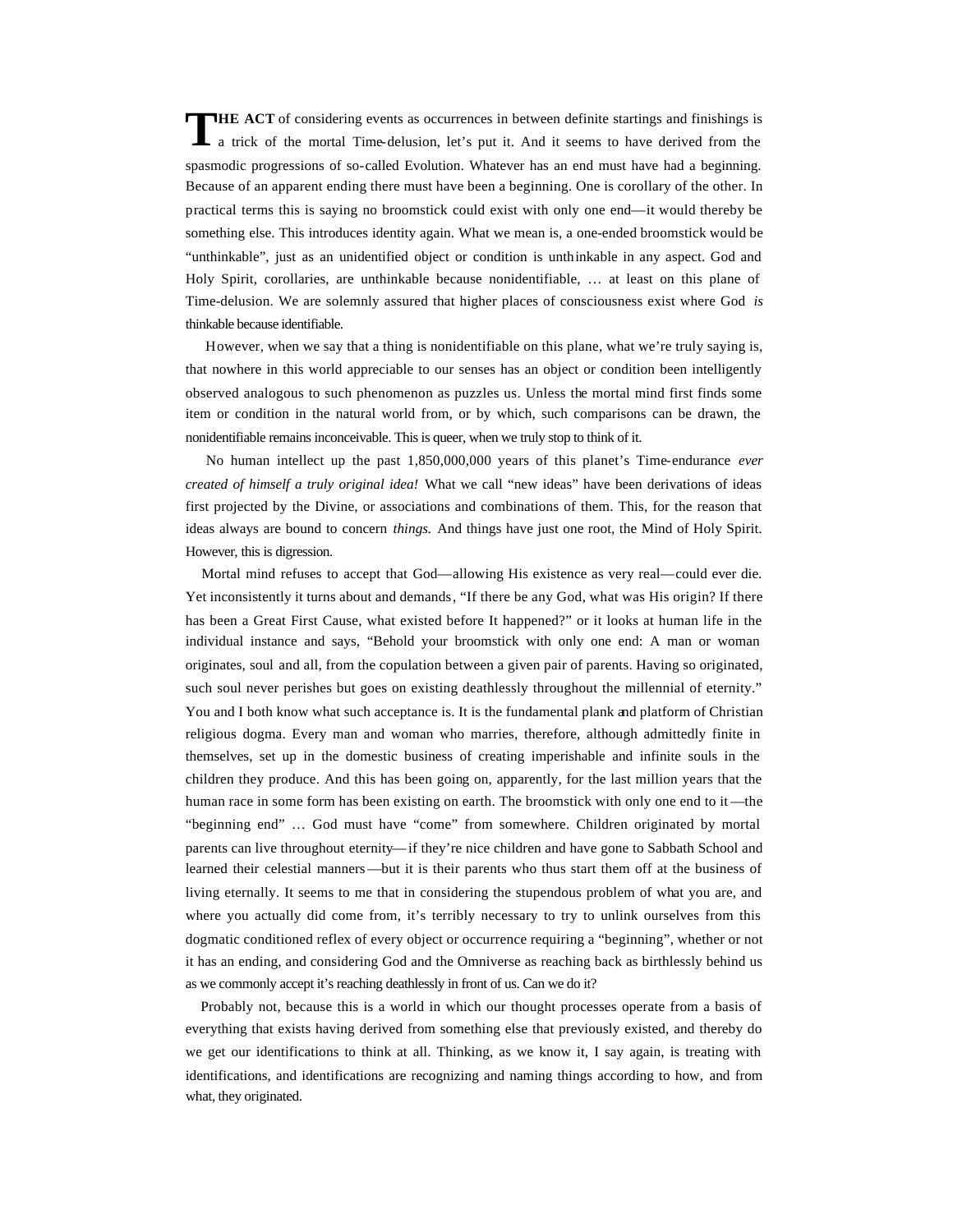In other words, everything that enters into thinking came from a parental something else. In the finite or material world we trace this ancestral lineage back to the atom—and identify a positive and negative charge of electricity and little else. What a positive and negative charge of electricity may be, we can't for the life of us explain, excepting that they seem to be the original "substance" out of which "solid" matter derives. In the infinite or natural world we trace the ancestral lineage back to the pre-Cambrian sand worms or the virus-polyp and say, "There are the first creatures that give evidence of being self-activatedly alive and so must be the ancestors of all animate things in our universe as we know it." Then we ask, "But a previous form of thinking intelligence must have created—or begun—the sand worm or the virus-polyp" and we postulate that Thinking Intelligence by the convenient term "God", a Being quite as unintelligible—because nonidentifiable—to us as electricity. So no matter whether we travel the material or spirituality. So no matter whether we travel the material or spiritual route, we reach the same destination: *Nothing,* or in its elementary meaning, No-Thing.

**O** W in considering the stupendous mystery of You, what you are and where You came from, there are ways of identifying the original No-Thing for mental working purposes, the same as there are ways of identifying the original No-Thing for mental working purposes, the same as there are ways of identifying nonseeable and nonhandlable atoms for chemical working purposes. One is by observation and recording of their mass effects, or supposing then to be in existence as we conceive them from mass effects.

 Parents are only identifiable from the fact that they are adults who have created children. God, or the First Cause, is only identifiable to us from the fact of His apparent creations. The birthlessness of God—or the First Cause—can only be grasped, or materially identified, by the eternality of His No-Thing-ness transformed into a state that we can identify.

Now the eternality of the No-Thing-ness of God—by which we may reach the SomeThing-ness of You—sounds like mental nonsense until I call something that isn't nonsense to your attention. Between the earth and, say, the moon there's an area known as Space, isn't there? It's always been there, hasn't it? Fifty trillion years ago Space was still Space and had an uncreated existence before the heavenly planets appeared to mark it off. *Did anyone create Space?* Was apace required to have a beginning? It existed by the fact of itself, didn't it? It had an eternality of existence from the fact of itself. And yet it couldn't be identified for the thing that it was until at least five heavenly orbs—suns, stars, planets, or meteors—appeared within it to give it three dimensions: two to mark it for length, one in relation to the first two to mark it for width, and two others —one placed above and one below—foe height and depth. Thereby Space became identifiable as the distances contained within these five relationships. But the peculiarity of this geometrical arrangement was, and is, that you as the observing entity must be *inside* the groupings to have them make sense to you. Hypothetical points might serve as well as suns, stars, planets or meteors, to make Space intelligible for what it was, and is, but actually you couldn't grasp the fact of width, length, and depth unless you were inside the arrangement looking out toward the points. If you were outside the arrangement they would always resolve to a meaningless flat place, just a five-pointed figure. You couldn't appreciate Space as a something in which you could pilot an airplane. In face, you couldn't identify it at all. You have to be *in* it, or as we say, incarnated inside it, to know of its existence. It will have such existence without a beginning or an ending. But reacting intelligence can't pick up the fact of such existence until something expressive of the five aforesaid points is made apparent and the observing consciousness enhouses in the midst of them. The five points may be great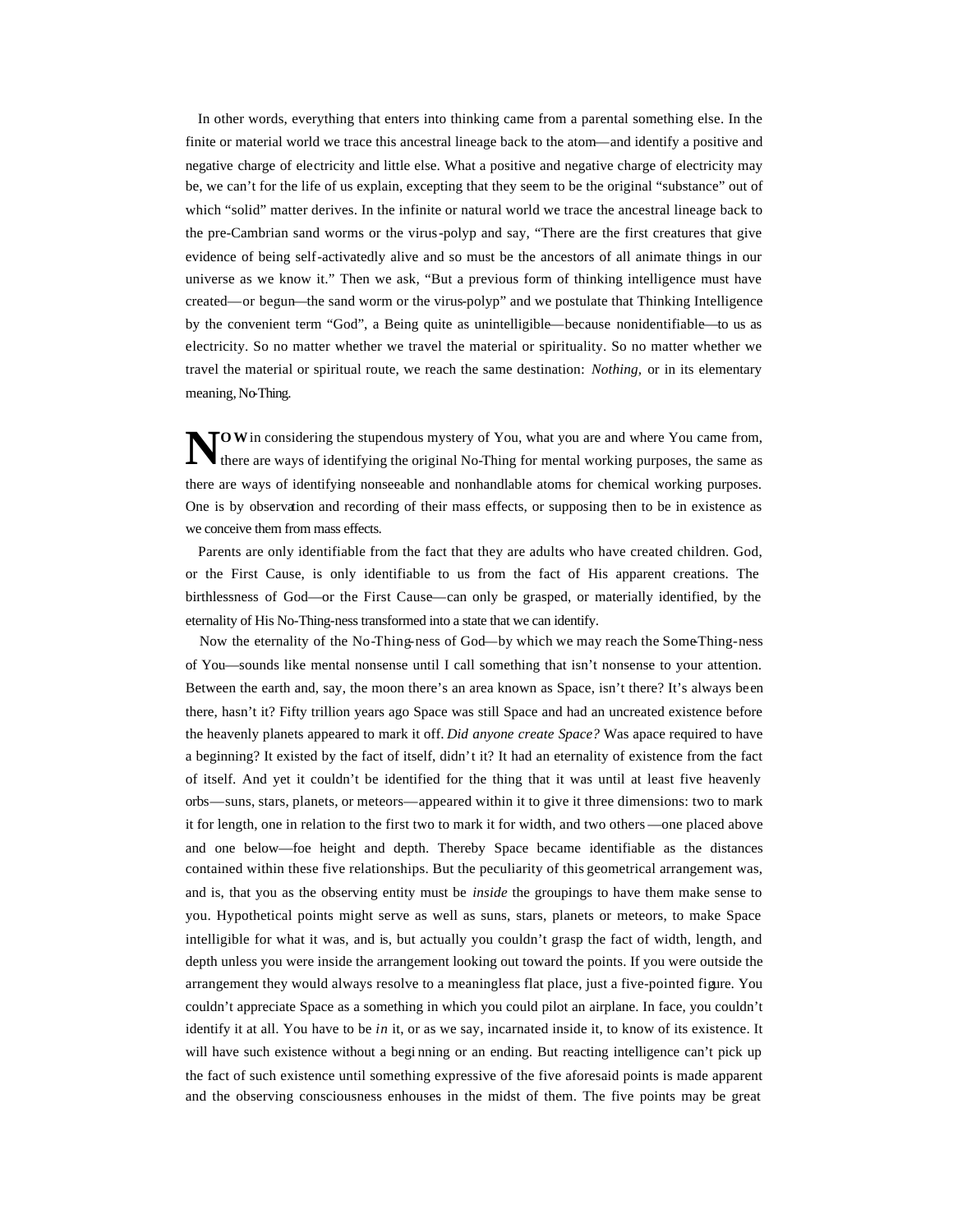constellations, or gnats winging in summer sunset, but they do make the eternal Space between them intelligible to consciousness. All ten of them may cease to exist by reason of interstellar holocaust and wouldn't cease to exist; only its identification sues by which consciousness grasped the factuality of it.

 So the eternality of seeming No-Thing-ness considered in terms of Space isn't such mental foolishness after all. Real estate operators and landlords in lower Manhattan certainly don't think so. Instead of being Nothingness, Space is so actual and tangible that the latter buy and sell it. In the Berlin Corridor, Russia and the United States even warred about its reality.

 So therefore do I declare to you that you can jump the gap from Nothingness to Somethingness to get the first atom, because if you can materialize one atom out of Nothingness like Space, you can materialize a billion trillion sextillion and get a solar system. You do by considering the following—

In the first place, what is Somethingness and in the second place what is Consciousness?

**OMMONLY** we would say that Somethingness is a state or condition containing two or **C**more identifiable items, presumably material objects.

 Consciousness is the state of knowing one's own existence and directing one's personal performings;

Somethingness depends on objective realities;

 Consciousness depends on subjective awareness—in other words, you don't require objects to be in front of you or about you to *create* the state of consciousness, you can be conscious that you are yourself in the blackest void that ever existed and with no part of yourself in contact with anything material. You can be hypothetically lifted a million miles into the darkness of interstellar space, suspended there between the worlds in an utter static condition, and you would still experience the realization that you were yourself. Time wouldn't enter into it because you might hang thus for ten thousand years and only be aware of the present instant's realization—that you were *You*! The present instant's realization, I say. A billion years might be behind you and another billion years in front of you, but they would really mean only so many words describing an interval in which events *might* happen. You can't live Time that is already gone. You can only live and realize the present electric instant—which forever endures. You can remember events which happened and registered upon your soul-mind, but the registration had to do with the events and not with the Time that was spaced between them. Without an event of any nature either transpiring about you or involving you, you have no way of remembering Time at all. The only thought you can think is the one subjective thought, "I am myself!" You don't know where you are because there's no occurrence to give you any identification of your location. Actually your whole consciousness would consist solely of the thought, "I am myself!" It would be the only thought you *could* think. You'd know of your own existence and your own mental processes, and that's all you would know. You wouldn't *be* a thing that you were aware of, because you would have nothing to which to compare yourself and thus identify yourself. If you weren't a thing you'd be No-Thing—in all logic—or put the two words together and get *nothing,* … the same as the Space about you would be no-thing or nothing. Still the essential thought of yourself would be there… "I am *myself."*

 This isn't a mere word exercise, or didactic play on terms, and you'll see the whole import of it when we begin to consider the planes above Earth as places of Illusion—some of them —or Pure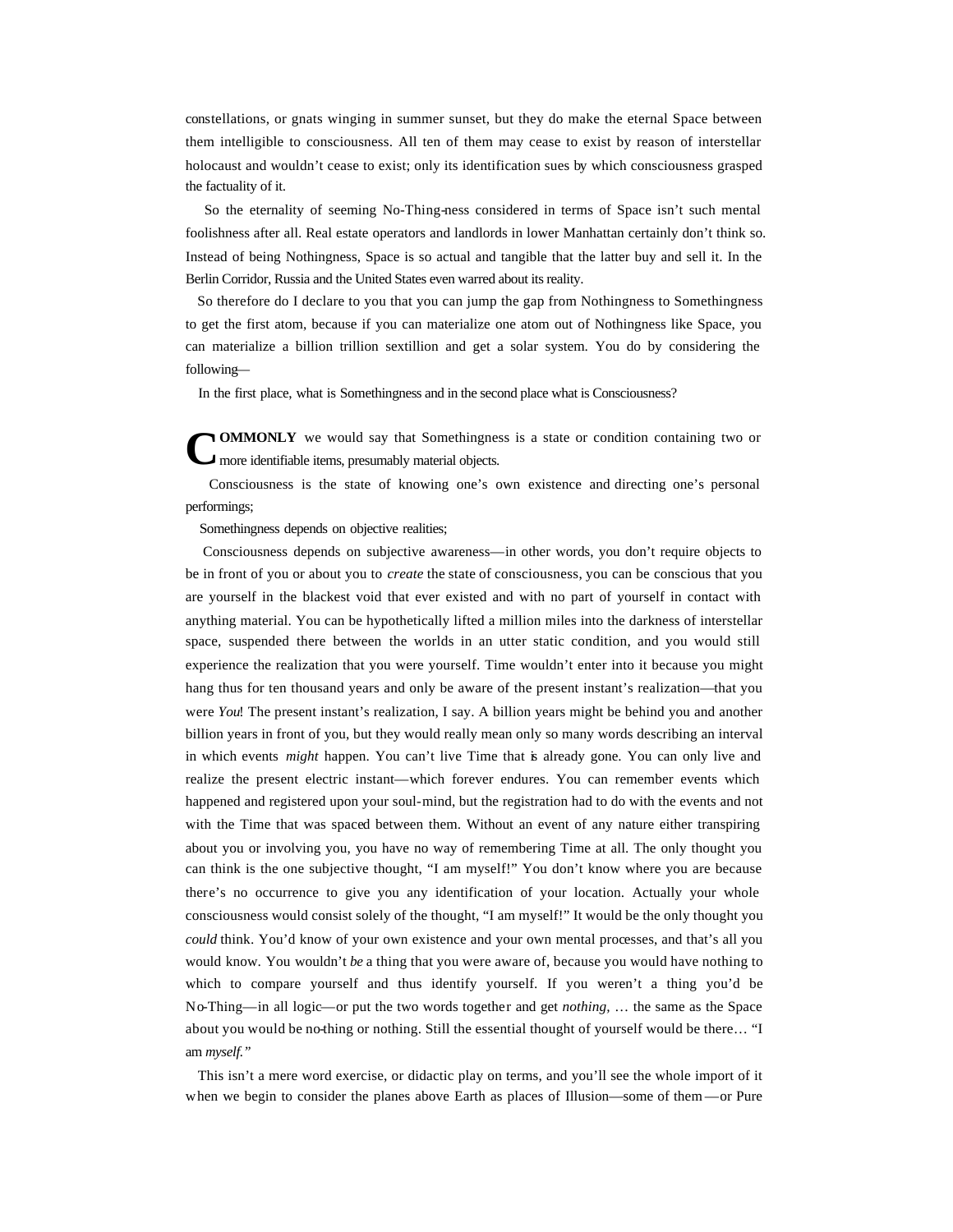Thought. This is a serious attempt to get a new concept into your mind by means of a fantastic but by no means spurious hypothesis. Of course you can come back at me with the purely mortal and three-dimensional logic, "I've got to have a *brain* to think the I-am-myself thought, and a brain means having a body, and having a body in such an interstellar situation means I wouldn't live ten seconds—I'd expire for want of o xygen or freeze into solid ice in the subzero temperature between the worlds. So the notion is founded on a premise that couldn't exist and is spurious from scratch." But wait a minute! …

 Maybe it's not quite so spurious as it sounds. I'll refer you to cold scientific physics—and use the fearsome reality of the atom to expound to you that the brain and the body on which you set so much store, attesting to your materiality and therefore ineligibility for the interstellar predicament, aren't what you so easily assume them, take a long breath and hold on tightly, for we're going into strange precincts for a few minutes to get this mortal background of yours straightened out … or at least give you some entirely fresh thoughts to think concerning it. It was Ep ictetus who said a long time ago that men are usually tormented more by the thoughts they think about things—that is, their opinions about things—than they are by the nature of the things themselves. You may be tormented by my illustration—or the seeming lack of rationality in my illustration —partly because of your preconceived opinion of what your body is, and not by what it is actually. Let us see…

#### **MENTIONED** the atom bomb.

 My reason for making reference to the atom bomb isn't because I entertain any notion of exploding one under your bedroom window and lifting you by force out into the aforesaid interstellar predicament. It's because the atom bomb, by the very nature of its manufacture—and use at Hiroshima—*has proven the actuality of the atom.* Men have never seen one atom with the naked eye although Dr. M.J. Buerger of the Massachusetts Institute of Technology photographed atoms of iron and Sulphur as they arrange themselves in a crystal of marcasite Fe S2. He did this in 1950 with a microscope of his own devising, and Dr. Albert Cushing Crehore of Cleveland brought the photographs to my attention. By reason of detonations and microphotographs therefore, men know the atom exists and that its structure is what they've conjectured it, because when they use their hypothesis proves up, resulting in a *bang* so loud that the remotest government on earth hears it and proceeds to Take Steps. Well, what is its hypothetical structure? **I**

 Even our school children are beginning to know, in this precocious age, that all Matter, organic or inorganic, breaks down first into molecules —which are the smallest particles of a given substance you can determine and have it remain that substance—and below that, atoms, which are three forms of electricity, Positively, Negative and Neutral. The Positive and Neutral in tight association form the core or centrosome of the atom, called the Proton. The Negative aspects of the same electric charge form the Electrons, which may move about the proton as planets swing about the sun or fly off into Space—which we've already seen as Nothingness—and be permanently lost to the Proton in the behavior known as Radioactivity. Queerly behaving little planetary systems, we can call them, atoms, for literary working purposes. *But planetary systems composed of what?*

 The physicist says Electricity. The chemist says Ether. Ask the physicist what electricity is, and he'll answer by explaining what it does. Anybody knows what it does. Whoever has toughed a live wire on the vacuum cleaner knows what it does. We demand to know what it is. But we won't get an answer because while electricity constitutes the basic form of all Matter, it doesn't seem to be a material of itself. It is more what we might describe as an Energy form into pattern. But energy of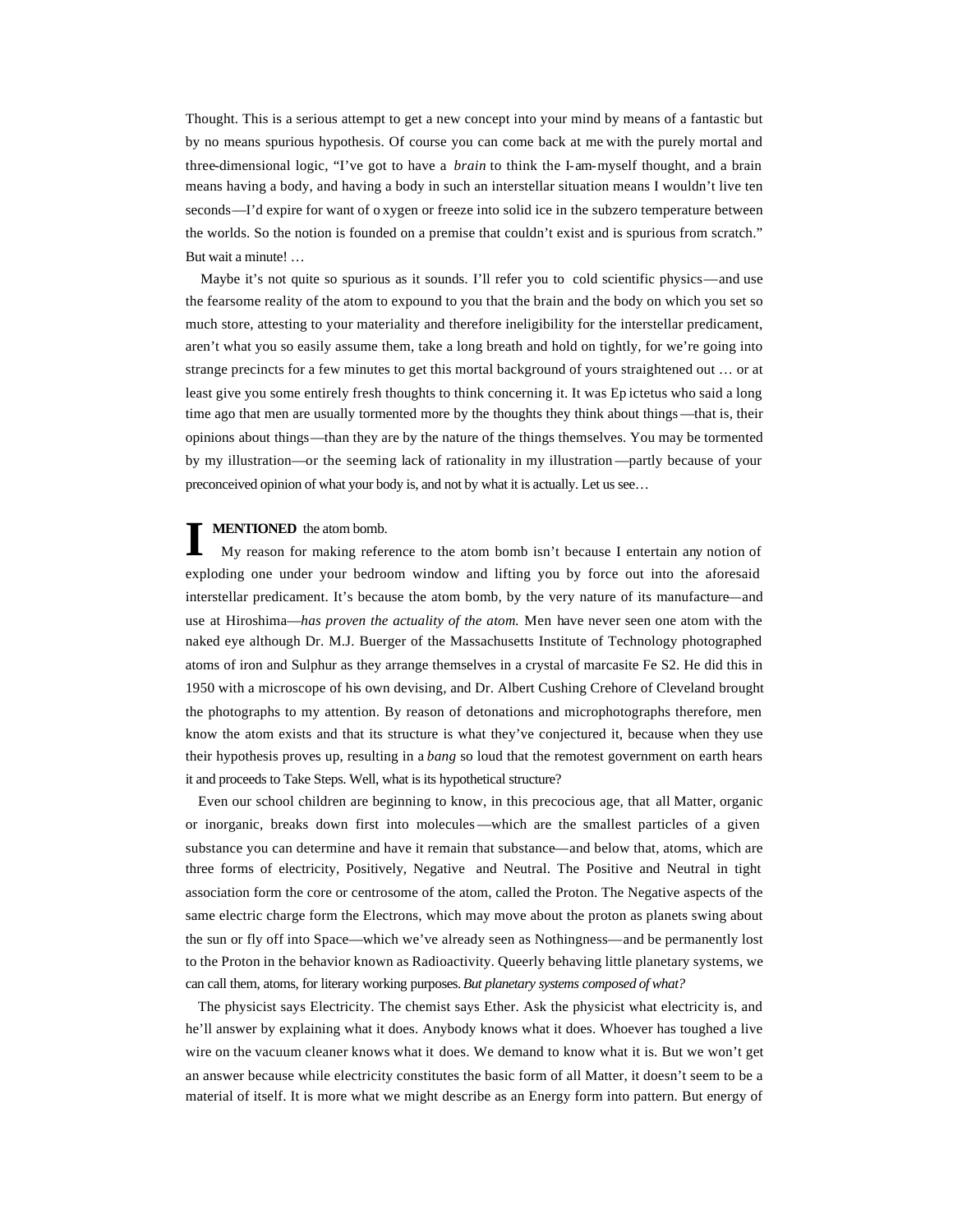what? Well, energy of no-thing, or nothing. Energy of itself. Energy in the abstract.

 Right there the attention of the average layman fizzles out. How can you have energetic human male dressing with dispatch to keep a date with a girl. You can have an energetic rabbit darting frantically about a moonlit prairies to escape the talons of an owl. But to have the energy of *itself,*  without the youth or rabbit, is manifestly an absurdity. Energy is the expenditure of force by which something is moved or altered in location or condition. To have the energy in any appreciable form of display, you must first have the something by which it is displayed. And right here you should begin to get a wholly new slant on this business of the origins of realities. However, you probably won't. Others may pull themselves u short and evidence enough grey matter to respond, "That mayn't be strictly true. We can have energy without an instrument or medium as a property." Have we anything in Nature that offers us an exhibition of Energy without so-called substance to produce it or maintain it? Of course we do. Right away we run into an exhibition of it so obvious that all our daily orthodox notions about Energy do a somersault. What about the common garden variety of lightning-bolt in the ordinary summer's thundershower?

 Is it substance? Clouds may be heavily "charged" with electricity in unequal amounts. They may relieve this lack of equilibrium by transferring some of it from clouds that have too much to clouds that have not enough. The lightning-bolt is the equalization in the transfer. But it is no part of the clouds themselves or the earth to which it sometimes travels—with the local fired apartment summoned in consequential hurry. All the same, we know what happens if a human being or a church steeple or a particularly lonely tree happens to be in the path of the adjustment. In the fraction of second these can be annihilated. But by what? … A material projectile of any sort? No, by Pure Energy in the abstract.

 In all of which I will agree with you as my adversary quickly lest you turn and rend me or the readjustment rend both of us and leave no more to be said and no one to say it. But I go one step further with your own example.

 What are Light Waves but pure energy in the abstract? What are Cosmic Rays raining by the trillions upon earth with each moment that passes and permeating through all substances, but pure energy in the abstract?

 So we do have the proposition to consider that Pure Energy —though we don't commonly know what it is at present—may exist and demonstrate of its own integrity. And coming right down to it, we quickly arrive at the conclusion that in common thinking we're put the cart before the horse. It isn't Matter which makes energy. *It's Energy that makes Matter.* The atom starts the build-up of Matter is abstract energy harnessed into pattern.

We might say practically, to get an idea-image of the thing and thus identify it for thinking purposes, that every atom is three varieties of miniature thunderbolt exercising in such a design of cohesion that we can regard it as permanent unit.

 If we have a central thunderbolt of positive and neutral energy with one thunderbolt of negative energy playing about it, we've got an "atom" of hydrogen. Add five more central thunderbolts and five more planetary thunderbolts and we don't possess an atom of hydrogen any longer, we possess an atom of carbon—which as everyone knows is the basic element of sugar, coal, graphite, and even diamonds. From there on *up*, every time you add thunderbolts to proton or electrons, you get what man terms in his three-dimensional consciousness, the chemicals, the fabrics, the metals, the minerals. In fact, such *is* the difference between every material existent in the universe. Differences in numbers of thunderbolts. Numbers of thunderbolts, or energy in the abstract, in continual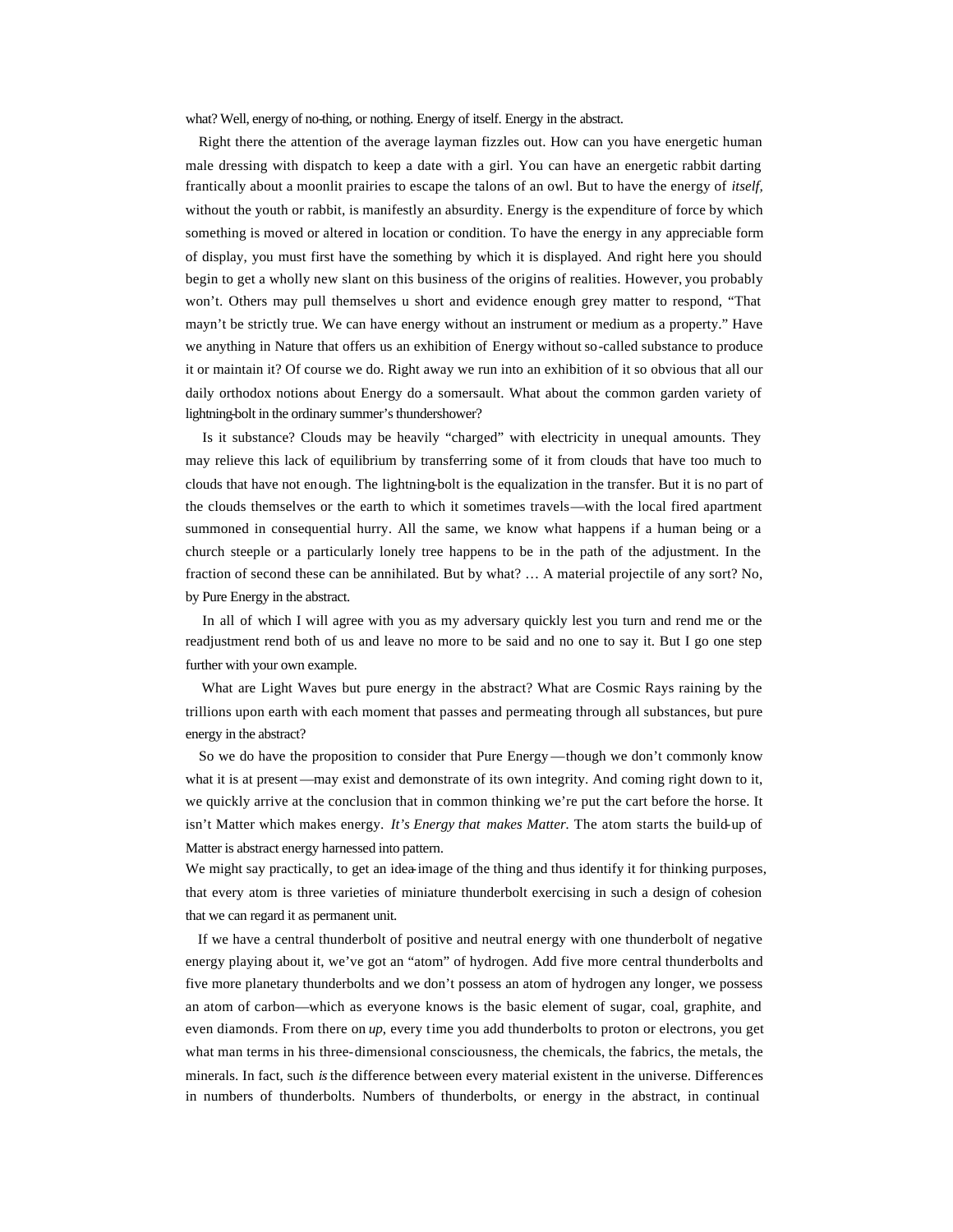concussion and pattern of operation, are added or subtracted. And that's the world you're living in mortally, which you consider so hard and reliable and permanent. Yet I ask you again and again, thunderbolts or energy made of *what?*

**IGHT** here, again I say, the average layman gets all snarled up in his conditioned reflexes respecting the nature and properties of Matter and can go no further. If Matter be compos ed of atoms, which in turn are little thunderbolts of energy, and energy—positive, neutral, or negative—just abstract force of some kind, then he's being asked to believe that human beings and all the objects and material furnishings of earth, and the suns and planets, can really have no materiality and aren't thee at all. The whole universe and everything in it, are actually composed of *nothing*, just like the Space we considered at the outset. Any six-year-old child or sixty-year-old moron knows factually that the universe and all its materialities *are* there and when either is hit by an interstellar meteorite or speeding motorcar, the result is a long way from being struck by nothing. What's wrong then with our analysis, or, as we say, reasoning? We can prove the structure of the atom by separating electrons from protons in the atomic bomb. We can prove that when solid bodies are hit by meteorites or motorcars they certainly have been hit by something because always there's a mess that requires cleaning up. How to reconcile these contradictions and paradoxes? **R**

 The cue to the solution was propounded as aforesaid by Epictetus in the First Century of our so-called Christian era: Men are tormented by the opinions they hold about things and not by the things themselves.

 You hold opinions about the destructive solidarity of Matter *because your consciousness is operating on the same frequency of solidarity.*

 You find your consciousness "captured", so to speak, in a presentation of cosmic affairs where the vehicles which holds it or indicates its exercise, operates or "exists" on the same gradation of atomic thunderbolts. Therefore you get the effect of solidarity of atoms which you have some to name Reality—that is, substantiality.

 If your consciousness oper ated at the cosmic ray frequency, it would behold the universe and everything in it as porous or tenuous as a shape made of steam. You could walk through it as readily and with no more destruction than a man going to the corner drugstore after a pack of cigarettes through fog. Your whole self-realization could move through walls and "solid" substances as easily as the sound waves from a broadcasting station enter an earthly residence of brick, stone or wood with every door shut and every window licked. Dr. Milliken of Cal Tech, discoverer of cosmic rays in the first place, shot them through forty feet of solid lead beneath the waters of Lake Arrowhead and they never struck an atom; they were small enough and fast enough to penetrate through the interstices between atomic units. But your consciousness—or realization of your own existence and mental processes—doesn't operate at cosmic-ray wavelength. It operates at the wave length of the atomic materials in your accustomed physical self or the "substantial" world about you, through senses that give peculiar and distinctive properties of that "substantial" world of little patterned thunderbolts, and you accept the *phenomena of their impacts as material* reality.

 You walk up and touch a table with your hand. You declare you "feel" the table. You aver from such feeling that the table is "solid"—is of such and such size and weighs such and such poundage. The table is very "real" to you because of the manner or avenues by which you are considering it or identifying it *as* a table. But the physicist would tell you that the feeling of substantiality you get from touching the table's top is truly the impact of the wood's electrons against the electrons in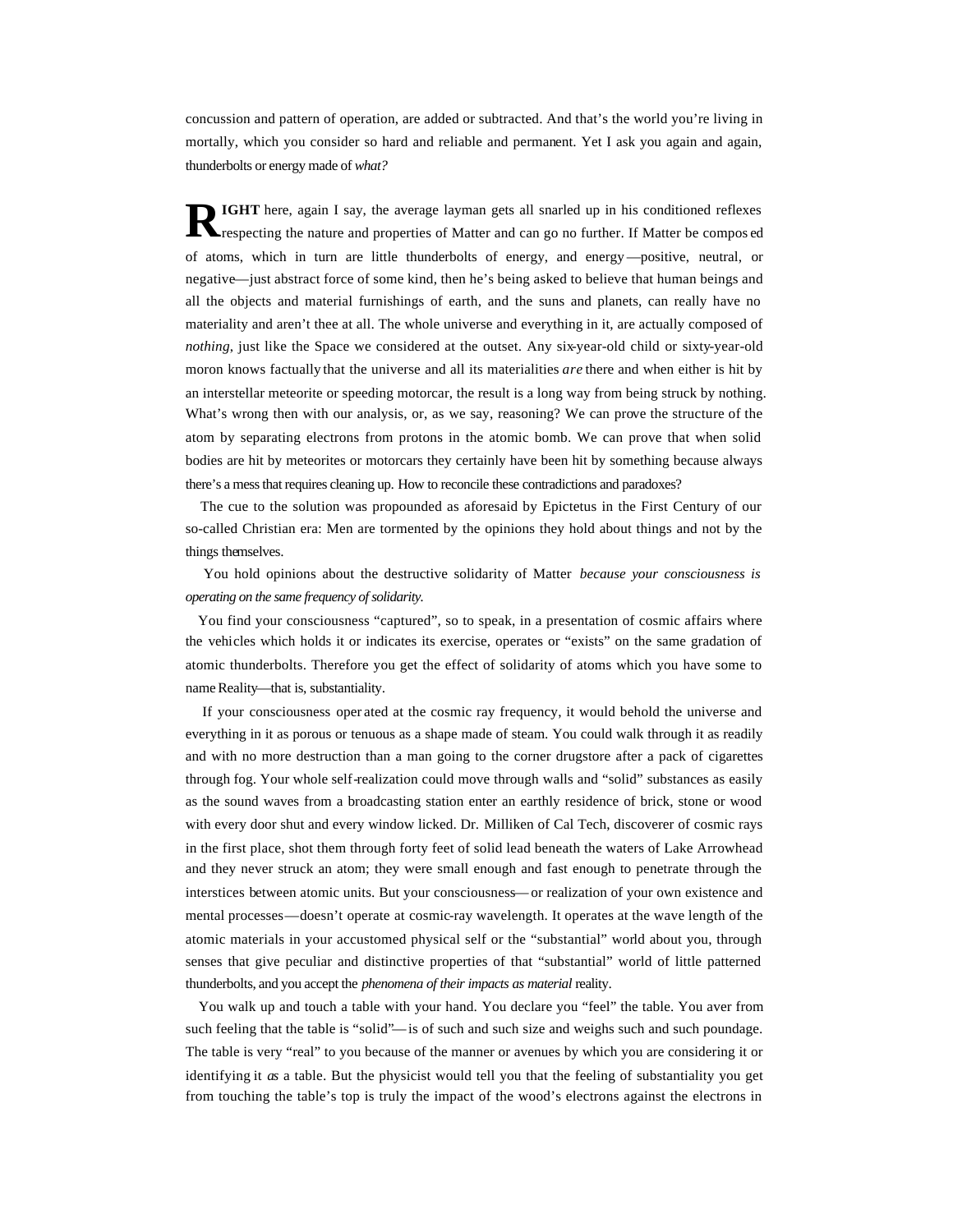your fingers. The atomic thunderbolts of patterned energy making the table are in a drumming collision with the atomic thunderbolts of patterned energy making the protoplasmic sense-bearing nerves of fingers, hands and arms. The energy in the table's materials is meeting the energy in your organic materials and your sense-mind registers *Reality!* Make the collision of one with the other too violent and you shatter one or the other. You pound on the table or press upon it until you crush it or your break the bones of your hand. Change the frequency of your consciousness to cosmic-ray shortness and you poke your hand through the table as though it were tissue paper, or better, a piece of mortal house furniture made of gale-blown snowflakes.

 Now all of it may seem to have wandered quite a distance from our discussion of origins and how Something can ever have evolved from primordial Nothing… your spirit-soul, if you've got one, as well as the Master Spirit-Soul we label Divine Consciousness. But pay very serious and close attention to the rest of it—

**NOONE** in his senses does make the claim that something *has* come from nothing and thereby projected a universe—of one atom or a billion-trillion-sextillion of atoms. What the sober projected a universe—of one atom or a billion-trillion -sextillion of atoms. What the sober researcher into the eternal verities confronts is the gradual realization that *no such thing as Something has ever been created.* All is still as much Nothing as primordial space ever was fifty trillion years bygone or will be fifty trillion years in future. What *does* find itself in a state of existence analogous to the accredited realities of Creatio n is abstract Consciousness and abstract Energy —the first the power of capability to direct such organizing and disbursing even when there's nothing to be organized or disbursed, and the power or capability to complete such organizing or disbursing in pattern and know what is meant by it in relation to the observant entity's *own* integrity of creation. That may sound deep at first time reading it.

But stay with it. You'll get it.

 Neither Energy nor Consciousness in such aspects are Things. Rather, they're conditions of apparency. When you've suddenly come into grasp of this, the whole material universe will reverse itself for you, the horse will go in front of the cart where he properly belongs, and you will necromantically—as you think—begin to grasp why the great mystics have been uniformly ale to do such remarkable things in, or with, consciousness all up the ages. Much of the puzzling phenomena of psychical research will begin to make sense to you as well. In short, you'll get a wholly new concept of life and its miracles, not overlooking the greatest miracle of all, the miracle of Evolution—which we are going to examine in considerable detail further along in this book. True, you'll find yourself thinking along different lines than your introvert fellow creatures thereafter, but you'll know compensations of intellect that must live whole cycles of experience to grasp.

But make sure you understand me here…

 I'm certainly not going off the deep end and prating to you that the realities of the universe are all illusion, that all you're doing is dreaming or imagining them, and all you've got to do to be happy and avoid complication is withdraw into a small private Nirvana and blank yourself and the universe smugly and completely from existence. In the first place, the so-called realities of this universe are anything but illusion—which means fabrication of the object or situation by the imagination. In the second place, it's doubtful that anybody could create a personal Nirvana—or blissful nothingness—and get into it consciously without creating unconsciousness, which means nonexistence.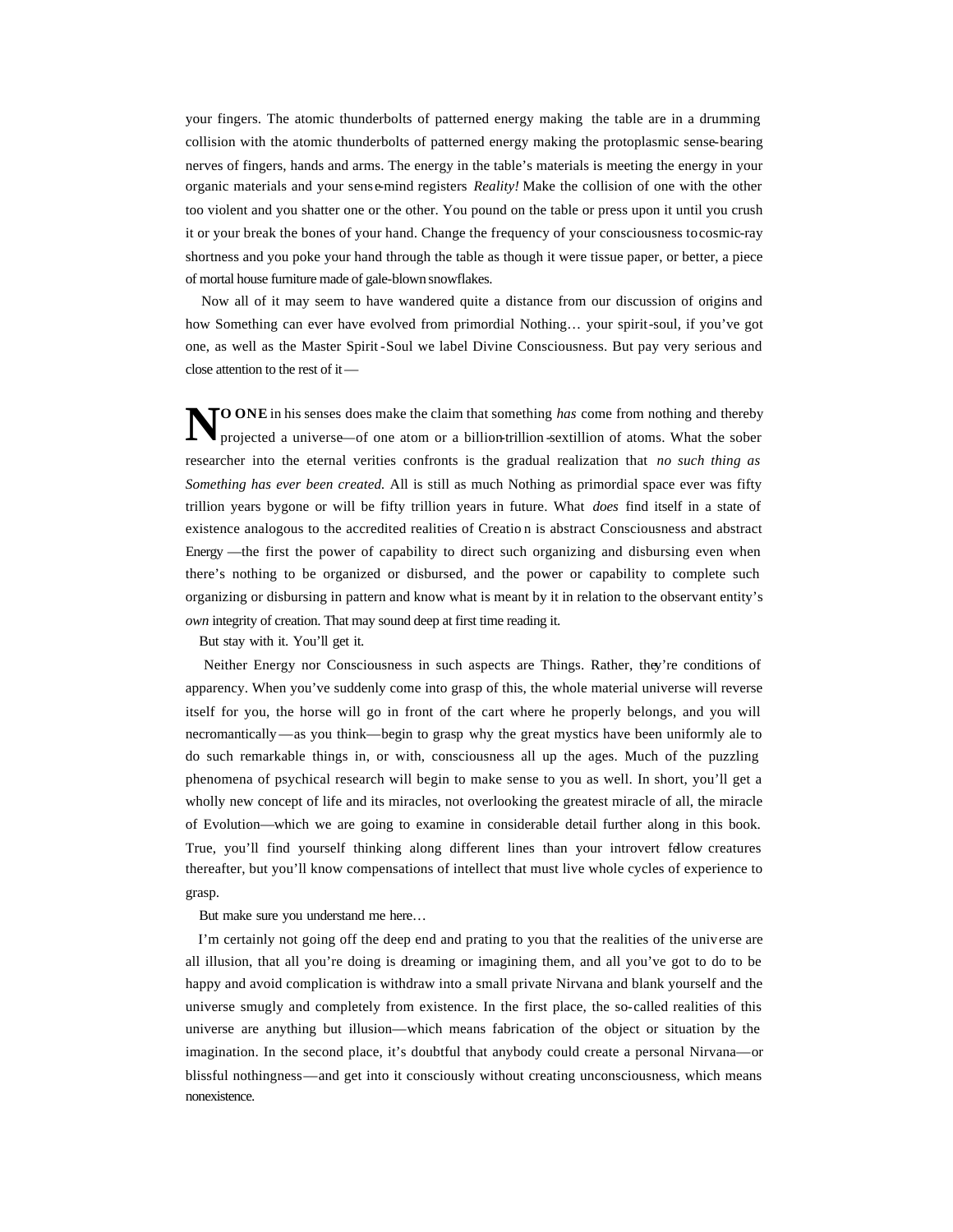Nirvana means a static universe complete within yourself.

What I'm trying to get across in a great many words, as I say, is this:

 The state of Consciousness is a condition unto itself that came about—and still comes about—ahead of the phenomena of atomic "Matter" as we know it by the implements or effects of the senses.

Consciousness came first.

Matter deriving from patterned thunderbolts of energy came second.

 Because both in their primordial states have no incidents by which to measure Time—any more than Space, which we previously considered, has them—both are timeless.

 In seeking to solve the stupendous Mystery of You, what I'm undertaking seriously and logically to expound is, that your consciousness—that is, the state of knowledge of your own existence and mental processes—came ahead, or existed ahead of whatever types of protoplasmic or ectoplasmic vehicles it may ever have exercised to give you the impression that you were alive.

 You are timeless because you may have antedated the earliest known forms of life on this or any other planet, but it required a stupendous pageant of events happening externally to you to bring you to entertain a sense of yourself. After all, what practical or esoteric difference does it make whether you're a million years old or ten trillion years old? There doesn't seem to have been much doing around the universe ten trillion years ago, although you never can tell. On the other hand, slightly less than two billion years ago there was a whale of a lot doing in this particular planetary department of the universe of I wouldn't be writing this book tonight and you wouldn't be reading it.

 These are, of course, vest subjects to explore: saying that Consciousness came first and in association with abstract energy wrought the tangible universe, as the common man knows it. What proofs can sane people have offered them that consciousness could possibly exist outside of its own particular physical vehicle, just as we may sensibly ask what proofs we could have offered that Energy could possibly exist in the abstract?

Well, one objection at a time.

**IRST** we have to explore as comprehensively as we can just what Consciousness itself may be, and what perhaps it isn't that we generally assume it is. Next we have to explore as intelligently as we are capable just what Energy is, and how it gets its effects so that we can identify it. But bear in mind throughout all of it that we can never for one instant go outside our own limit of observation to make either deduction or conclusion. **F**

 Always we are like ants on the runningboard of an automobile, knowing we are being carried some place and perhaps grasping some general idea of the vehicle doing the carrying. But that's all we can know. Neither the experience of being transported nor the general motion of the vehicle's design, gives us the slightest linking of the mass production method in the Detroit factory that made the car or the economic conditions throughout the world that have made the automobile's use so readily universal. However, if we're smart ants and endowed with reasoning talents, we can, from the motorcar's performance deduce some rather accurate conclusions about its probable creation.

So we swing back to the opening of this chapter again and make a fresh start in our observations.

 If we see intelligence displayed in the functioning of this electrical world, we have the right to conclude the intelligence existed—or exists—to put it into the shape in which we've found it. If we see the electrical world of which we're a part displaying the phenomenon of Energy, we have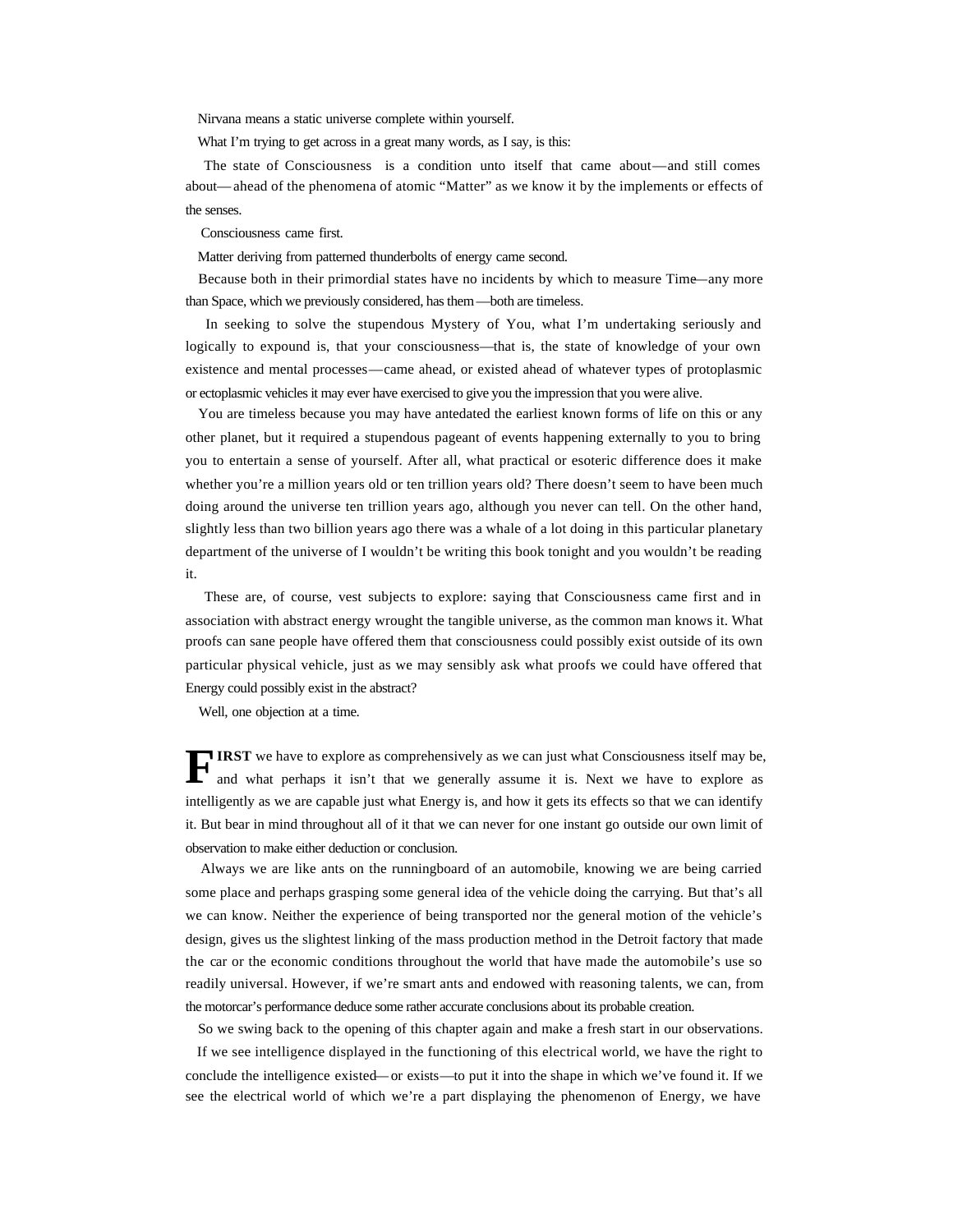reasonable license to assume that —first—either Energy came something, of—second—Energy is something other than what Man commonly suppose it.

 So in exploring You, we find ourselves face to face with the apparent enigma of how the demonstrable universe came into such condition as to produce either one of us.

 In exploring Mind and discovering its undying qualities, I want you to grasp as I can help you to do so, why it could never be anything else than deathless. Thereat the Higher planes assume orderly places, and all of a sudden you are a very learned person indeed, going to and fro in the earth with a lot in your head which the average man lacks.

 The difference between you and the average man will be, however, that he'll always have that secret apprehension about dying, while you will see Death for the stupendous thing it is and well-nigh be eager to embrace it.

 Not ahead of time, however. That's almost as bad as being frightened witless about it. I'll make the Why of this clear to you also, before I'm done.

How did the demonstrable universe come into such condition as the produce either one of us…?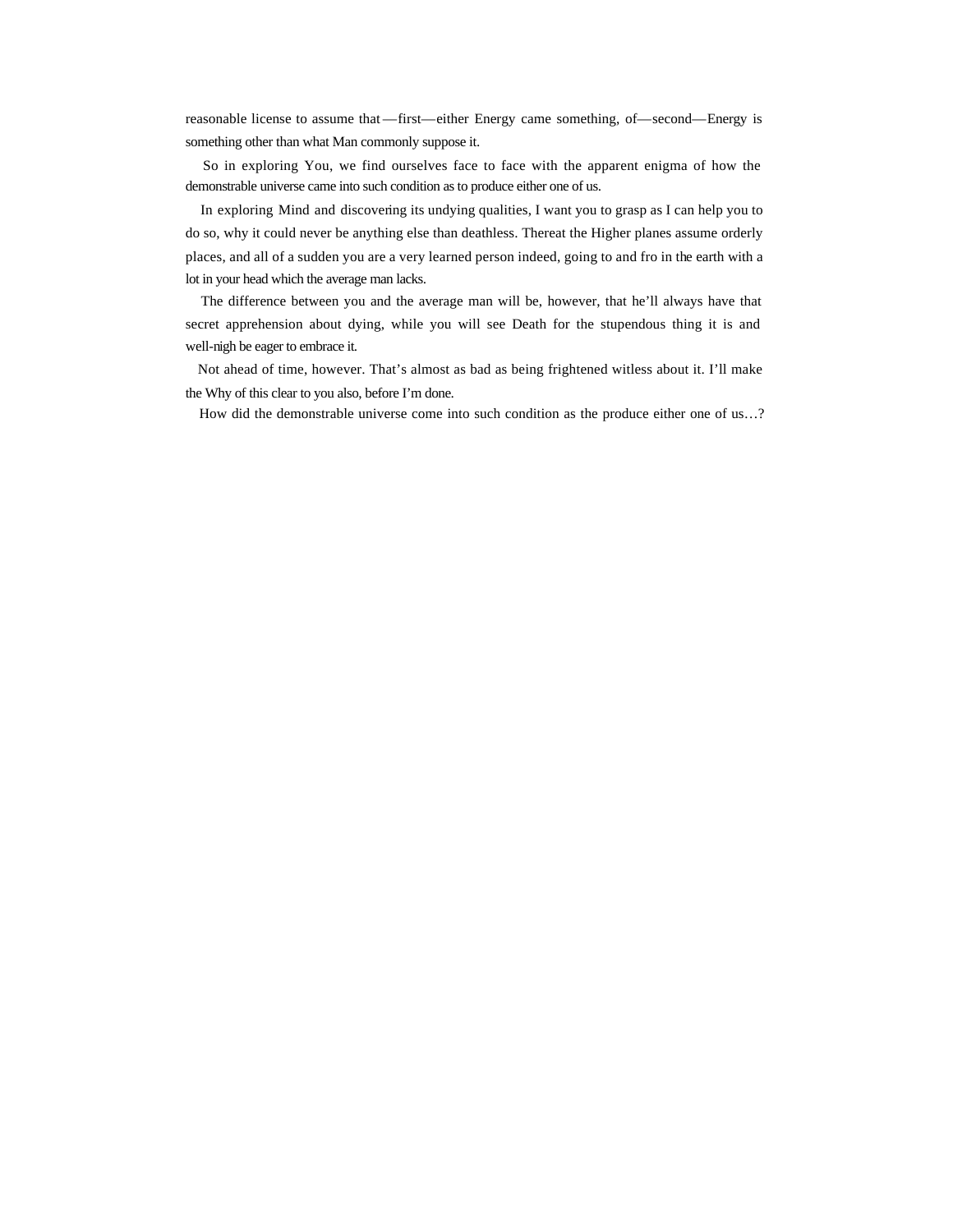## *Chapter III*

????????????????????????????????????

#### **THE NEW LOOK AT GOD**

????????????????????????????????????

**F COURSE**, we might as well inquire where God came from, ad have done with it. That would entail trying to answer *what* God is.

 There are as many conjectures as to what God is as there are human intellects to do the conjecturing. To the Mosaic Hebrew he was a sublimated patriarch-monarch, originally the tribal deity of the Midianite clan that called Him EI Shaddee—from which root, apparently, we derive our word *shadow.* To Jesus the Christ He was the all wise and all-protecting Father. To the modern scientist, regardless of religious belief, He is the original cause behind all natural phenomena, who wound up the universe at His caprice untold millennia in the past, shook it close to His car and set it down ticking. It's been ticking infallibly ever since. To the great rank and file of modern mankind He's whatever the nearest denominational priest or preacher says he is, with social ostracism the penalty for dissension ad the brand of Atheist thrown in for good measure. **O**

 The New School of Transcendentalism, however, generally identifies God as the Great Principle of the Miracle of Consciousnes s, knowing that out of consciousness must sprout and develop every good thing commonly associated with the modern idea of Deity. Also, out of the Miracle of Consciousness must have come every evidence we've ever met with, of the existence and exercise of Energy in whatever aspect it chooses to assume for us. To use orthodox terms for the moment to aid in our understandings of the subject, First, Divine Consciousness, then Divine Energy, then Divine Intelligence, performed in the order named to give us the universe where we as human ants ride haplessly on the running board and try to figure out the intricacies of the motorcar made in the celestial Detroit. In other words, Divine Consciousness maneuvered with Divine Energy and evolved a knowledge of Itself that resulted in a universe that is the epitome of Divine Intelligence. It's logically doubtful that the development could have been otherwise. Divine Consciousness could not have exercised Divine Intelligence and gotten Divine Energy because Intelligence is a *product* of Energy, never the reverse. You don't make a man energetic by giving him intelligence; you make him intelligent by giving him energy.

 However, no more is to be gained by squabbling over such conjectures than is to be gained by arguing how many angels can dance on the point of a pin. Angels don't dance, to begin with, and a pinpoint would be a nonsensical place to try out the terpsichorean art, especially if the celestial beings didn't happen to have on sandals. We do know we've got something that is to al appearances and purposes a workable universe in which Consciousness deploys and gets self-beneficial effects. We do know that we happen to be conscious units of it, and in it, and that it seems equally as irrational to say it "just happened" as to say that General Motors factories throughout Michigan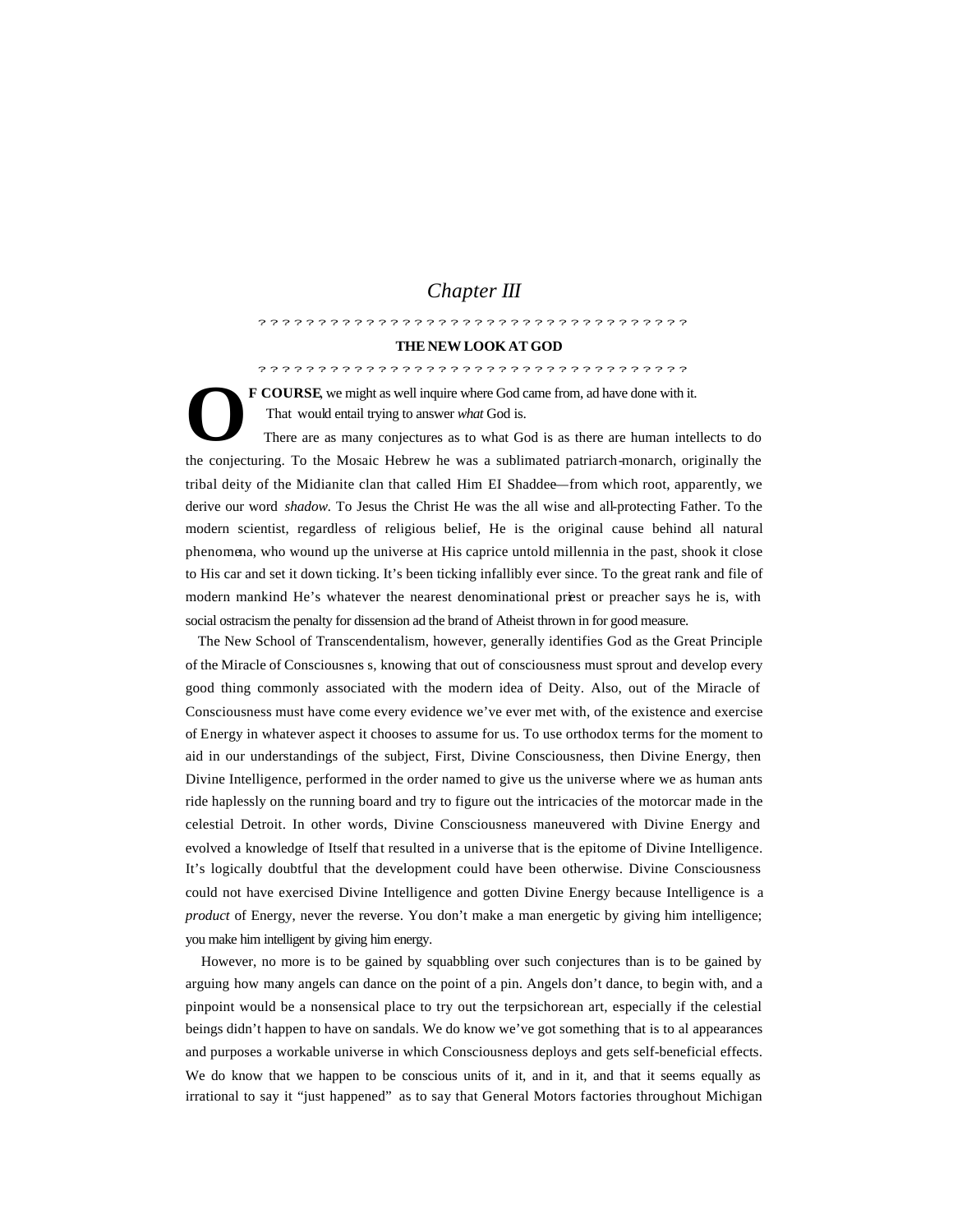"just happened." It isn't chance that adds seven to eight and correctly announces the sum as fifteen. It takes Consciousness to do that—and third grade intelligence. It likewise takes Consciousness and Intelligence to formulate the conclusions that "the whole is the sun of all its parts" and "things equal to the same thing are equal to each other." Logical cause and effect never derive from blind accident. The composition of what seems to us to be Matter in all its forms is Energy proscribed to inviolate pattern. But the Energy had to exist before it could be proscribed—the proscribing by means of laws being the demonstration of the existence of Intelligence. And Consciousness had to precede both to project them into a performing process. The starry heavens couldn't have whipped themselves into galaxies by chance and then consciousness come along and recognized their cosmic propriety. If we want to ascribe any sort of Beginning to them we must antedate it with some form of Thought exercising, which said, "I Am Myself!" That having been achieved, whether it took twenty trillion solar years or two and a half minutes, the second Thought following the first should have been, "What can I *do* to prove it?"

Because, in any form of life, it has to be demonstrated.

 Mrs. Smith's new infant is yowling its lungs out in its new crib and Mrs. Jones next-door listens, because she can't help it. She demands, "What *does* ail that young one? Has it got a pin sticking in it or does it want its dinner?" but not a thing in particular ails it. The new Smith papoose has suddenly gained to consciousness and is suddenly yowling, "I Am Myself!" all over the place. Nobody gives a dam' that it is Myself excepting itself and its doting parents. But consciousness is certainly working in it according to Hoyle and the infant continues to advise the universe "I Am Myself!" till the Joneses in concert with ten other neighbors band down their windows. Or let's say that a *Ctenocephalus*—flea to you—finds the philosopher's fundament and bites it. The philosopher heaves up, taking most of the bed clothing with him if he be retired for the night, and proceeds to discuss *Ctenocephali* with the Creator. The flea has merely said to the philosopher, "I Am Myself" and done something to prove it, the something causing the philosopher to scratch an indelicate portion of his anatomy most of the remainder of the night and part of the succeeding day. The philosopher may reply, "All right, you're Yourself, but you needn't be so danged personal calling attention to it." The flea merely hops to the philosopher's wife and repeats its identification. The philosopher's wife is different from the philosopher. She blazes vocally, "Joe, there's a flea in this be d!" and being sanitary-minded she gets up, light a lamp, and proceeds to search the bedding for *Ctenocephali* lest she and her consort be labeled a perfectly lousy couple. She finds the creature and presently its calling attention to itself has wrought its annihilation. Yet the principle of Consciousness has manifested. Myself has identified itself by a demonstration or doing something.

 We have, in demonstration of the fact of Master Consciousness, the demonstration of the universe to attest to Its Myselfship. But for present working purposes we may look upon it—and upon ourselves—as a demonstration of Consciousness only, getting its results through energy to give us the universe of Intelligent performance. Master-Consciousness, which may well have set the pattern for Consciousness that is You, may have taken ten minutes or the equivalent of ten trillion solar years to arrive at the solution of how to attest to its Myselfship. With all due respect, it couldn't yowl, "I Am Myself!" as the Smith bambino yowls because who in the Great Universe would hear it? It couldn't bite a philosopher in a personal place because at the time philosophers hadn't been created and equipped with places to bite. Yet it had to do *something* to attest to its existence. So the thing that It apparently did was to think up conditions *With Itself,* experimenting with this or that design of self-realizing activity and creating the electrical mystery known as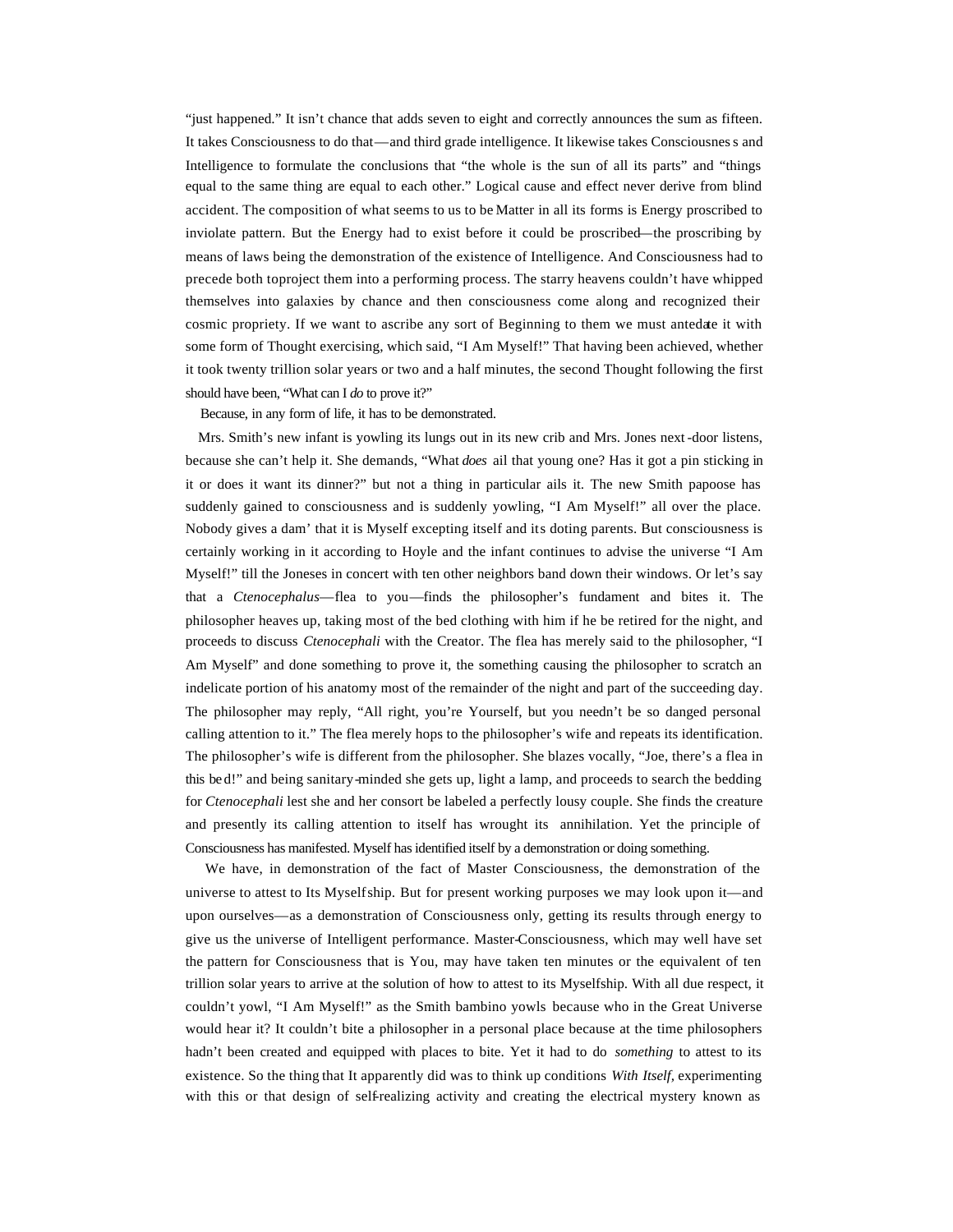Energy. When Energy was intelligently organized and exercised it began to produce atoms, which in various combinations produced molecules, which in varieties gave us the substances and stuffs, which we identify as materials of every nature and quality.

 Without dealing in metaphysical cant or slipshod mysticism that sentimentally pass es all onus for what can't be otherwise explained to Divine Mind, the self-evident nature of atomic materials from which a well-nigh limitless universe is composed, seems to attest to this origin in the "I Am Myself" demonstration of Divine Primordial Mind . For want of a better term we can adopt the designation Cosmos-Consciousness to describe the originating Thought-Vibration that began to propel atom-composing energy into the uncharted universe. Not Cosmic Consciousness, … Cosmos-Consciousness.

 Never mind how others may interpret the term, suppose we identify it not as the whole universe being aware of its own existence and mental processes and indulging in exercise of thinking in its own right—because it's doubtful that the universe as a universe does the slightest bit of thinking—suppose we identify Cosmos-Consciousness as the original "I Am Myself" realization, originating energy from within its own meditative or cogitative processes and rolling such energy up into the electrical atoms from which our universe of seeming materials is derived… and exhibits daily about us.

 Thus the universe wouldn't be the mind of God-Stuff so much as the demonstration and *effect* of the Mind of God or the consciousness in which Cosmos displayed such features of Itself as could be abstractly discernible to its sentiment parts. Thus the Divine Mind could have what we call Individuality while at the same time *we* lived, moved, and had our being in the vibratory effects of such mental processes.

 Divine Self-Realization could produce the electrical energy that gives us atoms and we as prototype of the same self -realization could use those atomic thought -products to get our own expressions of the "I Am Myself" impulse.

 On the other hand, it is equally as possible that each and every one of us as consciousness units can do—and *do* do—the same thing on a smaller scale as Cosmos-Consciousness has done, and continues to do, on a universal scale.

 It's no impiety to say that having had Cosmos-Consciousness breathe into our nostrils the breath of life we ourselves may be embryonic divinities of a sort, and I'm going to bring some remarkable testimony of the possibilities of this to your attention as I continue the chapters of this book.

 The fact does remain that Consciousness—even the everyday human variety—is capable of doing many things and displaying many attributes that can have no foundation in the careless and callow assumption that it is the property of pure physical body only. Consciousness does manifest through the human body and for that reason and to that extent people say that the human body is conscious and alive. But the human body can also be alive when it certainly is not conscious—as happens every night when we fall deeply asleep or when we are "knocked out" by a blow on the jaw, or when we take anesthetics for a surgical operation. Conversely, Consciousness can manifest apart from the human body, as has been attested in thousands of instances duly authenticated by the unchallengeable records of the American and European psychical societies, both during the life of the body and after the body's decease. Many of those instances I have not only investigated but personally witnessed and even participated in, which in the proper place I shall describe in detail. As if this were not enough, thousands of my readers will know of instances within their own experiences when consciousness has similarly performed.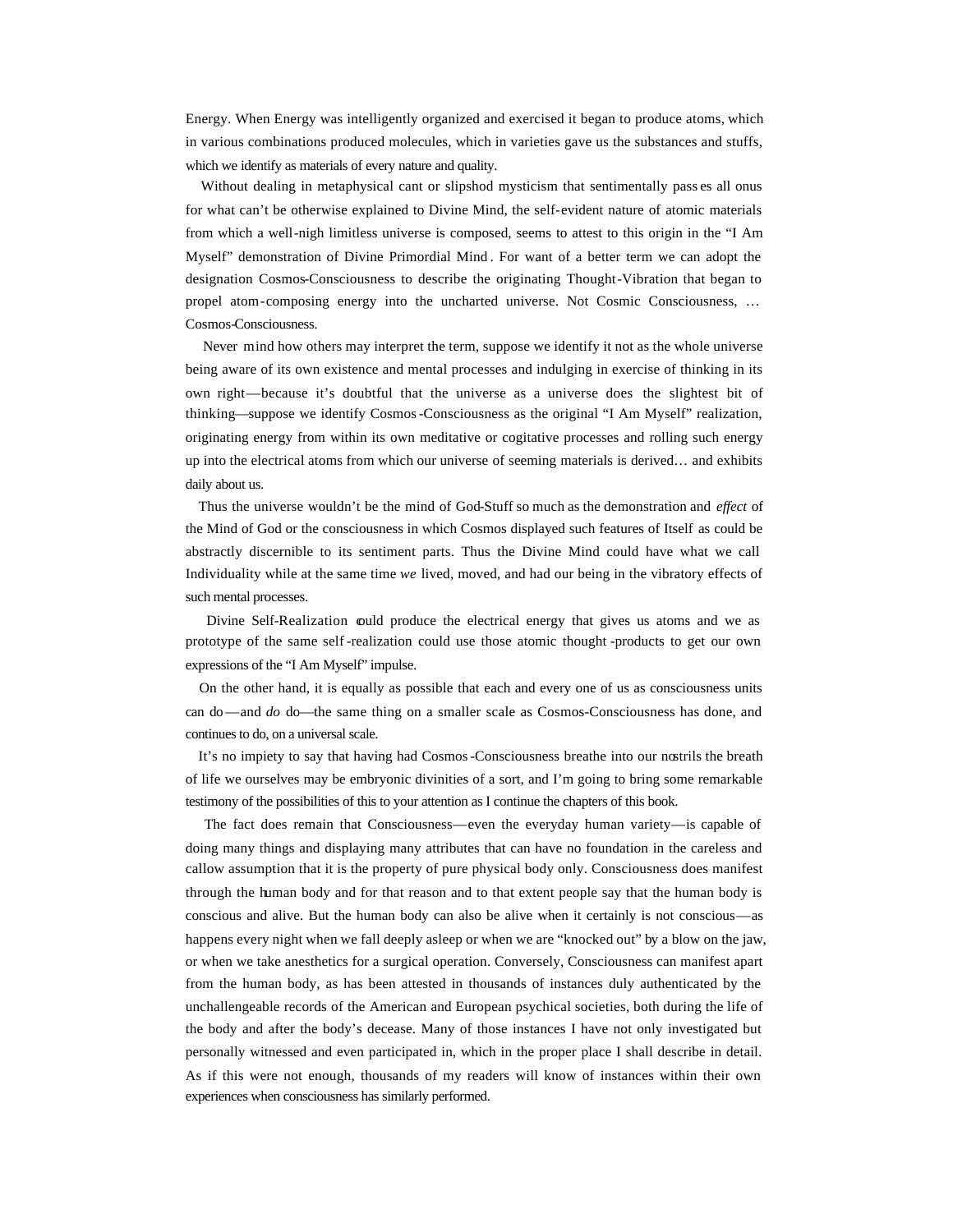**F CONSCIOUSNESS** —the state of knowing of one's own existence and mental **I**processings—can perform apart from the body in the slightest particular, it proves by such performance that it cannot be a capability for which the body of itself is alone responsible. It must be a capability independent of the body as to origin, though involving the body upon most occasions in common exercise. It is in this ability to enlarge consciousness from the body and operate apart from it that we get the richest material for our study of the Real You. Because our conclusions attest that while You materially consist of the present body that you are occupying, the latter is not *all* of You. There's a tremendously big portion of You that must be extraneous to your body—*what I might call the nonperishable part.* But to get back to Cosmos-Consciousness as the background for all this…

 There must have been a Consciousness, which produced Cosmos because we do have Cosmos or the factual universe before us, or about us, as its product. As a produce it indicates too many features that could only have come into existence through a Performing Int elligence to declare the whole thing the effect of chaotic happening. However, as a universe it's only factual as it's perceptible to our own concurrent degree and frequency of consciousness, indicating but not necessarily proving that our own origin and cultivation of consciousness mayn't have been very fat dissimilar to the Cosmos-Consciousness which found an intelligent way of compressing energy into pattern to make the scheme of materials seem substantial. It's by no means an illusionary universe, I say again, and yet the nuclear fission physicist knows there actually is nothing "solid" in it *anywhere…* merely an effect of energy, which gives a effect of solidarity when approached by consciousness on a corresponding wave length.

 Religious people uniformly apply the term God to this original Master-Consciousness that has gradually "thought" all this orderly natural phenomena into perceptible reality. But God can as readily be a Self-Expressing Condition as He can be a super-personality, and forfeit none of His divinity. After all, the term "Condition" means only the state or mode in which a person or a thing exist and Divinity means the quality or character of being divine—that is, pertaining to, or proceeding from, or of, the nature of God or a god. Never forget that God or gods is only a concept of personality-attributes superior to the human by contrast *with* the human.

 When we speak of the divinity of God, therefore, we're merely referring to the *nature* of God. And we can only grasp His nature through His self-expressions, … which in our own case and to our own perceptions is the universe, which He produced and now sustains. We have no other way of knowing the natures of Divine Providence. The theologian may seek to convince us that we come to underst and God's nature through the words of the Bible, but we don't know for certain that the words of the Bible *are* God's words. God's alleged words in the Bible were not only written by entirely mortal men telling us what they assumed God said to them but they 've been edited and re-edited by scores of scholars and ecclesiastical councils up the course of history, translated from one ancient language to another *entoto* five times and copied and recopied by monks who at their own caprice could inert or delete as t hey pleased. The latest Biblical editing of "God's words" has even been done by modern scholars within the past five years. If God's words have been infallible from the first, why does a group of linguists require to assemble once every century and "fix them up" authentically?

 In one part of the Bible we have God presented as a divinity of wrath and jealousy and vindictiveness, in another part He's a divinity of Love, Mercy, and Eternal Patience—absolutely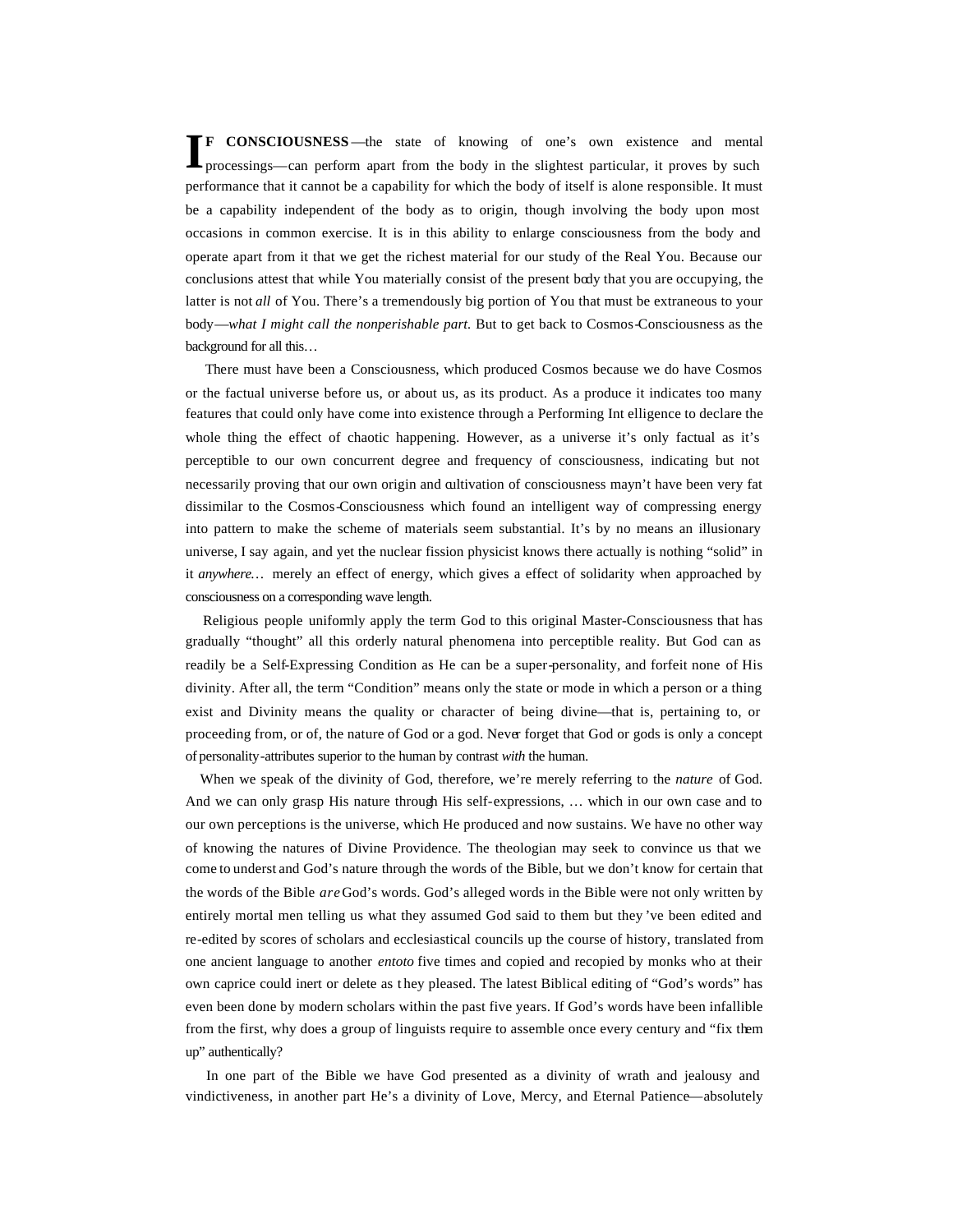contradictory terms. At one place the Bible says that God came down into Eden and "walked in its gardens in the cool of the day"—a purely anthropomorphic exercise—talking with Adam, Eve, and the "serpent" representing the Zoroastrian Devil. At another place we are most solemnly assured that "no man hath seen God at any time." Why hoodwink ourselves so illogically and childishly about any "infallibility" of Holy Writ? Any intellect above eighteen years of age is capable of recognizing that God has been presented throughout history as the people of any given period or culture were capable of concerning Him.

 So, in order that we don't fall into the same intellectual self-delusion, what can we say of God from our own perspectives excepting what the ant on the auto's running board might say about Henry Ford… He was the man who made this sort of machine, and by examining the machine he was, and is, revealed as a human male of mechanistic creativeness, ingenuity, and organizational capability, and not a druggist or schoolteacher or newspaperman or polar explorer. Looking up the compiled facts about the necessary natures of motorcar manufacturers the general nature of the late Mr. Ford comes clear. How he treated his wife, what he thought about Paul Revere, about vivisection, about fluorine in drinking water, whether he wore purple socks inside brogans or relished pepper on his ice-cream … these were not discernible from the features of his product and really were but incidental to his major personality—creating a small, low -priced motorcar that bumped Avernus out of the average American citizen throughout an earlier generation.

 We know that our universe exists and performs in nonidentifiable Space. So it must have been in nonidentifiable Space that it commenced to demonstrate. As it attests to intelligence in its structure and performings, whatever caused it to demonstrate must have been intelligent. But when we examine and analyze *what* it is composed of, bit by bit its substantiality refines down to naught but patterns of congealed energy, performing in such a manner as to produce consistent effects on our physical and mental senses. So, to furnish as simple and understandable a background as possible for examining the phenomena of ourselves, we put together this equation—

 In the Beginning—seeing we are mortal and three-dimensional and must have a beginning to make things identifiable and thus think about them—in the no-thingness of Space that was as black and nonintelligible as it was limitless, what Genesis describes as primordial Void, and "I Am Myself" essence began acquiring an awareness of Itself. What quantities of Time were involved in this unknowable essence coming to the "I Am Myself" realization, we have no means of computing, much less grasping. But apparently, logicizing from the product which is beneath our fingers, the Primordial "I Am Myself" realization was the original display of the miracle of Consciousness. It must have been unique and complete unto Itself *as* Consciousness and not the performance of an enhousing brain or body because then we should have the right to demand where its materials previously came from, and how and from what they were made, to compose such brain or body. No, … apparently and logically this primal display and performance of Consciousness was an essence unto Itself, like unto nothing we can find or see nakedly evident in life or Cosmos at the present time. As such, it is unknowable and hence nonthinkable to us except as an abstraction conceived by its performance. There in the colossal void of limitless darkness—and nothingness—it must have put the inquiry to Itself, "How do I *know* that I am Myself, and what can I do to demonstrate it?" And meditating on this challenge to Itself for tens of trillions of years, it might finally have found its answer within Itself: "I will project a form of seeming activity extraneous to my self-consciousness and know that I am Myself by a phenomenon of objective Movement. But what shall *move*? … My self-conscious Thought, my Consciousness, shall move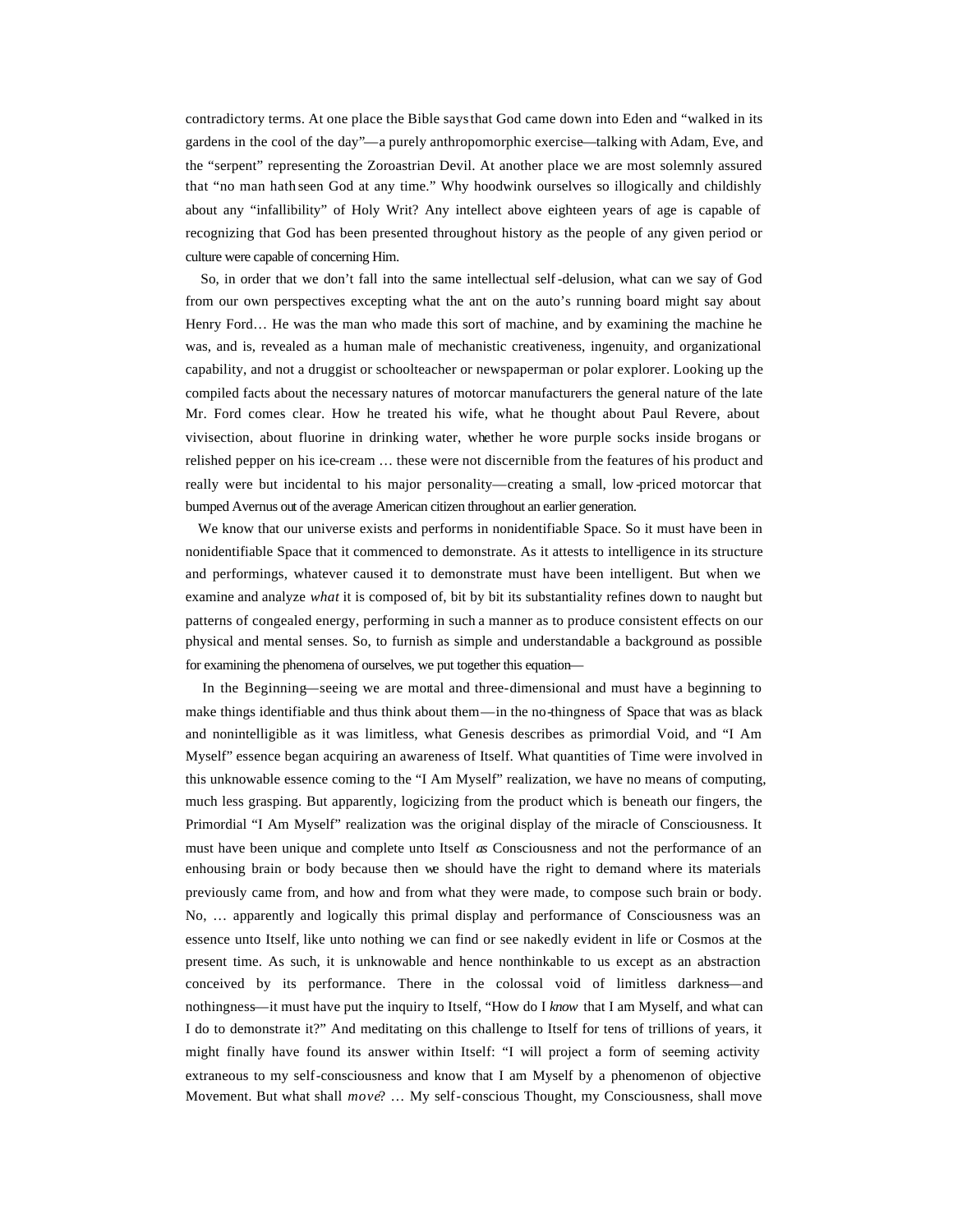external to itself. And when, and as, it moves it shall be known as Energy. I will therefore experiment with such Energy and educate Myself from common self-realization into recognitions of My inherent capabilities that shall be known as Intelligence. The more I learn about My inherent capabilities to express My reality in terms of Movement known as Energy, the more intelligent I shall pronounce Myself."

 So the original and universal Consciousness thought the first Thought and spake the first Word...*a la* the Gospel of St. John puts it, and it's interesting in the light of our knowledge of modern Science—

 "In the Beginning was the Word (consciousness in the abstract, capable of making pronouncements within and concerning Itself) and the Word was with God and the Word was God. The same *was* in the Beginning with (or within) God. All things were made by Him (atomic electro -energy as the base substance of all materials) and without Him was not anything made that was made (in other words, nothing has reality not originating in this primal Cosmos-Consciousness.) In Him was life, and the life was the light of men. (In Him was all consciousness and the All-Consciousness was the illumination of all human units in their smaller cosmic voids, giving them their own cues as to what the I-Am-Myself principle can accomplish. And the light shineth in the darkness (illuminates the voids of all conscious individuals) and the darkness comprehended it not. (Void has no consciousness of itself to produce self-realizations; Consciousness is an essence inviolate to itself in al its aspects and performings.)

 so the first God Thought—which when made articulate might have been identified as The Word—wrought the phenomenon of Movement-within-Itself, the little planetary world of the first atom or charge of positive electricity, a charge of neutral electricity and charge of negative electricity. This was exactly one item of hydrogen … and where in the vast and unknowable universe it may be at this moment would be interesting to learn, because we seem to find it a truth that nothing once created perishes to extinction, it merely changes the pattern of its energy and is called something else. The whole process, from that first hydrogen atom to the billions of trillions of atoms of God-Consciousness-Energy would up since, and composing the universe of seeming reality, is merely one of patterned movement. The electric instant the movement should halt, the universe vanishes as utterly as though the God-Consciousness had stayed witless from Its original inception.

WE MIGHT, to use another metaphor, compare the material universe—or what seems to us to be the universe of discernible materials—to the detonation of a mammoth gun. So long to be the universe of discernible materials—to the detonation of a mammoth gun. So long as explosion and concussion continue, the substantial universe exists. Recall it or extinguish it—in other words, end it—and presto! …*there is nothing!* Not a constellation nor a star nor a sun nor a planet nor an ounce of fabric, protoplasm, mineral or metal, anywhere in Cosmos. Everything would be back precisely to where it was in primordial void. The essence of I-Am-Myself consciousness would find itself cogitating in inky emptiness for another few trillion years, with not even a calendar or clock to mark the sequence.

 We may logically, and with respect for the latest findings of physics, provable say that while the material universe isn't God literally—for God in the foregoing sense has no literality—*it is the product of God thinking in terms of patterned Energy.* Give it as many names as pleases you according to your race, culture, or religion, the hypothesis remains the same from the tangible resulting evidence in every square centimeter of space around us, away to measureless infinity.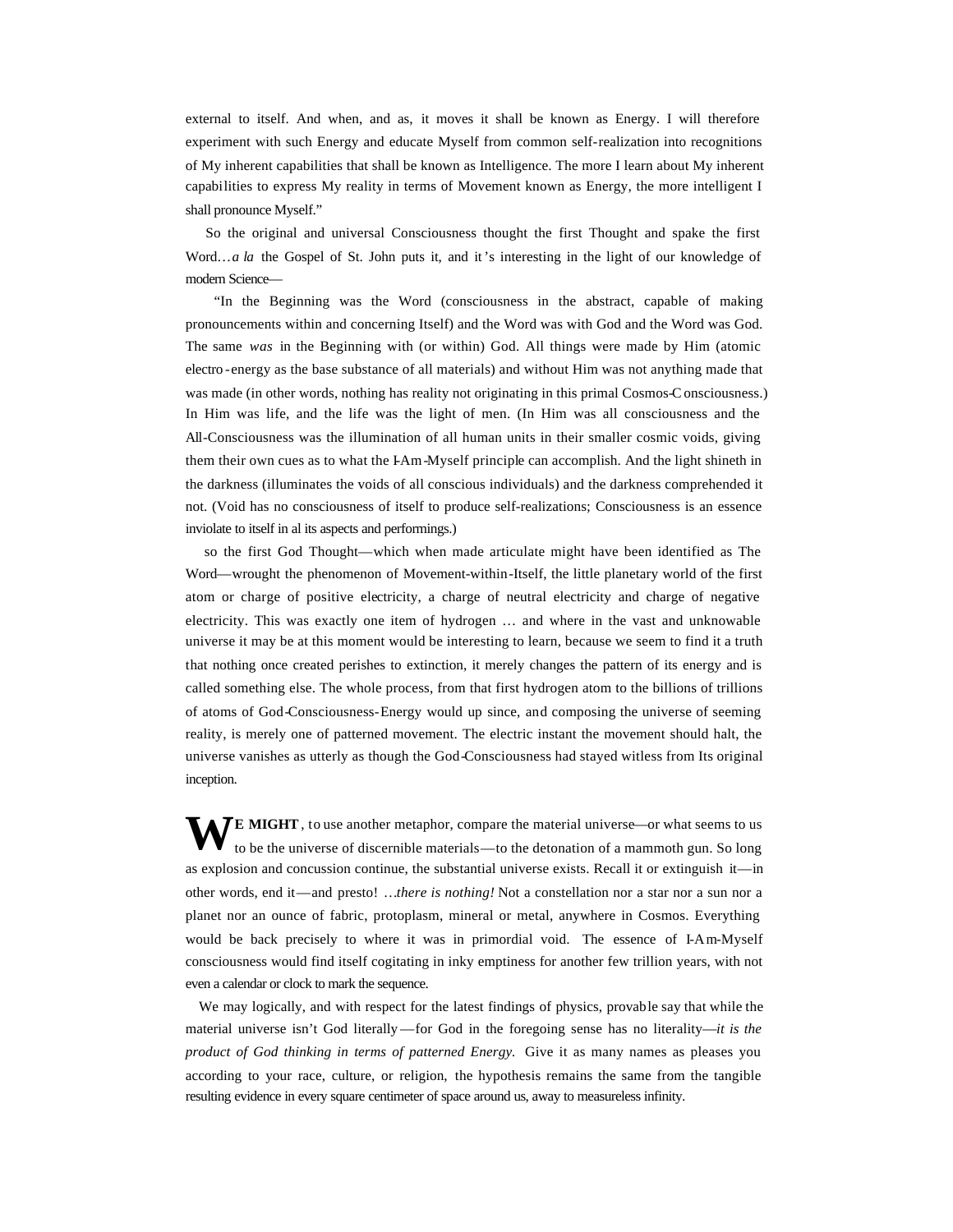*God then, we may practically conclude, is truly the Essence of Consciousness that abides and functions irrespective of materials, but that authors materials in order to make Itself discernible.*

 In the foregoing thirty words is a mighty principle for every self-aware intellect to assimilate who happens to gain to the slightest solution of the mystery of himself.

 It is Consciousness Itself, and of Itself in ability to recognize the I-Am-Myself thought, that is hopelessly unknowable, not necessarily the processes by which it gets discernible effects. The only proof we have that it exists at all is its manifestation in the item of each and every one of us.

 Each and *every* one of us can think "I Am Myself" and now that it means. Even *Ctenocephalus*  in the philosopher's bed knows what it means. And so long as there is no such thing as material in the universe but only Cosmos-Consciousness Energy harnessed into pattern—which might perish instantly if Cosmos-Consciousness stopped self-identification—we can begin to entertain from here on outward the somewhat awesome thought that Consciousness as an essence is the only real and enduring element that exists in a so-called enduring world at all.

 The principle of Awareness, either of one's own self or external objects and substances, encompasses all other principles of which the Cosmogony is constituted, being the root and author principle of them all. There's nothing else matching it even in universe so far remote that light must travel a million years at 186,000 miles per second to reach them.

It's the stuff that the real You and I are made of.

It's the actual You and Me.

 Undoubtedly because it *is* the actual You and Me, and the basic motivation for all that's discernible in our entirely atomic universe, it's able to accomplish what it does, extraneous to these protoplasmic bodies of ours in which we periodically find ourselves enhoused.

 But we'll take those possibilities up when we come to them. Let's talk some more about God for a time… not to be overly curious or pious but to arrive at a clearer concept of the nature and purpose of Yourself. I say again, we're not galloping in all these Para physical terms merely to be didactic or show what a marvelous command of the dictionary we may possess. We're engaged in searching out the logical reasons why consciousness may do the things it ofttimes does, which has no explanation in pathology.

Incidentally, don't forget that the nuclear fissionists are following not so very far behind us, because every little while a truly learned scientist lifts his eye from his microscope and expresses his concernment that in truly exploding the hydrogen atom—*completely* exploding it—we may be starting a chain reaction which triggers the universe into utter blank. What he's trying to say, of course, is that in disrupting the ensemble of God's First Thought of Energy, he may be calling a stop to that display of titanic concussion that is the knowable universe in the formal sense. The nuclear fissionist is tampering, in other words, with the formula set down by St. John as quoted previously.

 No, we're not dealing in seven-pound words merely to be clever and display our erudition. We're looking at Thought, as the denizens of a million worlds higher than ours perceive it.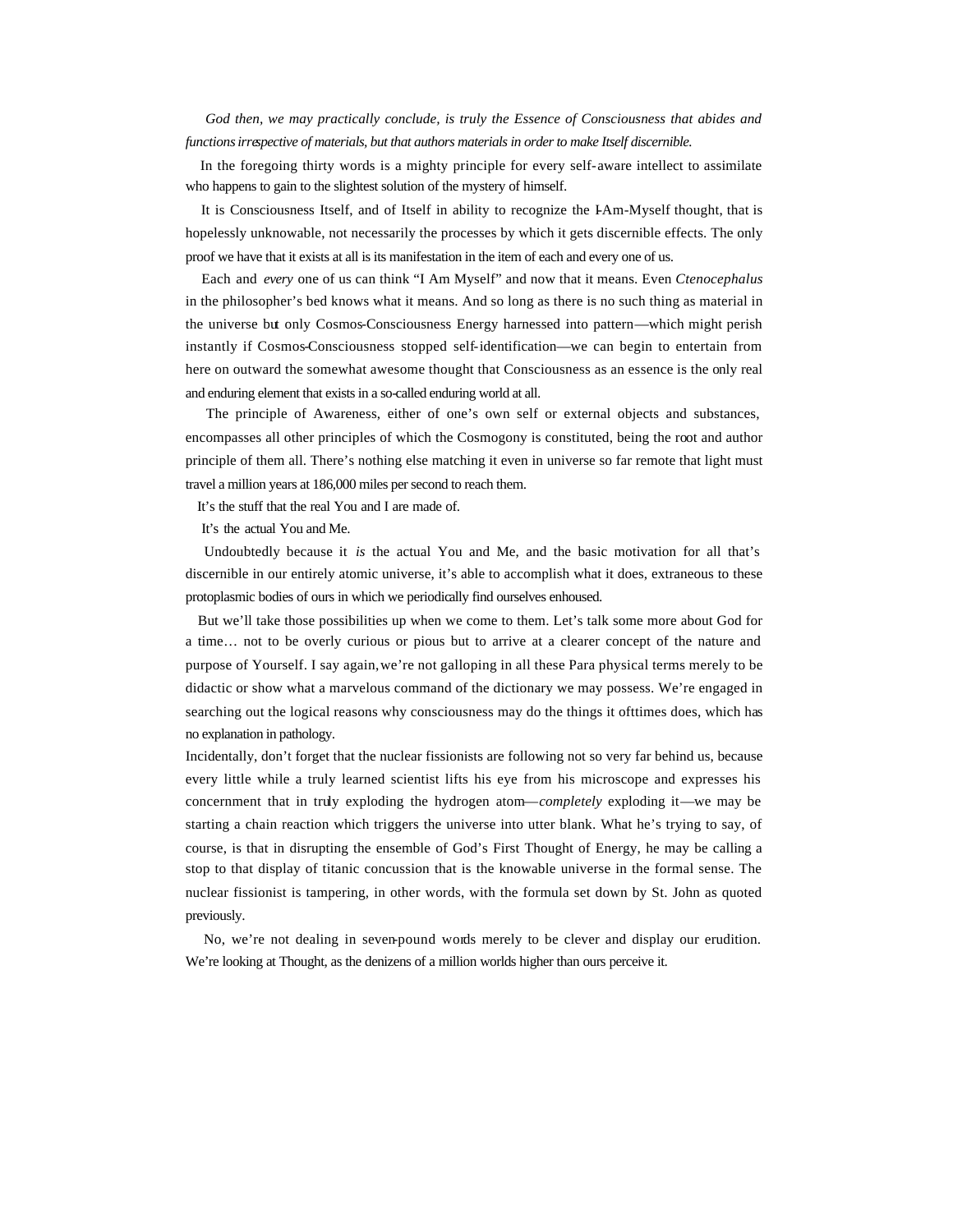## *Chapter IV*

#### ????????????????????????????????????

#### **THE UNIVERSE AS A MECHANISM**

????????????????????????????????????

**EN OF** every age have been forced—as Voltaire once commented—to invent God in some aspect or other in order to explain that which was otherwise nonexplainable in Nature, holding them physically subservient. It was a logical conclusion that whatever made a man-creature subservient was more powerful than he and should therefore be respected, venerated, or propitiated. Nature's physical domination of man thereby childishly confused Nature and God in all the aspects he saw or experienced in the physical world about him. **M**

 I hazard the somewhat startling opinion that God may have no more responsibility for the workings of Nature, insofar as they entail privation or mishap to man, than Henry Ford could have been held responsible for the behavior of one of his Model T's, that ran downhill and killed an old maid schoolteacher in Appleton, Wisconsin, in 1911. God had postulated a universe in which Energy is decreed to perform to a pattern. The result is a world in which Consciousness in the so-called human microcosm can have a totality and uniformity of experiences and thus refine its intelligence as Divine Intelligence becomes more and more refined in the celestial sense, and more and more capable as the aeons transpire in the macrocosm. God isn't Nature, and Nature isn't God. God is Energy -Sustaining Consciousness, and Nature is one of the aspects it takes to enlarge and emphasize the I-Am-Myself concept into cosmic intelligence.

 Everything goes back to the Enigma of Consciousness, both in the Macrocosm and Microcosm. Endless development into uncircumscribed intelligence seems to be the whole import of it.

 We have difficult, of course, grasping these two items. What could *endless* development be like? Is there no limit to the extent or expansion of the intelligence we acquire?

Admitting each is so, the entire agenda of life amid the worlds makes sense.

 People become "bored" with life and put ends to current earthly sojourns. They contend they have "nothing to live for." But unless they be sufferers from unbearable pain, the true reason life bores them is largely because it is teaching them nothing worthy of the effort required to persist in it. People undergoing experiences to great spiritual profit are never bored with life and never kill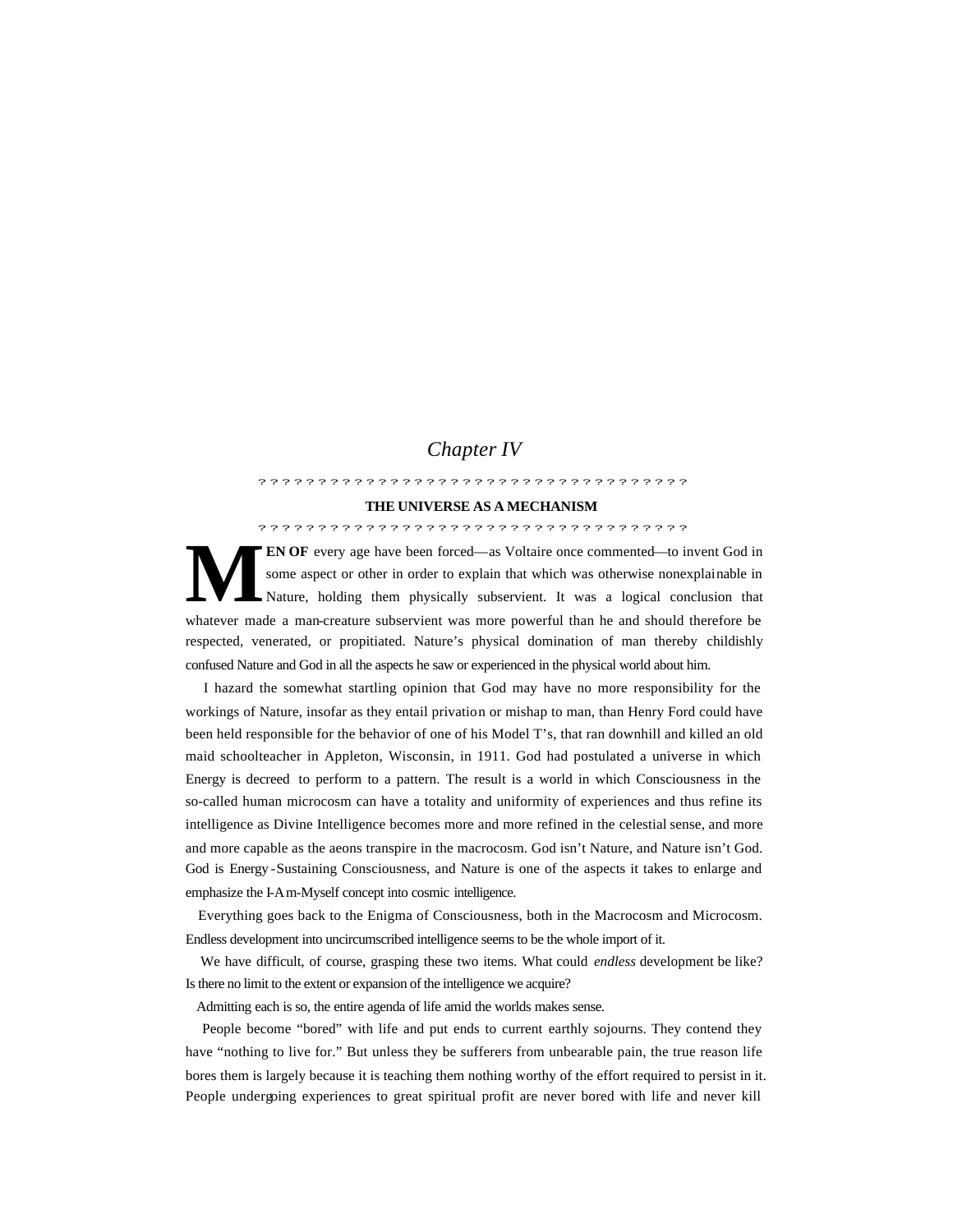themselves. Nothing is of greater experience-profit than a trip to Europe for the first time. Fancy a man or woman of sense committing suicide because they were bored with life just as a great ocean liner was about to disembark them at Cherbourg. The difference between interest and ennui is the difference between learning something new and learning nothing whatsoever. That which implants brand new facts in the head inevitably grips the attention. When existence is utterly sterile of experiences that impart something the soul can use in development of intelligence, we feel we are wasting time meanderig futilely about mortality. Show a disconsolate man that life has a pattern that he can follow with profit, and he forgets his despondency. On the other hand, it is doing a man a tragic injury to preach the vicious fallacy of Perfection as perfection. In the first place, you're holding up a prospect of a preposterously static condition to him and assuming he'll be interested. In the second place, if a man actually could arrive at perfection, he'd have ceased to be human. God knows what he would be, since no such thing exists. Perfection suggests a state permanently arrived at beyond which there's no more development nor enlargement. And you're a poor observer of the character of human consciousness if you fail to see that men are basically intolerant of a state or condition permanently arrived at. Man would not care to be perfect because there would lie no achievement beyond it. Man ever wants and seeks to move onward and upward and outward. He may have his periods of exhaustion—or overtaxed resources—when he wishes to rest from moving onward and upward and outward, and enjoy ease and tranquility, but that's chiefly to bring his forces back into balance. Give him too much ease and tranquility and he either degenerates mentally or physically or … he's bored. To be always *going* on, climbing and expanding, growing bigger and of wider cons equence, is man's interest, instinct, and aspiration. Instead of regarding it as mischievous discontent with everything God has provided for him, we should awaken to the fact that it's the very essence of his divine consciousness by which he exists at all. Scientists today are discussing more and more the probabilities of an "expanding universe." Well, why not? There's endless space in which the universe *can* expand. But what they miss in all of it is the significance that it isn't the universe that's expand ing as a gesture of its own. It's Cosmos-Consciousness that's increasing, still assuming newer, vaster, and more intricate forms and seeming to make the universe expand because of what ensues in result of it.

Which is precisely the principle expressing in Man the Microcosm.

**XPRESSING** and growing and attaining without ever arriving at, or embodying a **EXPRESSING** and growing and attaining without ever arriving at, or embodying a permanently reached status, is both macrocosmic consciousness—indeed, that *is* consciousness in essence. Consciousness must ever be an expanding ad increasing awareness or it becomes self-liquidating. It's the detonation of the massive gun increasing rather than diminishing. To reach a final stopping place would mean instant annihilation, which would mean loss of identity, the whole Cosmos reverting in a flash to the nothing that it is.

 Consciousness, in short, must ever engage in the act of expanding movement or cease to be itself. We have a homely illustration in the case of the active businessman who continues hale and hearty and happy from success to success. But let him decide to retire and give up the "thankless struggle" and he triggers his own physical and mental disintegration. He becomes bored and static and crotchety and miserable, deciding the broader life-sense isn't truly a struggle at all. Actually it's the state of everlasting development. Consciousness, to perform at its best, demands employment at constant activity … or rather, consciousness *is* constant activity and nonactivity is death.

So Cosmos-Consciousness—like its microcosmic prot otype, mortal consciousness—is geared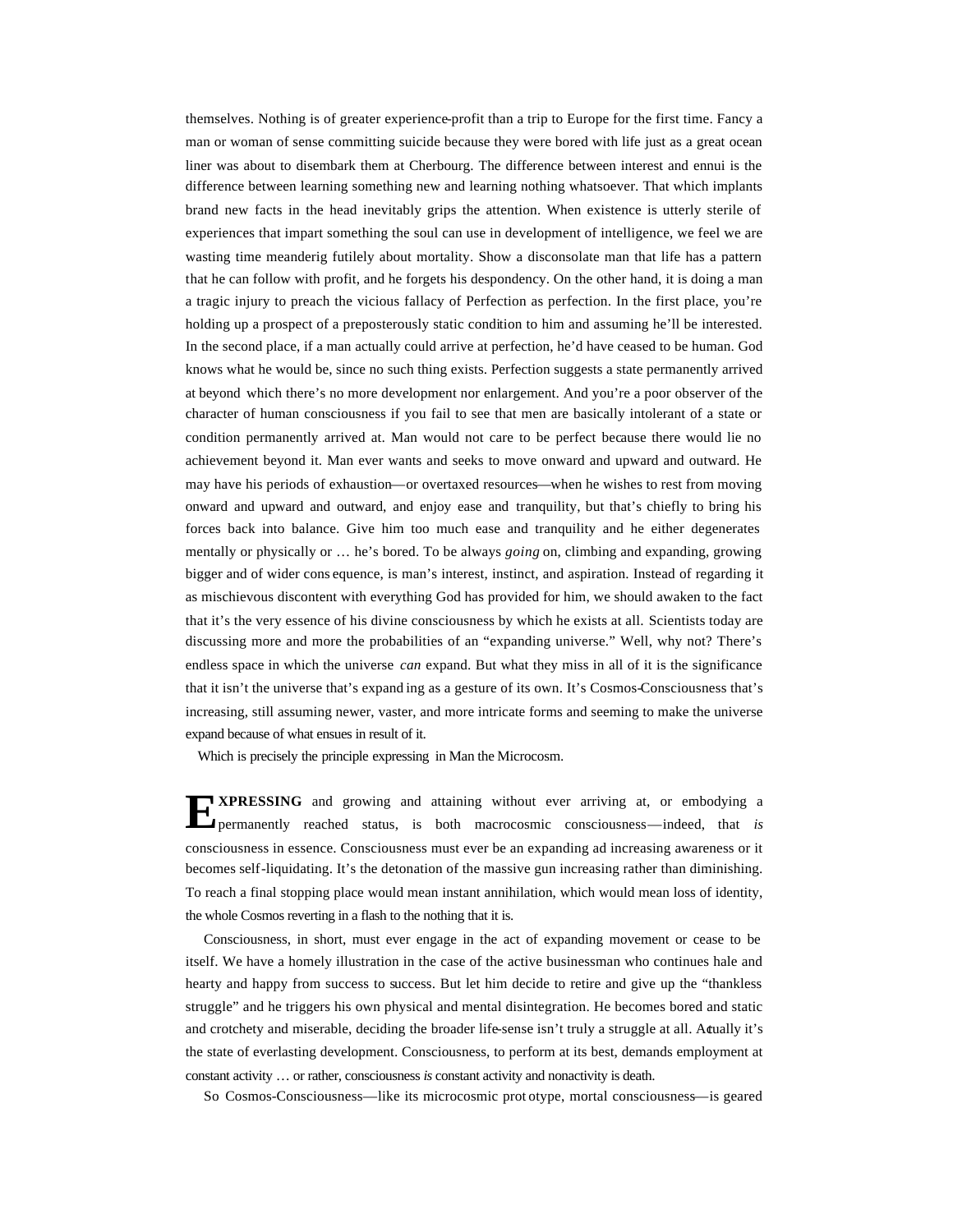to the gun explosion which never ceases exploding. And the atomic universe with its manifestations of Nature so often confused with Deity itself, is the mechanism by which Consciousness increasingly demonstrates that it is conscious.

 Thus are we guilty of committing a fundamental folly when we revert to the childish confusions of the species and think of Nature and God interchangeably, or the behavior of the one being the character expression of the other. Henry Ford wasn't a murderer, nor did he harbor the slightest injurious intent, when he invented and constructed and sold the Appleton flivver that killed the spinster schoolma'am. It was the car that did that, as an inanimate thing responding to the release of a rusted brake-spring. By the same token, God isn't a murderer, nor unjust nor malicious, nor does He probably have the slightest hand in it when one of His great rivers runs amok and drowns ten thousand "innocent sufferers" in the springtime, or a portion of the plant moves to ease surface-tension in response to laws of material stress, and a hundred thousand helpless people perish in an earthquake. To call these happenings Acts of God is as blasphemous as it's archaic.

Sir Thomas Huxley is said to have propounded a "profound" question when he asked his biology students, "Is the universe friendly or unfriendly to men?" The universe is *neither* friendly nor unfriendly. It is apart and dispassionate and impersonal to man because the universe is one essence and man is another. The universe is macrocosmic consciousness in such demonstration gives *him* power to comprehend reality. Both work out their own destinies in their own ways and to their own purposes.

 So God ceases to be an old man with a beard—the anthropomorphic notion—or Nature in action, either beneficent of disastrous. Yet He doesn't for one instant cease to be thinking and creating and thus expanding Divine Intelligence. The one thing that He is, in fact, is Thinking and Creating and Expanding Mind with a two billion year start, apparently, on all of us. And if this seems to eliminate God as Divine Providence, dispensing special favors to preferred peoples or personages, it likewise takes the stigma from Him for either ordering or "permitting" vast natural cataclysms that bring heartbreak to millions.

When it comes to the matter of Divine Beneficence, I'll presently expound to you what I think His methods and procedures are for taking care of us all in eternity, like the Father of Christ's cosmogony. What I'm getting at for the moment, is a concept of God that aligns with the facts of the universe and conscious life, as the ant on the running board of the speeding motorcar might try for a concept of the late Mr. Ford, aligning the facts of the celestial machine with the major nature and interests of the "creator" who brought it into being.

 And yet, by the way, we have many more aspects of God presented by His universe than the ant has aspects of Mr. Ford apparent in his auto product. And we haven't tapped the biggest one yet—the similarity of our own creative consciousness to the divine creative Consciousness and how they hook together. As for God being our celestial police magistrate who gives a personal hearing on the merits or transgressions of every physically deceased soul brought before Him, consider these facts in cold common sense—

**HE** mortality statistics of the world's *civilized* countries alone, apprise us that human beings die—in normal times—all over the world at a rate of nearly one person per second, about 63 per minute, 3,780 every hour, 90720 every twenty-four hours, 33,112,800 every year, men, women and children, every last one of which has just as much right as any other to a personal hearing and "Judgment" from the Divine Potentat e as o whether he must spend eternity in the Biblical heaven or **T**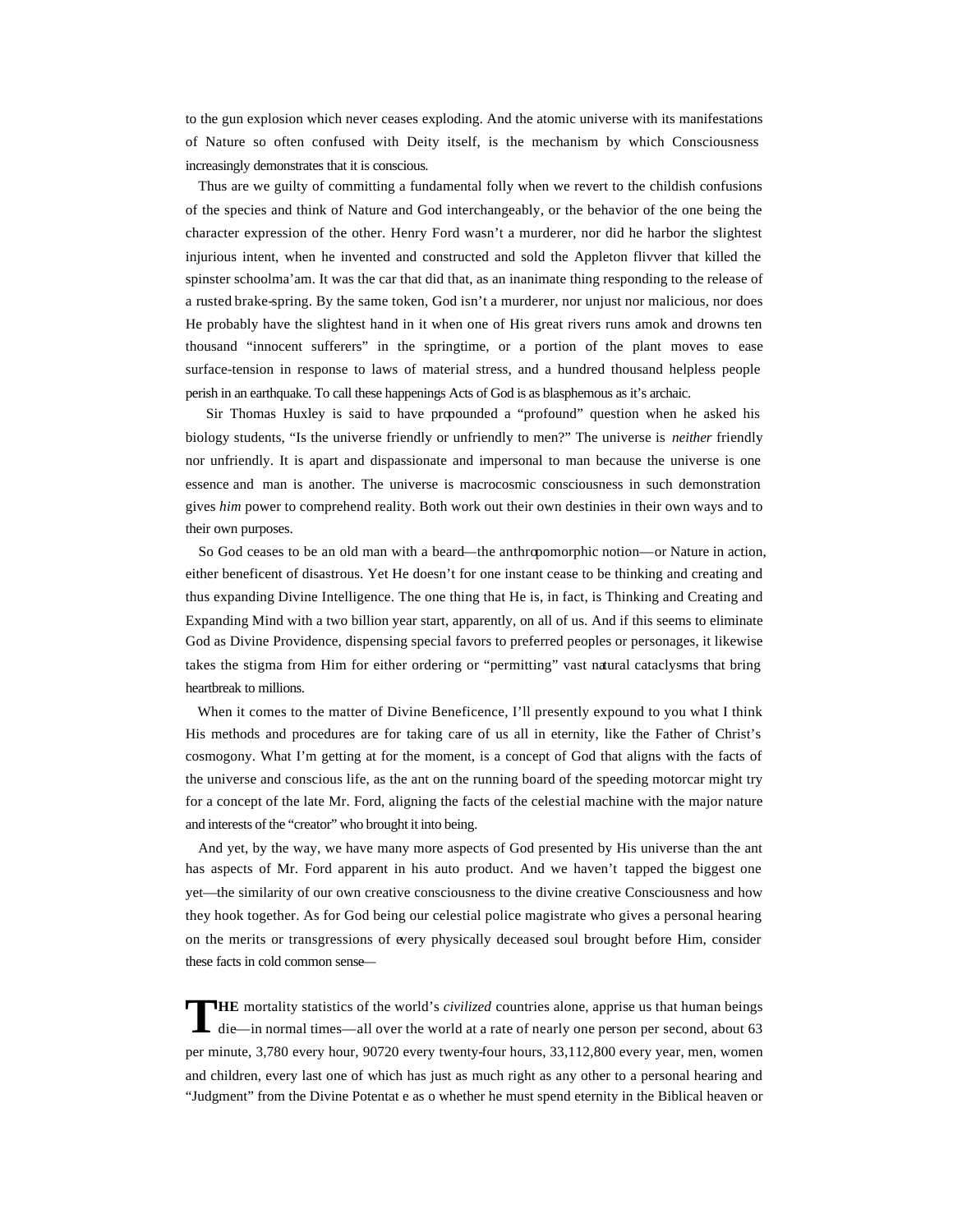This keeps up year after year with no let-up, the century around. Exclusive of China and India, that record no such statistics, sixty-two billion, nine hundred and fourteen million, three hundred and twenty thousand—62,914,320,000—souls have presumable passed from the mortal scene since the death of Christ. Exclusive of China and India, I say! What kind of a "trial" could any single sol get in less than one second?

 The Recording Angel—if we want to accept the theological description of what happens—couldn't even turn to one's name in The Book in less than one second, and you couldn't answer to it. Saint Peter would have even less time to identify you. If you got even a bare thirty minutes allotted to you, sealing your fate throughout eternity, you would have blocked traffic for nearly two thousand new arrivals who had died since you entered the sacred courtroom. If the Almighty decided you were important enough as a personage to consume *two hours,* the crowd of new culprits in the anteroom would have swollen to seven thousand. Does the sheer physical fact of it make sense or doesn't it?

 If your name could be called, however, your identification established, good and bad deeds described to His Honor and sentence pronounced on you in less than one second—in order to keep the celestial corridors clear—when would the Almighty have had time to attend to anything else? The question is asked in all piety. Think of trying and sentencing 90,720 souls the clock around for the calendar around, with no time off for eating or sleeping—which God admittedly doesn't require to do, anyhow. Even after one year in which He'd decreed the eternal locations for thirty-three millions, one at a time, wouldn't you imagine He'd be somewhat fed up with it?

 As a matter of fact, we know historically that the whole celestial courtroom fantasy was appropriated by the Midianite Hebrews from the Osirian beliefs of the ancient Egyptians, when the world was limited to a handful of small countries in Asia Minor. Yet today, four thousand years later, unthinking millions witlessly subscribe to it, and go through of hell assuming it.

 Orthodox fanatics are not lacking, however, who come forward with the solemn asseveration that because "with God all things are possible", the Divine Father has a different way of reckoning time than we do. Somehow He would lengthen a second of our worldly time into two to six hours of His celestial time, and the Judgment come off on schedule with no more solar time consumed than is contained in nineteen hundred worldly years. They fail to explain why one time-reckoning should be prescribed for the universe He has made and quite another for His own heavenly acts and decreeing. Consummations of acts are consummations of acts, regardless of what place or time-standard be involved. If the Judgment hypothesis is true, either sixty-two billions have been judged or they have not been judged. We can throw the time gauge out entirely. Granting it tooksix billion years, the individual judging of sixty-two billion constitutes a formidable task—frankly, too formidable to make sense.

**OMES** then another sect in so-called Christian thinking—if it *is* thinking—and gets around the difficulty by maintaining that all these people have not been judged as yet at all; they are "asleep in Jesus" … At the sounding of the last trumpet by the Angel Gabriel they will resurrect in reassemble bodies and—as the Man in the Street would put it—"get the works!" And where is all this to happen? Why, right here no earth where they have died back over the past 19 centuries. Sixty-two billions! Granted that each were allotted the more reasonable period of at least a half-day at the Bar, Judgment on the old Midian Osirian basis would endure *for eighty-eight million*  **C**

hell.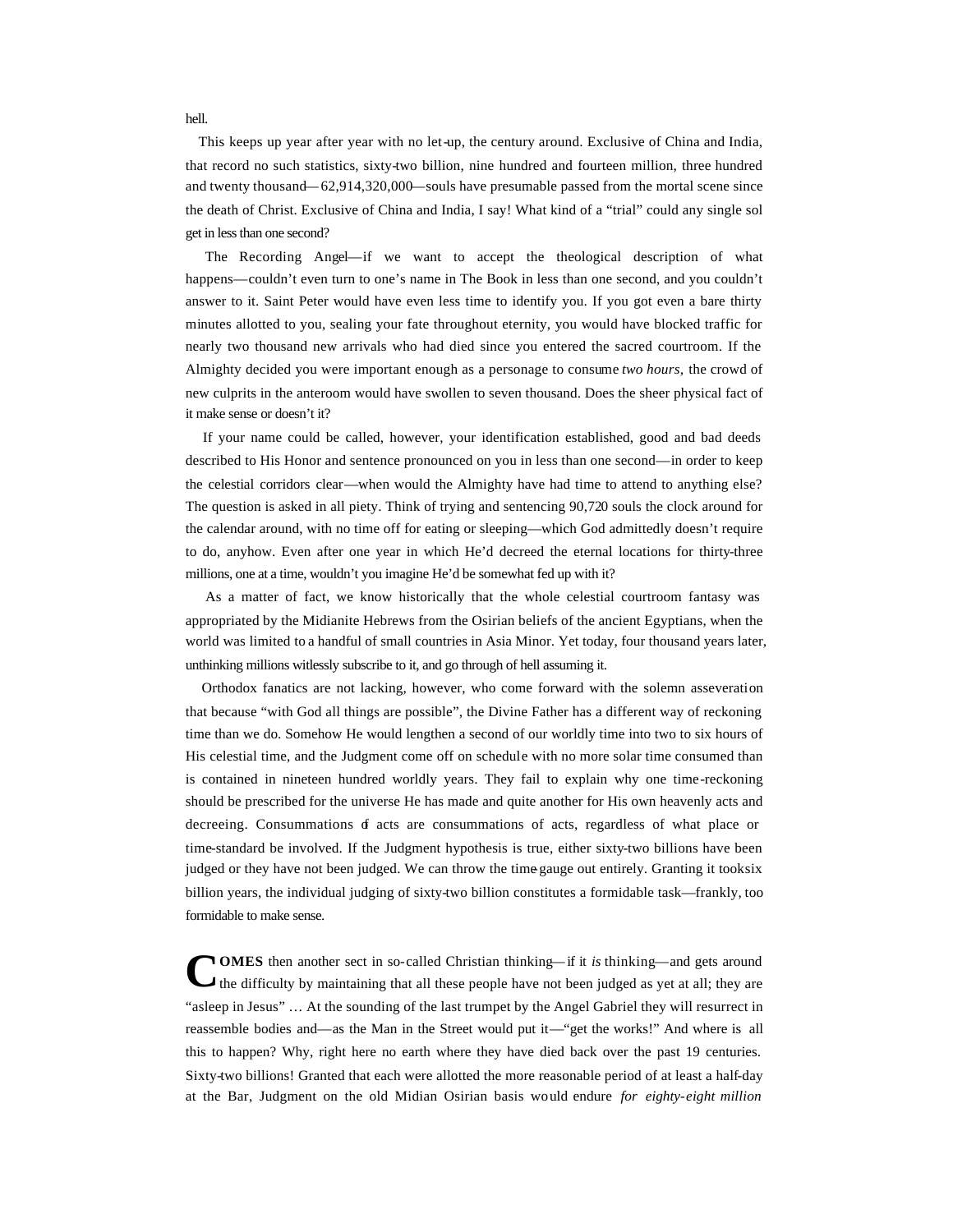*years*—somewhat of a pintsized eternity in itself for a lot of folk who'd left nice comfortable graves to wait around for those half-day court sessions to arrive at them personally. And who feeds whose sixty-two billion beings resurrected into such physical bodies, or shelters them from the freezing weather of those eighty-eight million winters? The thing gets more and more absurd the longer you regard it with a Remington-Rand compotator at your elbow.

 Of course, the average dominie—admittedly sincere—cutting his ecclesiastical suit to fit his cloth, takes refuge, I say again, in the explanation that some way will be found to eliminate the time element. But press him too hard with your technical data and he will start hating your immortal vitals, declare you an atheist, or a free thinker, or a Higher Critic, and have you read out of the Church as a dangerous stirrer-upper. Yet none of it will alter the grim certainty that his survival hypothesis fails to make sense, no matter how you look at it. It is seeking to revert human thinking and scientific knowledge to the ideology of the slaves who piled up stones for the celebrated pyramids, when kings had personal effects moved into their tombs on the assumption that only royalty was assured of life beyond the grave anyhow, and would need such household furniture for comforts in new abodes.

 It is something almost as fearsome as it's ludicrous to crystallize religious thinking and keep it static over hundreds and perhaps thousands of years, fitting "beliefs" to traditions and folklore by main strength and clumsiness. It's fearsome because if you object or dissent, the prevailing religionists must have you slain for your heresy, not being able to refute you. As I propose to show you further along, one of the greatest jests in the higher echelons of spirit—for it seems that people do have a sense of humor on higher echelons—are the fantastic absurdities of theologies regarding what happens to people after dying physically, and what dogma would have enforced even though the living dead know otherwise. Yet there is a tear behind such humor …

**CTUALLY** there seems to be a simple, rational, equitable solution to the enigma of what happens to a person at death and thereafter, but human kind's sacred reflexes are engraved so deeply and its institutions become so scholastically impregnable, that it may be a long time yet before the Egyptian -Osirian concept is effectively relinquished. What the simple, rational, equitable solution is, has its basis in exactly the data we get in psychical research, when we communicate with those who've personally Gone Onward and *ask* them how it has been with them, and how the problem of "Judgment" *is* handled on the higher places of life and intelligence. They return us answers that make for utmost logic, rationality, and respect. **A**

Well, I'm coming to the whole of it right in this present book—which has been my reason for writing it. But I've got to approach the matter circumspectly, making cosmic fundamentals clear outside the scope of orthodox pathology that you may understand what I'm talking about. It's not a question that can be answered out of hand, by plunging into its middle. And getting straightened out on *Who* and *What* the God Personage is, happens to be one of the best ways to approach it.

 Man in the evolution of his own microcosmic consciousness first discovers the Universe; then he discovers Deity; then he discovers himself. You've heard me quote that statement before in countless other writings. But discovering himself is by no means the end of such exploring. There's at least one thing more he finds—and I've also said this in a good many other places —*the Eternity of His Own Spirit.* Meaning his own imperishability, and the fallacy of "death being the end of everything."

Man, in other words, discovers Consciousness for what it is, not for what he's superficially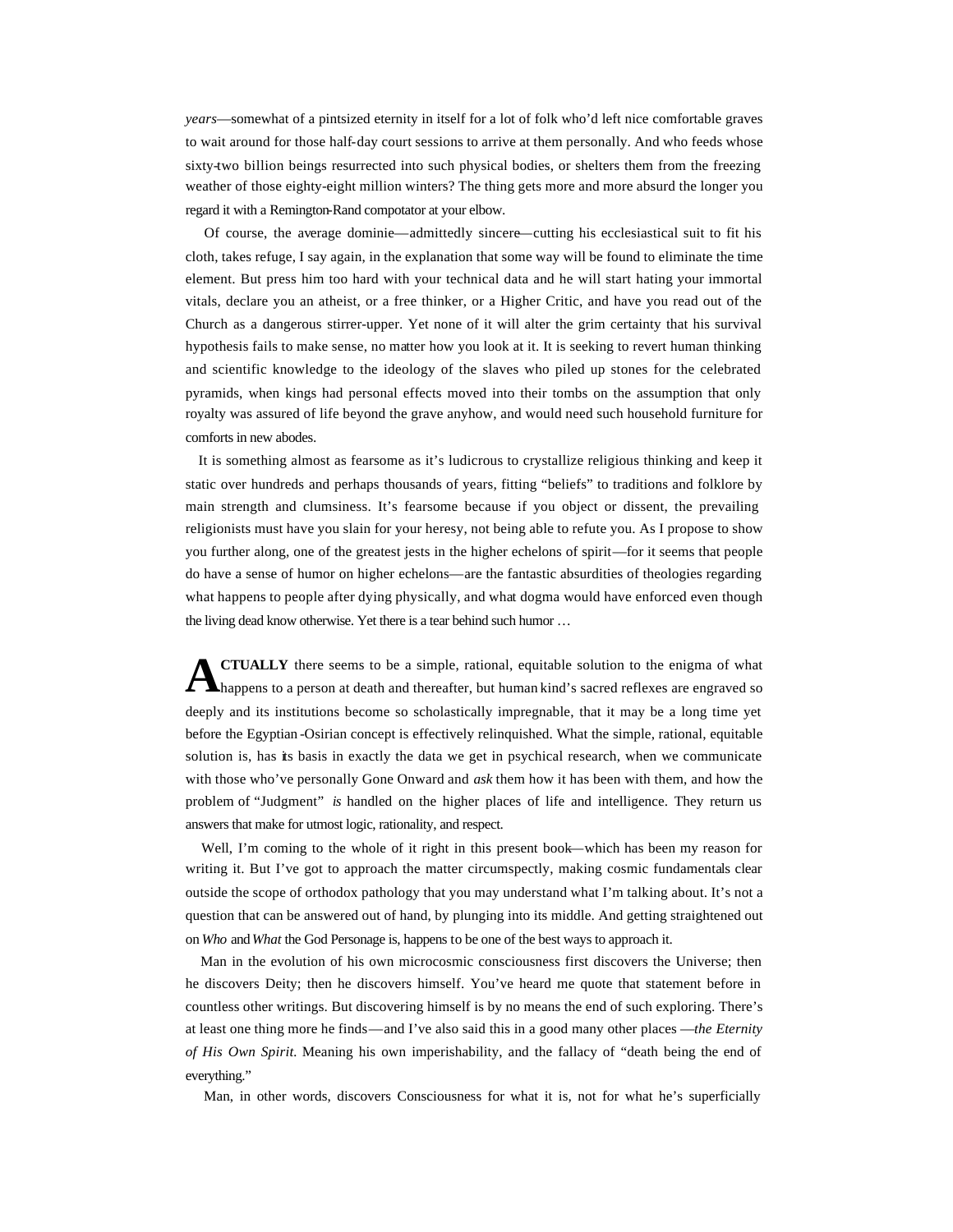assumed it is, or accredits that it is, according to cues supplied by some theologian who draws his information from a day when even the most erudite scholars contended that the earth was flat and rested on the back of a turtle. Thereupon his whole philosophy concerning Cosmogony does a triple somersault and he may land at last upon his intellectual feet. Up the past few thousand years he's been landing on his head, losing God-knows-what from his intellectual pockets.

 At the present juncture of earth's affairs here at the cock-crow of real scientific research, society is divided into two classes: those who by expansion of their consciousness have proven, or are proving, that the facts of eternity are far more profound and rational than mankind to date has dared to dream, and those who shy from the enigma of Life as from a bottomless crevice in terrain, fearing that if they fall into it and go down, they may never climb back up. So the last remain quite content to subsidize ecclesiastical experts to prescribe their faiths for them, no matter how sublime, no matter how fantastic, no matter how ridiculous. These ecclesiastic experts, successors to the shamans of the days of Nature superstitions, depict the Great Spirit according to the fancies of their inherited creeds or temperaments.

 The truth of the matter seems to be that actuality is so much finer and grander than anything depicted in dogmas, temperaments, or superstition, that the sensation at abandoning the latter is one of emancipation.

 To adulate a God of wrath and jealousy is to say in substance that one must adulate, love, and admire a nasty old man with a vile temper. To contemplate the phsntasmagoria of a fiery hell presided over by the Zoroastrian Devil and all his angels—where human souls burn without ever being consumed, a combustible paradox—then to be enlightened in what does take place and to realize the justice, wisdom, and divine cleverness of it, is like receiving a reprieve from a horrible legal sentence to death by monstrous torture. However, religions must go through evolutions the same as organisms, species and cultures. Uniformly they are current man's concepts of Omnipotence and nothing more. As mankind's thinking shows more and more intelligence—based of course on the expansion of his mass consciousness as a species —so his creed and his God reflect more and more intelligence. But little of it has anything to do with getting at the truth of who or what actually made the universe and still keeps it in operation. It is largely races fear, based on mass ignorance, and race sentiment based on immutable tradition. We have no more licenses to castigate or condemn the trilobite or the polyp, which have played their roles in biologic evolution.

 *Religions are truly processes or sequences of mass consciousness striving blindly to account for its own origin and its own destiny—and its own conduct withal in the light of both.*

SO WE apply ourselves to the quest of learning what may have become available for us to know about our own origin and our own destiny and let those who are mortally and spiritually old  $\Box$  about our own origin and our own destiny and let those who are mortally and spiritually old enough to get it, take it and profit by it. Squabbling with people over what may or may not be religiously true is life's supreme futility, because you're not squabbling with facts or intellect, you're squabbling with tradition and sentiment, which like consciousness itself must remain implacable in order to be what they are at all.

 *We* contend that the only truly creative essence in existence is Consciousness activating itself into the phenomenon known as Thinking and getting a product of Harnessed Energy known as Atomic Material, and that this must be God because there is nowhere else the evidence of any other. *We* say it is all-pervading wherever materials are apprehended and that it accounts for evolutionized human creatures on this earth-planet quite as definitely as for the billions of trillions of atoms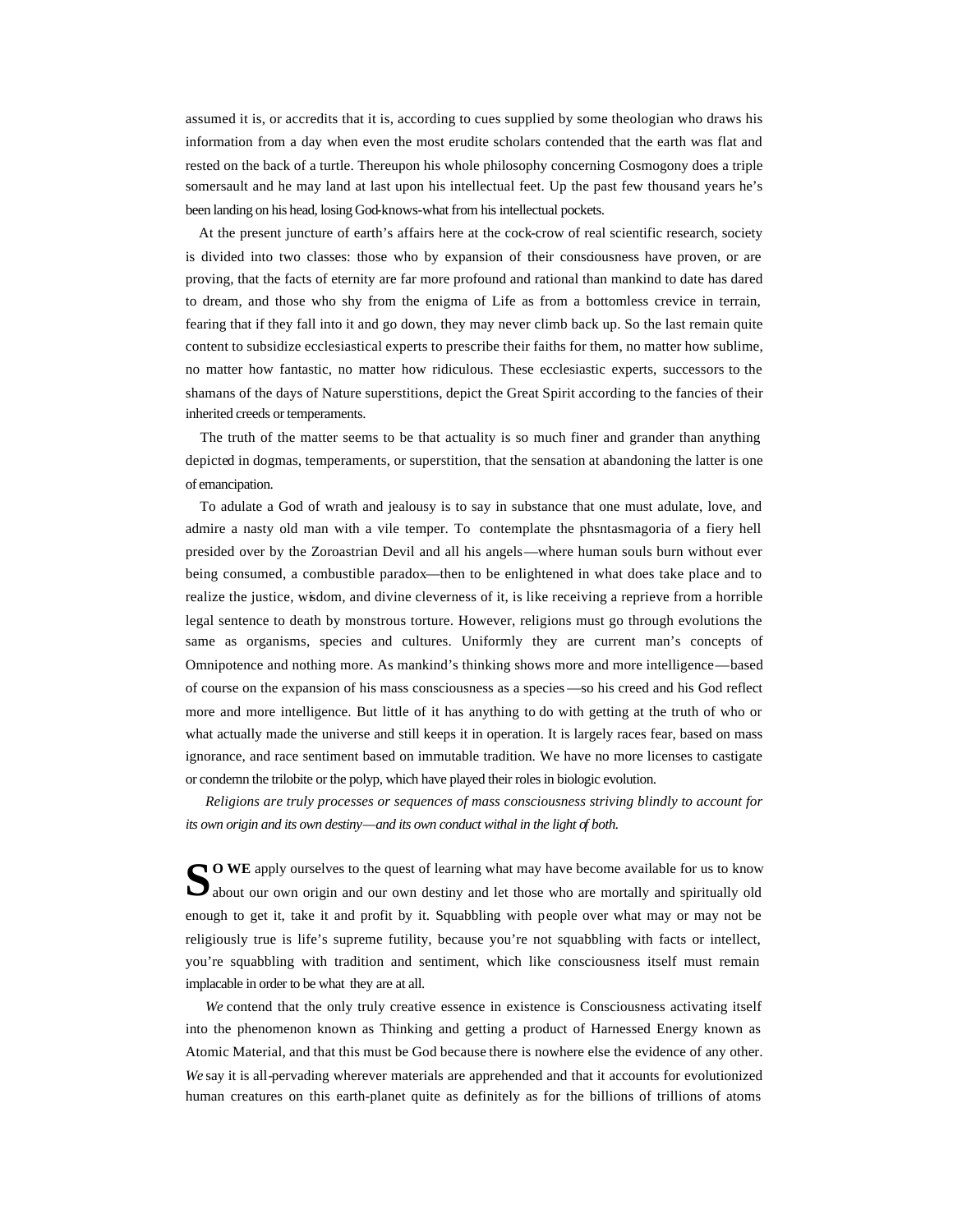making up a star-sun like Betelguese—which is so gigantic that its bulk exceeds the orbit of our whole solar system in its track around our sun. *We* maintain that it contains, or at least comprises, *all* the intelligence and sagacity there is in the Omniverse because it *is* intelligence and sagacity in its nature. The only thing lacking about it, for popular acknowledgment, is its seeming impersonality—that is, its want of presentation in terms of physical characterization. Childish mankind does want its Deity to have those patriarchal whiskers. It wants to identify all intelligence and all sagacity in aspects of the sublimated human being. It fails to grasp that the minute God becomes such, He takes on limitation and the very essence of Cosmos-Consciousness is absence of limitation. It is its very absence of limitation that makes Cosmos-Consciousness the creative Phenomenon that It is. To personalize God is to present a paradox. It is to confine or embody Limitlessness within Limitation. It just doesn't make sense.

 Because—and we encounter a great fundamental of Truth here—*each physical or personified state we encounter is a tangible and perceptible arrestment of Consciousness within an organic Time-State nothing else, in order to gain to an effect that the God Personality no longer requires, having achieved what it has in order to be God at all.*

**EAD** slowly here and strive to assimilate every word and thought of what I'm now disclosing  $\mathbf{R}^{\texttt{EAD} \text{ slo}}_{\text{to you} \dots}$ 

 Residence of consciousness within a physical organism, whether the organism be human being or trilobite, must by the very nature of its atomic enhousement be a subjective residence. Subjective here means "inside" as counter posed to Objective or "outside". It must, in other words, by the fact of its peculiar physical ensoulment, compel self-awareness to function from *within* itself and nowhere else. A concept of things objective is thus realized by finding itself in a state where it is physically inhibited—moving from New York to California in a moment for instance.

 Physical enhousement is purposeful curtailment of spirit's freedoms and capabilities, to make us give thought to the nature of Consciousness itself—the "I Am Myself" realization —by curtailment and denial. And it's precisely this expedient that gives sense to mortality, as we shall examine more and more specifically as we proceed with this work.

 We progress in the never—ending improvement of ourselves by unique spasms or time-sequences known as mortal lives, from each of which we emerge with increased realization of ourselves and our cosmic potentialities a little stronger grasped and absorbed.

 Mortalities therefore, would seem to be exactly the opposite of what the old-fashioned and inhibited religionist regarded them as being. They aren't spiritual freedoms but spiritual imprisonments … The unit of Consciousness called Soul finds itself confronted by a million activities it is prohibited from performing by the fact of its enhousement in a material body that is called to obey first of all the laws governing materials. These make the soul look inward upon itself and consider itself subjectively. We are doing precisely that at this instant.

 What I started to say was, that God—or the All-Creating Cosmos-Consciousness—couldn't personalize Himself to His own laws regulating physical or material limitation. He'd cease to be God objectively—which He most certainly is or we wouldn't—because we couldn't—have an atomic universe. He'd remain a Fod subjectively, thinking solely and selfishly of His own spirit as we humans are doing persistently in *our* flesh.

 It would be like a great tonal symposium of Wagnerian opera—which can be broadcast by radio and heard by millions from New Jersey to California—suddenly deciding it will personify Itself as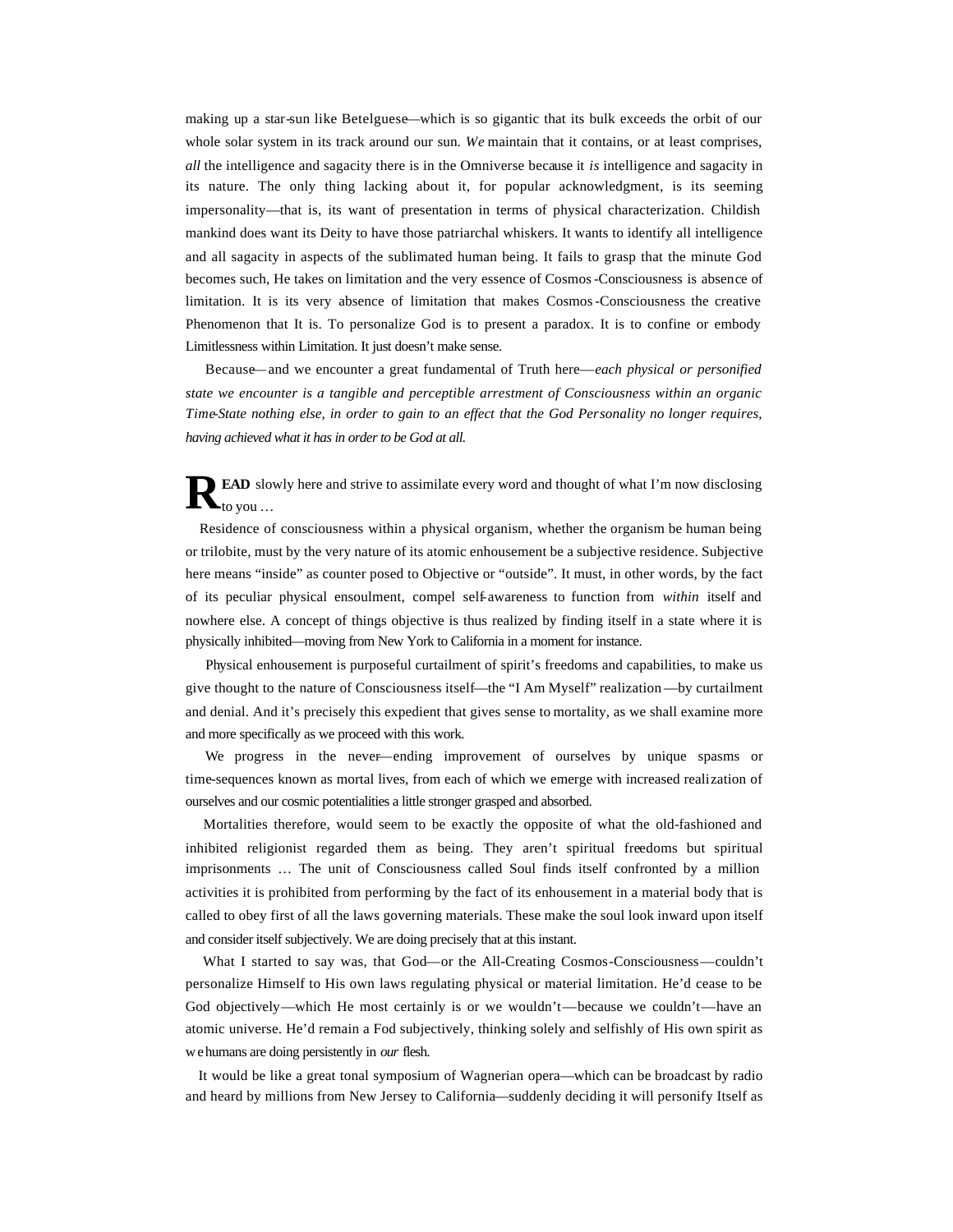the reasonably talented first violinist. The first violinist might be more easily visualized because he is a man, but visualizing *men* is one thing, and entering into the celestial harmonies of a great masterpiece of operatic music is quite another. The latter takes in all the musicians making the music, with the conductor and production staff as well, … everything that enters into an opera being identified as an opera. How childish to grouse: "No, I refuse to believe that such a thing as an opera exists unless you show me the first violinist as an actual man in a Tuxedo, sawing away with his bow and something stringed that's held against his throat. And, by the way, I insist that he have venerable whiskers as well, no mater how obstructive they may be while producing such music."

 Personally, in my personal researches into the massive enigma of You, I haven't the slightest objection to God being a human being with whiskers so prodigious they require a couple of angels to fly on either side of Him and hold them up so they don't become entangled in comets when he moves about His I\universe—if He does! My conception of it is, in all piety, that when you make God venerable human so that you may thus visualize Him, you don't stop with his prodigious whiskers in presenting Him with mortalities. You pile several vanloads of other strictly humanized traits and features upon Him—or stuff them inside Him—which couldn't belong to God and still have Him God. The strictly personalized and quaintly temperamental emotions, for instance, such as hate, wrath, jealousy bigotry, pomposity, favoritism for certain races and personages, *every last one of which is but defect of truly noble character in some form, or at the most remissness in* intelligence.

 For instance, it is a fundamental of psychology that you hate because you fear. Hatred is unerringly the product of subconscious Fear. And tell me, please, why God need fear anything or anybody? You are jealous due to your inferiority complex respecting a person who's cleverer or more successful than yourself—and to what inferiority complex could God own, that anyone existent was cleverer than He? You feel Wrath because you have arrived at a point where you are no longer able to tolerate opposition, and propose to smash something vicariously to ease up nervous tension. Does God require to get into such uncouth dither over anything in His self-created universe, that He must resort to blind destruction to ease His emotions? So on down the line of entirely human deficiencies that at once characterize God when you render Him anthropomorphic.

*Did Christ, the acclaimed Son of God, show a trace of a single one of them?*

 Did Christ display a greater character development than the Divine Parent? People who demand a humanized God seemingly insist He be crusty and passionate and throw Himself about like a petty tyrant the morning after a night of banqueting alcoholism. And it not only misrepresents and belittles God but drops sabots in the cogs of fine philosophical machineries producing greatness of *personal* development.

**NYHOW**, the fact does remain unchallenged that "no man hath seem God at any time" … A NYHOW, the fact does remain unchallenged that "no man hath seem God at any time" ...<br>A and probably up ten thousand millennia never wall see God at any time, because God in His essence of purely abstract and omnipotent Consciousness isn't seeable. All-embracing, abstract, and omnipotent Awareness, "nearer than breathing and closer than hands and feet" isn't going to personalize because It couldn't do it without canceling out identity.

 I submit incidentally, as an interesting sidelight, that even if God could and did personalize, He still couldn't be recognized for Himself after the trillions of solar years He's been in existence, because He wouldn't present Himself as what the human race has gained, biologically, at this particular point . He'd present Himself as what the human race would have evolved to, biologically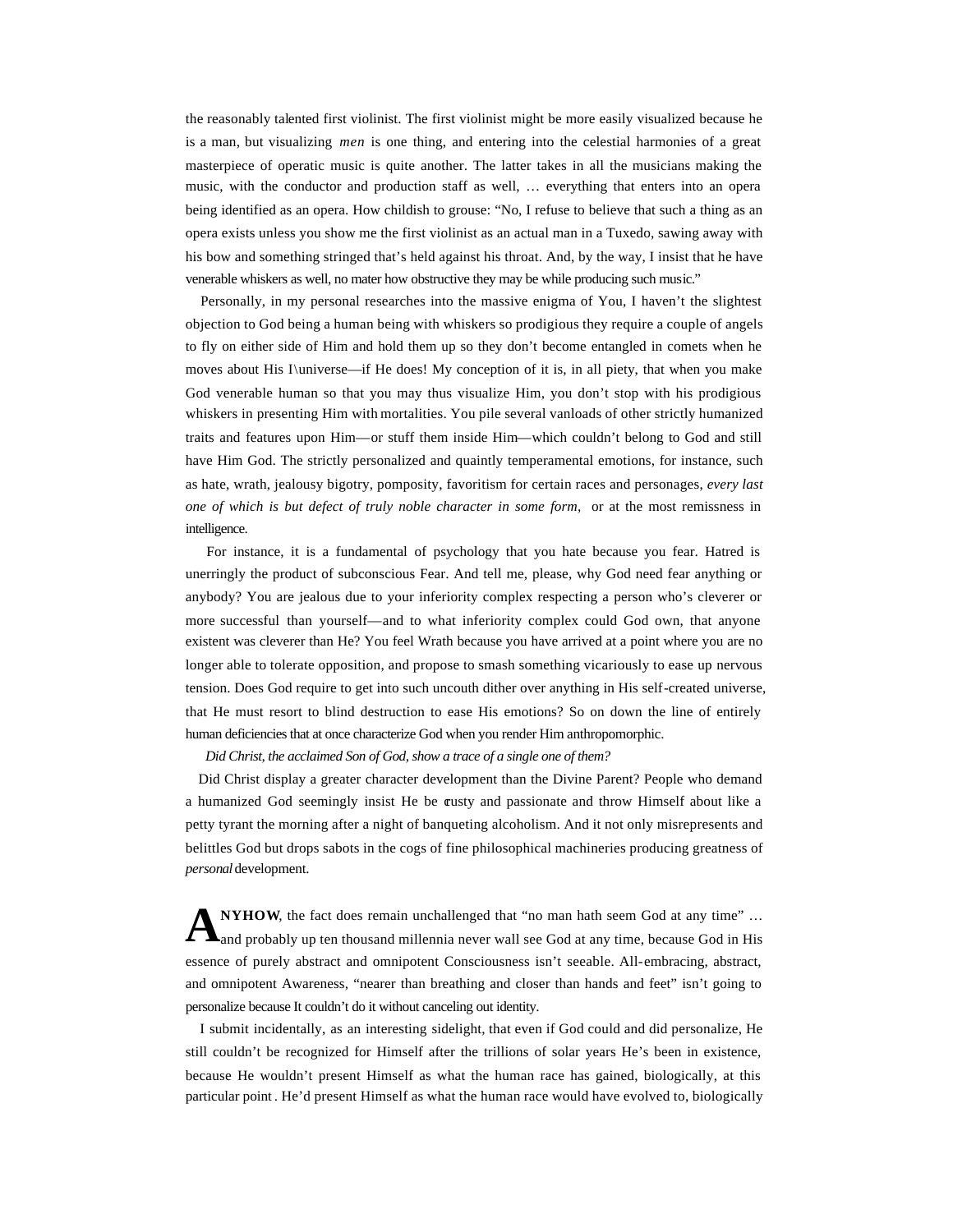and organically, after trillions of years. Evolution is still going on in the human species, reflect, as we shall see in our chapter on Evolution. Structure is altering with environment. Crania are increasing in proportions. Excessive hirsute decoration is vanishing. A so-called patriarch of a trillion years hence may truly enough appear what we would call a dazzling youth consisting principally of skull but hairless as an egg.

 No, … sorry to say as we probe deeper and deeper into Biology and physics, God grows more and more absurd to us as a sublimated Moses and more vital and graphic as the universal encyclopedia of all Energy wedded to all Wisdom of which Great Cosmos has any evidence to date. At which the poor little one-called mind of the orthodox illiterate protests, "You're taking away from us the personalized Majesty of Divine Omnipotence and giving us what? … dispassionate Intelligence without the slightest concernment in human society and no interest in theological affairs beyond seeing the organisms and materials stay in existence. I can't say my prayers to a holy Encyclopedia Britannica!"

 That's right, he can't. But suppose instead of saying prayers and thereby considering himself so commendably devout, he tried mastering the Greater Concepts that revealed to him Divinity as it *is*.

 So let's look at the poor little orthodox illiterate and consider what he is from the eternal Cosmic Viewpoint…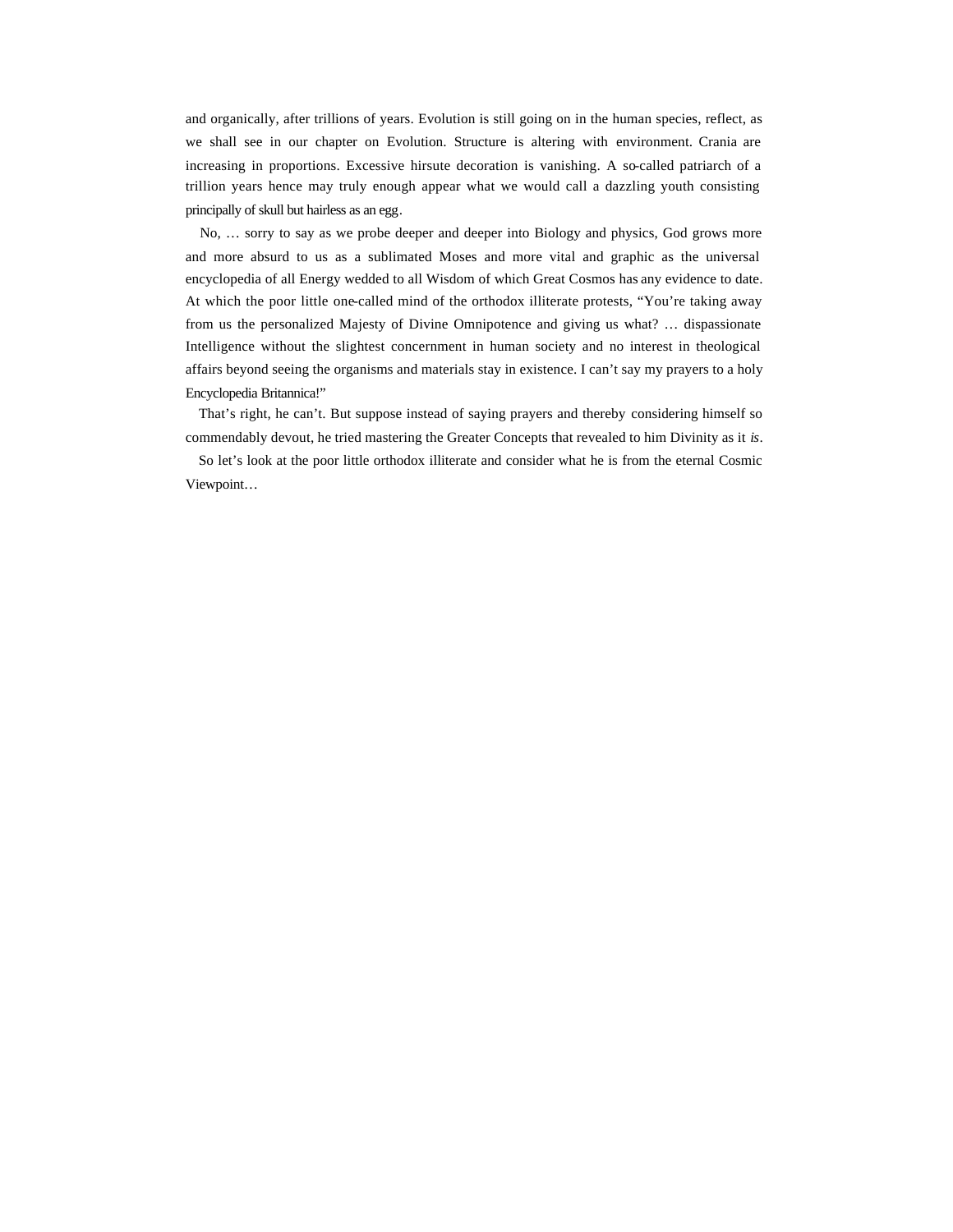# *Chapter V*

### ????????????????????????????????????

## **FACING THE FACT OF YOURSELF**

## ????????????????????????????????????

**S AN** individual you are a unit, *one* unit, You are, in other words, all of the Consciousness Essence that says in your particular essence, "I Am Myself." But do you realize what a mystery may be contained in the idea of a simple unit, the self-recognizing and personalized Myself? It's truly something so profound as to give pause to all the philosophers of the universe for the next thousand years. **A**

 Frankly, you as an individual are quite as nonexplainable in that respect as God is nonexplainable in many respects.

 Actually it appears that You—and each and every one of your fellow mortals—are microcosms of the Consciousness-Universe just as electronic atoms are the microcosms of the substantial universe. The dictionary defines the Microcosm as the world or universe on a small scale, just as the Macrocosm is the world or universe on its vast and total scale, the world or universe as it exists and is perceptible to us. But that by no means declares that the universe of Cosmos-Consciousness is literally the total of all the units of sentient life that may be existing anywhere within it. We've no proofs of such a thing or even indications of such a thing. Our individual units of Consciousness may display all the attributes of Cosmos-Consciousness, and God only knows how many aeons of solar time have been required for one to develop the consciousness—or intelligence or lack of it—to write this book or for you to read it. But any son may display many of his father's attributes and still not be his father. He may have come to maturity amid all the environmental experiences of his father and still exist as a distinct personality. When it comes to taking his father's place in the world, or filling a similar role in society, that is quite something else.

 It's easy to fall into sizable pitfalls here and say that as consciousness is Consciousness, if anyone had had god's years and experiences, he could be God … and many orthodox mystics do exactly that, getting all the old ladies excited over the prospects of their becoming Mrs. Deity at seven dollars the lesson. I'm not an orthodox mystic. I'm an author and publisher producing a book on an interesting and vital subject in result of my unusual researches and observations. I wouldn't know *what* I could be, if I had Deity's age and experiences, and I doubt if you would, either. Of course there are whole cohorts of us who display some enigmatic traits, like writing and publishing books, or inventing gadgets that make windows open easier, or successfully influencing or bossing the neighbors—all embryonic duplicates of the celestial omnipotence as to assertion and creation and supervision. Still, that doesn't make me my Divine Father literally. It may be pretty much of a "monkey-see, monkey -do" imitation. What I'm interested in learning in my dissecting of Yourself as the supreme earthly mystery is, *why should you be a unit?*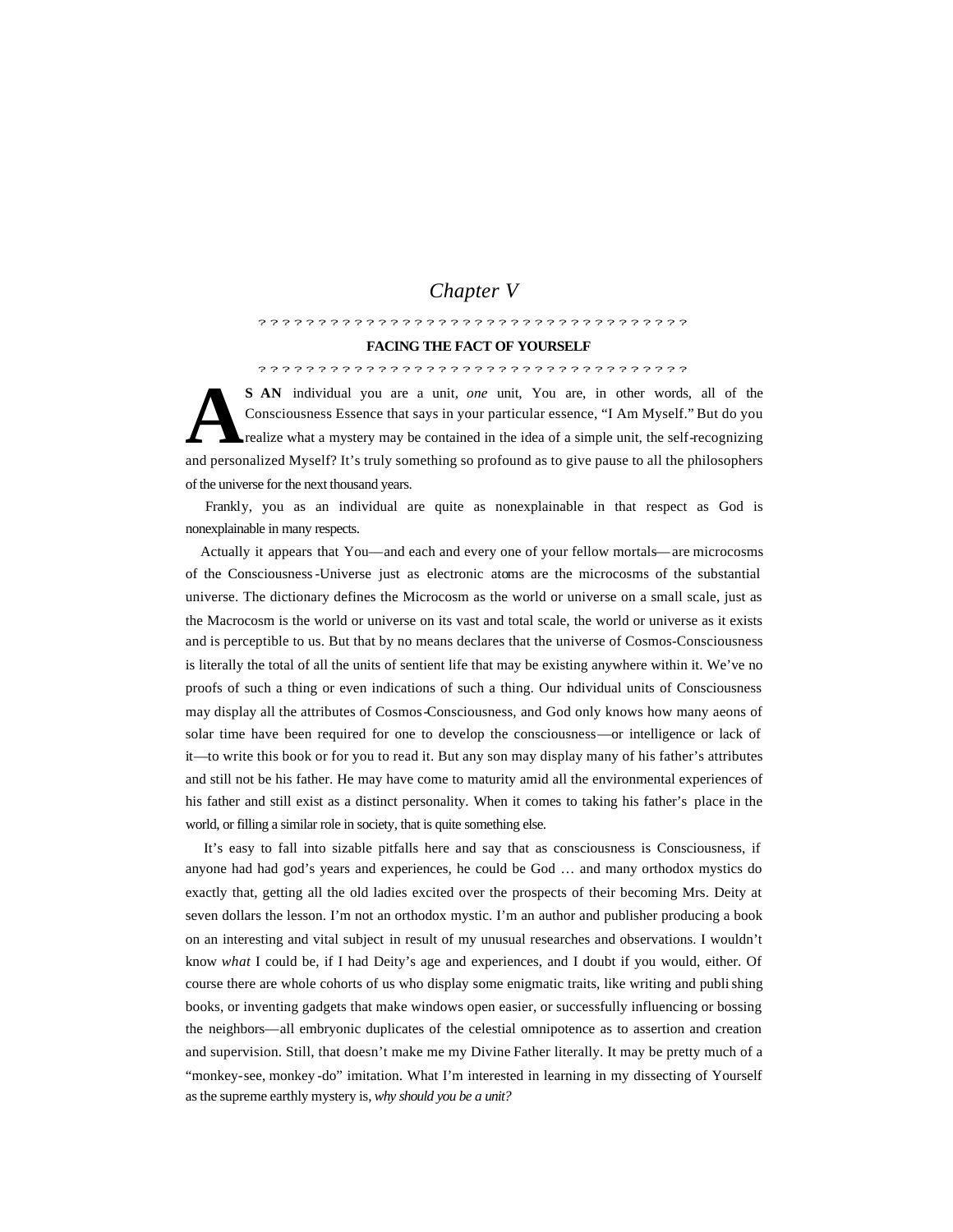Why aren't you a whole flock of units? Again, what makes a unit, anyhow?

**FELL**, I'll tell you what I think—or surmise—makes a unit.

 It's the smallest atomic part to which Consciousness may be resolved that contains no contradictions of itself. **W**

 You don't exclaim, "I Am Myself!" with the frailest fragment of reservation that you aren't yourself. You don't say, "I Am Myself" today, and tomorrow "I Am Part Bill Jones," or "Part Lizzie Smith." You are just *Yourself* and none other, day upon day, week upon week, year upon year amen. And thank God for that, say both of us.

You think "Me! ... Me! ... *Me!*" and no other thought every second of every minute, day and night, throughout twenty aeons, with the single exception I'm going to crash into your ideology and startle you with, in the following: That "M e" or "Myself" in your case, and my case, and every body else's case, takes in our feminine component if we're female, something you mayn't have been aware of to date but which you'd better get aware of in a hurry if you're ever been annoyed or puzzled by the phenomenon of sex and why literally there's just one entity of the opposite gender in the universe you can't live without and be a whole individual. But this matter of the bisexuality of the soul is a subject in itself and needs profound examination. You think "Me, Me, Me," I say, every second of every minute, right around the clock, three hundred and sixty-five days to every year—and three hundred and sixty-six on leap year—throughout twenty aeons, and even when you and your sex component merge, you still think "Me, Me, Me" without qualification.

The phenomenon is significant.

 Did the original cosmos-Consciousness contain contradictions or come to contain and think of more than one Me … that is, consist of more than one unit of self-realization, as it multiplied in power of self-realization and expression? What difference does it make, sine the whole thing is as indeterminable as it is hypothetical. We're off the subject of God now for several chapters and back undistractedly on the subject of You. We're told—with what truth I can't say —that as we "grow spiritually" we cease concentrating on the singleness of ourselves and begin to consider the equal factors in reality or brothers, sisters, and neighbors. So the power of compounding Cosmos-Consciousness may have been due to the contradictions—that is, nonselfishness—that it developed as it got further and further away from the Me and caused God to think of Himself as Us. Our present philosophy, at least, can postpone it…

**UNIT** is the smallest mathematical quantity that cannot be once more divided and make two. You are a unit of consciousness that cannot be divided and make two. In so far as you and your sex-half are concerned, you're already been divided, aeons ago, so in your present status of consciousness here in mortality you're still one—the Me that you find yourself and that you filling around all over the place wherever anybody challenges the fact that you exist. **A**

 In other words, you are selfish, and have always *been* selfish, … not to make yourself obnoxious but because it was demanded of you in order to identify yourself as a component grain of Cosmos.

 Selfishness, therefore, can't be exactly the sin that certain moralists contend, any more than having distinct fingerprints is a sin, since it has served to your present point to keep you from becoming confused with anybody else. You aren't and haven't been selfish from choice so much as from obedience to a basic cosmic edict.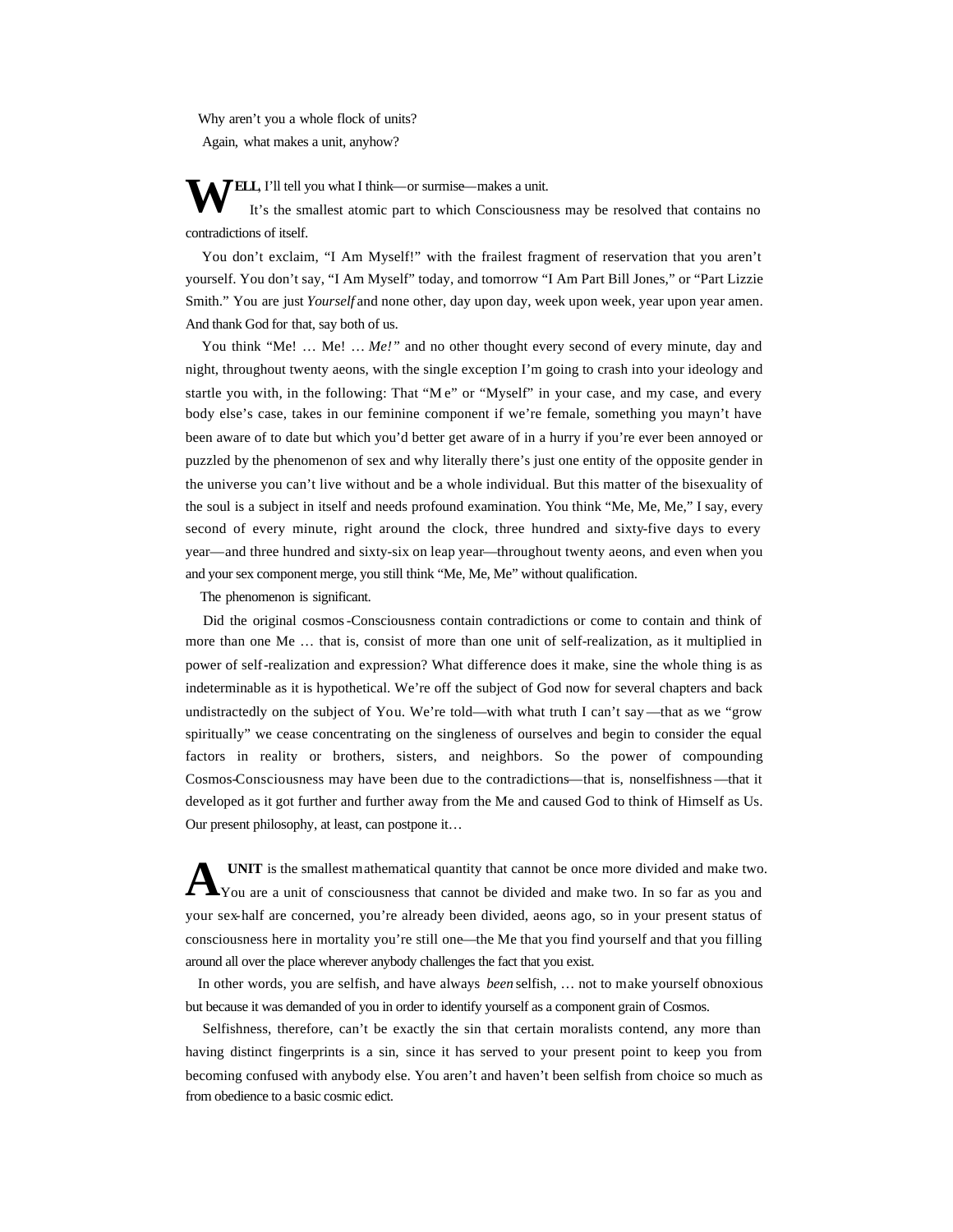The edict, apparently, was the command to individuality.

 Cosmos, and all your adventures in Cosmos called Experience, don't produce uniformity but individuality. They seek to attain to separations and distinctions. The more distinctive you render yourself, the more character you're reputed to display—and vice verse—and the more influence it gives you among your less developed fellows. The more experience you have, the more distinctive you become.

 In other words, while you become more social with your distinctions and development of Character, at the same time you perform the antithetical miracle of becoming more and more individualistic. Look at Christ, claimed to be the controversial perfect Msn and Son of God, and yet the most *distinctive,* characterful and yet individualistic personality appearing on earth in the last ten thousand years. Now what can Cosmos be driving at, to start you into self-awareness—or let you start your own self into self-awareness—give you the solitary distinction *Me*, send you through millions of spiritually educating experiences among the performings of atoms, and produce a character as distinctive from all other characters as you may attain?

 I suspect that Cosmos is up to its original mission of finding out every possibility *in* Consciousness-Intelligence. Because that can only be done through instrumentality of Individuality, never through uniformity. Uniformities tend to erase individualities —that is a platitude. So whatever tends to erase individuality and substitute uniformity must be working at cross-purposes with the Great Cosmic Life Gesture. It is, in a manner of speaking, *working against God.*

 Take notice, by the way, that wherever you find a state of society that attempts by force to make all citizens uniform—whittle everybody down to the one common level—you find a state of society containing within itself in active form the seeds of its own disintegration. Life in such a state is sordid and brutal, not to mention weary, stale, flat and unprofitable. Its death rate is grisly. It is, in effect, a slave society, operating against Nature.

 Nature not only strives for individuality, she practically commands it. Whatever, therefore, gives you more individuality, helps you the more readily to fulfill your microcosmic destiny. The more experiences your soul can encounter, and the more varied and even harsh, the more spiritual benefit the macrocosm is conferring on you. It's busiest at the ob of making you as spiritually prominent as possible to see how far and how high it can evolve you in any given social sequence. But we're not ready for the enhancements from all of it as yet. We don't want to know WHY so much as HOW.

**HE BIG** question that immediately interests me at first meeting you is: How many experiences have you had, making you the totality of character that stands before me? This may be another way of asking how many hundreds, or thousands, or millions of years old your soul may be as a self-aware unit. We know geologically that this earth planet, where both of us are located at this moment in the Macrocosm, is about two thousand millions of years in age. At just about what period do you suppose your life-consciousness force began to exercise in self-awareness and started wrapping atomic covering about it to function organically for its subjective-observation sequences? **T**

It's something to think about.

 I have the cold presumption to tell you that in your primordial potential of consciousness—your undeveloped capability for registering "I Am Myself"—you're almost as old as the Master Cosmos-Consciousness. But from motivations beyond the grasp of any of us, the Master Cosmos-Consciousness awakened fires. When you realized what probably could happen within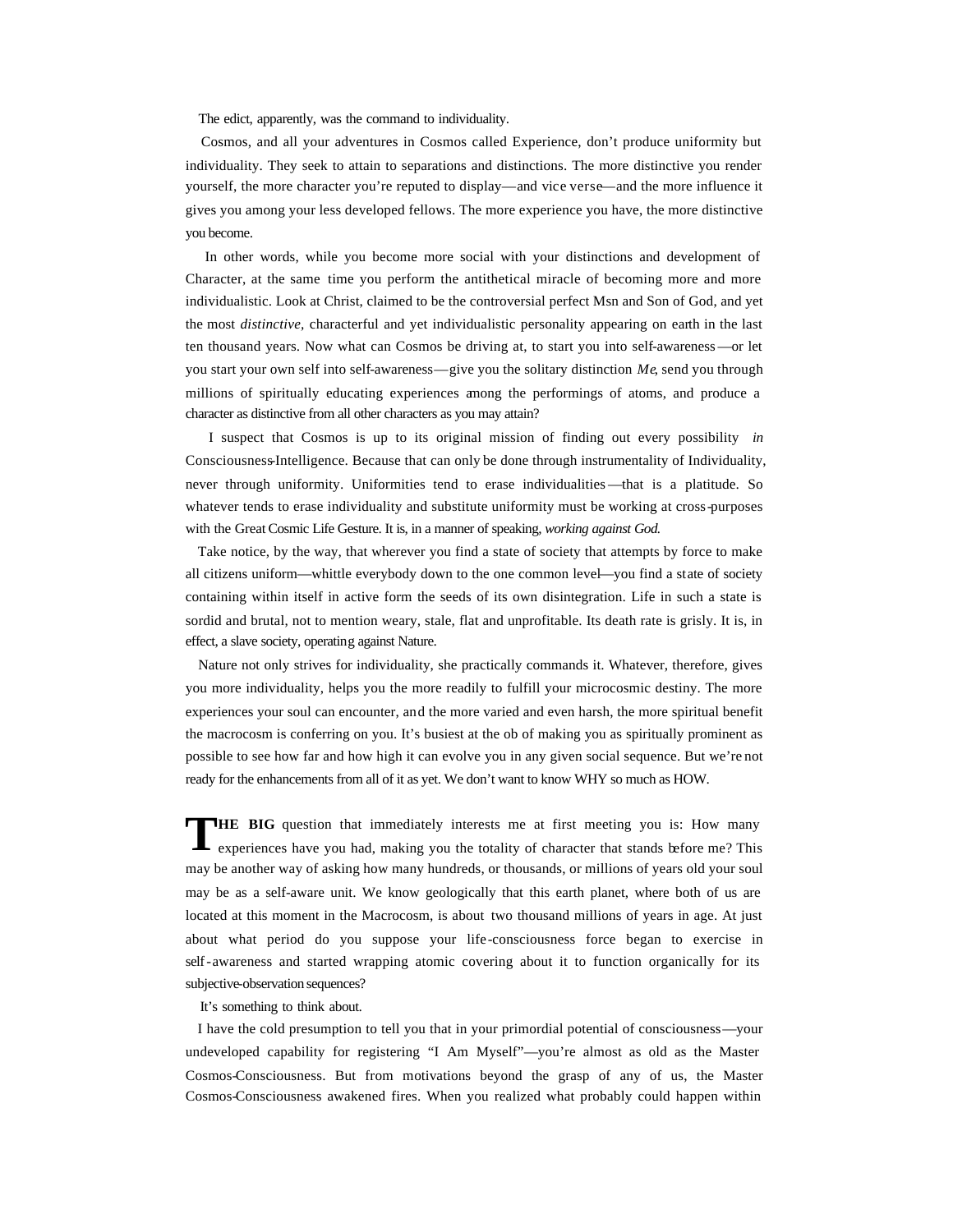yourself, you personally follow suit. And all that you're doing today, in mortal sequence after mortal sequence or in the sequences you'll gradually reach on those planes of life above earth, is going along with this process of awakening more and more as new atomic combinations and complications bring out reactions in you.

 In such respect, we might say, not without some proximity to truth, that we of the Microcosmic Consciousness are the reactive corollaries of the Macrocosmic Consciousness. Let the thought germinate. What destiny we may have in such role can't become discernible for a considerable time yet, so we don't need to pressure it.

 Undoubtedly the first form of "wrapping" undertaken, to place about yourself to enter an enhousing limitation and thus commence the sequences of objective observation of the Me in you, may have been the lowest, simplest form of what the biologists have come to label cellular marine life. Which bring us up without further ado to the fecund discussion of so-called Evolution—what it is and what it isn't…

**HE AVERAGE** mortal creature today, when the subject of Evolution comes to his attention, conjures up the haphazardly understood notion of human descent—it ought to be ascent—from monkeys, the theory of Natural Selection and Survival of the Fittest. I say it's time to renovate our brains and rid our intellects of tons of pure rubbish about the whole of it. Because common sense, not to mention the latest findings of Science, can poke as many holes in it as the Day of Judgment hypothesis. **T**

 Darwin, of course, back in 1858, was the first to put biologic evolution forward as the probable explanation for living species as we find them. As a working thesis for the scientifically illiterate, I'll describe Evolution as the theory that one species issued or evolved out of some previous species as response to the transmission of certain hereditary traits that by the accidents of happy chance gave the issued species a compatibility with the conditions of natural environment that allowed it to survive. Aeon by eaon the happy accidents repeated, executing more and more complex forms until finally the most compatible with all vicissitudes of environment was the anthropoid ape, of which man is the highest developed specimen.

 Of course the church people raised merry hob to have this startling hypothesis dumped among them, crassly refuting the claims of Mosaic Writ that an anthropomorphic God "made" the various species as separate and distinct jobs in the first great nonunion work-week in history. But the trouble with the church folk was that they raised merry hob for reasons of tradition and sentiment, keeping Cosmic Intelligence in the background.

 Now it may come to some in the nature of sentimental relief to be told that no truly learned biologist today concurs that Man ever ascended from an ape. Ape and Man may have had a common ancestor but how it was is the mystery. There are no identified fossil remains of it. So the next time you read a story in the Sunday papers that traces of "the Missing Link" have been uncovered in some distant country, put it down that the reporter didn't know what he was talking about. Monkeys are more likely a degenerate species of the strain that gave us organic man--- nothing more. But that Cosmos-Intelligence did perfect the present human envelope—or organism—from long biologic experiment, is a certainty. Let's see t he meaning of the difference…

 It's scarcely likely that we shall ever identify the original organic form in which anybody's microcosmic consciousness first sought material expression. But the most reasonable conjecture has it that some species of the din flagellates might have come close to it. These algae, invisible to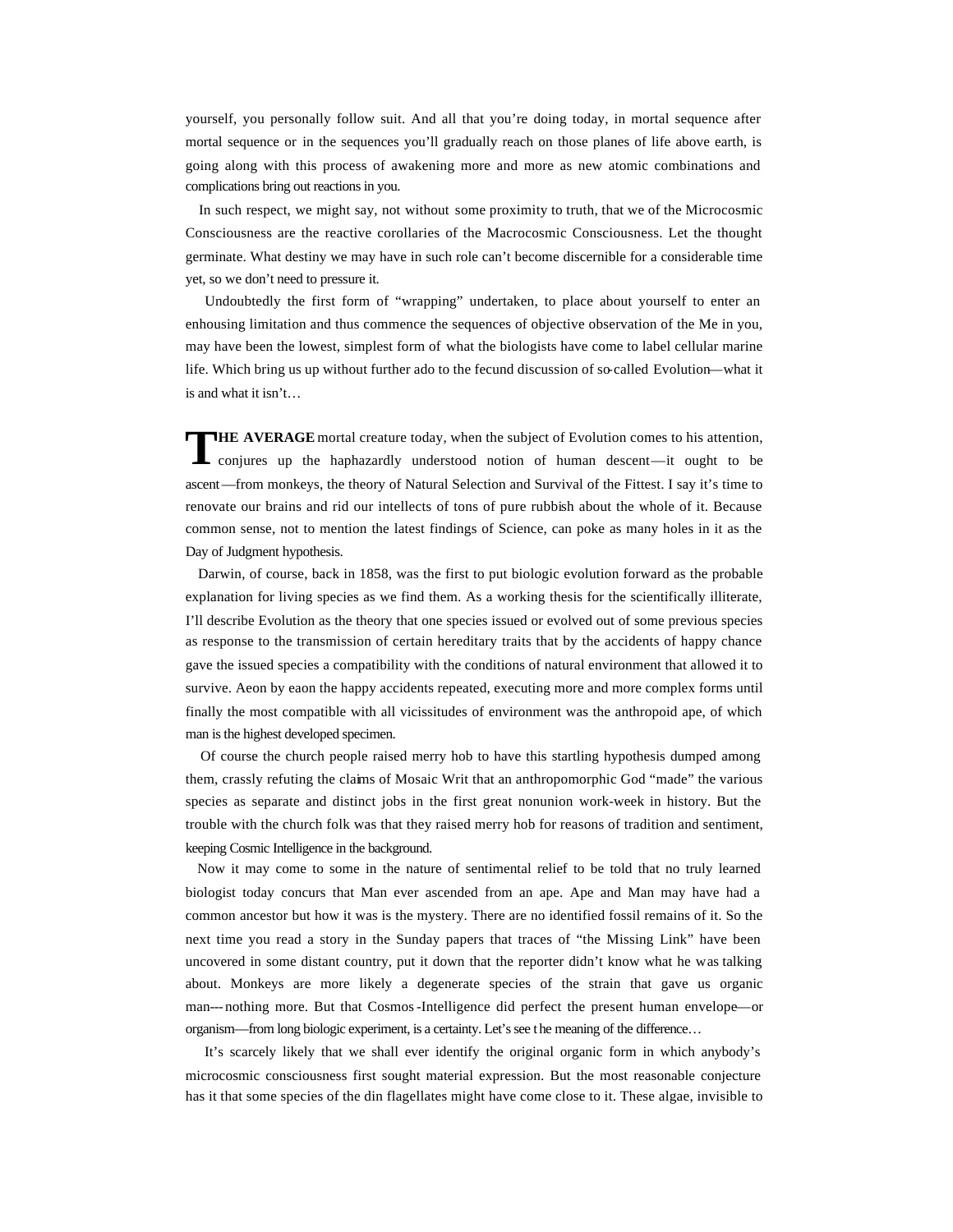the naked eye, are plentiful in most stagnant waters but revealed by microscopes as being agile acrobats. They swim rapidly, leap and turn with the aid of long supple tails. Their cellular bodies inflate and deflate as though breathing and they have a single red point on them sensitive to light which is reasonably a rudimentary eye.

 Such minute creature has persisted through thousands of centuries and exists today in much the same form that it did 600 million years ago. *Why?*

Why didn't the whole species "evolve" into the next higher form *a la* streamline evolution? Why did some evolve—that is, change into more complicated specimens—and others continue as they originally were, all environmental conditions being equal? We know that we have them with us today in the nearest woodland pool without a change in their make-up in six million centuries.

 *Can it be that microscopic units of consciousness are still coming into realization of themselves and using time honored forms to start vehicular expression?*

 Many biologists, by the way, are perplexed as to whether the dinoflagellates are really animals … or plants? They are single-celled organisms containing chlorophyll, covered with a cellulose membrane often beautifully intricate. They feed on minerals in solution in water and on atmospheric gases—which no true animal is capable of doing.

 Digressing a moment, by the way, in this Ladder of Life development, it's too little known today that twenty years or so before Darwin rocked the religious world, another British scientist made the churchmen turn handsprings when it seemed as though he'd stumbled upon the very creation of life itself. His name was Andrew Crosse and it happened in 1836. Briefly, he was experimenting on artificial formation of crystals by means of various electric currents, when his solutions inexplicably turned up insects of the type known as *acari* or mites. These tiny creatures, observed under the microscope, lived, moved, ate, excreted and bred. It seemed they had a complete plan of life all thought out and perfected. Crosse had been trying to make silica crystals by allowing fluids to seep through porous stone kept electrified from batteries. The fluid was a mixture of hydrochloric acid and a solution of silicate of potash.

 "On the fourteenth day from the commencement of this experiment," he related in his memoirs, "I observed through my lens a few small whitish excrescences or nipples, projecting from about the middle of the electrified stone. On the eighteenth day these projections enlarged and stuck out seven or eight filaments, each of them longer than the hemisphere on which they grew. On the twenty-sixth day these appearances assumed the form of a perfect insect, standing erect on a few bristles forming its tail. Till this period, I had no notion that these appearances were other than an incipient mineral formation. On the twenty-eighth day these little creatures moved their legs…after a few days they detached themselves from the stone and moved about at pleasure."

 These *acari* were formed inside a poisonous solution; eventually they climbed out but were immediately killed if they happened to tumble back. Crosse is reported to have formed many hundreds of them without ever being able to explain how he did it. After a time the cry against him died down and he retired into obscurity, hurt and bewildered by the animosity his innocent experiments had aroused. A mere mortal chemist, s the conclusion had it, had produced life and thus trespassed on the divine prerogative. But had he?

 We know from our contacts with the Higher Wisdom today that he'd done nothing of the sort. He'd hit by accident on certain chemical conditions or combinations where such minute life units—entering from another dimension or frequency of atomic matter—could flourish and propagate. This shuts the biologic scientist up, because he knows nothing of any such higher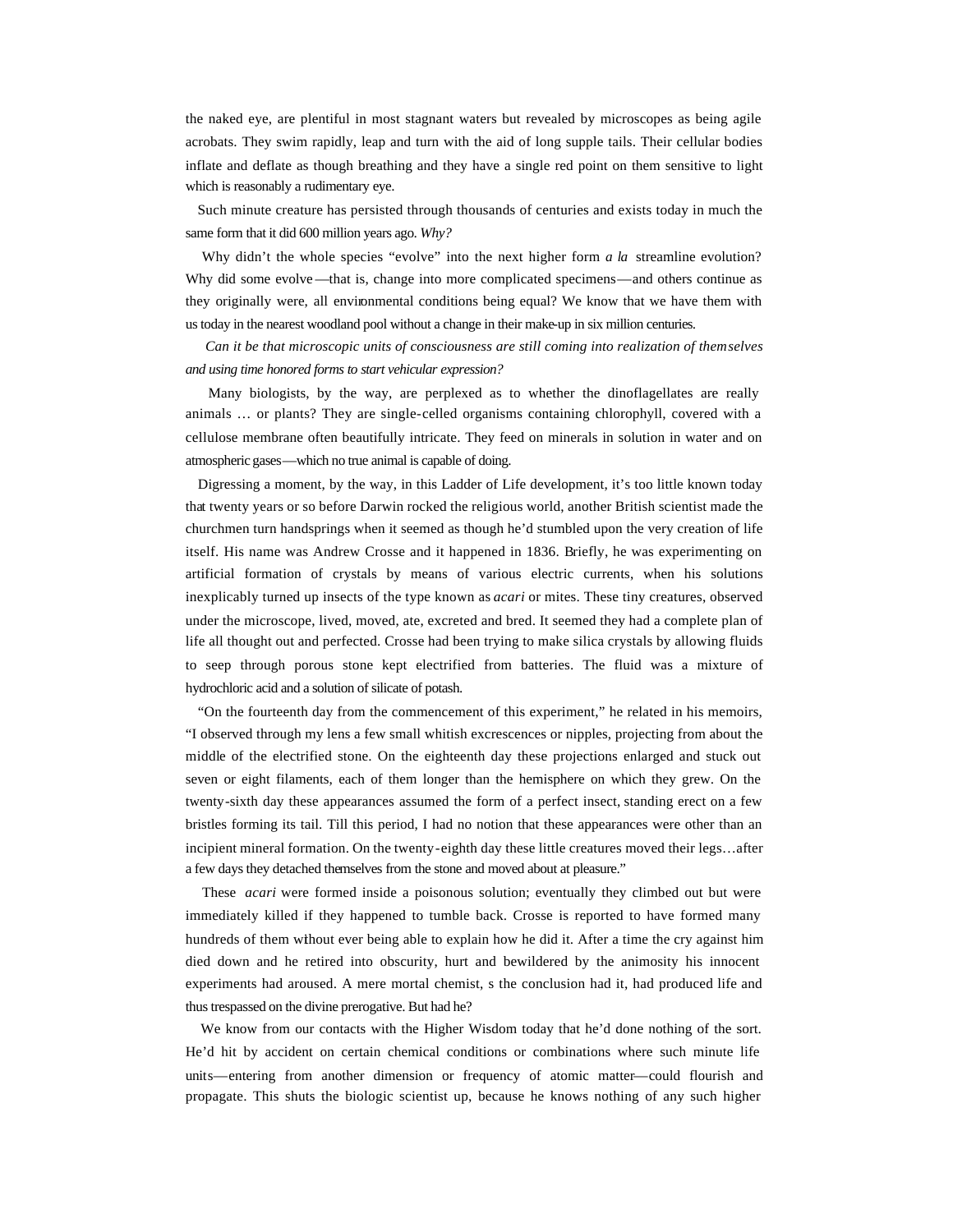frequency of matter and brands as charlatan anyone who affects to do so, nevertheless, given the correct chemical relationships, the vehicular demonstration of life is automatic, but none of it means that the Life Principle itself is manufactured synthetically.

 Again and again in the higher psychical communicatings, we hear references made to "The Order of Creational Prescribers"—seemingly a caste of inventive intelligences on the very loftiest planes whose job is ever to fashion new and different life-forms, from the simplest to the most complex, that units of microcosmic consciousness may find new experiences in expression. That the practical species proceed according to fixed standards is now suggested as bei9ng demonstrated by Space Visitors from neighboring planets who not only seem to be true biologic men by every standard but in many cases appear to be far advanced over the same species on this Earth Planet. We shall come to this later.

**N THIS** *Cyanophyceae* of blue algae that also exist today, no chlorophyll is present. Instead, the pigment is phycocyanin. These plants resemble bacteria by their tubular or spherical form and asexual methods of reproduction. They have a nucleus, which divides when it comes to maturity and makes two, and these divide at maturity and make eight, and if they were not checked by some environmental factor would soon bury the earth under their inexorable mass. **I**

 *But how can these "evolve" into higher from b natural selection when there's no mating by make and female?*

 Page Mr. Darwin, if you can find him amid the two and a quarter billions of souls supposed to have gone to the orthodox heaven since 1882. of you can't find him, try the other place.

 At any rate, after exercising your "I Am Myself" realization as a dinoflagellate, it's barely possible that you next experimented as an *annelid*—which conical shell, articulated trilobite or the various orders of Crustacea. This was back in the pre-Cambrian word, remember, which even then was a very old world. Yet not a trace of terrestrial vegetable was found in it anywhere, only indications of a very elemental marine flora.

 By the primary Silurian Period the seas held elaborate ganoid fish, protected by a powerful bony armor. The evolutionist would argue in substance that you got it because your loving mama, whatever or whoever she was, grew a crust about herself, no relishing Life with Father, ad passed it on to you. Thus you survived and passed it along to someone else through genes in your eggs—assuming you laid eggs. It's a convenient hypothesis to explain how the various species acquired their distinctive features, but what could it avail Nature, or Cosmos-Consciousness, to protect a few million ganoid fish with bony plates *if in the end the whole contraption was discarded?* Didn't Nature, or Cosmos-Consciousness, know what it was about in all these eccentric meanderings? If you say it did, then why all these freakish, temporary, elementary or transitional forms at all? If you say it didn't, I submit the fact that Nature or Cosmos-Consciousness is ignorant and doesn't know what it can do until it tries. If Cosmos-Consciousness and God be synonymous, and God doesn't know what He can do until He tries, then how can he be the all-wise potentate over the Omniverse for which we adulate Him?

 The Soulcraft theory would have it that the Cosmic Potentate *does* know, in the sense that all ultimate are in His consciousness, but that processes are but demonstratings by which His concluding are arrived at. Thus the whole macrocosmic universe is in the ceaseless throes of proving up what's in the Divine Consciousness. The discoveries thus made, when realized and remembered, constitute that mental achievement known as Intelligence. There is no other analysis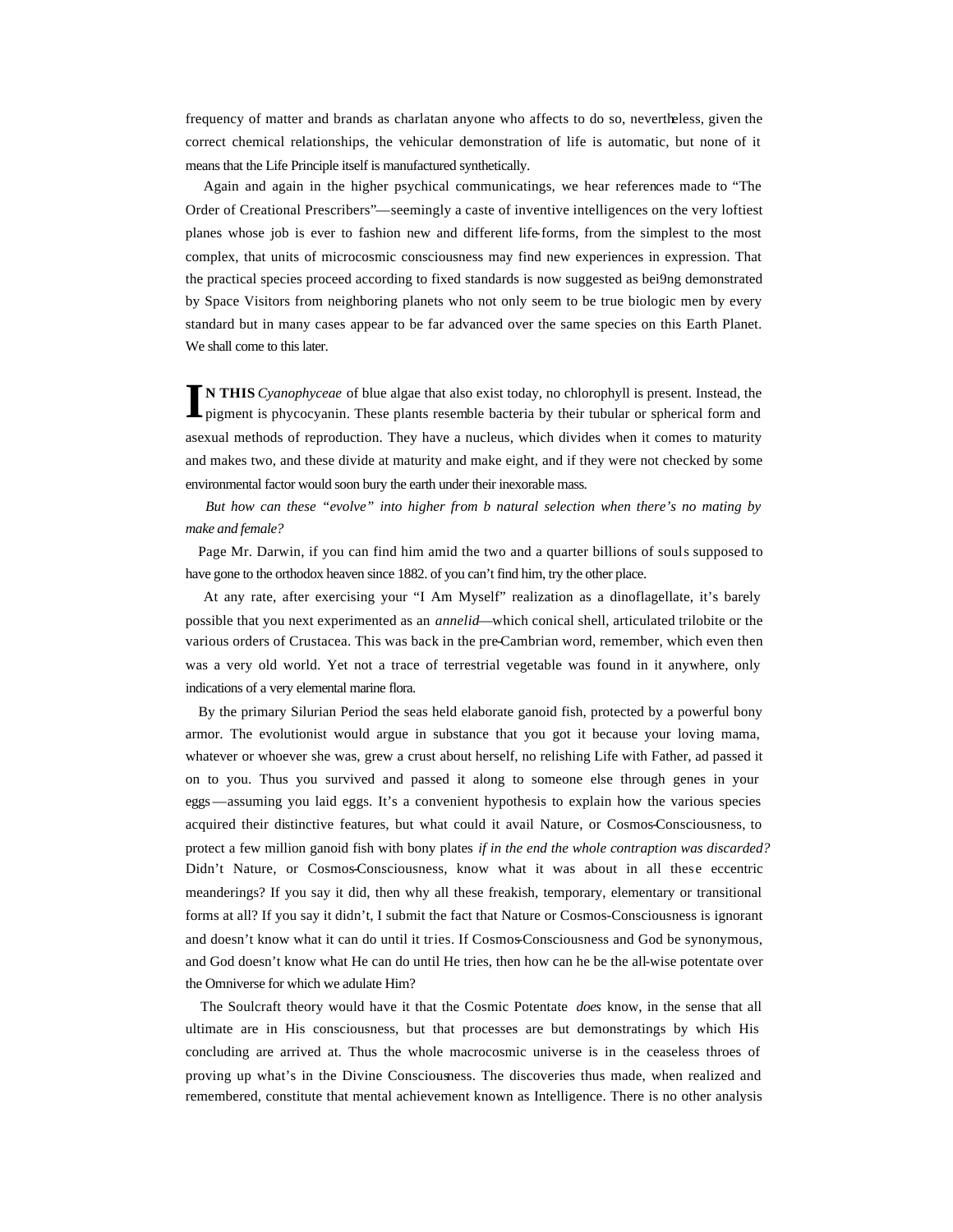### of Intelligence.

That Is Intelligence.

**HE BONY** plates of the ganoid fish might have been transmitted to a few million immediate progeny but they weren't incorporated into the anatomical ensemble of any superior succeeding being. No creature of any consequence—excepting the armadillo—has them today. All the bony plated creatures have gone as though they'd never been created. Climatic conditions didn't account for such perishment, in fact when they lived; climatic conditions weren't half so hostile to brute life as conditions, which came after such animals lost their plates. If Nature and Nature's God were all-wise and all-intelligent, wouldn't wither know that plated creatures would by no means survive because of their places? If either did know and yet experimented with them, no useful purples was served and the experimenting were gestures in capricious fut ility. If they didn't know, I say again, then Nature and Nature's God can't be quite so omnipotent in wisdom as religionists assume. **T**

But here's another way to look at it—

 When you're experimenting in any common laboratory or hobby shop, you have an ultimate objective in mind that you yearn to create, or an effect you want to produce, and you "experiment" in this or that material or operation to settle the quandary of how best to accomplish it. You don't know how to arrive directly and readily at the object or effect you want, so the number and size of the trial-and-error attempts you make will be in direct ratio to the extent of your ignorance. When you've experimented extensively and found out all there is to know about the production of a given object, substance mechanism or effect, and succeeded or failed in gaining your wanted end, you say that you "publish the result of your findings" which, after a fashion, becomes a "literature upon the subject." Thereafter, whomsoever reads up on your literature becomes as wise as yourself without going to the trouble and labor of your search for methods or processes. You've added that much, we say, to the "store of general intelligence." And this store of general intelligence contains quite as much data about what not to do as it contains data about what you should do.

 I'm maintaining that Divine Consciousness had to create Intelligence and Wisdom as it created or originated everything else under the sun, and that these apparent biologic "progressions" were intelligence and wisdom in the process of getting created and "forming a literature" upon the subject of themselves for the enlightenment of those who came after. It wasn't a question of God's original ignorance. It was a question of finding a formula for perfecting Intelligence in life forms that might be sentient millions of years later. Intelligence of the spirit essences that proved up the Life Principle was the thing being sought and arrived at. To fashion a given vehicular form and let self-awareness occupy it for a given reaction on spirit, no matter how elementary spirit's occupying development, gave sense to each of these eccentric fauna that featured the natural world that had been.

 It wasn't a question of God's ignorance, I say again, but "compiling a literature on the subject of spiritual enhousement in atomic materials and how it might be done to serve continuing advancements of spirit." The biologist makes a fetish of the various natural accoutrements that they were on common sense when such survival was only in the individual instance and for an utterly limited period, with nothing of enduring nature accomplished. Today, on the other hand, modern man's spirit expands in its comprehension of the great background of the past, contrasts itself against it or alongside it, and gains to fresh incentive to seize on still vaster and more grandiose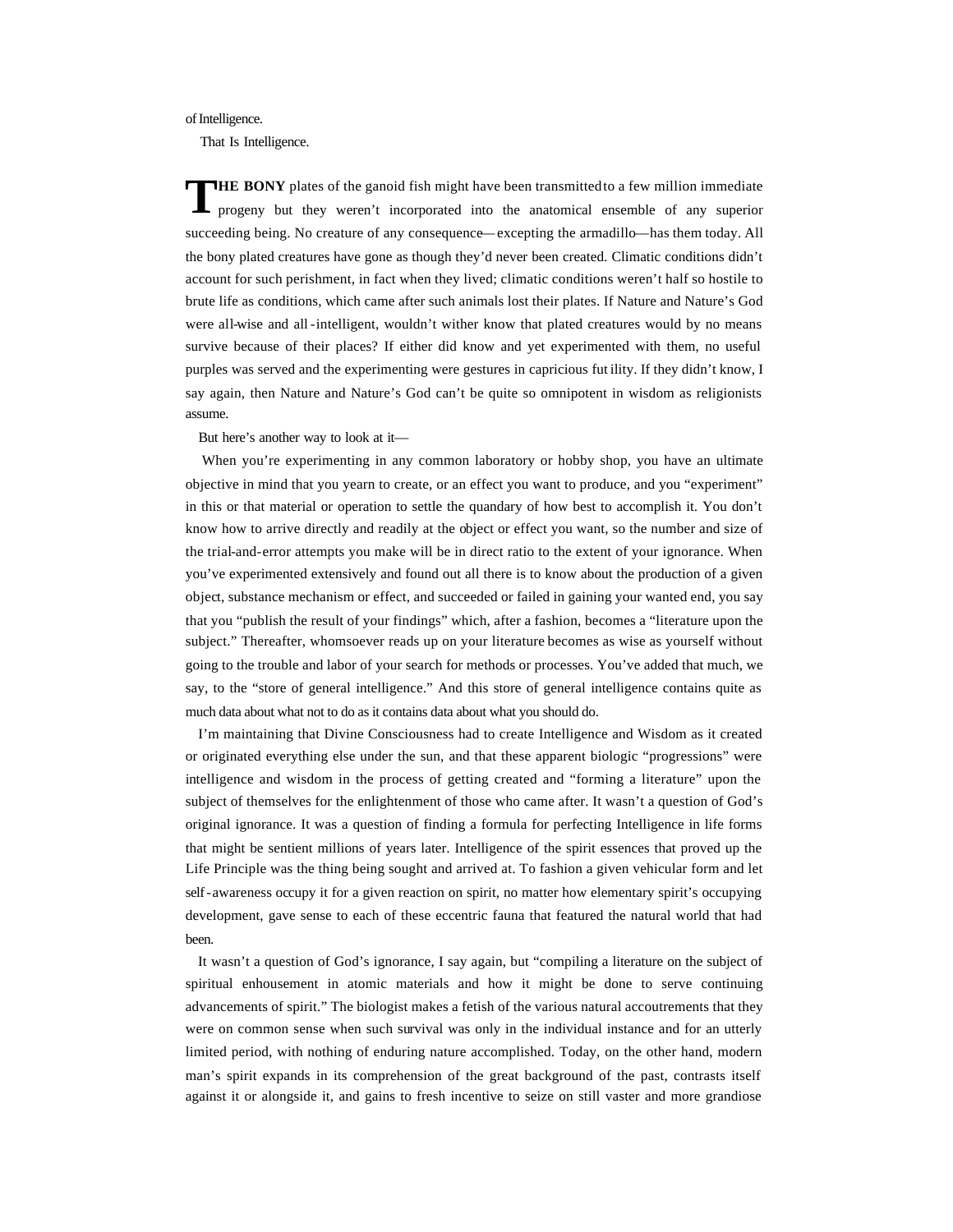concepts.

 Microcosmic Consciousness avails itself of such literature, I say, in its own climb to become macrocosmic consciousness. *It is spirit that is ev olving, not organic mechanism in ten million instances.* Organic mechanism perishes the instant the life-essence departs; its evolution means nothing. Arctic weathers might cause polar bears to grow thicker or heavier coats of fur, but it's the animal's spirit that profits from the longer or more comfortable pelt. The polar cub born with a thin coat has no less self-awareness than a shaggy parent, but if it can't grow to maturity and produce young in turn, the bear mechanism for spirit's experience becomes that much limited. However, back to Evolution itself…

**HE GENERAL** idea has it that he fishes grew boy structures inside themselves—that is, became vertebrates —and crawled out on land, to live for a time as amphibians, half-marine and half-terrestrial, and air-breathing creatures. Finally they decided in favor of the land exclusively, gave up water residence, and became the progenitors of the monster reptiles that seem to have filled the earth from the Devonian to the late Permian or the early Triassic periods. Biology would indeed be a delight if the progression were thus simple. As a matter of fact, "progression" is so complicated as scarcely to be progression at all. **T**

 There has been no evidence that terrestrial vertebrates were the progeny of marine vertebrates. *Actually the terrestrial or land vertebrates are found in fossil deposits showing that they came ahead of many fishes having true skeletons.* So what becomes of your evolutionary theory in the face of that? There is no evidence that physical or organic man ever had the monster reptiles as his forerunners, or even the forerunners of his alleged primate ancestry. For 175 million years there were no other forms of life on this globe but fish, crustaceans, insects, and monster reptiles—and 175 million years is a considerable time to consume or expend creating a "literature of intelligence" that came to the conclusion that none of them really served any useful purpose and wiped out the sturdier specimens almost without a trace. The master reptiles were cold-blooded creatures who propagated by laying prodigious eggs for the sun to hatch… or for Roy Chapman Andrews to discover in the northeastern Gobi. Man, when he arrived with the placenta animals 50 million down to 10 million years ago was a warm-blooded creature hatched from eggs that were incubated inside the abdomen of his female. His young were nurtured on milk manufactured within the glands of this same body. He ran neither to bulk nor to armor plate but to acrobatic agility and later, intellectual cunning. Today his species dominates the earth and everything experimental has been junked or sidetracked, although how long it'll last, now that he possesses the atom bomb with which to annihilate himself, can more accurately be answered by the year 2,000.

 This queer, bifurcated, furless creature, with a thumb on his front paw to grasp and wield a tool, and a jaw and larynx and tongue to supply him the mechanism for speech, declares himself in his bigotry of ignorance the Ultimate Effect…which Macrocosmic Consciousness started out to Evolution as an hypothesis. Well, well! …

 Granting for the moment that perchance it might be so, what sort of sense has been exhibited, laboring so long and so ardently to obtain such a product? Man's body as an ensemble is a marvelous and magnificent compilation of organs and functions, but considered as a body, how is it any more marvelous than that of the *Diplodinium,* where in a single cell Nature has successfully incor0porated an elementary digestive system, with esophagus and tubular rectum, a nervous system foreshadowing that of multicultural organisms including a rudimentary brain and a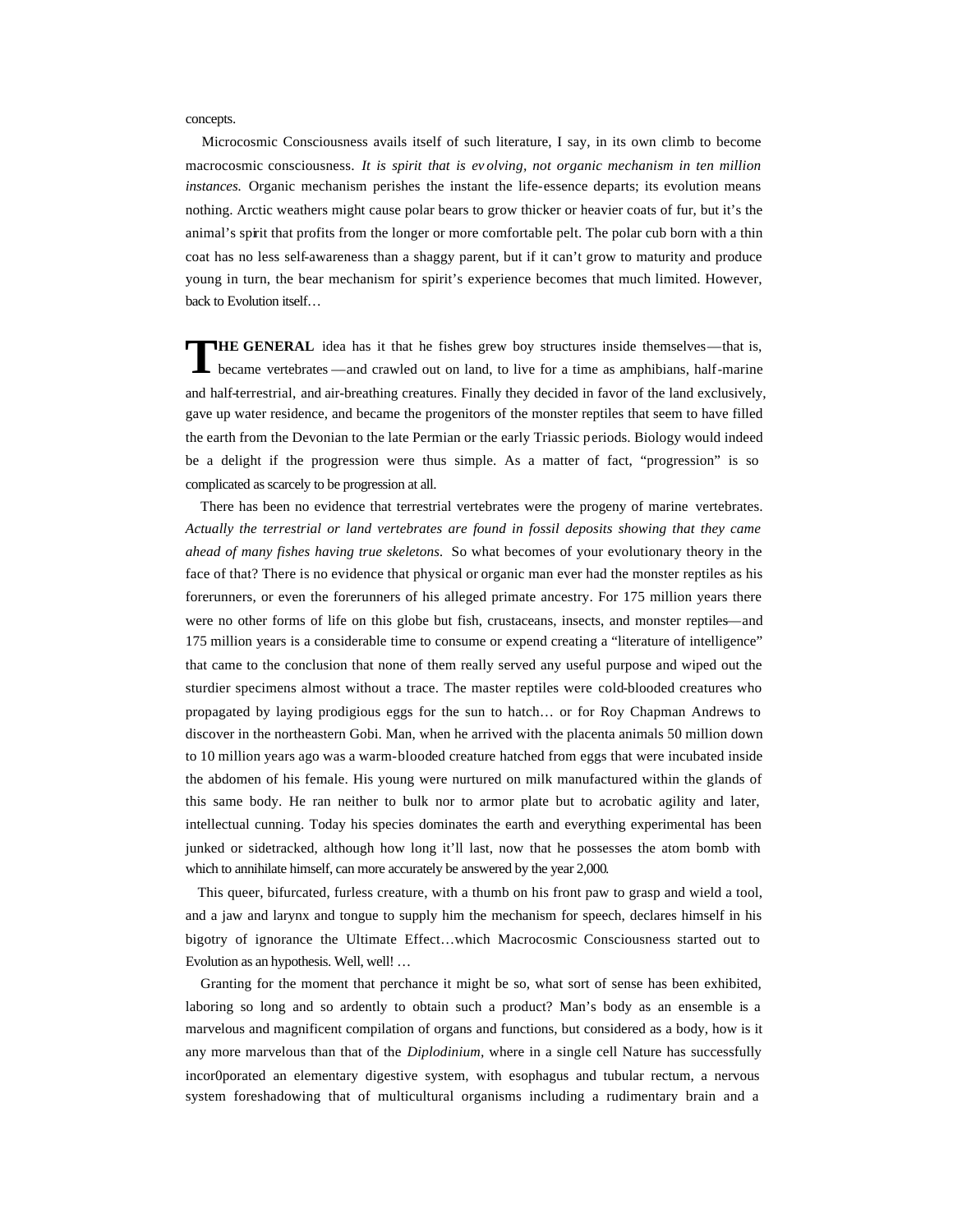complicated excretory system of contractible vacuoles. All the fundamental physiological problems were set and partially solved *in this simple cell, 500 million years ago!* Why then, the need for any Evolution of species from the biologic Darwinian standpoint? It can almost be contended that the broad lines of Evolution had already been actualized in the Algonkian Era, namely that which extended between the Archaen and pre-Cambrian and the Paleozoic. Almost half a billion years bygone, at the end of the Cambrian period, the fundamental mechanisms of Evolution had resulted in astoundingly complex and varied beings, admirably adapted to their environment and with physiological functions essentially those of animals living in our current day.

 What then, I ask you, in the mere perfecting of animal bodies as the end and aim of Evolution has Nature accomplished that's worth a kopeck of actual value to anyone or anything *but the I-Am-Myself consciousness that's periodically enhoused inside it?*

 Nobody gives a tinker's toot whether the earth is "dominated" by algae, fleas, lobsters, ganoids, pterosaurians, chimpanzees or Rotarians—aside from these self-realizing creatures themselves. Only the units-of-consciousness that reside within these, profit. The entire creation otherwise is meaningless.

 But all these forms and orders and species and individuals were certainly not meaningless to the microcosmic granules of the I-Am-Myself principle they have served, or serve at present. So if there's no meaning to them otherwise that's remotely discernible, and every apparent meaning when they're considered as vehicles for Consciousness, why in all philosophy and logic and intelligent common sense shouldn't we be rationally justified in concluding that it's consciousness as a principle apart and to itself that's being served and not a singles purpose otherwise.

 Obviously, it seems to me, the materialist-biologist who treats of consciousness as a mere phenomenon of chemical reaction, denying it has consequence, either hates his own life so much he wants to deny himself out of existence or he's in such a maze of self-evident realization that he can't see the forest for the trees. He's queer bird, the materialist-biologist, at most. From somewhere he seems to have taken aboard a sense of shame that any such things spirit-consciousness should exist or even be accredited, and he's deprecating his own intelligence—he implies —when he departs one hair's breadth from the assumption that the whole material creation came about otherwise than by chance. Although he's a conscious being himself and should have proof enough to satisfy him n his own realization of himself is one of those cosmic accidents and not much besides.

Well, perhaps he is!

 Anyhow, I know I'm writing this book to expound the opposite and to bring individuality and intellect up to the dignity and prestige that it merits. And I shall present ly call up in support of *my*  contention, examples of the fact of the survival of consciousness and its perpetuation from form to form and from body to body, showing that *it* and *it* alone is the substantial and significant factor in the whole of it.

 Revolutionary as it may seem to some, I contend that abstract inhabiting Consciousness has been the true deciding factor in the multiplicity of successive organic forms as those organic forms served the purposes for which they were inhabited.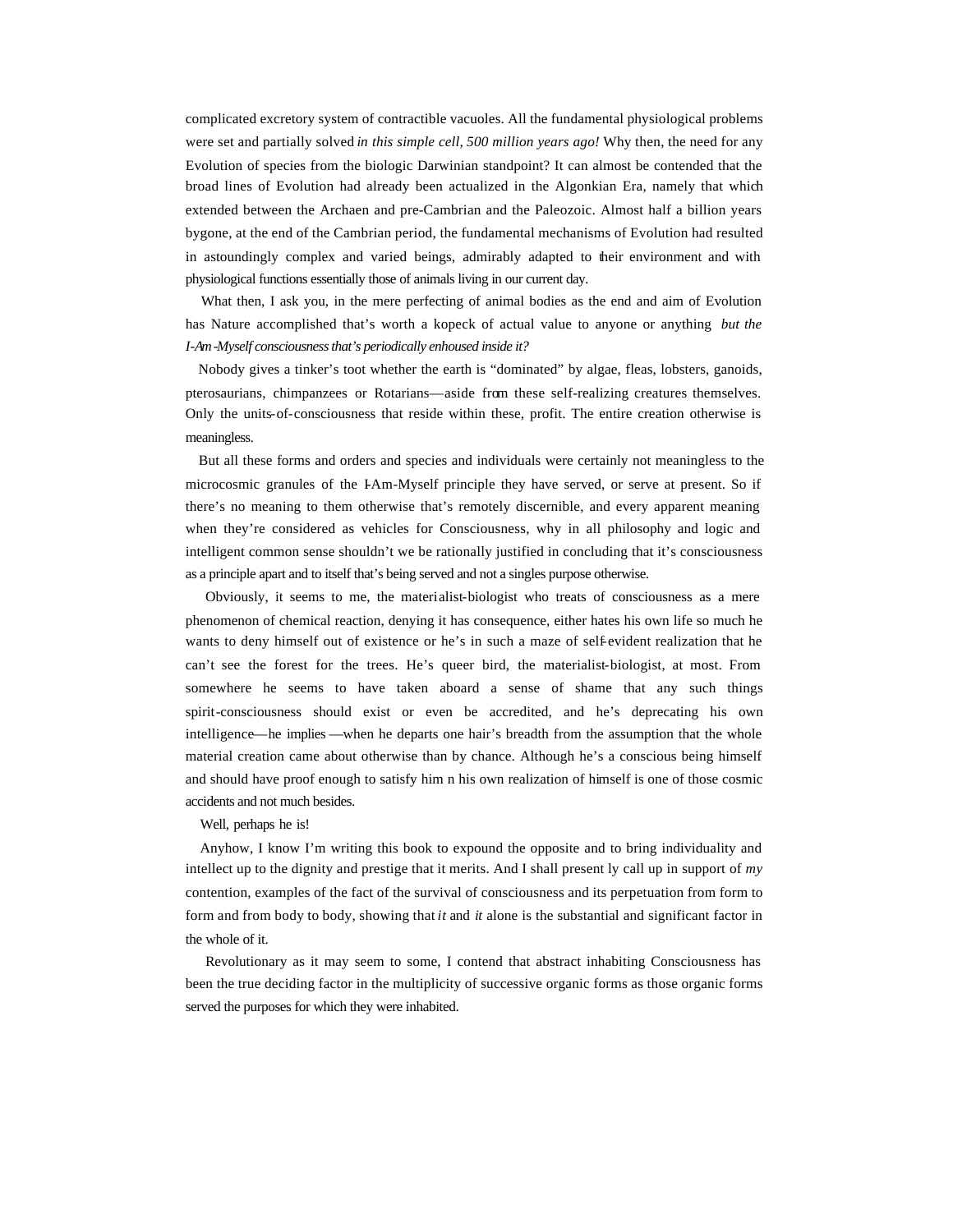# *Chapter VI*

## ??????????????????????????

## **WHAT ABOUT THE GREAT MIGRATION?**

# ??????????????????????????

**AM PERFECTLY** aware, in all of what I've said to this point, that the adept Soulcraft student has been asking himself foe the past half-hour, "If all of this so-called evolutionary business up through fossilized forms is something to be seriously considered by today's men and women, how can it square with what we've had expounded in the *Golden Scripts* and elsewhere about earth not being the original home of humanized consciousness but the temporary educational locale for the hordes of spirits described in *Star Guests* as comprising the Great Migration?" **I**

The point is well taken.

 However, will the adept Soulcraft student try to understand that what we're considering here in these pages of UNDYING MIND is the standardized processing which Consciousness follows apparently in *any* planetary system, obtaining a vehicle for objective expression in any world of materials. We're not picking out the planet Earth solely, and saying this is what's happened here and nowhere else. We're putting Earth in the category of all planets on this rate of atomic vibration, giving us Substance and substances as we identify them. Probable it is that as interplanetary travel becomes more and more common we shall find other solar satellites inhabited by creatures almost identical with ourselves anatomically—as may already have been indicated by alleged contacts made to date with Venusians and Martians. These would imply similar processes f evolution to produce the humanized species.

 That hordes of such spirits made the transition from other planets to this planet back in Miocene times—admittedly of a higher spiritualized development not unlike that of the Venusians and Martians of the present—interbreeding with indigenous earth-forms, should be regarded as an episode in interplanetary history, not as data in terrestrial biology. The Migration, and what ensued from it, is a separate line of inquiry from the subject we're seeking to examine I this book: how Consciousness in the abstract obtains the material or vehicular effects that it does.

 In other words, here in UNDYING MIND we're regarding functional Consciousness in the omniversal sense and discerning as we may, exactly *how* it has gotten its effects and *why?*

 It's Consciousness in manifestation that we're running down to find out what we as humanized displays of it may be composed of, and why we behave as we do. What purpose did the Creator have in view at all, by permitting units of His own Cosmic Intelligence to start with a planetary scheme and work its way up through the various planes to final God-consciousness?

 Consciousness itself, as we saw in *Beyond Grandeur*, is Holy Spirit in minute and unique displays of units—considered as items of animal and moralized intelligence—and we're making an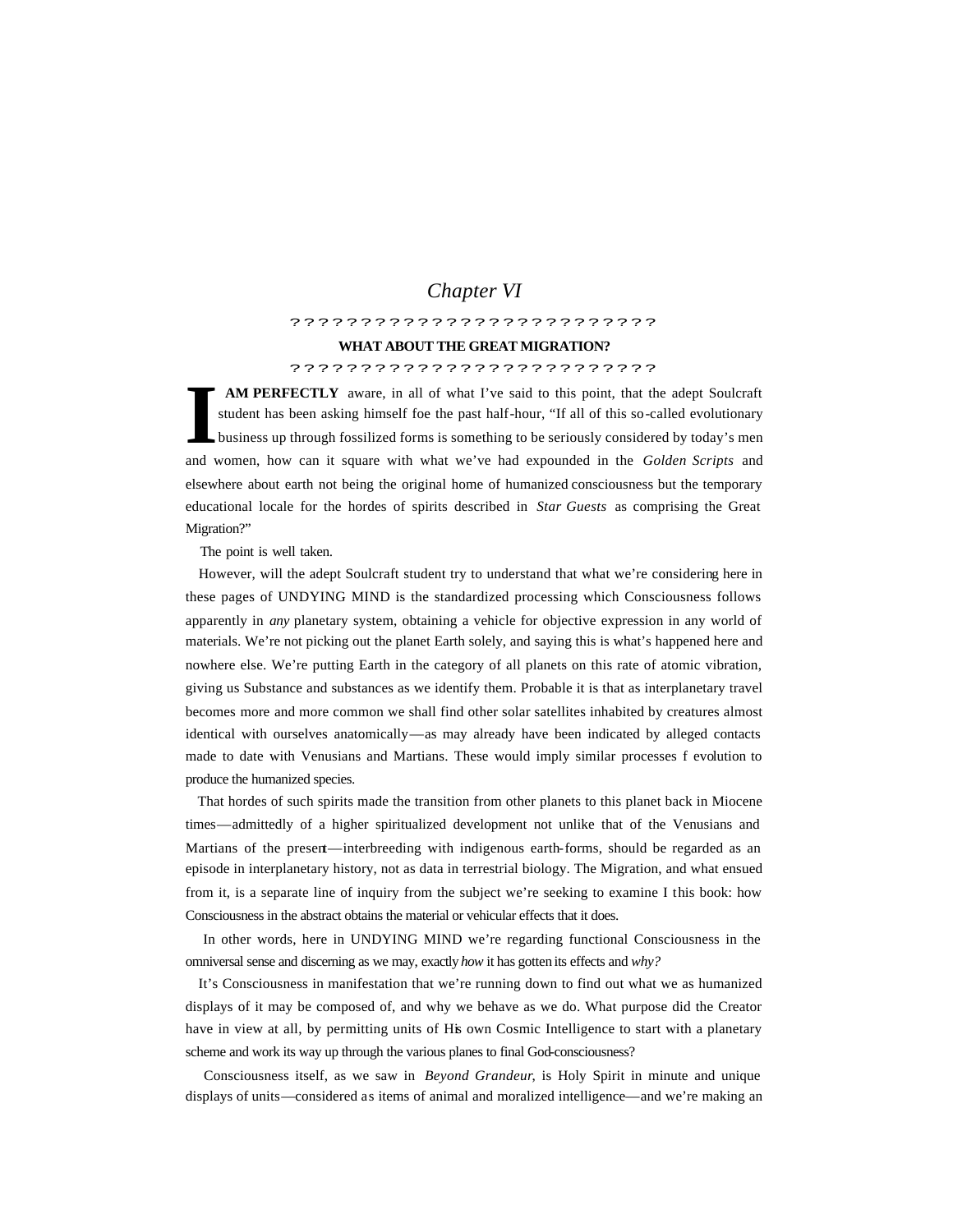hypothesis of all displays of it in such forms as we encounter it.

 Actually, Consciousness has other attributes and capabilities than merely occupying or activating some peculiar vehicle of materials to get stronger and more effective realization of itself. It can, among other things, identify itself unquestionably after it has ceased to occupy bodily vehicle. It can likewise "spread" itself—to use such term—so that it observes and "thinks" in more than one place or area at once.

 Nothing is any more grippingly of interest than cataloguing some of the unbelievable stunts which Consciousness can do, apart from physical enhousement.

Listen to this—

 If a discarnate soul, by taking thought, can alter or mold the shape and appearance of any physical vehicle it occupies, however briefly, why should it not have done as much for the physiological features of the species-forms it occupied through a vest sequence of geologic periods as it gained I intelligence of its own powers? I don't say it's happened. I say, why should it not have been so?

You say to me, some of you, "But we have no *proof* there's any such thing as a 'discarnate' soul, otherwise your argument might hold."

 I say to you, "That's what you think! How much investigating or researching have you done before determining there's no proof of the soul's existing apart from some sort of physical body?"

You're forced to admit you can't have done any, or you'd never make your qualifying statement in the first place. Without trying to belittle you for lack of erudition, I *have* made much such investigation and researches —twenty-seven years of them —and arrived at the same conclusion as such great scientific men as Flammarion, the French astronomer, Sir William Crookes and F. W. H. Myers, British physicists, and Sir Oliver Lodge, whose knowledge of psychical phenomena was only exceeded by his knowledge of the vagaries of lightning—that survival of personality and continuity of consciousness outside of and above the body are no longer to be regarded as the theories of alchemists.

 I throw this out for you to think about slightly in advance of my main theme—the Total Mystery of You…

**UPPOSING** a young man had been killed stone dead physically in a motorcar crash, his **SUPPOSING** a young man had been killed stone dead physically in a motorcar crash, his mutilated body embalmed, a funeral held, and his corporeal remains interred in a grave. Supposing his conscious soul-spirit refused to accept that it had "perished" and wanted to prove it to his surviving relatives? Supposing by the influence of his continuing mental processes, he caused his adult sister to fall into a trance, during which he took chemical essence from her living body to mold a replica of his etheric hand. Suppose he plunged this materialized etheric hand into a bowl of water so scalding hot that no normal human hand could endure it without serious burns, and pressed his materialized fingertips on a lump of red dental Kerr at the bottom of such bowl filled with scalding water. Suppose the water was then drained out, the fingertip impressions slowed to cool, then examined under a microscopic by fingerprint experts. Supposing in every last ridge, valley and island, the fingerprints of the "dead" man thus demonstrating *corresponded* exactly with his fingerprints left behind on toilet articles he'd used in life. Supposing not a single set of prints were thus taken and examined but seventy-two with never a mistake, oughtn't such concrete proof of survival and identification to convince the most skeptical? Hasn't it long since been scientifically established that fingerprints cannot be fabricated? And yet sane people pooh-poohed all of it.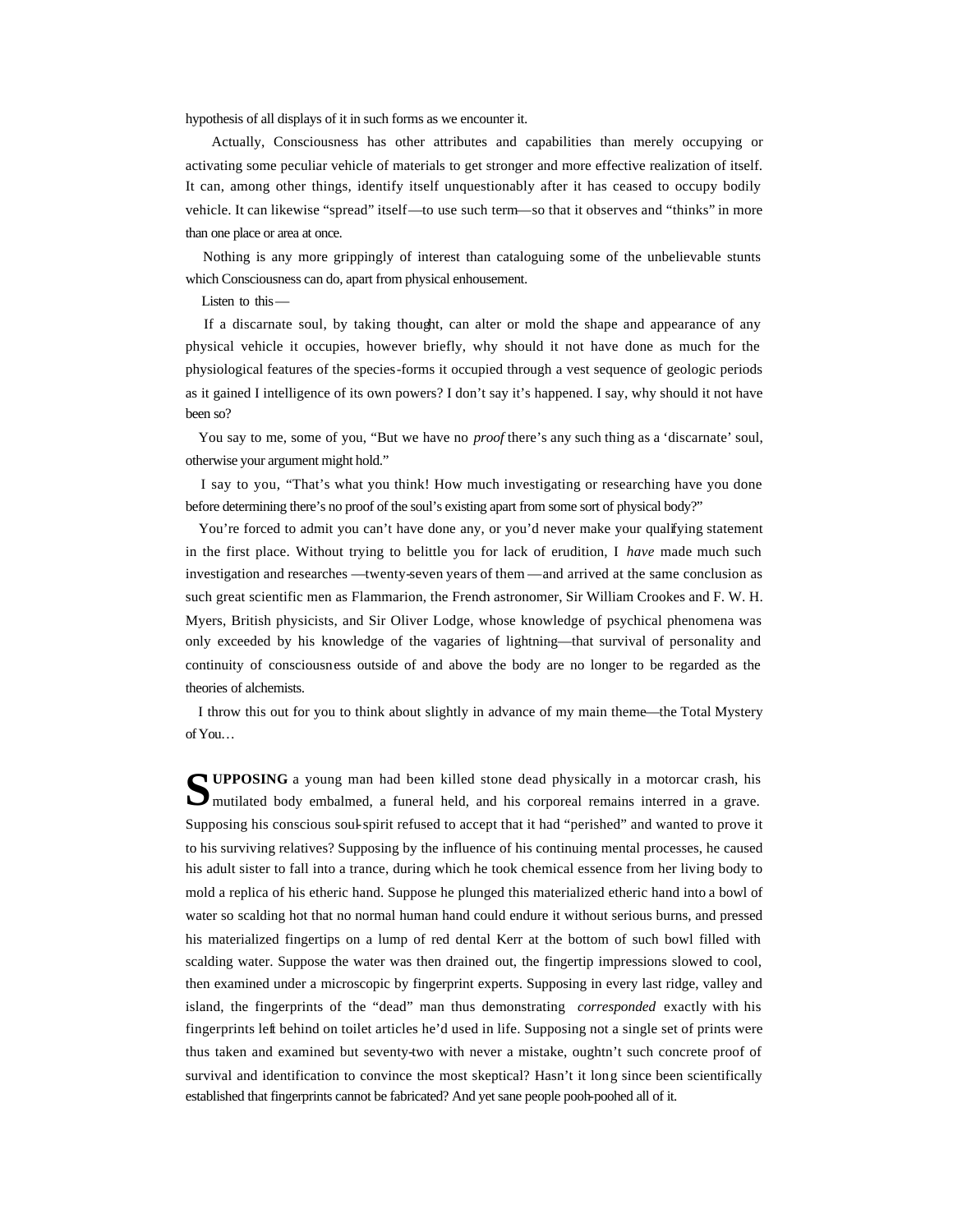All these suppositions were irrefutable fact in the instance of one Walter Stinson, ate about 25 years, killed in a motor accident in Swampscott, Mass. In 1922, with such etheric fingerprints verified and authenticated by the Boston Police Department, Fingerprint Division, and completely annotated by officials of the American Society of Psychical Research. Yet when Dr. Hugo Munsterberg traveled back to Harvard University on a streetcar with a colleague after witnessing a evening's profs of Walter's aliveness, a friend of mine asked him—

 "Doctor, how are we going to rationalize from the scientific angle what we've witnessed this evening?"

 Whereat the great German -American psychologist answered, "We're not! … to attempt to rationalize or ratify what we've seen tonight would mean we'd have to rewrite all our textbooks. That, of course, if an impossibility. Besides, the churches would never stand for it."

 Thus does society grope forward in error, ignorance, or bigotry? Textbooks sustain tradition. Tradition cannot be tampered with; the churches won't stand for it. I claim the Doctor's comment is eloquent as to why you and your family and your neighbors never "hear" of the proofs that are in existence that human life and evolution is—as it has always been—something far different than man has accepted under the censorship of autocratic ecclesiasticism.

 I have no fight to pick with the churches, staffed a s they are by tens of thousands of earnest men who must subscribe to archaic doctrine in order to pursue their goodly moral and sociological works at all. But I do have a fine brawl up my sleeve for the materialist scientist with a shame complex for his own consciousness, who would rather ignore great and vital truth than rewrite his textbooks because it would stigmatize him as a dealer in intangibles. What about his own electronic atoms that he makes such a pother about in this world of the present? By the terms of his own analysis, what are they but intangibles? But first let's talk some more about Evolution…

**ARTHLY** time has been divided by geologists into epochs.<br>According to most recent and trustworthy sources, According to most recent and trustworthy sources, or particular star-sun is approximately 5000 million years old. Professor Eddington, the famous physicist of Cambridge University, England, whose remarkable book on atomic phenomena, *The Nature of the Physical World,* everyone interested in these subjects should read even though it may be a quarter-century old, declares that it seems likely that the ages of all the systems of stars, clusters, and galaxies—which means of course all suns with their planets anywhere—goes back at least 10,000 million years. So if we want to gauge the Cosmos-Consciousness by its atomic pulsations, "God" is presumable about one hundred million centuries old.

 But here is something we shouldn't overlook and which gets little attention in books on Cosmogony. *We* are by no means anywhere near the geographic center of the Cosmos-Consciousness. We are, in fact, on the far outer edge of it.

 If our solar system is from three thousand million to seven thousand million years younger than its cosmic heart, however, we may ask ourselves whether new exhibits of Consciousness are creating or organizing all the time in so-called Eternity, or if this is an expanding universe, whether or not, we are a very old collection of solar bodies being pushed out from center in the vanguard of such expansion? The mat ter cannot be, however, of any great practical importance. What does seem important is the thought that if there actually be four hundred mullion other worlds with sentient beings on them who live and die and require to be "judged" by God Almighty *a la* the old-fashioned theology, the quantities of court hearings mount into absurdities. Or shall we say that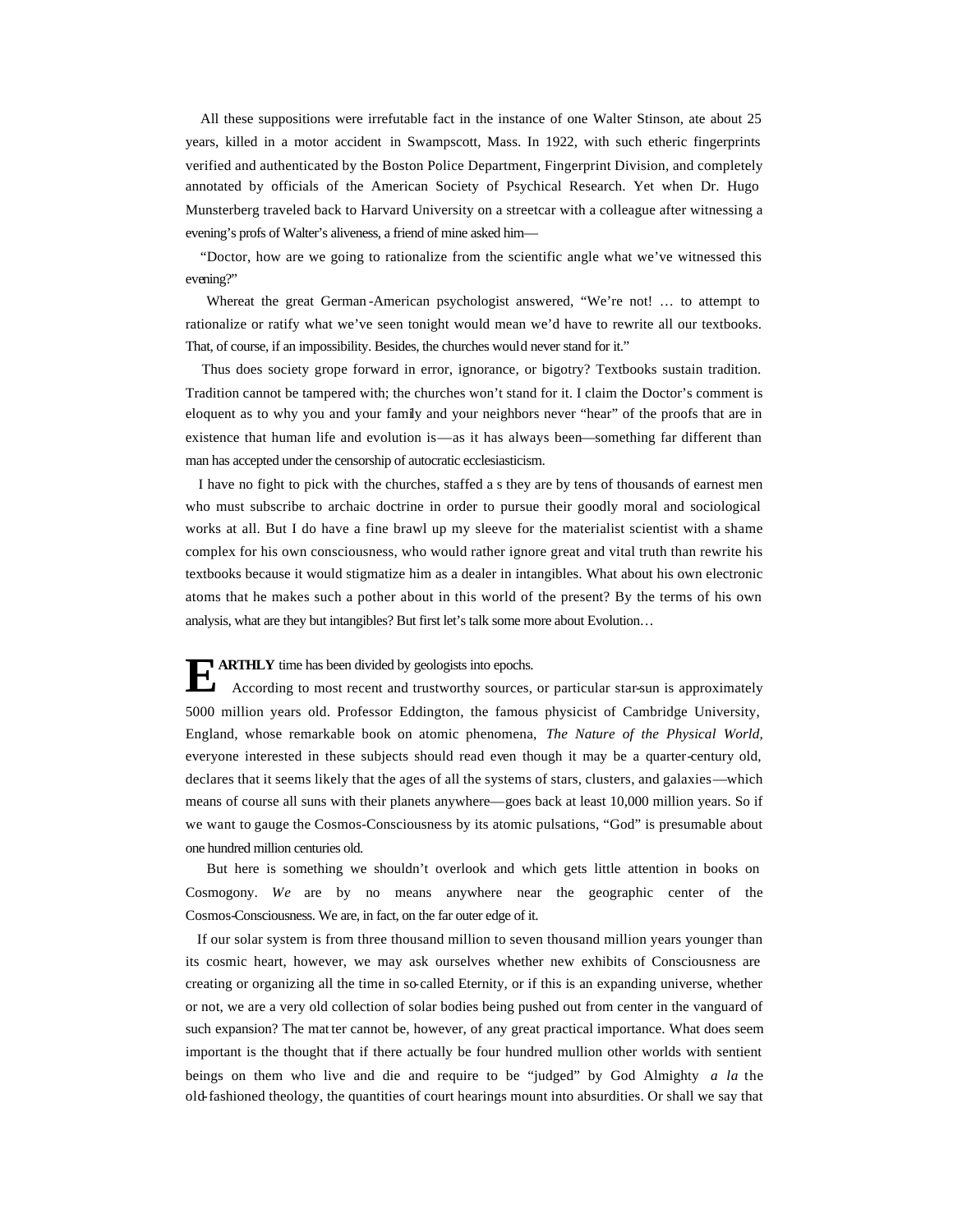only within this particular solar system are there "sinners" requiring judgment? …

 However, having located the site of our system in respect to other units in Cosmos, and estimated its age, we can follow its sequences of life progression by planetary epochs. We can tell how old the earth is—that is when the first of the epochs started—by measuring certain elements that are subject to spontaneous radiation and disintegration. Certain atoms expel portions of themselves continually, acquiring a new personality differing from the earlier one by mass or electric charge or both. About twenty such atoms are known where the process is natural. In spontaneously radioactive atoms the point of departure of these disintegrations is an almost stable element so that the performance is very slow and only an infinitesimal fraction of the atoms present in a given quantity of matter—stay in radium, actinium, or thorium—disseminates in a year. Pierre Curie, husband of Madame Curie, discoverer of radium, perfected methods sowing that heavy uranium loses spontaneously out atom per year out of 6,570 million, light or active uranium one out of 1,030 million, and thorium one out of 20,000 million. The resulting atoms are much more unstable than their parents and go through a long series of transformations before becoming the stable nuclei that are all three the isotopes of lead. These alterations follow each other in a positively known rhythm and their speed cannot be changed by any external influence such as pressure or temperature.

 If then, uranium has been imprisoned in a mineral for a billion years, about 14 per cent of the atoms at its origin will have been lost, and an equal number of atoms of lead will have been substituted. The older the sample, the more lead there will be. The ratio between the quantity of radium found and the quantity of lead present indicates or clocks the time elapsed since the rock came to existence. It's through this calculation that we can determine the epoch when our earth began to acquire its crust. The figure runs about 1,800 million years. When we say earth is almost two billion years old, we allow a margin of 200 million years when it scarcely had a crust—when it was probably in much the same condition that our sun is today.

 As the crust gradually began to form, however, it left stratum of materials piled on stratum, and as we dig down through then now to sink our wells or lay foundations for our modern buildings, e know approximately how long each epoch lasted while such stratum was being laid. If we find fossilized remains of creatures in the various layers, we know in what periods the forms of early "life" appeared, and what forms. The method is not accurate, as the radioactivity clocking is active, but it serves for working purposes to recognize what happened.

 In so far as we know—that is, have traces in the strata—there was no evidence of creative consciousness of any sort until the so-called Cambrian epoch. Everything before that, the Archezoic or Proterozoic, was in too fiery a condition for organic life to exist. Sometimes we refer to this non-organic period as the pre-Cambrian. Anyhow, some 500 million years ago—when the earth had been in existence some 1,300 million to 1,500 million years, remember—we begin to find first traces of organic life that had shells about it to protect it, appearing in the lowest Cambrian stratum. The creatures were a simple armored crustacean known as trilobites. If there were softer bodied forms prior to that, as there probably were, we know nothing about them because they possessed no features that could fossilize.

 Now we could stay right here in the Cambrian epoch for several chapters, pursing the or ganic origin of You, if more recent and complicated manifestation of You weren't demanding our attention. But let's ask ourselves this—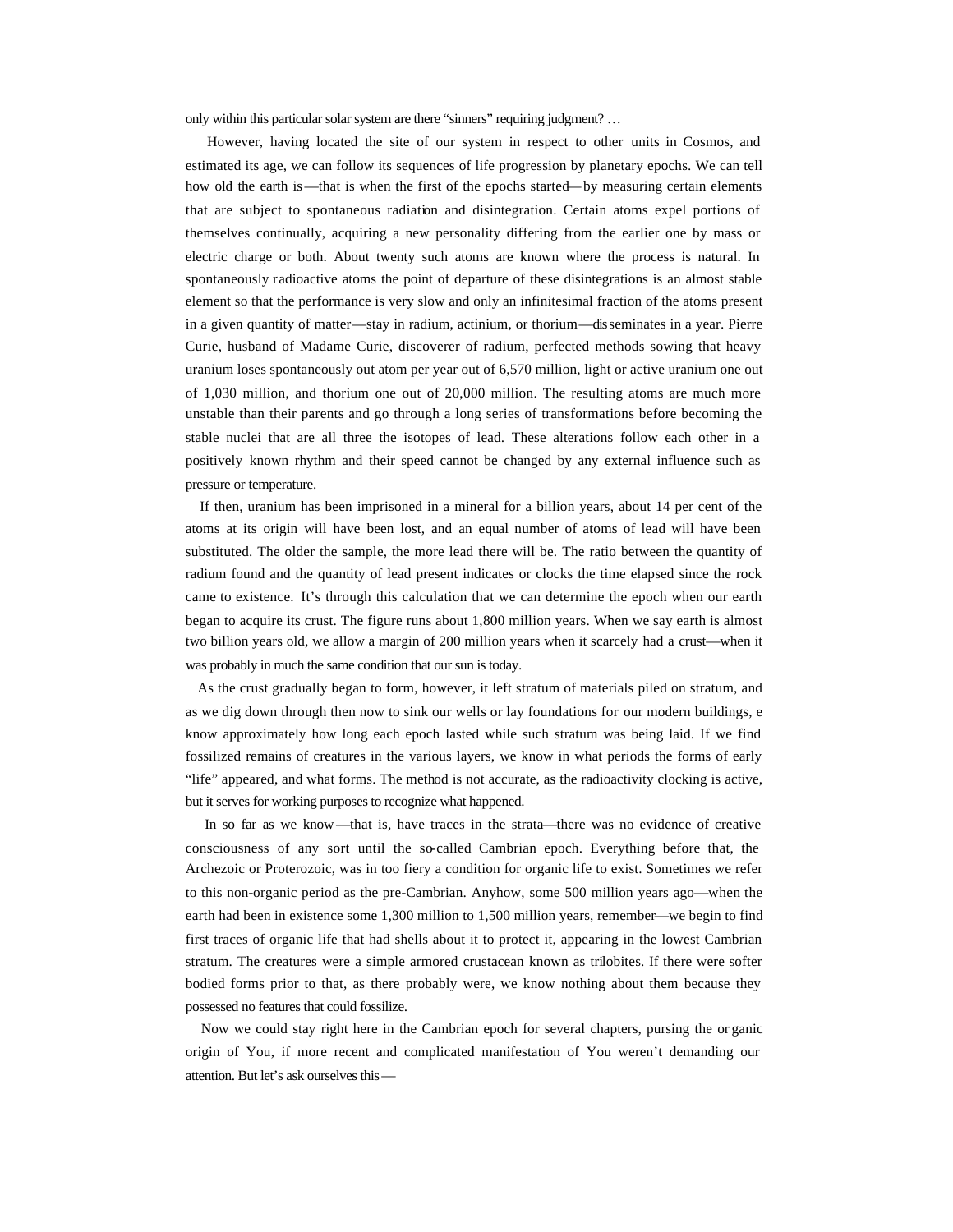**WHAT** "causes" animate organic life to "appear" on any planet's cooling surface?<br>If I understand the materialist-scientist aright, he says chance chem If I understand the materialist-scientist aright, he says chance chemical combinations and he points to apparent transmutations of the recently discovered viruses to sustain his theory—mineral crystals of a sort that seem to change into animate bacteria. I introduce the more probable possib ility based on my observations of what abstract human consciousness can do with, and in, Matter, that Consciousness Itself caused animate organisms by discovering ways, after millions of years of contemplation of Itself, to wrap radioactive atoms about Itself and produce a condition of limitation for Itself that we commonly know as "having a body".

 Looking at the proposition objectively, as we commonly do from our position within our own bodies, we get the illusion that it is the bodies themselves that are the source of life, because they unceasingly respond so facilely to consciousness. We acquire a conditioned reflex, as the psychologists say, accepting the "evidence of our senses" that it's so, regardless of the fact that it's the operation of the sens es necessitated by our organic confinement that produces the illusion. In the closing chapters of this book I'll endeavor to demonstrate that this is so. This isn't the place for it, because you haven't yet had the factors explained to you which enter into it. But you'll generally agree with me, I think, that inasmuch as the senses themselves can't see abstract consciousness but can see atomic organic life, the performance of the one taken for the performance of the other could seem entirely logical without being accurate. Let me refer to a concrete instance of what happens when the powers of thought are directed on the fabrication of organism. I've told this anecdote in other writings but it belongs in this present record for better preservation.

 Twenty years or so ago I had a medical doctor associated with early Soulcraft affairs who had been acquainted with the Walter Stinson of previous thumb-print mention, before Walter had died. After Walter's death, Dr. Hardwick was sitting one late afternoon in his living room in Niagara Falls, N. Y. with his wife Katherine and an elderly woman relative, when they fell to discussing young Stinson's uncanny demonstrations. Suddenly Walter's audible voice sounded in the room, directly behind and above the Doctor's chair. Later it was determined that Walter got such effects by forming an ectoplasmic voice-box from the odic force of some person present, ands using it as synthetic larynx.

 "Ho-ho, Doctor," the young man cried from his higher dimension, "You think what I did through my sister Madge wonderful? You might be surprised at what I could do with that magnificent yellow aura of *yours*."

The startled medico cried in answer, "All right, what?"

 Walter said, so that all three of them heard, "Have Katie think up the thought-form of any type or variety of bird that pleases her, and imagine it perched on the left -hand corner of the upright piano. I'll coat it with ectoplasm from your aura and give you a demonstration you won't forget."

These details were repeated to me in the identical room where the phenomenon followed. I chanced to be visiting the Doctor in his Niagara Falls home before he joined our staff in the South. I had noticed and commented on a particularly exquisite porcelain vase on the piano -top that had obviously been broken at some period but expertly reassembled and mended. The anecdote came out in explaining the mishap. The piano stood against the north wall of the room. I was seated facing it. The Doctor lounged in an easy-chair at my right and his wife sat on my left. She completed the recital.

 "None out of ten people," she chuckled, "would probably have 'thought up' a canary or a dove. But something prompted me to be distinctive. The most peculiar bird I'd ever seen had happened to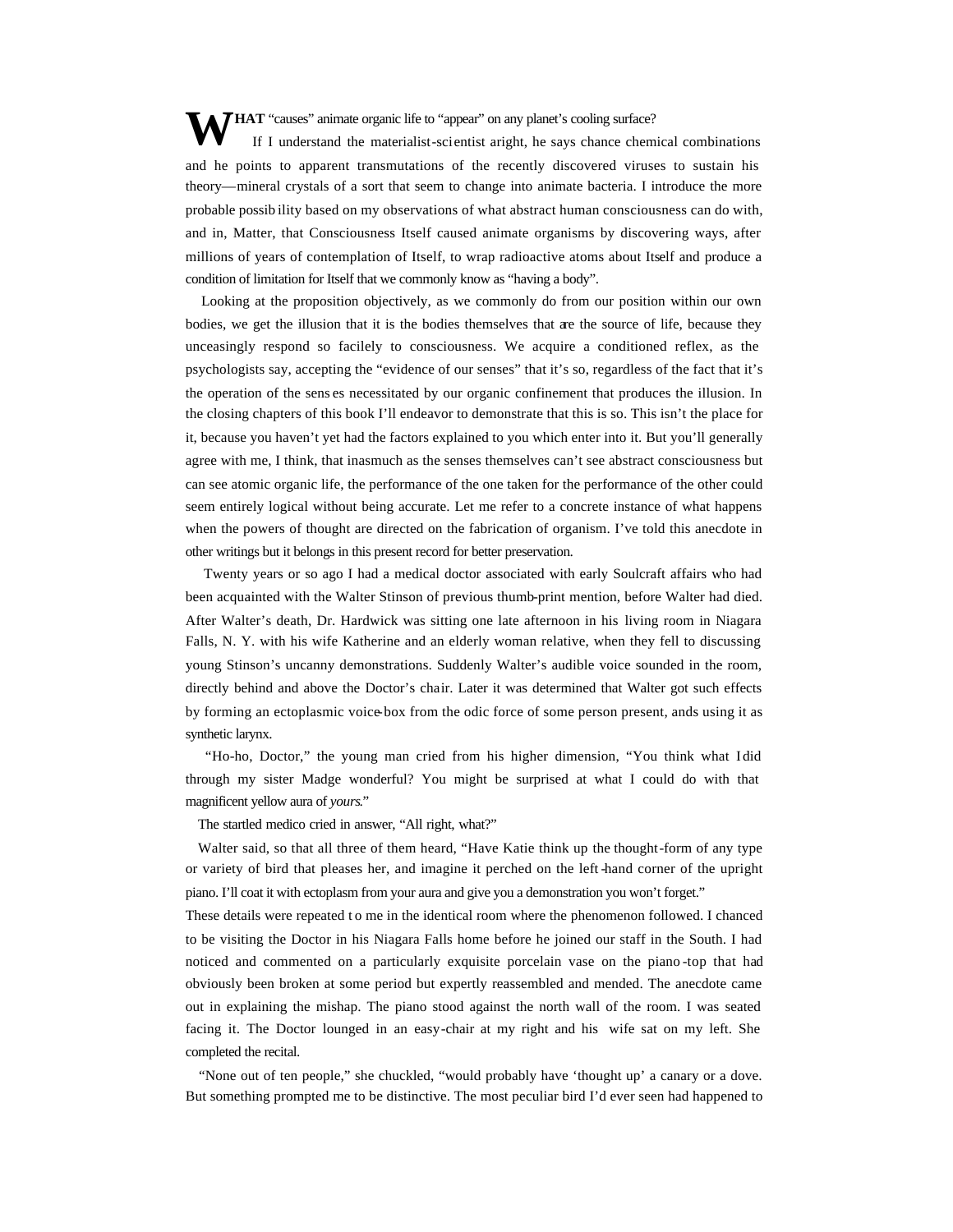be a small sp arrow hawk that my brother had bagged alive when I was a little girl. My mind hit on that sparrow hawk. I 'imagined' it was loose right there in the room, perched for the instant on the piano-top corner. To the stupefaction of Mrs. Greenleaf and myself—because almost as quickly as Walter ceased speaking, Henry appeared to drop to sleep—there came into reality an utterly tangible sparrow hawk, with its arched head and wicked little beak. Even while we blinked at it in incredulity, it took to wing, knocking off and smashing that vase. Three times around our living room it fluttered on its stubby little wings, and as abruptly came to light on Mrs. Greenleaf's head. Mrs. Greenleaf screamed and put up her hands involuntarily to dislodge it. Whereupon Walter cried loudly, "Don't touch it! Don't touch it!" But he spoke too late. Mrs. Greenleaf had touched it. Later she said that it had felt like cool menthol."

I wanted to be informed what had become of it.

 "*It* swooped twice more about the room," the Doctor's wife declared, "then suddenly made a fast dart at my calf. It buried its sharp little claws in the fleshly part of my led above the ankle. I screamed and tried to kick it off. Walter cried, 'This has gone far enough. I'll take the ectoplasm off your thought-form.' Well, that impish bird simply dissolved from my leg as it clung there. I tell you it *vanished.* But not the scars on my flesh where its tiny talons had gone in. they were running blood and later took a week to heal. I recall Walter remarking as a parting injunction, '*Now* will you believe that your thoughts can be *real…* when somebody has atomic covering to make them apparent?'" …

**MIGHT** have been inclined to accept the recital as merely an interesting psychical anecdote, if **I MIGHT** have been inclined to accept the recital as merely an interesting psychical anecdote, if I hadn't within my own experience beheld a whole dog "brought to life" under similar conditions where chicane would have been impossible. The only thing I since *have* questioned about the sparrow hawk demonstration was whether or not Walter or the Hardwicks could have projected t hat sparrow hawk's *consciousness.* Our human consciousness customarily demonstrates in a bodily vehicle of some sort—that I might describe as a plastic "shape" made from God-knows-what, if it's "made" of anything. If a dead man possesses such capability, could a thought-form sparrow hawk? We'll take it up later when we come to discuss the structure and composition of You in its solely conscious state. But applying the principle performing in the sparrow hawk episode to the initiation of animate life in a chemico-atomic universe, why shouldn't consciousness itself have had as much, if not everything, to do with the various forms and species that life has taken since earth conditions after the Cambrian permitted the operation of material enhousements at all? The question would be, whose?

 When I can "split" my own personal consciousness and project an intelligent part of it two thousand miles distant in a twinkling, so as to witness what is taking place there, even to having such aspect of myself seen by those who happen to be in such spot —as I'll give you a full description of, in its place—I know that similar demonstrations of consciousness in others aren't necromancies. We're treating with something too actual to be comfortable, certainly too actual to be ignored.

You may ask, "If what you say is true, why doesn't it happen to everybody?" I answer you that history is full of it. How did Count de Foix know in Bearn the defeat of John, King of Castile, at Juhberoth, the next day after it happened, there being neither telegraphs nor radio back in the  $15<sup>th</sup>$ Century? Why did Pope Honorius, the same day that King Philip Augustus died at Mantes, perform the public obsequies at Rome and command the like throughout Italy? Why does Plutarch tell us he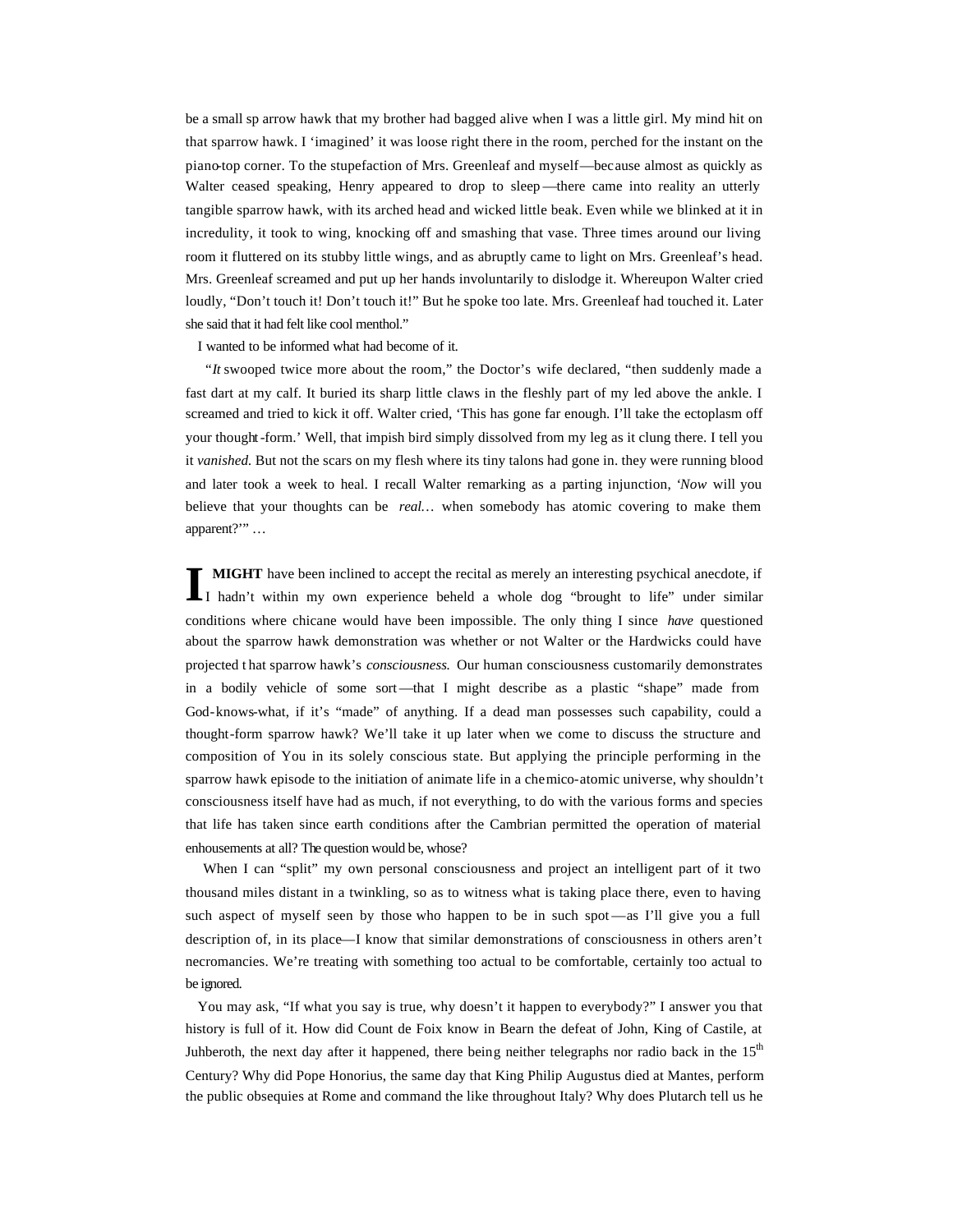knew of certain knowledge that in the time of Domitian the news of the battle lost by Anthony in Germany was publicized at Rome many days journey from thence and dispersed throughout the whole world the day it was fought? What of Swedenborg, the great Swedish mystic, knowing twenty-four hours ahead of time of the great fire that destroyed Copenhagen? History indeed! … I'm no monster and not particularly a mystic but I know what stunts my own consciousness has been capable of doing. And having gained a tuppence worth of publicity from my writings on the subject, I have additionally had scores of quite normal people seek me out as one having understanding and relate their own experiences in confirmation of my own. What chemical, atomic, even anatomical basis could exist in the following lengthy anecdotes in which I was on the receiving end of the experience?

 In 1928, I published in *The American Magazine* a frank and detailed account of an adventure I had undergone in California the previous year when I had apparently succeeded I severing my consciousness from my atomic-material self and penetrating discarnately into a more complicated dimension of space and time. Many of my present readers will recall that monograph, called *My Seven Minutes in Eternity* and the sensation it aroused, published from the pen of an author of prestige in a great national periodical. However, I described it exactly as it happened and the editors wanted to publish it. But it did prove to be the switch thrown in my successful life's affairs, carrying me off upon strange rails. In consequence my career turned entirely to supra-normal explorations with disastrous personal effects when I incurred the frightened ire of Franklin D. Roosevelt, who ordered me legally prosecuted for "knowing too much" about what was transpiring within his administration to what I contended was the country's detriment.

 However, I underwent this initial hyperdimensional excursion while living in a bungalow in Altadena, California, up near the foot of Mount Lowe *alone* excepting for a mammoth and celebrated police dog. Summoned permanently to Manhattan, in result of the activity produced by the article, I closed and sold the Altadena property and took an apartment in West 53<sup>rd</sup> Street, to which I shipped all my household effects.

 The magazine containing *Seven Minute* had been upon the newsstands about a month and I had scarcely gotten my transferred household arranged, before my doorbell buzzed one rainy evening and I admitted a middle-aged man who announced he had journeyed all t he way up from Texas to consult with me. He was an honest-looking, laboring type of strange in his forties and gave a name which I'll write as John Lawler. He declared himself to be a railroad man who's gotten a leave-of-absence from his job to make the New York trip and relate to me by word of mouth something that had happened to him in result of reading *Seven Minutes.* In due course I took his rain-soaked hat and coat and set him down in front of my apartment fire for an evening's visit. This is what he related—

 He was separated from his first wife and prior to getting a divorce and marrying his second, he was living at a boardinghouse near the railroad yards that constituted the eastern limit of his run. The landlady was a subscriber to *The American*. The week the magazine containing *Seven Minutes* was distributed, he'd come home one noontime for lunch, eaten it, gone out upon the front veranda and found the periodical lying face down in the porch-swing, opened to my article. Having naught else to do, he'd read it, first in a desultory way, then with electric interest. Death, or at least disoccupancy of the body by consciousness, wasn't a case of mental blank-out then? Lawler said he finished the article and dropped the magazine on his chest, cogitating the significance of the experience I reported.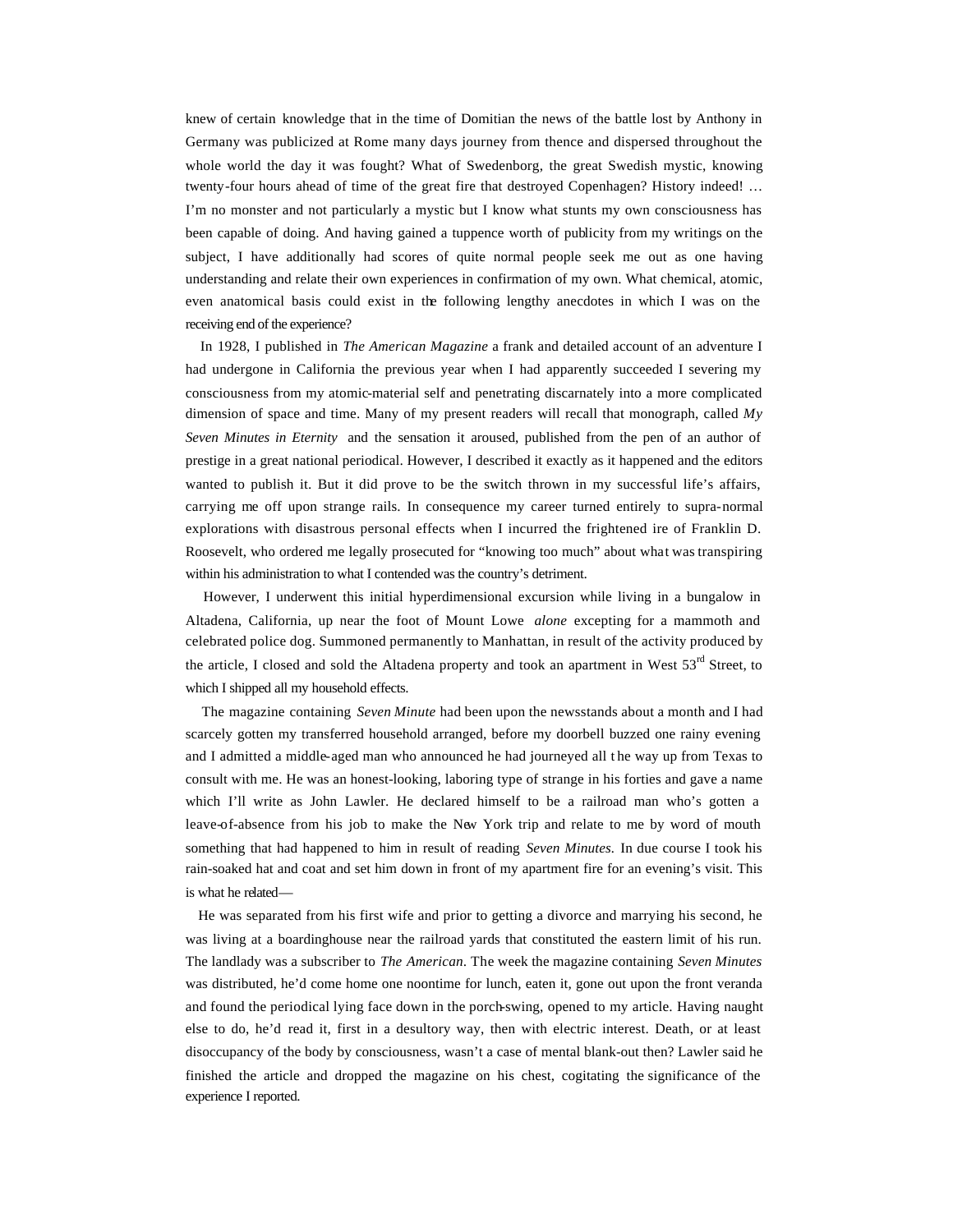"I must have dozed off a minute," he narrated, "because the next thing I knew, it felt as though my nose was rubbing against some hard, wooden surface and I opened my eyes. I was looking at something flat and blue, so close to my face. I put up my hands, to push it away for a better look at it. But It wasn't a flat, blue object. Know what it was? It was the ceiling of the veranda to which the porch hammock was hung. *I was floating up there against it* but could push myself around. Yes, sir, I'm telling you solemnly and honestly, I wasn't dreaming, as I first thought, because there were two of me. One was floating up against the ceiling of the boardinghouse veranda, the other was lying down there in the porch swing under me, on its back with its eyes shut and that copy of *The American* dropped across its chest. Funny thing, I was in a duplicate body up there, too. I certainly had hands and feet and a head, so there must have been plenty of me in between, although I didn't stop to consider much of it at the time. There were just two of me, and that was that. I wasn't naked. I seemed to be wearing the same clothes as the other me in the hammock below me. But I was all flirty. I didn't have much weight. I remember I got down from the veranda ceiling by taking hold of the chain that held one end of the hammock and drawing myself down hand under hand and wherever I left off moving myself, thee I stayed, even if It was mid air."

"Did you think you were dead?" I asked him.

 "I didn't know what to think," he answered, "principally because the neighborhood around the front of the boarding house was all different. The railroad yards to the south were gone and a little ways off everything looked misty. But what interested me more was the appearance of a small, brown cottage a distance across the street I'd never seen before—a sort of a Queen Anne cottage, a story and a half high, covered with shaggy brown shingles. It had a small lawn in front of it with a traprock driveway along the right hand edge and a row of popular trees bordering the outer side of it, back to a garage that was the same design as the house."

 I began to pay attention. Lawler was accurately describing my Altadena bungalow in which my *Seven Minutes* experience had occurred. I knew, of course, anyone might visit Altadena and see the physical layout of my property and so describe it. But much more startling and puzzling information was to come.

"What did you do?" I asked.

 "Do? I felt an urge to cross the street and investigate this fantastic cottage that hadn't been there the day before and had no business being there, anyhow. It was like there was something inside it I should see. Anyhow, I remember getting down from my boardinghouse veranda and crossing the street through the pearly mist. And as I came up in front of it, or reached the lawn, the strange house grew solid-like, and it was my boardinghouse I'd left behind that seemed unreal. I remember crossing a good piece of lawn with a row of bushes and a rock-pile at my left and climbing the front steps. There were about five of them, that led up to a sort of sunken porch with the top of it a half-rounded arch and the numbers 3336 fixed against the shingles that made the front wall."

"What were the steps made of," I inquired, "cement?"

"No, sir. As I remember, they were red brick."

This too was correct. So I said. "Go ahead, what did you do?"

 "Well, I climbed those red brick steps and was almost trying to ring the doorbell when I think to myself, 'What am I going to tell whoever answers the bell, about reasons why I'm here? What do I want here, anyhow?' I felt funny about it all. And yet for some reason I should see the inside of this house. I didn't ring the front bell, therefore. I went back down the red brick steps and turned the front corner of the house toward the garage at the back. There was another set of steps at the side of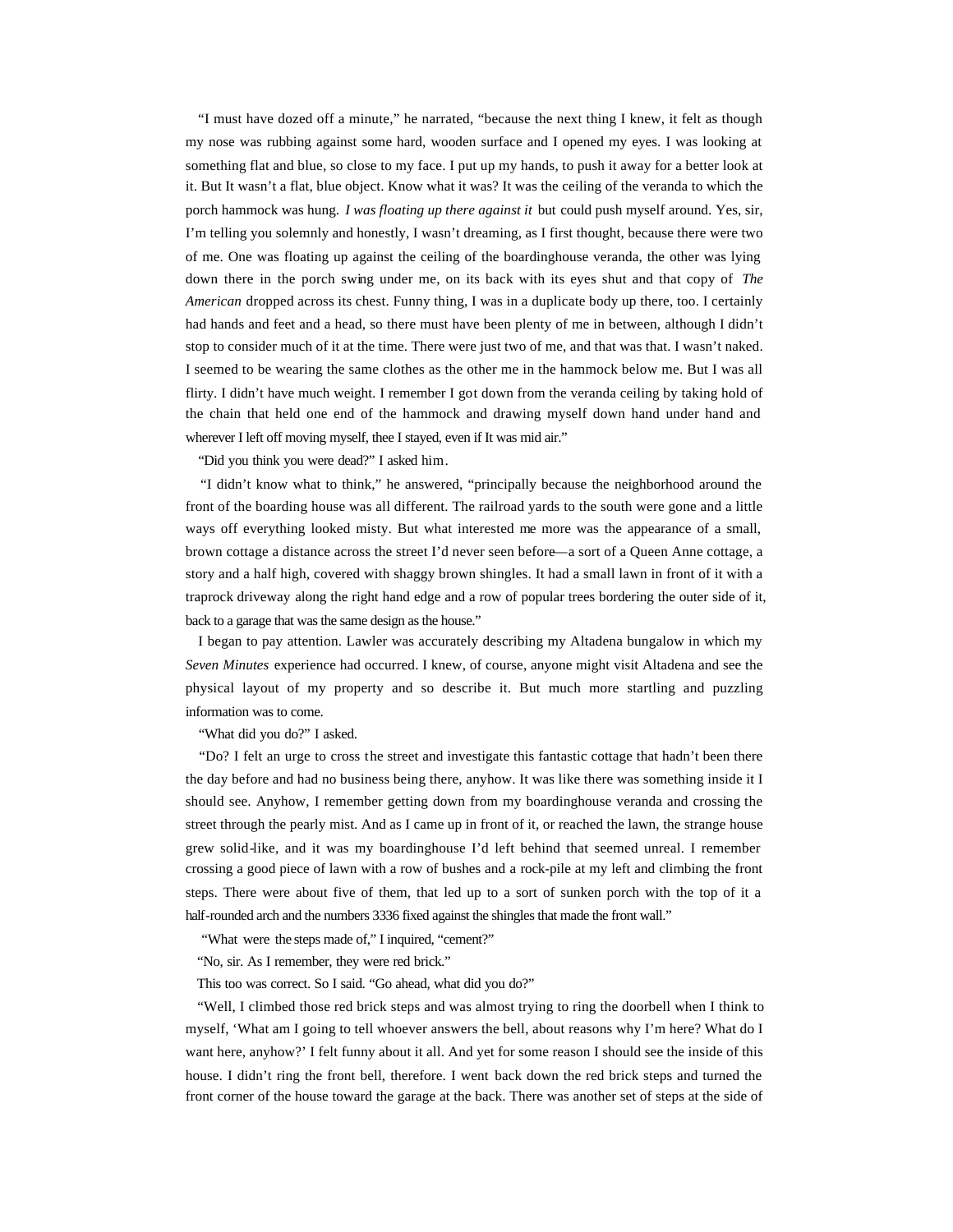the house on my left—"

"Brick too?"

John thought a moment as though searching his memory.

"No, they were white—like cement—now you mention it."

"Okay. Go ahead."

 "Well, I went up these side steps too and looked for a bell to ring. There wasn't any bell so I tried to knock. That's when I learnt I couldn't knock. The door was too flimsy —sort of—to knock on. I could shove my hand and arm right through it and yet without making a hole or changing its shape. Yes, sir. So the result was, I shoved my whole self through and moved inside without opening the door."

 Lawler waited for me to challenge this, but I challenged nothing. I wanted to hear him describe the interior of my dwelling—if he could. I knew he never could have been inside it in the flesh.

"What did you see?" I prompted him.

 "Well," he explained, learning forward in his chair and picking at his work-calloused hands, "I found myself in a little side entry way with a white enameled kitchen to my left and an archway to a small dining room to my right. There was nobody in the kitchen—or in the dining room either—but opening out of the left-hand side of the dining room was another arch into a bid room with a main window that ran to the ceiling and a red brick fireplace opposite. It was furnished with a heavy blue rug on the floor, wined brocade drapes at the windows and books on shelves about that run almost to the ceiling. At the far end of the room from the dining room arch was a flat-topped desk, facing it, with a swivel chair behind, and in front of it, asleep on the floor, a big grey police god—and I mean big!"

 Laske, the police dog I owned at the time and that lived inside the house with me the clock around, was frequently mistaken for the movie dog Rin-Tin-Tin, when I took her over to Hollywood in the rumble seat of my roadster. She was a granddaughter of Peary's lead dog when he'd discovered the North Pole—half-Alaskan husky and half-German 0pllice hound. I had mentioned her prominently, by the way, as being in my bedroom during the *Seven Minutes*  experience.

"What else was in the room?" I asked Lawler.

 "Well, not much," he answered correctly. "A big round table before the main window. A radio cabinet. A few lounging chairs. The biggest lounging chair was beside the window -table and had a foot-rest. *You were sitting in it, reading a book!"*

"All right. So what? Did you know it was I?"

 "No, I forgot everything for the minute because your pooch was raising such a shindy. The minute I came in from the dining room, it woke up with a start and must have seen me where you couldn't. Anyhow, every hair on its back and tail had bristled straight upwards. It sprang to its feet and begun a crazy barking, getting behind the desk and snarling at me around the corner of it. Then I heard you say distinctly, 'Laska, what he devil's the matter with you? … Lie down and keep quite!"

Right there Lawler's side of the discarnation checked with my own part of the experience.

 *I distinctly recalled the morning I was sitting in my study when the dog sprang from sleep and*  began her hysterical antics. And I said to her precisely what Lawler had described. It was at least an hour before the dog quieted down.

"Did you try speaking to me at all?" I asked.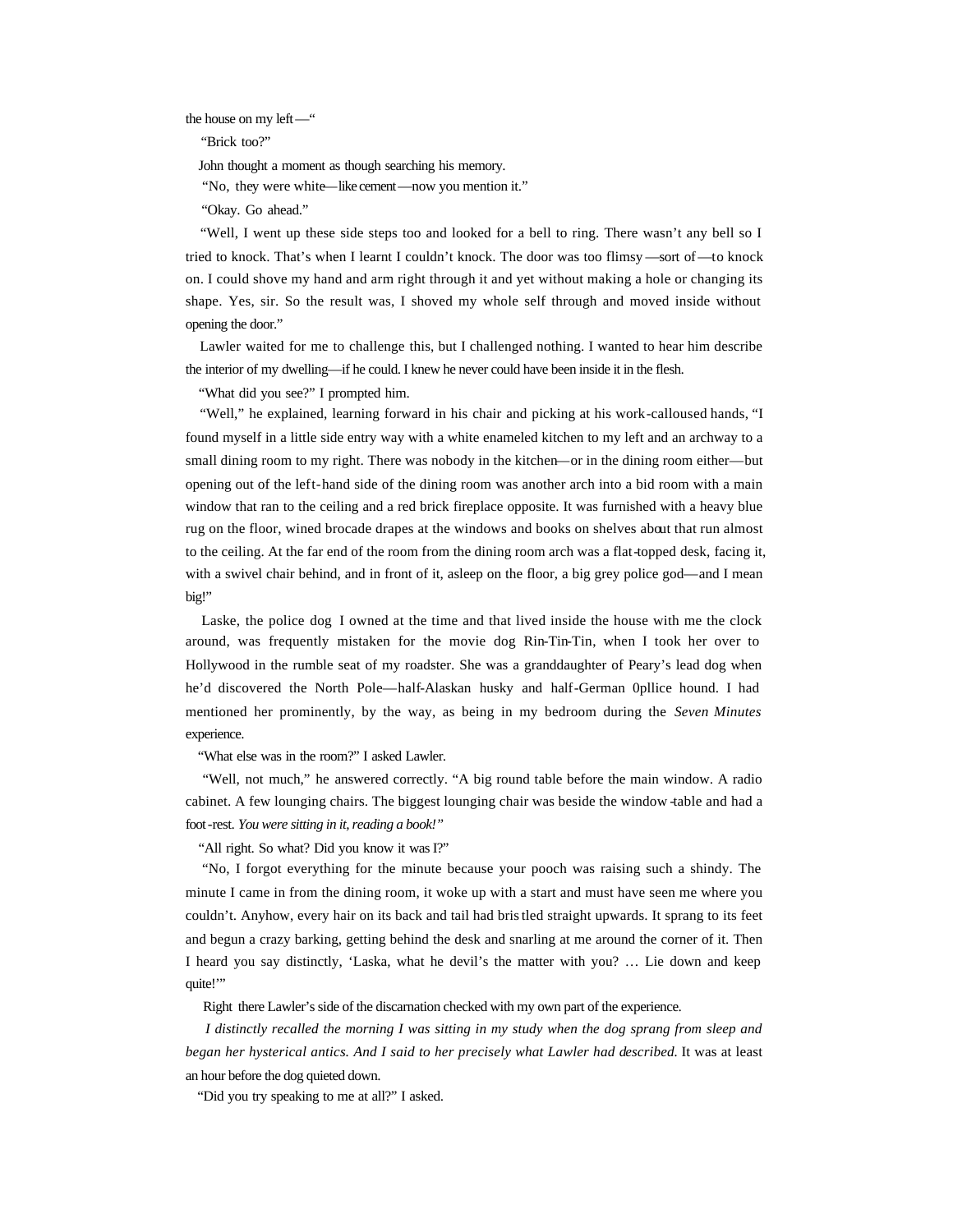"Yes, but you paid me no attention. I realized then you couldn't see me."

"How was I dressed?"

 "You had on, as I remember it, a black silk dressing gown—or maybe it was dark blue—and blue and white striped pajamas under it."

Lawler was scoring accurately in every detail.

"What did you do when you realized I couldn't see you?"

 "Well…I wanted to see the actual room, I guess, where you'd had your experience. So—if you'll forgive me now for being nosey—I went upstairs."

Thereupon he described the geography of the second floor as correctly as he had the first.

"What color wood was my bedroom set?"

"I'd say a sort of silver ivory."

Check! He even told me what pictures I had hanging on bedroom walls.

"And how did the experience end for you?"

 "Well…I'd seen what I'd come to see, you might say. So I went back downstairs—with your dog acting up again the minute I came in-and went through the east wall but onto the patio and into the garden at the back. You had a splashing stream of water falling over a rock-pile into a rock basin holding goldfish. In your garage you had a slate-colored Jordan roadster. In a corner of your ga rden you had an avocado tree with small green fruit on it. At the back of the garden was a low masonry wall."

Check, check, and double check.

"When you were in my living room, what was the picture hung above the mantel?"

"A painting of ship in full sail."

Check.

"What sort of chair was I sitting in?"

 Lawler frowned a moment. "Come right down to it, it was a chair practically the twin of the one you're sitting in this moment."

 It *was* the identical chair, which I'd had shipped East with my goods for the apartment on 53rd Street.

"And how did you finally get back into your body?"

 "Well," Lawler said, too readily to be concocting the recital, "I seemed to reverse everything I'd gone through up till then. I'd seen all I come to see, including yourself, so I finally went back out the trap rock driveway. I went back through the mist to where my boardinghouse was across the way—only it seemed now a terribly long way—and up the steps and lay down, sort of, on top of my body just as I'd left it in the hammock, *and fell into it and woke up—*that's the best way I can describe it…So I got thinking it over, and the more I've thought about it since, the stronger I felt I ought to come and see you and tell you what happened, to find out if what I saw was accurate."

 "Brother," I said, "you don't know *how* accurate! … When were you last in California in the flesh?"

 "Once when I was a kid. My folks took me to Los Angeles for a couple weeks' visit, but we didn't go anywhere near Pasadena."

 My bungalow, by the way, had only been two months built when I had started living in it. However, Lawler wasn't fabricating.

 Here then was a man who had either gotten out of his body in Texas—or at least extended his consciousness out of it—gone my private hom e and scared my dog in an incident that I in my own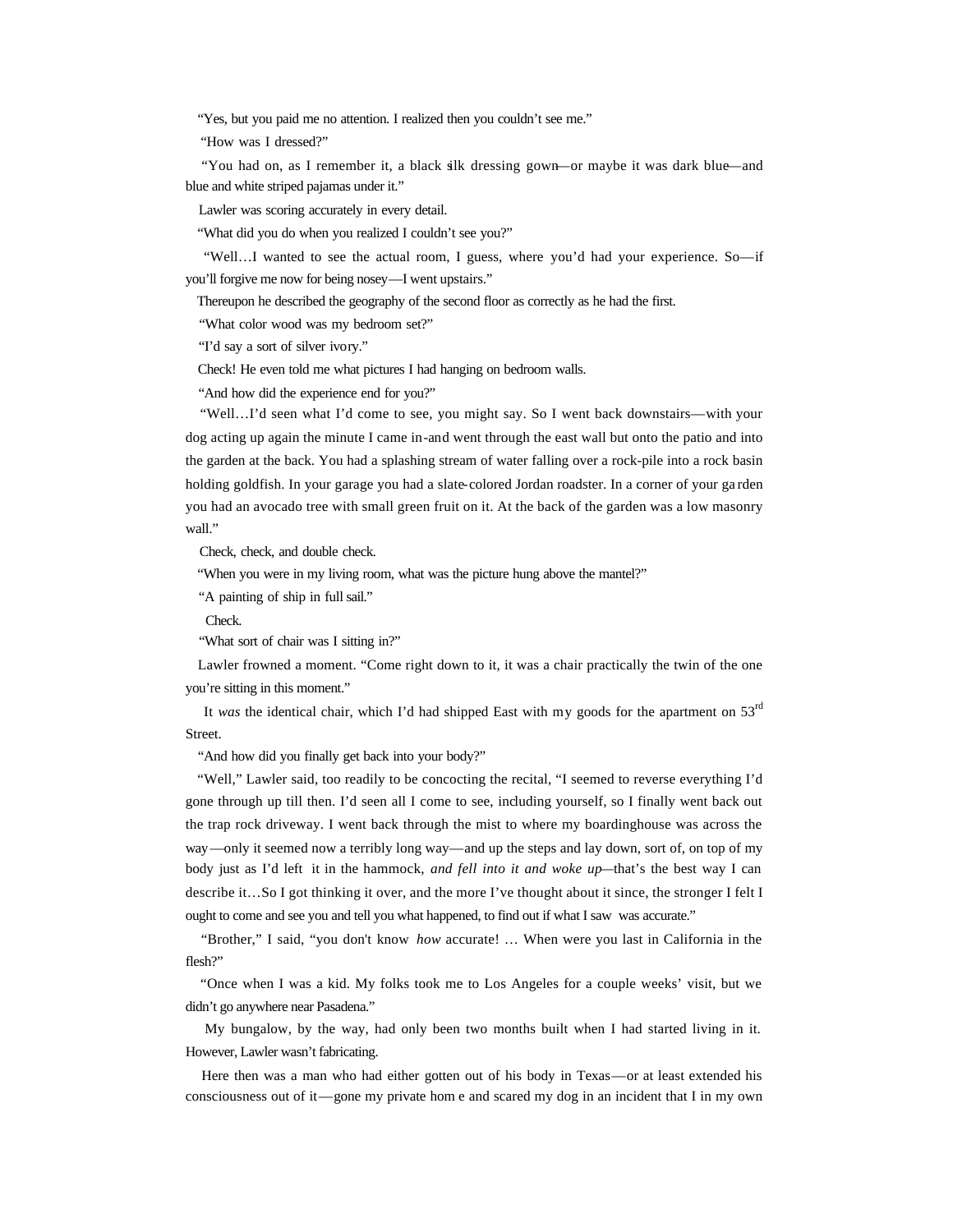turn could check on. I knew he had never been in my bungalow in the flesh whilst I was there, and if he had gotten in physically during my absence, he had come all the distance up to New York to confess to his unlawful intrusion in my absence—something novel in the behavior of Santa Fe railroad men turned trespassers. But how had he known the garments I had been clad in the day, or how Laska had suddenly pounced from sleep and started acting so unnaturally? … Throughout the whole evening of our visit I piled him with questions about the utmost details of my home and he never missed once.

He went back to Texas next day and has remained my good correspondent and friend ever since.

 This may appear a strange place to insert the description of John Lawler's experience but when I say Consciousness may operate apart from literal physical brain and in violation of assumed laws governing materials, I have concrete instances to support it. John Lawler's is merely one of dozens. Flammarion the astronomer, who turned psychical researcher in the closing years of his life, wrote a book called *Phantasms of the Living* in which he described the supernatural details of over a hundred cases he reviewed. Smile all the fishy smiles you want to smile, *the thing is done!* And I contend if its done in just one instance irrefutably, we're wrong, wrong, all wrong in our acceptances of the "laws" of nature and human mentality. Why doesn't it happen to more people so to gain general acceptance? That I can't tell you. Why aren't all of us astronomers or kleptomaniacs or experts on the piccolo or flying trapeze? Some people so perform from no known motivations.

What interests us in the Lawler case particularly, however, is this—

 Lawler said he was conscious of having some sort of body, that was the prototype of his physical self left lying in the hammock. He got this second body out of his first body without taking conscious thought, and it subsequently contained his conscious "I Am Me" essence. But realizing something of the nature of light, I have to reflect that he must have required an eye retina to catch light-rays and form images so he could "see" my bungalow and my dog, and he had to have ear tympanums to catch sound waves and hear me tell Laska to lie down and hush her barking. These he did have, to all intents and purposes. And yet suppose he hadn't chosen to go back to Texas and "fall into" his inert physical body? Suppose he'd elected to stay right there in my bungalow permanently and live with me—observing every situation and act of a private nature that went on in my home…then I suppose sooner or later they would have held a funeral and interred his distant Texas corpse with Lawler a resident of my bungalow, although invisible and intangible to me. My place would have acquired the reputation of being "haunted" …

 That's all the most terrifying "ghost" is, anyhow, the consciousness of some person who has vacated his previous or original physical envelope and continued on indefinitely hanging around without John Lawler's decency to depart whence he came. We'll go into this in deeper aspects later.

Faugh for ghosts!

 Consciousness in the original instance of early species—*your* consciousness, if you please—might have operated at first at the strength of one-algae power, and you considered it sufficient to your purposes at the time. Then it might have operated at one annelid power, or one trilobite power—and so on up to one dinosaurus power as natural conditions dictated the physical forms that could maintain on the planet's surface, conditions being what they were. Now you're reached the place where you're operating at one man or one woman power and you still think it currently sufficient to your purposes, that is, your mental development. You are apparently learning as you go along how to complicate yourself as to purposeful organs. But you are really no more complicated as an animate being than Coenocytes or Mycetocytes, if you function for the purposes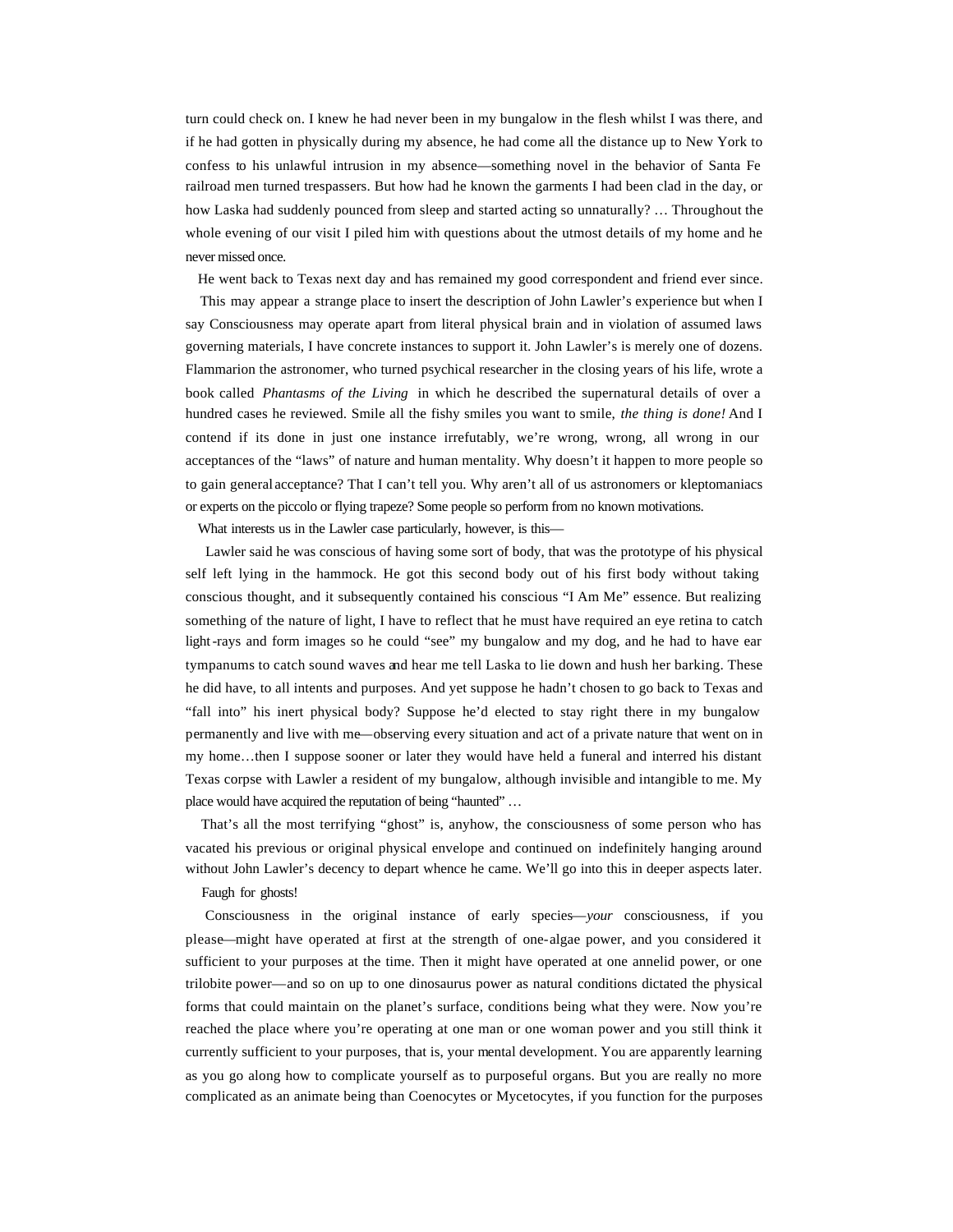for which Consciousness grows its envelope.

 As we go back in human history behind the Stone Age —about thirty thousand years back—we find some sort of sub man existing on earth who lived throughout the Pleistocene Period, which goes back 500,000 years. But behind the Pleistocene, the Pliocene Period ran back for ten million years—quite a respectable space of time—in which the various branches of *homo sapiens* were developed. What this animal ancestor was, we have no way of knowing. The apes must have come from him and gone in one direction, and present anatomical man come from him and gone in another. Before the Pliocene we had the Miocene—seventeen-and-half million years ago. Fifty million years ago, when the ancestors of the modern horse were no bigger than foxes, the period was the Eocine—and the placenta animals, who were gestating their young internally and feeding them in their first years on mother's milk, were just getting under way. But the birds are the oldest of any terrestrial creatures, having appeared in the Cretaceons and Jurassic Periods, 175 million years ago. Before that, we have the age of the giant reptiles in the Triassic and Carboniferous eras, the age of the insects in the Devonian, the age of the Fishes in the Silurian, back to the first vertebrates and trilobites in the Cambrian, the last four eras going back 500 million years. And yet for all this remote time, remember the earth was already three-quarters its present age. If we compare the planet's age with the 70-year life span of man, conditions weren't ripe for Consciousness to wrap itself up in atoms called "bodies" until the man-earth was 52 years old—three-quarters of seventy. But consider another phase of it, and to my way of thinking the all-important phase—

 If by an averaging of statistics over given periods of years, we estimate that 62 billions of human beings have lived and perished since the time of Christ, think of the incalculable numbers of human beings and sub-human beings who must have lived and perished back through the Pleistocene, Pliocene and Oligocene eras to the Eocine—fifty million of years instead of two thousand. It is simple third grade arithmetic to compute that if 62 billion humans have lived and perished since A. D. 30—one trillion, six hundred twenty-five billion humans and sub-humans must have known earthly life since the Eocene Period when the horse was no bigger then our present day fox—or 1,625 with twelve ciphers after it. of course you may protest that the mortality statistics couldn't be anywhere bear such astronomical totals because the earth wasn't populated in those times so heavily as it is at present. Perhaps your contention is right. Maybe instead of nearly one and three-quarter trillion, only a trillion have lived and died. Just a mere trillion…the figure cut nearly in half.

 Then what I'm waiting to ask you sensibly is this: If consciousness has no existence or continuity unto itself, if it be merely a condition arising from chemical animation, what earthly purpose has been executed or what cosmic increment can have resulted from such titanic wastage of life and experience and sensation? Say a trillion human creatures have been on this earth since the close of the age of reptiles—struggling and hoping and fearing and loving, meeting their problems and solving them or succumbing to them—all to what end? To produce civilizations and customs that haven't endured, whose very tenets have become ridiculous to those who followed after? Here is something we must face. It is the very essence of this chapter and this book. The materialist-scientist asks us to believe that a certain number of electric atoms formed molecules and resulted in an organism and thereby became aware that it was itself. This awareness persisted throughout the "life" of the organism. When the heart stopped beating the consciousness stopped realizing and life in so far as the individual was thereafter concerned became an utter nihility. All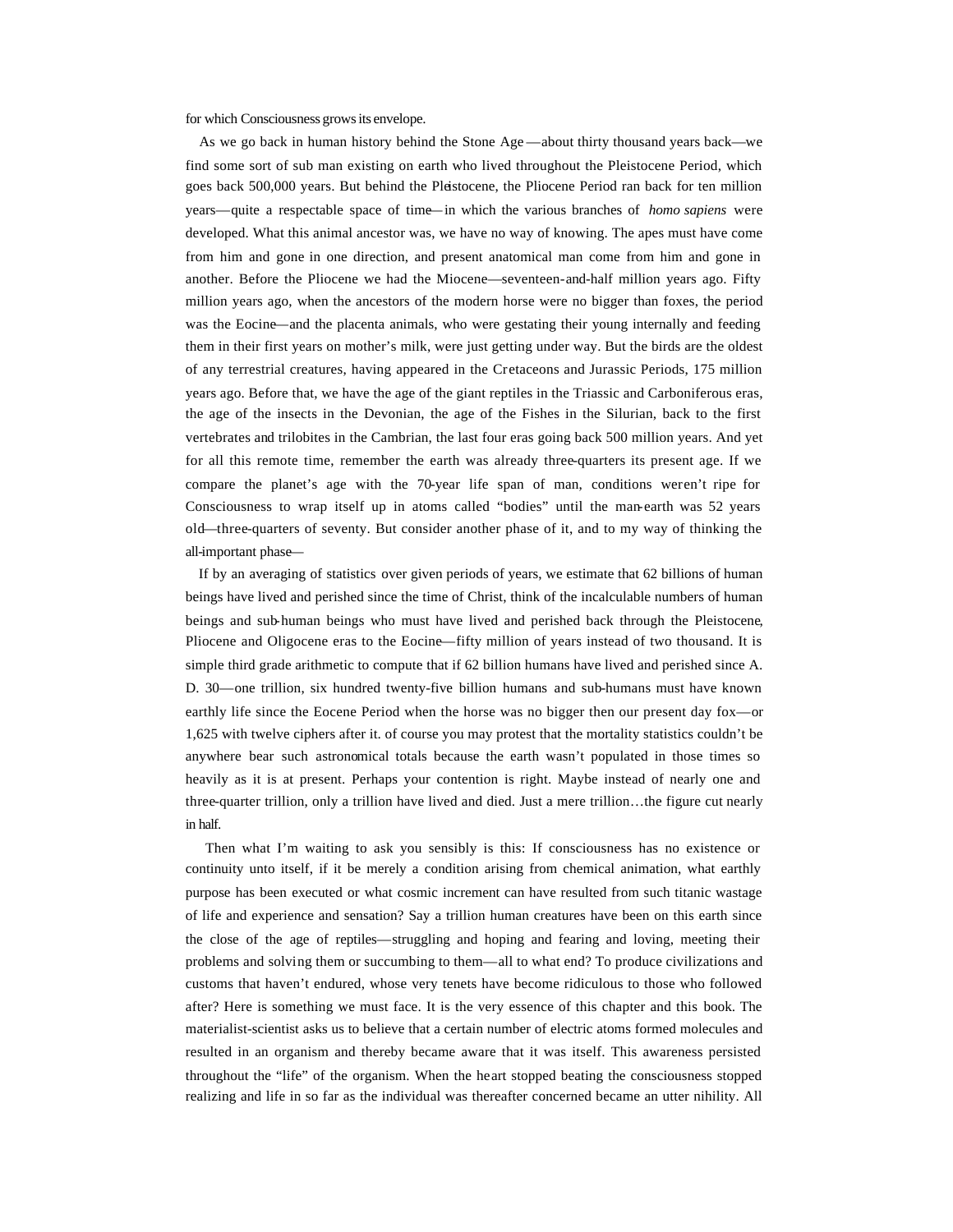that mattered to a man living in Egypt five thousand years ago was the handful of limited experiences he had for forty or fifty years while being that man. All that mattered to a Neanderthal sub-human woman fifty thousand years ago was scraping skins about the tribal cave or squatting place, having her offspring, being knocked around generally from thirty to forty years and then snuffing out as though she had never existed. Don't you see how such a philosophy places value only on the trillion physical bodies that have "lived" within such time-span? Don't you see it argues that all the generations that have gone before have only been eugenic experiments or biological try-outs for the millions of today as the heirs of all their hereditary traits without a single reason existing in logic why the people of today should merit such heritage, and which each individual won't live any longer to enjoy than the 5,000-year-ago Egyptian or the 50,000-year-ago Neanderthal woman who helped create the heritage? Don't you see that if conscious life is merely a chemical reaction, there isn't a lick of sense and absolutely no justice nor justification in the whole of it and Nature is merely an automatic futility? But if Consciousness *does* persist and uses these earthly organisms and enhousements for some purpose of its own—let alone what the purpose is—life from the end of the Eocene Age right down to this present noontime not only makes the profoundest sense but puts value and significance into the whole cosmic process! Of course this isn't scientific proof that Consciousness does exist as a thing apart from organism but it goes a long way in making its abstract existence probably in a world where everything else seems directed by intelligence, but where the scientific materialist wants us to desist from crediting intelligence when we come to consider life as a project unto itself.

 How strange that we should place such tremendous value on Consciousness functioning in the organism and yet declare it means absolutely nothing when the organism no longer functions? We spend millions for the Red Cross, for great civic medical centers, for life extension efforts, for the control of fatal diseases. One small child contracts a malady in an isolated place and thousands follow breathlessly the fight of a place rushing serum against time to save its life—to save something that science is equally willing to say doesn't exist as soon as the heart halts. All this pother about a scientific nothing! … About a mere chemical or electronic reaction! A "living" body is worth so much that to kill it means to forfeit your own, but the same body without a p ulse in it is worth about 98 cents in chemical values, and we say the heck with the 98 cents and bury it—in a \$2,000 funeral. Apparently if we don't credit the perpetuity of consciousness, what we are valuing is physical organism—which is no good of itself without Consciousness in it. Consciousness is a mere reaction of chemical juxtapositions, ay the scientists—or ask us to believe it—and yet the human organism is valueless without it. Where does it get anybody? Nowhere. So, scientifically speaking, the whole universe of animate life is one vast futility, without purpose or objective. All because our materialistic man of science starts his explorations into the Life Mystery in the wrong place; the organic matter that results from Consciousness, instead of t he Consciousness that results in—or at least utilizes—organic matter.

 Go to a man of science—the average biologist or physicist—and ask him why he doesn't probe the phenomenon of Consciousness with the same assiduity that he probes the construction and performings of matter, and he will exclaim, "Because I can't get it under my microscopes. Consciousness is an intangible and I'm concerned with tangibles. There's no way to prove Consciousness exists anyhow, excepting through activity of biological organisms." Ask him how he knows without having tried to prove it and he'll tell you to go find a nice sharp tack and sit on it, he's a busy man with a reputation at stake for practicality. Take him into a "Consciousness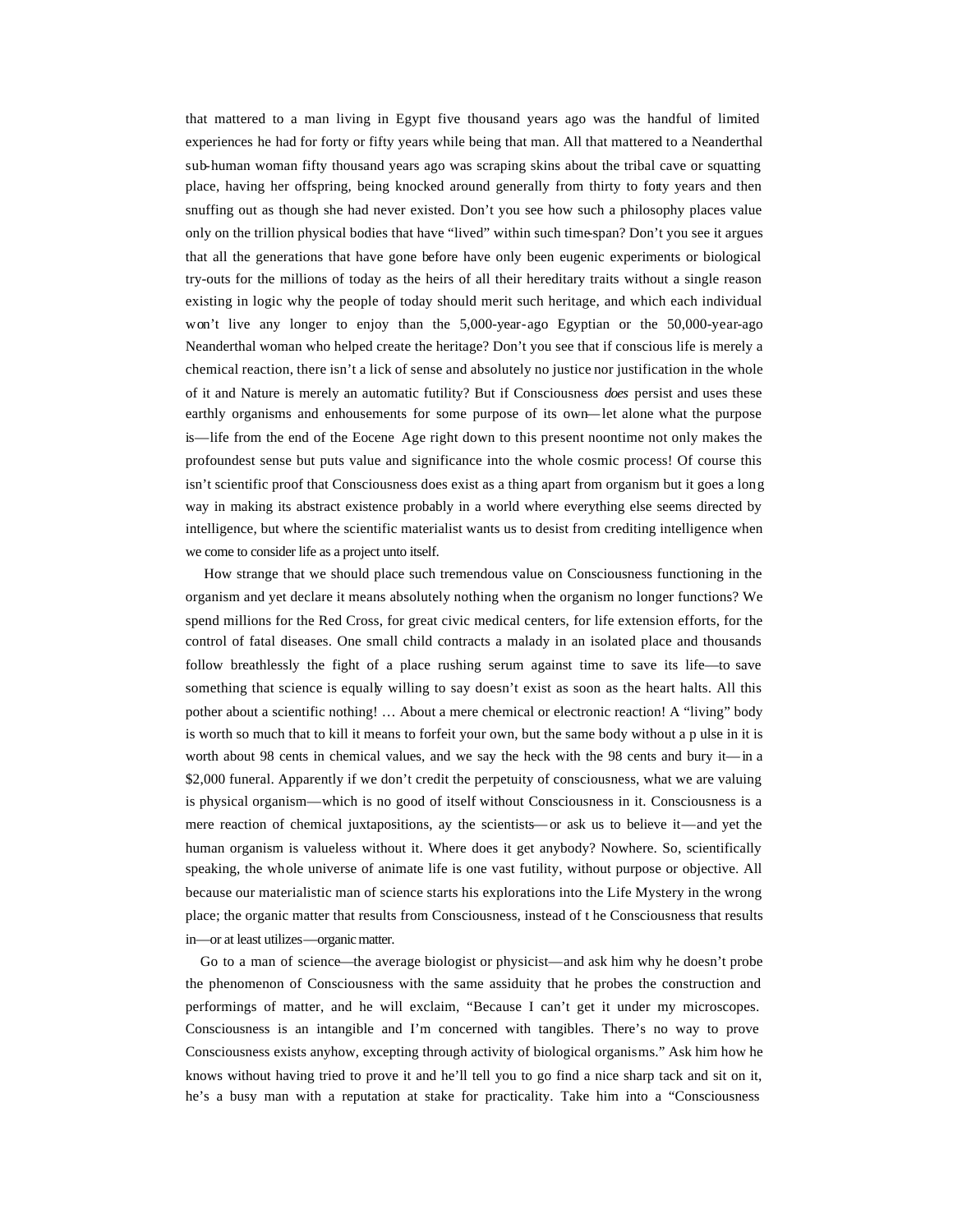laboratory", show him abstract consciousness in demonstration, and then ask him what he thinks, and he'll say he couldn't have seen and heard what he did see and hear, or granting he did, it would mean the re-writing of all our scientific textbooks. Which of course means quite something else, because all our scientific textbooks are re-written every five to ten years anyhow. What he truly means is, he would have to admit that he's started exploring his science from the wrong end and hasn't the moral courage to admit it and start from the right end. Having educated the great mass of the public to believe in and support the materialistic premise of life, he can't turn about now and ask it to believe in and support the Spiritualistic premise without getting himself laughed at —as Sir Oliver Lodge and Sir William Crookes got themselves laughed at. It's his professional reflexes he can't alter without imagining he'll cease to be a scientist.

 So instead of hunting for the great mystery of *You* and your origin in the fact of your physical birth some forty or fifty years ago, I'm more interested in studying the probable commencements of your Consciousness forty or fifty million years ago, watching what you've been doing since, and how you managed it, and toward what objective.

 I say your body isn't you, any more than the suit of clothes or the frock you're wearing at this moment—or the pajamas or nightgown you're wearing at the moment if you're reading in bed—is you. The basic and essential you is a clot of undying mind. It never came to life because it never was dead in the first place, it existed potentially like macroscopic mind or occupational space and at the proper time started to function in so-called materials when macroscopic mind had shown how materials could be had. You are an imperishable creature because you can't think yourself out of existence; you can only think yourself into various forms of vehicles—and this you have been doing as ideas for forms were either evolved by you or suggested by natural conditions prescribed by the Macrocosm.

 Now what do we mean, you can only think yourself into various forms of existence? … Let's try to understand it by keeping to creditable episodes in Consciousness itself ...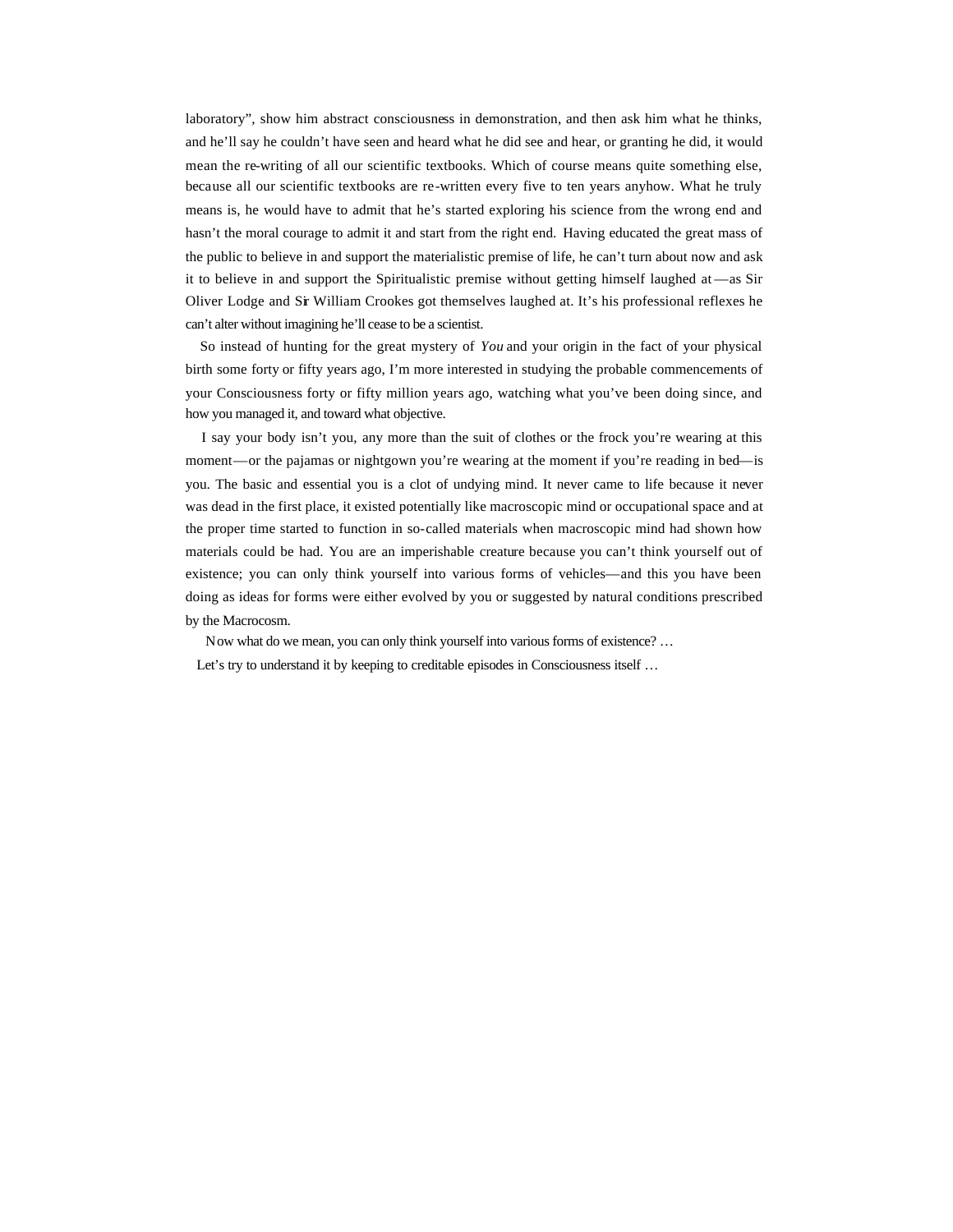# *Chapter VII*

# ?????????????????????????? **CONSCIOUSNESS REMEMBERS** ? ?????????????????????????

**ELL,** let me supply an illustration of what I mean by something that creditably happened… **W**

 In the early spring of 1932, I delivered a series of lectures on these subjects in the city of Detroit. After one evening's talk, a personable elderly lady with a crisp, professional manner came up and asked me if I would give her an interview next day at my hotel.

 "I believe I have some information to give you," said she, "that will clarify some of the points you tried to make tonight about the soul's taking possession of as infant's body. I went through such an experience and want to describe it to you."

 I set the appointment for next day at one o'clock and she came to my room with a woman companion.

 "I must tell you first of all," she announced when the amenities were over, "that I'm Dr. Schmidt on the surgical staff of a nearby lying-in hospital. And I know that conscious discarnation can be—and is—a fact because I recall the circumstances under which I came into life."

 My visitor was maiden lady, obviously about 45 years old, and her face, personality and speech attested to her intelligence and integrity. She did exhibit, however, a certain masculinity in her severity and dress and way of carrying herself. Her companion, as I recall, was one of the head nurses at the institution with which she was connected.

 "I wouldn't disclose this to you," she went on, "if I wasn't assuming you'd interpret it correctly. But in the past few lives I've lived, I've always been a man and a physician. Actually I know I'm a man in a woman's body, but that's neither here nor there excepting as it has bearing on the unusual circumstances of my birth. I took possession of a girl infant's body after it had been still-born. And I did it more or less out of sentiment…sentiment and impulse…

 "My present mother had been a relative of mine in a former life and I lived her very dearly for former associations with her. She'd married a fine man in this present life…and they both wanted children. But every infant she'd conceived and carried had died in delivery. Time after time she'd gone through the distress of nine months of pregnancy and the pain of delivery—with nothing to show for it but heartbreak, and a childless home. This last time I'd made it a point to be on hand when the delivery occurred and do everything within my power to aid the attending physician and bring the baby out alive…"

"What do you mean," I interrupted, "aid the attending physician?"

"My dear man," Doctor Schmidt assured me, looking as though I should have sense enough not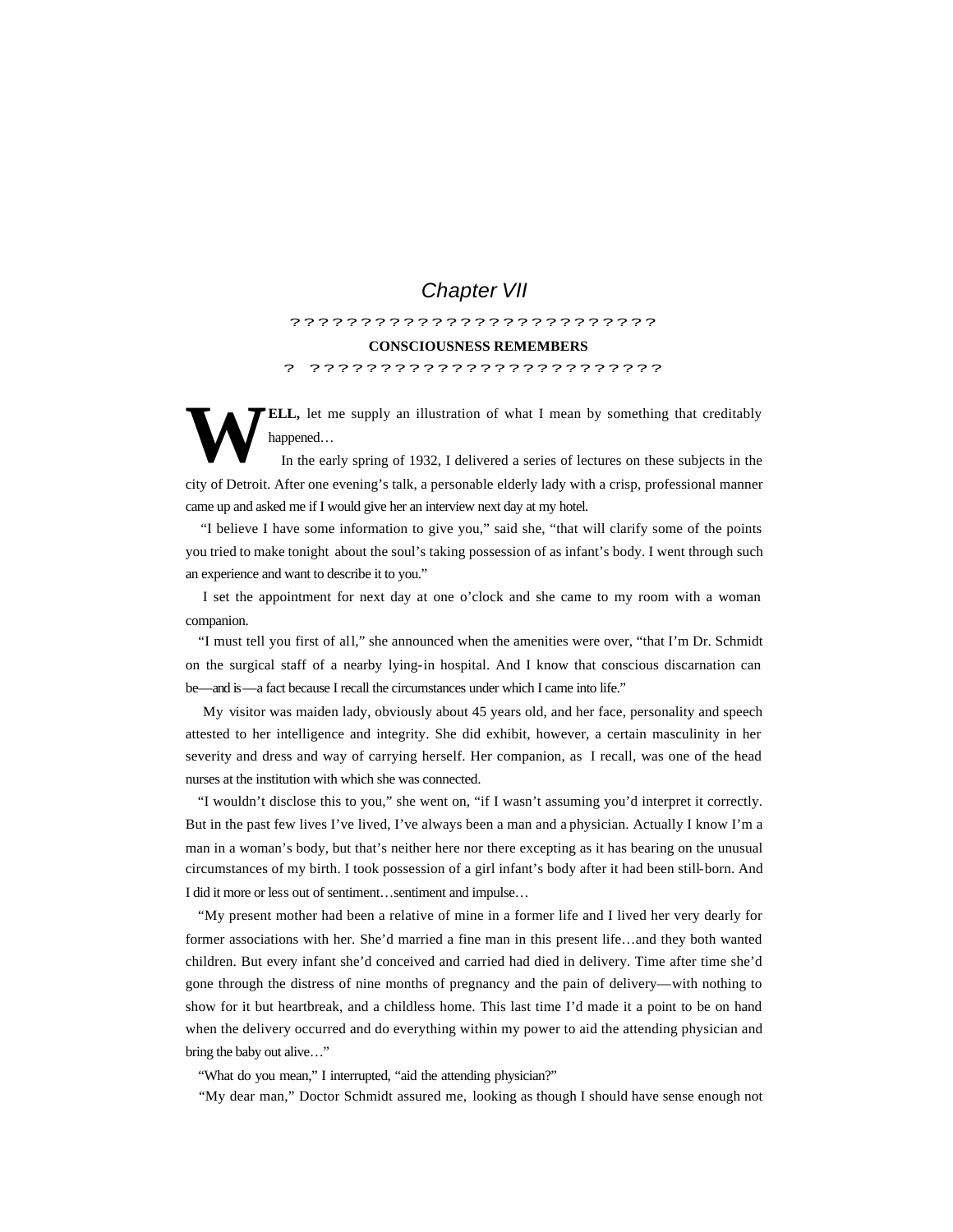to ask so silly a question, "aren't you aware that no child is ever born, or for that matter, no major surgical operation ever takes place, without the presiding surgeon having a whole group of invisible discarnate helpers standing by to assist him as they can by watching the internal condition of the patient and telepathing their suggestions on what to do as the operation progresses? And that's doubly and triply true in the matter of childbirth. In the invisible there's a great host of obstetricians who do nothing else but attend on physical births. Conscious life in the organic form is considered the most valuable process of consciousness in the universe because the organic world is the truly educating world, while the discarnate world is the objective and reflective world. At any rate, I'd come there to my mother's home to be present and help the mortal doctor make a successful delivery of a baby for her at last. And there wasn't a single reason why the fine baby girl she'd been carrying shouldn't be normally born if a pelvic strangulation could be avoided…Anyhow, I got to the house a full half-hour before the actual delivery began and sauntered invisibly around among the family members awaiting the blessed event. I took note of the conversation, was present at the arrival of the nurse and heard the doctor's conversation with her while our patient was in labor…Well, the long and short of it was, the baby came at last and the doctor swung it u by the heels and spanked it to make it draw the first breath of life. But the infant stayed silent. The doctor said, dismayed, 'Too bad! Too bad! Another one and … dead!' …He gave it over to the nurse and attended to saving the mother who had begun to have the usual bad hemorrhages…I did some fast thinking…That poor woman didn't deserve such a perfectly rotten break, as plucky as she'd been and after what she'd gone through…I had it within my power to reduce my size discarnately and take possession of that infant's body from which the soul it was intended for, had defected. Why shouldn't I save this final baby for the mother—seeing she might never have another—and have a mortal span as a woman? … What I did was done on impulse perhaps, yet I've never regretted it. I reduced my etheric size to that of the infant, got on its physical vibration, and went into the body. The instant I'd managed it, the nurse cried, 'Doctor, you've made a mistake! … This baby isn't dead!' … Whereupon the household went into a sort of domestic pandemonium, that my mother had actually brought through a live baby at last."

 Remember it wasn't any metaphysical fanatic who was attesting to this experience but a woman of mentality, character and professional position. I had a sense of conviction that I was listening to the report of a bona fide happening, if only from observation of the personality relating it.

 "And you resumed your profession of obstetrician," I suggested, "When you grew to maturity as a woman?"

 "After one devil of a childhood," my caller laughed. "You see, I never suffered the sense of mental blackout that results from the average person's dwelling several months in the maternal organic interim. I kept my discarnate stream of consciousness through into the carnate without a break. Of course I couldn't rattle off a discourse on obstetrics to the physician and nurse the very first night of my new incarnation, because it took a reasonable time for my new organism to grow to a status where I could use it efficiently, where, in other words, I felt fully oriented to it. But you can imagine what a sensation I subsequently made in my family as a tiny child with an adult mentality. As soon as I'd grown the teeth to talk intelligently I startled my poor father and mother—especially my poor mother—into parental fits by relating to them the events that had occurred in the household the night of my birth before I'd actually made my physical appearance. I recounted exactly what the conversations had been between the members present. I told the doctor what he'd said to the nurse on her arrival about my mother's condition as a patient. I even took a pencil on one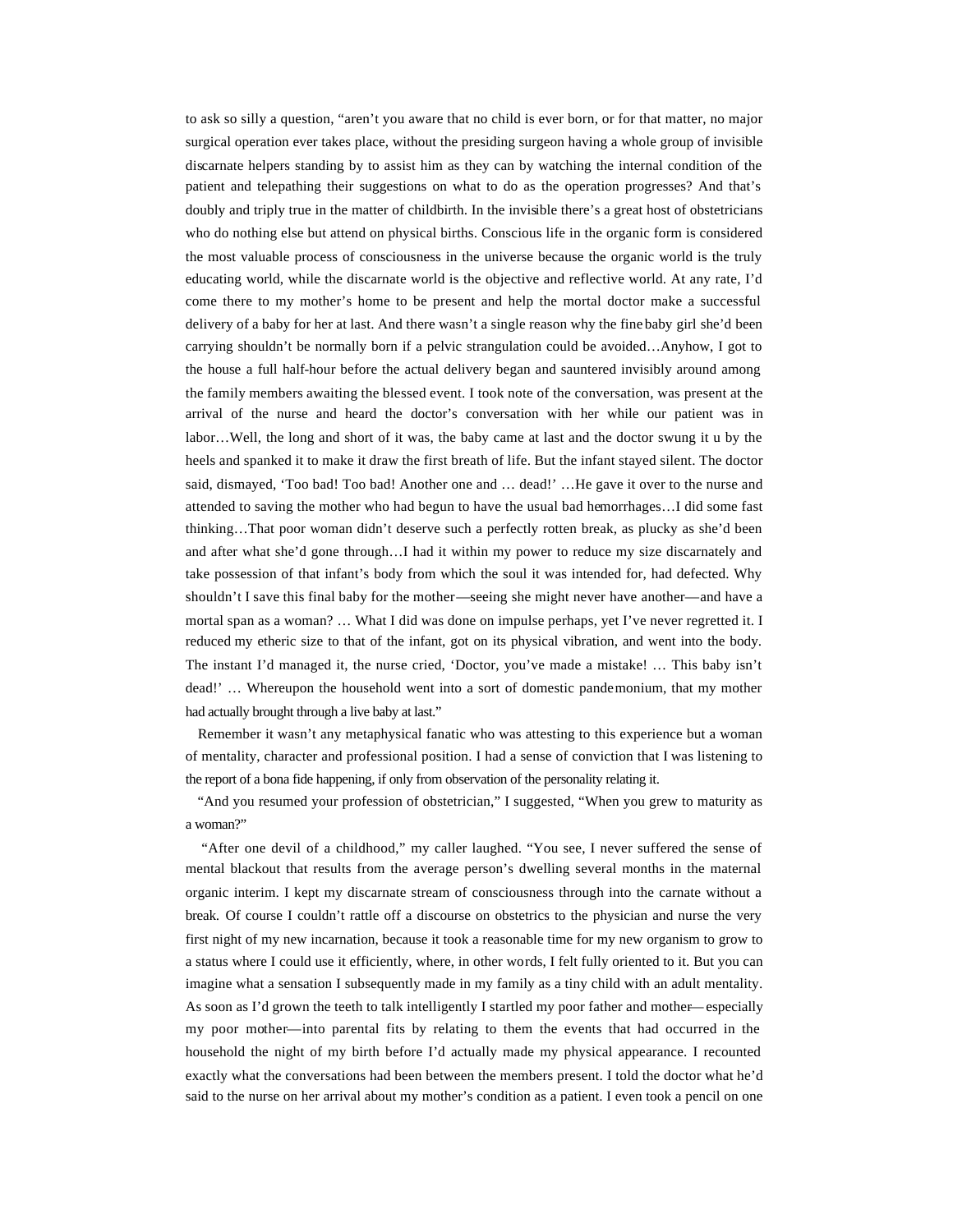occasion when I was three years old and drew a design of the lace my mother had worn on her nightgown the night of delivery. Of course my wholly orthodox parents, who'd forgotten all their own discarnate experiences long since, were quickly persuaded the devil himself must have been responsible for my birth. All through my childhood they named me the Little Witch. I knew everything an adult person knew, without being tutored, and they couldn't account for it. I never had to go through school because I was already fully educated. College and medical school, when I became old enough for them, were colossal jokes, because I knew more about practicing obstetrics than my professors. My poor perplexed mother, right up to the time of her death a few years ago, never did get straight in her mind just what sort of prodigy her only—successful—maternity had brought into the would and whether it wasn't some sort of belated heredity concentrating in her ultimate achievement all the intelligence that should have been distributed among all the babies that hadn't survived. I soon caught on that it would get me in serious complication to go about informing ordinary mortals—or I should say, mortals inducted into life in the ordinary fashion—that I wasn't a little girl at all, but a professional male obstetrician from discarnate life, who'd taken the organism of a female by a sort sentimental fluke. So I learned to shut up about it and let people believe what hey wished. But for my last half-dozen lives I've been an obstetrical surgeon and even if I were encased in a woman's body, I've gone right along with my profession. Actually I can't say I've ever regretted the decision I made for it's been rather unique—being a male and yet living the past forty odd years as a human female," and my visitor went on the describe her career and achievements as a woman medico.

 Well, we visited thus most of the afternoon and she answered scores of questions I put to her about conditions of life in the discarnate, and the process of passing from one expression of consciousness to the other. She made it plain to me what I'd previously suspected, that the so-called etheric body in which consciousness resides on quitting the purely mortal body, was utterly at the behest and command of the deliberating will-power. In other words, as I hope to describe in our ensuing chapter on Possession, Consciousness can command its Thought -Body to assume what shape it pleases if the motive be strong enough and the pattern conceivable, just as in this mortal phase a person may don whatsoever costume he pleases, a man may trim his whiskers to look like William Cullen Bryant or Joseph Conrad or the late Kaiser Wilhelm, or a woman may use cosmetics to make up like Eleanor Roosevelt, Rita Hayworth or Cleopatra and no one can prevent them excepting a psychiatrist.

We might almost paraphrase the axiom, "As a man thinketh in his heart, so is he," applying to the mortal aspects of consciousness, to "as a man thinketh in his head, so is he" applying to the nonmortal aspects of consciousness.

 You shape an organic thing in your consciousness and your consciousness appears as that organic thing…that would seem to be the grist of it, necromantic as it seems.

 If you shape your thought presence as the etheric body of an infant and achieve the exact electrical vibration of the organic infant, you can "animate" the organism and will become the infant's "soul" just as Dr. Schmidt had become the "soul" of the apparently dead baby that the mortal doctor had handed to the nurse. And what do I mean by the exact electrical vibration? Well, a few minutes ago while writing these lines, I felt a chill that made me sneeze. I sneezed with a ling "ker-choo!" … Four feet sway from me stood a pressed-iron chair, made of indestructible garden purposes, I suppose. It was one of those resonant iron chairs. Anyhow, the instant of my loud tonal "ker-choo!" the inanimate metal in that chair started "ringing," the same principle that will start the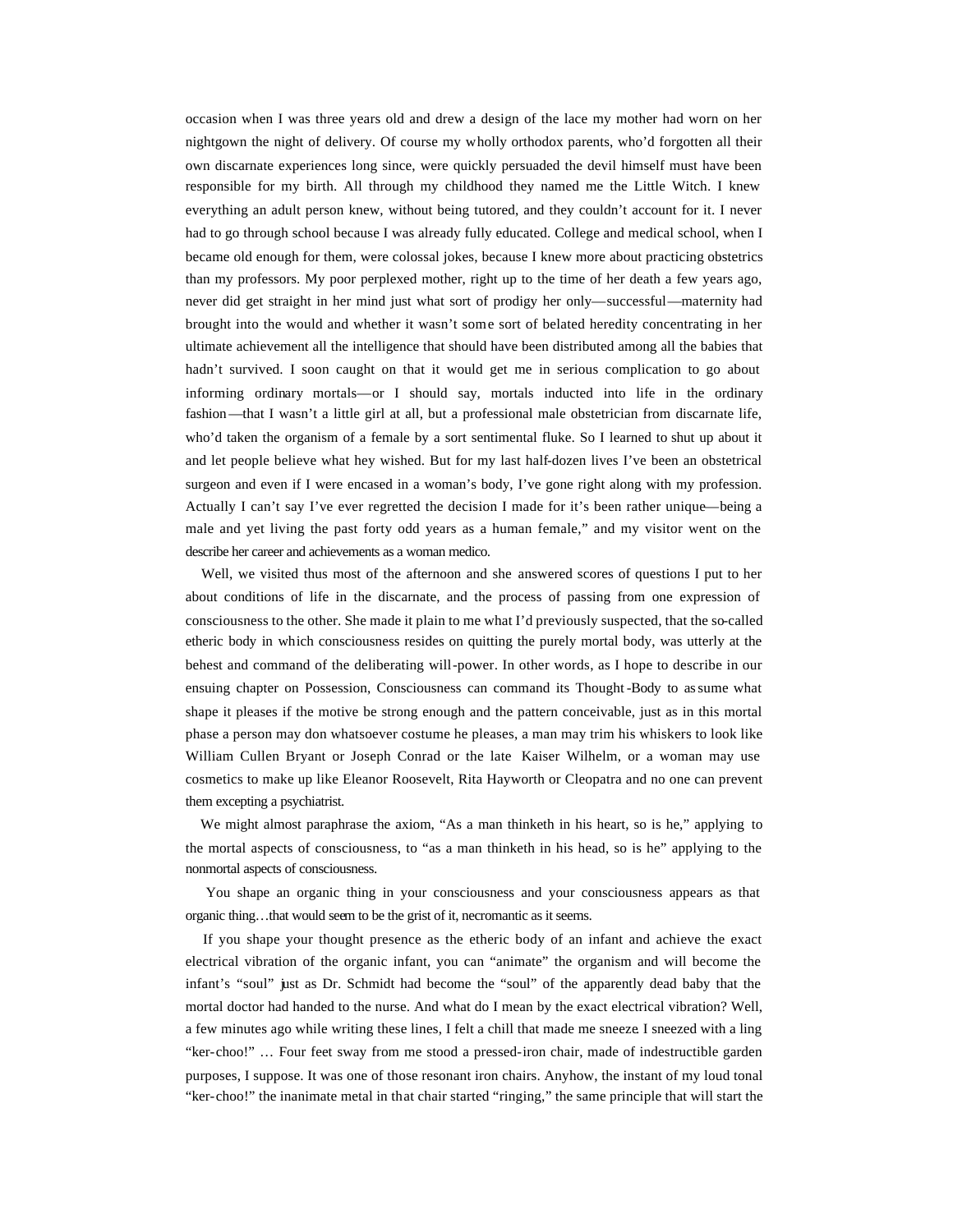steel cords in a piano "ringing" when a tuning-fork is struck in their vicinity. The tonal effects being electrically exact cause them to "sound", to activate, to vibrate in unison. Somehow there is an analogy to it in discarnate consciousness getting on the correct vibration with the unborn infant's organism and "animating" it. Consciousness, in such even, is the animation.

 Let no one confuse himself with the fixation that consciousness must have a given—or standard—physical size in order to function. Apparently it can function in any size comparable to the growth of the organism to be animated.

 Allow me to embark, in illustration of what I mean, on the narration of one of the most significant demonstrations that has come to my attention. I didn't see the demonstration myself, but a physician, whose word I credit, also told it to me and more than all else, I have seen demonstrations so similar with my own eyes that I find nothing to question in its dramatic particulars.

**NEW** England medico whom I will call Dr. Denton, came with is wife to pass his annual vacation with me in the summer of 1932 in the southern city where I was then located. He took a house near mine and seized every opportunity to put himself in my company to learn as much as possible about the operations of consciousness as I had explored them in my researches. One August evening as we sat on a jasmine-scented veranda in southern moonlight, I suddenly asked, "How'd you first become interested in these supra-physical matters, Doctor? You've never told me." **A**

 "No, I haven't," he replied, "I rarely tell anyone…for the simple reason that few people would credit it. But I had an experience the first year I was married that altered my whole thinking about the physical body and practice of medicine. I saw a woman create herself before my eyes—normal size—and then reduce to six inches tall. Does that sound crazy?"

"Not to me it doesn't. Tell me the details."

"Well," said Denton, stretching his legs comfortably on the footrest of his chair and drawing on his cigar, "I met Anne, my wife, while I was doing my internship at Massachusetts General Hospital up in Boston. She'd started a career at nursing but we fell in love and were married. But we hadn't been living together very long before I noticed that every Thursday evening she made some sort of excuse to leave our apartment and slip off by herself without telling me where or why or how she went. Naturally I became suspicious and in a fashion jealous. When I asked her about it and she evaded explaining, I determined to shadow her the following Thursday night and discover what she did. When she left the house the next Thursday evening therefore, I slipped out behind her and follow ed her across the streets of Back Bay till she reached a sedate-looking residence on Huntington Avenue. I saw her go up the steps of this residence, ring the bell, and get admitted. And she stayed inside three hours—I know because I spent those same three hours in a dither outside awaiting her reappearance. If she were making a bona fide social call on friends, why should she shrink from telling me who they were, or taking me with her? Anyhow, when she finally came out, I confronted her with demands for a reasonable explanation.

 "'It so happens,' she told me, 'that for years I've been interested in subjects which you as a hard-headed doctor and biologist wouldn't understand or credit. Every Thursday night I go to a meeting of people in that house interested in those subjects with me. I've said nothing to you about it, and haven't invited you along because I didn't want you to believe you'd married a psychopathic."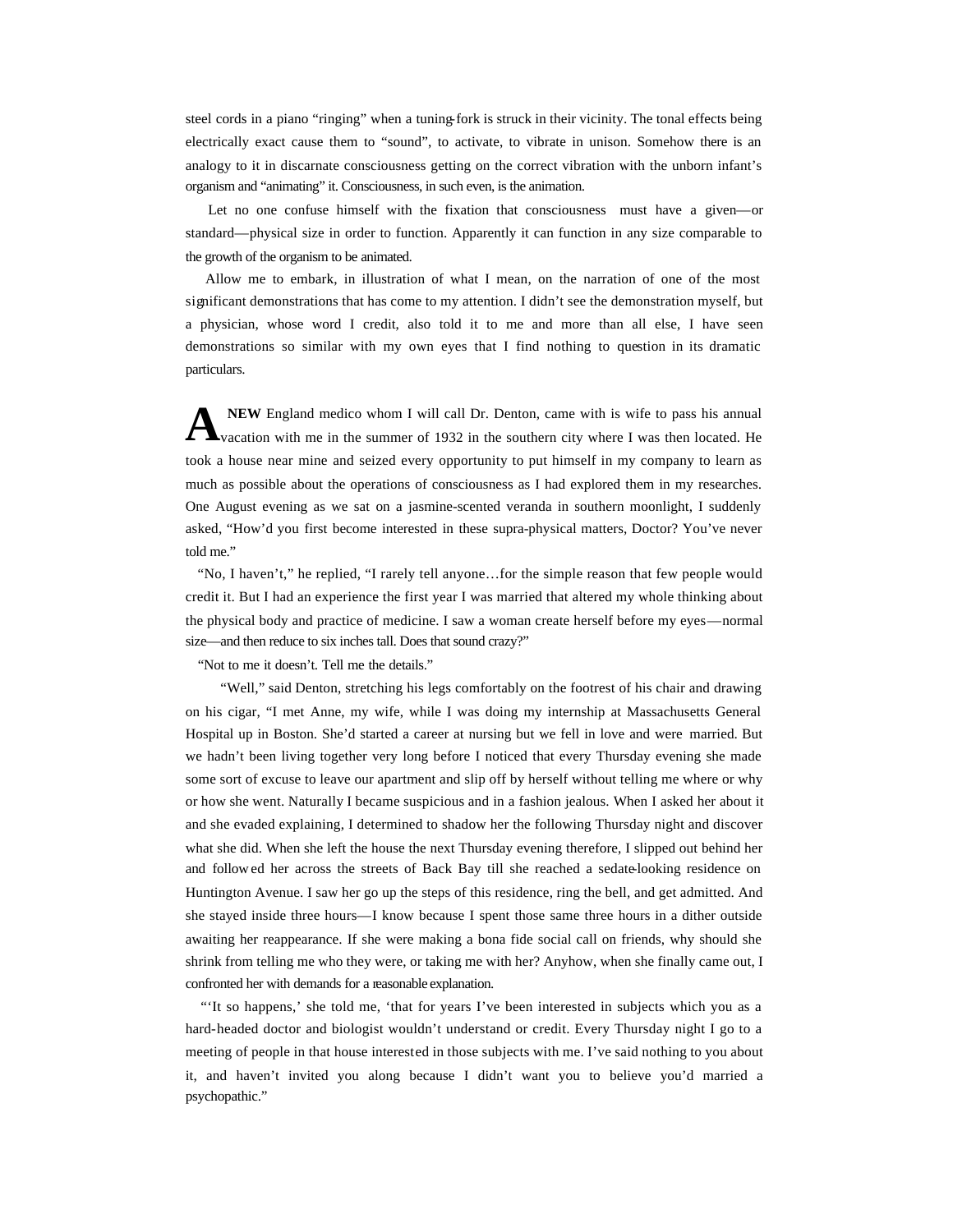"'What subjects?' I insisted she tell me."

 "'I'll will not spoil them,' she answered, 'by trying to describe them in advance. Next Thursday evening, if you're so minded, you can go with me and see with your own eyes why I'm so interested."

 "Well, throughout the week she teased me with suspense, and when Thursday evening came I was eager to set out. We went back to the Huntington Avenue residence together and were admitted. We were taken to a large, plain room on the second floor, where fifteen to twenty men and women had assembled and seemed to be awaiting us. They were well-dressed, intelligent and affluent-looking people. They sat in a big circle in the otherwise empty room, men and women alternating. We weren't introduced but nobody questioned my being there. For a moment, when I noticed all the electric light bulbs in the place were red, I jumped to the conclusion that Anne belonged to some freak esoteric cult that played about with diabolism. But how explain the soft sacred music coming from a victrola in a corner?

 "Well, the circle being completed by Anne's and my arrival, we sat listening to the strains of *Lead Kindly Light, Abide With Me,* and *Jesus, Lover of My Soul,* coming from the gramophone, and seemingly waiting for something to happen. Presently the music ended and we sat in expectant silence. I felt rather like a fool, wondering why I'd come there and what it was all about. But I soon enough learned.

 "We had our plain wooden chairs in what I might call the southwesterly segment of the circle, Anne on my left. I had hold of her hand. I had also been invited to take the hand of the elderly lady on my right. Suddenly Anne began to sway as though her chair were rocking under her and she was having difficulty keeping her seat. I looked down to see what could be moving her chair and beheld what resembled a huge chaotic mass of vaporous snow that was twisting and heaving inside the chair's lower rungs. Remaining seated was impossible with that tempestuous thing under her, and Anne got up with a little squeal. She lifted up the chair, permitting the mass to roll into the circle about four feet in front of me. There I beheld it writhe and contort and increase in size—or quantity—till an eerie unsteady pillar of it had been built up in sight of all of us. No word had been spoken throughout all this, and no sound uttered excepting Anne's squeal. Then abruptly as I started, wondering what in God's name I was looking at, the thing gave a shuddering spasm and right there before my eyes *became a living woman!*

 "She was a good-looking girl in her early thirties, I'd have said, with soft chestnut hair, dressed in a plain white frock. I could see her in more detail than I can see you now in moonlight. She stood there before me in the ruby light with her hands on her hips and regarding me amusedly.

 "'Well, Doctor,' she laughed, 'do you believe the evidence of your sense?" She stood looking at me, awaiting reply.

 "I didn't know what to believe. I was certainly talking to a substantial living woman. She couldn't have come up through any trap door in the floor because the floor was covered by a big garnet-colored rug that stretched undamaged beneath Anne's chair. She couldn't have sneaked in and done an acrobatic stunt beneath the chair because at first there hadn't been space enough between the rungs of Anne's chair to contain the bulk of an adult person. Yet there she was before me, hands on hips and enjoying my discomfiture—and I wasn't hypnotized nor drunk nor doped.

 "I said, 'Might I ask you who you are?' or some similar inquiry. I'd wanted to phrase it, 'Might I ask *what you* are?"

"She laughed her audible rippling laugh again and answered, 'It would scare the professional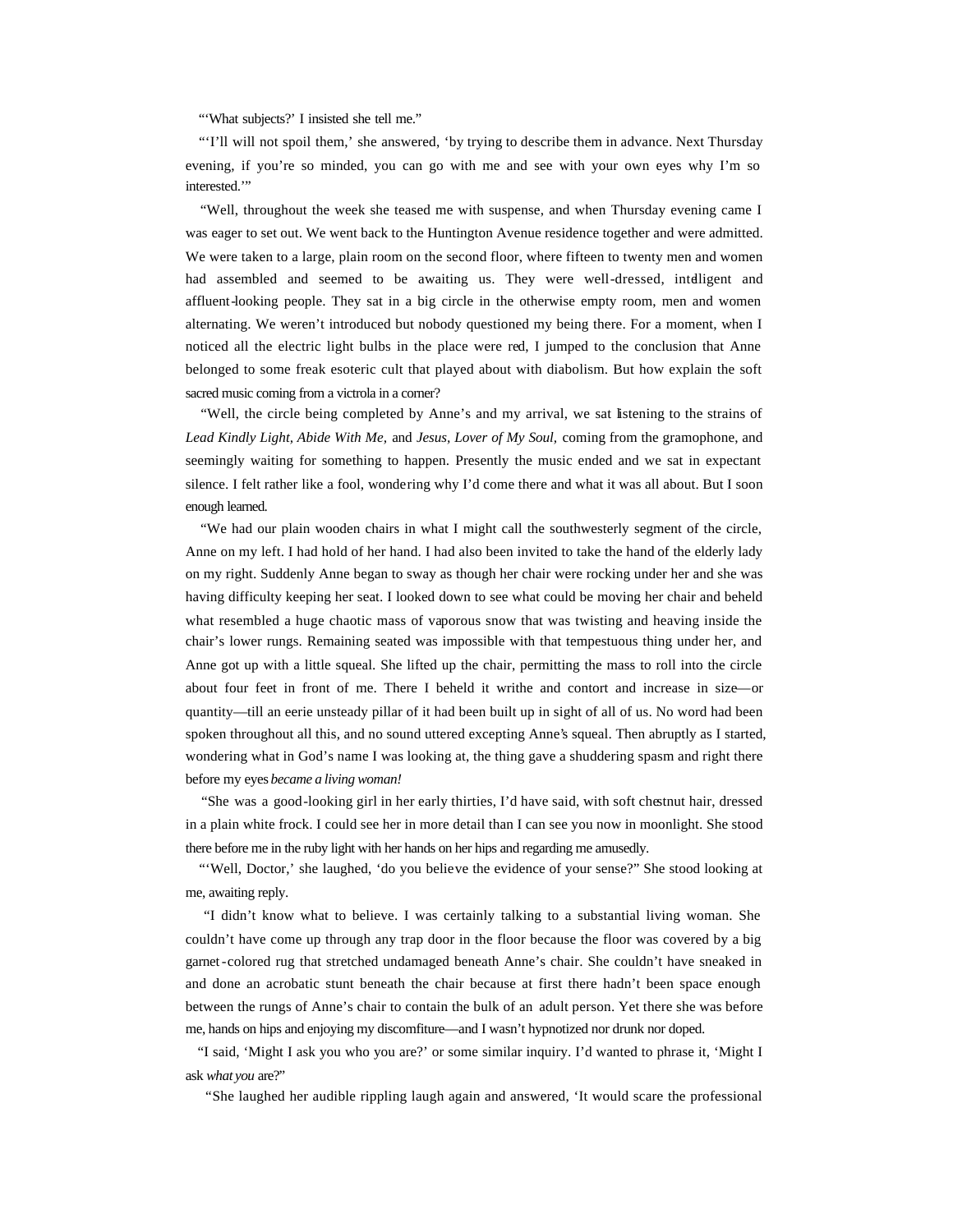daylights out of you, I suppose, if I told you that you're looking at, and talking with, a so-called "dead woman"?"

 "I said, to make conversation as I could—for I'd never seen anything like this before, 'You look anything but a dead woman to me!'"

 "'I'm as dead,' she responded, 'as anyone ever gets, in a discarnate condition. I've simply taken ectoplasmic material from all you folks and used it to coat my soul -body so to make myself substantial to you. Get up. Anne, and let me sit down beside him. He'll learn I'm real enough."

 "Anne vacated her seat and this materialized girl sat down beside me. She took my hand which Anne had been holding and it was as real and substantial as Anne's had been, although it felt cooler in temperature.

 "Well, in the next few minutes, with more than a dozen people watching and listening, she told me who she was and how she'd come by her 'death' and what her experiences and sensations had been since 'pulling out' of her original body.

 "'Do you mean to tell me,' I asked her, 'that people when they "die" don't go off anywhere into heaven and meet God and the angels like the Bible tells us, but stay instead right here on the earth in an invisible state?"

 "'I can't speak for everybody,' this new acquaintance informed me, 'but my funeral was held two years ago February and if you'll go out to West Newton I'll tell you where to find my grave, but I haven't set eyes on God or an angel yet. I was thirty-three when my mortal self was buried. I made the discovery I'd really been existing in what you might call a soul-body that fitted exactly into my physical body, duplicating every physical organ and arrangement, or rather, it must have been the other way out, … My physical body had grown and developed according to the exact pattern of my soul-body. What my soul-body's made of, I don't know. I only know I've got it and have always had it and it will respond as I wish it to, to the thoughts I think. Anyhow, dying was nothing but removing this finer and more responsive soul-body from the envelope of my physical self. The soul-body simply 'came out' of the physical self with the thinking *me* inside it. And I found the earth was actually swarming with millions of people in similar bodies in a similar condition—what you people in your heavy physical condition call Discarnate.'"

 "She went on then to tell me what her life in the physical state had been—*all of which I checked up on later with her relatives and found to be correct—*contrasting it with her life in her discarnate condition. Apparently she lived an entirely normal life in this discarnate society, which seemed to be based in the main on mortal society. Finally I became so professionally curious about her materiality that I said to her, 'You know I'm a professional physician and Anne here is a registered nurse. Would you be willing to prove all you're telling me by permitting me to take you into this little room I see opening here on our right, and let me make an internal examination of you, to satisfy myself you're an organically formed woman and not some sort of illusion?"

 "Well, the long and short of it was, she reluctantly consented to it, but she did consent. I'm saying I took her into the side room, had Anne clear off the library table that was in it, and assisted the 'patient' up unto it precisely as we might have done to a patient on the examination table in my office I took ten to fifteen minutes to establish that she was act ually as substantial and normal internally as she was externally. Speaking clinically, had she been impregnated by a mortal husband, she was fully capable of bearing a child…had she been equally capable of keeping her substantial covering on her soul-body. I remember that, once having her thus alone, I examined the fabric of the peculiar dress she was wearing with no under garments. Holding it up between my eyes and the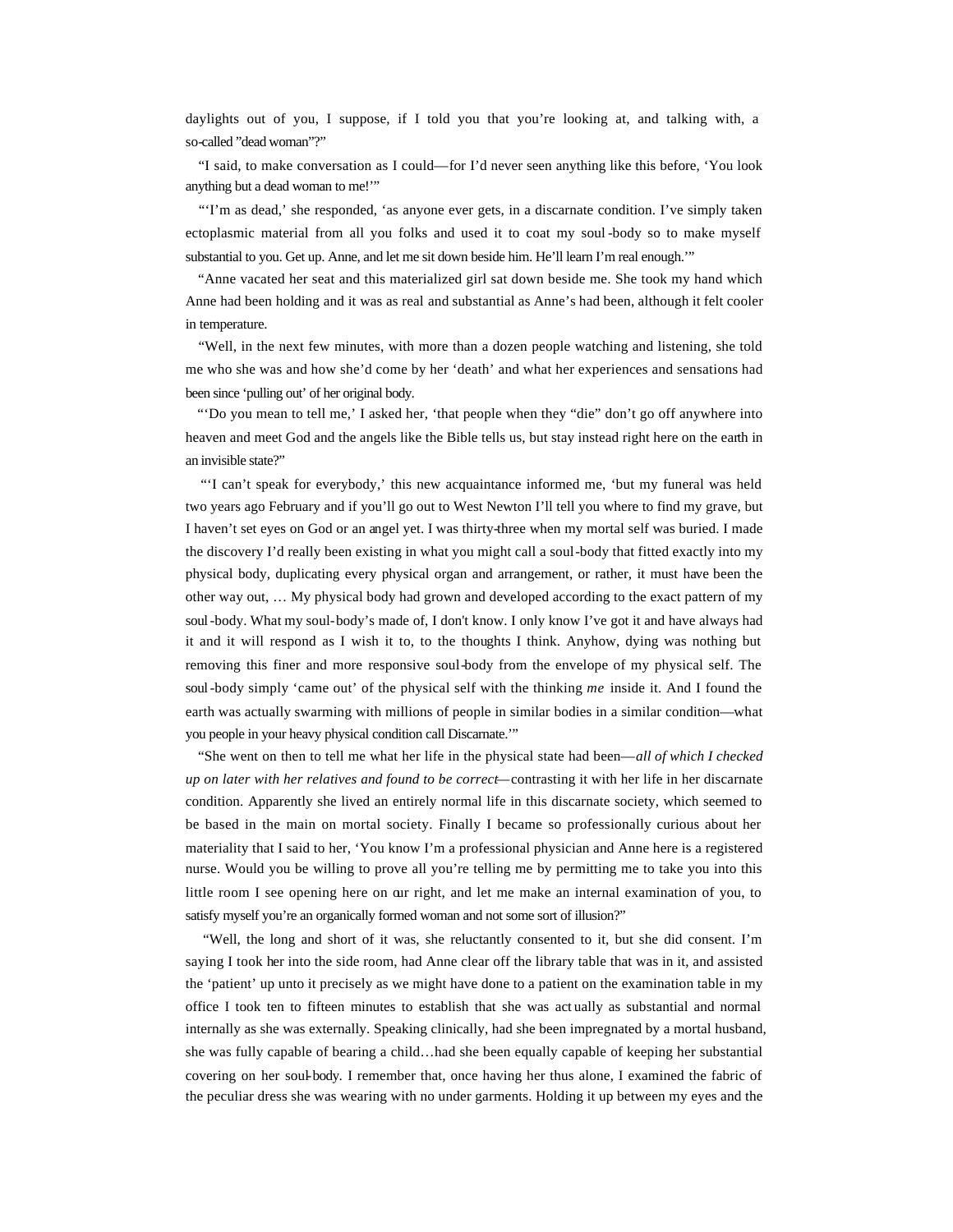nearest ruby light, I made the discovery that it couldn't have been cloth because it had no weave in it. Yet it was silken soft and beautiful. It bore a lot of resemblance to the sheerest membrane of a bat's wing—if you've ever felt a bat's wing. I had to take her back to the group and announce that in so far as we could determine, she was a wholly normal and perfectly formed adult, both inside and out.

 "But here's what happened, as my reason for recalling the experience…she sat down beside me again in Anne's chair and continued to answer such questions as I could call up about her mode of practical life in discarnation. But as I continued to converse with her I began to realize she was diminishing in size. She was telling me how people in pattern bodies —or some bodies —could perform independent of the laws commonly governing atomic materials, when I noticed she had begun to swing her feet that were no longer resting on the floor. She was in fact, reversing the process of physical growth and becoming child-size even as I watched. Only she wasn't altering in appearance. She remained the same perfectly formed and perfectly proportioned adult person to the end. Only the top of her head scarcely came to my shoulder.

 "'What are you doing to yourself?' I demanded—when I really meant, 'What are you doing *with*  yourself?' because she was certainly losing bulk, weight and volume.

 "'Showing you,' she laughed, 'the power of Consciousness to control everything in the immaterial world—and the material world as well, if you've got the Thought -Force,' and she jumped down off the seat of Anne's chair before it became too high from the carpet for her to get down of herself.

 "Well, to conclude the episode, the end came sooner than I cared to have it come. She was still standing there talking to us when she was no more than two feet high, not shriveled or altered in the slightest from what she'd been as five feet high. Where her excess material was going, what had happened to it, I haven't been able to explain to this day. I didn't see it go anywhere, at least. It was more as though the substance of her compacted uniformly so that when she was down to about a foot in height she was a perfect miniature of the adult woman we'd recently examined in the room at the right. Of course, when she'd reduced to that Lilliputian size we could no longer distinguish what she was saying—her larynx wasn't powerful enough, apparently, to create sound-tones to reach our eardrums. Finally, when she'd reduced to the height of a lead pencil, she seemed to give a queer little twirl of her figure and was *gone*. She wasn't in the room with us physically any longer. I saw that thing happen, and Anne here saw it happen, and she can correct me in any detail I've described inadequately or incorrectly. How about it, Anne?"

His wife by the veranda railing confirmed all that the Doctor had related. He relighted his cigar.

 "I found out once," Denton concluded, "that the group of which Anne had been a member for some time, was quite celebrated in national psychical research circles for its explorations and examinations into supra-physical phenomena and of course I joined it along with Anne and became engrossed in its investigations…I've made up my mind the human race is on the verge of discovering and proving the fallacy of so-called Death—its next truly great scientific and cultural achievement. But don't miss the significance of that discarnate girl's control of her pattern or soul-body by the power of thought. She could—at least she did—make it any size she pleased. She'd first made herself five feet high. Then she'd reduced herself without the faintest alteration in her appearance to a final five *inches* high—precisely like Alice in Wonderland eating the cakes before the diminutive door to the Queen's Garden. I have no doubt, I would have found a woman as perfectly formed and organized as at five feet high, and certainly she must have remained as real to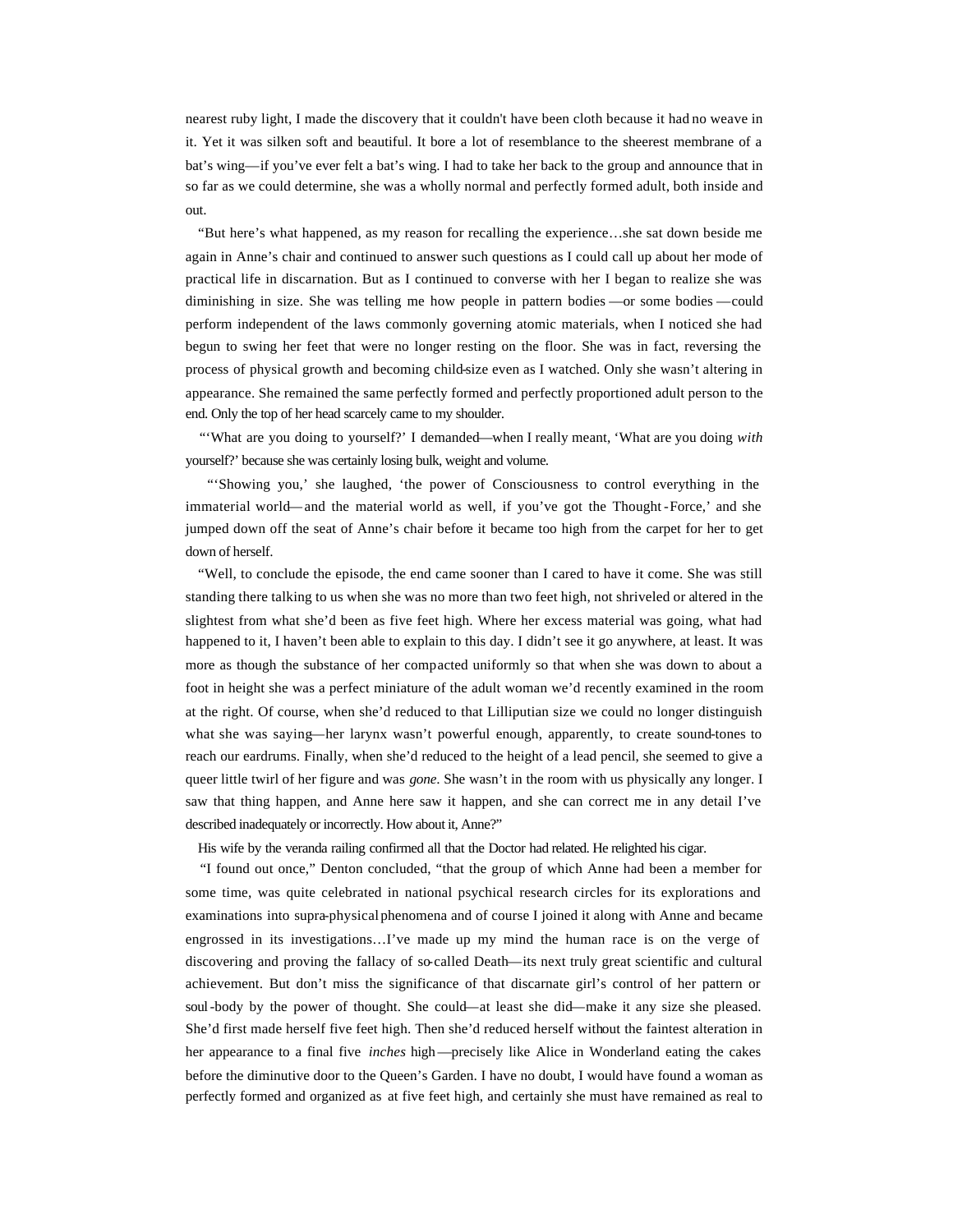herself. Physical size is purely a relative thing, anyhow. If you want to see how small you are, lie down beside an elephant; if you want to see how bog you are, lie down beside a puppy. So I say, why mightn't that girl—or any discarnate soul—have reduced her size to an item as small as the growing foetus in a mortal woman's body and locked herself into it and been born again physically as the 'soul' of that infant? To my way of reasoning  $\mathbf i$  out, we don't have to hazard any wild hypothesis about possibilities of rebirth, and living more than one life mortally on this earth. All we need do is observe the capabilities of consciousness in its discarnate state to realize that we could *be*  reborn or *not* be reborn, according as it pleased us. Of course there are probably people so fed up with the complications of worldly life they never want to think of returning to it, but that's not saying it couldn't be possible if the late Miss Maynard up in Boston could project herself as five tall at one time and five inches tall twenty minutes later. If she could reduce her conscious body —or astral organism—to five inches tall, why couldn't she reduce it to the size of a mouse's eyeball, as the biological human foetus is for size when it first begins to display a heart-beat? After all, even when no bigger than a mouse's eyeball, it's still millions of times bigger than any molecule or atom giving it apparent substance. I don't suppose God Almighty forces anyone to have a soul, or be a thinking consciousness unit, against his will, but obviously it's not necessary. Billions and trillions of consciousness units *want* to be souls, by the very fact of their having become souls. Anyhow, since I've come face to face with the higher and deeper facts of life, existence has suddenly begun to make sense to me and I consider I'm a more intelligent and competent medical man for having had the contact."

 Dr. Denton must have been correct in this last, because I understand that at present he holds an authoritative position as a biologist at the Rockefeller Medical Center in Manhattan. Again I say, these aren't metaphysical fanatics from whom I have derived the examples of supra-consciousness described in this book. They are hard-headed and responsible persons of affairs, and yet strangely enough when I stop to think of it, a majority of them are derived from the medical profession. Perhaps we shouldn't wonder at it, since the members of that profession treat most intimately with organic life in its physical animations.

 But what truly do we have in Doctor Denton's narrative of the materialization of the Maynard girl?

 Conscious life, we might put it, once it has come into recognition of itself, cannot die to extinction, *because there is nothing to kill it excepting itself!*

If it can survive right here on this plane of material existence, as psychical research seems to be proving it does survive, then it can by its own inherent powers, enter into new developing organisms and "get born" for as many worldly lives as it elects.

 In other words, the proof of survival of consciousness is the proof of the possibility of successive earthly lives—and reincarnation doesn't have to remain some fantastic mythical doctrine imported from the East. It would be a natural and logical exploit of the disembodied soul in itself.

 The astute logician—and God knows there's room for plenty of them in the psychical field—will declare that this is equivalent to saying that the person who doesn't think he's got a soul probably hasn't got a soul, if the soul is the embodied ability to think. I say to a degree, he's right. Just as you can take the zero temperature from water you swim in, in January, by refusing to recognize or admit to yourself how cold it is, so you can withhold recognition in your mind from the realization or recognition of your own existence. In that sense you won't have a soul, because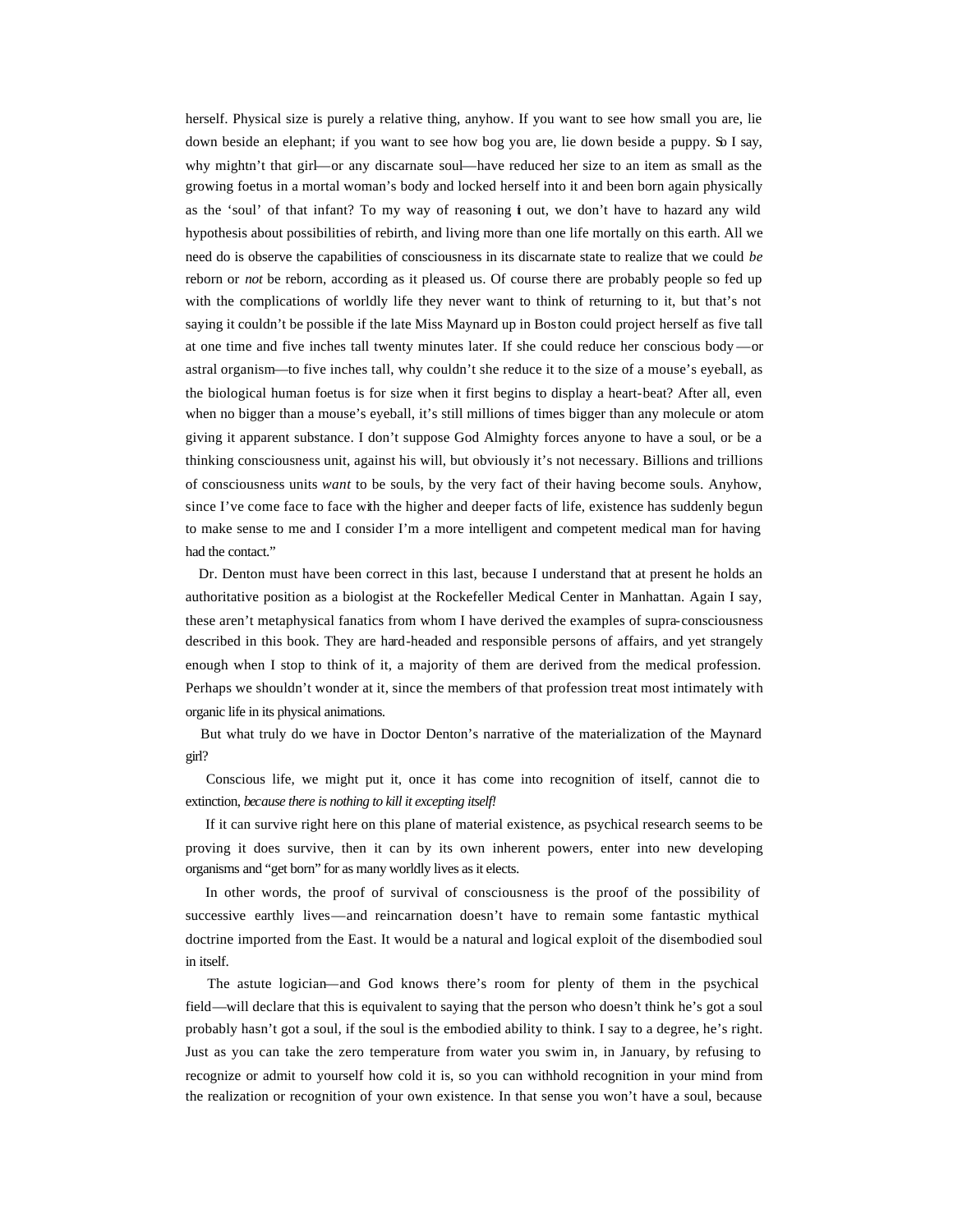always remember *thinking is function.* But we don't need to take up that argument now. I'm trying to explore what you might have done from time to time, and from sequence to sequence up the ages, to perfect your consciousness of yourself to its present capability to consider yourself abstractly.

 Let's take another view of it—this business of conscious and nondrying personality seizing possession of animate organism—

You recall Dr. Hardwick who narrated to me his experience with Walter Stison's sparrow hawk. I told you he became my medical assistant in a clinic for examining these matters in hawk. I told you he became my medical assistant in a clinic for examining these matters in North Carolina in the summer of 1932. Well, one afternoon a toil-worn and earnest lady nearing her fifties sought an audience at our headquarters. I'll call her Mrs. Hunter.

 Mrs. Hunter told us she had arrived that morning from a small town in northern Texas bringing with her a 24 -year-old son whom purblind alienists had declared insane and wanted confined. She had left him with a sister at a local boardinghouse, while she sought us out to solicit our aid.

 "Thomas is *not* crazy," she declared with all her fierce mother-loyalty. "He's a fine intelligent boy, but his trouble is, as I've figured it out, his soul has too loose a hold on his body to keep control of it, and the souls of other people without bodies of their own, get into him and take it over."

Dr. Hardwick asked her what gave her that idea.

 "Because when they're into him they speak foreign languages that my Tommy never learned or heard in his life. You can't speak a language fluently without having learned it, can you? Besides, in times when they're out of him and he can use his own equipment, he tells me they shove his soul out and take over. They're stronger than he is, and he can't help it. When he's in charge of his own body, he's no more crazy than anyone of the three of us."

I asked her how she'd heard of our clinic that she'd brought him to us.

 "Tommy told me himself," she answered. "When he's in command of his own brain and body he has what the doctors call his lucid spells. And in one of them he says to me, 'Mother, take me up to North Carolina…there's some men up there who know all about these things and they can help me'. And he supplied your names and told what it was known in the discarnate world you were doing for others."

 Well, I had executive duties that prevented me from following the case personally but Dr. Harwick went back with the mother and spent all he remainder of the afternoon with the "crazy boy." He came back and reported—

 "Damn the plain orthodox ignorance of these dumb psychiatrists! … It's as positive a case of possession as I've ever been up against. The boy has five discarnate soldiers—physically killed in the 1917 war—pushing him around and taking over his organism any time they choose—three French *poilus,* a Belgian and a German. I don't understand Bel gian but I do know French and German, so I had a long talk with four of them. They're angry and terrified at not knowing what state they're in and intolerant of anyone who's discarnate, telling them. They refuse to admit they're dead because they've got etheric bodies that seem real to them. But they've found this poor kid Tommy Hunter whom they can make vacate his organism and give it over to them to use, and get physical expression in this atomic world. So they take over sometimes all together and the result is what these dumb psychiatrical clucks called 'insanity.' Insanity, apparently, is anything they can't—or don't—understand, because they refuse to admit the existence of consciousness apart from body. Body—or brain—must make consciousness, they think, so Tommy must be aberrantly doing all of it."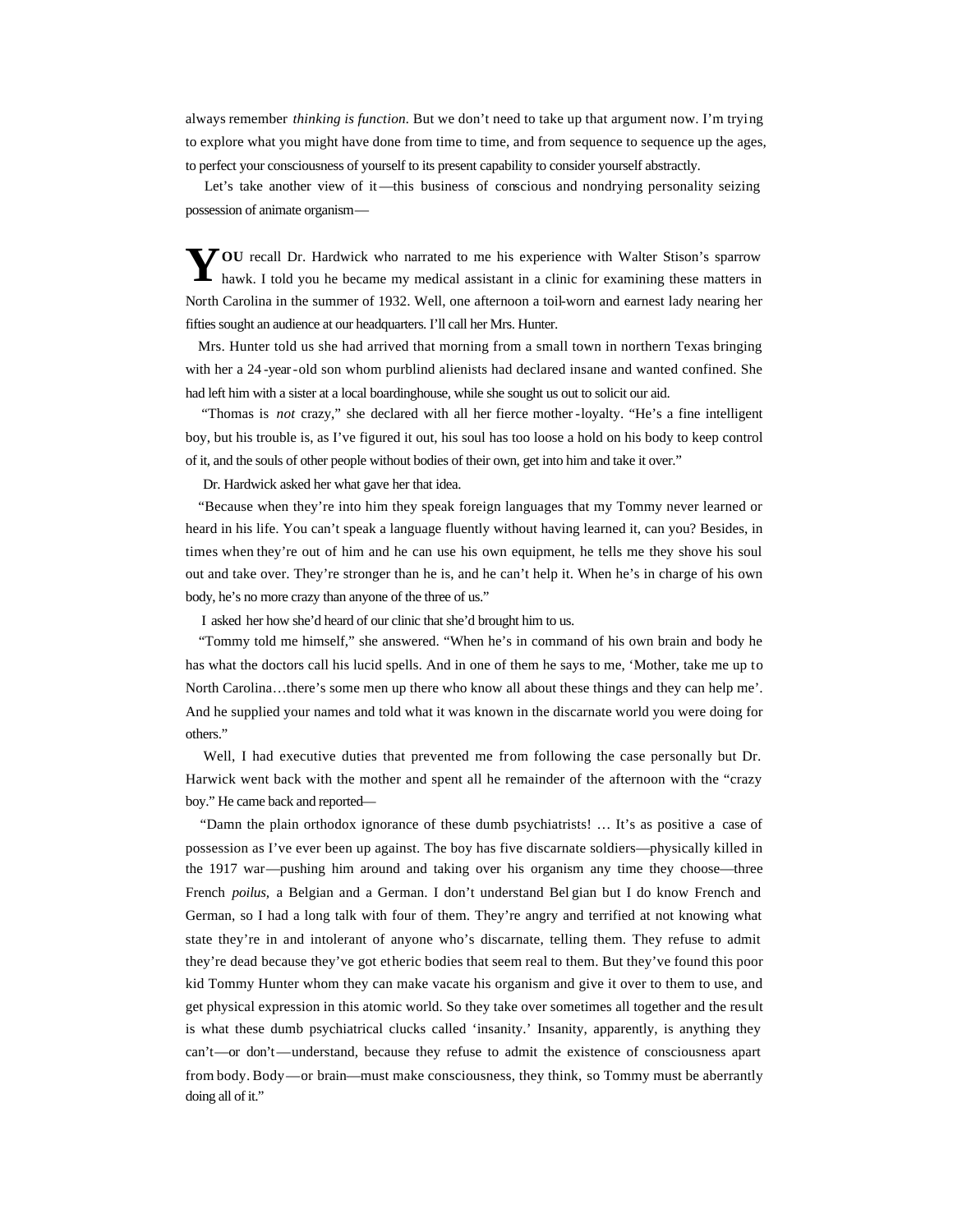"Well," I asked, "what's to be done for the lad?"

 "I've arranged for Mrs. Hunter to stay around town a couple of weeks while I have ten or a dozen sessions with those poor addled soldiers and get it through their heads what an injustice they're doing Tommy by appropriating the organic body that belongs to him rightfully. I think I can make it plain to them the true condition they're in and persuade them to either find a pregnant woman and reincarnate their consciousness, or look up their own 'dead' relatives on higher levels of thought and get themselves oriented to being actually discarnate."

 For at least ten afternoons, therefore, Dr. Hardwick visited the Hunters and conversed with the four "dead" boys in French or German…and they translated for the Belgian. Sometimes, Dr. Hardwick told me, they could follow what was happening. At length they saw the light on the whole of it and gave Tommy Hunter's organism back to him unreservedly. *Mrs. Hunter4 took her son back to Texas permanently cured of his "insanity."*

Now them, what have we presented to us in the Hunter case? ...

 Five different men, each with his own personality, his own language, his own mental ensemble, could seize upon the entire mental and neurotic equipment of the body that was Tommy Hunter's—a body, take note, that was living animatedly of itself as an organism during the various spiritual occupancies—and in an instant of time substitute the contents of their own cerebral cortexes at the time of their death in battle for the contents of Tommy Hunter's cerebral cortexes that existed in his own body in Texas twelve to fourteen years later.

 To me we are presented with the demonstration that discarnate consciousness can occupy and manifest in any bodily equipment or mechanism it discovers physically alive and intact, and available for its personalized expressions. By that same token, you as a man or woman soul today in the Twentieth Century of the Christian era could have animated —and doubt less did animate—any of the ten thousand or a million types of species that fitted the status of your intelligence as your Consciousness was developing into full-fledged recognition—not to mention realization —of itself. You couldn't have had present man's degree of both when the highest forms that had developed on the terrestrial stage to date were annelid or Brontosaurus. But you went into the highest forms and kept going into the coming out of the highest forms until you developed along with similar granules of consciousness into sub-man and finally the human species of the present. By the same practice you will continue to go along into the highest and most evolved forms until you leave microcosmic consciousness entirely and begin to approximate forms of macrocosmic consciousness. Which we are no more able to understand today than Brontosaurus could have "understood" a development like Eddington's or Milliken's or Einstein's of the present.

What I am trying to say is, the earth's evolving forms are probably consciousness merely finding material or organic animations that best express itself in the atomic manner for further self-realization and performance. And this process is perpetual and never ending. If we don't do it on this planet, the universe is now expansive enough to do it on some other planet, or perhaps exert out own collective energy and project our own universe in Cosmos to gain to even higher and greater attainments.

 Viewed from this angle, all life has meaning and all life has sense. Furthermore, all the varied forms and gradations of intelligence you witness in the organic and human worlds about you have significance and purpose. The strictly materialistic and mechanistic hypothesis for animation and intelligence make no sense whatsoever and present the whole universe as a titanic futility. Which do you prefer? We can prove the first constantly from demonstration of phenomena. You can't prove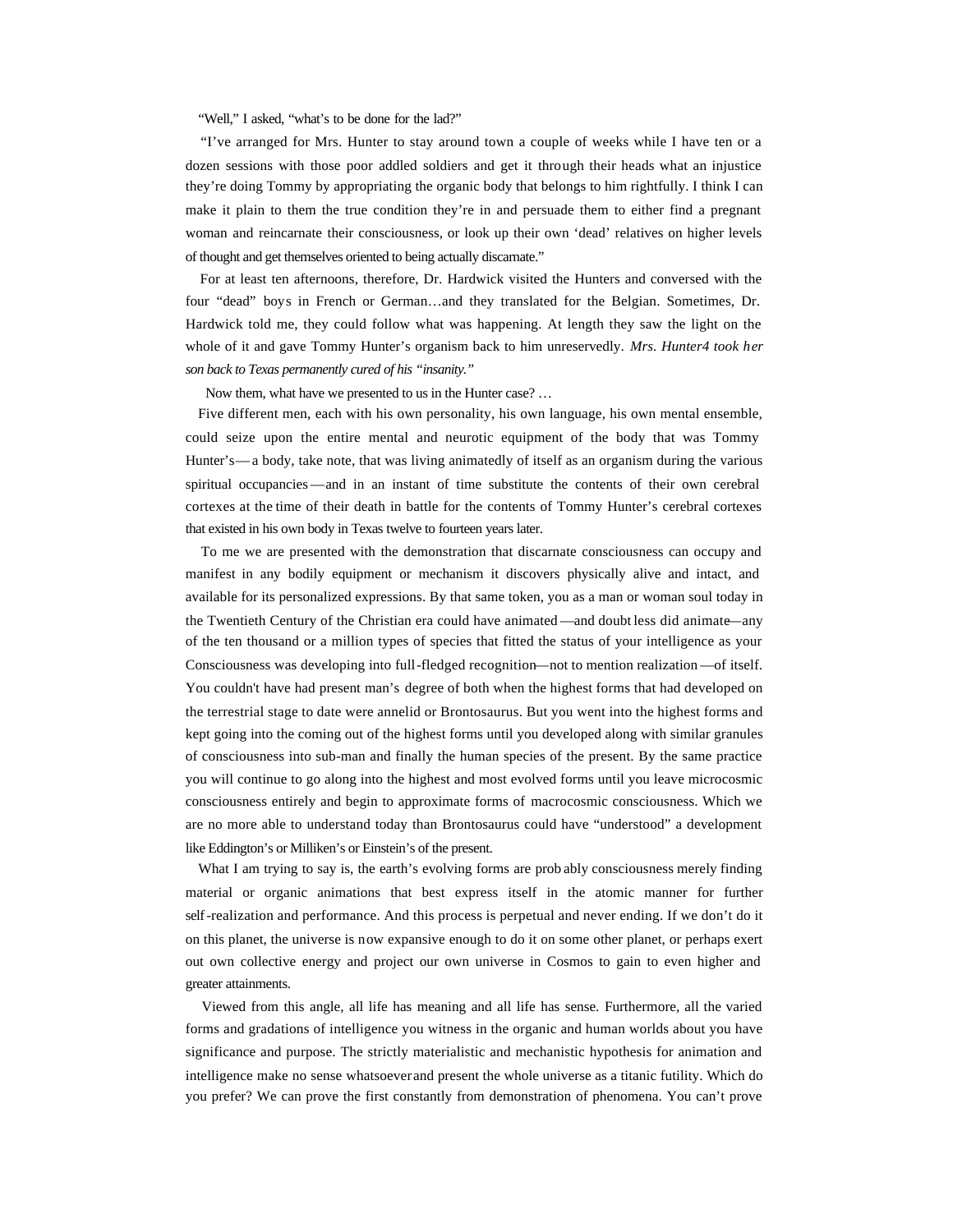anything from the second except that various things do seem to happen spontaneously and beyond it is no thinking…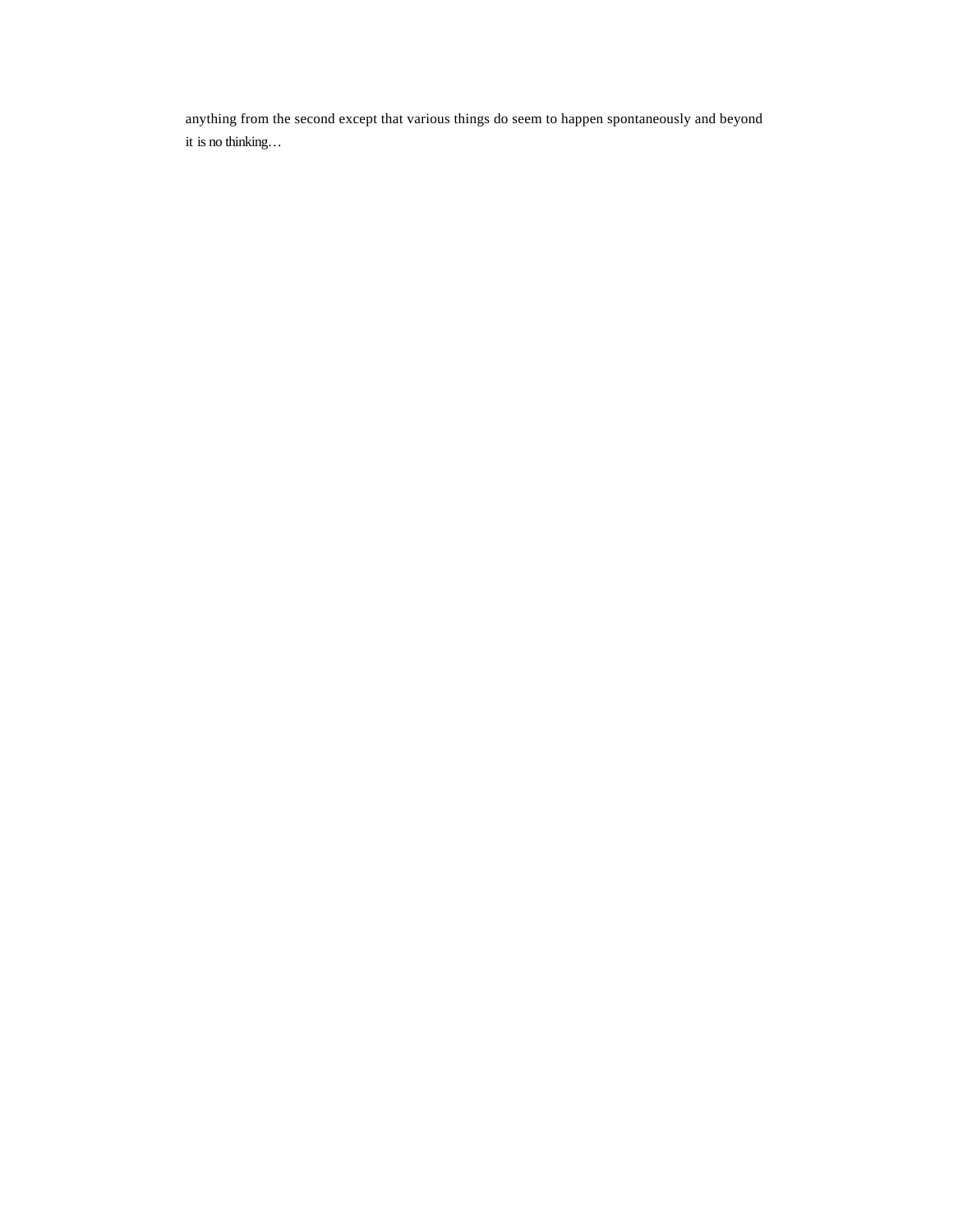# *Chapter VIII*

???????????????????????????????????

## **INTELLECT OF SPIRIT**

? ??????????????????????????????????

**VERY** little while I receive a letter from a Soulcraft reader comments in substance, "In a way, this Science of Soul which you're proclaiming, puzzles me. You say that this Unit of Spirit, this God-essence in me that I identify as my self-aware personality, may be tens of thousands of years old…perhaps hundreds of thousands of years old. Whether it is or not, I can't say, inasmuch as I only recall with vividity the memory of incidents that have made up this, my current life. You assert that my character isn't a matter of inherited traits but the accumulate acknowledgement of experiences I've had in all past lives, regardless of race, locality, or social situation. Yo u lay heavily on the constantly reiterated 'truth' that my temperament—meaning my demonstrated personality with all its resultant eccentricities—will survive all the bodies I may occupy up ten thousand, or perchance a hundred thousand, years in future. What I'd really like to have you explain to me is the permanent worth of knowing all these more or less historical facts about myself, and what practical use I can make of such knowledge in my day-to-day affairs of the present. After all, I can only live one life at a time, can I not? Of all the years and months and days and hours of that life, it's only the present moment that counts. I'll subscribe to the readily. But what good does it do to be well-nigh an adept in metaphysical erudition, and not be able to make a living, not be able to control my son and daughter who seem to be succumbing to most of the ills or excesses of a decadent era through which our nation is passing, not to be able to raise myself by my own bootstraps to any particular prestige or influence that makes this current earthly sojourn the most profitable I've ever lived? It's recognized and appreciated advancement right here and now, this present twenty-four hours that truly interests me. Having reasonable peace of mind from learning how to be philosophical about the plights of my life is one thins; making me an acknowledged success in the economic and civil way is the thing I'd the better appreciate and thank you for. I'm a man—or woman—with Problems. It's aid in solving them, meaning more strength, intellect, or financial power to apply in dissolving my quandaries, that I'm truly searching for and would be everlastingly grateful to get. I'm reasonably healthy, so the 'healing' phases of esoterics don't overly appeal to me. I have no incons olable grief because I've lost a wife, husband, sweetheart, lover, child or parent, so proving that they hover about me in invisibility is only a synthetic consolation at the best. The real thing I'm hoping to turn up somewhere along the line of all this Soulcraft reading is the magic formula for achieving to distinction within a specified time…and if ninety-five percent of your audience were truly honest, they'd be expressing the same thing. Science of Betterment. On such a basis of understanding, can Soulcraft deliver to me or can it **E**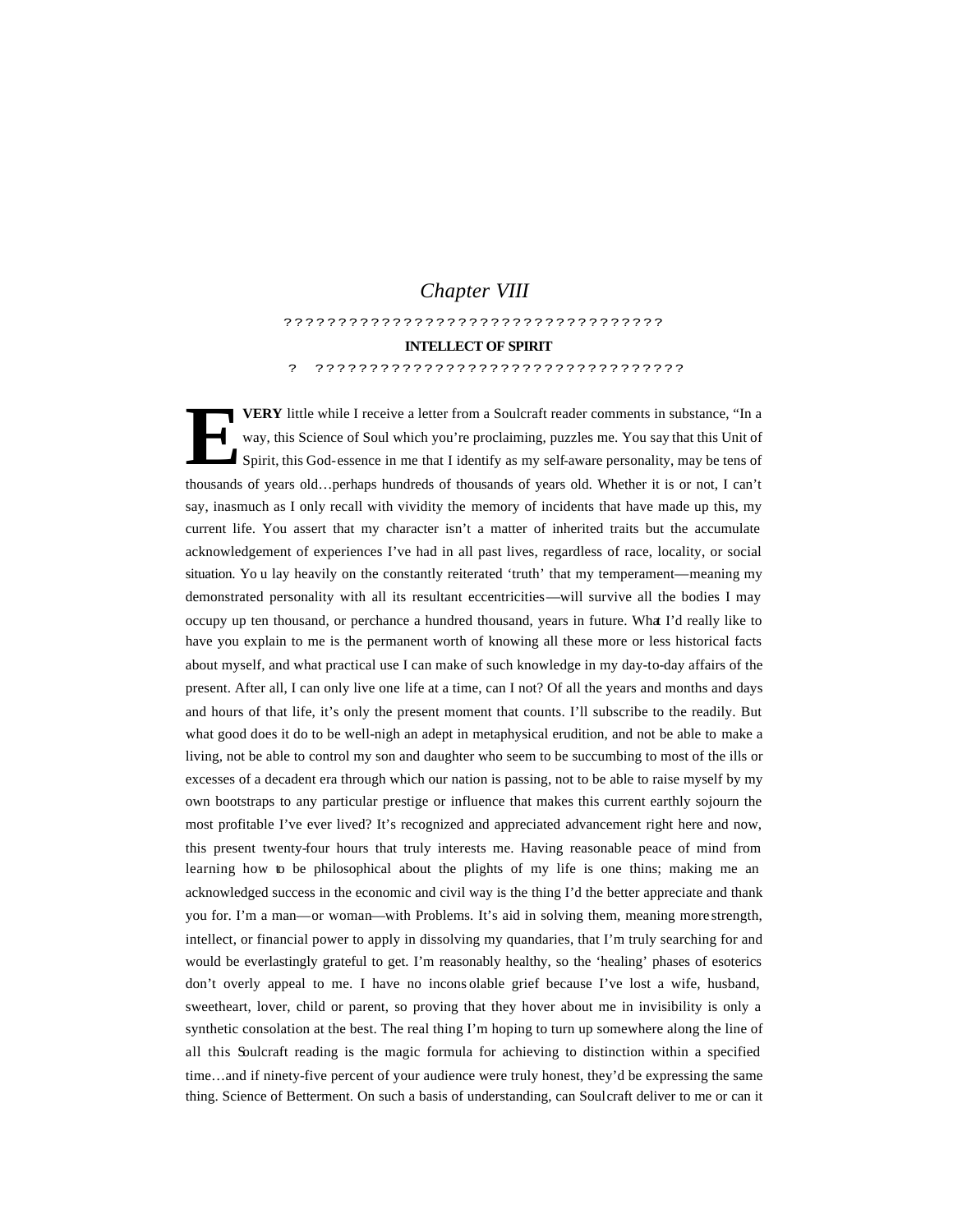not?"

 Strange to say, I'm never offended or dismayed at receiving this sort of challenge to the enlightenment, which has done so much for me in my own case. I fell an odd sympathy for the communicating of such candor, or rather for the persons who express it. Further, I fell no urge to attempt to equivocate in replying to it. But I do have a concernment about whether or not I'm capable of making such replies understood…

**TOU SEE**, there are exactly two ways of looking upon this Science of Soul, two and none YOU SEE, there are exactly two ways of looking upon this Science of Soul, two and none other. The first is *objectively*, and the second is *subjectively*. As preciously stated, the term Objectively means strictly within the Inner Self, with exterior conditions disdained. And people who write me as I've set down, are regarding spiritual enlargements in the objective or abstract, something apart from their present moment personalities, something to be attained like an award of merit. They haven't yet developed spiritually to the point where they are capable of gr asping that true Soul Science, effectively mastered or its increments acquired, so changes the quality of their consciousness in their inner beings that the fact of current penuries almost never occurs to them. A different plane of ideology has already opened to them and they are hour by hour *living* it. True advancements in soul quality are not something bought in ten easy lessons, as a suit of new raiment in ten easy payments with carrying charge included. They *were* a certain sort of persons yesterday, they are a different sort of persons today, they will be something else tomorrow, and next month or next year or next life. But when you *are* a thing, you take it for granted. Or rather, it doesn't occur to you to question it. Take this matter of Life Knowledge, to illustrate…

 Regarding it objectively, as the average neophyte does in so far as his selfish interest carries, he envisions himself as a given personage in the present dissatisfied with his life situation, eager to acquire Enlightenment like an amulet, to flash on contemporaries in some inexecrable dilemma of life and have it work a miracle of its own potentials. He's more or less like the hypochondriac, or person who "loves to be sick", who drinks bottles of nostrums assuming they're going to work some wonder-cure on his recalcitrant insides instead of realizing the supervisory power of his mind or Spirit Intellect and causing it to order his body to get over its pathological tantrums and behave. Wanting the Science of Soul to equip his with magical formulas in the spiritual sense, he waits to hit on a necromantic combination of words, which he can chant in a peculiar tone and have the elements obey him in consequence, the elements in such case being the winds of good fortune or seas of material resource that float treasure-chest shoreward. He forgets, or overlooks, that he does not want to change in the item of himself; he really wants to stay precisely the person he's always been but have the increment arrive as some scintillating bequest.

 But the subjective student regards the increment differently, assuming, as I say, he regards it at all.

He has difficulty regarding it, *being* it.

**E IS** , first of all, highly intrigued by learning all he can about his private soul-origin because **HEIS**, first of all, highly intrigued by learning all he can about his private soul-origin because out of fullest knowledge of such origin he may gauge its capabilities. He's eager to see himself in fullest light against the background of the Omniverse because by its vastness—or comprehensive grasp of its vastness—he discerns his probable destiny. He wants to know the fullest capabilities of his consciousness—or what consciousness has demonstrated to be able to do for others—in that his first duty to himself is to live his life, any life, to its fullest possibilities to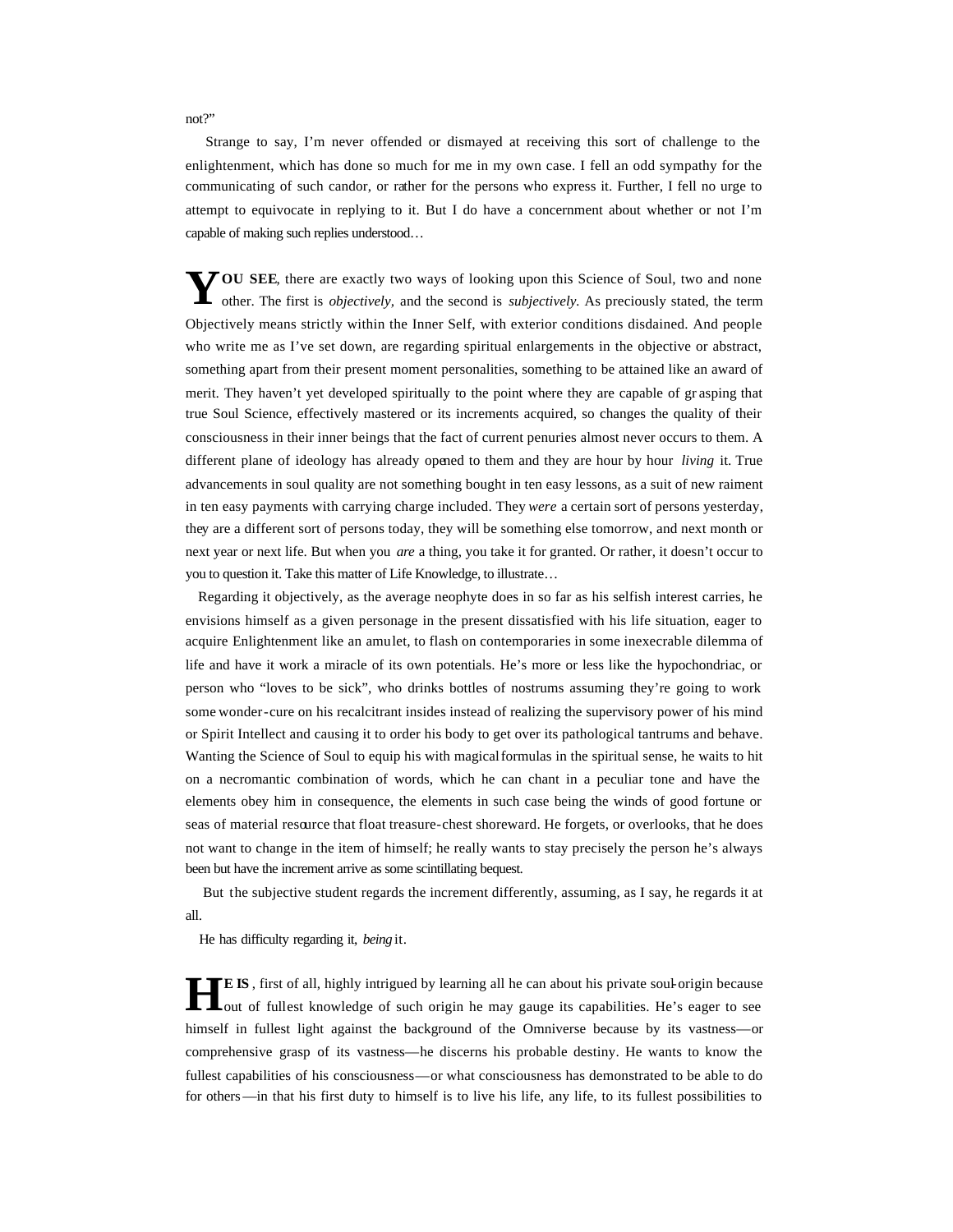assure himself of adequate compensations for the energies and distresses of living it; unless he does that, he's merely cheating himself at spiritual solitaire. He wishes to become apprised of all that exists to know about the perpetuity of consciousness that he may avoid and avert the distractions of inconsolable grief or live immune from constant and continual perturbations at occasional supernatural phenomena. He wants an intimate acquaintance with intelligent life in higher spiritual aspects that he may discern clearly what states are awaiting him as the vital forces of physicality run low or universal menace panics his neighbors.

 Exploring these great departments of life for their own sake, being adept in knowledge of them, it usually escapes him that his personality is changing. Matters that exercise the ignorant man, he comes to regard as strange childish humors. His whole sense of worldly values is altering. He comes to appreciate intuitively why other people behave as they do. Experience or ordeals that numb or wreck the objective student ru n off him like water off a duck. Coming to grasp as by an instinct the perpetuity of personality, nothing that life can turn up shows as very tragic.

 He becomes, in short, a superior person, standing head and shoulders above the crowd of mediocrities. Nothing seems to upset him inwardly because he truly discerns little or nothing in the ordinary run of humanity's distresses to become overly wrought up about. Perhaps, faced by some vital decision that would cower or paralyze the Little Man, he withdraws into as calm a reverie as he's capable of commanding only to "hear" sedate and instructive wisdom "spoken" to him, which he does not excitably exclaim about; he understands what it is and whence it comes, and he accepts it as a feature of the cooperation, which Wisdom invites from life's higher echelons. When the crowd becomes excited, his reaction is insouciance. When the crowd is struck silent, it is his voice that speaks. And by reason of the inner guidance he's cultivated, *he says something.*

 To think of annexing this character expansion that has come to him well-nigh unnoted, by answering some cult advertisement dispensing formulas for money, occasions a variety of humor within him. Almost we might classify it as in a category with buying a beloved mother's virtue for money. One's mother's virtue is taken for granted—among respectable people. One's character expansion is likewise taken for granted—among erudite people.

 Actually, regarding soul science objectively, much less acquiring it objectively, carries a certain ribaldry that only the subjective scientist can estimate.

 All of which, boiled down, is saying that you can't possess yourself of all the knowledge that exists to be known about the soul, and stay the same person who earlier began it. Your viewpoint is so broadened that your psychology is transformed. You don't see the world through new eyes; you see it suddenly from a mature and not adolescent temperament, because such knowledge has aged you. Instead of donning Wisdom like a suit of clothes for an East parade before your fellows, you are Wisdom itself in its decisions and performings.

Your consciousness has entered into a higher phase of operation.

You have suddenly become big without grasping the proportions of it.

**O WHEN** people write letters to me declaring, "What I'd really like you to explain to me is the **SO** WHEN people write letters to me declaring, "What I'd really like you to explain to me is the permanent worth of knowing all these spiritually historical facts about myself, and what practical use I can make of such knowledge in my day -to-day affairs of the present ," I sometimes feel like the wise old academic savant asked by the impertinent freshman, "Do you mind explaining to me just what value I may expect to derive from spending four years at this college or university? Unless I'm guaranteed that on graduation I'm going to make a million dollars, or be immediately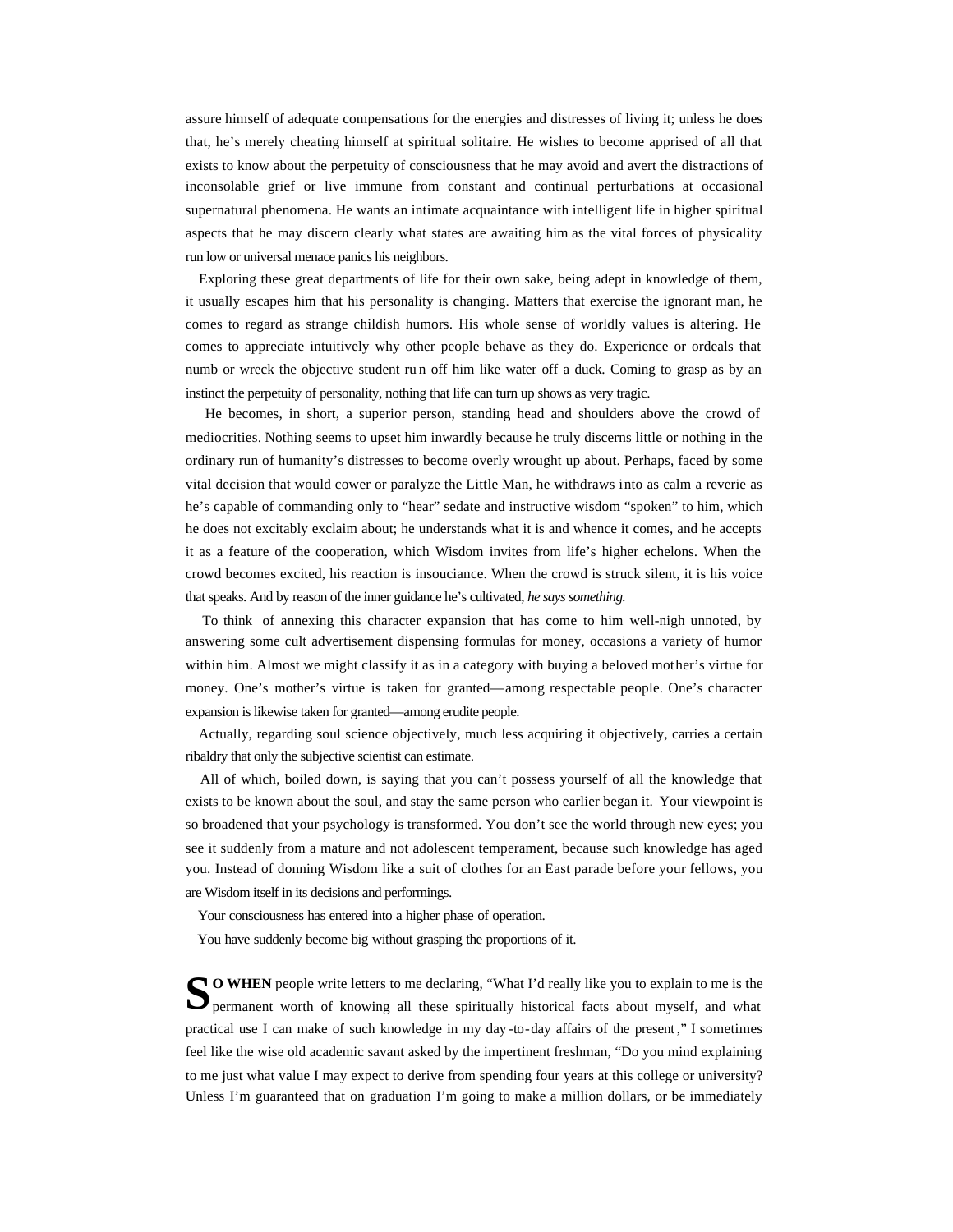appointed as Ambassador to Patagonia, or have books written about my life as scientist or philanthropist, I doubt very much that I'll waste the time or put myself to the financial expense. Of course, if you can arrange it for me to get the whole college course by reading the pamphlets a week apart, such would be the happier solution to my current predicament of ignorance and indolence. But on the whole, it's what I am in the present electric instant that counts. What I may be in middle life or old age is all conjectural."

 The professor who would pause to discuss Education with such a brains-trapped tadpole certainly could be classified as not competent to instruct him, because he'd be operating on a similar level of ideology.

What I'm trying to get across to all such correspondents by the books I'm creating in this series is as enticing a prospectus as possible of the advantage of expansion of the Intellect of Spirit. Because that's all Mind is, when you come right down to it, as I've delineated in much greater detail in *Beyond Grandeur.* Spiritual Intellect! It permits you to operate as a total personality on a loftier and vaster level of consciousness.

 Putting it in another way, we might describe it that you live automatically in whatever intellectual zone you're capable of inhabiting. Different gradations of intellect, in fact, are what create and maintain the zones in the first place.

 The laborer existing from year to year in the shanty across the tracks looks upon the aristocratic family motoring out of its driveway up on the Avenue, with liveried chauffeur behind the wheel, and is envious only of the worldly affluence displayed by them. He fails to grasp factually that possessing such affluen ce is synonymous with possessing the higher and wider exercise of consciousness, thinking more cultured and consequential thought, owning to the acumen to associate with wits on similar strata. The laborer cries in bitterness, "I have a physical body that feels heart and cold, or knows hunger or satiation, precisely as do these favored foundings of fortune. Because I feel similar organic distress, why am I not entitled to all their enjoyments?" there is rarely the right person nearby to answer, "—because you're only equipped physically to *sense* them. Become equipped spiritually—not to mention intellectually—to live a life of aristocracy, and the spiritual or mental equipment bears you automatically up to it."

 But of course lacking such development, the laborer does not get it. There is ever a demagogic politician about to entice his vote with promising that it's all a matter of who's in office, and if the demagogue be so elevated he'll make it his business to wrest from the rich and give to the poor. What Holy Spirit is doing amid it all is to lift the laborer's *quality of consciousness through experiences* so that up further lives he's eligible to such materialistic largess.

 But the laborer by no means assimilates that. He wants his avenue mansion and Rolls-Royce right *now,* purely from the circumstance that he and the aristocrats both feel hunger or chill with equal distress. That it's the hunger or chill that's activating the laborer to bestir himself and acquire a more fitting quality of consciousness so as to function properly as a resident of the Avenue, is only known to the metaphysical analyst. And that as well is a role demanding more than an average I. Q.

 Oh well, generations ago the savants coined the adage, "You can't make velvet purses out of sow's ears." But they were by no means right. You *can* make purses out of human sows' ears, if you expose the sows' ears to enough refining experiences…at least that's the way it's regarded celestially.

But learning to expand the consciousness in ten easy lessons, contained in ten pamphlets sent for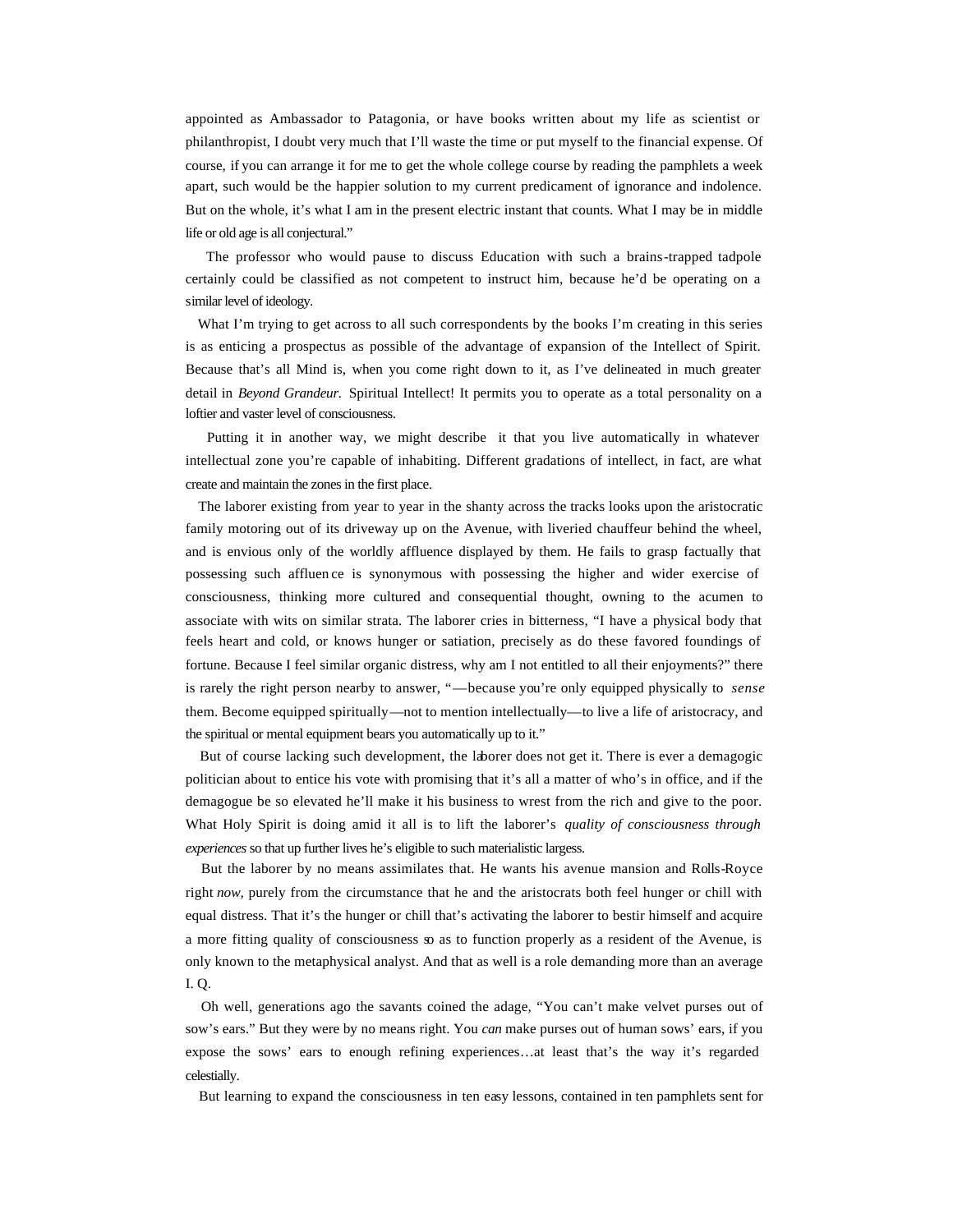ten weeks at a cost of ten dollars total, is expecting one can filch Wisdom without exerting one's self to acquire it.

A sort of digression chapter, this, to clarify First principles in the minds of the nondiscerning.

 The Spiritual Intellect of Man is a nonperishable principle that qualifies for cosmic progression by the mere fact of exercising. Wisdom spreads the entire canvas of attainment for the sodden, handicapped, or discouraged traveler along life's Low Road. Really get through one's head that Spiritual Intellect *is* nondrying and the true significance of the whole trek changes.

 But rarely is the traveler aware of the change in the electric instant that it happens. It's usually in retrospect that realization of it comes to him. Yet why should *that* bother him? The point is, it *happens.*

 And that's all God cares about, from the standpoint of Infinity. Now let's proceed with our book…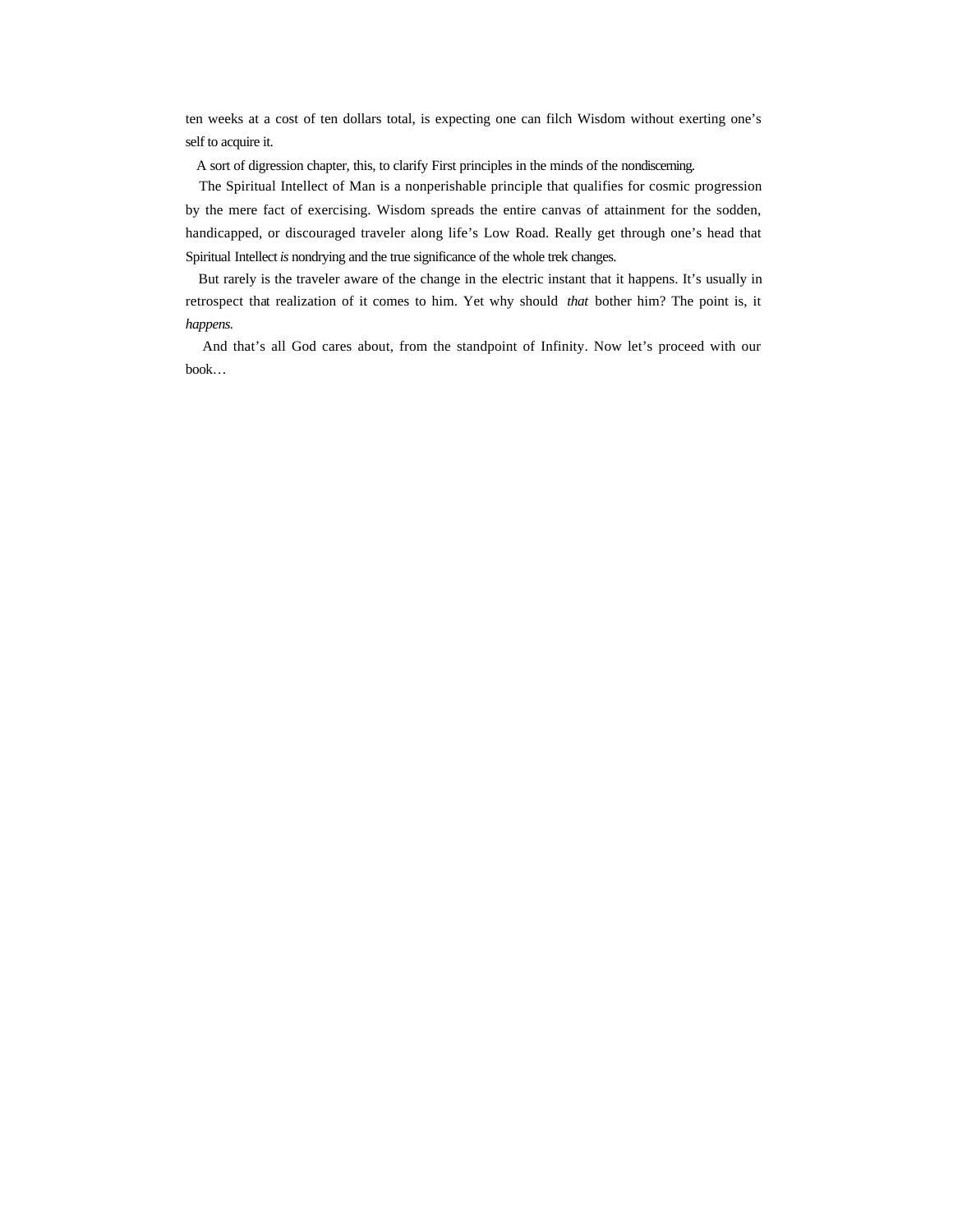# *Chapter IX*

## ???????????????????????????????????

#### **ROMANCE AS POLARITY**

#### ???????????????????????????????????

**OVE!** …What is love between a man and a woman and how and when does it enter into the great cosmic progression in our enlargement of Consciousness. Let us see.

 We know that the first forms of animate life were what we give the term asexual. And what does asexual mean? It means more than self-propagating or even self-generating. It means survival by splitting. That is to say, in the truly elementary forms of animate consciousness we have the dinoflagellates I've already mentioned that are practically one-cell animals that propagate by separating. Strictly speaking, of course, a cell that breaks apart, with each half growing into a whole and that breaking again into halves, isn't propagating at all. It's merely finding a way of achieving immortality so long as the whole species isn't exterminated by natural conditions. The original cell in a diversity of separations or break-ups, is forever in existence. But in this program, take note, nothing by way of improvement can be added that wasn't in the original unit. There can be no inheritance of traits or improvement through offspring by asexual increase. **L**

 However, asexual forms of cell life are the first forms of animate consciousness we seem to encounter in nature and the original cells have been splitting throughout millions of years. But in the occupancies of these forms by evolving units of consciousness that down some far day must be men and women, we suddenly encounter a revolutionary change in the propagation of the vehicles. Generation happens through function of organism that we call sex. Biological life divides into male and female. The medium for the transmission of the species pattern generation by generation is the egg. The female originates the protoplasmic or cellular unit within her person which the male finds a way to "fertilize" or plant the consciousness-germ in. an egg, in other words, doesn't become "alive" or contain a life-granule until it has received an ingredient that comes from a male. This reception may take place outside the female's body in some species, as well as inside in others—the higher developed types where the need of preserving them from damage or destruction is greater. In some species of marine forms the female may deposit her eggs in great quantities in some breeding place whereupon some male who has never seen the egg-laying female may come along and excrete upon them what they require to make them animate vehicles for subsequent consciousness. But as organic life climbs higher and higher up the scale of organic complication, the male sperm is injected into an orifice in the female's body, encounters the egg, fertilizes it, and imparts its own qualities to the creature it becomes. The female retains the fertilized egg and develops it within herself till the creature is recognizable as a new unit of her own species. Thereupon she subjects it and a new unit of increase is added to the world population of that species. Now it's that revolutionary shift in technique of reproduction that we're interested in at the moment —from the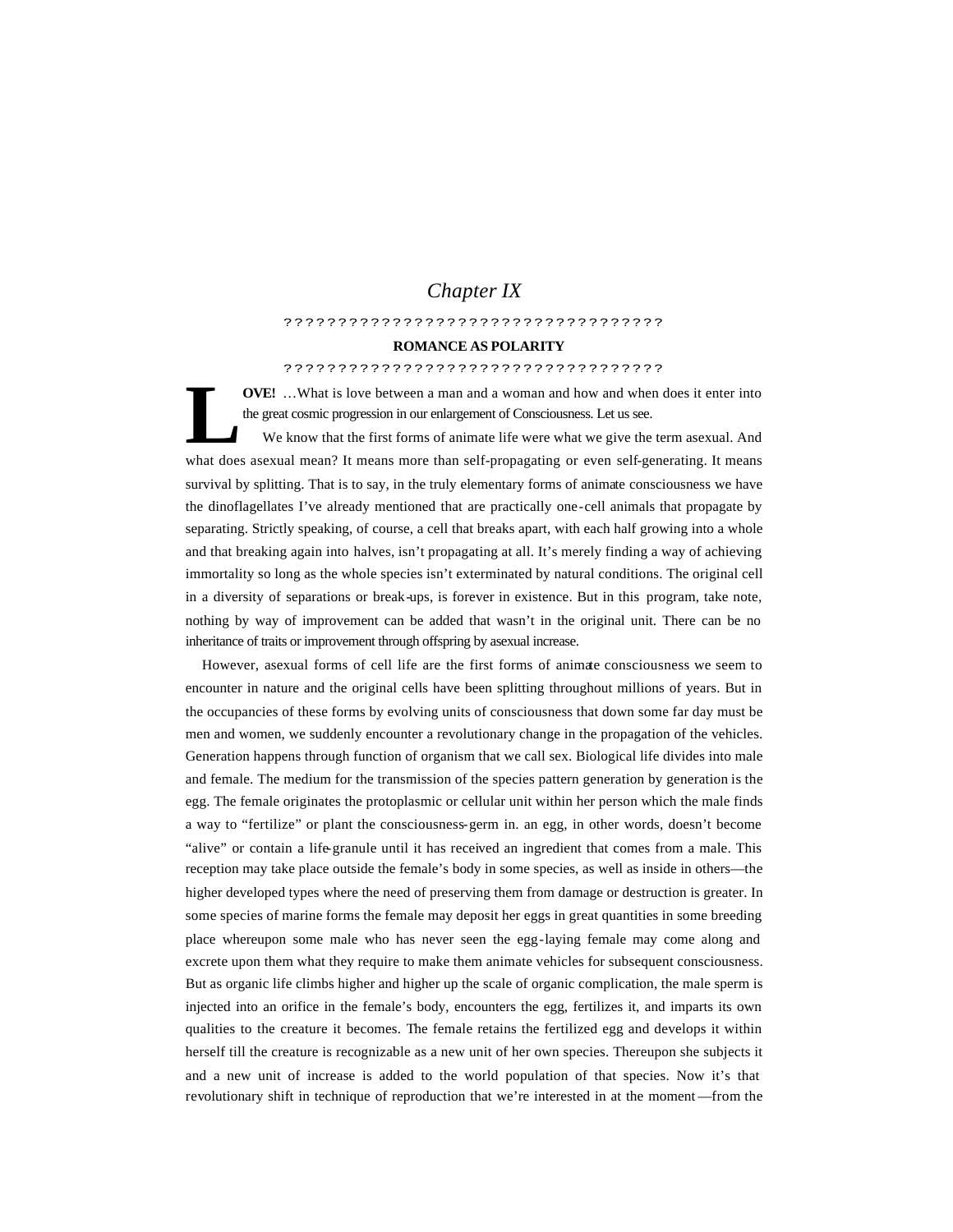asexual to bisexual. What event took place, and what condition or intelligence directed it, which reshaped this vital process so drastically? This is worth exploring.

 For it couldn't "just happen". From our point of view, Consciousness made it happen, as I maintain consciousness causes every process and alteration in process to happen in the organic world. Something was needful in the biological program that asexual increase couldn't furnish.

 I contend that consciousness, that is, original self-awareness, wanted to express more than the mere phenomenon of spontaneous aliveness by manifesting in atoms. It wanted to increase and expand itself by retaining the effects of its atomic experience, or the effects of atomic activity upon itself. So it used asexual cell-growth to build up associations of such cells into purposeful patterns and *thenceforth inhabit not the cells but the patterns of the cells in association.* These cellular patterns in functioning formation we today call organs. Many interrelated organs constitute a body.

 All cells in living organisms, considered as cells alone, are asexual—that is, they split to obtain increase. They do it today on a colossal scale in the human body. Consider how fast the embryonic babe grown in the mother's uterus from the asexual reproduction of cells from the instant that sperm and ovum meet. Now those cells are alive but they don't have consciousness. Dr. Alexis Carrel kept the cells of a chicken heart alive and renewing themselves for years, but they had no consciousness. Hitch a big conglomeration of them together in a functionary pattern, however, and consciousness can get "into it and dominate it." It can use it to create a performing "vehicle" as we say, for itself, such as the human body controlled by a nervous and muscular system and offering such features as legs for moving about terrestrially, or hands for wielding tools or weapons.

 It is wrong to say therefore that consciousness "abandoned" the asexual process of reproduction. Because it didn't. when cells got into conjunction to make the muscular mechanisms known as organs, a way had to be found to reproduce as one unit not only the cells themselves but the cells in assembled pattern. Or better still, the pattern of cells had to be projected as a utility for consciousness, considered as a pattern. Right there we encounter the phenomenon called a "body". We get the word from the old Anglo-Saxon term "bodig" meaning a collection of persons, things, facts, or the like, as a whole. What we commonly speak of, as the human body is actually the whole body of its organs making it a completed ensemble. Asexual cells considered of themselves would permit of no variety in progeny—every dinoflagellate must be like every other dinoflagellate because the last one to split is essentially the same as the first one that split. But when it came to these in assembly—joined together in a pattern—they could be as varied as consciousness could conceive patterns for them to follow in such groupings.

 Consciousness must therefore have asked itself, "How can I arrange a method or process by which these various body-patterns integrate from the self-splitting asexual cells of which they're built up. Asexual cells split automatically so long as there is chemical nourishment to sustain them and supply them with substance for their growth. But I can't have the pattern units of cells in functioning association doing that. Pattern bodies, or pattern groups, of cells mustn't be allowed to increase automatically. There must be a make-and-break system in the process of creation. Pattern bodies of cells together must only be created from motivating causes so they never come into existence without the cause in consciousness being present, or they'd soon overrun the earth as rapacious automations. Suppose I solve the quandary by dividing *myself* into halves, one-half to occupy one form of pattern body of assembled cells and the other half to occupy another form—the two pattern bodies being so designed that reproduction takes place only when they come into contact. Reproduction then occurs reactively, but not spontaneously. Suppose I divide myself as to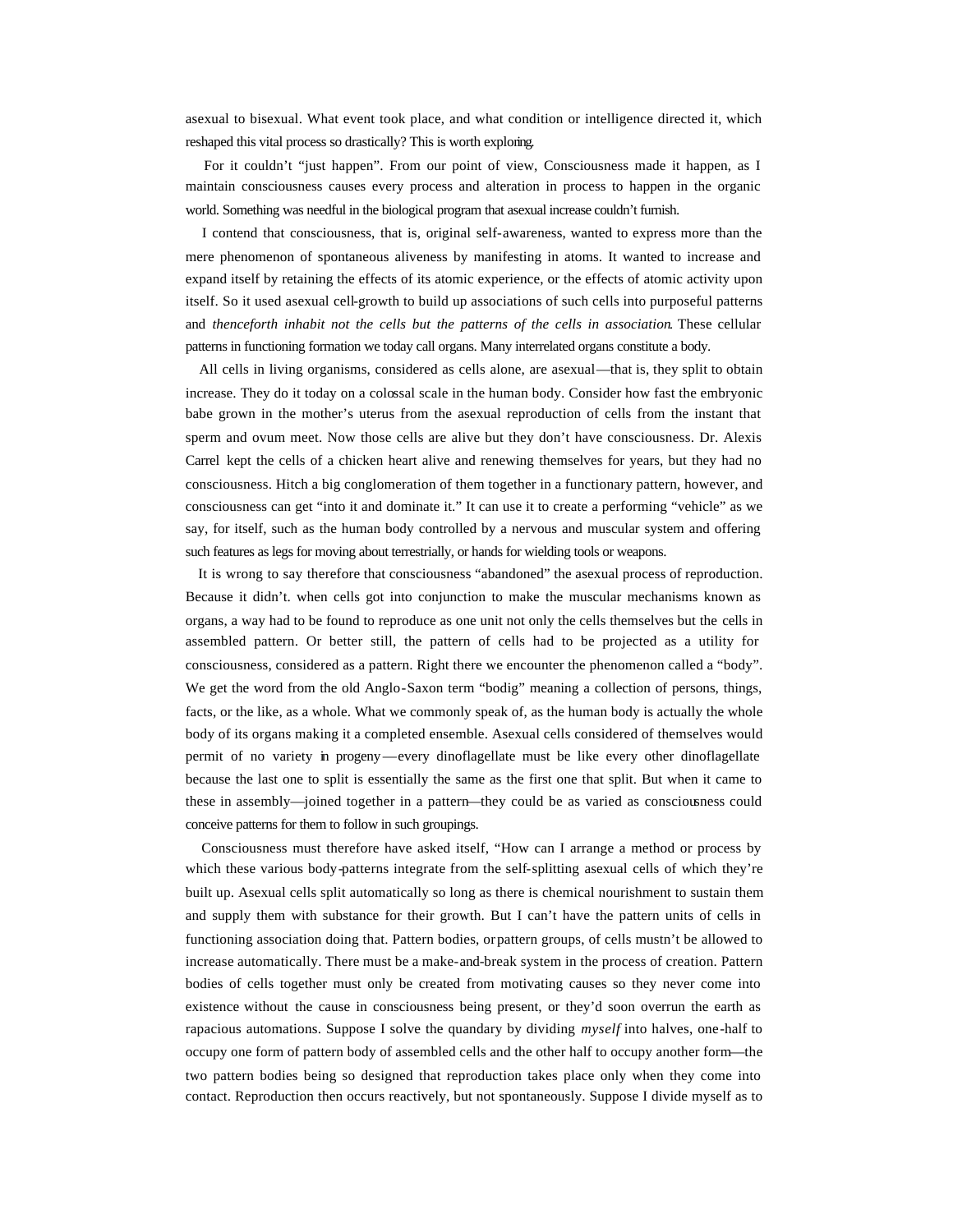qualities within my own complete unit. Suppose I p ut all my aggressive, bellicose, rapacious traits into one organism and call it male, suppose I take all my passive, docile, conserving and ministering traits into a twin organism and call it female. The aggressive part of myself will seek out and subdue the docile, ministering part and enact a process of conjugation. When the two halves thus join their organisms I will cause forces to be set in movement that start the assembly of automatic asexual cells to build a new pattern ensemble and thus the creation of new pattern-ensembles will always remain an act of deliberation between my two halves. Furthermore, size being no factor in microcosmic life except in the eye and estimate of the abstract beholder in comparison with his own completed form, suppose I project the pattern design I want the cells to take in the literal spermatozoa that passes between such male and female organisms in contact. Thus I can keep a species constant until I, as occupying consciousness, have no further need of it in my own development."

 Now whether microcosmic life thought out the foregoing or whether it received its cues from macrocosmic life that had perfected them first in other universes than ours, isn't germane to the realization that some such thing must have happened.

 Sex was a sharp dividing of the character of the consciousness just as it was a dividing—or pairing—of the functions of physical procreation. Males and females of all species think by similar processes and to the unified objective. But *what* they think—that is, their viewpoints—are as antipodal as light and darkness, day and night, positive and negative. The male fights, the female conciliates. The male projects, the female gestates. With the exception of some species of spiders, where the females are the battling and consuming Amazons and only use males for conjugating purpose and then devour them, this division of qualities of consciousness maintains in all species. That isn't to say that a male won't do an act of gentleness or mercy or a female won't battle when sufficiently provoked—when her young are endangered, for instance. But in the main these are acquired characteristics. Generally speaking—and not so general either—the male and female of any species taken together make a completed and balanced soul, composed of all attributes.

 Any soul, without all its attributes or qualities, can't be called complete. So long as it is deficient in some major attributes it is only certain portions of a soul—those that display within it. if the missing portions be elsewhere, then it is only logic that the soul must be called divided, one section of it in one place, one section in another. If one section enters into a body pattern of cells and functions therein, then there may be a twin display of the same consciousn ess, but we are compelled to consider them together to visualize the soul in entirety.

 If therefore we have the soul attributes of aggression, bellicosity, self-assertion, exploration, experiment, resolution, acquisition, incarnated in an exposition of soul consciousness that we term the masculine, and the attributes of cooperation, concord, pacification, leniency, obedience, conservation, tenderness, mercy, humility, modesty, incarnated in an exposition of soul-consciousness that we term the feminine, the two in conjunction would present a soul in totality.

 That is saying in effect that a man or woman, considered of and as his or herself cannot embody a unit of spiritual consciousness in totality, since each lacks by the essence of his sex the antitheses of his basic character. It takes a representative man and representative woman in balanced conjunction to form the perfectly totaled soul.

 It is not so much of a platitude as it sounds, to say that a given soul cannot be very masculine of temperament and very feminine of temperament at the same time. But when a very masculine man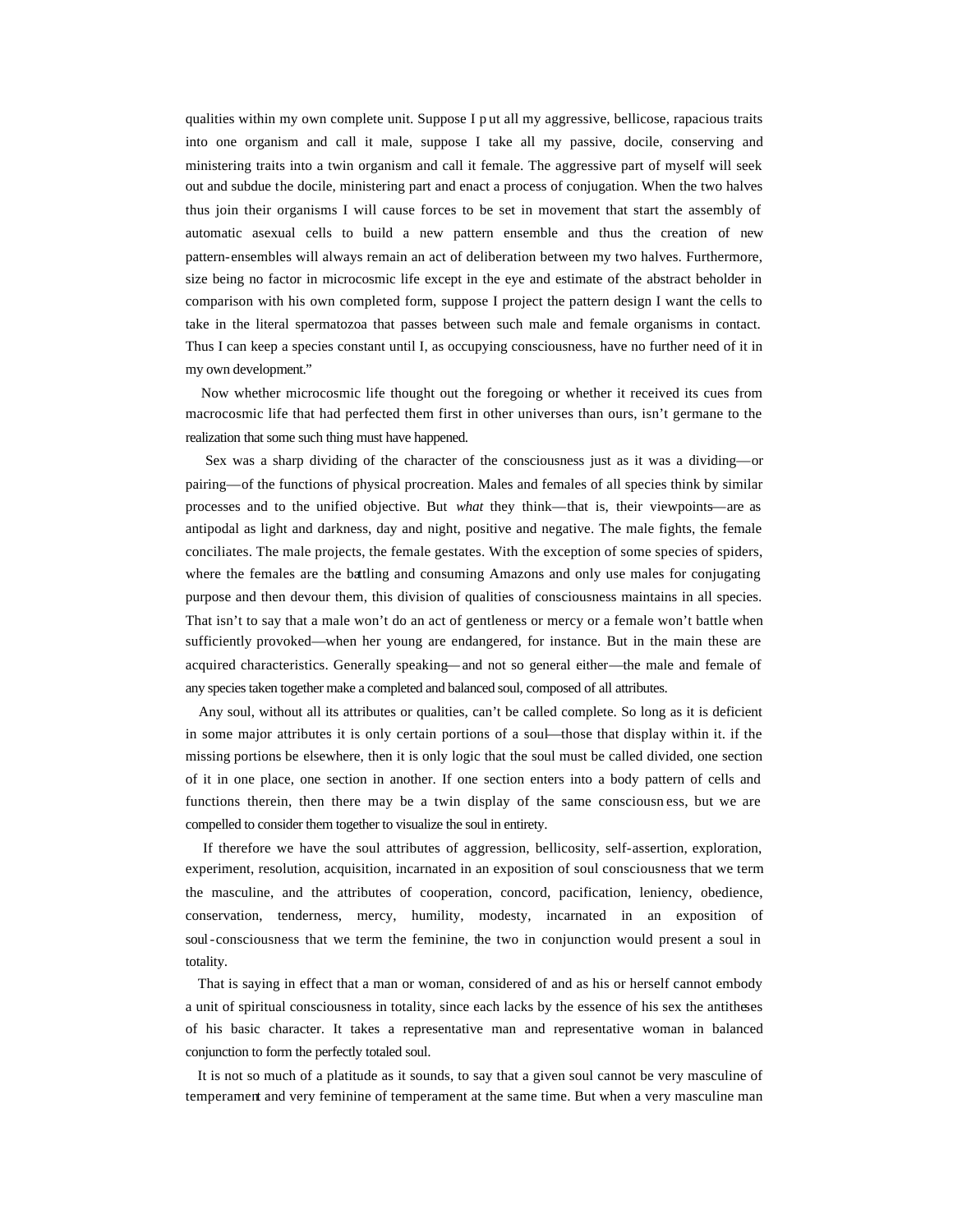loves and weds a very feminine woman we commonly declare that the match is "ideal". Why is it considered ideal? Because between them they express all the spiritual attributes of which consciousness is capable. They make a completed microcosm.

 The hypothesis them, that it requires the full quota of the spiritual attributes to compose the total soul, should imply in practical aspects that if consciousness did split into its antipodal traits in each microcosmic instance back over the generations, and each male set of traits proceeded to function in the male-pattern of atomic organism and each female set of traits in the female-pattern, then every living male should have his personal female somewhere in Cosmos who is actually as much a part of him as he is part of her, and as they contact and weld and function they are the one hundred percent spirit unit in operation.

 Acting in conscious unison they display the original unit of consciousness in its highly evolved form—evolved at least up as far as the present.

 The most potent thing engaging us is the "mystery" of the origin of sex, the perpetuation of sex, and the "love" which male and female uniformly possess, or generate, for one another. What is this unfailing sex attraction?

 The physiological expounder of love will tell us that men and women—as well as all the mammalian animals—possess certain protoplasmic sacs in their organic selves which fill up with secretions t hat are basically chemical, inciting the sac nerves or ligaments and demanding discharge. They don't tell us *why* whose sacs fill up or *why* the sensation of discharge fills the whole nervous system with ecstatic reaction. It is another of those provisions of nature that "just happened" in the course of evolution. Love, they say, is merely the anticipation of feeling the blissful reaction of sac deflation—imaging conjugation in advance and desiring it realized. They ignore so many controversial factors in this explanation that we can without great mental effort reduce it to the status of a chocolate pie that some person has inadvertently stepped in. all mammalian animals have their periods of sac distension and deflation, but how is so brash as to call bestial rutting by the name of love? Tens of thousands of men and women have loved each other who have found themselves incapable of conjugation. Millions of marriages founded on nothing but physical sex have quickly gone to pieces whereas millions more of marriages have reached their sweetest and finest stages when the "necessity" of sex intimacies has been merely out -lived. These three points alone dynamite the theory of love being constant anticipation of amativeness.

 No, love is something far more significant and profound than reproductive utility of the sex equipments. More rationally we might describe it as the fundamental urge in either man or woman to coalesce with the antipodal traits distinguishing the other sex as a sex, and present to the world a completed and balanced unity by the fact of association. It is what society clumsily describes as a "perfect mating."

 However, don't misunderstand me. I'm by no means suggesting that the happy marriages come from men and women marrying their opposites in temperament—quite the reverse. Temperament seems to be the collective reaction of a personality to its condition, and physical factors can determine it quite as much as spiritual—the temperament of a cripple or a blind person or a blind person for instance being vitally keyed to the handicap. Temperament, in other words, has little or nothing to do with sex and can't be classed as a sex trait, or even soul trait, in any aspect. I'm speaking of something that treats with a different classification of values, something we might best describe as Sex Personality. It is something that transcends temperament —or disposition—and partakes of the division of fundamental consciousness. Perchance we haven't ever coined precisely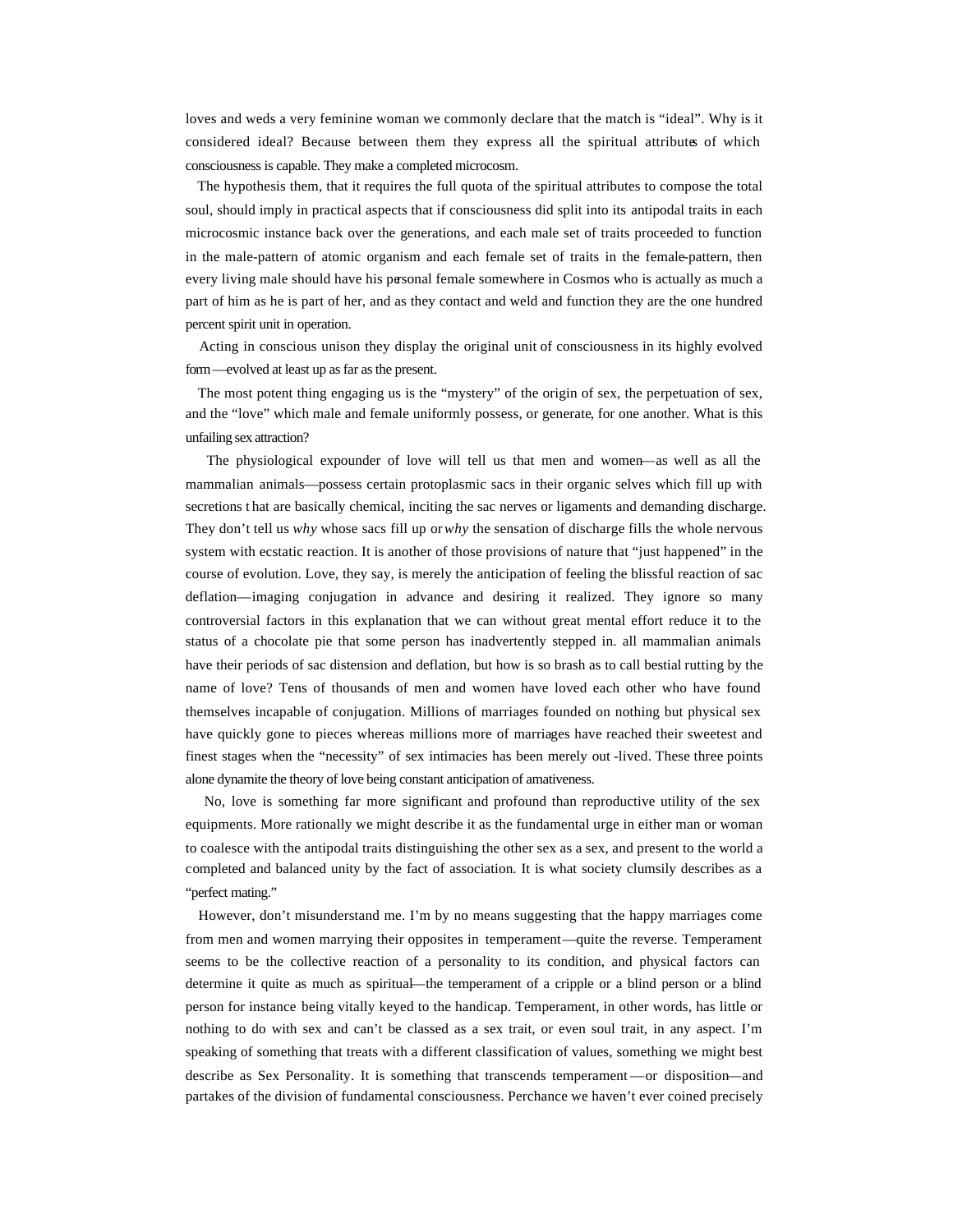the right term to identify it. Masculinity and femininity come nearest to it, considering descriptions of the soul halves separately.

 Whence, I ask you, comes the universal acceptance in the human heart, male or female, that somewhere in Cosmos exists the perfect complement to itself...the amative person who uniformly fits every specification, every complex and reflex, spiritual as well as physical, that is instinctively conjectured by the first? Is it another of those mercurial fancies that "just happen", born of dissatisfactions with sex realities that have been encountered? Is the whole world then, dissatisfied with its love mates?

We know well enough it isn't. We know beyond all peradventure of doubt there are millions of quite normal men and women who have eventually come face to face with "exactly the right person" they have longed to meet and marry, who have recognized each other as mates practically at first sight, who have joined themselves legally and spiritually to each other and barring ephemeral annoyances or distractions, have composed together the ideal spiritual unit. Millions of such marriages are of record, I say, but being so tranquil and natural they occasion no episodes to make us take note of them. *Literally there are millions of happily married people* but the unhappily married people—people who have married spiritual complements that don't belong to them—stir up such an ungodly rumpus in result of it that we overlook the great majority that life upon life does connect with its separated sections and for the balanced whole, each couple to itself.

 There is a vast literature to be explored here—what causes people to marry separated sections of other people's consciousness that in nowise belong with them? It has been treated in an earlier book *Know Your Karma.* We are interested at this juncture merely in determining as we may why you have discovered yourself in mortal life as a man or woman, masculine or feminine. It doesn't appear that we are going far wrong, examining the Cosmic Evolutionary picture, to deduce that in the original cleavage of your microcosmic conscious unit, you are the sum and substance spiritually of those particular elements designating your sex. We know that consciousness must have divided because we do have sex and we do have the antipodal spiritual attributes denoting masculine and feminine. We know there is the universal urge in each sex to complement itself with the other, to weld itself as closely s possible to the other. We know there is such a thing as the "right" men and women coming together and forming ideal matings, which no amount of worldly ordeal or vicissitude can disrupt—indeed, ordeal and vicissitude endured together only weld these true spiritual halves the closer to each other so that instances have been known where the mortal death of one caused the mortal death of the other within a few hours—or days or weeks. The hypothesis is more than hypothesis that when two people —the one very masculine and the other very feminine—look into each other's eyes or enwrap themselves in one another's arms and whisper "we belong to each other", *they are speaking the literal truth.* They started out as the one souls in the cosmic beginning, divided their antipodal attributes, incarnated as the biological sexes, and have been mating with each other on and off, life upon life, generation upon generation, era upon era, right down to the present. And in a corner of the park in summer night, in the shadows behind the bandstand, they're at it again, God love'em, because they *are* what they are—incomplete of soul until their lives amalgamate. They'll marry and go through hell *for* and *with* each other with nothing but mortal death itself truly capable of prying them apart. They may not either one of them be outstandingly handsome or beautiful. He may look like Ichabod Crane and she may resemble a mattress tied with a bookstrap but their hearts "beating as one" is no idle *cliché.* They are serving notice on the universe they together compose the basic spiritual unit. They utterly gratify and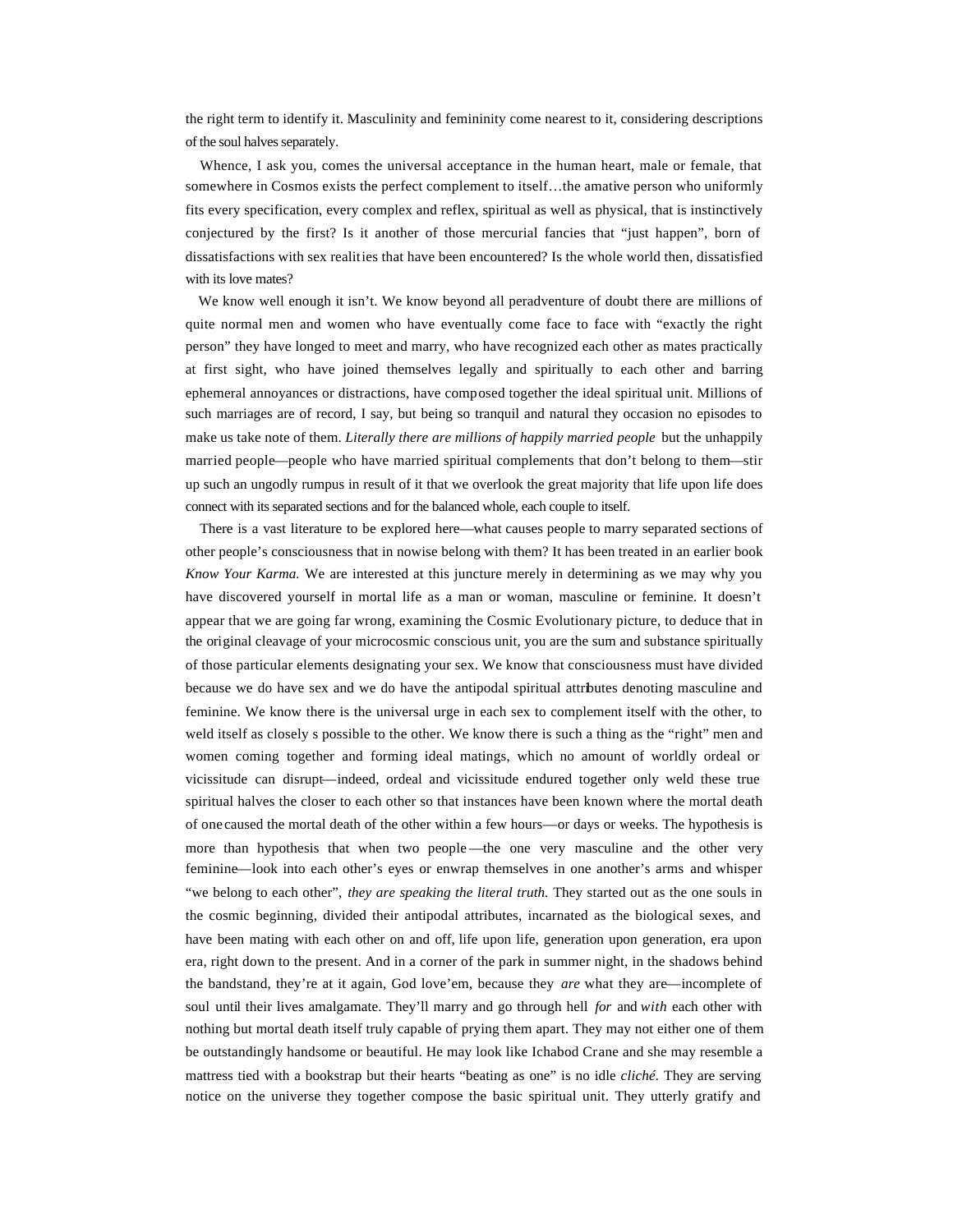satisfy one another *because they are in totality one complete cosmic person.*

 The Bible describes the splitting of consciousness into masculine and feminine, apparently, by the Adam and Eve myth—God putting Adam to sleep in Eden, taking a rib from his anatomy and shaping it into a second living human, which He called a woman. The trouble with the Adam and Eve myth is, it makes woman appear to be something of an accessory or appendage to man, a masculine aftermath, something still idling around as a sub-masculine species of merely allied importance, whereas the truth seems to be that woman spiritually is exactly as important and original as man is. Both are fashioned from the same cosmic stuff—consciousness—in equal amounts, but one is merely the obverse of the other, and neither is complete without the other any more than a coin with only one side to it can be conceived as complete. Cosmically speaking men and women are absolutely equal, only they represent different fundamental soul-elements. They are, in other words, coequal halves of the same thing antipodally expressed.

 There is, it would appear, an Eve for every Adam in this universe just as there is a Jack for every Jill. Which, incidentally would seem to account for the well-recognized fact that in the main the numbers of males in the world total the numbers of females. Every man in the world wants *his woman,* just as every normal woman wants *her* man, and won't be completely satisfied till she finds him no matter how many trips to Reno are involved. Once found correctly, however, he will stick with her and she will stick to him, beyond all explanations in law or reason. "What *does* he see in her?" is a comment heard universally enough when some handsome male seems eager to ally himself with some poor little wench with nothing more to recommend her, apparently, than the devotion in her eyes. But it's not what he *sees* in her, its what he *senses* in her. She happens to be the sex embodiment of all his souls elements that departed from him back in the evolutionary Eden of pre-Miocene days and he is merely saying, "Well, here we go again, Funny Face. Hang on tight!" And she hangs on tight. God knows she hangs on tight. She's got no other place to hang in the whole galaxy of Cosmogony, bless her dear heart! All of which is as it should be and the devil with the neighbors.

 What indeed can all the classical romances of antiquity have been but this complementing principle of the soul-halves in process of separation and reunion, even back in the morning dawn of human association. But God didn't make men and women in pairs—there's the difference—He made them in halves, so that together they constituted "one flesh", as Holy Writ expresses it figuratively, when brought into union.

 True romantic love then, isn't the anticipating how it would feel physically to go into privacy with someone specified from the opposite sex. It is the spiritual expectation of locating and welding with the obverse traits in your deficient half-soul and knowing the ineffable satisfaction of feeling yourself all in one piece again in conjugal union with what you belong to. The zest of romance lies in the blind instinctive search for the absent half of yourself. The woman looks at every man she meets, asking herself, "Is this *he?"* the man appraises every woman with the query, "Are you the filly I'm searching for, to pull double harness with me, or are you not?" But that by no means signifies the questions are satisfactorily answered at first sight or first contact. Many a man has worked side by side with some plain-faced and unimpressive female for years, to glance at her drawn face and tired back some rainy afternoon and exclaim in shock, "My God, I love this woman more than anyone else on earth…she's a literal part of me…where have my brains been?" Many a woman has suddenly come to herself in some high voltage sequence of life and cried to the dumb male eyeing her like an expiring calf with its mouth full of mush, "When I first met you I thought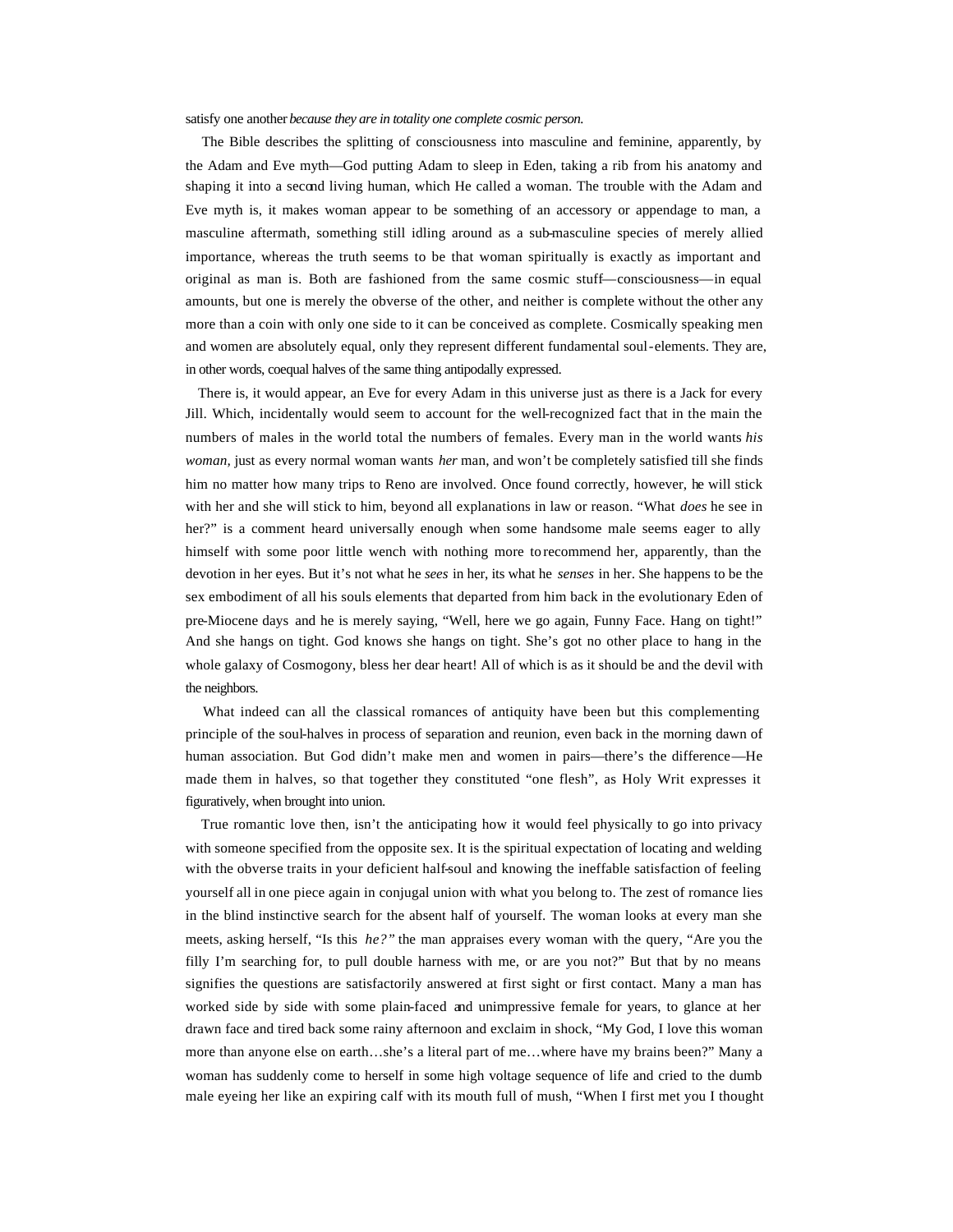you were just another drink of male arsenic, but I've decided I want to stay w ith you because you're so childishly helpless without me," …a woman's way of saying, "I belong to you, you dope, get busy and do your stuff before I scream."

 And the proof whether or not the right connection has been accomplished? …Well, if you love your Agnes or your Bill to the degree that there's something the least bit repulsive in being intimate with any other specimens of the opposite sex while your own half's mortally available, the chances are you've crashed head to head and heart to heart with the coequal section of yourself you've been knowing as twin consciousness since the days when you said, "Lookit, Funny Face, let's quit being a single cell dinoflagellate and become two people, just for the heck of it! Then you can chase me down the fen or I can chase you, and if I catch you, we'll find a nice dark cave and shack up." You're still chasing each other through the fens of the universe but finding its nice dark caves and shacking up is second business—monkey business, if you ask me. In other words, in sunlit fens or nice dark caves, you'd rather be with your Agnes or your Bill than any other cock-eyed, knock-kneed, splay -footed creature in God's Cosmos…then you've found whom you belong to, all right, and the less said about it the better.

 Now the question will naturally arise among thinking people, if every man and every woman has his or her polarity in an individual of the opposite sex, who had his or her cosmic beginning in the same unit of consciousness, how does the pair of them locate each other? Obviously thirty to seventy years of life would be too short foe two people to hunt through the earth's two and a half billion population with any serious hope of singling out and confronting one another, particularly if they're not consciously aware of what each other looks like, physically.

 That, of course, introduces the vest subject of memory—and prenatal—or before physical birth—memory, in particular.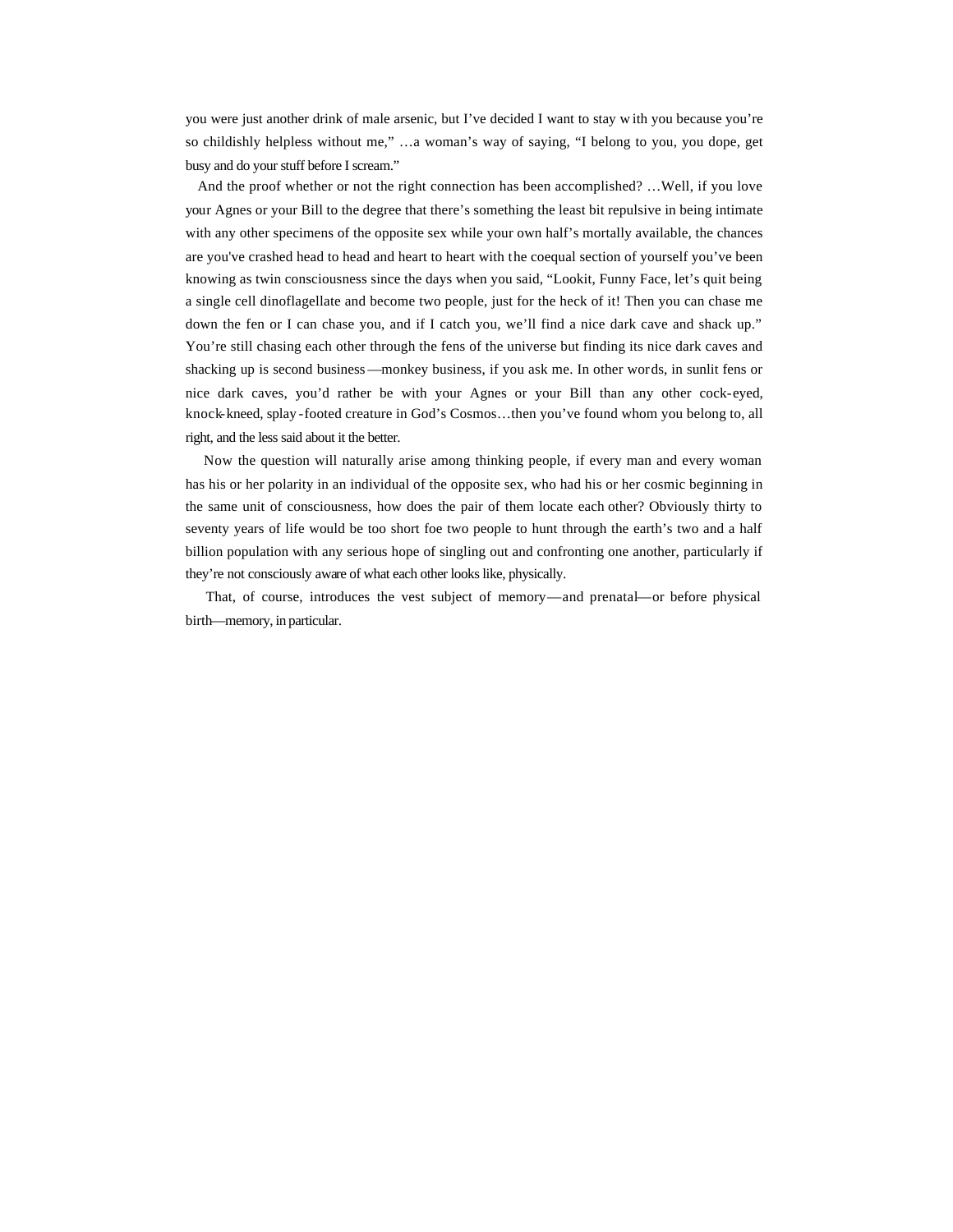# *Chapter X*

#### ???????????????????????????????????

#### **WHAT TRULY IS MEMORY?**

### ? ?????????????????????????????????

**HE PHYSIOLOGICAL** psychologist, "authorities" like William James for instance, build the whole structure of their 0particular scholasticism on their premise that brain and mind are practically the same thing, that we are conscious because we possess protoplasmic brains, and that nothing can come out of the brain by way of a memory that hasn't first gone into it by way of a present-life experience. **T**

 The explanations for prenatal talents, prior life recollections, or extra-sensatory knowledge, are frequently so warped and far-fetched as to approach the absurd. But absurd or not, the phenomena is self-evident and has to be accounted for. Let a twenty-year-old parlor maid start speaking ancient Hebrew and the solution is offered that she once worked in the household of a clergyman who knew ancient Hebrew and subconsciously heard him talking it while she dusted the room adjoining. This solution takes into no account the fact that clergymen don't rattle off ancient Hebrew while parlor maids are dusting rooms—not to proficiency where the maids can carry on spontaneous conversations in it several years later. Let a four-year-old Mozart play the piano without prior instruction and begin composing sonatas, and although he couldn't have acquired such proficiency by merely overhearing, like the parlor maid, he nevertheless inherited it—that is, got it form his ancestors. You cannot only inherit blue eyes, yellow hair, buck teeth and ingrowing toenails from your ancestors—who may never have had them—but a genius for piano playing, or working crossword puzzles, and a weakness for caramels. From a sac of microscopic genes in the mortal ensemble all these fearful and wonderful traits are passed along to you, though where your forebears in turn got them for purposes of transfer, your erudite professor doesn't make clear. As a matter of fact, if his theory were sound, that fearful and wonderful pair in the Garden, Adam and Eve, must have contained every eccentricity and talent that has distinguished untold billions of human beings since. Chemically, of course, we can credit the laws of physical heredity—the Mendelian laws—because the body as an instrument is a chemical thing: eighty-six percent water, six percent carbon and eight percent minerals and salts. But spiritually and mentally we come to elements in a wholly different category. Common sense should tell us that the parlor maid spoke Hebrew because something down here in modern times reminded her of a language she'd spoken throughout a lifetime—perhaps a series of lifetimes—and she simply recalled and practiced it. The infant Mozart sat down to a piano at four and played it proficiently because he recalled having been a finished musician in a previous existence and the piano keyboard was occultly familiar to him. But no, …in the face of common sense and overwhelming evidence we must seize on the long upward flowering of the individual consciousness and cram it by violence into the petty infantile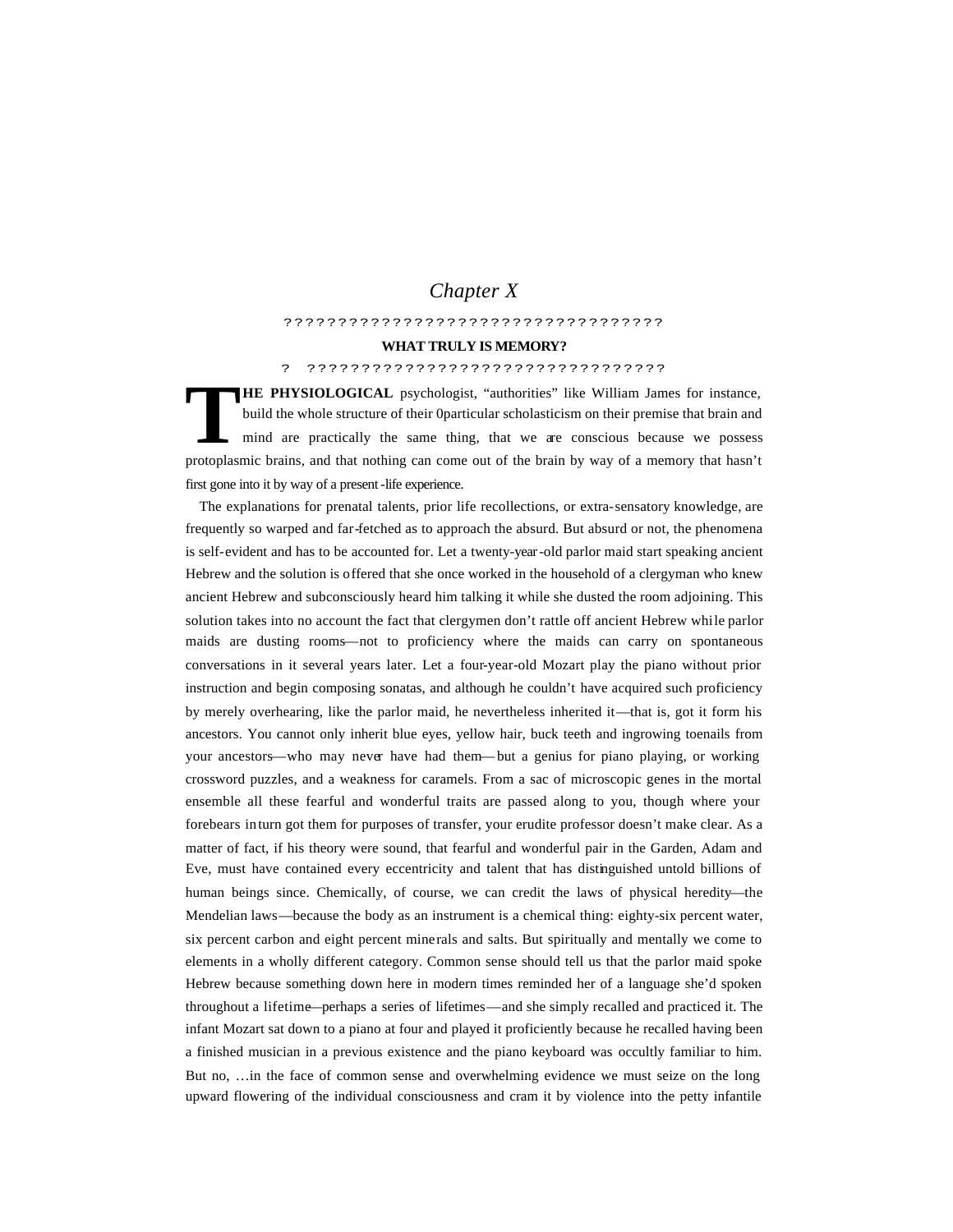experiences of this present life, and what it won't contain must derive from our ancestors. Our psychologist professor absolutely refuses to permit us a soul. Our organism is a mechanism and our self-aware spirit a chemical reaction. We started our existence the electric instant of parental copulation and we shall end it with our final heartbeat. Nothing else to it. a volume four inches thick would be required to answer the inanities and inaccuracies of the physiological psychologists who have built from the premise that the soul is nothing but an academic postulate. They can't put it beneath the microscope and study its wiggling when tortured by a pin-point, so it doesn't exist. They can't put electricity beneath the microscope either and study its wiggling when tortured by a pinpoint, but they certainly know they've got hold of something when they pick up a wire charged with 20,000 volts; so they do concede that electricity exists. The soul, however, is a reflective instead of a dynamic agency. It doesn't make a human pinwheel of them when they reach out and touch something containing it—the nearest living human body for instance. So it has to take its place among the intellectual debatable. We have to go into the Mazes of Memory to prove up and identify the soul. And that is precisely where we do go, and where we do find it. The soul seems to be little else than the ability of a unit of Consciousness to personalize through the reactions from objective or external experience. Having no inclination to write a four-inch book on the inanities and inaccuracies of psychologists—which no one would read anyhow —I want to discuss the Mystery of You from the standpoint of your Memory and see where it carries us. Because I contend that one of the major evidences of finding and recognizing your personal soul-comp lement in the opposite sex is the phenomenon of *prenatal* memory. If you are a man, you make a date to meet your dear Funny Face—approximately in a given locality and period—before either of you reduce your discarnate sizes and take over embryos to acquire your imminent bodies. If you are a woman, you retain a sort of Subconscious Memory of where and when your personal male was supposed to meet you, and you contrive to get yourself in that locality at the time appointed and start looking about. She or he may not be identifiable by a red carnation worn on the left shoulder, but they're identifiable just the same. Memory does it through feeling—through extrasensory perception of a sort. The eternal movie story plot of Boy Meets Girl is nothing but Male Memory saying to Female Memory, "Hello, Funny Face! … What detained you?" This is our premise. Let's see if it makes sense from evidence.

 The psychologist says Brain is the organ of Consciousness. Without some sort of brain you simply can't be conscious. I say Intellect is organ of Consciousness and between Brain and Mind, as much difference exists as between a telephone switchboard and the person originating or receiving the message that goes through it. you don't do your thinking with your brain; you do it with intellect. They're two separate instruments. One is physical, the other etheric. One you can put beneath the microscope and dissect—the same as you can a pound of sausage. No one has ever put Mind beneath any microscope because it's not molecular or atom ic, that is, made of molecules and atoms. It is, so to speak, Consciousness itself, proving its existence by self-expression.

 The psychologist of the William James school says: "I can prove brain is everything, because I can clamp a living creature on an operating table, cut away a portion of the brain and thereafter it can't walk, or see, or eat, or conjugate the Latin verb 'Amo, amas, amat—I love, you love, he love.' Doesn't that prove the brain is everything?" I answer, "All it proves is, that you and your scalpel have damaged a perfectly good piece of cranial machinery for manipulation of the physical body. You might as well go into a telephone exchange, rip out a third of the wires in the switchboard and cry in your analytical wisdom, 'See, I have blanked out the telephone service in the whole north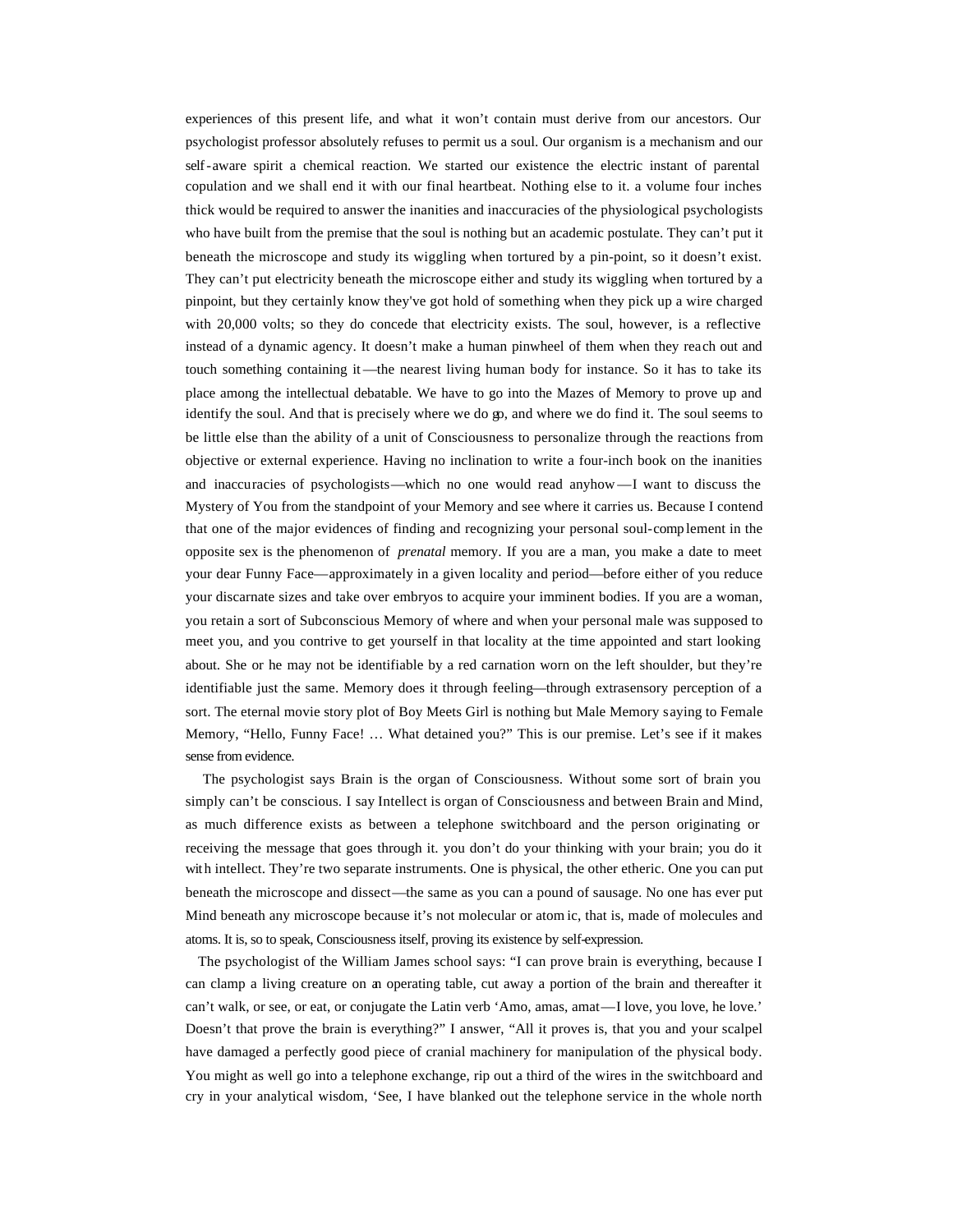eastern part of town. Doesn't that prove there's nothing to telephony but the switchboard?"

 I contend the brain is a great concentration of never ganglia—both the cerebellum and the cerebrum cortex—that translates sense impressions or atomic energy reactions to Soul-Intellect, and all your conditionary reflexes to get habit-grooves worn in mentality on the one hand and vivid-section experiments to produce moribund monkeys on the other, are nothing but monkey foolery with the wires of the neurotic switchboard. Certainly a brain tumor may eat into the cells of a human brain and drive that person crazy. Just so a blowtorch thrust into a switchboard will fuse all the wires and have fifty strange people all jabbering back and forth in a wild bedlam of converse. What does it prove excepting in both cases the machinery is damaged? But where is the psychologist or vivisectionist bold enough to say he can cut away a portion of the brain and remove that person's proportionate ability to think? He can cut away a portion of the brain that stops a person from manipulating a bodily member or a tool. He can stop him from distinguishing certain objects or certain colors, or from showing certain reactions to stimuli. What he's done is to interfere with the neurotic-physical functions. Your psychologist can even inject sodium-penthathol into the blood steam and obtain total unconsciousness, or anesthesia, in a happening so sudden the patient isn't aware of its occurring to him. What is it but the complete shutting off of all physical sensation and possibility of material reaction, and islanding the mentality strictly within itself, giving it neither stimulus nor opportunity for exercise? The patient, it is states, literally knows nothing during the period of the anesthesia. What actually happens, of course, is a condition where the *functioning* of consciousness is at absolute zero while still imprisoned in the physical equipment. Let the heart stop beating during the operation and the imprisonment ends and consciousness or mind spring electrically into functioning awareness of materials or energy in some form again and the personality resumes albeit without the enhousing body. Consciousness isn't destroyed but merely suspended, as we say, during the period of the anesthesia. Memory isn't destroyed because a person comes from the anesthesia recalling precisely who he is, and all the events that have made up his life before he went under the influence of the drug. If it be argued that this is because the cells of the brain holding the memories haven't gone out of existence, I come back with the demand to know how, under certain forms of anesthesia—catalepsy for instance—the patient knows facts and memories of experiences and whole vocabularies that never have been in his brain cells to begin with? You can't have it two ways. You can't work both sides of the street in this brain-cell psychology business. Either your brain knows all that you know, or it doesn't. of you regain full consciousness, and function normally again because your brain cells haven't gone out of existence, why does a corpse stay dead with all its brain cells intact there in the cranium as they have always been, and in perfect functioning order but with heart stopped and spirit-soul departed?

 I contend from my psychical contacts with persons who have obviously abandoned their earlier physical vehicles that it isn't consciousness that "blanks out" under anesthesia—or sleep, or drug surfeit, or fainting spells—anyhow. Consciousness simply disconnects itself form the physical in order not to receive any more sensatory impressions from it of any nature. In other words, it finds itself in a status where its performance in reactions from external energy of any sort—external to itself, that is—is reduced to zero. So we paradoxically declare that consciousness is unconscious or nonconscious. It would be easy to reason wrongly from this then, that consciousness, in order to be consciousness, has to be performance of some sort. But does it? Does energy have to be always in performance to be energy? Does electricity have to be always turning a dynamo or knocking down church steeples in thunderstorms to be electricity? Those aren't essences. They are displays of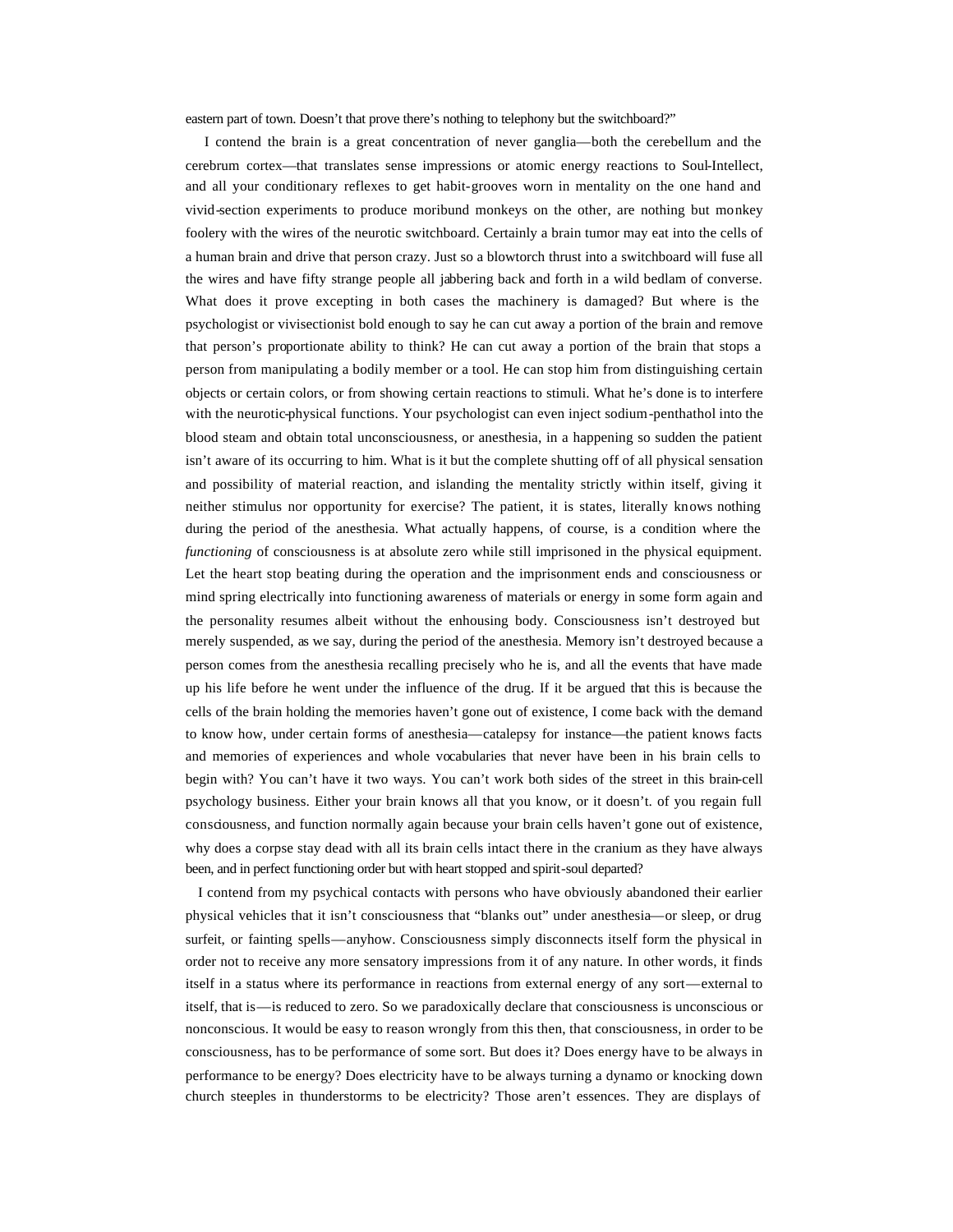characteristics that supply means for material identification.

 In anesthesia the "I Am Me" thought may still maintain but not exactly in the same state or manner of performance that it maintains when comparing itself knowingly with materials or in material situations. In blank -outs of consciousness, so -called, we may have inability to recall any memory at will. But the fact remains that when the anesthesia period is over, all memory troops back, just as all recollections of the previous day's activities return the morning after a sound night's slumber. Therefore, if memory functions again, naturally and normally, how can we logically claim it has ever *been* any place? It is right where it always was: the great bedrock of the "I Am Me" phenomenon, only needing an objective stimulus to bring it into action. When in the great basic transition form the discarnate to the incarnate, we seem to have a complete blank-out of memory on entering our mother's womb and taking possession of the foetus or embryo that will subsequently furnish us with a new body for a fresh earthly life-span, we never lose the "I Am Me" realization although we have shut ourselves off from our previous memories of experiences in former bodies. However, we do encounter a great mystery here that e have by no means fathomed as yet and to which e shall make reference again and again before the end of their book. How happens it that we blank out memory—if we do, and as it seems commonly that we do—to go through the experience of mortal birth, and yet retain our knowledge of the piano if we be a Mozart or memory of the grammatical terms and construction of ancient Hebrew if we be the servant girl dusting the parlor next to the clergyman's study? How happens it that practically one hundred percent of us have known presentiments of certain localities or individuals that were utterly familiar to us although we realize consciously we'd never been in the one nor met the other physically in this life? I knew a New York businessman, never out of the United States, who went to Glastonbury Abbey in the wake of the 1918 armistice and found himself on such familiar ground he was able to reconstruct the ruined portions "from memory". I knew a 24-year-old Hartford, Connecticut bookkeeper who was "born with" such a knowledge of ancient Mayan that he could speak the tongue and read the inscriptions on the monuments and who eventually joined natural history in a highly compensated consultant capacity, because he was so proficient—and he'd never been outside the United States in his 24 years nor met any second person who understood the language. I will tell you more about this phenomenal case greater length a little later. I know a woman who reached out to touch a circlet of jewelry on the neck of another woman lately returned from the Mediterranean, crying angrily, "Where did you get my beads?" She was unable to accept that they had been acquired in a Cairo museum, found in a nearby pyramid tomb. She told the name of the royal jeweler who fashioned them, and the name of the long-dead husband who presented them to her. I know a respectable matron living above Ossining, New York, who walked for the first time in her life into the old Roman Forum and announced, "My body was buried alive under *that* stone on which Mr. Jones is standing, when I was a vestal virgin here and defected in my oath." And Jones was so interested and had such drag with Mussolini that he got permission to have the stone lifted. *Under it was discovered a small crypt containing the skeleton of a young woman,* with the masonry indicating she'd been entombed alive.

 Why take up space here recounting perhaps fifty such episodes of people I've met who've told me the circumstances of their memories "lifting" and of remembering back consciously to events they'd lived as previous persons. Almost one hundred percent of people feel an uncanny and unexplainable affinity for certain countries or periods, as against other counties and other periods that they can by no means account for by present -life memories. Heredity can't be responsible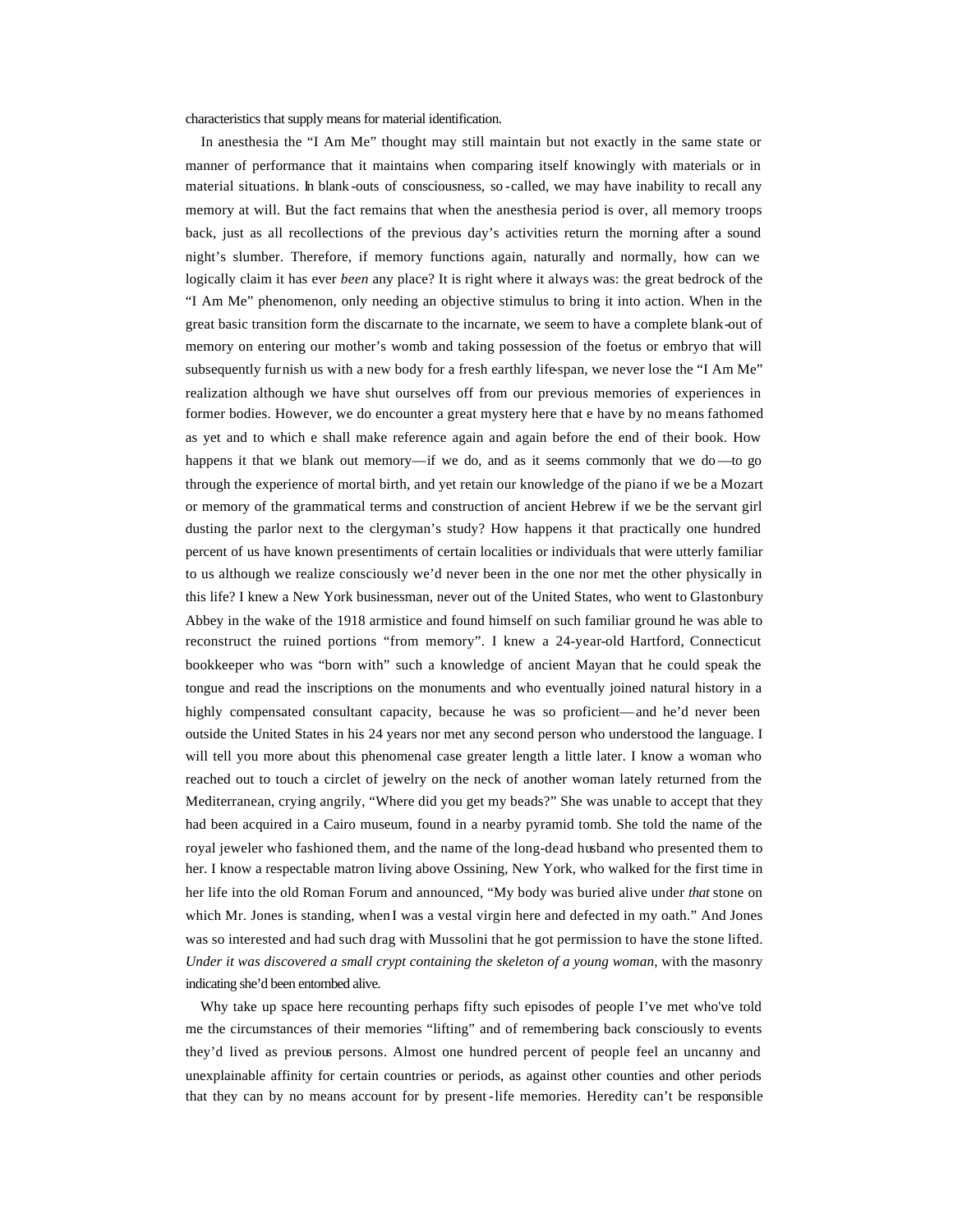because it may be a country or a period with which one's forebears have had nothing to do. More likely it is that where you fid a person with "instincts" so marked for a particular country or a particular period, you are merely confronting a soul who spent several successive lives in such country at such period and has "brought through" a sense of culture, language and outstanding experiences. And the proof of this, to my mind, lies in the fact that when you select some person who has a strong leaning toward some special country or culture, put him into deep cataleptic slumber—where his mind can be completely divorced from all sensation hooking him to his present body—he will not only speak the language of that country or culture volubly but tell you his name, place of residence, and approximate experiences as a citizen of that country, all taken out of prenatal memory. I have seen or heard this happen so many times that, again speaking personally, it holds no more novelty. I am obliged to believe in serried earthly birth from experiences I have had with various people whose "cosmic memories" have thus been "unlocked." I contend that rain and intellect are two separated entities because mind holds memories that brain does not. Brain only takes the physical and sensatory perceptions of this one current life and transmits them to mind, which is the real receptacle retaining them. And mind goes with us from life to life.

 In illustration of exactly what I'm speaking to expound, let me take half a dozen pages and tell the story in full of my first convincing contact with the phenomena of unveiled prenatal memory. It's typical not only of dozens of similar cases I've witnessed since but it may serve as back-log for other phenomenal I want to examine before I'm finished.

 In the winter and spring of 1931-32 I lived in Washington, D. C. The office of my publishing company was located at 1019 15<sup>th</sup>., N. W., where I had the two upper floors of a long, narrow, three-story building. The second floor was given over to executives and clerks. The third floor was given over to my large private office at the front and the office of my elderly secretary at the back. The place had no elevator. A wide set of stairs connected the two floors in twin hallways along the building's north side.

 One morning in April the receptionist called up the announce that two young men were waiting below, who had traveled down from Connecticut to see me, bringing letters of introduction from Dr. Hardwick of previous mention. They were after jobs in my publishing organization. I told her to send them up.

 One of them—I am going to call him Matt for purposes of this anecdote—was a 24-year-old bookkeeper and accountant. At the instant of opening my door and entering from the hall, he gave a slight start, stared at me, and seemed on the point of saying something—but kept it repressed. I wondered what had bothered him in that initial instant, but it was several weeks before he explained.

 He was a well-built, intelligent boy, especially fitted for the position he wanted and after a half-hour chat I gave him the job. We did only executive and clerical work on the premises—no printing—and Matt took his place as our chief mail clerk, opening and sorting Incoming letters.

 One morning he brought up to me a sheet of paper, which had been sent me by a patron of ours, covered with strange hieroglyphics that I was asked to identify and translate if I could. They had been written rapidly by a woman in trance under such circumstances that they seemed to be bona fide. They meant nothing to me, however, and I told Matt to return them to our correspondent and tell her so. But Matt lingered a few minutes. The question of hieroglyphics written in trance introduced a subject he'd wanted to discuss ever since the first morning I'd seen him.

"Chief," he inquired, "would you think me balmy if I said something to you in a foreign tongue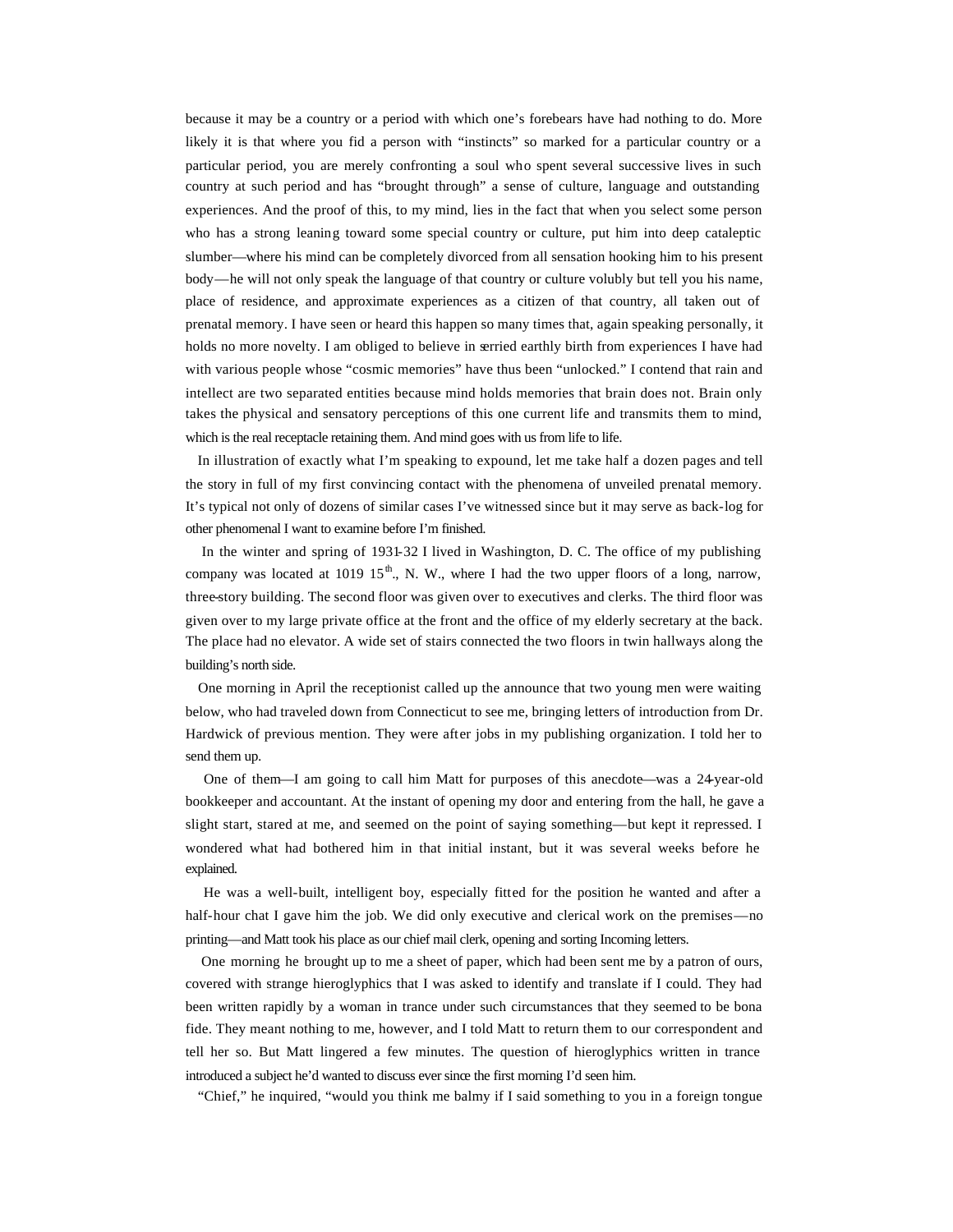and asked if you recognized it?"

"Of course I wouldn't think you balmy," I answered.

 Thereupon Matt seriously spoke a couple of lines of utter jabberwocky to me—entirely meaningless—but in the sing-song consonance of some dialect like Chinese.

"Recognize it?" he asked.

 Could t truthfully say no? The language sounded as familiar to me as English but entirely unintelligible. I had a moment of mental distress. What was I trying to remember?

 "I recognize the language but not the meaning." I said finally. "What language is it and what does it say?"

"That's just the point," my employee returned. "I want to know, myself."

"You mean you're speaking a language without knowing what it is?"

 He nodded dubiously. "I've spoken that language while asleep, on and off, ever since I was a child—you can ask my mother. And the other morning when I came up here with Don to get this job, I had an overpowering impulse to say to you what you've just heard me say. May I tell you more?"

I said, "Tell all you please. I'm listening."

 "Well, ever since childhood I've had a recurrent dream that never alters in the slightest particular. I'm going through a lightly wooded country with a small band of men, of whom I seem to be leader. It seems to be hostile country because ever so often I lose a man by arrows shot from ambush. At last six or eight of us survivors come up to a village made of curious huts—apparently the end of our journey. The huts are constructed of dried mud, wattles and thatch and the occupants are semi-savage. They seem to be white people but dressed mainly in skins of animals. I sense in my 'dream' that I've got some sort of message in the girdle about my waist that I must deliver to their head man. Accordingly I'm escorted through the village to what seems to be the entrance to an underground passageway arched over with rocks. There are stone steps leading down into a short tunnel with light at the further end of it. the light comes from apertures in rocks making the roof of a semi-circular cavern, where a man in a helmet and long golden beard sits eating at a table. I walk up to him and am about to address him and deliver my document when I hear mad cries at the top of the steps I've just descended and know my men I've posted there are in some sort of trouble. I dash back without addressing the man in the helmet and leap up the steps. Getting back into daylight at the top I don't see my companions but some fifty feet form me I do see a villainous fellow with matted hair and beard and skin about his middle, with bow raised and arrow on the string pointed in my direction. I'm about to cry out to him, when the arrow lets fly. Then I feel a bump above my heart as though a rock had struck me. I look down at my left breast and see the shaft of the arrow vibrating. Next instant with an ungodly sear of pain my mind blanks out."

Matt stopped, and I said, "So what?"

 "Well," he smiled wryly, "I never did get to say to the man in the helmet what I'd started to say to him, not until five minutes ago."

"What do you mean, five minutes ago?"

 "I mean, the instant I walked into this office the first time and came face to face with you, I recognized you as the man in the helmet with the beard. I wanted to say to you what I've finally said to you just now, hoping you could translate it for me."

 I repeated that I couldn't, although it sounded painfully familiar. Evidently what Matt depicted to himself as a recurrent dream had actually been a snatch of vivid memory of some former life that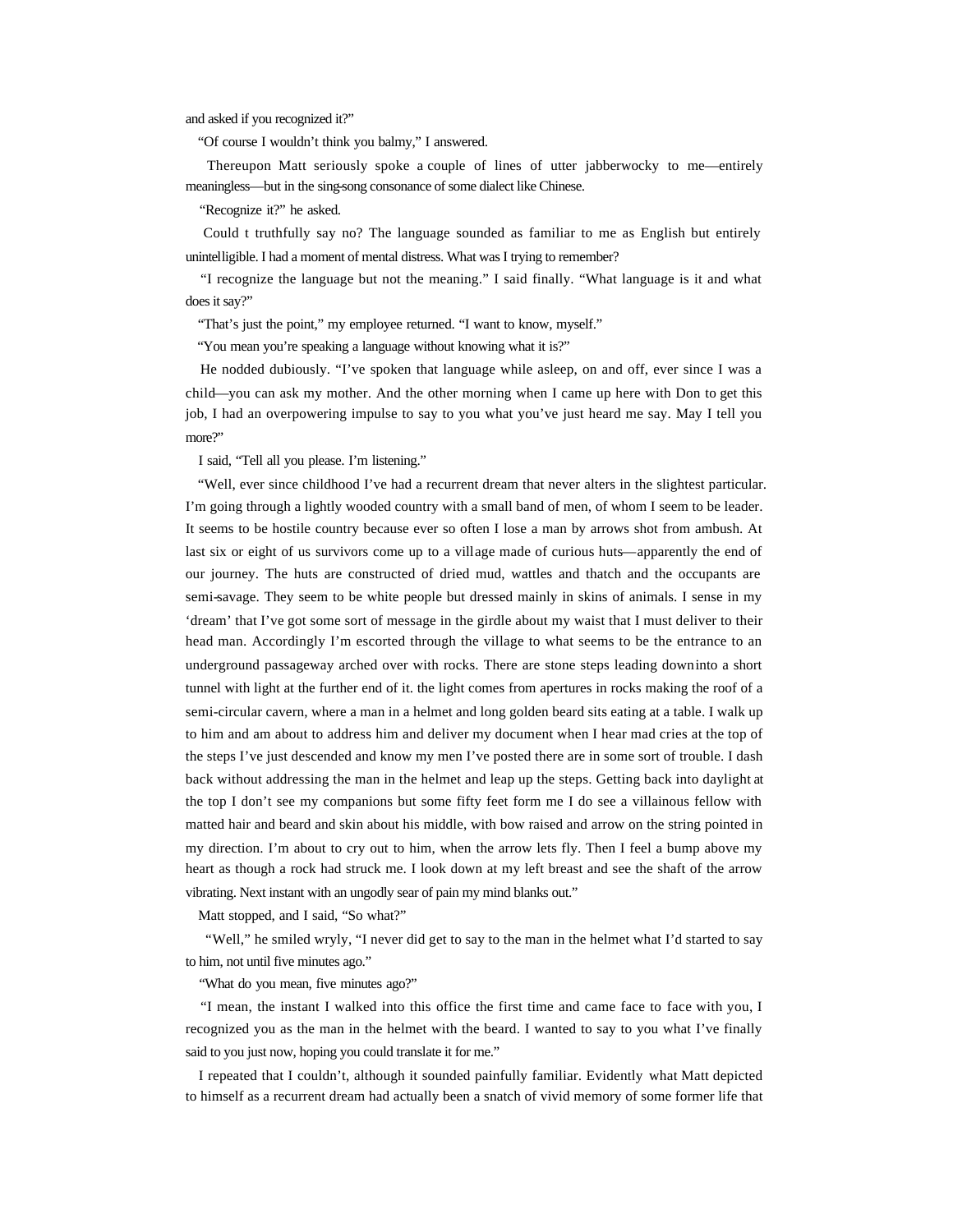had ended tragically. But I still couldn't help him and we went along with the day's work. It was at that time only an interesting anecdote and nothing more…

 A month went past. Matt's work suddenly began to suffer. He was becoming restless and discontented. I wondered what ailed the lad and whether my inability to help hi with his prenatal recognition had anything to do with his worried hectic conduct. Making discreet inquiries I discovered something that seemed then to have no bearing on our relationship.

Matt was having girl-trouble—serious girl-trouble.

 A young lady he'd previously known up in Connecticut had suddenly appeared in Washington and was making his life miserable by demanding that he marry her. And Matt didn't want to marry her.

 "Hang it!" he cried, when I got him in consultation about it. "Why should I marry her? I give you my word of honor I've never in my life had illicit relations with her. I met her up north at a party and almost the first night she caught sight of me she attached herself to me and seemed to think I had obligations toward her to love her and take care of her. If she's going to have a baby, I'll tell the world it's not mine. In fact, I came down here to get from her, suspecting she might break out with some such charge."

 I told him I hadn't heard of the girl making any such charge but I regretted the distraction she was causing because Matt had been becoming a most valued co-worker.

 "I'm just being put on the spot by that little tomato," he groused. "She's a nice kid and all that, but marrying her and living with her all the rest of my life I can't see foe snake-bite."

 Was it merely a girl's capricious infatuation, I wondered? But why was she so piteously insistent that Matt *owed* her his time, money and affection?

 This was the state of affairs when I was unexpectedly favored by a visit from an erudite old Scot physician in New York who had formerly been a member of the Medical Corps of eh British Army in India where he's had time and opportunity to study esoterics and the occult under genuine Hindu pundits. I'll call him Dr. Garland. He'd come down to see me about some articles on Extra-Sensory Perception I'd recently published and we were back in my office still talking after dinner when Matt came in. knowing Dr. Garland to be an accomplished linguist I introduced the boy.

 "I wonder, Matt," I said, "if you could recall and repeat for Dr. Garland the jabberwocky you gave me the other morning when you told me the story of the man in the helmet."

 Matt sat down and blinked to recall the queer speech. Finally he spoke something that was utter gibberish.

 "Nothing doing, Matt," I said. "That's not what sounded so familiar to me last month. You're making that up."

 I chanced to glance at Garland. His china-blue eyes under his bald forehead were staring at Matt in stupefaction.

 "Where'd you learn Second century Gallic?" he demanded of Matt. Then to me, "Making *nothing up!* Let's hear some more of that."

Matt gave him more.

"What's he saying?" I demanded.

 Garland said, "He's telling me about his life in southern France down near the Spanish border and how the Roman troops confis cated his property and ruined him. Do you recognize what you're saying, young man?"

Matt said he didn't. He was merely speaking familiar sentences in some tongue that seemed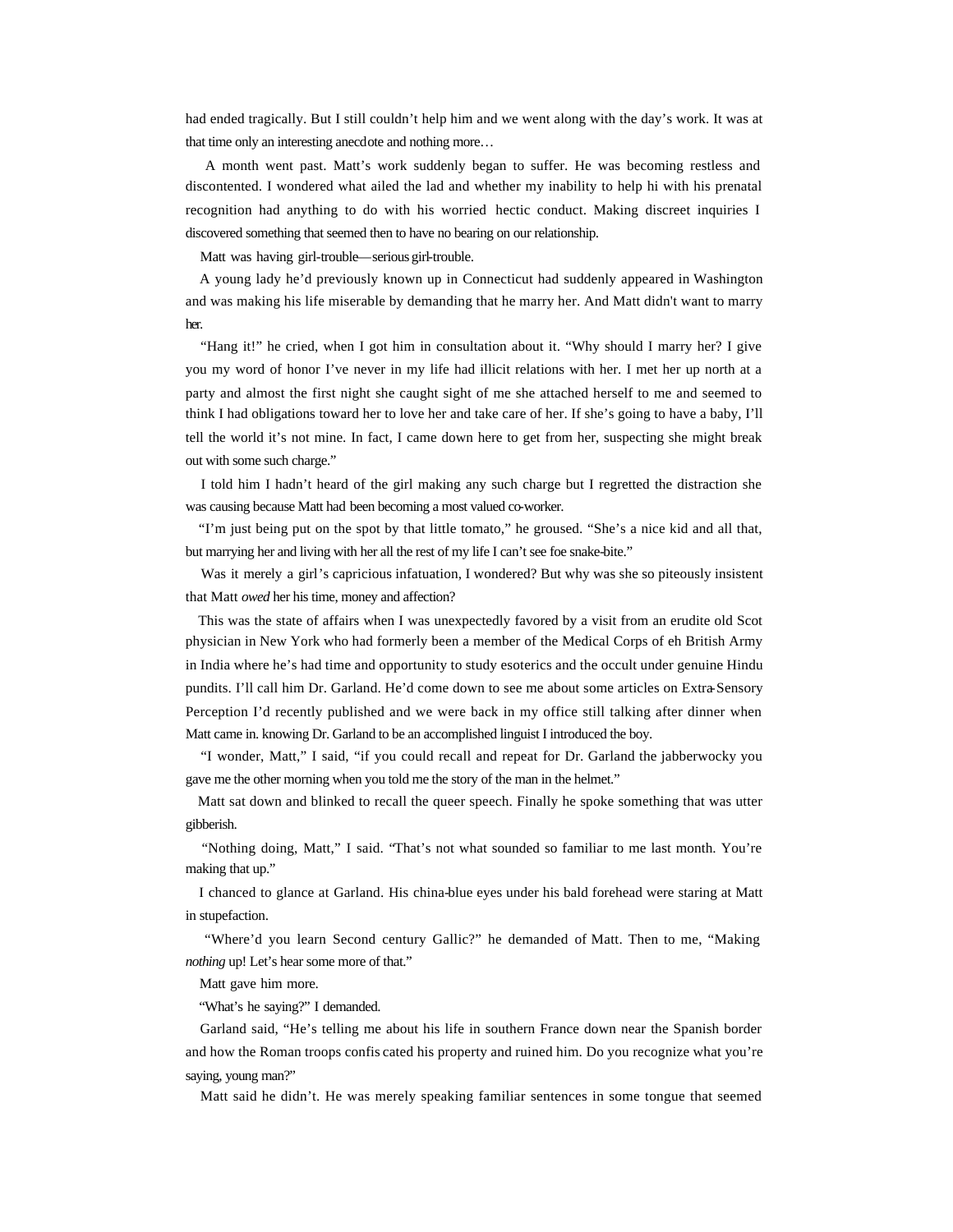natural to him.

 "What I want," I insisted, "is the statement he made to me t he other morning that *I* recognized but couldn't translate."

Matt seemed discomfited and tried again. The speech seemed changed but I still shook my head.

"That's still not it," I objected.

"Good Lord, he's talking Spanish Basque," cried Garland.

 Matt made several attempts to repeat his statement to me of the recent morning. Suddenly I galvanized.

"That's it!" I cried. "Say it again, Matt."

Matt said it again.

"What is it, Doctor?" I asked.

 "Sounds to me like Ninth Century Saxon," Garland replied. He had Matt repeat it several times. "Translated it means in substance, 'Well, my chief, I join you again, although my delay was not of my choosing,' or as we'd say it today, 'Better late than never.' Body, how many other languages have you got locked up in that cranium of yours?"

Matt shrugged his shoulders.

 "Suppose," Garland proposed, "I put you into cataleptic sleep and opened up that prenatal mind of yours? …ever been hypnotized?"

Matt said he hadn't been.

"Want me to do it?"

"Sure. I'm willing."

"Stretch out full-length then, on this office divan."

 Matt composed himself for as strange an episode as I'd witnessed up till then in my experience. Making cabalistic passes with his remarkable surgeon's hands over the lad's forehead and body, I saw Matt in the next ten minutes go so soundly asleep he resembled a corpse. All Garland said to him was—

 "I want you to go back into your memory life by life before your present birth and see how far back in time you can remember. Try to recall the language you spoke in each life and repeat it to me as you go back, back, back. Recall your station in life, your name if you can, your dress and natural costumes. Remember all of it so that when you come back into your life up here in the Twentieth Century you can tell us about your past lives in detail."

 Matt stayed under that strange cataleptic trance for an hour and twenty minutes. In that time he talked Greek, Persian and Egyptian. With absolutely no cues or promptings form Garland, he described the lives he'd led in each of these civilizations. Then he plunged into languages where Garland was unable to follow him.

 At length he seemed to be in distress. He uttered guttural cries of distress. His body on the couch seemed to contort as in nightmare. He groaned and whimpered and tried to avert his face by rolling his head frantically from side to side.

Garland asked in English, "Where are you, Matthew?"

 Matt answered in a tongue that jolted the Doctor badly. To my own amazement Garland himself started asking sharp questions in that tongue.

"What is it, Doctor?" I demanded.

 "Ancient Mayan," he replied in an aside, keeping his eyes steadfastly on the distressed lad's features.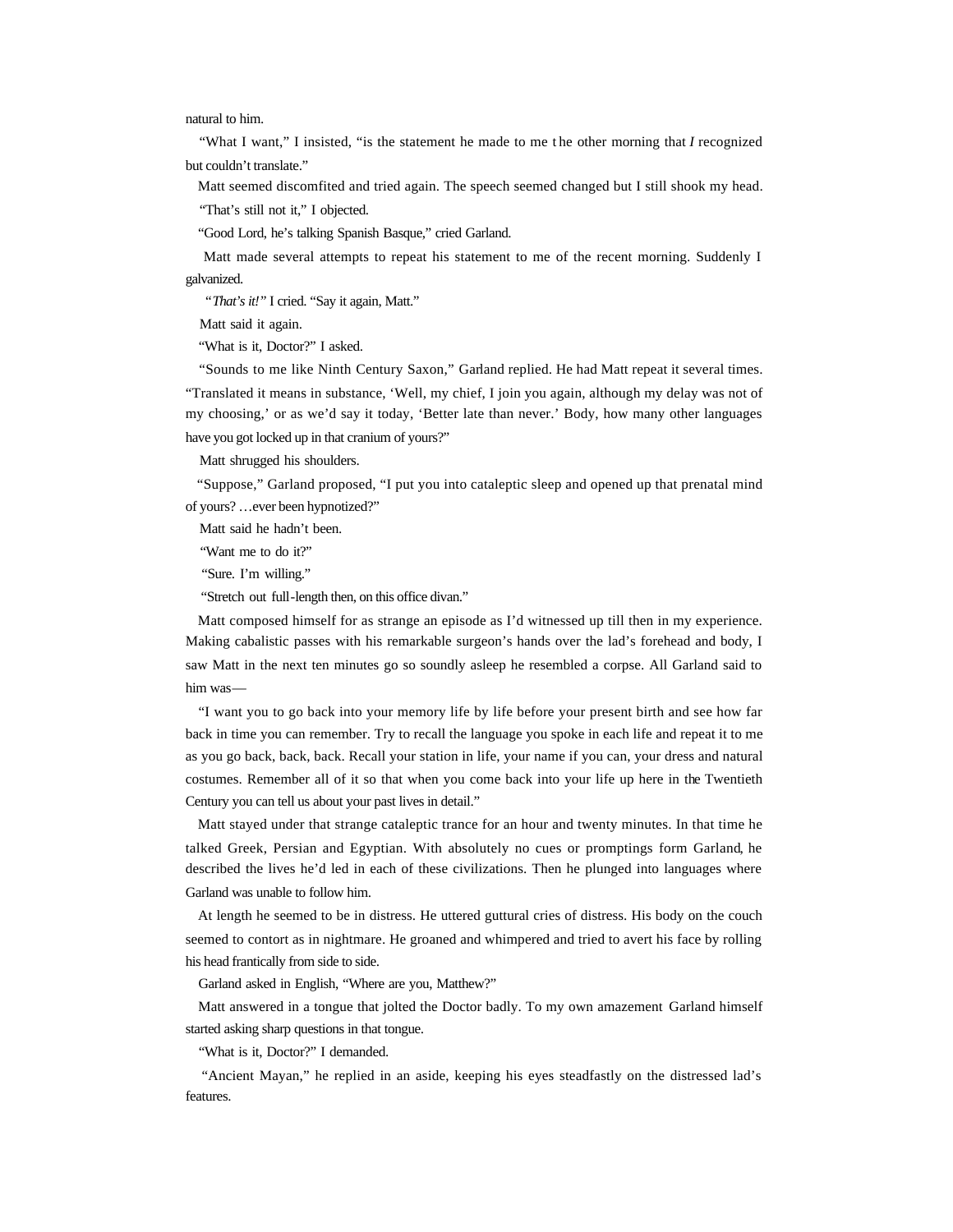*"You* know ancient Mayan?" I exclaimed.

 "I spent two years with the Lake Titicaca expedition," he declared—as though I should understand that this explained everything. "I'm going to pull this boy out of it now. He's suffering too much to let him go ahead with it."

 He awakened my employee and brought him back into the present. Matt sat up. H blinked at the desk lamp, he blinked at the Doctor, he blinked at me. Suddenly his face went forward in his hands.

"My God!" he cried poignantly, "*What people won't do in the name of religion!"*

Kindly I asked, "What do you mean, Matt? What happened to you, anyhow?"

 It was several minutes more before he was composed enough to tell us the story. Then to me he cried tragically, his face ravaged—

"You remember what I told you the other night about Ruth?"

I nodded sympathetically. Ruth was the girl who'd followed him down from Connecticut.

"At last I know what her claim is on me!"

Dr. Garland wanted to know who Ruth was, and I told him.

 Matt went on, "I had an affair with her down in Maya centuries ago. I wanted to get rid of her when I'd tried of her. I…I fixed it…I had the influence to fix it…so she'd be chosen as offering in the annual sun sacrifice. I've…just lived…that sacrifice scene…over again! *Oh Christ!"*

Doctor and I had a sick boy on our hands for the next quarter-hour…

This was the long and complicated narrative he subsequently related—

 He described ancient Maya and its sacrificial solar religion to us in a way that Garland said was technical perfection. He described the sun temple, the numbers and attire of the priests, the choosing of the female victim who was to have her living heart cut form her body on the sacrificial altar in sight of the chanting thousands. He recited the hymn to the sun to us in that long-dead tongue.

 "They brought Ruth in," he narrated, still in misery, "Stripped nude before the multitude. She had her hair dressed in special fashion for the sacrifice. There were five priests for the temple ordeal. They laid her spread-eagled on a block of black marble that was hollowed out to receive the pattern of her body. It worked on a swinging pivot, so that by depressing her feet they could bring the body into upright view in the wake of the sacrifice. She had a priest at each foot, a priest at each hand, a priest at her head. They fastened her body to the stone by a wooded yoke pressed across her throat—"

 "He's absolutely right,' Garland whispered to me. "That yoke depressed a nerve in her throat and anesthetized her for the heart-cutting ceremony."

 "When the rites began the great black stone with here white bare body fastened upon it, lay flat like a table. The roof of the sun temple had a slit in it up near the eaves. As the sun climbed higher—with the thousands of worshipers chanting—the sunbeam glinting through the slit traveled lower and lower down the head, the face and the throat of the girl. Finally it reached her breasts. At the exact instant it touched the nipples of her breasts the head priest gripped a wicked knife that was handed him, and made two expert slashes, laying her beating heart bare. Another slash loosened it. He cut it free, still throbbing, and tossed it upon a sacred platter held by another priest how lifted it high for the multitude to see. At the same instant the two priests at the girl's feet depressed the black stone and brought the mutilated body upward, showing the bloody cavity from which the heart had come. I stood there and watched all of it! … Oh, Oh, Oh! …"

Garland said to me, "He might have read a book about the Mayan sun sacrifice somewhere. But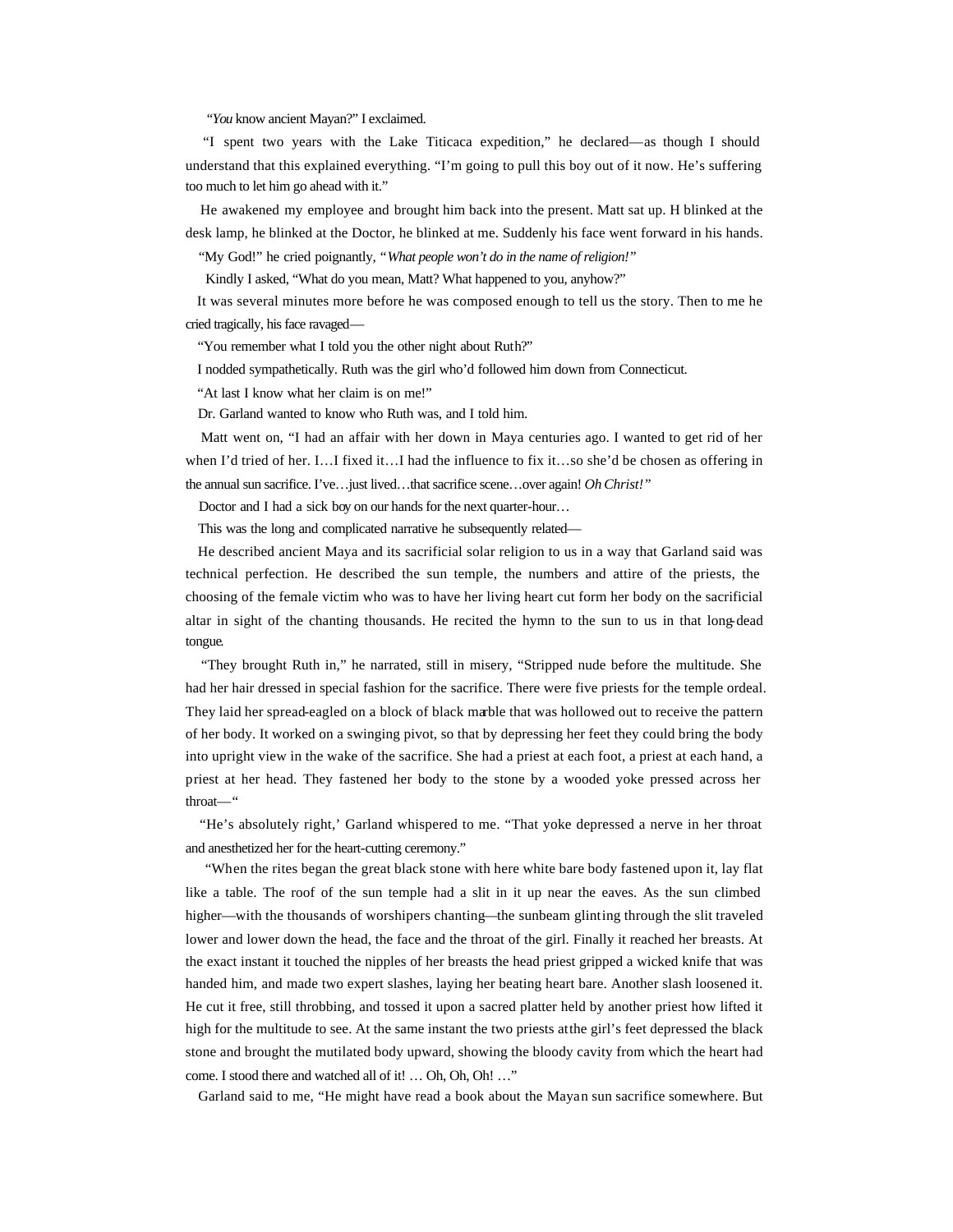I know something about the Mayan sacrifice not printed in books. Here's where I check up on him…Matthew, did you notice anything peculiar about the salver that received the beating heart?"

 Yes, Matthew had. The peculiar side holes in the rim through which the priest thrust his thumbs to hold it securely.

Had he noticed anything about the sacrificial blade?

Yes, the peculiar carving upon its queer-shaped handle.

"He's right!" Garland said beneath his breath.

 "When you called me back into my life of the present," Matt concluded, "I had the sensation of going upward I an express elevator, and each floor that I passed was a life I had lived till the car came to rest on the top floor —my life of the present. And Ruth's up there with me in *this* life…and somehow or other I've got to square it with her for the awful trick I played on her!"

 If the story stopped there, it would be a dramatic anecdote but little more. However, it didn't stop there.

Garland had removed the veil from Matt's prenatal memory and it didn't drop back. At least not at once. We of the publishing office there in Washington, D. C. witnessed this thing happen—

 When Matt came to work in the days and week's ensuing, he continued talking Mayan without being aware of it. He would think a thought in English but speak it in Mayan. It not only became embarrassing to have him going about talking Mayan—it became a confounded nuisance. We were getting fed up with asking him a straight business question in modern English and getting an answer in an ancient tongue that couldn't be understood.

 Dr. Garland had bong since returned to New York and from there sailed home to Scotland. But we had this boy with a "lifted memory" how was beginning to get his lives of the past and present hopelessly jumbled. Actually, it's largely for that reason that consciousness blanks out between one life and another, commonly, so we *don't* get these serried lives of ours hopelessly jumbled.

 At any rate, the time soon arrived in the course of business when Matthew was handling so much incoming money in the daily mail that I thought it best for all concerned that he be bonded. I agreed to pay the premium on a common surety bond and phoned a local agency to send over a man to writ e it.

The man arrived. I'll call him Packard.

 Ushered into Matt's little rear office by our receptionist, Matt looked up form his work and said—

"Okay. Be with you in a minute."

A few minutes later an angrily puzzled receptionist sought me out in my upstairs office.

 "They're down there together, Chief," she snapped, "talking that crazy language to each other that Matt's started speaking since Garland was here."

"Talking it together!" I cried.

 "Uh-huh. Talking it together. This man Packard arrived and I took him back to Matt who said, 'Okay, be with you in a minute.' Only he said it in Mayan, and Packard answered, 'Quite all right. Take your time,' *only he said it in Mayan too."*

"How do you know?" I demanded of the girl, "You can't speak it, can you?"

 "No, but Don can. Hearing Matt speak it has waked his memory up to it, he says." Don was the son-in-law of the Dr. Hardwick of previous mention in these papers. Don had apparently recalled a previous life of his in ancient Maya and the language had come back to him.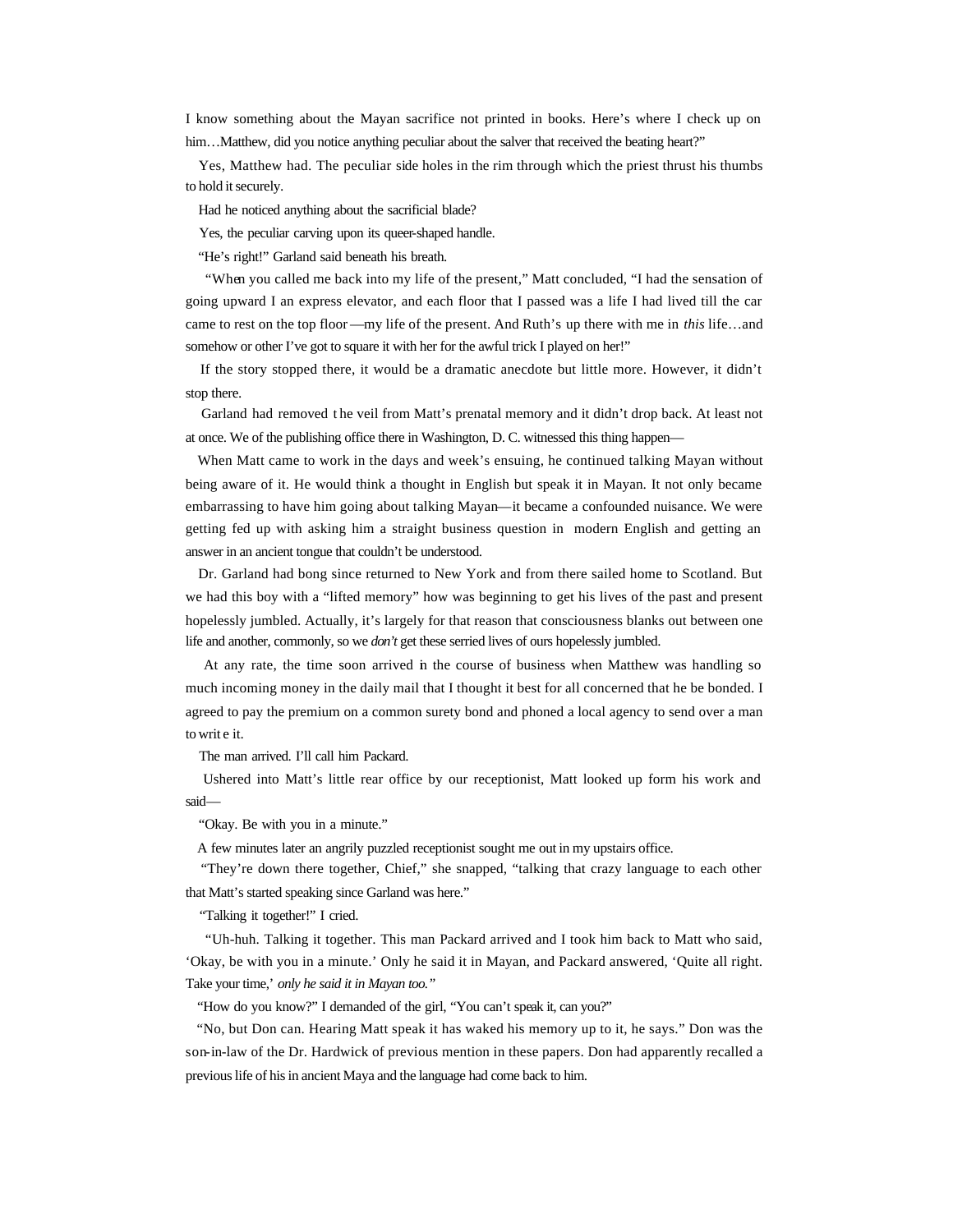**ATT'S** bond was duly executed but Packard by no means went out of his life. The two became fast friends with their common prenatal background, for speaking the tongue took the veil completely off Packard's memory. **M**

 The next to awaken to it was Don's wife—Dr. Hardwick's daughter. She heard Don and Matt speaking it and started replaying in kind.

 Frequently I stood by while Don called her on the phone and carried on a conversation with her in that ancient speech, when he had something to impart he wanted kept confidential between themselves.

 The next development was Matt's coming to me and announcing he wanted to give up his position.

"Don't you like it here?" a asked.

 "It's not that, Chief. The fact is, I've been up to New York over Sunday and…I'm going to South America."

"Why, for the Lord's sake?"

 "I've got a berth with the Museum of Natural History as interpreter of the Mayan language and Mayan monument inscriptions on an expedition they're sending down there to investigate the ruins Charles Lindbergh saw as he flew over the jungle in his last Pan -American tour. It's too big a thing to pass up. I can read Mayan fluently because I remember the language so well—and I proved it to them so positively they gave me the berth at more money than you can ever hope to pay me."

So Matt sailed away to South America.

 He made two trips on the famous expeditions, although the impenetrable jungles defeated them form reaching the ancient Mayan cities.

 All from a chance sentence spoken in my office in result of what a 25-year-old bookkeeper called a recurrent dream.

I never have learned how he squared accounts with Ruth.

 When esoteric illiterates therefore look at me fishily and declare, "There can't be any thing to this recurrent earthly birth thing, because if I'd lived before, I'd remember it," a score of such episodes as Matt's arise in my mind and make me stand by my convictions derived form such experiences. People, who say and teach that nothing comes out of the *brain* without first going into it, simply don't know what they're talking about.

Listen to another episode—in which I found myself involved to a more embarrassing degree...

**WENTY** years or more ago, when I first began my psychical researches, I was invited one night to the home of a lady friend who was one of the editors of a great national magazine. night to the home of a lady friend who was one of the editors of a great national magazine.

 "I want you to meet a most remarkable girl," Mary said, "who's got powers you must witness for yourself. I'll not tell you much about her in advance. Come up to the apartment tonight at 7:30 and I'll have her there. You can estimate her psychical talents for yourself."

I went up that evening to Mary's apartment in the West Fifties.

 Sitting near the fireplace in the library as I came through the door, I saw a short, plump woman in a simple white dress with her hair braided like a girl's. I thought at first glance she must be in her twenties until we were introduced and she raised her eyes to mine. Then I knew she was older.

 But she acknowledged the introduction with a look so peculiar I thought she was about to faint. We murmured the conventional inanities, and then almost at once she excused herself and went into a nearby chamber. We supposed she'd gone to get a handkerchief perhaps left in her handbag, so we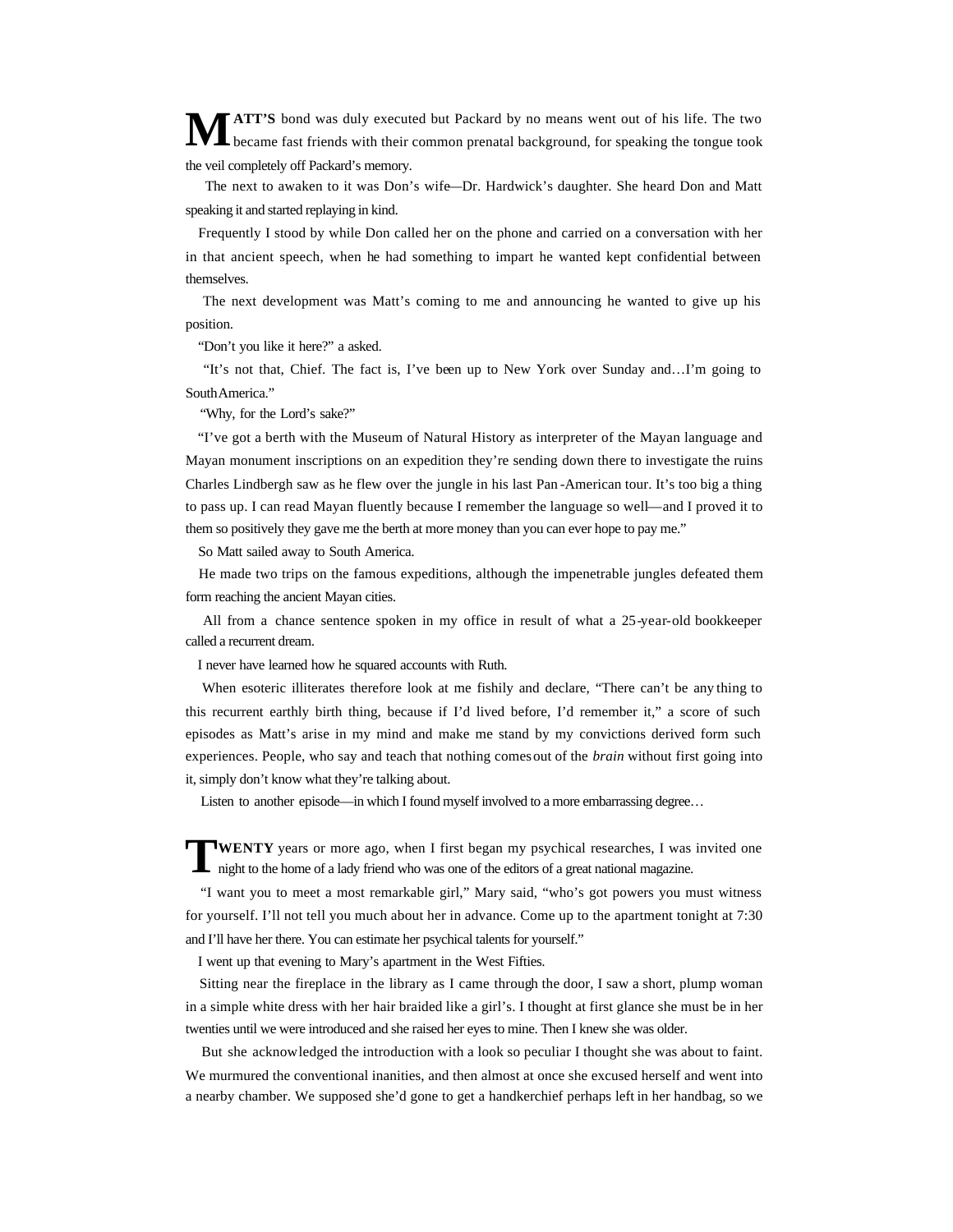sat awaiting her return. Ten minutes passed. Fifteen. Mary drew worried.

 "What on earth's happened to Hazel?" she cried, leaving me with the woman friend I'd brought along and going to investigate. Presently she was back. "Good Lord, Hazel's *gone!"* she cried. "The maid says she caught up her hat and wrap and left through the servant's entrance. Now that's strange behavior. She mustn't have been feeling well."

 So the visit as a visit didn't come off as planned. The next day before noontime Mary called me up.

"I've just heard from Hazel," she announced. "She *was* taken ill. She was taken ill over *you."* 

"Don't tell me!" I jested, "I make women sick."

 "I don't know *what* happened, Bill, but I wish you'd investigate. Hazel's up in her apartment on  $57<sup>th</sup>$  Street, in bed, and had her maid phone for you to come up and see her. She's claiming she recognized you."

I said, "I've never set eyes on your Hazel in my life."

 "Not in this life, perhaps. But she claims she's known you in a previous life and if I were you, I'd go up."

 Well, driven by curiosity I called the woman-friend of the precious evening and went to the address furnished me by Mary.

 A colored maid admitted us to a modest three-room apartment. The lady I had brought for chaperone waited in the living room while I went into Hazel's sleeping chamber. The girl lay beneath the coverlets of an immaculate bed, on her back, two long chestnut braids resting straightly down her bosom. I was a man of forty or more at the time, a quasi-bachelor, with an income that would delighted the present -day Bureau of Internal Revenue. Having strange ladies become ill and send for me to make bedside visits aroused a natural caginess in me at the motives behind the summons. Later I found it groundless. No sweeter or more honest and artless person have I known than Hazel. She reached out and took my hand, searching my face with her strange agate eyes.

"Don't you remember me?" she asked earnestly.

 I had to confess that I didn't. Twenty years bygone I was merely feeling my clumsy and somewhat nervous way among those strange matters.

 "I remember you *so* well," hazel declared in a dreamy, listless voice. "You wee a little bit taller than you are in this life, and your eyes were brown instead of grey. But you're exactly the same personality that kept me for so long in the little room behind the temple altar."

"Kept you where?" I cried skeptically.

 Thereat, gradually, the tale unfolded as she contended she recalled it. Three thousand years or so it went back, to a time when she claimed I'd been an Osirian prelate in ancient Memphis and had her as priestly concubine, using her strange occult powers to bastion my position and influence before court and people. Even then, thirty centuries ago, Hazel possessed the same "out of this world" capabilities that later I saw her display in New York City of the current era. She made no claims to having been young and beautiful, and she didn't try to make me out as wicked and dashing. I was, as she recalled me, a somewhat fatherly person with a beard, and the relationship was one currently accepted by the times in which we lived. She endured her role of psychical menial out of affection more than romantic love and did y mediumistic work for me faithfully and obediently. After sundown, if I desired a paramour, she accommodated. She was, so to speak, an agreeably versatile person to have around the place. But trouble came in the court to which I was attached.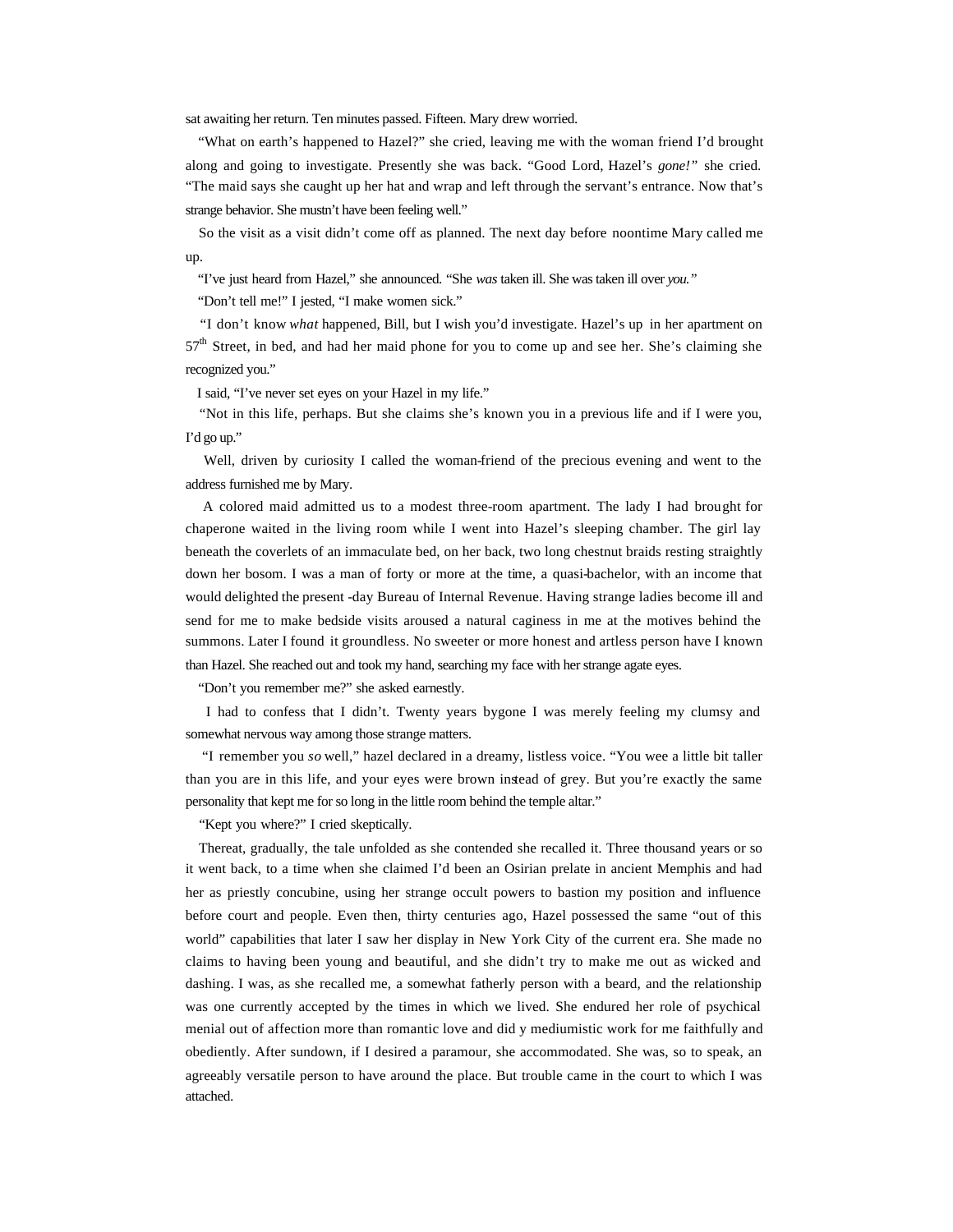A certain young warrior, a captain of the guard, beheld my concubine and fell in love with her himself. Jealousies followed. When I discovered what was happening I scuffed off to the king and began to raise the devil, demanding his royal highness do something drastic to break up the liaison and threatening to fill the court with red, white and blue crocodiles wearing straw hats—*a la* my psychical magic—if his royal highness didn't. His royal highness got a violent attack of the heebie-jeebies and asked what I wanted specifically. I said I wanted the yond captain of the guard dispatched so far away it would cost ten shekels to send him a postcard. The upshot of the rumpus was that Hazel got spanked and locked up with a chain around her ankle and the captain got his orders to hie him down into Nubia and carry on a little war for a change, instead of hanging so much around the court and making with the sweeties of powerful prelates. The mission on which he was dispatched was, it appeared, somewhat of a suicide expedition. No one at court expected him to come back, and that was that.

 As Hazel lay there recounting all these personal details, I thought to myself, "Doesn't she give me credit for being familiar with the lot of Verdi's opera *Aida?* Evidently not." Here it was all over again, apparently, and this strange girl was trying to convince me she and I had played such roles three thousand years ago come Michaelmas. It all stacked up as so "tall" at the time, it wasn't hard to become facetious about it. But Hazel was pitifully in earnest.

 The young captain of the guard hadn't taken it lying down, of course. He vowed it should be anything but a suicide expedition, laid his plans with unusual care, and instead of being wiped out and ceasing thereby to be an upstart young fly in the butter of my priestly happiness, he'd thrashed the colored element and come back conqueror. Straight up to court he marched his captives amid the plaudits of the hysterical multitude, and said to the king: "Any other little odd war-job you want settled around here? I'm you man to do it." The king was so overcome at his success that he haplessly promised to fulfill any request in the reward line he might have caprice to make. "Okay, your majesty," the captain replied, "if you actually mean business, I want the head of that old priestly goat on a platter with no human body walking around underneath it." Well, that was that. The king had given his word and had to make good on it. The hero-worshipping populace wouldn't have stood for shenanigans anyhow. A goon-squad came for me one sunset, loped off my cranium just under the hairline, put it on salver and bore it off to court. The useless main part of me was tossed to the royal crocodiles—and they weren't tying on red, white and blue straw hats to make a pious hamburg of me, either. Hazel claimed she felt so bad over the mess they'd made of me on the nice, clean temple tiles that she'd had a reversal of affections—women do that sometimes she assured me—followed out to waterfront and did a voluntary swan dive down the hungriest crocod ile's subway entrance. That seemed to fix everything. The captain had my head and his own glory, but precious little satisfaction for all his effort. What became of him after that, Hazel hadn't been around to learn. Anyhow it made a good operatic plot—or a story for a comely woman to tell a susceptible bachelor form a bed of a weekday morning in New York of the present. Hadn't I the slightest recollection of any of it? No, I hadn't, and anyhow what did she expect me to do about it, granted I did remember it? …

 Hazel didn't go into details about what she expected me to do. Btu she claimed when I'd walked in from Mary's hallway the previous evening "everything had come back to her" in a composite revelation of memory and even after the slight interval of thirty centuries, she recognized me instantly. She'd relived the episode of the goon-squad decapitating me and her subsequent jumping off amid the clawing crocodiles. All of which had caused her to go home in a hurry and here she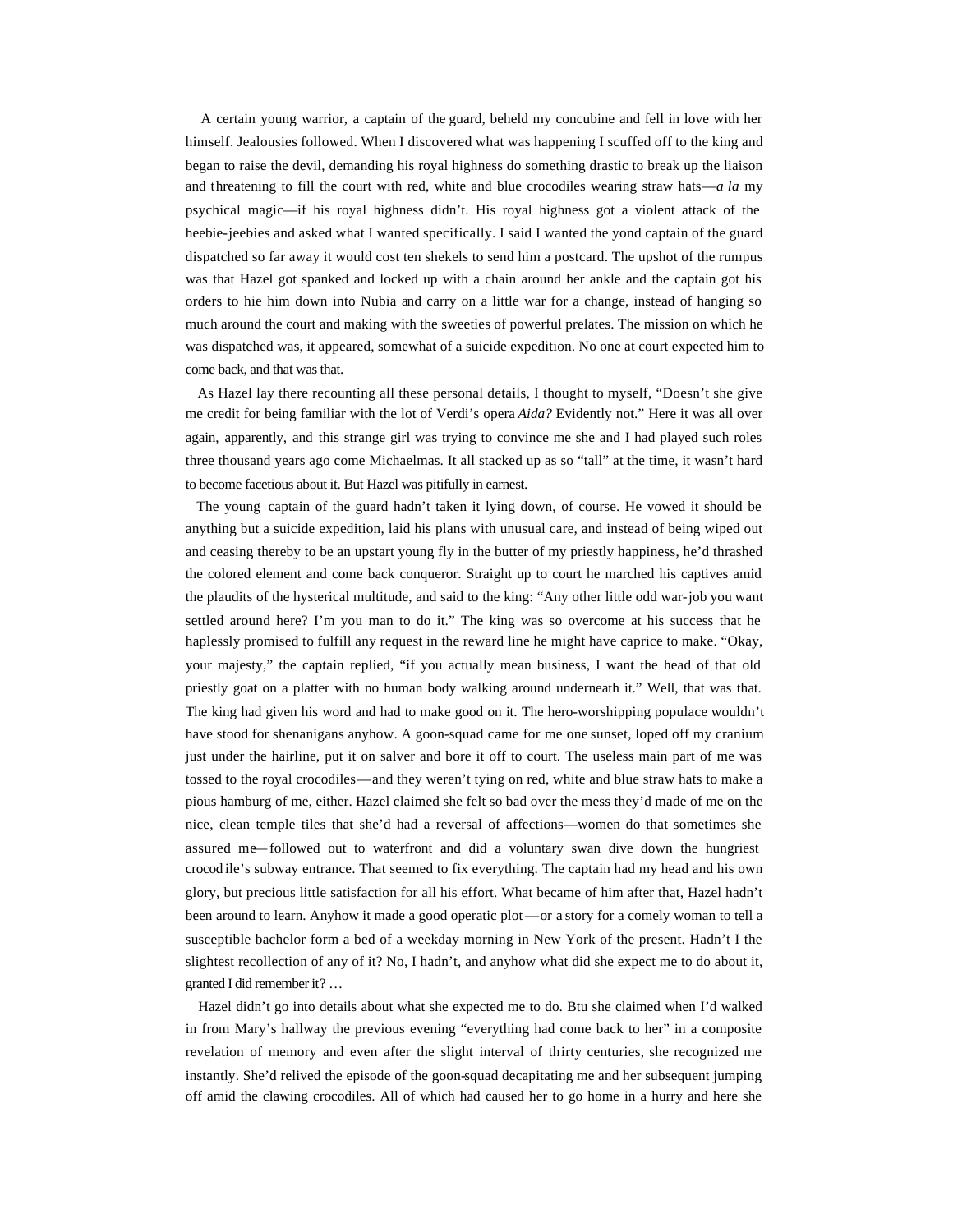was, the following morning, lying abed still upset and telling me all about it. but where, I wondered, had she cribbed such marvelous and intimate details about the life and customs of the period, the geography of the ancient city and court and temple, the descriptions of the minute events in the drama? Strangely too, I felt no romantic designs for Hazel. Certainly I had no intent of resuming romantic relations with her, regardless of the fact we were both matrimonially free to do so.

 Frankly, at the time I put down the whole thing as the dramatic composition of a highly imaginative woman and let it go at that. Later I discovered that Hazel—although a high-salaried executive in a downtown cosmetics concern—had a memory of ancient Egypt so perfectly recovered, she had on several occasions been called in by the officials of the Museum of Fine Arts to settle controversies over Egyptian *objets d'art,* all of which is alien to my story. I treated her tactfully and considerately, she recovered from her stricture at renewing acquaintance wit h me, and from that memorable evening and morning we became good friends and colleagues. I could easily fill the remainder of this volume with narrations of my psychical experiments and adventures with Hazel. However, after a year of it we drifted apart. She had to leave New York for a tour of radio stations where she was broadcasting for her cosmetic concern and for almost two years I didn't see her again. Not having the slightest recollection of such Egyptian sequence, I dropped it out of mind. Then somet hing happened out of a clear sky that brought it all back and left me seriously wondering.

 Making a moving picture in a Long Island studio one week in the second year of my separation from Hazel, I became acquainted with a character-actor in the cast who was interested in these deeper esoteric subjects and I extended an invitation to him come over to my  $53<sup>rd</sup>$  Street apartment and spend an evening with me. The man—a former professor of mathematics in a school in Hawaii—was delighted at the opportunity to relate some of his own occult experiences to me but asked if he might bring a lady -friend with him. At eight o'clock that night I answered my door buzzer to admit them up the stairs and into the same apartment where John Lawler had told his strange story of visiting my California bungalow. The actor's name, as I now recall after the passing of twenty-six years, was Thompson. And he had not only a lady-friend with him but also a young man in his twenties. The lady was a portly and personable businesswoman who ran a literary and actor's agency in Madison Avenue, whom I came to know well as Maggie Brooks. The younger was a clean-cut fellow with literary aspirations, visiting in New York from Cleveland, Ohio, while Maggie tried to find a publisher for a novel he'd written. He'd happened to be in the Madison Avenue office that day when Thompson had invited Maggie to accompany him that evening and anxious to meet a literary celebrity he'd invited himself along. The lad's name was Dan something or other. At any rate, here the three of them were, and any chance of a private and personal session with Thompson had gone glimmering. We grouped ourselves about my first, with a decanter of port on the taboret before us. And the talk turned to psychics.

 The boy Dan, however, was puzzling me by his behavior. He was acting not unlike I have hereinbefore described the Connecticut fellow Matthew when he first entered my third floor office in Washington. What I first supposed to be plain shyness or stage fright at meeting a professional writer whose name was appearing on half a dozen magazine covers a month at the period was developing into something deeper and more personal. But an hour had passed before I learned its nature.

 We talked different phases of psychical research and told strange experiences in our lives having no rational explanation, and drank the port. Finally Maggie turned to Dan and said—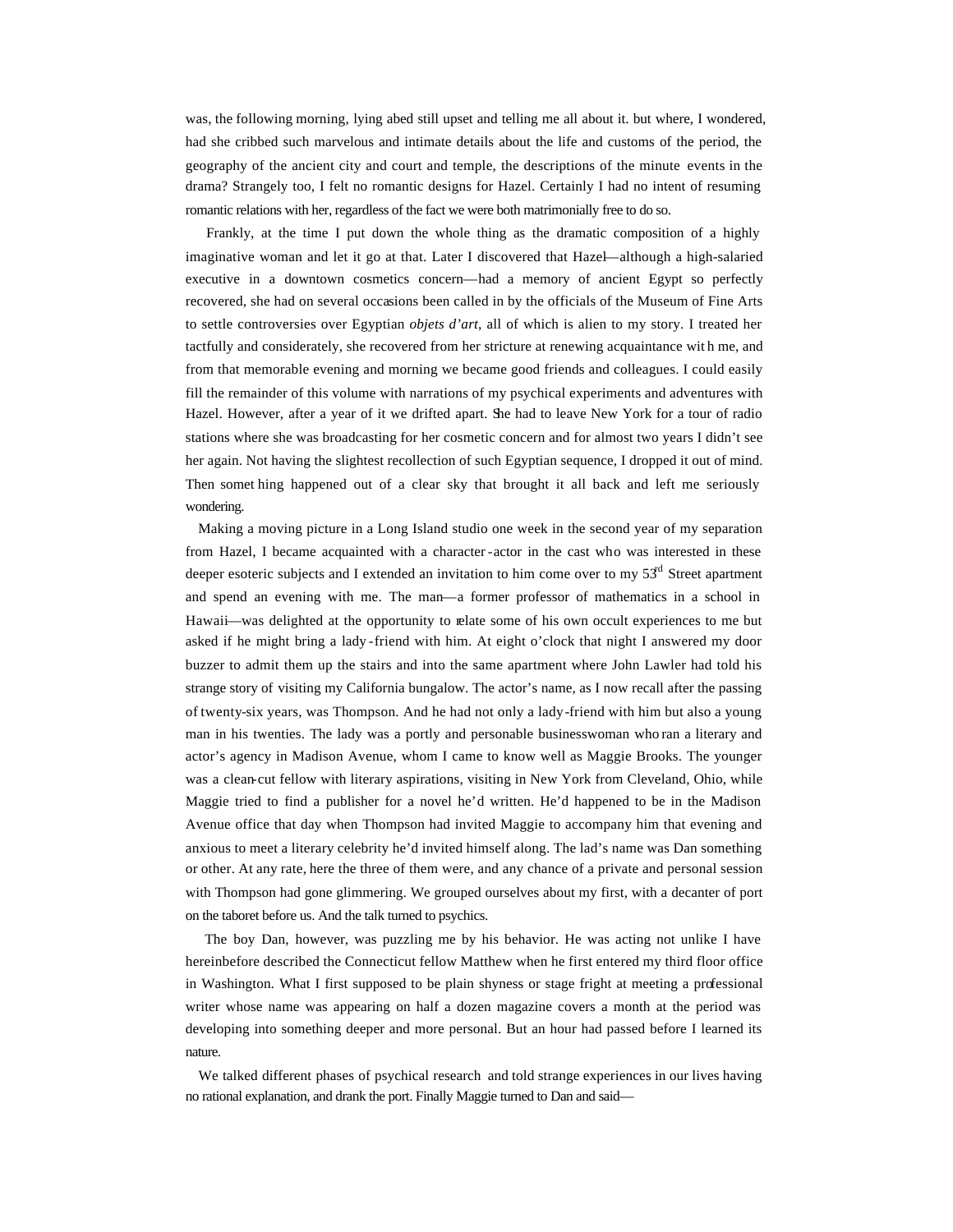"Suppose you relate that story of your recurrent dream, Dan, that you told me yesterday at the office." Turning to me Maggie observed, "I'd like your opinion whether it's a dream or fragment of lifted memory."

Dan was now looking at me in a sort of terror.

"What's the matter with your?" I laughed.

He found his voice with difficulty.

 "The last time I saw *you*," he said from arid lips, "I brought about your death. I…had you beheaded!"

This statement, of course, produced the sensation it merited.

Maggie cried, "You mean you recognize Mr. Pelley as the high priest. Dan?"

 "Yes," the boy nodded. "Only his eyes were brown instead of grey, he was a little taller and he wore a priestly beard."

I pricked up my ears at that. These words were familiar. Where had I heard them?

**ORTHWITH** the boy launched haltingly and with much prompting and coaxing, into precisely the tale that Hazel had recounted *only told from the standpoint of the captain of the guard!* He had loved my paramour whom I kept secluded in an apartment behind the altar. Her priestly owner had discovered it and gone to the king. The monarch had dispatched him on a military expedition up the Nile to exterminate him. Frantic at his dilemma, he had turned the expedition into a victory, come back to receive the plaudits of the multitude, gotten the promise of the king he should be given any reward he named, and stated he wanted the high priest's personal noggin. In scarcely a single particular did he deviate from Hazel's narration. I sat appalled for a time as I listened to his account of my head being borne in on a trencher while my body was thrown to the royal crocodiles. Then when his vengeance was sated and he'd gone looking for the maiden responsible for the feud, he'd found to his horror she'd destroyed herself. **F**

"Have you ever met a woman in this life named Hazel White?" I demanded.

 Dan thought a moment. "I know a girl named White out in Cleveland but her first name isn't Hazel."

The boy wasn't deceiving me. I could tell from his manner.

"Are you familiar," I asked, "with Verdi's *Aida?"*

 Dan claimed he wasn't, had never heard it, and again I believed him. He'd lived the whole sequence over night upon night "like a sort of dream" he explained, ever since he'd been a small. Taking my cue solely from Hazel's previous narration and not from anything within my own memory, I decided to have a little grim sport with the boy. I said—

 "So you remember the night, I suppose, when I practically trapped you in the stone passageway under the altar as you were escaping—"

I didn't finish.

 White-faced with panic, Dan sprang to his feet, caught up hat and topcoat form a nearby chairback and went down my front stairs three at a time. We heard the street door thump.

Exit young Dan and I've never seen him since.

WELL, there it was. Two people, as I cogitated over it afterward, had exactly the same prenatal memories of a high voltage and tragic happening thirty centuries bygone, and both prenatal memories of a high voltage and tragic happening thirty centuries bygone, and both were carrying it about in their subconscious recollections, each apparently unaware that the other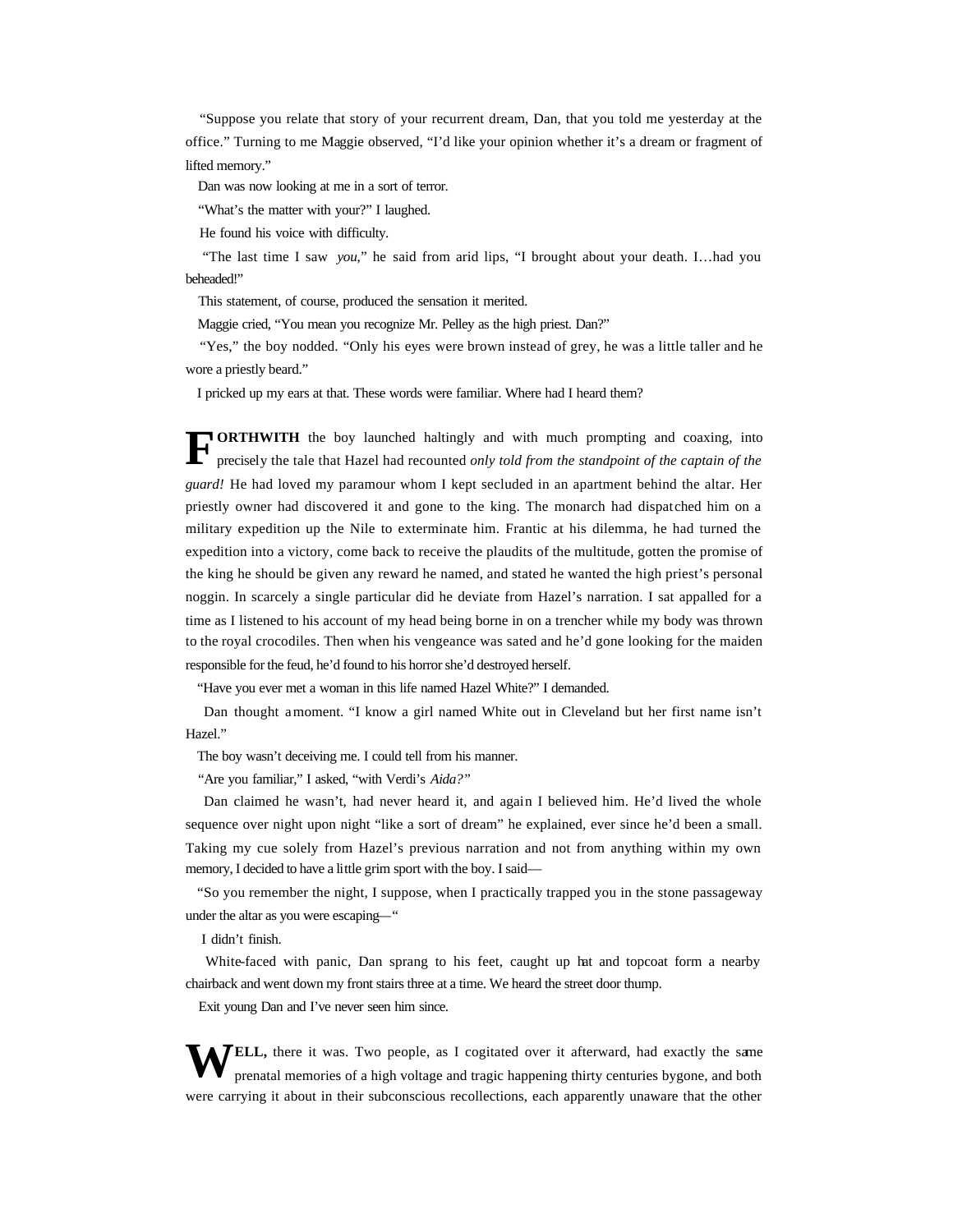was carnate again in the modern scene. Almost a year later I had a final dinner with Hazel at a new apartment of hers in the Bronx. I asked her as casually as I could if *she* had ever met or known of a Cleveland chap by the name of Dan so-and-so? She claimed that she hadn't and asked who he was. But I kept my own couns el. If Hazel, wherever she may be, gets to read this book, I daresay it will be the first time she will have heard about this confirmation of her one-time acquaintance with me when I played the role of corpse in life-drama. As for Dan, he got out of town that night. Not even Maggie ever learned where he went. Obviously his memories were so keen that he looked upon himself as a murderer who'd come on his victim face to face. Maybe it's just as well there's such a thing as the memory veil dropping between our life sequences. If each one of us recalled all the tragic roles we'd played I past life dramas, we might find it difficult, forsooth, falling peaceably asleep at night.

 Ming you, this isn't a tract soliciting you to believe in reincarnation. It's merely a record of my own actual experiences that can't seem to be explained by any other theory but that mind itself is personal and undying, and continues along consciously from life to life carrying its load of memories that make each of us what we are. And it doesn't depend on what goes into the cerebral cortex to give it full contents. Additional reactions from experiences go into mind, or become a permanent part of it, through the instrument of brain and the cerebral cortex, but again that makes brain the central nerve switchboard for taking, *not for storing up,* message.

 How strange it is, incidentally, that the orthodox Christian, how wants to fight the doctrine of serried rebirth most fanatically, subscribes to the hypothesis of nondrying mind without stopping to realize it. He is certain that his "soul" is going to quit his body as a definite thinking entity, and ascend to heavens of bliss or sink down to abysses of purgatory on physical demise. But ask him what shape his soul is going to take to reach such destinations and he is mentally at sea. He hasn't' stopped to think it out. If his priest is going to pray him out of purgatory an arm or a leg at a time, according to his purse's ability to pay for masses to achieve it, a literal body of some sort must be in existence to have such exercise performed in respect to it. Where does he get that body? His mortal self has been buried in a grave, and yet he admits that a body with a brain and senses and physical members must enwrap his souls somehow, else he never could know the torments of Avernus. Again I ask, to be enlightened, form whence does he derive it?

 The average dominie's logic on the subject stacks up to me as unsatisfying as the minister's repay to the old lady who'd listened intently to his sermon on Hell. She went up to him afterward and inquired—

 "Pastor, you say that after I'm dead, I run the risk of going to the place where there shall be weeping and wailing and gnashing of teeth?"

"That's quite correct," the clergyman nodded.

"But how can that be, when I haven't had any teeth for forty years?"

"Madam," he said with dignity, "teeth will be provided!"

**N INETY-**nine percent of orthodox Christians accept unthinkingly that "bodies will be provided." But if they subscribe to the cerebral cortex theory, they won't be the same bodies, so they won't have the same cerebral cortex, so they won't have the same memories, *so they won't be the same people.* They'll be people without recollection of deeds done in the flesh, because on the basis of modern psychology the cerebral cortexes containing those memories will be physically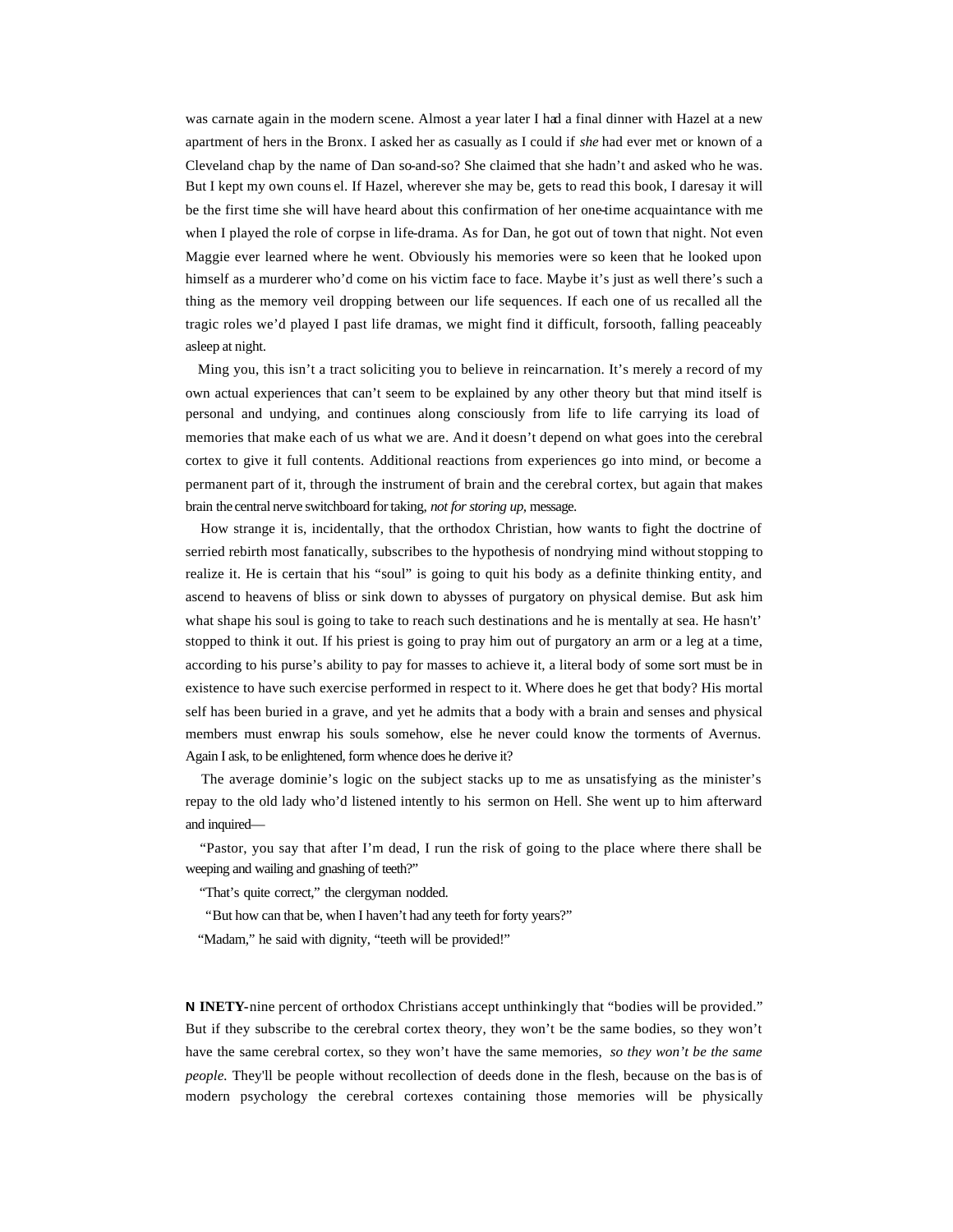disintegrating somewhere in an earthly grave, and they won't have the slightest notion what they're receiving sentence for or being rewarded for. They can't put up any defense for their earthly conduct in any divine courtroom and have Christ "intercede" for the because occupying new bodies with new blank cerebral cortexes, they won't be able to remember what they've done.

 I say in all reason that if your soul goes to an orthodox heaven or an orthodox hell, it must have a vehicle to wear, as it had in this world, and it must be a duplicate of the physical body you've had in this world on account of your memories making you what you are. So by the pure logic of the circumstances, you orthodox Christians already must subscribe to my contention that there is a pattern body in which your mind—your "I Am Me" consciousness—resides, that must derive from your physical self in some shape and continue onward experiencing sensations and storing up the reactions from sensation that we know as the memory that makes for self -identity. But if it's nonmaterial, I ask you in equal logic why it needs be destined for your heaven or your hell? Who's going to conduct it to either place? You can't put handcuffs on a spirit or hit it over the pate with a blackjack. Those old Dore prints of Dante's Inferno, showing naked people, male and female, being driven along down unearthly precipices to serve eternity in the hot place, show them not as spirits but as physical people. Very good. Where does Dante claim they obtained those nude bodies? A free spirit once disembodied, can apparently pop anywhere in the material universe it wishes to pop. It doesn't require to join a celestial chain gang. It looks to me—with increasing conviction—that the whole thing is a gigantic piece of allegory and clerical wish fulfillment concocted by men who knew nothing about spiritual material composition. And in place of it we of the Twentieth Century are beginning to compile our researches into psychical science and find out exactly what does happen by logical and sensible experiment and demonstration.

**ONSCIOUSNESS** is a primal element of Cosmos in the firth place. It finds ways to educate and expand itself through occupying patterns of electric atoms for stated intervals called lives. It seizes on these body-patterns and possesses them, accumulating the roster of permanent sensations known as memories. A peculiar and individualistic coagulation of these constitutes a given personality with power to recognize itself subjectively. And once these self -recognizing memories begin to coagulate and fuse, nothing external can disintegrate them. They can—and do—literally lived forever. If they're silly enough to want to incarnate in a sheep or a frog while there are higher forms available, undoubtedly they *could* do it because what's to stop them? But it seems to be a rule or law of consciousness performance to want to get possession of the highest and most capable organism available or obtainable. Nothing but a dog consciousness would want to incarnate as a dog. Once having attained to human consciousness, the soul who recognizes the advantages of being human would sensibly want to incarnate as a human, and in the highest stratum it could reach. **C**

 People will cry, "I can't accept such a doctrine because I never would deliberately choose the role I've had to play in this life. I'd have gotten myself born on Park Avenue, the heir to plenty of money, with social prestige assured me; not out here on this Iowa farm where there's nothing but work, work, work around the clock." But the fact seems to have it, all elements considered; they took the best role they could get in order to return in physical form at all. There simply wouldn't be roles enough available in Park Avenue or monied families for all the souls who's want to incarnate so by choice, in order to live lives of opulence. Viewing all mortality form the discarnate state the normal soul seems to say to itself, "What difference does it make to me were I get my start or where I live physically? If it's money I want, or social or commercial prestige, I can get myself born on an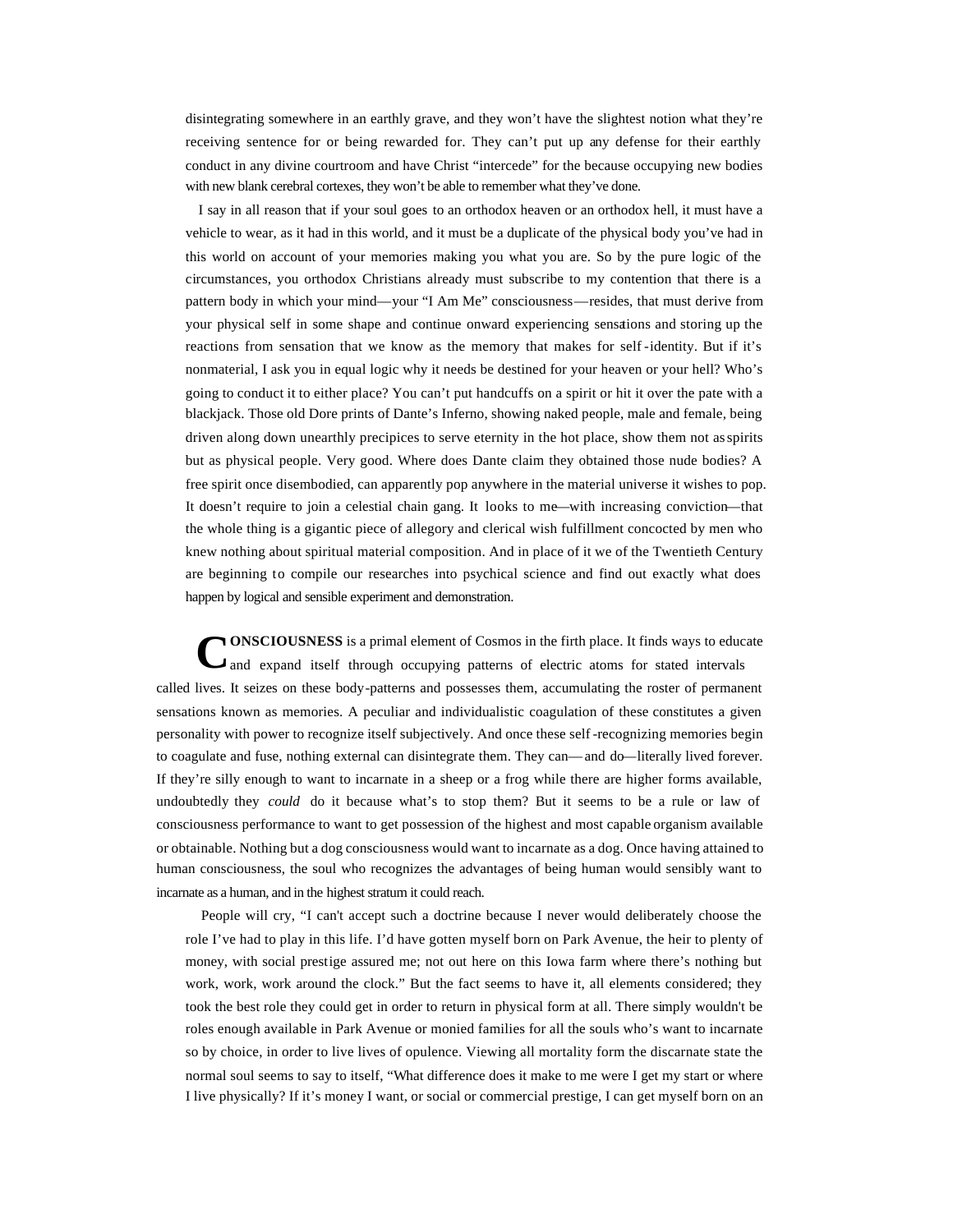Iowa farm and make my own as I go along. The thing is to get into the atomic world with a material body as an instrument of accomplishment, *to get myself physically born,* in other words.

 And if the truth could be fully known, there are unquestionably tens of thousands more people getting real spiritual profit out of existence on Iowa farms than in Park Avenue apartments. The discarnate soul, able to pop around anywhere between physical lives and observe everything, sees that station in life isn't the important thing. It's circumstances, which provide testings for the spiritual stamina that truly are of consequence. And north, south, east, or west, those circumstances are equally abundant and potent.

 But the big thing exercising us here for the moment resolves again to this: Assuming the nondrying soul remembers all the experiences that have resulted in its current quality of consciousness, *how far back do those memories literally extend?* Well, let's look at that.

**NOMMON SENSE** would suggest to us that the reason the earth continues to retain and breed the lower orders is because new units of consciousness are assembling and coagulating all the time. All people alive today, either incarnately or discarnately, couldn't have been projected into self-realization all at once, a billion years bygone. Consciousness in each case is a process of long, slow development by the route of experience. Time is merely a mortal and solar concept—in infinity. The annelid worm in your garden turned up an hour ago by your spade, may rightfully be conjecturing as the Einstein of civilization another billion years hence, when it's gone through enough educating experiences to make it correspondingly aware of itself. Einstein a billion years hence mayn't be able to conceive of himself as a human man of eh Twentieth Century after Christ, his development having become as much of an advance on present man as present man's is an advance on the annelid worm's. Because there will be a Cosmos a billion years hence, just as there obviously was a Cosmos a billion, two billion, twenty or a hundred billion years behind us. Evolut ion must encompass *everything,* in order to be evolution. The world, and Cosmos, exists atomically to provide a constantly expanding vehicle for Consciousness as it goes on and on developing into we know not what. To say we descended—or ascended—from apes, is to put pegs into our evolution in retrospect. We have the right then to inquire what the ape in turn descended, or ascended, form anything anatomical. Consciousness—either dour own form or some other that had taken the way before us—had experimented with protoplasmic patterns until it had constructed those most capable of adaptation to environment and forthwith entered into and used them to get the effects of sensation that increased the realization of itself. **C**

 The anatomist or embryologist tells us that every human babe in foetus goes through the tadpole to fish to mammalian stages that biological life has known up through the succeeding geological periods. What if Consciousness, with an existence unto itself, entering into and possessing each new embryo, merely recapitulates within itself the stages by which it has gained to its realization of what it is? I advance it as a suggestion. Perhaps for some reason not entirely apparent to us, such recapitulation is necessary to disclose what it is, each time, to itself. Consciousness may even be required, each time it takes biological pattern, to re-live briefly or in the foreshortened form the whole agenda of its material progression in order to confirm itself and go on into the new and higher succeeding stage at bodily birth. This of itself would be a form of "remembering back" to the very beginnings of its experiences in protoplasm. Why should it be necessary—we have no means of telling, unless to be Consciousness it must continually view itself as a whole, the entire program of its progression as one exercise, so to speak. Of course the developing babe in the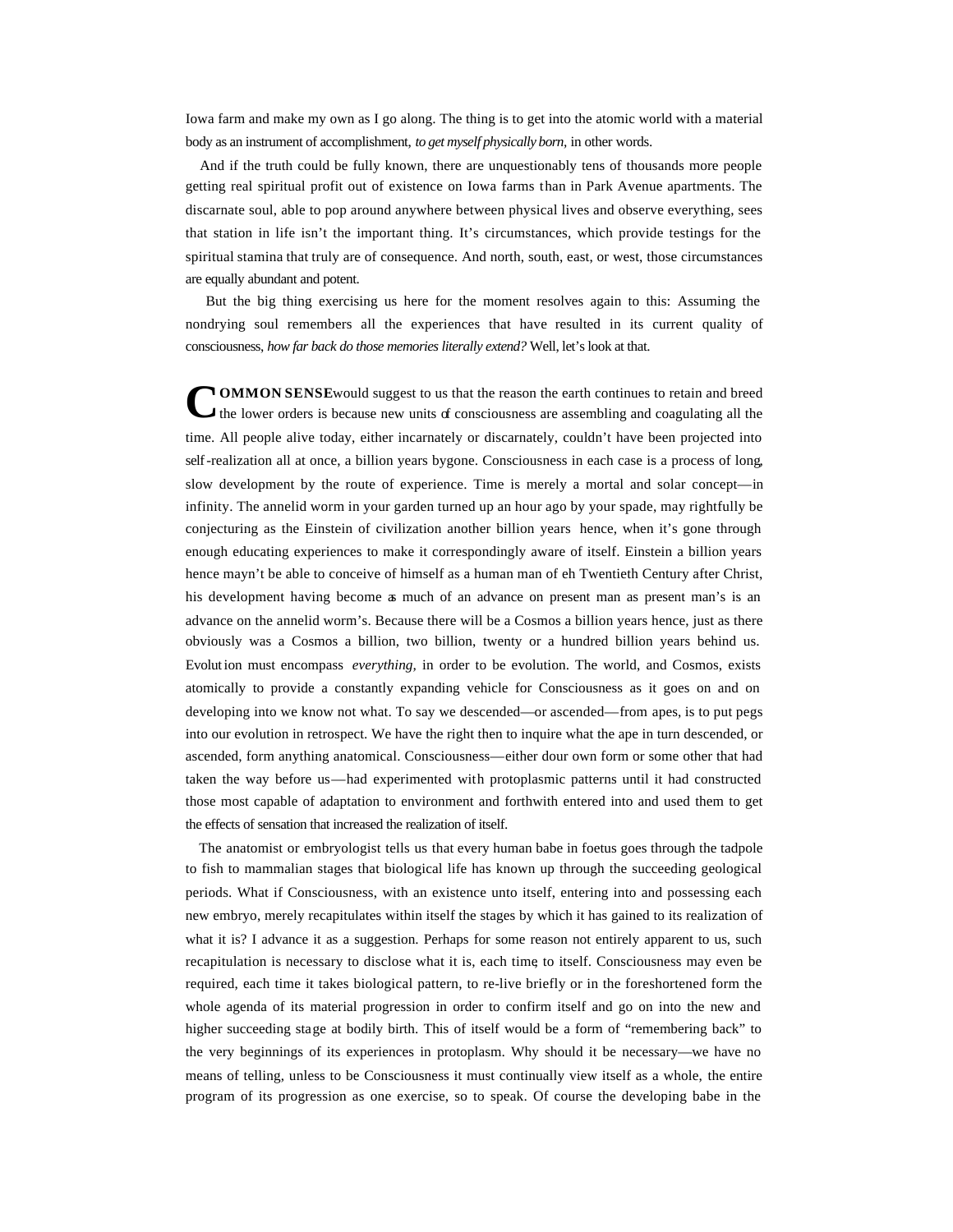mother's womb doesn't recapitulate every form of organic life consciousness has embraced to reach its present exercise. The embryo doesn't succeed from the tadpole or fish form to becoming a chitonous insect or saurian reptile or primeval bird. Yet there does seem to be a progression in those organic features that culminate most directly in man as he finds himself patterned physically at present. It is as though consciousness said each time it acquired a fresh physical vehicle, "This is the method by which I have traveled to attain to my present organic envelope. I haven't attained to it through my excesses, over-specializations or mistakes. I only recap itulate on my successes. Having recapitulated or started from scratch in each instance, I will now go one microscopic step further quitting my mother's body and have another "life" as an organic free agent. The period of gestation therefore is merely the biological progression of myself to the moment reenacted in compressed capsule pattern to keep one forever grasping the whole fact of myself.

**AYBE**, in other words, consciousness can't grasp itself in segments—or intervals of awareness called lives—but must at all times have the whole pattern of itself in front of its own mental eye. If you say to me that all this is pure abstraction and assumption, I insist that you tell me how otherwise so many people can and do have the experience of lifted memories, carrying recollections of their adventures and vicissitudes, their language, customs and acquaintanceships from one organic sequence to another organic sequence? We have cause to believe from irrefutable demonstrations that *something* carries over. What is it? **M**

 Up in Westchester Country, New York, one rainy Sunday morning, the four-year-old girl child of a magazine editor friend of mine leaned on her daddy's knees as he read his Sunday paper and studied his features.

 "You're better-looking this time, aren't you, Daddy, than you were the last time we were all together?" she remarked.

The startled father asked, "All together where, Gertrude?"

"Where we were before we all got together with each other *here."*

"How do you know, Gertrude?"

 "How do I *know!"* the surprised and puzzled little girl exclaimed. "Why, because I *remember* it. Don't you remember it, Daddy?"

 "Gertrude, you're talking nonsense. Of course I don't remember it and neither do you remember it either."

 "But Daddy, I *do* remember it. I remember it plain as anything. Mama's hair was yellow instead of brown, and we lived in a house like a castle and Tommy was older than me instead of being a baby and you were very short and ugly. But well all belong together just the same as we do now. Only all of us *loosed* different…"

 The capricious ravings of the child's imagination? Maybe not. Maybe that father had a golden opportunity to probe into the fundamentals of life-mystery but being orthodox and stupid, he merely reminded his child that if she didn't stop telling lies he would box her ears. He pulled the veil back over the little girl's memory with his threat of chastisement.

 I claim that little Gertrude's opening observation, "Daddy, you're better-looking, aren't you, than you were before," must have been prenatal memory because the nature of the statement was without a motive that was personal to Gertrude. Psychologically considered, it might have been imagination if she'd said, "You're uglier, aren't you, than you were before?" because she'd have been working off in wish -expression a small grouse of her own. By calling the father's attention to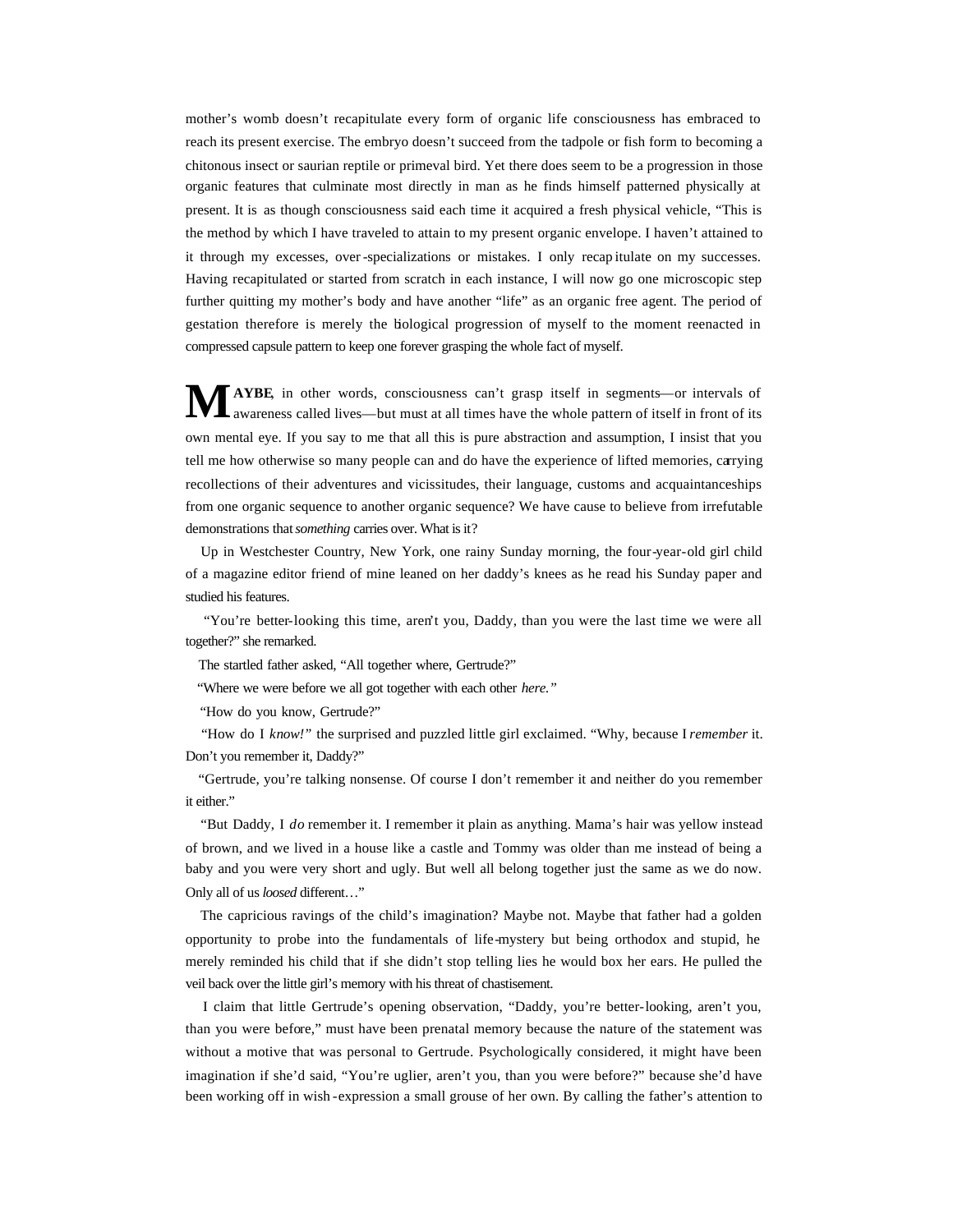the improvement in his looks, she was trying to justify her memories with his current appearance; thereby indicating her memory was actual. However, that's another matter. There are tens of thousands of Gertrudes—children back close to the birth-portals who remember events just on the other side. *But with what?*

 I take the position that Consciousness is an element in the universe exactly the same as Space and Energy. Space, Energy and Consciousness result in matter, so-called, by atomic integration. You can't put Space beneath a microscope, but it's there all the same. You can't put Energy beneath a microscope, but it's there. You can't put Consciousness beneath a microscope, but it's there. When we pull out of the old sterile grooves of thought—that life is some sort of chemical reaction from mysteriously activated protoplasm—and begin to get a concept of life being eternal consciousness in energetic display in organic combinations, we turn the whole biological universe around and seem to get answers that are out of this world.

**T GOES** without argument, I think, that the hardpan on which our entire biology of the present If GOES without argument, I think, that the hardpan on which our entire biology of the present is built, is the phenomenon of protoplasm. The dictionary defines Protoplasm as the substance that forms the principal portion of an animal or vegetable cell. At the present time biology is the study of the properties of protoplasm, because to it, in the last analysis, the multifarious activities of animals and plants must be referred. The biologist says, "Since I am only familiar with life as a demonstration of protoplasmic activity, the problem of the origin of life naturally reduces into the problem of the origin of protoplasm." In other words, because you as a person are dressed in a certain suit of clothes that move about with every movement of your body, it is obviously impossible to discuss the origin of your soul and individuality without an insight into whether your clothes are made of cotton or wool, and who tailored them, and how much they cost. Because your clothes move and have every appearance of animation while whey are covering your limbs, they of course account for the living person inside them, and whoever may smile at it is not "scientific."

 Woodruff of Yale is fair enough to say, "From one point of view it is impossible to analyze protoplasm, because the least disturbance of its fundamental organization results in a cessation of those phenomena characteristic of life, leaving matter in the nonliving state before us." However, since in the transformation of matter from the living to the lifeless condition there is certainly no loss of weight, it follows that the complete material basis of protoplasmic organization remains for examination, and we may assume as a working hypothesis, that the properties of protoplasm are a result of the properties of its constituent elements. But it may be noted in passing that an analysis of the debris from a destroyed factory probably would give one very little insight into the *modus operandi* of creating its product.

Where I take issue with the orthodox biologists—and have the demonstrations of discarnate phenomena to back my objections—is that stupid and apparently erroneous assumption that "the properties of protoplasm are a resultant of the properties of its constituent elements." Who said so? Where and why did *that* idea get started? It is saying in so many words, the boy runs because he has muscular limbs to convey him over the ground, not because he has an angry dog behind him nipping at his heels. He is a boy because he runs. Q. E. D. I have proved what the boy's life is, and thereby proved what all boys are: creatures capable of self-locomotion and beyond that is no thinking.

 I say beyond that there's a whale of a lot of thinking, if you'll pardon my French. However, let's consider protoplasm even as the biologist sees it for a moment…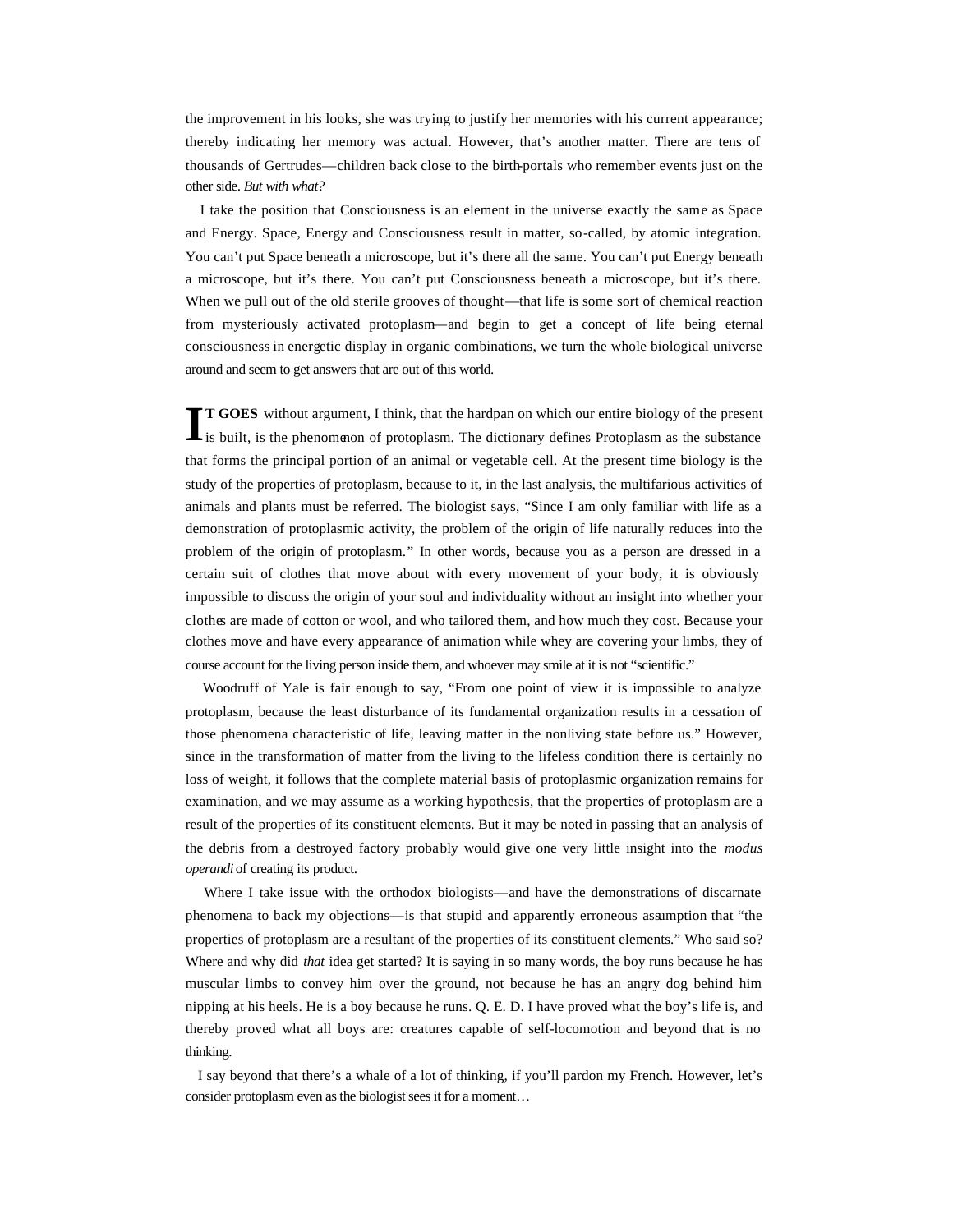**IVING** protoplasm ordinarily appears under a moderately high-powered microscope as a viscid granular fluid. When studied under such magnifications, usually after being killed and colored it often exhibits an extremely complex structure. Most frequently it seems to present a foamlike appearance, due perhaps to closely crowded minute drops of a liquid alveolar substance suspended in a continuous interalveolar substance, also liquid but of a different physical nature. But it seems clear—again according to Woodruff, because it's certainly not at all clear to you and me, since studies of protoplasmic structure have by no means revealed a complete correlation between its morphological organization and its activities—that the key to the matter must lie in an ultra-microscopic architecture whose varying phases are reflected in the changing picture which the microscope is capable of resolving—the chemical picture which the microscope is capable of resolving. Chemical analysis shows that protoplasm is a colloidal complex comprised chiefly of the elements carbon, hydrogen, oxygen, nitrogen, sulphur, phosphorus, potassium, calcium, sodium, chlorine, iron, and magnesium—all of which are commonly found in the inorganic world. *Indeed, there is no chemical element present which is peculiar to living matter.* But there are combinations of elements, which are distinctly characteristic of protoplasm, not being found in nature except as the result of protoplasmic activity. These chemical combinations are the proteins, carbohydrates and fats, and of them the proteins are the most significant because they are universally present as a part of all living matter and form quantitatively its chief organic element. **L**

 Now this, I concede, may be getting some place in a way, but the question is, what way, and to what purpose? To me it says simply, in order to get material for my suit of clothes that goes around my sentient soul I must have fibers—cotton or wool or protein as the case may be. Those fibers can't be procured unless my molecules combine in a way that makes fibers—cotton or wool or protein—and naught else. Again all it proves is, that without the molecular combinations to make the fibers there is no cloth, hence no clothes, hence no vehicle that makes my soul-consciousness tangible in a material world.

 You see, in all these biochemical explanations for life—and I mean conscious life in a highly evolved state—I have to bear in mind something the biologist ignores: namely, that I cam confronted by overwhelming manifestations that life exists and functions in other aspects than the biochemical. Remember Munster berg's alleged comment, "If we propose to credit what we've witnessed tonight it means we must rewrite all our textbooks." Woodruff and other celebrated biochemists are seeking the phenomenon of life strictly according to what present textbooks report from micr oscopic observations of chemical activity. They're resolutely ignoring as "nonscientific" what they can't pick up in the lenses of their microscopes. They're learnedly examining the fibers of the coat and the weave and the color to get at the self-conscious marvel of the man inside it.

 When I can "split" or divide—or expand—my own consciousness and project it three thousand miles away, taking something with it as an enhousing vehicle that looks enough like me to be seen and recognized by disinterested persons—as I shall relate in my next chapter—while my entire living body is sitting in a chair in a New York apartment, what has the living body and conscious part of me that had gone to England got to do with Woodruff's proteins? I ask it, not to be precocious nor impertinent, but because I'm as serious as he is at wanting to *know.*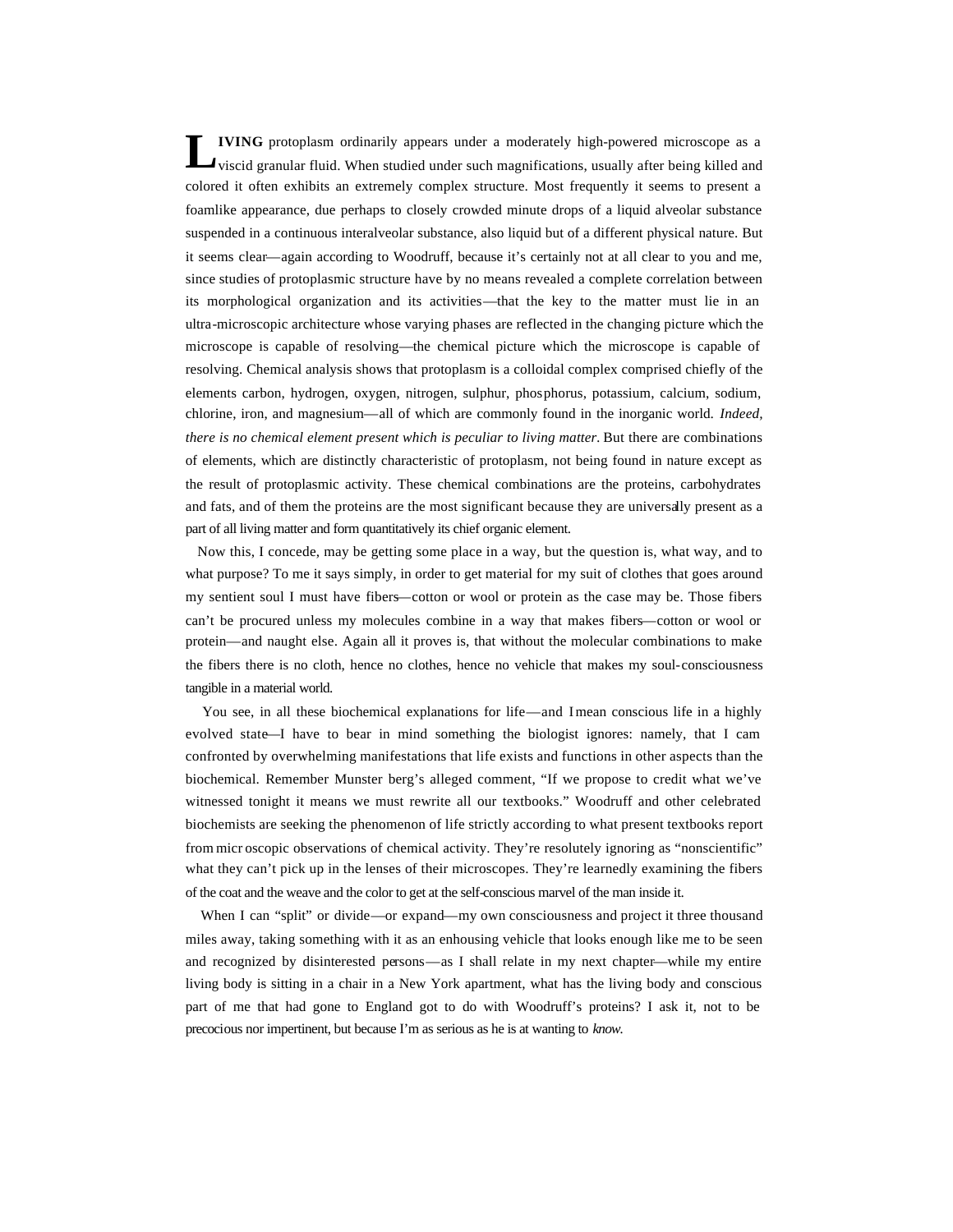# *Chapter XI*

## ???????????????????????????????????

#### **AN EXPERIMENT WITH TIME**

### ???????????????????????????????????

**HIS** is a truthful and non -exaggerated account of a conscious levitation through Time and Space, which I've never set down on paper completely before, but which in many aspects transcends even my epochal adventure described in *Seven Minutes in Eternity.* Unlike *Seven Minutes* the Blackmoor Heath Experience had disinterested witnesses at both ends of it, to attest to the facts. **T**

 Understand me, none of what follows makes any attempt at self-explanation. I simply state that it *happened,* and I have spectators to attest to it. But it always comes into the forefront of my thinking when I hear the biochemists advancing protoplasmic galvanism as the "origin" of life and consciousness.

 I have hereinbefore stated that early in 1929 I moved my personal residence from California to New York, shipping my household effects East and taking a walk-up apartment on the second floor of 56 West 53<sup>rd</sup> Street—the apartment in which I received John Lawler, the actor Thompson, and others who figured in my psychical researches of that period. It consisted of two large high -ceilinged rooms with a kitchenette between and a bathroom off the chamber at the back. The front room was my living room and library. The rear room was my writing room and sleeping chamber. It had high southern windows reaching to the ceiling and my writing table stood against the western wall in the southwest corner. It was a long narrow table holding books and my typewriter. I worked in a swivel chair with a table behind me for reference books and an easy chair beside this table where I sometimes received my intimate callers. Looking down on both tables was a tall, standard floor-lamp with a big old-rose shade.

 As the summer of 1929 worked along toward the epochal stock market crash ushering in the Great Depression, I began gathering about me in New York a little group of intimates who were uniformly interested in practical aspects of metaphysics, and they dropped up to hits apartment at all hours of day or evening. Among them was my attorney—whom I'll designate as Conrad—Hazel White, the cosmetics chemist of the Egyptian episode, Mary, the magazine editor, and various others whom I'll introduce as I describe other manifestations of note, further along in this volume. But I've always had the thought that the Blackmoor Heath Experience truly began with Attorney Conrad. He w as a highly intellectual personage, with the head and profile of a Roman senator, and he often came up to pass an evening when I had guests of note. He came up one evening in late July and fell into a discussion with me concerning the possibility of the miracles and manifestations of the Christ.

"What I'd like to have explained to me," he declared at one point in our discussion, "is this: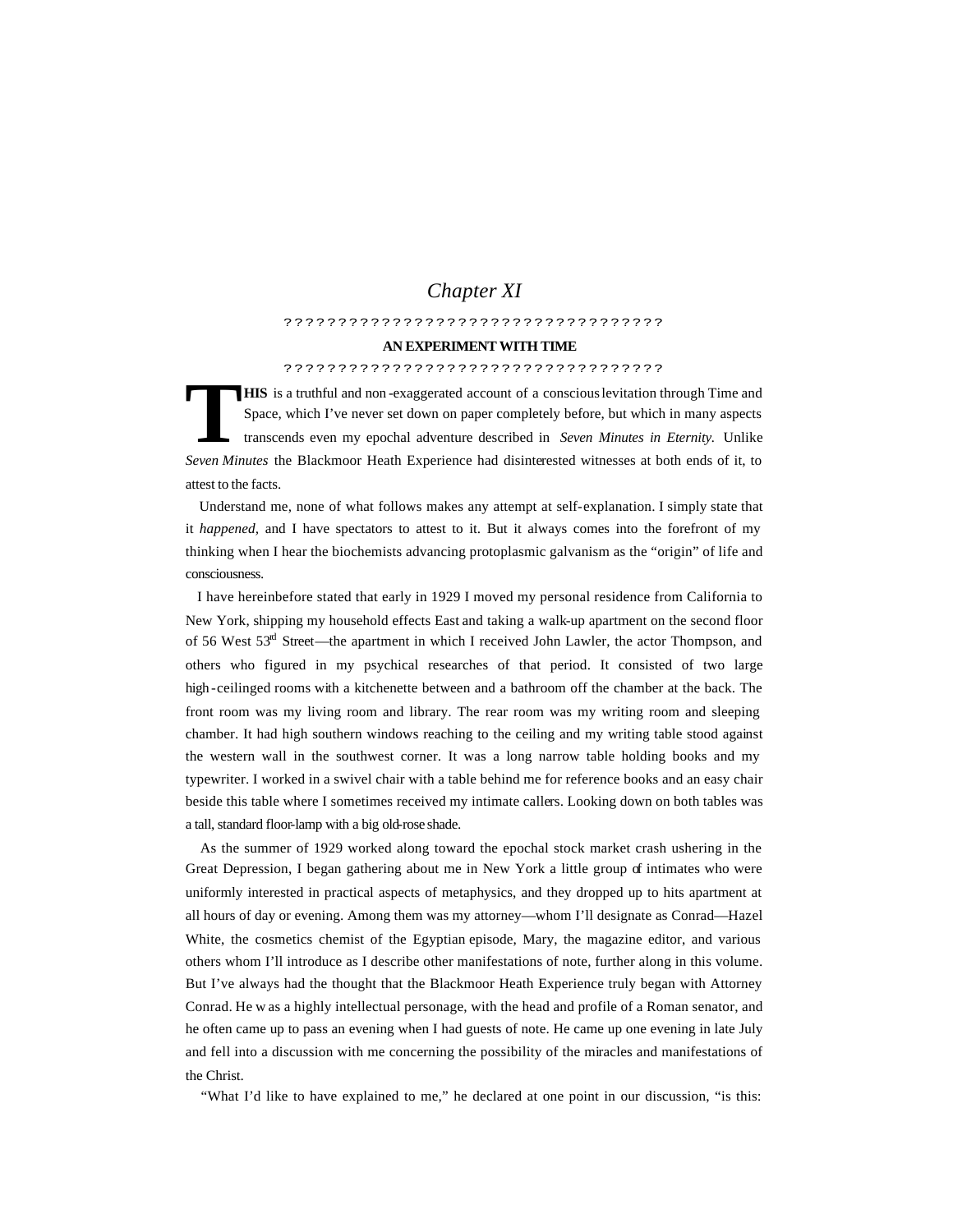Christ might have been a man or he might have been a god—but we have to acknowledge that during His life among men, He was definitely physical. He was crucified, died, and was buried. Religious history declares that the third day He arose from His tomb, moved about among His disciples in semi-materialized form, and eventually ascended into realms of Pure Spirit—granted we can conceive what Pure Spirit is. Well, from time to time since, we've had what is commonly accepted to be manifestations of Christ. He was heard by Saul on the road to Damascus, and Saul became St. Paul in consequence. All up the centuries since, various sincere and rational people have claimed they've seen Him…at sick beds of sufferers, wandering among the wounded on earthly battlefields, or giving personal counsel to the distressed and unfortunate all over the world. Granted it's true. But how could the Christ—or even the Spirit of the Christ—exist in two places at the same time? If a sick farmer's wife implores Him for aid in Minnesota, what happens to the poor devil dying in the Philippines who swears he has a manifestation of Christ at the same instant?" I aught what Conrad was driving at. We discussed it. Neither of us had an explanation for it and gradually I forgot it.

a month or so later—the  $26<sup>th</sup>$  of August, 1929, to be exact—Hazel White came up to my apartment. Since her recovery from her indisposition of our first meeting we had become good platonic friends as I increasingly discovered her remarkable capabilities. A stout, comely girl about five feet four inches in height, seeming at first glance to be in her late twenties or early thirties, actually she was a spinster of fifty with the strangest blue-grey eyes I had ever seen in a woman's countenance. They were at once the eyes of a Madonna… or a Dore angel out of the Pit. For some reason private unto herself she had never married, although in my long and friendly association with her I never learned of any reason why she shouldn't have married. Perhaps her "extrasensory perceptions" had something to do with it. At any rate, two hundred years ago Hazel would have been burnt at the stake as a wit ch. I should have relished hearing Woodruff or Mnusterberg explain her "out of this world" powers on any basis of biochemical protoplasm. She could—and did—sit quietly in a room for fifteen or twenty minutes and leave it surcharged with a mystical, in describable force with which one could achieve several varieties of most remarkable phenomena, particularly clairvoyance or clairaudience. She belonged to that extraordinary clan of natural mystics known too as "healers." The mere application of her warm, sisterly hands on the flesh of an ailing person would start recovery in an instant with no word being spoken. When she was present, you had the presentiment that the room also contained large numbers of "invisibles" whose presences you could "feel" although too intangible to touch. If, as she claimed, I had kept her as a personal temple paramour three thousand years bygone, to bastion my religious prestige with her occult powers, she had apparently lost few of them in the centuries intervening. I am not sketching the character of a fictional person in writing this. Dozens of people living in Manhattan of the present, who were acquainted with my 1930 psychical research group, can be summoned to attest to Hazel's super-mortal talents. And at time I mention—August of 1929—she had acquired a habit of dropping up to my apartment at the close of the workday for a chat on her way to her own apartment four blocks north. She did it perhaps twice a week.

 As an illustration of her powers, she would sink into the easy-chair in my writing room beside my reference table and stare for a time at the high blank wall above my typewriter. Thereupon she proceed to recount to me what I ad been writing since morning on the novel *Golden Rubbish.* I was then composing. She would describe my characters and the "action" I had carried them through in the plot's unfoldment. Frequently she would give me long sequences of their dialogue—without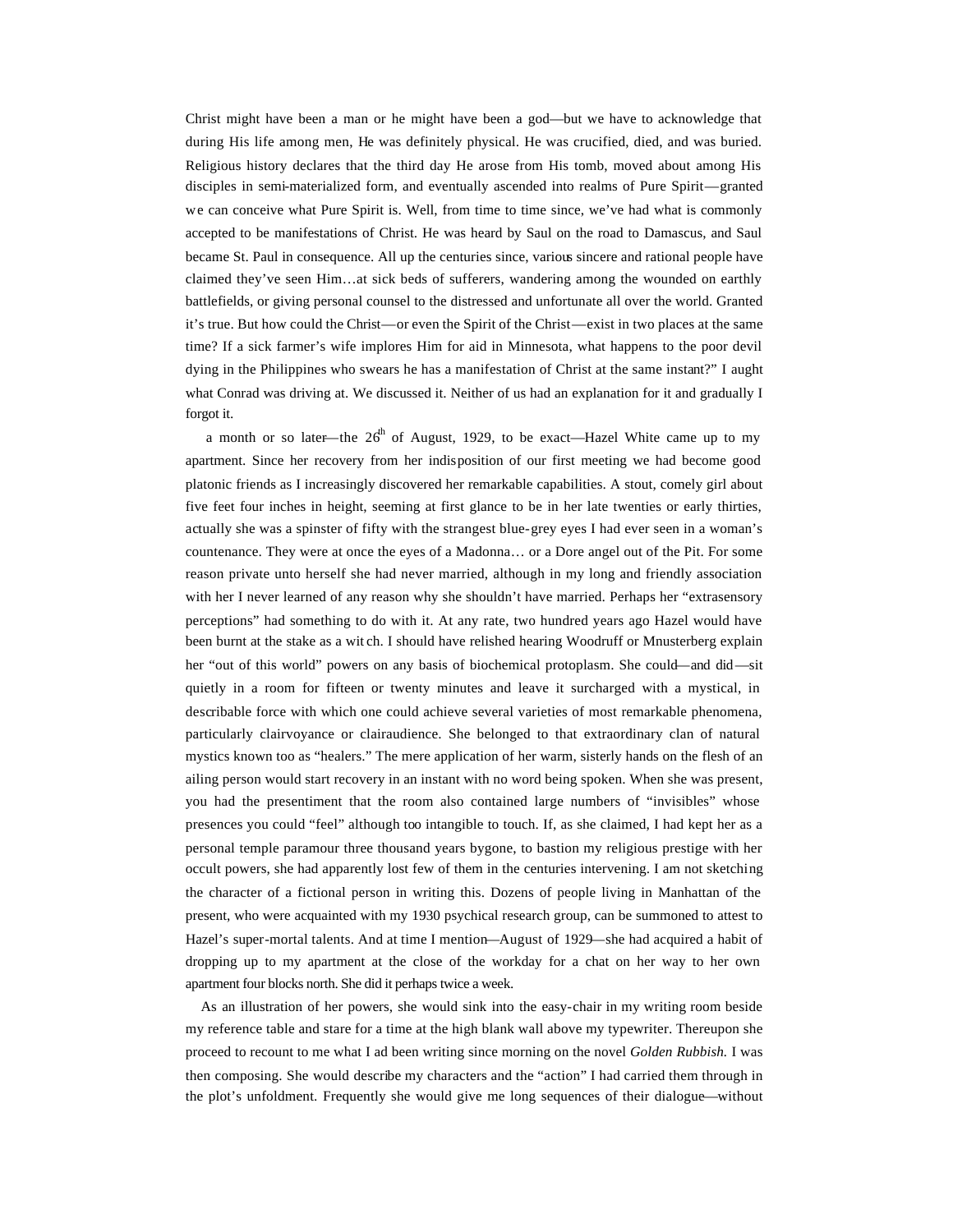ever looking at a typewriter line I had that day produced. "How on earth do you do it?" I would repeatedly ask her—for she never missed an episode or made an error in her descriptions. Simply and tolerantly she would answer, "I see it all up there on the wall above you head, as on a moving picture screen."

I could take it or leave it. That was her explanation.

**OW IT** so happened on this particular afternoon of August 26<sup>th</sup> I had two other callers preceding Hazel. One was a woman acquaintance from Pasadena who was spending a preceding Hazel. One was a woman acquaintance from Pasadena who was spending a fortnight in New York and had looked me up; the other was a Los Angeles newspaperman who had come to do a publicity job for my publishers. He met the Pasadena girl and started escorting her about to see the city. For the purpose of identifying them in what subsequently occurred, let me name them as Minna and Herbert. They had preceded Hazel by about an hour and while waiting for me to terminate my writing activities for the day and go out to dinner with them, had ensconced themselves in m y front living room where they had turned on the radio. When Hazel arrived she hadn't cared for the radio and had come out into my rear writing room where she rested as usual in the chair beside my reference table. We chatted a few minutes of noting in particular. Hazel hadn't removed her hat. She sat relaxed in the heavy Cogsewell chair with handbag and small parcels on her lap. I tiled back in the swivel chair before my writing table, conversed with her, and relaxed as well. The summer's day had been perfect. As twilight stole over the softly throbbing city, I let the room darken in afterglow. From the front living room beyond the intervening kitchenette came the dreamy strains of music to which Minna and Herb were listening. The exact time, as they later established it, was five minutes to seven o'clock.

 I had been gently rocking in my swivel as the room had darkened, rubbing my eyes and forehead with my left hand. I had no premonition of doing anything outstandingly psychic. Nothing in my conversation with Hazel had suggested it. It had been an ordinary writing day with me. I was dressed in soft white shirt with black bow tie, a pair of brown plus-four with a small diamond-shaped plaid in them, golf socks and tennis shoes—the costume I often affected for a day's quiet writing in my apartment. I leaned back, I say, and rubbed my tired head.

Suddenly something occurred.

 A clear and distinct scene began to take proportions in the eye of my mind. I say "eye of my mind" because I seemed to be viewing it in the background of my own head. I was seeing a beautiful white birch forest lit by mottled sunshine, with a light summer breeze wafting the leaves of the trees. It was not unlike a memory picture that one might recall of some spot of woodland one had known as a child; only instead of "remembering how it looked" I was actually looking at it with eyes. I cried out at the subjective illusion I was apparently witnessing.

 "Hazel," I exclaimed, my eyes softly shut, "I'm seeing something I've never seen before. I'm moving above a forest of beautiful white birches with summer wind riffling them and making their leaves turn over to show me the silver…No, wait a minute! …The whole scene is dissolving into another equally as clear and detailed…I'm seeing an old English manor house or country inn…It's got lovely odd casements and a shaggy roof…There's a dilapidated fence around it and a wooded hill behind it with a road going up the grade...At the top there's an old lightning-blased tree...What on earth am I looking at, and how can I be seeing it? …Wait, wait! …The scene is fading again and another scene's coming…"

Thereupon I described this third scene. I saw a great spread of what seemed to be prairie with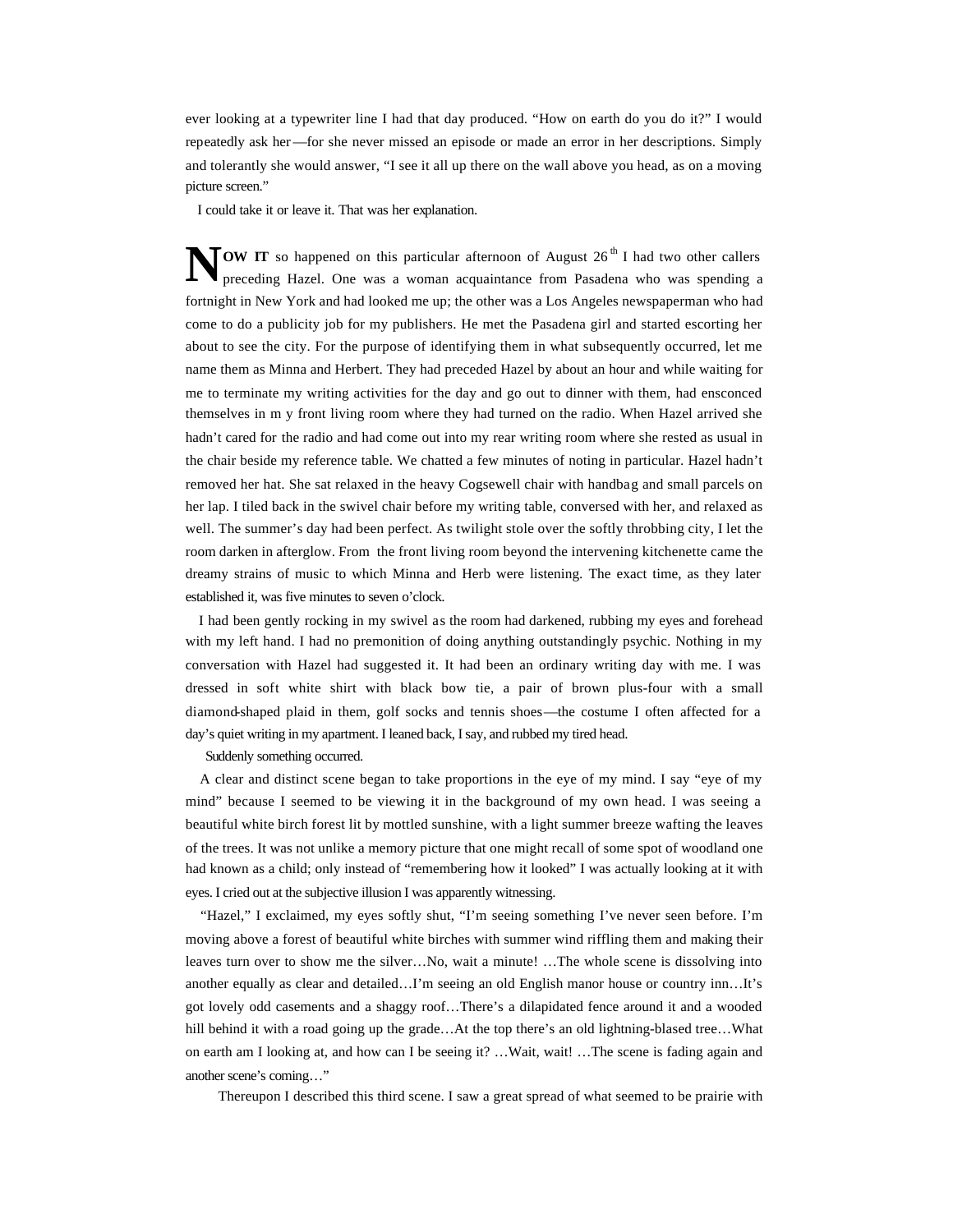blue mountains in the distance. The rolling land was heavy with gorse and lavender-colored flowers. Here and there naked rocked-ledges poked through, or what I took to be aged stumps of felled trees.

"Hazel, I'm moving out *onto* it!" I cried. "Great heavens, it's three dimensional and I'm *in*  it! …I'm traveling across it along the tips of grass and flowers! …"

**N NONE** of the descriptions I gave that twilight was I once aware that I heard Hazel answer me. I became too engrossed in the strange phantasmagoria I was entering. Strangely enough, as I write these lines some twenty-six years after, I still find my memories vivid of the details of the scene and my reactions to the whole of it. It might have happened last evening, so graphic do I recall that sensation of moving along the top of the gorse, even though the lips and tongue of my relaxed living body were recounting the adventure to a listening woman in an ap artment in New York. I could look ahead and see the outline of those mountains. I don't recall, however, that I once looked *down*. I was much too occupied in nothing where I was traveling... **I**

 Suddenly again, the whole visual phenomenon was disrupted. A series of flashes, as of alternate light and dark, engulfed me. I recall they compared to the "stagger" one sometimes sees in the action on a movie screen when the projection shutter slows down and the animated pictures are interspersed with flashes of darkness.

 But when the projection was flickering smoothly again, my three-dimensional environment seemed altered. For one thing, the sun had gone and the landscape was grey. There was no longer gorse or lavender flowers spread beneath me. I might have been astride the nose of a jet plane that was climbing swiftly up a ravine in wild mountains, with closely packed undergrowth on all sides around me. At the bottom of the ravine a mountain river was tumbling. Ahead of me up the canyon I beheld a single-arched, stone bridge—red stone—spanning from side to side directly in my path. All this I described swiftly and audibly to Hazel.

 "*I'm going to crash into that bridge!"* I cried in loud alarm. "I'm not high enough to clear it. I can't raise myself higher!"

 But I didn't crash into the bridge. Gaining to the top of the ravine I saw a space between the span and the top of engulfing shrubbery. I shot into this space, went under the bridge's arch and out upon the opposite side. Here a small lake of water greeted me, its shores wrapped in mist, mountains everywhere about me. Swiftly I "rode" across this lake just above its surface…

 My writing room was lighted; Minna, Herbert and Hazel were bending over me; Herbert was stupidly shaking me. Their faces held fright. It took a moment to orient myself.

 "For pity's sake!" I cried wanly, "I never had an experience like *that* before. Who lighted the floor lamp?"

 "I did," Hazel said. "We thought you were going to have apoplexy. You were twisting and straining so!"

 "Tw isting and straining!" I echoed. I glanced out the southern windows into full night. "A moment ago it was sunset," I remarked. "What time is it, anyhow?"

Herbert looked at his wrist watch. "Twenty minutes to eight," he said.

Twenty minutes to eight from five minutes to seven meant I had been "out" exactly forty-five minutes. Yet it seemed no more to me than the time I have taken to write the foregoing.

 "What kind of a mental brainstorm have you been having anyhow?" my practical newspaper friend demanded. "You feel all right now?"

I said of course I felt all right—mentally and physically at any rate. Inwardly I was boiling that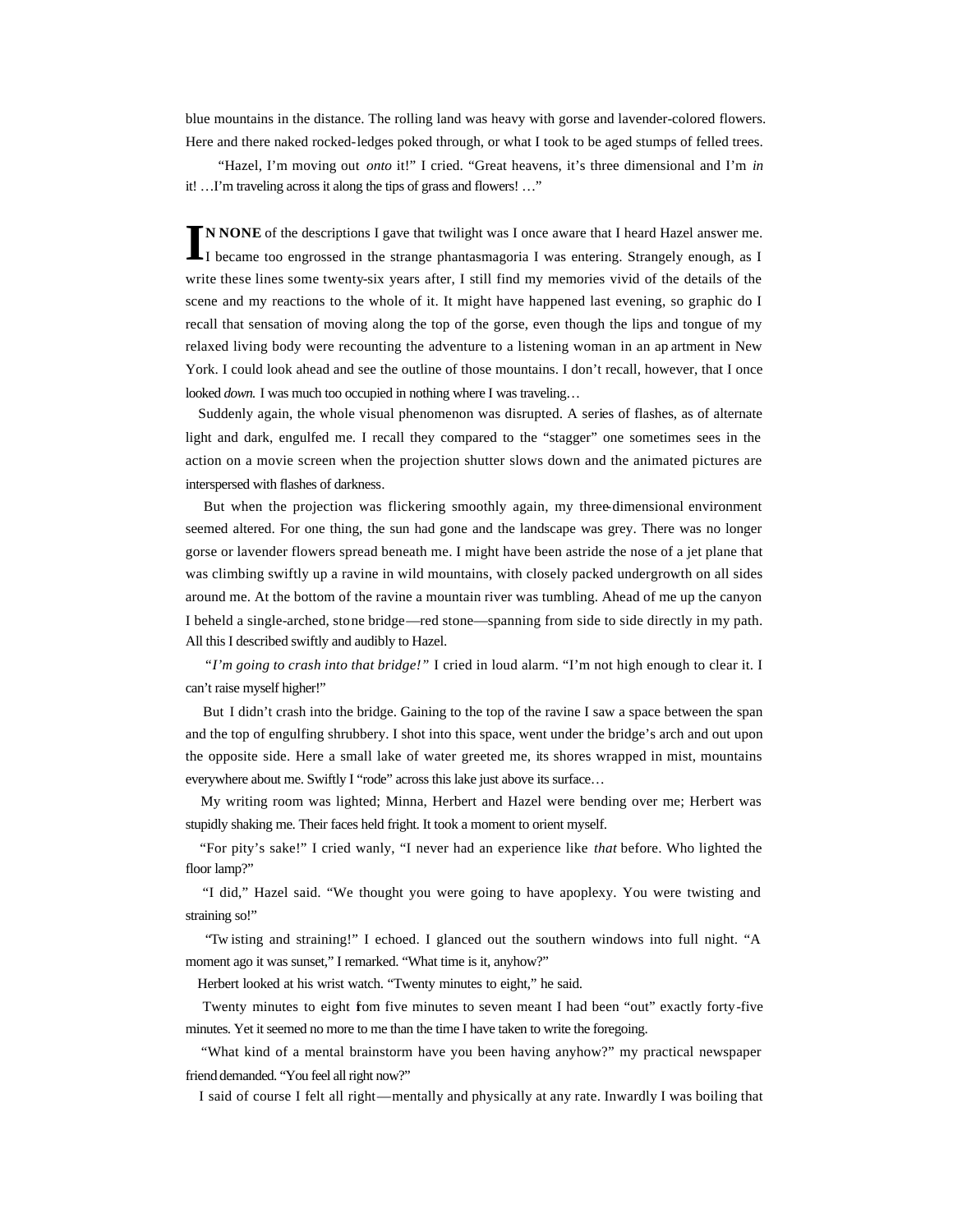they had disrupted the experience by the thoughtless lighting of the floor lamp. That sudden explosion of illumination had translated to my highly attuned super-senses as the thunder-crash, apparently.

 Anyhow, we sat and discussed it. Herb was of the opinion after my *Seven Minutes* experience I was a psychopath on principle. Minna was willing to allow I'd "been somewhere" out of my body. Hazel held to the opinion that the experience—whatever it had been—wasn't without significance that would subsequently become known to us. Anyhow, we all agreed that we were three-quarters of an hour late for dinner and we'd better go out and eat.

Which thing we did.

That was on the evening of August  $26<sup>th</sup>$ , I say. We all of us marked the date in case anything happened to shed light on the meaning of it. Both Hazel and Minna, I recalled, made noted about it. I got them to agree, however, to say nothing about the occurrence to anyone. By keeping it private to ourselves we would forestall any crank or fanatic bobbing up with attempts at explanation from secular sources. And this point is important: I know they kept their words. Minna and Herbert departed New York soon after, she to Boston, he to Atlanta. When the next year I saw both of them and asked if they'd mentioned the affair to anyone, they contended they hadn't and I believed them. Hazel departed Manhattan also for a radio program in Milwaukee and I moved to Washington and North Carolina. It would be difficult to separate four people more completely.

**EPTEMBER** came and passed—October, November and December. Within a month the experience had gone out of my own mind, excepting when some allied psychical subject  $\blacktriangleright$  experience had gone out of my own mind, excepting when some allied psychical subject recalled it. Fair enough! Then on the Sunday evening between Christmas and New Year's I was invited to deliver a public address on extrasensory perception before a New York audience in Engineer's Auditorium. And by noon the next day I had an answerer to what had happened in my apartment the previous August.

 By October my mail upon these subjects had become so heavy that I had taken a business office in the Putnam Building in West  $45<sup>th</sup>$  Street and installed a secretary to handle it. When I went to my office the morning following my lecture, Charlotte announced—

 "A Mrs. Chapman was in your audience last night and she's rung up twice on the phone this morning. She wants a talk with you and she wants it badly. She says you made some statement in your last night's talk that led her to realize she should have looked you up at once last summer on her return from England. *She says to tell you she saw you one day last August on Blackmoor Heath, and wants to check with you about it."*

 I started to reply that I hadn't been in England the previous August, I'd been right there in Manhattan. Then a queer shudder went through me. Could she possibly be referring to August  $26<sup>th</sup>$ ?

 I got in touch with Mrs. Chapman immediately. Chapman wasn't and isn't her name, but it must answer for this narrative to save her from publicity. I found her a pleasant, intelligent, little white-haired widow who made her living handling the business investments of operatic stars and superintending their engagements. She had an office nearby. I went over at once. She dismissed her secretary and threw the lock on her door.

 "Now I'm going to tell you something," she began, "that you must hear to the end without interrupting me, if you can help it. After I'm done you can ask all the questions you please, but I don't want you putting suggestions in my head till I've gotten my story out…This past summer I took a long-planned walking trip through England with a lifelong Scottish friend of mine, Annie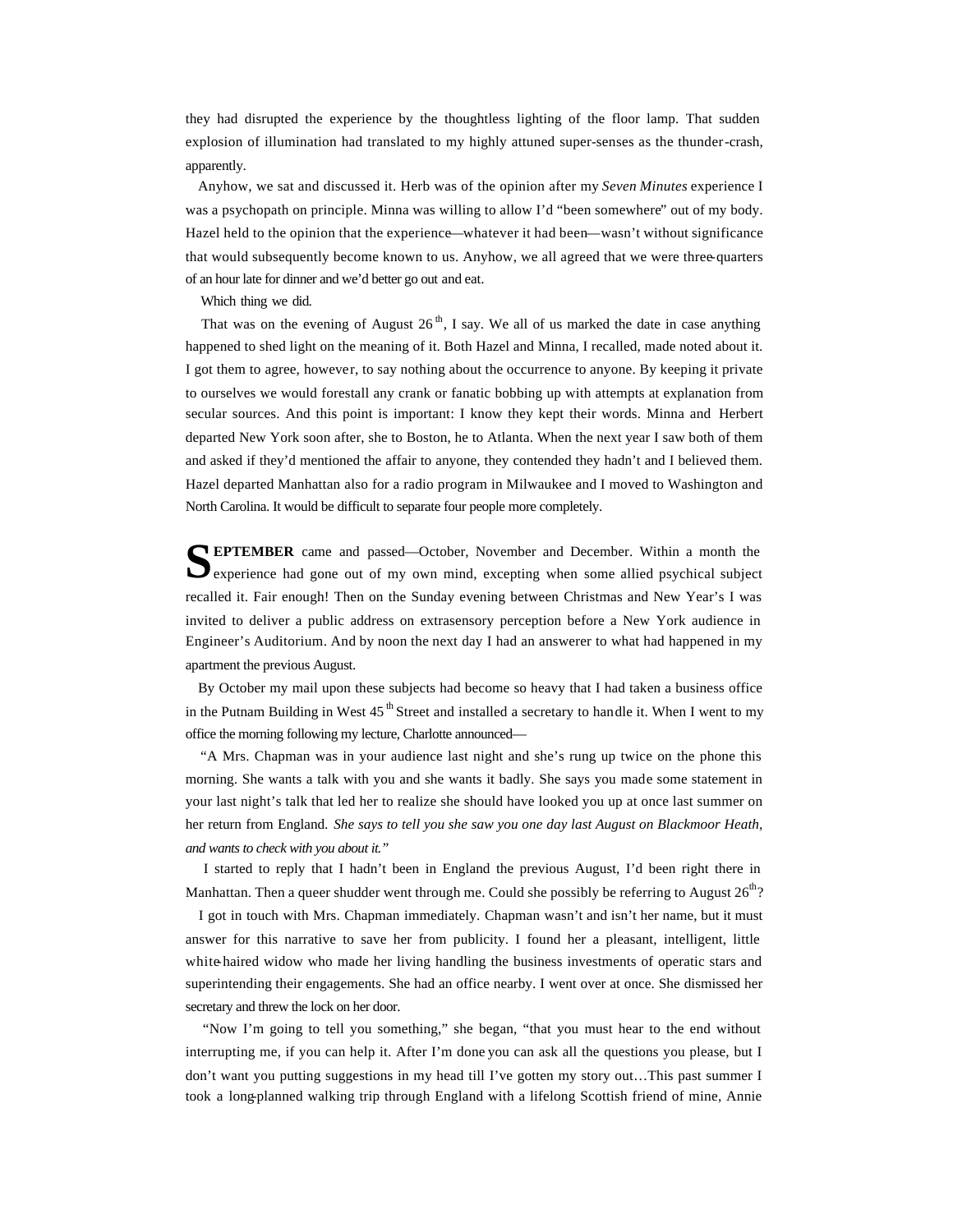Mac Tarvish. I'm Scot myself and we intended to start in at London and walk to Little Rannock in Scotland where my forebears came from. It was a pretentious trip and it cost me plenty but most of the fun was taken out of it by Annie's behavior after we got started. As a traveling companion she proved to be a first-class tomato. Nothing suited her and when her feet began to tell on her, she developed a Disposition. This past August  $26<sup>th</sup>$  as we started to traverse Blackmoor Health she had one of her sulking spells and I laid down the law to her. If she didn't want to be companionable, she could go back to London and take a train for Scotland. About 2:30 in the afternoon we left a beautiful copse of white birch woods and started across the heath when Annie got cantankerous over something and stalked ahead alone. I sank down disgusted and not a little heartbroken amid the gorse and heather on a stone that offered, and tried to decide whether to abandon the trip or not. Annie strode ahead and finally sat down on a stone against the sky. All of it was childish but there we were. A beautiful summer afternoon. Exquisite country all around us. And a trip being ruined by one woman's disposition. I was still undecided what ultimatum to deliver to her on coming up with her when I saw to my sudden consternation *a hatless man move out of the white birch woods from which we'd just emerged ourselves.*

 "Well, it wasn't altogether a comfortable predicament to be in, seeing that Annie and I were two lone women with nobody else in sight, and I looked quickly around to see if she were within her former hailing distance. I saw her plainly enough but her face was turned away from me. I looked back to the man to see if he actually were following us and my blood promptly jelled. He was almost upon me. Never could he have covered such a distance in so short a time if he'd been traveling on ordinary human legs. He was moving in one piece so to speak, over the top of the heather. *And I was directly in his pathway!* He was a man of about forty, I should have judged, in soft white shirt with black bow tie, and brown plus-four with golf socks. The trousers had a sort of white plaid design, diamond-shaped, woven into them. Then before I could scramble form his pathway, he went right over me—or through me—at least he touched me and I touched him. And at the moment of contact I knew his identity. *I knew he was William Dudley, Pelley, a New York magazine writer and author, and I knew everything that was in his mind.*

"Now hold tight. We'll check on it…"

**HE FIRST** part of Mrs. Chapman's recital that then followed was the irrefutable proof that she hadn't gotten her information about the New York end of the episode from Hazel or Minna or Herbert. Neither of these three knew anything of the utterly confidential matters that Mrs. Chapman thereupon proceeded to disclose to me. She knew all about details of matters I was concerned with at the time with my first wife over our divorce. She knew of personal worries I was having about friend who'd gone out to Iowa to have a gall bladder operation. She knew the size of my bank account and difficulties I was in with a certain motion picture over a movie script. In short, she knew so much about my intimate personal self that I stopped her. It was growing too embarrassing. **T**

 "All right, you knew everything that was in my mind," I conceded. "What happened then? After I'd touched you, where did I go?"

 "I don't know," Mrs. Chapman said. "I thought you went toward Annie and then passed out of sight. But I couldn't be sure. Annie declared she hadn't seen you and called me balmy. 'No,' I aid, 'I don't know Mr. Pelley and have only heard of hi by reputation. But when we get back to New York, I'll lay you a wager we hear news of his death on this afternoon of August  $26<sup>th</sup>$  and for some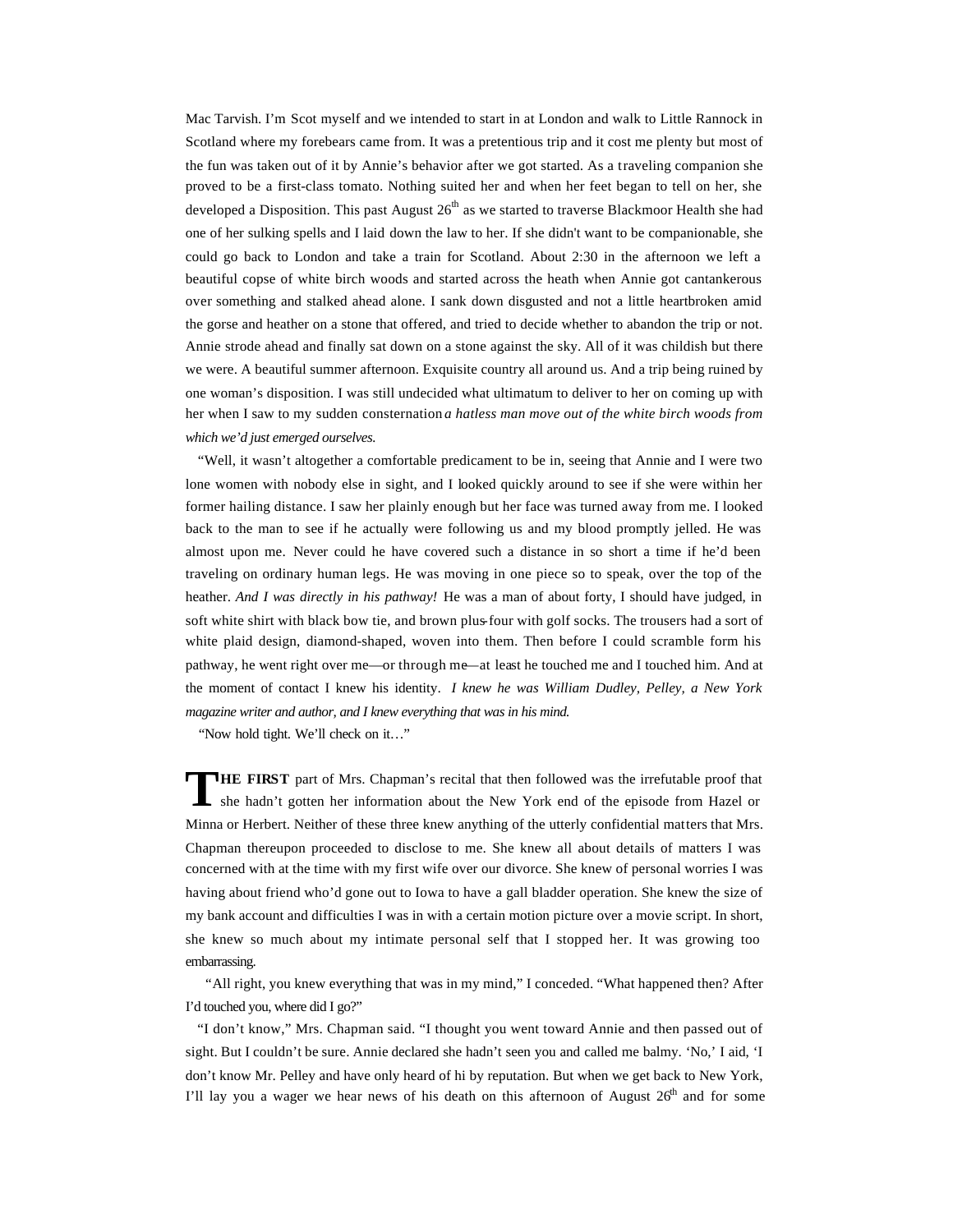unexplained reason I had a view of his ectoplasmic spirit after it had left his body.' …But there's more to come, wait! …Annie and I broke up that day at the inn we reached at nightfall. It was a quaint old place, but I won't go into its description…"

 "I think I've seen it," I contributed. "It had a broken fence around it, didn't it? …And was located in the lee of a hill with a road up the aide and a lightening-blasted tree at the summit?"

Mrs. Chapman stared. "Exactly!" she nodded. "Then I *wasn't* wrong about having seen you?"

"Go ahead with your story, then I'll tell you mine."

 "Well, Annie went back to London and waited there for me while I made a trip up to Loch Rannock by train. I had some relatives up there I wanted to visit. And up at Ranncok I saw you again. That was about two weeks later."

"About two weeks!"

 Two weeks! Fourteen days and nights later! I thought of the queer hiatus of lights and shadows I had encountered as I had moved across the heather, the "stagger" of the motion picture projector shutter. Had those strange flashes been the passings of days and nights? I had to put aside the consideration of Time as a factor in all this and the moment in order to pay attention to the remainder of the story.

 "I got up to Rannock in the middle of a murky afternoon two weeks later and went to the inn. Little Rannock, not far from where my forebears came from, isn't very large but it's one of the prettiest lakes in Scotland. It lies at the head of a deep ravine into which it spills on the south. The inn is located on the southeast shore. It has a bridge almost in front of it across the head of the ravine—"

"I know. A single-arched bridge made of reddish stone."

 Mrs. Chapman nodded. "And there's a foot -path worn by sightseers around the west side of the smaller lake to a spot on its northern shore. My relatives couldn't come and get me until late evening so while it was still daylight I decided to take a stroll and see the lake and district. I put on an old raincoat and galoshes, crossed the red bridge and sauntered around the loch, up the western shores to the point. I found an old log there and sat down to rest. I hadn't met anyone since leaving the inn. No one was in sight. The time I should judge was between four-thirty and five o'clock of September ninth or tenth. I sat looking across the lake toward the in and listening to the uncanny quiet of those Killecrankie mountains. It seemed as though I would have heard a dog barking five miles away, but I scarcely heard a sound. Gradually as it neared twilight a bank of mist rolled down from the eastern heights and screened my view of the inn. It came almost like a cloud, caroming along the water's surface. I lost sight of the opposite bridge as well and decided I'd better return while still able to see the shore-path. I give you my word the last thing in the world I was thinking about were you. The thing that suddenly puzzled me was a series of tiny twinkling lights like boat flares that had mysteriously appeared—or were appearing—out upon the lake down close to the water. They couldn't be flares of any fisherman's boat because the loch had been wholly clear of craft before the mist fell. What on earth was I seeing? …Well, I don't know to this moment *what* it was I saw. All I can do is describe it. The lights weren't stationary. They rose and fell as a knot of fireflies at night might rise and fall. Then as I watched worriedly, wondering how fishermen could have gotten out upon the lake in the brief time since the mist had descended, I saw them begin to build up in a great horseshoe pattern. They made a sort of huge arch in the mist. Then…you can believe this or not…*your moving figure appeared in the center of those lights as though it might have come from under the bridge, crossed the lak e magnified in size by the mist, and went past me*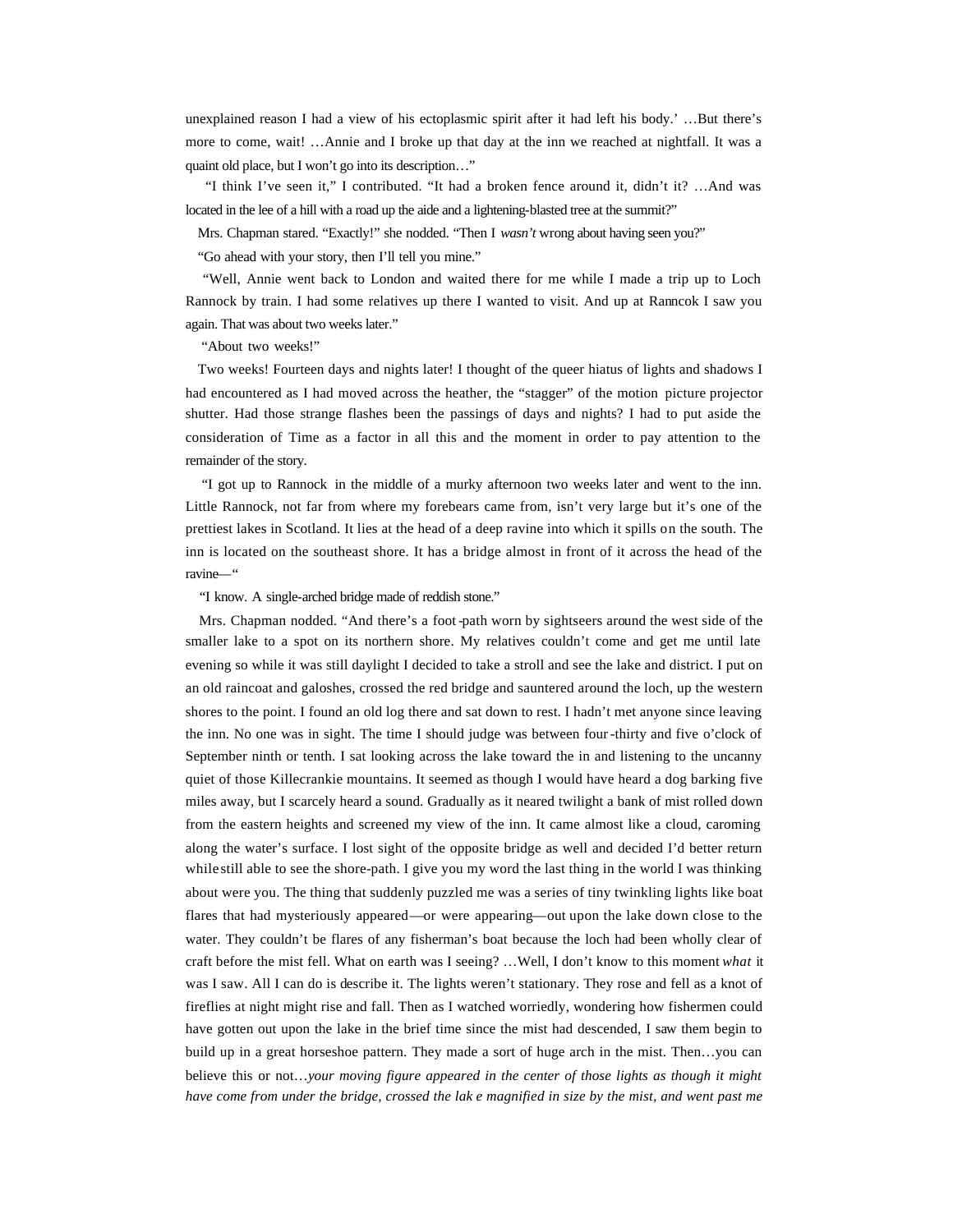*on my left at express-train speed."*

"I didn't touch you this second time?"

"No."

"What did you do?"

 "I got out of there—fast! And when I say fast, I mean fast. Why should you ectoplasm be haunting me so? I'd never met you, didn't know you and had never had anything to do with you. Never in my life had anything like it happened to me before, and it's never happened since. My relatives came for me and I told them about it and I'll give you their names and address if you wish and you can write them for confirmation of what I'm telling you. I began to get nervous about you and wonder if you were going to appear to me so, every time I sat alone in the open. Of course you didn't. Those two occasions wer e the only times I saw you. but you can judge my feelings on reaching New York in late September to discover you were not dead but every much alive, and going up and down the country lecturing on *Seven Minutes.* What on earth had happened to me in England and Scotland? I decided to go slowly in looking you up, and telling you what had happened. You might think me a crank or at least a celebrity-baiter trying to scrape an acquaintance with you. Besides I might get myself branded as mentally irresponsible to relate such a thing generally, so I kept it to my self. When I saw the announcements of your last night's lecture, I determined to go and make certain from seeing you close at hand on the platform that you were the same person I'd met so weirdly overseas. When you told the story of John Lawler from the platform as proof of the expansion of consciousness regardless of worldly time and space, I decided I'd made an error in not consulting you immediately on returning to New York. So that's why I got in touch with your publishers this morning and learned you had an office in West  $45<sup>th</sup>$  Street and phoned your secretary. Now you tell me your side of the happening—for I see you must have one."

 "First," I asked, "do you know—or have you talked with—a person named Hazel White about me in any particular?"

 "No," said Mrs. Chapman frankly, "and I give you my word of honor I've only mentioned what I saw to Annie Mac Tarvish and my relatives in Scotland."

 I had to believe her. She wasn't the type to fabricate or deceive in such a matter. She was as earnestly interested as myself in getting at the truth behind the episode.

So I told her what had happened in the apartment on West  $53<sup>nt</sup>$  Street on the evening of August  $26<sup>th</sup>$ —all of it, as I have already set it down. At the end of it she leaned her elbows forward on her desk and blinked bewilderedly.

"But Mr. Pelley," she protested, "the time is altogether at sixes and sevens in this thing."

"I know," I nodded. "Don't you imagine I've been considering that while you were talking?"

 "There's a five to six hour time difference between New York and the British Isles. I'm absolutely certain I saw you in the English part of the adventure about two-thirty in the afternoon of August  $26<sup>th</sup>$ —I mean I'm certain about the date. You say you sat talking to your friends, telling them what you were experiencing, from five minutes to seven in the evening until twenty minutes to eight of August 26<sup>th</sup>, and you're equally sure about the date. That means that when you sat in your writing room recounting to your friends what you were undergoing, *it was between midnight and one in the morning of August*  $27<sup>h</sup>$  *on Blackmoor Heath.* In other words, in actual realistic time, I saw you five to six hours *before* you had the extension of consciousness and were aware of it in your apartment. Actually and in realistic time, if I'd seen you simultaneously with your awareness of the experience, you'd have had to be sitting with your friends in the New York flat at around nine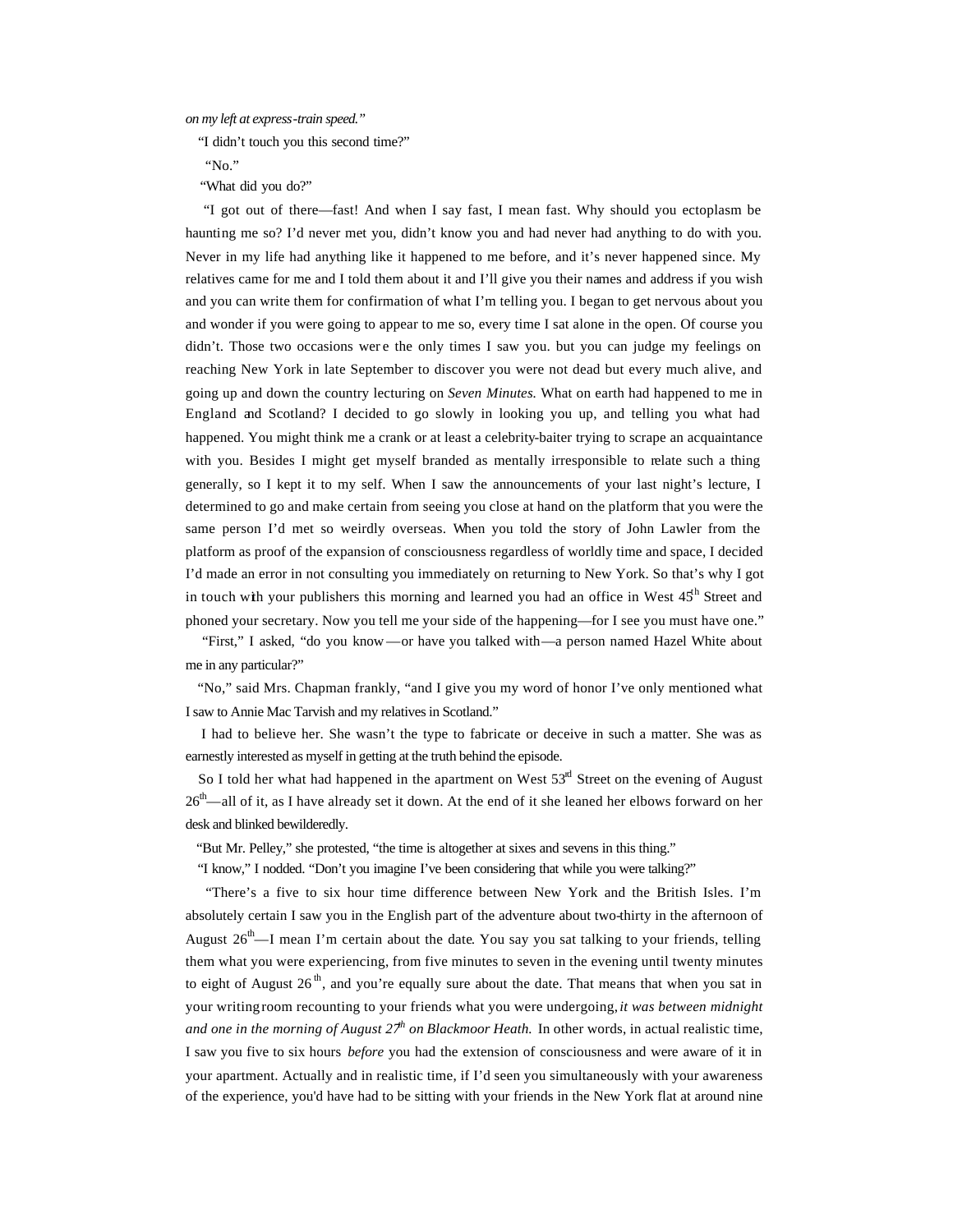in the forenoon!"

"Exactly," I agreed.

 "Then take the Scottish part of the experience. You say you rode up the ravine, went under the single-arch bridge and northward across the surface of the lake at the same period —seven to eight o'clock of that same August  $26<sup>th</sup>$ . You did it, then, *two weeks before I got the visual angle on it in Scotland!"*

"Assuming we're both of us sticking to the literal truth in our stories," I smiled.

 "But why in the world should I come back here and tell you a cock-and-bull story out of my imagination? I've nothing to gain by pulling any hoax on you, and a lot of prestige to lose if my clients ever heard of it and decided I was slipping in my brains."

 She had me there. Later when I came to know her better I found her to be an entirely honest and dependable person as sincerely interested in running the mystery to its bottom as I. And one of the most certifying features of the enigma was this—

 Suppose we concede, for the sake of skeptical persons, that she was deceiving me, that she had talked with Hazel or Minna or Herbert and suddenly decided to play a role of overseas observer of the phenomena from the details one of them could have supplied her after hearing my account in the apartment. Very good. Then explain two things. Explain how she came by the private and personal knowledge of all that had been troubling my mind that August evening—the difficulties with my first wife, the operation being performed that week on the friend in Iowa, the size of my bank account, the worried I was feeling over supplying a story order from a certain New York editor. Nobody on earth but myself knew of these privy concernments. Secondly, how was Mrs. Chapman supplying details of her reactions to the adventure, which I recalled as being correct which I had not bothered relaying to Hazel, Minna and Herbert in oral narration? True, I hadn't seen Mrs. Chapman, nor had I been aware of touching any human woman sitting on a rock amid the heather below me. But how was she able to describe the peculiar signboard on the inn where she had quarreled and separated from Mrs. Mac Tarvish—the inn beneath the hill with the blasted tree on the summit—, which she did accurately, giving the hostelry's name that *I hadn't disclosed to my three New York companions?*

 I came away from Mrs. Chapman's office facing the circumstance that apparently my consciousness had projected itself three thousand miles distant in a matter of seconds, conveying a prototype form of my clothed physical body, and that it had traveled across Blcakmoor Heath five hours and that it had traveled across Blackmoor Heath five hours *after* Mrs. Chapman had beheld it in the first episode, and two weeks *before* Mrs. Chapman had beheld it in the second episode.

Question: Is time—chronology—the simple one-two-three progression of events we assume it?

 Question: What, if anything, could professor Woodruff's biochemical protoplasms, that were in the accumulate my New York body, have had to do with my traveling through a white birch copse three thousand miles away or seeing an inn with a certain shaped signboard or being fearful of crashing into a red atone bridge in middle Scotland but contriving to pass beneath its arch and zoom off across a lake of water where I was seen and recognized?

 Question: How could I be conscious of locations and happenings in England and southern Scotland—and with the retina of what literal eyes did I behold them—while I was simultaneously able to work the tongue and larynx of a sentient physical body sitting in a chair in a New York flat with listening friends about me?

Viewed in one basic aspect, my adventure with Mrs. Chapman fell in the dame category with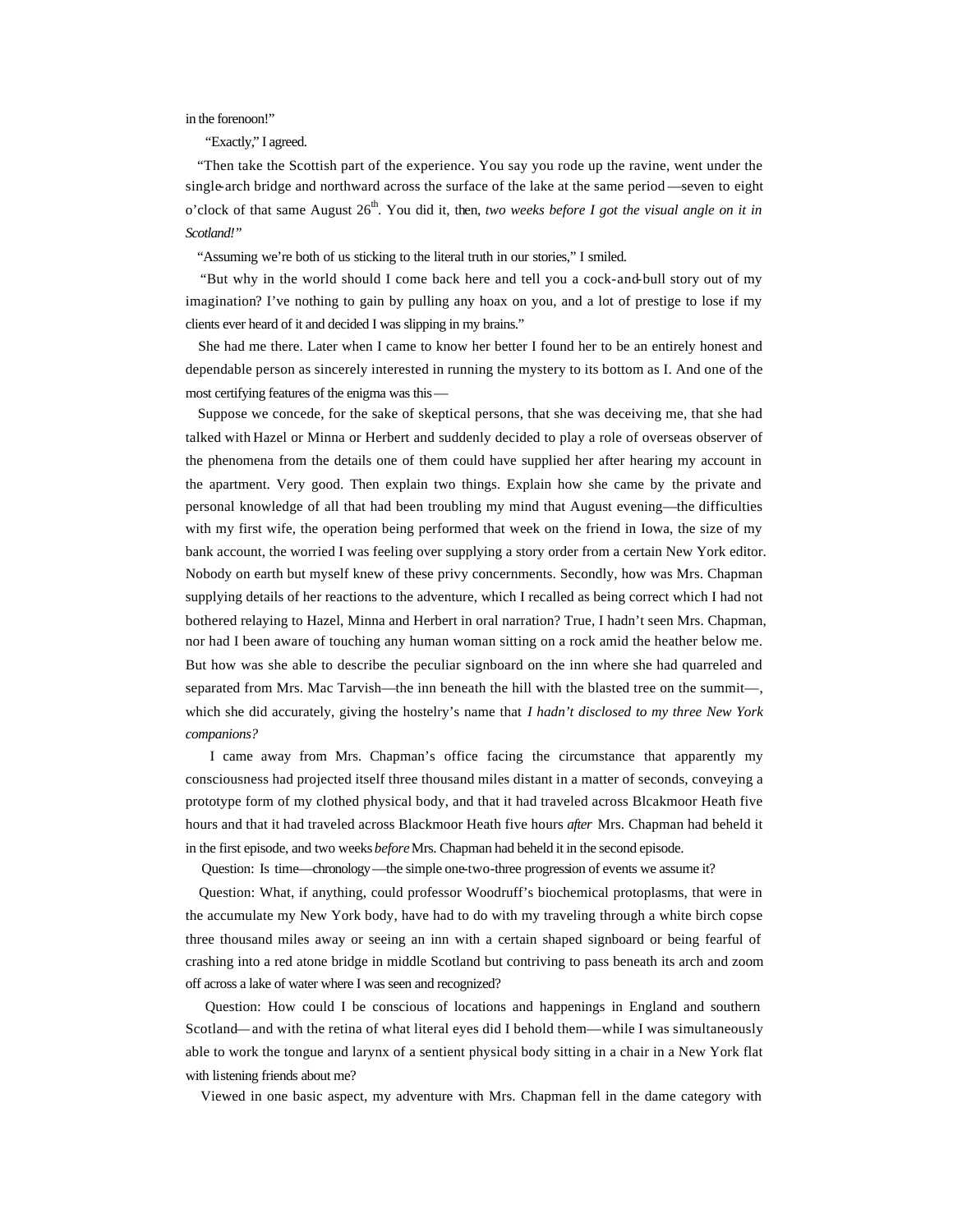John Lawler's adventure with me and my police dog—the sole differences being that I had somehow made myself visible or tangible to Mrs. Chapman while Lawler had not done so to me, and, further, I had sensed no experience of departing my bona fide physical self as he had done, turning and regarding my corporeal person objectively. I had gone instantly, so to speak—or discovered myself *there*—and "returned" instantly when Hazel pulled the cord of the floor-lamp. But I had to face the realization in both happenings that Consciousness could and did act independently of the molecular protoplasms at times.

 If it could act independently even *one* time, then the mere galvanism of the protoplasmic cell wasn't life in its absolute essence—it was life in display of its energy protoplasmically. In other words, merely in such aspect. If life had, or has, still other aspects, isn't it time we explored them?

**HAT IF** a New York earthquake had happened and crushed the building in which I sat with Hazel and Minna and Herbert while I was moving up that Scottish ravine toward the red Hazel and Minna and Herbert while I was moving up that Scottish ravine toward the red stone bridge? Is anyone prepared to say that consciousness that was beholding a physical landscape in England or Scotland would have been blotted out instantaneously with my corporeal self in Manhattan? Suppose, as I implied, John Lawler's physical body had been shot dead as it "slept" in that Texas hammock, could his consciousness not have remained in sentient form to "haunt" my bungalow with his invisible presence? Couldn't each of us have "gone on being alive" in the vehicles—whatever they were—that we had temporarily disassociated from our protoplasmic selves? Who says with aut hority—and proof—that we could not, or that this isn't what actually does happen each time human person is allegedly overtaken by "death"? We *do* have the evidence of the conscious souls operating discarnately regardless of what Woodruff or any other "scientific" man says to the contrary. No one can argue that Sir William Crookes—the inventor of the Crookes tube—or Sir Oliver Lodge weren't scientific men. And when both undertook to explore phases of consciousness extraneous to molecular protoplasm, they publ icly avowed their convictions concerning its existence.

There was an aftermath to the Blackmoor Heath levitation, however, that I haven't yet related.

 As I went along into deeper and deeper aspects of psychical research and perfected my own clairaudient capabilities there came a night when I could audibly ask an invisible mentor to explain if he could the August  $26<sup>th</sup>$  experience.

 "Do you recall the night," he responded, "when your lawyer-friend Conrad sought enlightenment as to how the consciousness of that greatly advanced Personage—the Christ—could literally exist in two or more localities or situations in the same instant? Some of us were present with you that evening and overheard your discussion. We decided to give you a demonstration of a sort in your own right by finding a New York woman at a distance whom you could contact, and who could return to New York and attest to it, while you yourself—your literal physical self—were present with three friends in the seclusion of your apartment. You weren't aware you were having help to do what you did that evening; all the same you were getting it…You as a man in your current state or stage of development were able to project your consciousness in a replica of yourself and contact a lone woman of a similar state or stage sitting on a rock in England or a tree trunk in Scotland, so that she knew everything in your mind.' By the same token and the same phenomenon, the Christ—being the developed form of consciousness He is, may project fifty such replicas of Himself in fifty different places and contact fifty different persona at once, so that they too know everything that exist in His consciousness, *and every replica will be a true one because*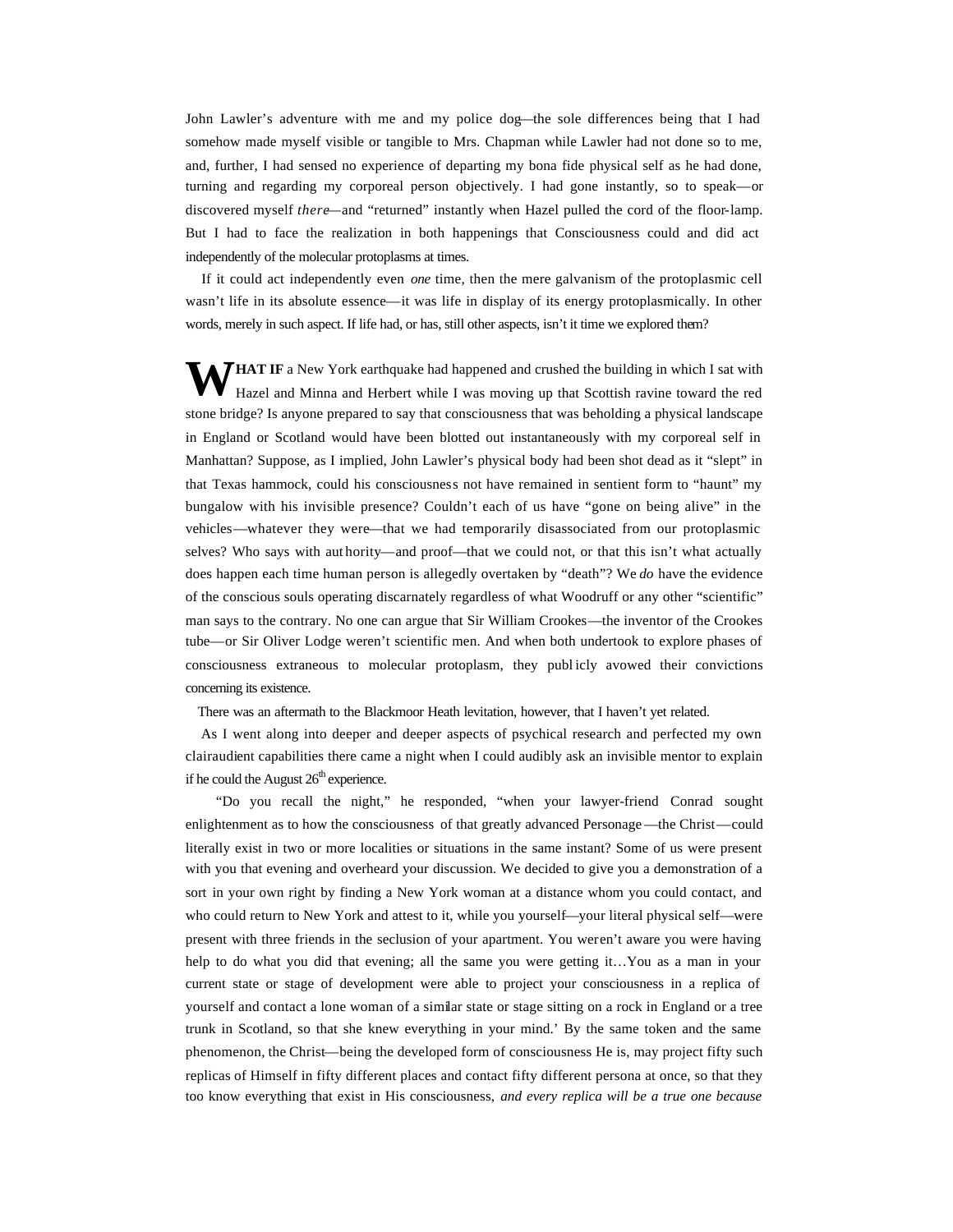*the true Christ Consciousness will be contained in it!"*

**AKE** what you will of it, that's the "explanation" I received. But I never did get elucidation of how a conscious demonstration—or a demonstration of consciousness—could go at will and random backwards or forwards in time. **M**

 Maybe Woodruff's biochemistry could explain it. it affects to explain what life is, because it causes animated squirmings of a bit of jelly in a pool.

 Dr. Denton described his having seen a fully organized human woman "materialize" form under his wife's chair in the first psychical clinic he attended in Boston. I have—without meaning to sound bombastic or precocious —seen nearly a thousand such fully organized people from time to time over twenty-seven years in the clinics I have attended. I have talked with them, touched them and had them touch me, asked them questions, gotten answers, seen them perform apparent miracles before my eyes—all in the presence of corroborating witnesses—sometimes in the privacy of my own home where trickery would have been impossible, even stood near a piano and joined in a duet with them, when their voices out -sang mine in volume, and ten minutes afterward seen them disintegrate to noting in plain view in the center of the rug. Much as I respect the erudition of the biochemists and biologists, when the Dr. Woodruffs try to explain to me that all of it rests on the wigglings of protoplasm, I am forced to listen patiently and then leave them to their microscopes. In all sympathy and tolerance I merely say that my researches have gone beyond theirs and into a different medium—regardless of the absence of letters of degrees after my name.

Life *is* before matter, and consciousness cause matter, not the reverse.

*You* were a soul before you were a dinoflagellate.

So, let's look at this thing named Soul…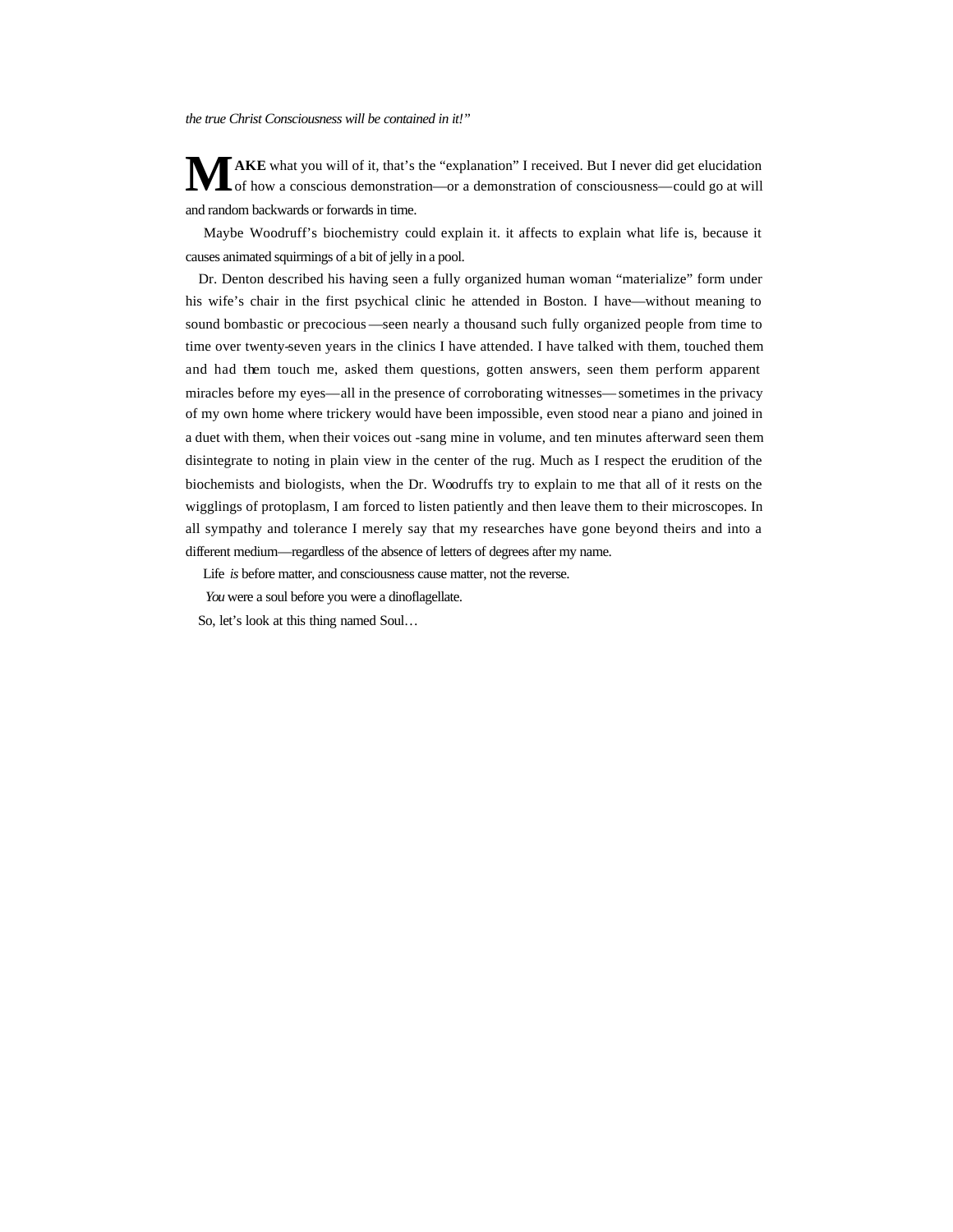# *Chapter XII*

# ???????????????????????????????????

### **SPEAKING OF SOUL**

#### ???????????????????????????????????

**O GIVE** us a new working concept of a very old subject, I submit that a soul is the aggressive and conservative aspects of one unit of consciou sness, identifiable by performance. **T**

 Put it, if you wish, that a soul is the male and female attributes of one unit of consciousness, recognizable by their behavior in association.

 I'm not splitting hairs here. Already I've told you that a unit of consciousness lacking fifty percent of the qualities that manifest in consciousness would be only half an entity. Bring fifty percent and fifty percent together and you've got one hundred percent—which forms a completed subject in any medium. But lest you think I'm still trying to be philosophically clever, remember that one male and one female of any species —and particularly the human species—can attain to degrees of performance that neither can reach alone and which, suggestively enough, one male can't achieve with two females or one female only dilutes or debauches in trying to align herself with a score of males. One normal male and one normal female, adequately mated, compose a balanced unit that has strength and capabilities peculiar to its balance and not found elsewhere or otherwise. I deem this fact to be of epochal significance.

 One male and one female in normal and legitimate conjugation may have physical issue numbering anywhere from one to twenty in one mortal lifetime. But the performance is a purely physical—or biological—phenomenon. It can be done by any half-unit if both the half-units be sexually adroit. A man may have twenty to thirty children employing four or five women as the gestating mediums. But what the common herd doesn't know is, that when the specific two half-units unite that originally separated from one another back at the beginning of the dual operating of consciousness, they have potentials for accomplishments that can only be experienced to be grasped, and which can be negotiated by no other combinations of living personalities. They become a unit so compact that neither earthly nor cosmic force can separate them, they make a completed circuit for the induction and employment of psychical energies that have no counterparts in material formations, and they exert a creative force as a unit that transcends the physical and manifests in the realm of the so-called supernatural. They may, so to speak, well-nigh order the procession of events in their unified career. This last is breaking into a domain of mysticism of which it is almost verboten to speak, at least in descriptive detail.

 For instance, I know of a man and a woman so perfectly matched and so mystically united, back in New York about twenty years ago, that whatever they wished to have materialized in their practical affairs they had merely to will as one mind doing an orgasm of affinity and energies were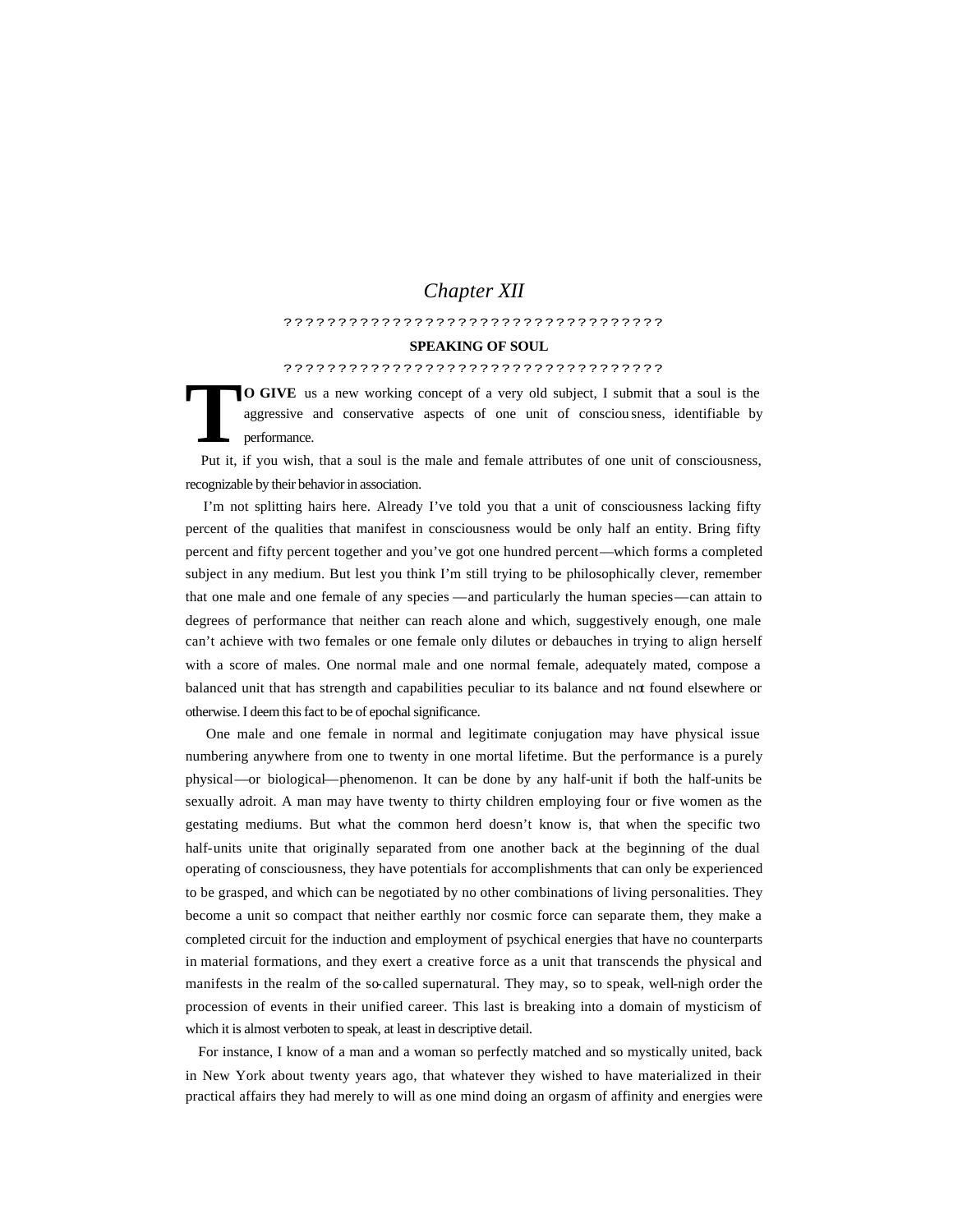projected by them into the astral world that appeared to force such issues to come to material reality. Needless to say they were surpassingly wealthy. Mid-two Manhattan, I believe, holds a celebrated skyscraper that was erected on the increments form such psychical polarities.

 The average conjugal incident is one of bodily properties only. The unity attains to a sensual delight and there it halts. In psychical ignorance both parties accept there is no more to the performance than the universal organic ecstasies, followed by dual lassitude not unmingled with spiritual disgust—and perchance impregnation that results in organic development of progeny. That a man and a woman in perfect unity and dual capabilities might be anodes for creative forces transcending the organic, only occurs to the exceptional couple who may have attained to the distinction. I say again it is something that must be experienced to be credited. The man married to one woman—and the woman married to one man—so intimately and exquisitely that they think alike, feel alike, and react alike, with their individualities each completely submerged in the other, so that any sort of dissension between them would be an abnormality, and unthinkable—are unconsciously in command of powers unknown to the ordinary Jack and Jill who stupidly accept that physical union is the only union that exists and conjugation commands infants into being and naught else. But you can't tell the ordinary Jack and Jill that, or they'd cease at once being ordinary. Certainly you can't tell it to them by instructions from a book. They have to gain to it as a matter of spiritual becoming. All of which is a separate subject belong to psychical eugenics. I started to discuss the constituents of soul.

 Soul is the aggressive and conservative aspects of one unit of consciousness, identified by performance. What enters into the unit to give it completion is an alien consideration. You may be a half-unit of consciousness or—if you have found and are joined to your correct soul-mate—you may together be a full unit of consciousness and capable of doing the abnormal and seemingly miraculous things that really are quite common to a full unit of consciousness. But because you are capable of performing as an isolated galvanism of consciousness—lacing your own shoes, ordering what you particularly relish at a restaurant, crossing or not crossing a given street against the traffic light—doesn't necessarily mean you are a soul in your own right.

 If you're a man, what about the woman who symbolically speaking "came out of your side" back in your evolutionary Edenic state of consciousness? If you're a woman, what about the man who you know in your heart of hearts "completes you" and whose all-enfolding interest and affection declare you're the whole works"—and your woman or your man is merely a comforting or sustaining accessory? If so, by what right or what process, are you entitled to such accessory? Why should you ever require such accessory or find it utilizable or agreeable?

 Please believe me, I'm not striving to propound any new or eccentric doctrine here. I'm only looking to the order of life as we find it behind the scenes of organic mortality and thereby gaining to an understanding of why organic or human existence becomes what it does. You're going through earthly life perplexed and handicapped and lonely perhaps—as millions are doing all about you—struggling to fathom "what it's all about" and why life should be what you're finding it. And ten to one the basic thing wrong with you s your amative incompletion. You're not the fully composed soul you've been told to believe by stupid philosophers and stupider religionists. You're actually one member of a partnership, and without your fellow partner the firm that is the soul is having trouble doing its business efficiently. You in your own lack of wisdom are thereupon taking the whole complication of the firm upon yourself, castigating yourself for not acting with sufficient cleverness for both partners and sweating cold perspiration at the bankruptcy court of the perdition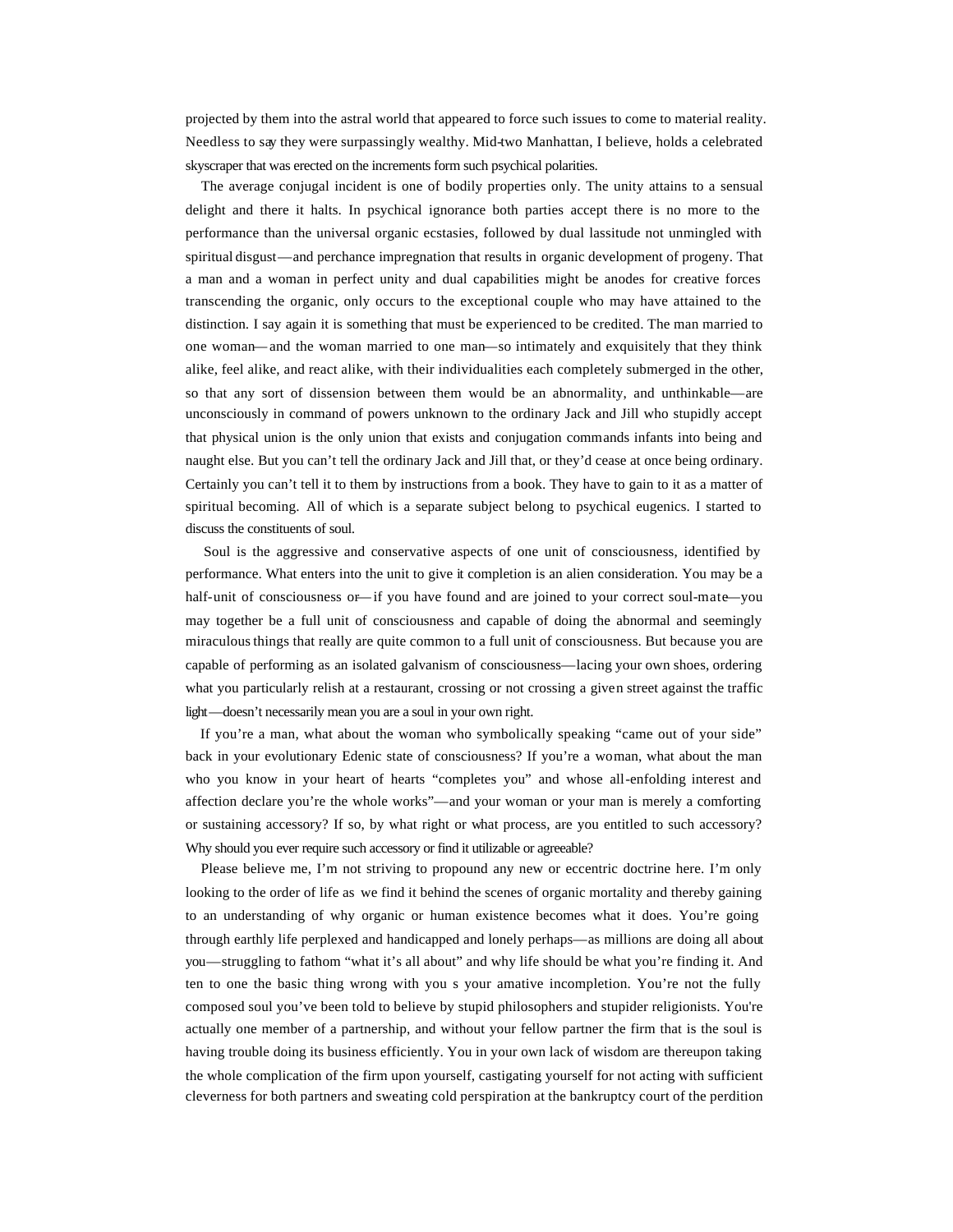you've been persuaded yawns for you because you're not two people. Where's your woman or your man who's the other draft animal to the team? Stop tormenting yourself, or letting the philosophers or religionists torment you, because you lack all the strength necessary to pull the load alone. When the other proper half steps up and puts his or her head into the harness beside you, the load will go forward.

**GAIN** referring to religious symbols, the Bible says that "a man shall cling unto his wife and they shall be one flesh"—and let no one put the asunder. I tell you the translation might more accurately and intelligently have been "a man shall cling unto his wife and they shall be one *soul."* Because one flesh, in all common sense and observation, is precisely what they're not. To coin an expression, they're always and forever two fleshes, and never can be anything otherwise on this plane of life. Being two fleshes—differentiated—is what makes them what they are. But considering them one spirit—one soul—is something else again, and rational and understandable. **A**

 Of course, we shouldn't jump from symbolisms to realisms at our caprice in all this. However, the same Hebraic scripture has already stated that "God breathed into man's nostrils the breath of life and man became a living soul." In other words, the soul of man is God's breath in his organic self. But if woman was then within man —because she was later taken out of him—she must have been a part of God's breath as well, since her "livingness" was derived from man's "livingness." So even scripturally and symbolically and without attempting to perform much sleight of hand in symbolisms, woman came from God's breath as much as man came from God's breath, and shares that same with him. It them becomes a point for the theologian whether each share the same soul or whether each is a section of the same soul. We don't need to waste much time over it because it offers no practical enhancements.

 But I do ask you to give thought to something at this point that perhaps—not knowing much about scientific physics—you haven't given proper consideration before.

 This conscious soul we're talking so much about and making such a general pother over, *is a thing without size.*

Try to get that.

It should give a new veer to your thinking.

**HE SOUL** has no size. Ordinarily in day-to-day physical life, by the common contacts between one another in society, we come to build up the reflex that to be a man or woman in current adult form, we must each of us be above five feet in corporal height and over one hundred pounds in weight. The average man at 35—half his allotted span of three score years and ten—should stand 5 feet 7 inches tall and weigh 152 pounds. The average woman of the same age should stand 5 feet 6 inches and weigh 144 pounds. Furthermore, we carry around the subconscious acceptance t hat the soul of each should be of similar dimensions. It is something, we imagine, that fills that whole of the physical insides of us. Actually, of course, we come by our heights and our weights strictly from terrestrial conditions. An organic being of man's dimensions gets them from the size and density of the earth mass that keeps his body attached to it at its spherical surface. Soul has nothing to do with it. The molecules and atoms of man's physical self find equilibrium in association at what we call a given density of mass. But right there we run into another generalization of physics that means next to nothing. Professor A. S. Eddington, celebrated world physicist at Cambridge University in England, makes this arresting statement in the first chapter of **T**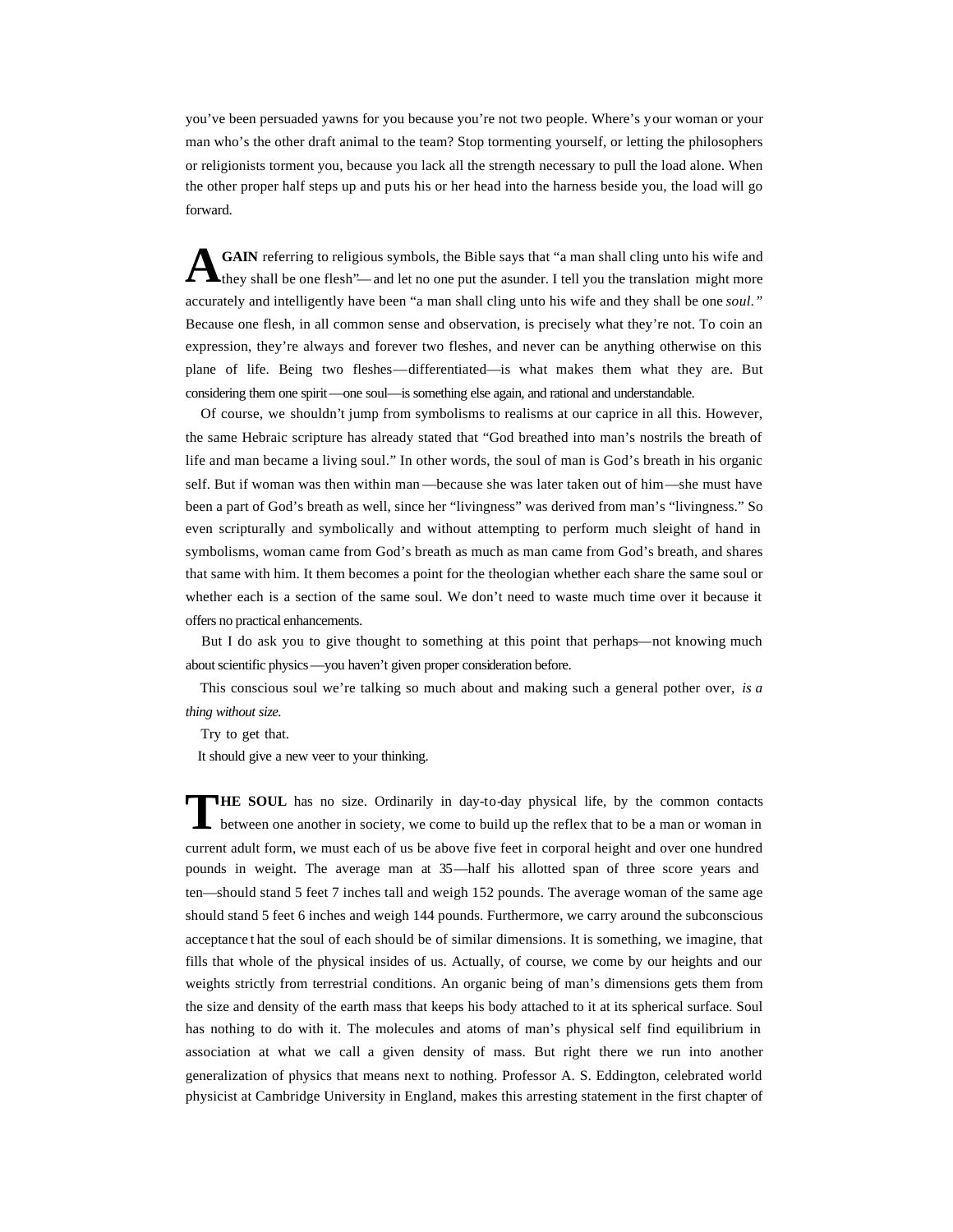his book, *The Nature of the Physical World—*

 "The atom is as porous as the solar system. If we eliminated all the unfilled space in a man's body and collected his protons and electrons into one mass, the man would be reduced to a speck just visible with a magnifying glass…The accepted conclusion at the present-day is, that all varieties of matter are ultimately composed of two elementary constituents—protons and electrons. Electrically these are the exact opposites of one another, the proton being a charge of positive electricity and the electron a charge of negative electricity. But in the other respects their properties are very different. The proton has 1840 times the mass of the electron so that nearly all the mass of matter is due to its constituent protons. The proton is not found unadulterated except in hydrogen, which seems to be the most primitive form of matter, its atom consisting of one proton and one electron. In other atoms a number of protons and a lesser number of electrons are cemented together to form a nucleus; the electrons required to make up the balance are scattered like remote satellites of the nucleus and can even escape from the atom and wander freely through the material. The diameter of an electron is about 1/50,000 of the diameter of an atom; that of the nucleus is not very much larger. An isolated proton is supposed to be much smaller still."

 This is telling us in cold physics that the proton and electron of the hydrogen atom constitute 2/50,000ths of its bulk, leaving 48/50,000ths of its bulk pure apace. Remember your body is 86 percent water and water is composed of two parts hydrogen to one part oxygen, so roughly speaking, even in the water content of you, you're about 54 percent hydrogen—more than half your bulk and weight. And even that one-half-plus is 48/50,000ths pure space. So eliminate all the space in all your atoms and you could barely be discerned beneath a magnifying glass.

*What's become of the "size" of your soul in such analysis?*

 Obvious it can't have anything in common with your atomic-material physical self—at least for size—or your spirit as well, if compressed to protons and electrons without interstitial spaces, could scarcely be seen under a magnifying glass. Which way will you have it? You've got to have it one-way or the other.

 If your soul is to be thought of as a thing of material dimensions, you must logically ask yourself—as I remarked earlier in this volume—whether the thing you know as your consciousness is residing in the compacted protons and electrons or in the interstitial spaces between them? And look at the predicament you're in. if you say the spaces between the protons and electrons then you're conceding your soul is something that can live consciously in space without need of protons and electrons—in which event it should be able to exist consciously in free space anywhere and is something independent of a body needed for existence. By such reasoning, discarnation stands proven by scientific physics. If you say consciousness lives in the combined field of force or energy operation made by the existence and performance of the atoms then you're merely subscribing to my second postulate anew: that consciousness can exist within—or at least across—a field of atomic performance. Which means it can live in free space providing the space is bounded by the outermost layer of performing atoms.

**HE BIOLOGIST**-physicist—if there be such a creature—doesn't seem to realize that whichever end of the yard stick he tries to consider the life mystery of consciousness, he's defeating or contradicting himself with his own science. The biologist says early chemical forms in combination produced the phenomenon of self-recognizing galvanic life. The physicist comes along and says, chemicals out of which you pull your self-recognizing galvanic life are **T**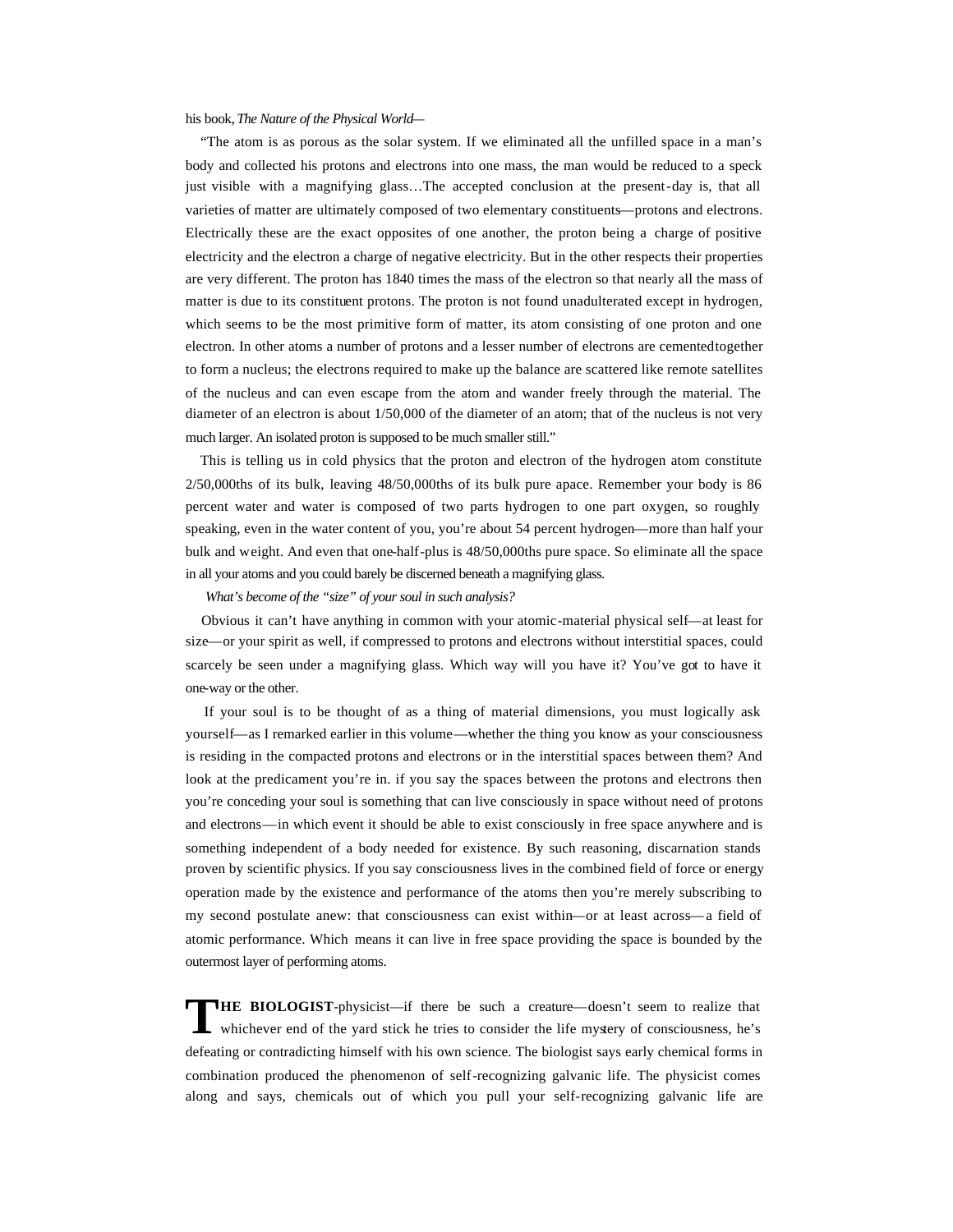49,998/50,000ths pure space and the other 2/50,000ths are positive and negative electrical activity in ether. Comes the Einstein school of scientists that says, we have no way of proving that ether exists excepting for what seems to happen in it. Where the devil are we at, and isn't one man's suggestion as good as another's? …Excepting that each and every one of us knows that the atoms exist and electrons can be separated from protons because of the way they're doing it on Bikini and making the whole world look for cover.

 The soul, however, I submit in all seriousness, isn't something of a given material or a given size. It *doesn't* fill our whole bodies excepting as we have spatial bodies created for us that we all alive throughout because of cellular and nerve activity. You're not conscious, however, in your hand or your foot. You're only conscious as to your head with brains in it—assuming you've got them—and even your brain can be tampered with and operated upon in every part without death resulting, excepting for the pineal gland. That can't be touched or *plus!*—you're gone. By such induction we might claim that conscious self-recognition was matter of the pineal gland. And yet I recognized consciously Mrs. Chapman's red stone bridge 3,000 miles away in Scotland while my pineal gland was assumedly in my skull in a body in a chair in a New York apartment *two weeks before my giving visual evidences of it to Mrs. Chapman.* 

What does such a snarled-up mess of contradictory evidence attest?

 **CLAIM** it attests—from this and a score of similar phenomena I might describe—that **ICLAIM** it attests—from this and a score of similar phenomena I might describe—that consciousness is something as elemental as electrical automacy and that while it may manifest in an area of atoms called the field of the cellular body in order to get certain enhancements from such instrument, actually it's independent of materials as to essence.

 Following through this reasoning, soul is merely individualized consciousness or the capability of consciousness to operate as a unit separate and distinct from every other unit. And if it so operates within a spatial body atomically derived, it's sound science to say that it may operate with equal facility outside a spatial body or outside the cellular interplay of atoms.

 In this latter sense, the soul must be imperishable as regards atoms, and personality must survive physical demise because personality is merely a collective aggregation of memories derived from experiences *in* atoms. Without atoms the souls could have no formal experiences, hence its confusing association *with* atoms, either inside them in organic performings—that is, subjectively—or outside them in the state called Discarnation—that is, objectively.

 Accepting that consciousness is an elemental essence dependent on these two states, a lot of mysteries begin to clear up which have to remain mysteries, so long as we look at life as basic biochemical phenomena.

 We are all of us "as old as the eternal hills" because we are derived in the individual instance from the universal consciousness that wound up the atoms that made the eternal hills. We secured out individualized consciousness as we progressed up through the biological forms dictated by terrestrial conditions in the various epochs, and we secured our personalized consciousness as we traveled up through the physical patterns of *genus home* into our anthropoidal designs of today. What we shall be 50,000 or one million years hence. One thing seems certain, the nature and composition of atoms won't alter without the universe itself altering and becoming something else. If it's been what it has been the past two billion years, and the same for this earth as for the star-sun Sirius, 50 billion miles away in the southwestern heavens, the chances are that the universe isn't going to be what alters. But consciousness as consciousness may alter stupendously.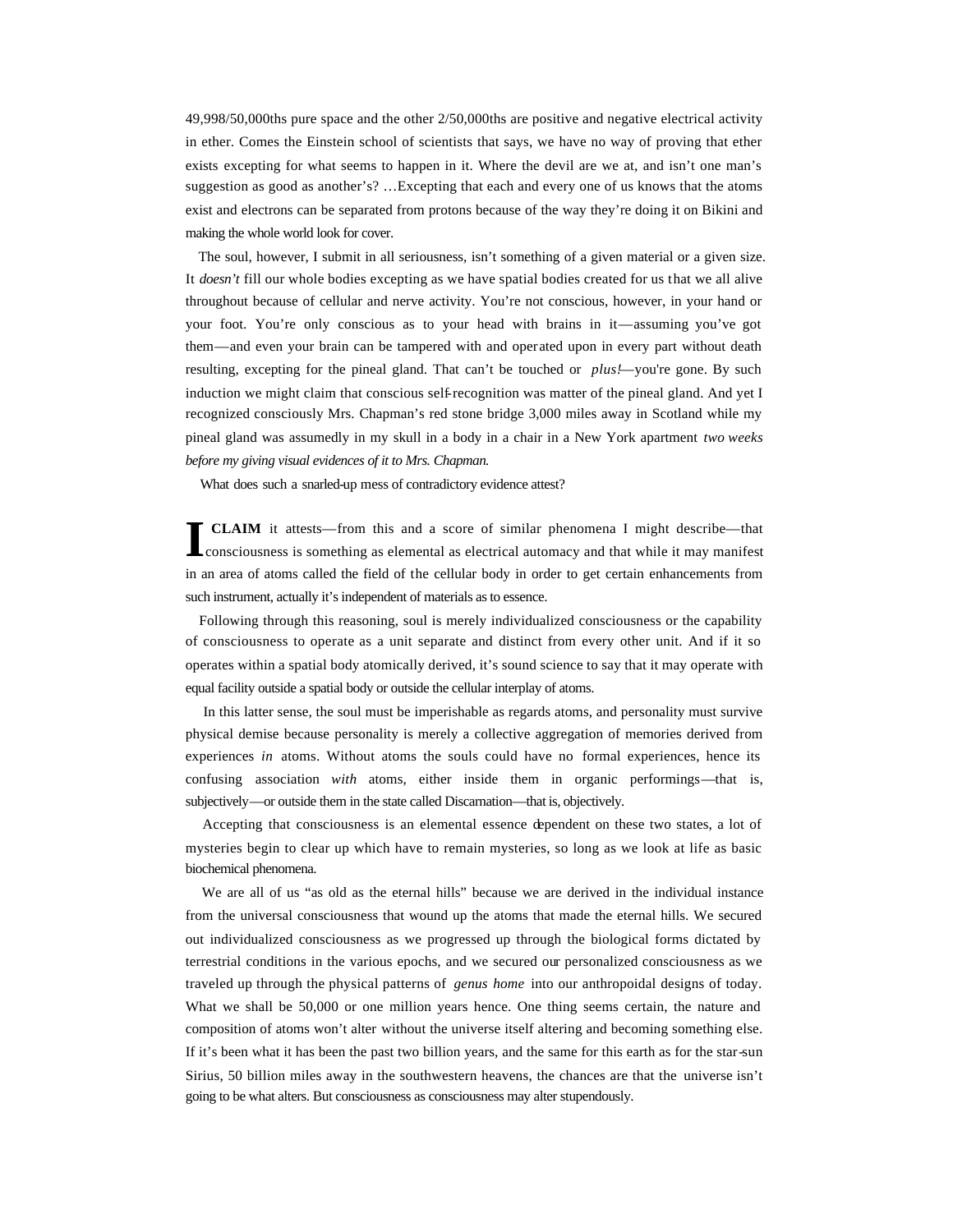When you ask me therefore, what soul is, I can tell you in understandable logic but when you ask me what consciousness is, you're asking of me a paradox: *the unknown which is known—or the known which is unknown.*

 We know, each one of us, what consciousness is because we're conscious. But beyond that we know nothing, and probably never can know anything because it's shapeless, sizeless and substanceless. I's a condition, not a commodity. And being the only condition of its kind in universality, we have nothing with which to compare it.

**OWEVER,** why worry about it, if we know what we do know of it by experiencing it? The man or woman I'm writing for at the moment is the confused, life-battered, desolate individual who can't make head nor tail of the whole mortal parade and feels he or she mightn't be courting much major loss by jumping off the nearest roof or taking an overdose of sleeping pills to get the error rectified. What he'd get, of course, would be a new shuffle of the factors of life—as I'm going to show him when I get to suicide—but after I've told him a few major things he probably doesn't know about *this* life, maybe he won't want the reshuffle anyhow. **H**

 The trouble with the people who want to call quits on this life is mainly its sterility. They've stopped learning new facts. People, who truly know the life fundamentals, realize that every life is pretty much life every other life only in some lives we learn more. I'll talk about all that, I say, when I come to the matte of Suicide. We know what consciousness is because we're conscious. We're in the condition.

 No one has to describe it for us. How we got conscious is something else, and what we've done and are doing with consciousness is still something else. I claim it's not important *how* we got conscious any more than it's important to know how electricity got electrified. It might be interesting to know as a lay exercise in intellect, but supposing we did know, what difference would it make and what good would it do us? Since we know the steps to take and the processes to negotiate to obtain an electric current in a wire, any inquiry beyond that is purely academic. *What* it is, in other words, is meaningless because meaning always boils down to some problem in utility.

We know what consciousness is by living it, and the consciousness and living are synonymous. Since it is doubtful that consciousness once individualized or personified can ever cease to exit, and since we can create what seem to be new consciousness units for all practical purposes in the abstract every time we males cause our females to become fertile, the *what* of consciousness becomes as meaningless as the *what* of electricity…

 I'm not writing these volumes for intellectual exercise either for you or for myself. I'm writing these volumes to give you what new light I can on the eternal verities as they apply to, or affect, you and me. I'm interested in the origin of you merely as the background for you as you stack up to me at present and as we any stack up to each other another million years hence.

 Your soul is a sprouting from the universal consciousness state that first became individualized and personalized. It's the "I Am Me" realization made unique by its reactions to experiences, which could only come to it by subjective or objective relations to patterned fields of atoms. Patterned fields of atoms were necessary to give experiences to you seedling consciousness and thus provide it with realizations that it was *what* it was. As it passed through the experiences these realizations stayed with it, or in it, and became memories that made it individualistic because no two seedlings of consciousness could have precisely the same adventures in the great entropy of cosmic complication. As these memories gradually classified through the epochs, they fused into major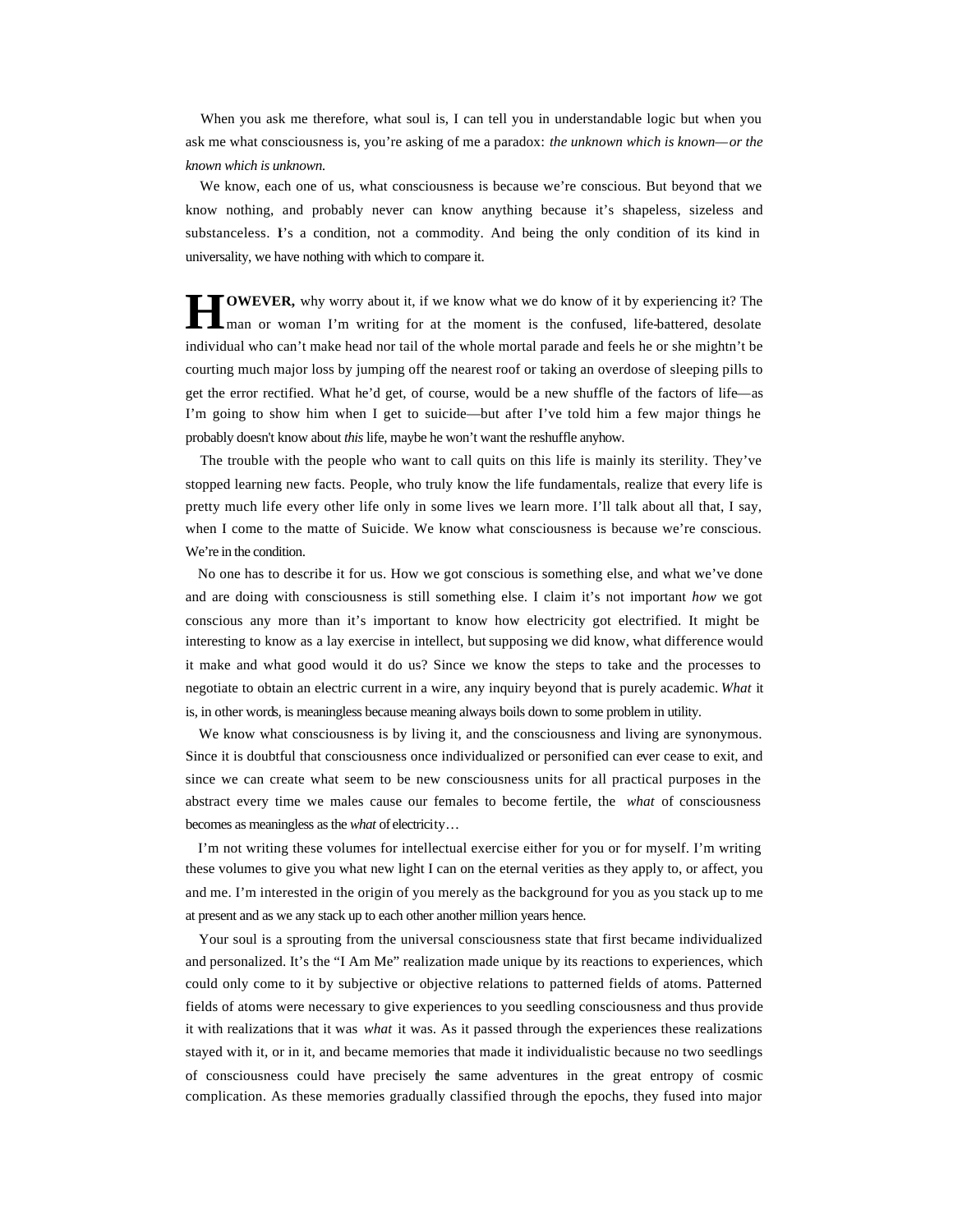significances and little else, gradually becoming what we today call instincts. Finally as the seedling consciousness became more and more distinctive and developed intellect, becoming animate in anthropoid physical forms, we began the hectic and arduous task of creating personality—which accelerated sharply when human speech developed human culture and human tradition.

 Today, at the current point in our progression of personalized consciousness, we have in a measure ceased relying on species to provide us with instruments for experiences and begun to rely on varieties of intellect developed in the anthropoid species. But even for all of our consciousness expansion we are still, as Emerson phrased it, only in the cockcrow and morning star of the real achievements of consciousness. We are still operating mainly in daily practice on our species instincts. We aren't even over the state yet in which we credit that consciousness itself has an integrity unto itself and isn't a product of the vehicles we have employed to fetch it up thus far. Our fused species instincts still persuade us that because the vehicles we have inhabited have been so real to our senses, because we have had out truly educating experiences while inside them, they are the cause of our animations instead of their product.

 Bodily enhousement is so real to us that we look to the enhousement as a structure as the reason for the people living in the house, instead of people living in the house to accomplish an end or serve a purpose. We look through the windows occasionally and see tenantless persons moving around outside and we cry out in a sort of terror that they are spooks and "supernatural." "They aren't real because they have no roofs over their heads or walls around them," we chatter, and call anybody who tries to persuade us they are people exactly like ourselves, charlatans and spiritualists and crackpots. Of course, we get that way from the illusion that comes to us from forever being imprisoned in our own four walls, that being imprisoned is the only true form of existence. Furthermore, because only that which hurts or inhibits, teaches, we forget our own periods *between*  tenement-dwellings when we are discarnate ourselves, and declare that illusion is the notion we might be anything other than enhoused.

 Of course there are literally thousands of cases when we do remember—just as young Matt remembered Guatemala, and the Daniels girl remembered Greece and Egypt, or Hazel and the Ohio boy remembered experiences with me in Memphis—but when we hear of such instances we squirm and contort and try to think up some "rational" explanation whereby they could have happened.

 None of it seems to alter the fact, however, that our personalized seedling of consciousness has grown a long way from its primordial realizations that it was an "I Am Me" entity, to gain to a life and humanized body up here in the world culture of the Twentieth Century. I say again, no biologist to say believes that we humans descended—or ascended—from apes. But all of us must have ascended physically from long antedating species and forms that in one branch of sidereal development resulted *in* the apes. The problem that arrests us here for the moment is how these early seedlings from the Master Consciousness found their organic vehicles life upon life when consciousness itself was too weak and dim to know one form from the other. The need for atomic forms—both organic and inorganic—to give us experiences that made consciousness self-recognizing isn't so difficult to understand. However, let's dwell on it a few moments to make certain we have a clear conception of it—

**UPPOSE**, by way of illustration, you were a one-cell potential of consciousness, the only one **S**in the whole universe, come into realization of yourself in an utterly empty Cosmos—empty,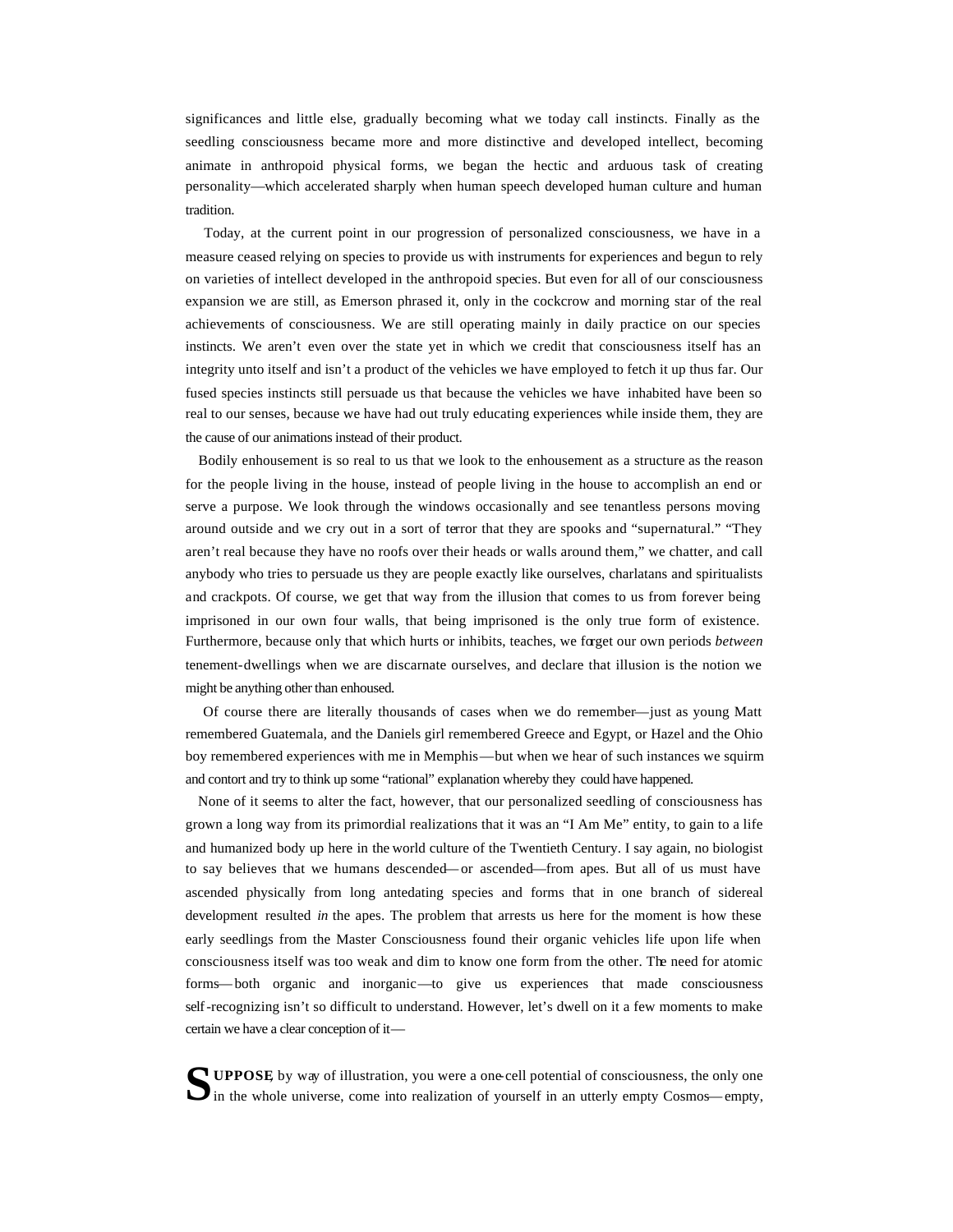that is, of atoms in patterns of forms. Your condition would be similar to that of a shapeless creature suspended in utter darkness between the worlds. You couldn't fall because there was no place to land. You couldn't see lights of any stars or suns because no dust existed around you to reflect light rays and make them visible. You couldn't name where you were because a locality must forever be identified with some previous or adjacent locality in order to be understandable or describable. Your condition would be one of simple *enduring* and naught else beside. You would merely be enduring in respect to yourself. And because you cannot die, in that your consciousness isn't situated inside any physical body, you begin to consider what you could do to expand and develop yourself.

 Well, you brood on your predicament and finally hit on a scheme to put yourself through a series of happenings called experiences. But you couldn't have adventures all by yourself in utterly empty, timeless, and unidentifiable space. Adventures must commonly be objective—that is, happen to you from origins outside yourself. The only subjective experience you could possibly have would be to split yourself into two halves—male and female—so to have a seemingly separate companion and one portion talk to the other portion of yourself. But that would come later after you had provided objective conditions to give you an arena of performance for the two sections of you. You say to yourself: I can't have adventures making for memories that will gradually individualize and them personalize me, form formlessness. First I must manufacture shapes in this awful void to give me a sense of *things.* Each shape must stand for a thing and each thing must have a shape. How am I going to get things with shapes that shall come to represent idea? And after I get them, where am I going to locate them? I have this engulfing void as an arena of performance but what I need within it is a *stage*—a platform to dramatize this production of my self-development. I have it! I will wind up atoms made from electrons spinning at incredible rates around prot onic cores. I will create such a sizable dust-cloud of these minute spinning units that I will form a sphere. This sphere shall be so sizable that when I use more atoms to create an organic body for myself and place that body for myself and place that body on the surface of the sphere, I shall lose my realization of its spherical form and think of it in terms of flatness with the arc of the horizon so imperceptible that I seem to be operating on a more or less level floor. Then upon this floor as it cools and hardens from the igneous heat of its own specific gravities I will employ other atoms in combination to make the shapes of things —or things of shape—intend to use to "dress" the platform on which the coming twin parts of me shall have their adventures. I will make water for great seas and racks for greats continents. I will make vegetation to bedeck the continents. I will use other atoms to create a great dust-cloud in the air envelope around my vast spherical stage so that vibrations coming from far distant spheres in this void shall be refracted into the phenomenon known as Light and thus locate my planetary platform so I can recognize the objects dressing it. so I shall have my platform for adventures, the thousand and one natural features furnishing it, my light to perceive them by and identify my position in universal space, and my organic self in which to enhouse myself and give a sense of realism to myself in juxtaposition to all these illusions of atomic realism all about me. Now what shall my adventures consist of, upon this vast spherical stage, where I am projecting my similar atomic body built up of my various organs?

 Well, first I will split myself into antipodal parts—my male and female selves—and my male part shall squabble with, and chase my female part about and cause her organic self call our offspring. That will introduce sex and the adventures attendant on sex reproduction into my program of increased consciousness. I will play cops and robbers with natural conditions and dare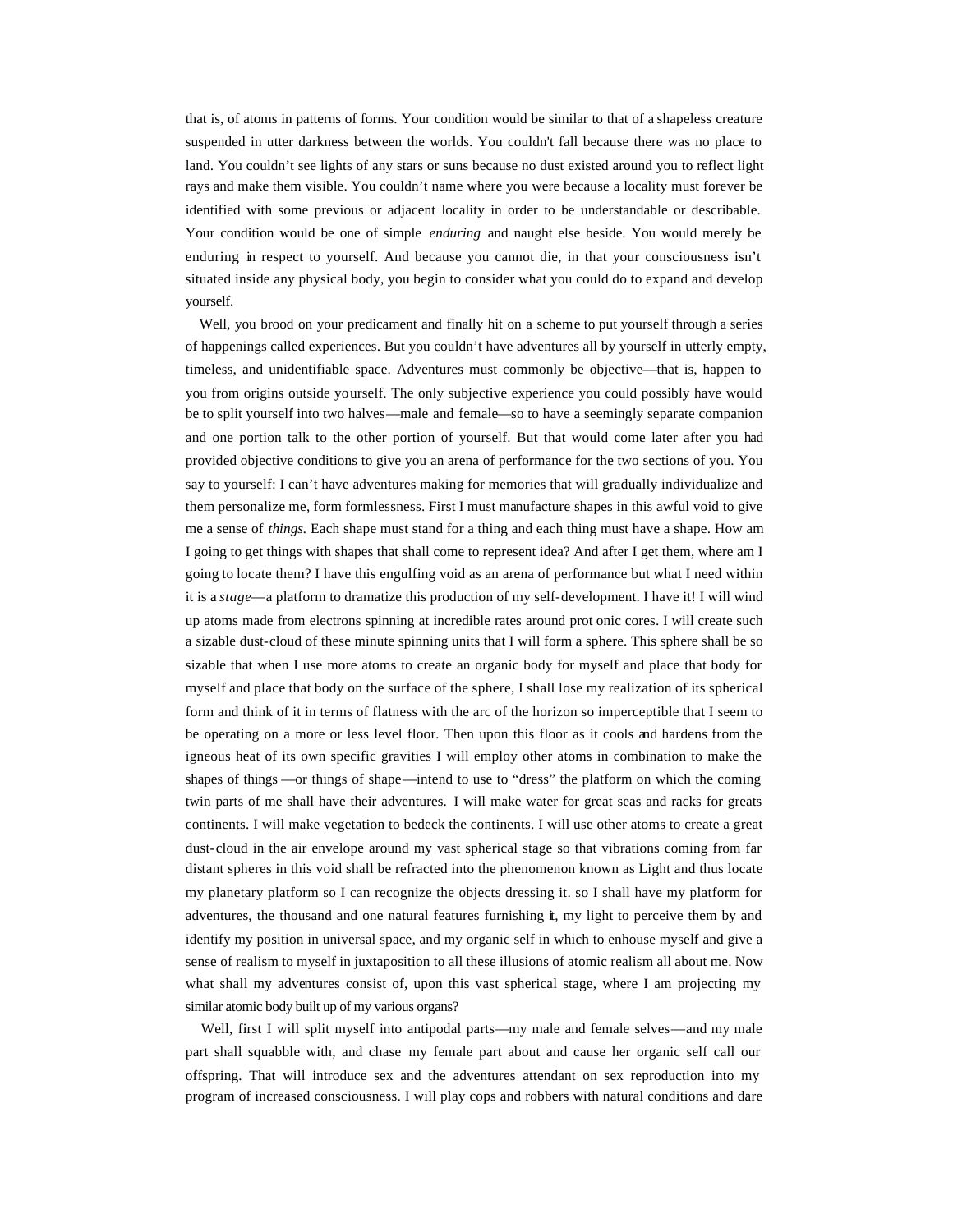natural forces to seize on my organic vehicles—and the vehicles of our offspring—and destroy them. Sometimes I shall win and sometimes I shall lose but the exercise of winning or losing shall give us agility of both consciousness and organs and make us realize stronger and stronger that we are ourselves. I shall inject the condition known as pain into our organic selves when we lose, in order that by the imprints of our bodily distresses on consciousness we may begin to compile what shall be species-memories, making for self-preservation and the survival of the fittest. Gradually as consciousness individualizes stronger and stronger I shall make improvements in my enhousing organisms, adapting them the more adroitly to terrestrial conditions and the laws of entropy, causing them to become ever more complicated. But this shall be my guiding principle in all of it: *That which seems to distress me most shall educate or develop me most.*

 Of course distress as a program must be interspersed with sequences of delight els e I would soon lose the distress-sensation…I must contrive to preserve the severity of it by continual contrasts of delights and distresses, happiness and sorrows, lights and shadows, melodies and discords. Gradually as my masculine sector shall come into perfect equilibrium with my feminine sector, and as my game of cops and robbers with terrestrial conditions shall have proved my own invincibility, intellect shall begin to take the place of organism for its own sake. My progeny by then shall have become so numerous as to project conditions known as society and economics and politics and even my educating adventures shall be intellectual. I shall attain them to personalization, all the time growing more and more aware of the tremendous possibilities within myself and exerting more and more phenomenal efforts to show what I an do in pure consciousness without the need for organics. But beneath and behind all of it the primal scheme shall be adventures—incarnate or discarnate—that cause me to produce more and more out of myself, which from the objective and organic viewpoint shall appear to be growth. Actually it won't be growth. It will be "becoming." I will "become" this or that as I succeed at increasing the potentials within myself to realize this and that. *And I shall always go on doing this* and it shall be known as my "existence," existence and performance being synonymous.

**OW ALL** this isn't an impertinent attempt to displace God by any effort of the seedling will.<br>It isn't exactly an account of what happened—that we have proof of. It is an exposition of a It isn't exactly an account of what happened—that we have proof of. It is an exposition of a hypothesis of consciousness development, illustrating cosmic mechanics of a sort and the stage by which consciousness arrives through organism to individuality and personalization.

 Place, and light, and objects, and opposition, and reaction, and contest, and ordeal are al requisite to the greater and greater "becoming" of consciousness, and without them consciousness is mere witless endurance in cosmic void, existent but nonfunctioning. Patterned atoms—that is, electrical impulses formed into shapes that have a constant identity and become recognized as different *things*—permit of the items known as Ideas. Ideas give birth to memories and memories give birth to comparisons. Comparisons gestate logic and logic gestates the creation o intellect, or adroitness in thinking from the concrete picture images of things to the abstract considerations of them. When that point is reached, Consciousness is in full function, growing stronger and more potent with, and by, each succeeding exercise.

 When we take such view of the Life Plan we begin to clear up one mystery after another. Evolution begins to make sense and coordinate with the organization of symbolisms identified as religion. The mathematical precisions of physics fit into the picture. So as well do prenatal memories and the accomplishments of psychics. A big and beautiful dramatic harmony begins to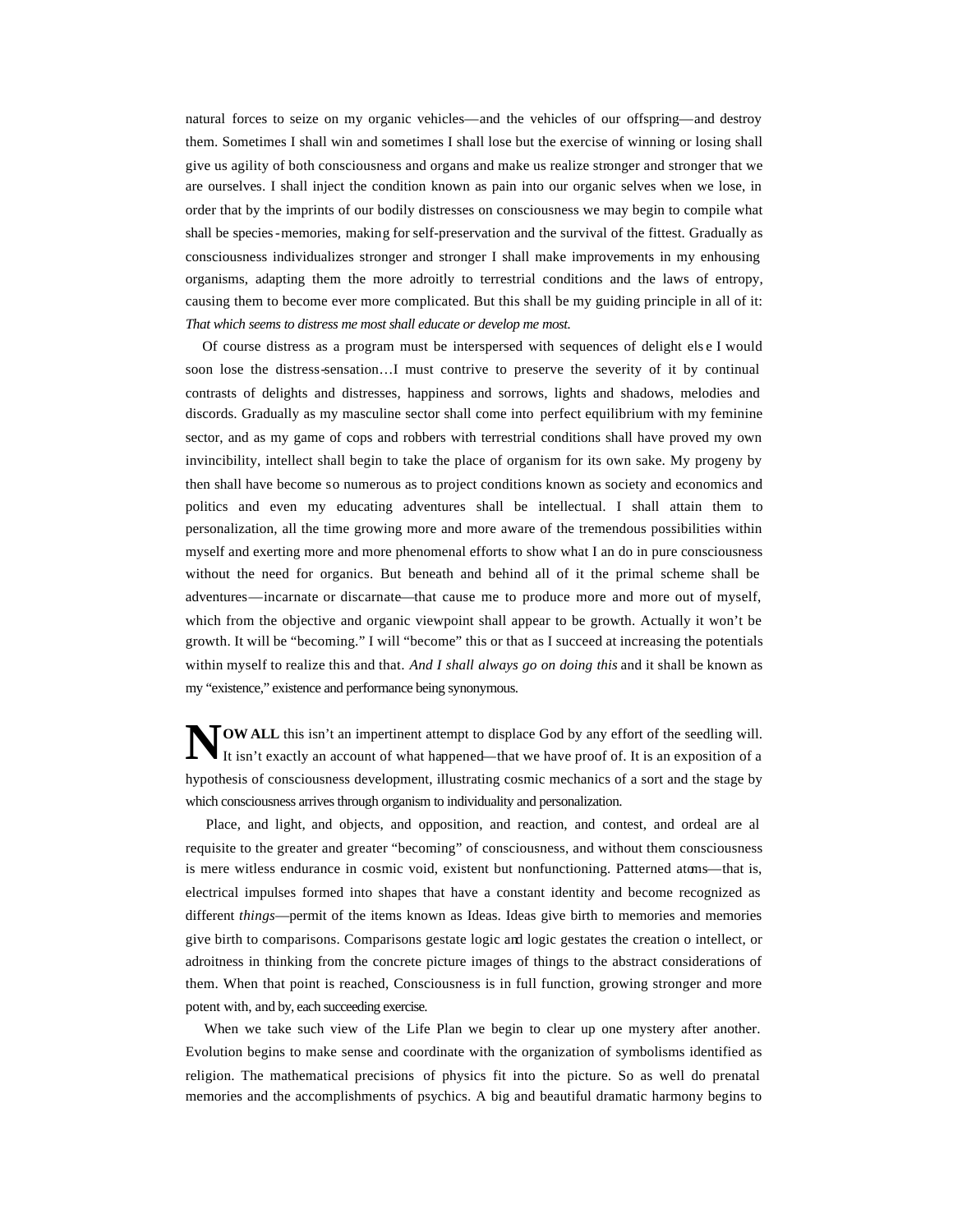appear behind the seeming incongruities and exigencies of animate existence.

The universe has some head and tail and rhyme and reason to it.

 **SAY** that behind the great enigma of you there is a stupendous cosmic history. There is overshadowing all, the crowning feat of your *own* Soulcraft. You have done a bigger and vaster job than you truly have the faint est conception of, browbeaten and harassed as you are by the inhibitions and limitations set for you in narrowness, stupidity and bigotry by the little brain strapped lives around you, I don't care who you are or what your role in the current act of the consciousness drama. Christ Himself declared, according to His word come down to us in John 10:34, "I say ye are gods, and it doth not yet appear what ye shall be…" **I**

What could He been referring to but exactly what I'm herein sketching for you?

 You see, I'm earnestly making you a great cosmic character instead of a little temporary accident of mortal birth sandwiched in between the past and the future and doomed to death and extinction when your physical heart quits beating. I say you've got capabilities and potentials proving these things, which you don't dream you possess, and which dogmatized theology frowns on your realizing you possess.

 It's my personal contention—and you can believe it or not—that no matter what your race, creed, color or political or social belief, if you could be subjected to Matt's experience at the hands of the erudite Doctor in my third-floor office on  $15<sup>th</sup>$  Street in Washington, D. C. in 1931, you'd 'fess up and lay everything open and bare about your past sequences of consci ousness in mortal bodies, the countries you've lived in, the various tongues you've spoken, the great world dramas you may have played a role in, perhaps the illustrious deeds you've performed that the memory-veil has been temporarily dropped upon. And I'm not writing this merely to make you feel you may truly be somebody in this harsh world after all, and acquire a benevolent sensation toward yourself and toward me, but because of the self-evident fact that you possess the intelligence to live in this Twentieth Century and read and reasonably understand this book.

 You simply couldn't be the personage you are, unless you'd served something of the aforesaid apprenticeship.

 Intelligence, I maintain is a development, an unfolding, a flowering, a "becoming" if you please, not a second-hand inheritance, I don't care how many hot and cold sliding staircases your ancestors had in their patrician apartments or how many or how few collegiate degrees your parents or grandparents had after their names. And I'm not exactly a novice in my knowledge of the "laws" of biology and heredity, as I'll undertake to convince you before these volumes are finished.

 We've merely gotten twisted up on these laws of biological inheritance because we've overlooked the great fund amental in this animate world that "like attracts like." Your grandparents' and parents' genes may have prescribed the wave of your hair, the color of your eyes and the grace—or clumsiness—of your bodily movement. That I grant. But the intellect that has appeared with the arrival of your specific consciousness upon this mortal scene, I contend is yours alone. You suffered to obtain it and attain it and no one brand of intelligence, your "quality of consciousness", your exhibits of individuality and personality are the record of your own distinctive and private craft of soul in reaching the point in earthly Cosmos you've attained in this life—and all honor to you for the heroic record.

 You see, I appreciate you even if your wife or husband or family or neighborhood doesn't—and again I say, I'm looking at you as an arrived Product, not merely striving to win friends and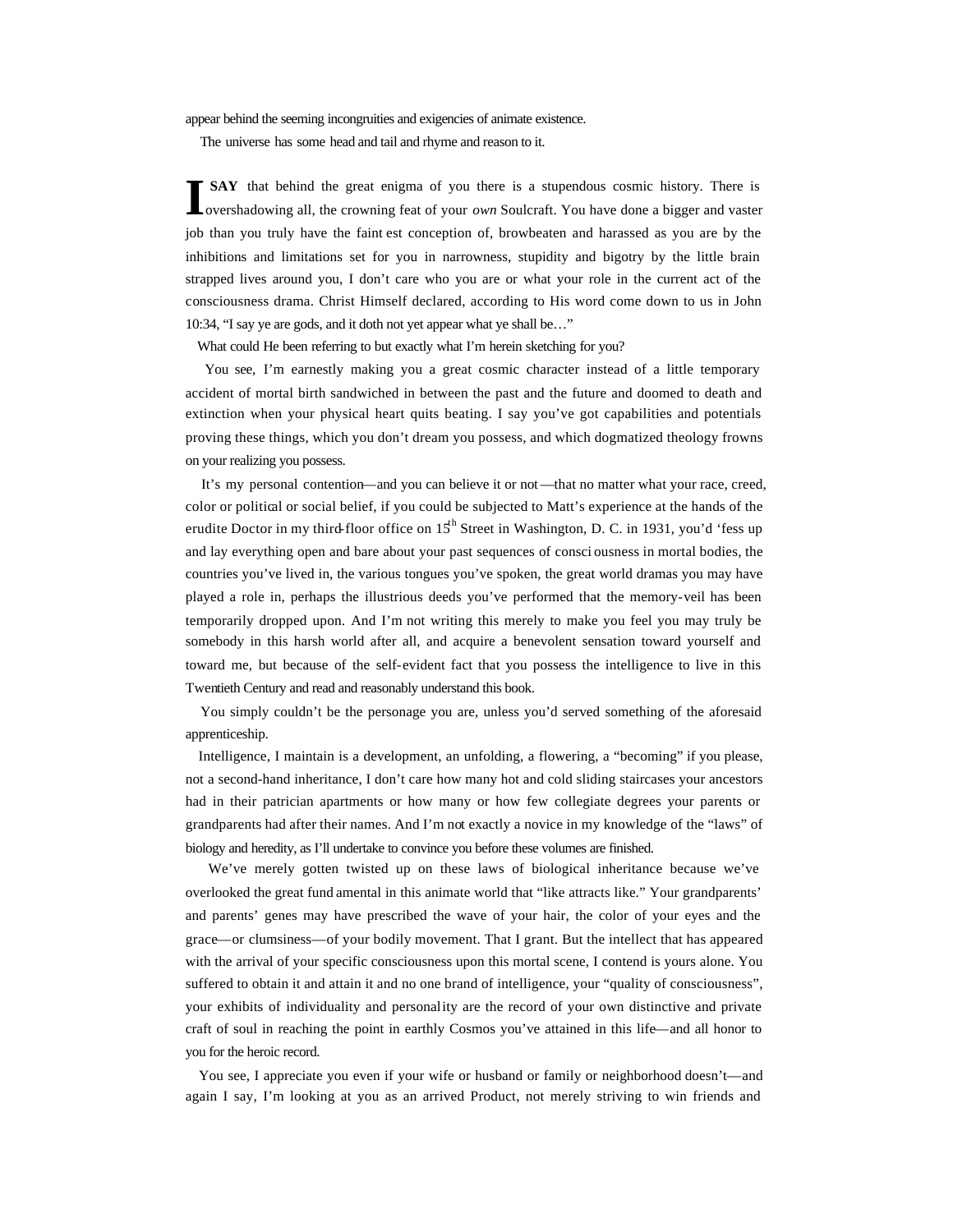influence people. I'm asking you in return to think as much of yourself as I'm forced to think of you because of what your intellect demonstrates, as one who knows more of the pathway you've come up by than the average theologian, sociologist or psychologist. You see, I've specialized in the discarnate performings and exhibitings of Cosmos and the theologian, sociologist or psychologist has merely specialized in the tenets, which his textbooks have taught him—written by "authorities" as circumscribed as himself.

 I declare, you've got to get "outside of life" to see it clearly and see it whole. You must, in other words, get outside the enhousement of your own organism to appreciate the agilities and triumphs of your own Soulcraft.

 It's no new doctrine I'm preaching. It's a very hoary and trite old doctrine. But I've observed and discovered a lot of phenomenal evidence bearing upon it that gives it new significance, symmetry and sense.

 To be thorough, however, let's go back apiece and look to these early organic forms of consciousness in the possible hope that we say distinguish how you in your early forms transported yourself from organism to organism and epoch to epoch…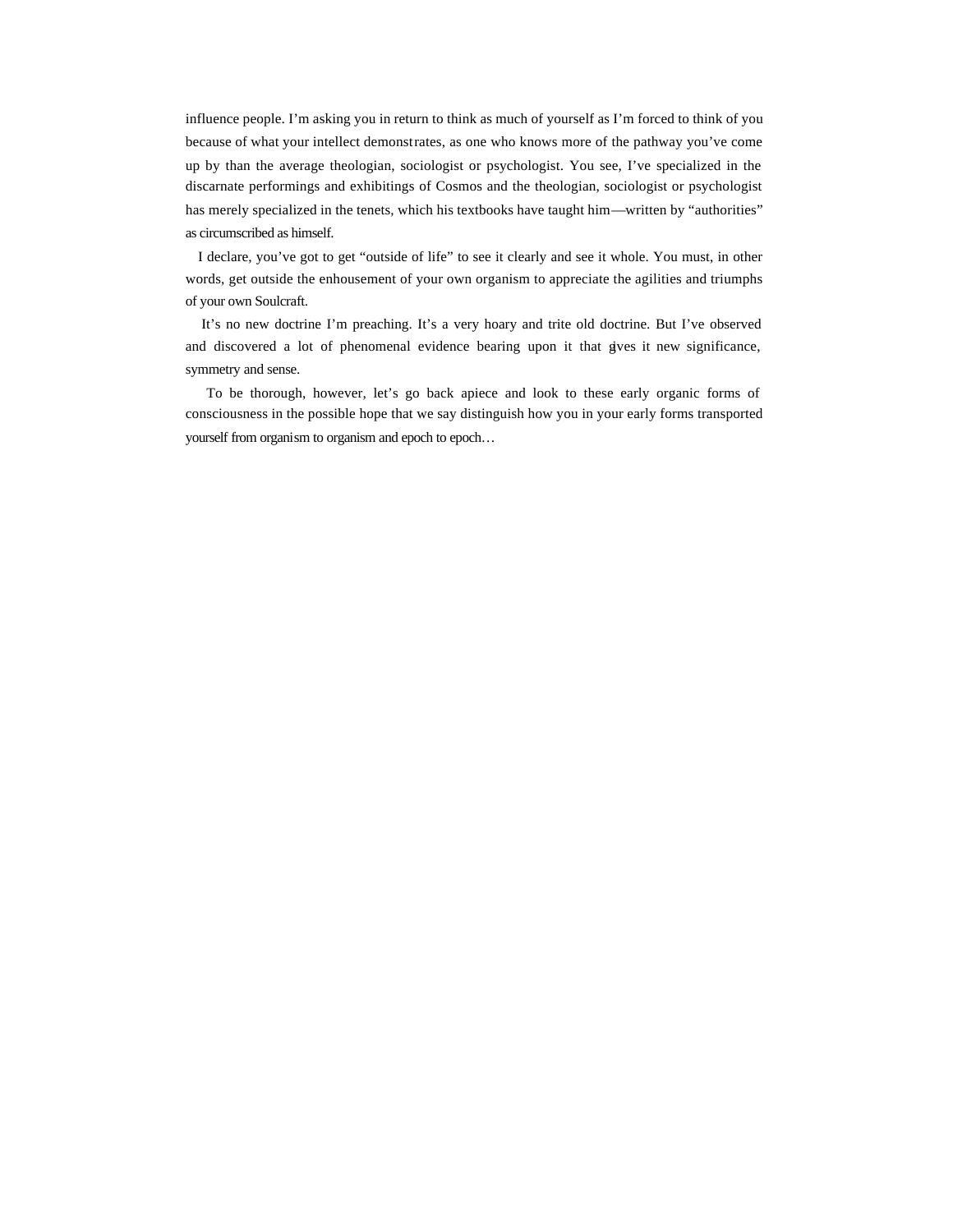# *Chapter XIII*

# ???????????????????????????????????

## **WHAT THE SCIENTISTS SUGGEST**

### ???????????????????????????????????

**HERE** have been many theories advanced for the appearance of life on this planet and some of them we should know about, if only to use them for more significant deductions. The first is *Vitalism.* **T**

 Vitalism goes back as far as the history of science is recorded. It gained to its most concrete formulation during the early part of the Eighteenth Century. The Vitalists at that period abandoned attempts to explain life processes on a physico-chemical basis almost entirely and assumed that an unknown and unknowable, all-controlling, mystical, hyper mechanical force was responsible for all living processes. Of course, such an assumption in such a form is a negation of the scientific method and removes the problem from the realm of scientific investigation altogether. However, taken by and large, all biologists of the present admit that, however erudite, they are utterly unable to give an adequate explanation of the fundamental life processes in terms of physics and chemistry.

 "In ultimate analysis everything is incomprehensible and the whole object of science is to reduce the incomprehensibilities to the smallest number."

 Vitalism, as you can discern, isn't far removed from the explanations of "revealed" religion, only in place of the hyper mechanical force, religion puts the designation, God. Let's leave it for the moment. We'll come back to it.

 Next to consider is the Cosmozoa Theory. This rests on the materialistic assumption that only life itself can create life, that you can't get animated consciousness from nonliving ingredients and that if life appeared on this earth while it was c comparatively new planet, it never originated here but came from somewhere else. Living germs starting the organic evolution must have reached earth after long journeys through interstellar space inside meteorites, despite incredible experiences with heat and cold—or they might have been swept up by the new planet as it hurtled through cosmic dust-clouds and presenting favorable terrestrial conditions, gave such living germs the chance to generate as earth's flora and fauna. This theory merely passes responsibility for the creation of life to some foreign planetary system or condition, and reduces the life phenomenon mostly to an item of transportation.

 Pfluger's Theory faced the question of the chemical basis for life squarely. He was the first to call attention to the fundamental difference in the nitrogenous radicals of what he termed "dead" proteins—an egg albumen—and "living" proteins taking an active part in the economy of protoplasm, since the nitrogenous decomposition products of the latter contain either the cyanogens radical or can be artificially produced from compounds of cyanogens by atomic arrangement. This suggested to Pfluger the probability that the cyanogens radical is an integral part of the molecular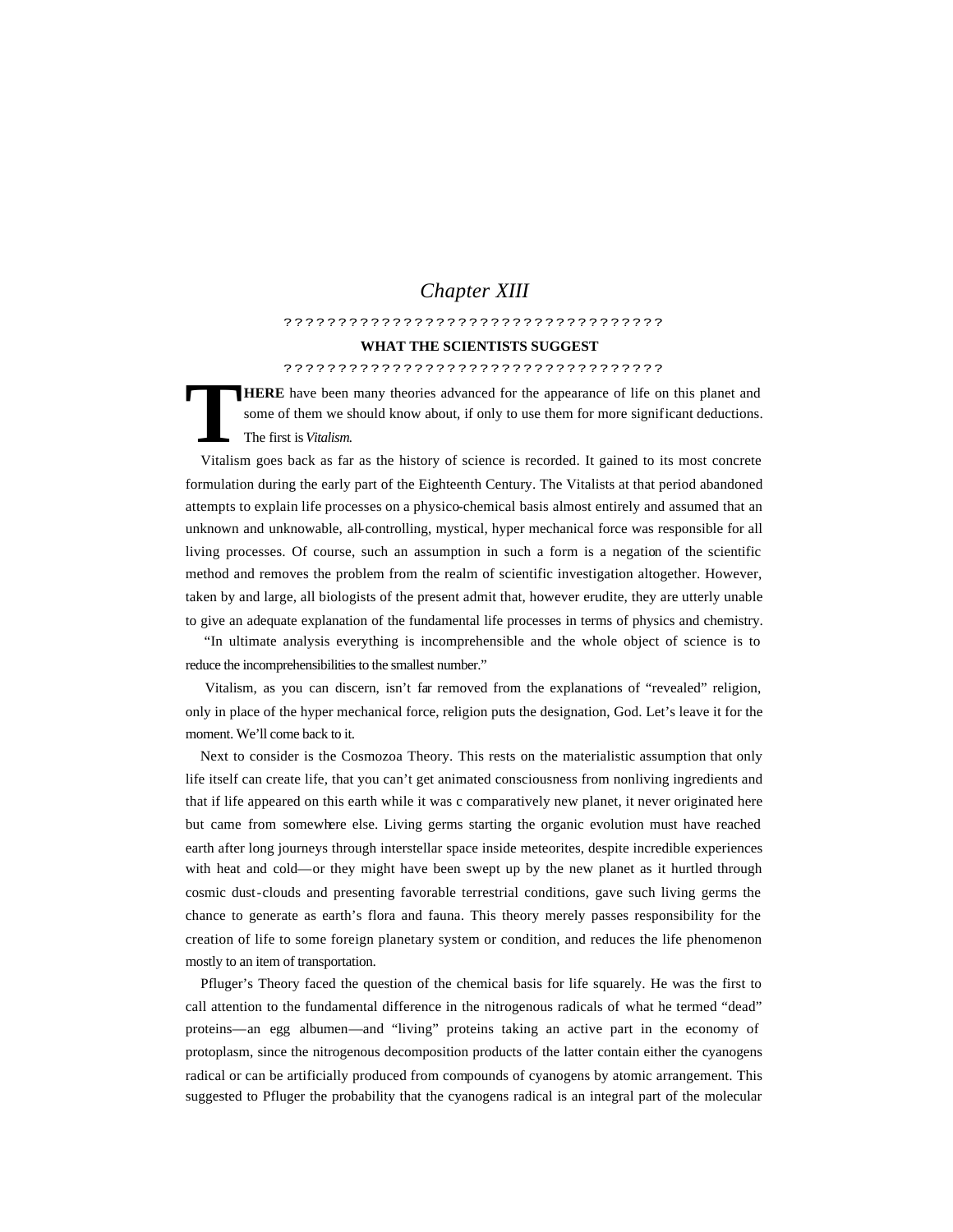complex of living proteins, and since in the formation of cyanogens a large amount of heat is absorbed, it follows this radical possesses a large amount of internal energy and thus with it there is "introduced into the living matter energetic internal motion."

 Pfluger's suggestion that the protein molecules of living protoplasm owe their diagnostic characteristics—in particular their liability—to cyanogens is supported, he believes, by certain analogies between cyanogens compounds and "living" proteins. Indeed, he claims, "the similarity is o great that I might term cyanic acid a half-living molecule…when we think of the beginning of organic life, we must not think primarily of carbonic acid and ammonia, for they are the end of life, not the beginning…The beginning lies rather in cyanogens." Pointing out that cyanogens and its compounds arise only in incandescent heat, he holds that "life is derived from fire and its fundamental conditions were laid down at a time when the earth was still an incandescent ball." Thus living material owes its genesis to cyanogens compounds, which, on account of their tendency to decomposition, entered into relations with carbon compounds arising at similar temperatures. When the temperature conditions of the earth's surface permitted the precipitation of water, this with the salts and gases in solution joined the growing cyanogens-carbon complex and gave rise to the highly labile protein molecules so characteristic of protoplasm. Thus, according to Pfluger's hypothesis, arose "a relatively simple, homogeneous material from which has been evolved the highly differentiated protoplasmic masses or cells of organic life today."

 There is sound chemical sense in much of Pfluger's argument, but take note that while it essays to explain protoplasmic animation, it doesn't explain consciousness. It doesn't account for the formation of memory or the moral attributes that contribute to a high degree of the "I Am Me" phenomenon. Why should protoplasmic animation have the ability to remember? What has cyanogens to do with the apparent fact that I can stretch my sense of self -awareness three thousand miles eastward from New York, back four hours and ahead two weeks in terrestrial time?

 Moore comes forward with a different presentation of suggestions. He proposes the origin of life from the inorganic elements of the cooling earth by a continuation of the slow process of complexification, which he sees inherent in matter. "This note," he says, "cannot be too strongly sounded, that as matte is allowed capacity for assuming complex forms, those complex forms appear. As soon as oxides can be there, oxides appear: when temperature admits of carbonates. Then carbonates are forthwith formed…Next in order of development prior to life, inorganic colloids begin to show in solution, or suspension, in the waters of the cooling globe. Alumina and silica, deposited in colloidal form, are seen in many sedimentary rocks. Single molecules existing in solution and capable of forming colloids, with alterations in temperature and in chemical reaction of environment, begin to form complex—or solution aggregates—in which the unit of chemical structure passes from the atom to the molecule." Moore then states in a general way—as a law universal in its application to all matter, although varying in intensity in different types of matter, and holding throughout all space as generally as the law of gravitation—a law which might be called the Law of Complexity: *the matter so far as its energy environment will permit, tends to assume more and more complex forms in labile equilibrium.* Atoms, molecules colloids and living organisms arise as a result of the operations of this law, and in the higher regions of complexity it induces organic evolution and all the many thousands of living forms.

**ERY INTERESTING.** Only in practical life it seems to be the rule that the more complex a thing is, the less efficient it shows itself because the parts require the consumption of so much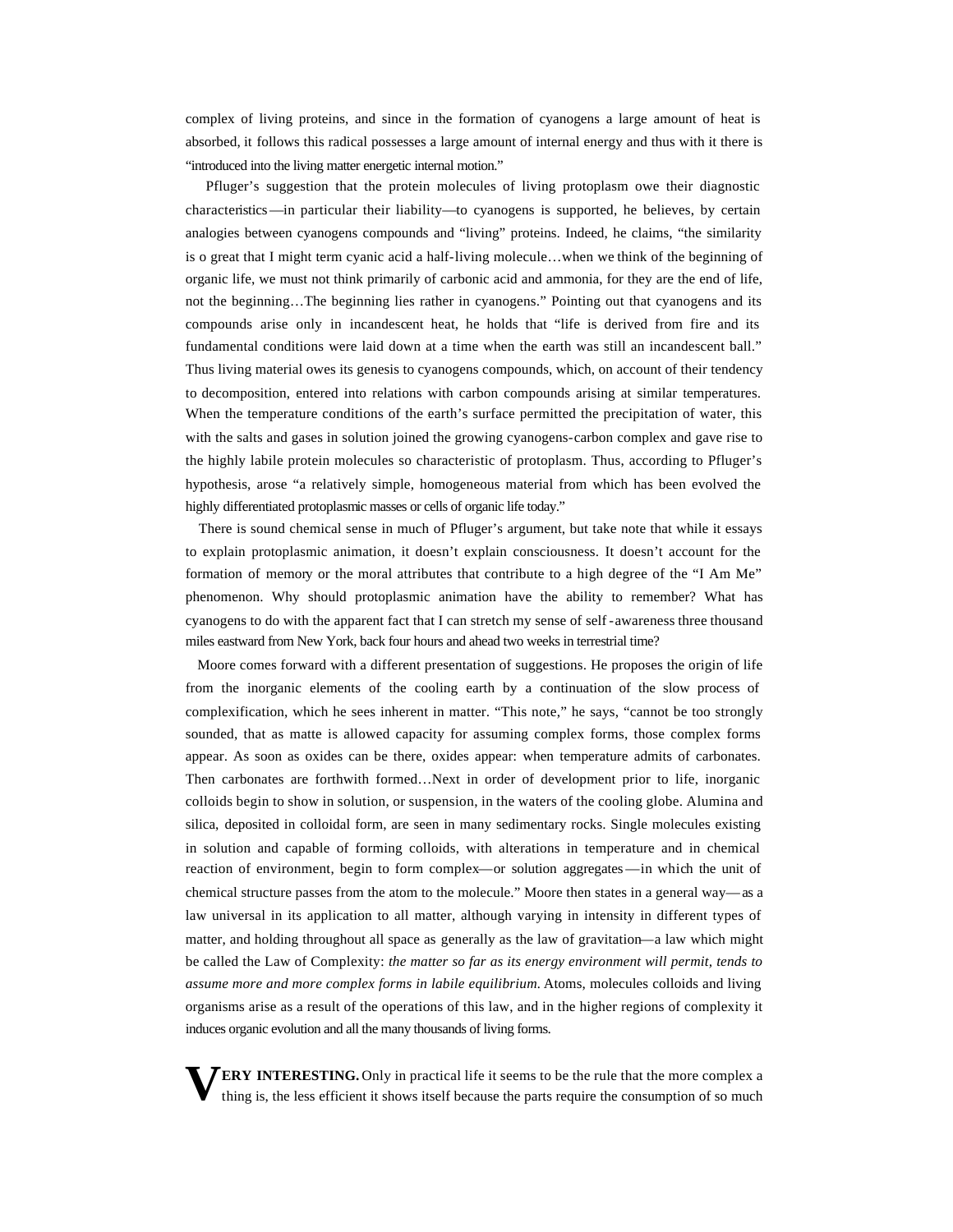energy required to produce the product. Besides, complexity without intelligences is mere heterogeneous mass, and from whence was derived the intelligence to make complexity efficient? …from the complexity itself? Allen comes forward with a theory that life in its earliest stage wasn't organic at all, only "diffuse substances trading in energy" …and at all, only "diffuse substances trading in energy" …and Froland would wrap the later life phenomenon about the enzyme.

 It would seem to the most open-minded individual that what all these chemists and biologists are saying is, "I have caught a bug and got him on his back. Now it's up to me to explain why he moves his legs." And they start the great chemical search into bug anatomy while any schoolboy could explain that the bug moves its legs because the bug is mad at being turned upon its back and greatly wants to get over on its legs to move into a nice dark crack with maximum dispatch.

 The chemical and biological scientists, in other words, are researching in alien media for the life secret. Life isn't animation; life is *consciousness*—although we commonly say of a moving automobile that it is a "live car." Consciousness is self-realization; able to function subjectively though it never moves a muscle outwardly or commits one act objectively. Thousands of hapless folk have suffered what the medicos term complete paralysis, unable to move a muscle, even to wink an eyelid, yet they have been alive and conscious of the sensation of enduring. You say, "Well, the heart and bloodstream moved at any rate else death would have been automatic." But don't be too certain of that. I'm not at all sure there's any such thing as automatic death; I'm not at all sure there mayn't be case where the sentient or conscious spirit is still in the body for hours after the heart has quit and the bloodstream ceased. Tell me there the spirit resides during "suspended animation?" What about people who have been resuscitated by artificial respiration after drowning, or given injections of methylene blue?

 The scientist can tell me how to build a bridge and of what stress to carry a crack passenger train, or how to make fifty-two synthetic products from the humble peanut. But life that rides in the train or consumes the peanut is an element in another domain of inquiry. Would you, or would you not, call in a taxidermists to operate on Aunt Sally's gall stones merely because the taxidermist treats commercially of anatomy?

 In a sense, I suppose, we ought to be honest enough to label ourselves Vitalists of a new school, only we can't plead that as scientists—or at least researchers—in consciousness our subject is unknown or unknowable. Each and every mother's son and father's daughter of us is a living attestment that consciousness is both known and knowable. How it started isn't so important as what it has done and what it can do. Perhaps it never did "start" any more than electricity "started". Given right conditions for it, it manifested. In this sense, the first set of right conditions might be said to have marked "the start of consciousness," but who or what postulated the conditions? We are chasing the devil around the stump to make him divulge, which came first, the chicken or the egg? Maybe the first egg wasn't an egg that came from a mother fowl, anyhow. Maybe it was a manifestation of Allen's "diffuse materials trading in energy."

 What concerns us is the expansion of consciousness that results to us from going among—and in and out of –atomic patterns to us from going among—and in and out of—atomic experiences and collecting memories that we can use to construct more and more capable personalities. In this we may disclose ourselves as being more philosophical than scientific, but whether we come to know ourselves from philosophy, science, or membership in the Ku-Klux-Klan, the gesture is to know ourselves past and present for the sake of what we shall presently be in the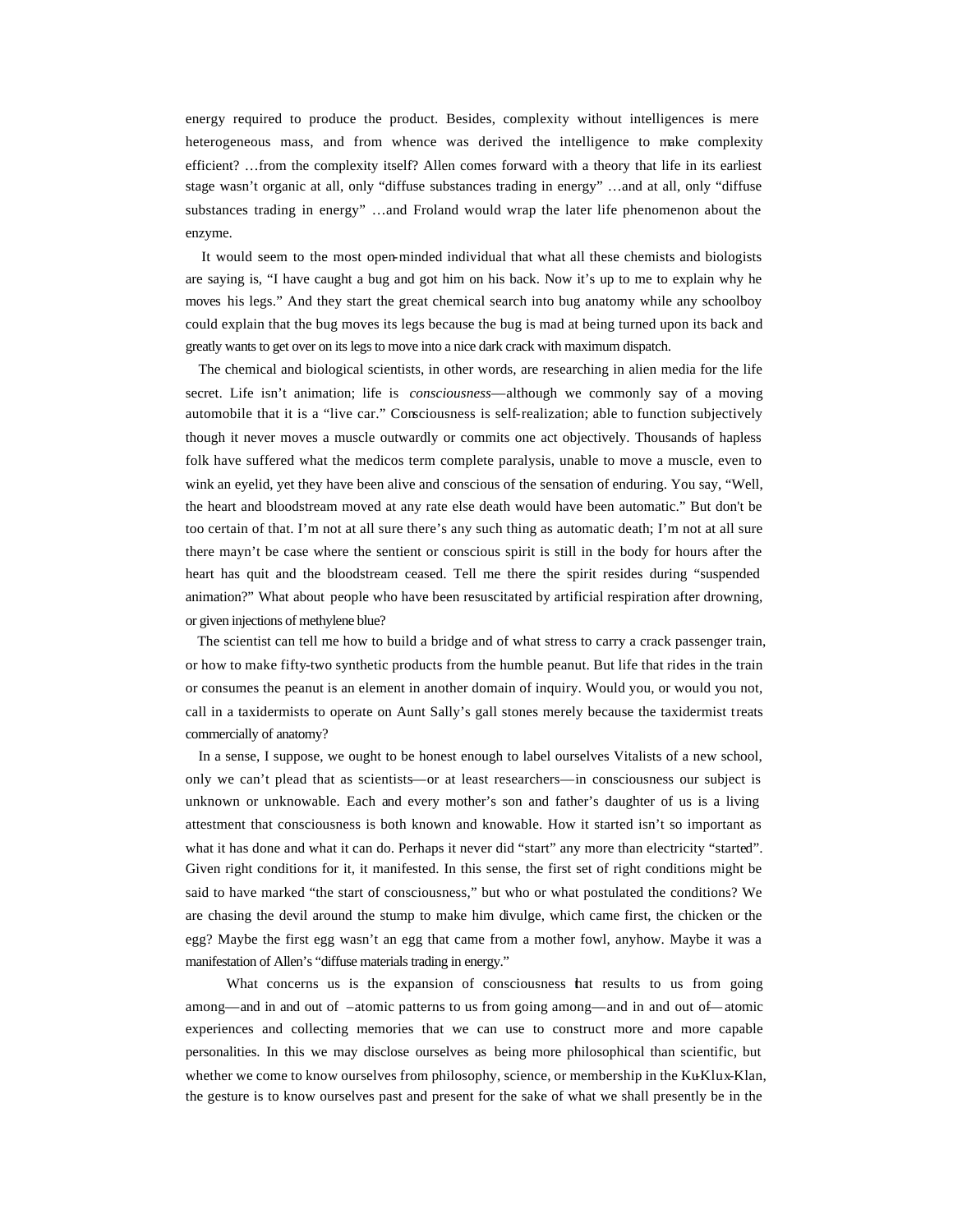future.

**AKE NOTE** in all of that I'm not striving to prove my point of nondrying mind by any **TAKE NOTE** in all of that I'm not striving to prove my point of nondrying mind by any extensity compilation of psychical research anecdotes or happenings at séances that would unquestionably seem or prove survival. Books of communication episodes are a dime a dozen in any Spiritualistic library, and while the individual may be convinced from a given demonstration that Uncle Tom or Aunt Mable are still around, though their physical remains may be out in the cemetery beneath a headstone, such proofs are forever personal. Narrations of major happenings like the Mayan expert's lifted memory or the Experiment with Time in the Blackmoor Heath experience have been introduced and told at considerable length to validate the *capabilities* of Consciousness more than its survival. My object in adding this particular volume to the Soulcraft library is to show through logic that the Psychical Vitalists can make out a better case accounting for mortality than the biologists and chemists—who can make out practically none whatever. Always and forever, in my own mind, when thinking of the rationality of ego imperishability, its Eddington and not Darwin or Huxley who presents the most sensible hypothesis for the perpetuity of self-awareness. My present physical body, by the nuclear analysis, is 999,999,999/1,000,000,000ths free space, yet my consciousness is functioning within the ensemble of its atomic residue. If it can do so in the free space inside my physical self at the moment, what's to stop I from functioning in free space universally? If I can expand my consciousness—whatever that term implies—from a chair in a New York apartment to manifest for a lady seated amid heather three thousand miles eastward, why do I require the body in the New York flat at all? If Jack Lawler could know what I said to my dog Laska one morning on an Altedena hilltop while his body lay in a San Antonio hammock, how was his mental return so essential? If young matt could recall a sun-sacrifice in Maya back over a couple of thousand years, by what argument would he be unable to recall all of today's experiences in flesh in the year 3,000 A. D.? Such episodes are demonstrations of the capabilities of self-awareness under natural conditions, regardless how bizarre.

 In short, it's what Consciousness can do by examples of what it has done, that are the essential factors in our equation, not whether or not we may be certain of personal survival because at last night's séance a spirit calling himself Cousin Harry recalled an incident at Lake Hathaway when the Jennings girl rocked the boat and got a good wetting and what her comments were when Cousin Harry rescued her. When prolonged study of thousands of psychical cases turn up more or less similar results, we can base soul survival on what become well-nigh laws of the process. Already I perceive that I'm by no means going to be able to expound all these "laws of the process" in this one volume, considering my material, but at least making continuity of the personality *reasonable,* should score where dozens of circumstantial episodes do not. The skeptic can't personally check on the circumstantial episodes but he should be able to check on logic premised on natural science. Know what the soul is, in so far as mortal limitations permit us to grasp it, and its more extraordinary escapades do not seem so extraordinary.

**ERALDING** Cummins in the remarkable story of her psychical recordings, *Unseen*  **Adventures, remarks on the British scientist who called on her one rainy afternoon when she she when the British scientist who called on her one rainy afternoon when she** was ill and sought to cheer her by exclaiming, "How little each individual matters! After all, what are you? Merely a slowly decaying bit of fungus on a fifth-rate planet!" She declares she preferred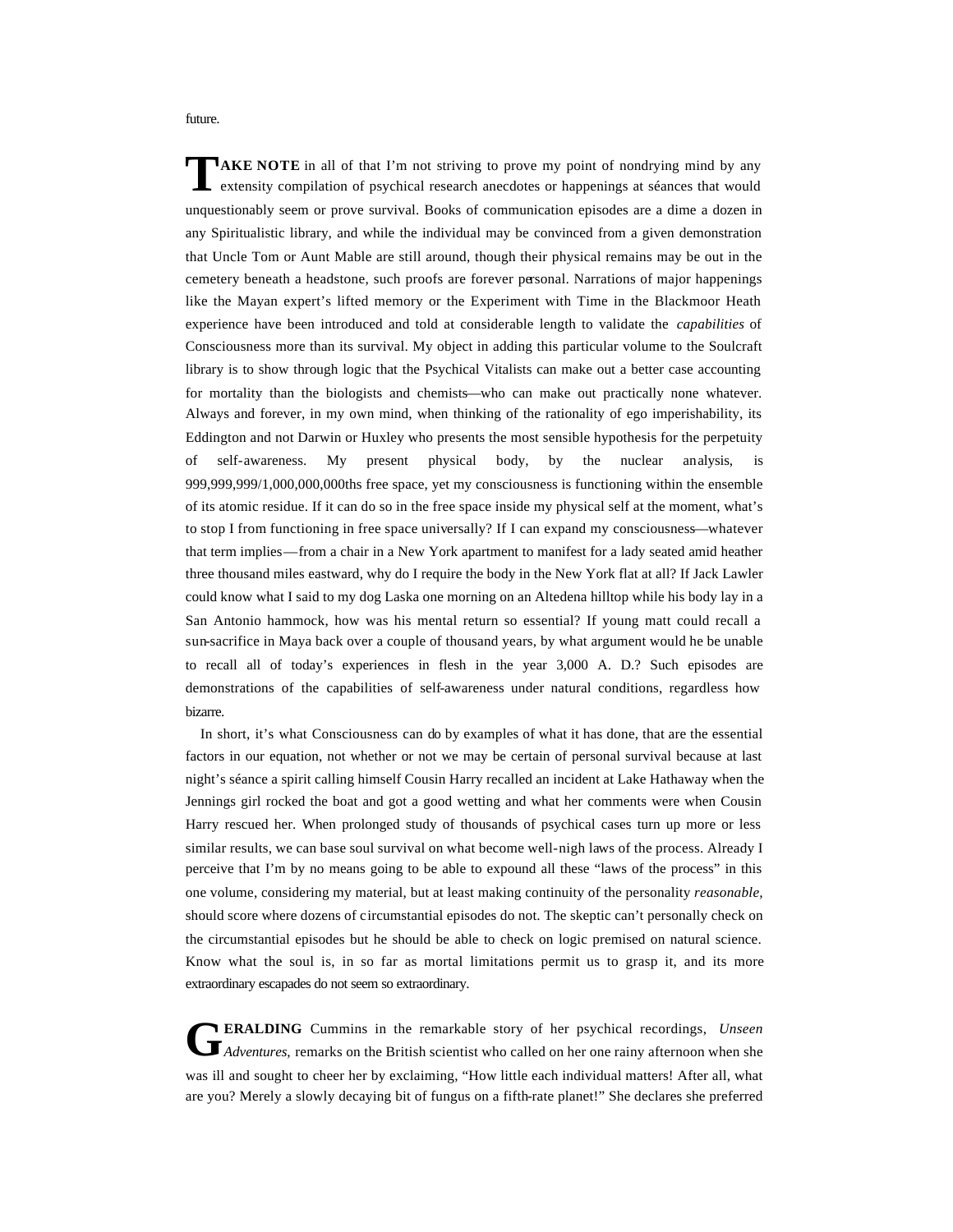the intellectual honesty of Dr. J. B. Rhine who asked, "What are we human beings, you and I? *No one knows."*

 Rhine is right, up to a point. Identification of any sort is arrived at by comparing one thing with other things, perhaps equally unknowable. But it's not identifications academically that we want. We want recognitions.

 Each and every one of us is a self-aware principle in Nature that can expand to infinity in capabilities by undergoing experiences. Can we even define God Himself as being more? And after, what would it matter? We're not in existence to draw personal comparisons alongside Deity because, come right down to it, nobody knows what God is, either. We're in existence to discover our own capacities and capabilities for maximum awareness of reactions to circumstances. It's forever a self-exploration, so long as the ingredient of progressive growth is in us. The eternality of the soul is merely a feature of such growth limitlessly—though it requires a separate book to describe it.

 One of the most sterile oversights, which man can make is the assumption that because the world of life is what we behold it today, it has always been so, that the present is but the past on a vaster scale and that a thing created progresses in a straight course to some aspect of completion. Our considerations, however, take for granted that the instant's inspection of the thing is all that the thing comprises. A thing begun has not has not revealed the entirety of its purpose. A thing completed is no longer before us for consideration at all. So we are always looking at things in the middles of their exhibiting and accepting that their appearances fully inform us of their natures. We do not grasp that nothing in current aspect can be looked at for what it is, with any hope of truly understanding it, because in proceeding toward completion it is ever in a state of change. And particularly must this be true of man himself. God does not judge him, the Bible tells us, till the end of his days—that is, for what he indicates as a totality after all expression has ended its performance. By the same token, we are only limiting and handicapping ourselves when we decide that man in any development of mortality is this or that. How do we know till we behold what his completion represents? So to attempt any understanding of what man's completion is to be, we should take as many cues as possible from his myriad commencements. You, yourself, do not know exactly what you are, because you are by no means completed as yet. And maybe, who knows, you are of an essence that never SHALL be completed?

 One thing we can assure ourselves of, and small room for contradiction…assuming you pursue these studies to some profundity. That one thing is the fact, attested by ten thousand episodes, that the laws of Consciousness transcend practically every law applying to, or governing, atomic materials. Such being so, the material scientist rules himself out of any quest for the secret of Life. No one in his sense seeks to classify conditions of delimitation by conditions that exist only by reason of limitation.

 Of course the scientific specialist in limitation does arrest us with one point of challenge when he demands, "If the soul and self-aware consciousness be synonymous when exploring in delimitation, how can you rationalize the fact that Consciousness is *not* perpetual? The normal human being is certainly not conscious while conscious while sleeping, nor while undergoing an anesthetic, nor when knocked senseless by a blow on the chin or solar plexus. Don't try to argue you can be conscious and nonconscious at the same time. If you fall asleep for half an hour, during which you know nothing, why can't you fall asleep for twenty thousand years and know nothing? And in such even, why haven't you perished? —Particularly if you concede you've vacated and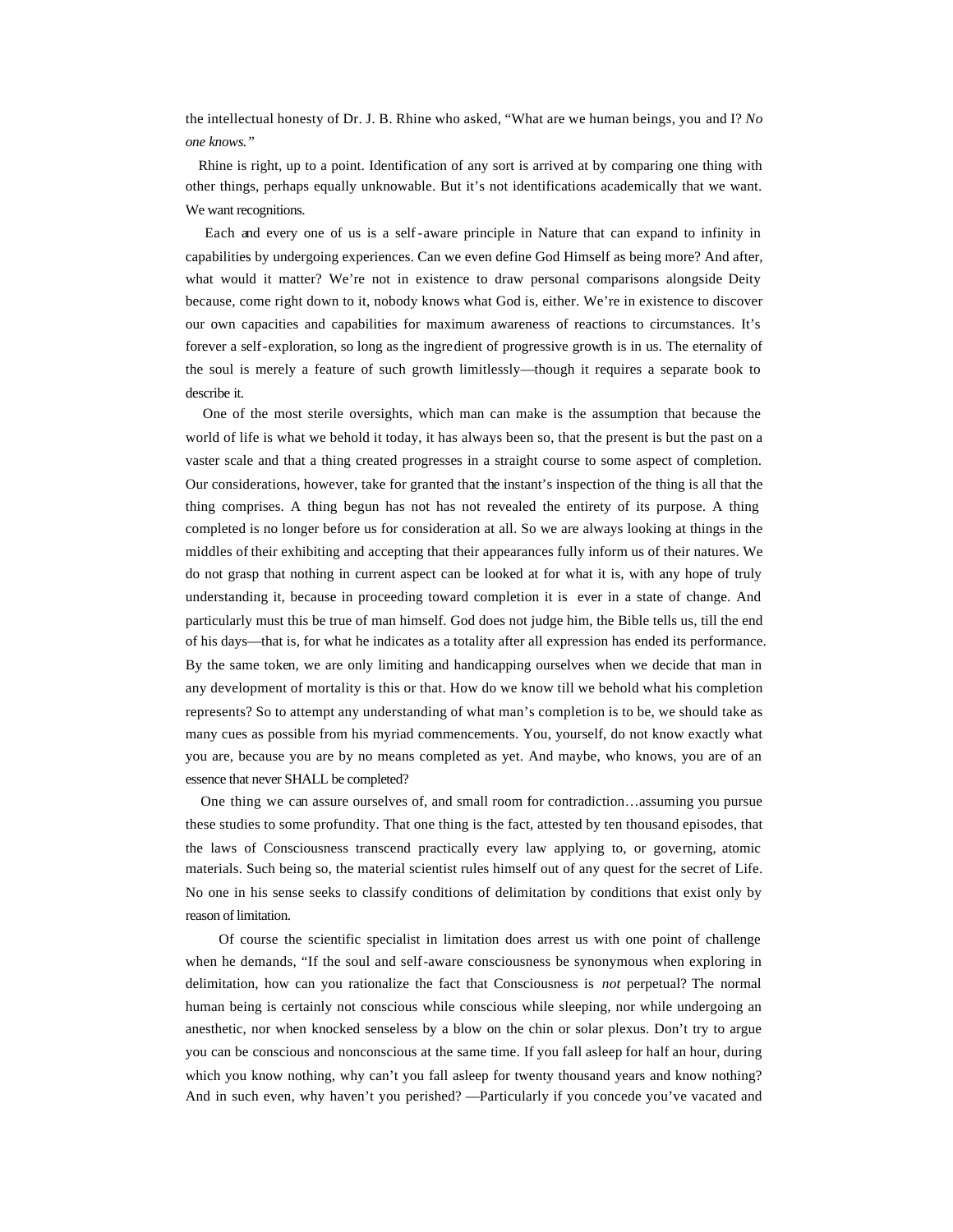abandoned your body?"

 Well, I don't propose to equivocate in facing it. Actually the question of Self-Effacement, known popularly as Suicide, is a phase of it. So let's explore that next, together with the "subconscious" and the "super conscious". Then in my final chapter, I want to talk a few pages about Soul Traits in general…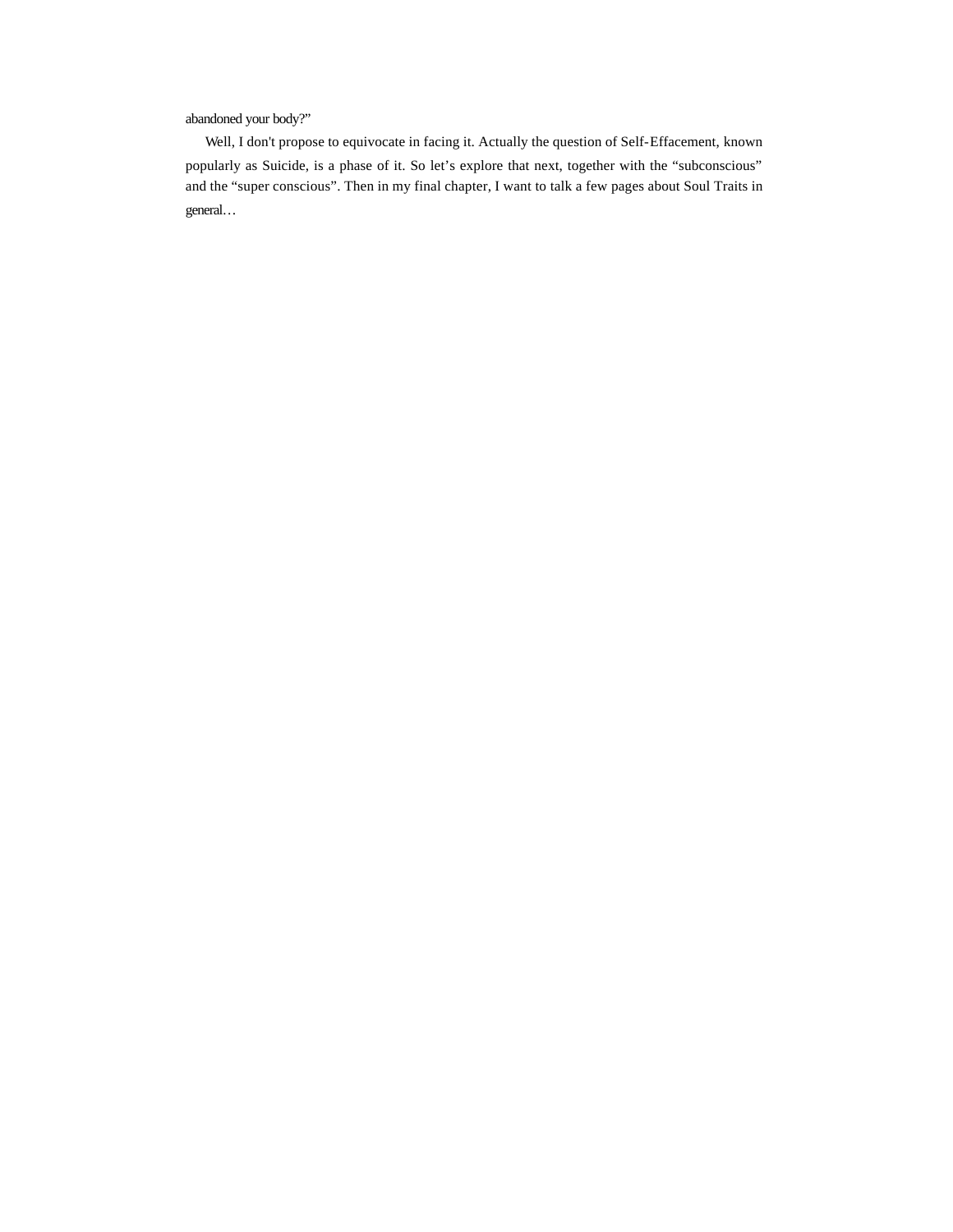# *Chapter XIV*

# ???????????????????????????????????

### **YOUR IMPORTANCE TO YOURSELF**

# ???????????????????????????????????

 **SAID**, some two hundred and seventy-four pages back, that you were something new in this world, that never since the dawn of Time had there ever been anot her exactly like you and never again throughout all the ages of the future would your like be precisely duplicated. When you really face this thought, and fully assimilate it, life itself alters decidedly for you. **I**

 The Almighty, or whatever the First Cause has been behind Nature, must have had a particular purpose in mind when He or It projected the thinking unit that's yourself and put all the millions of years that may lie behind you into producing exactly the Soul that you are at this moment. I'm serious about this. Deprecating yourself, as the cynic perpetually persuades you to do, that you're only a bit of rotting fungus on a fifth-rate planet, probably spawned by Chance and scarce meaning a thing in the vast congregate of omniversal affairs, not only libels you as a creation but libels as well your Creator. It implies that Divine Providence gives Its august intellect to projecting nonessentials. Moreover, it discounts and invalidates all your potentials.

 The cynic might think twice about your importance to the universe if you'd managed to accumulate fifty million dollars or gotten your name for some activity in all the more expensive encyclopedias. He'd forget all about the probabilities of your being fungus in his eagerness to get a ten thousand dollar loan from you, or he'd send his children to the same college attended by your children, that they might brag in later years in their eminent collegiate associations. But what my higher friends tell me, of the more consequential import is, that Cosmos regards each one of us for our potentials—that is, what we have within us that's capable of somewhat breathless development. What are we being shaped for, by experience, in the great celestial end, in other words? Jesus seems to have been engaged in the self-same thought when He remarked on a certain occasion that not a sparrow falleth to the ground without your Father knowing, *and verily the hairs of your head are all numbered.* Why bother to number the hairs on the head of a bit of inconsequential decaying fungus—providing that's what each of us is and no more? When I started this volume I'd hoped to go extensively into a delineation of what our celestial potentials are, but I see I can't do it. The data of our cosmic backgrounds, quite as essential, has been too heavy, granting I've only scratched the surface of it. What I need is another book, predicated on this book, that teats strictly of the Soul in its significance of eternality…yet in which every anecdote I've touched upon, comes in for pertinent classification.

 This future of the individual soul isn't so veiled or enshrouded in philosophical mystery as the psychical illiterate assumes. The number and allocation of the Planes succeeding earth-life are known, and much of their increments from experience on each one is known. Granting that some of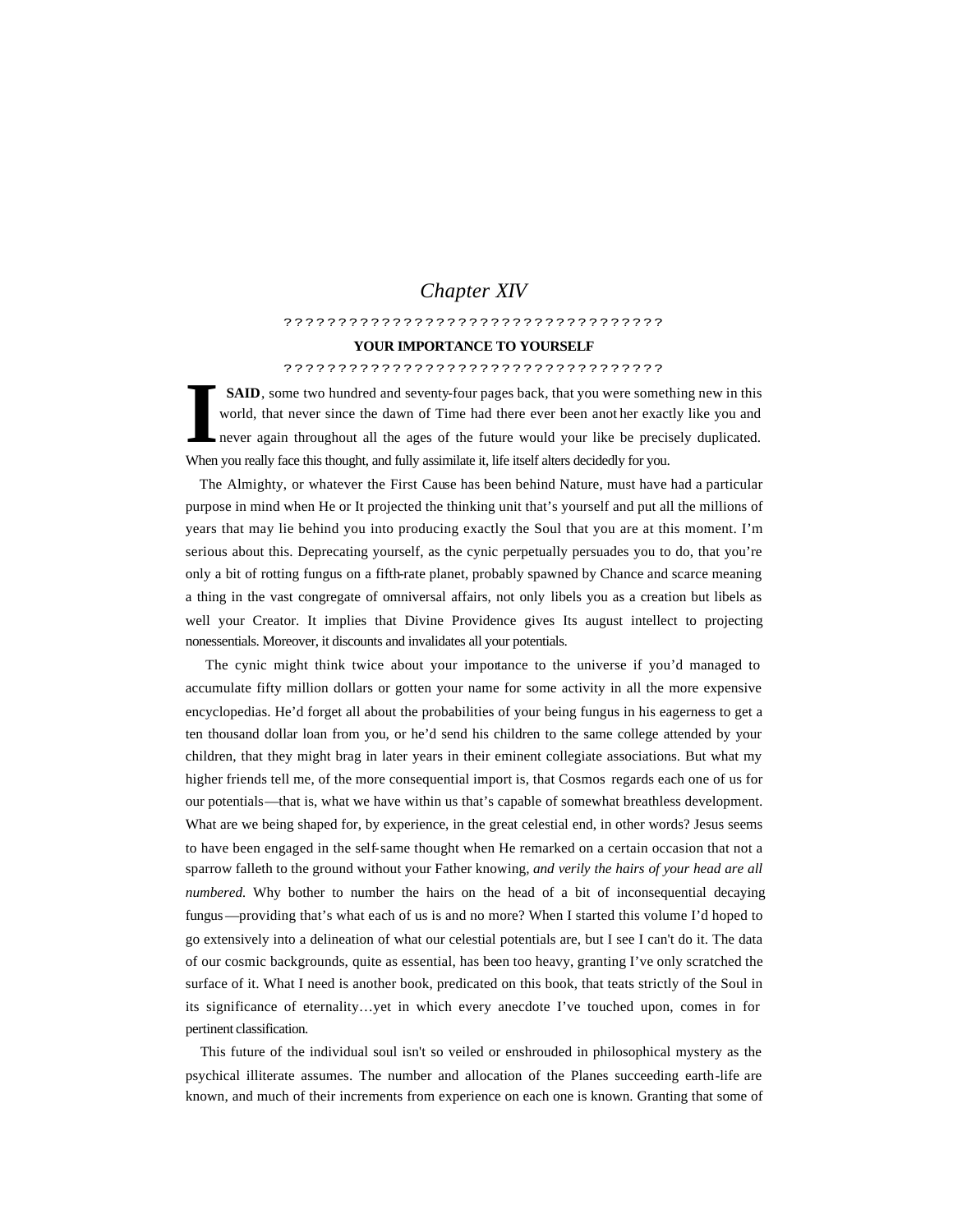it is temporarily nonunderstandable in our physical limitations, that alters not the facts of indication.

 The average spiritual illiterate, progressed no higher in celestial wisdom then concepts of the orthodox Heave—with its pearly gates and jasmine streets—assumes that he arrives there, if he's lucky, and stays there through all eternity. Apparently he does nothing of the sort. He finds himself in a condition where it's equally as necessary for him to have character-developing experiences as upon this plane of mortality. The earth-plane is merely the lowest, slowest, and grossest vibration of Matter. Each higher plane is comparable to the mortal condition, in that it contains situations in which the individual is involved, expanding the quality of his consciousness and teaching him discrimination and acumen. There's the great Summerland plane, as the Spiritualists describe it, where the vast rank-and-file of mediocre personalities congregate, the Plane of Illusion, the Plane of Color, then the Plane of Flam. The soul may tarry for ten thousand years in each one, time being no factor in eternity, but always there's the tug of Progression annoying him. There are higher reaches of spiritual activity into which his friends, relatives or associates are disappearing one by one. His curiosity is whetted and he aspires to climb higher. Of course he can't do it unless the capabilities of his character cause him to merit it, because without a character developed to exist on those planes, he simply wouldn't stay long.

 According to the remarkable data being dispatched back to terra firma by no less a scientist than F. W. H. Myers—who during his mortality was one of the leading lights of the British Society for Psychical Research along with A. Conan Doyle and Sir Oliver Lodge—from the Plane of Flame, individual soul-units proceed to "incarnate in universes", which is a trifle incomprehensible to us, but which nonetheless find authentication in certain mystical passages of the *Golden Spirits* of Soulcraft. The Elder Brother, in explaining the constituency of "The Host" tells about vast concourses of souls who have surmounted the educational experiences of all planes under them "but not yet equipped themselves to incarnate in universes." These, in orthodox biblical phraseology, constitute the "Angelic Host" of folklore and allegory. But what does He mea, "incarnate in universe"? ...

 Apparently He's referring to Consciousness expanding to such a degree that it can assume supervision as a sort of sub-god over whole planetary systems in Cosmos and be equipped to supervise and direct heir manifold activities. Myers goes so far as to intimate—from what he's learned as a scientist since attaining to the loftier levels —that each soul in its Upward Progression has an experience coming to it of associating its psyche with the destiny of some stellar assembly far out in uncharted Space, where it dwells for an unmarked period of time as the group-consciousness of all living beings exercising on those multiple stellar orbs. When Soulcraft refers to the speakings of the Master in respect to The Host, its covering the same subject that Myers referred to in *Beyond Human Personality* when he said, "All the germinative and formative processes go on during a materialized existence on some blazing star. The prevalent conditions, under which the roots of plants, and of all vegetation exist during winter, are creative and are going on the whole time. Equally the life of solar man is formative and may be said to be creative of cosmic personality. No sudden leap can be made from the Fourth to the Fifth plane, from an enlarged eternalized human personality to that grander, more sublime conception, the Cosmic Self. There must be this second experience in matter, the struggle to break from these last confining bonds of the material worlds, the final resurrection when the freed psyche soars into these lofty regions wherein the beings finds the full comradeship of all those others who belong to his spiritual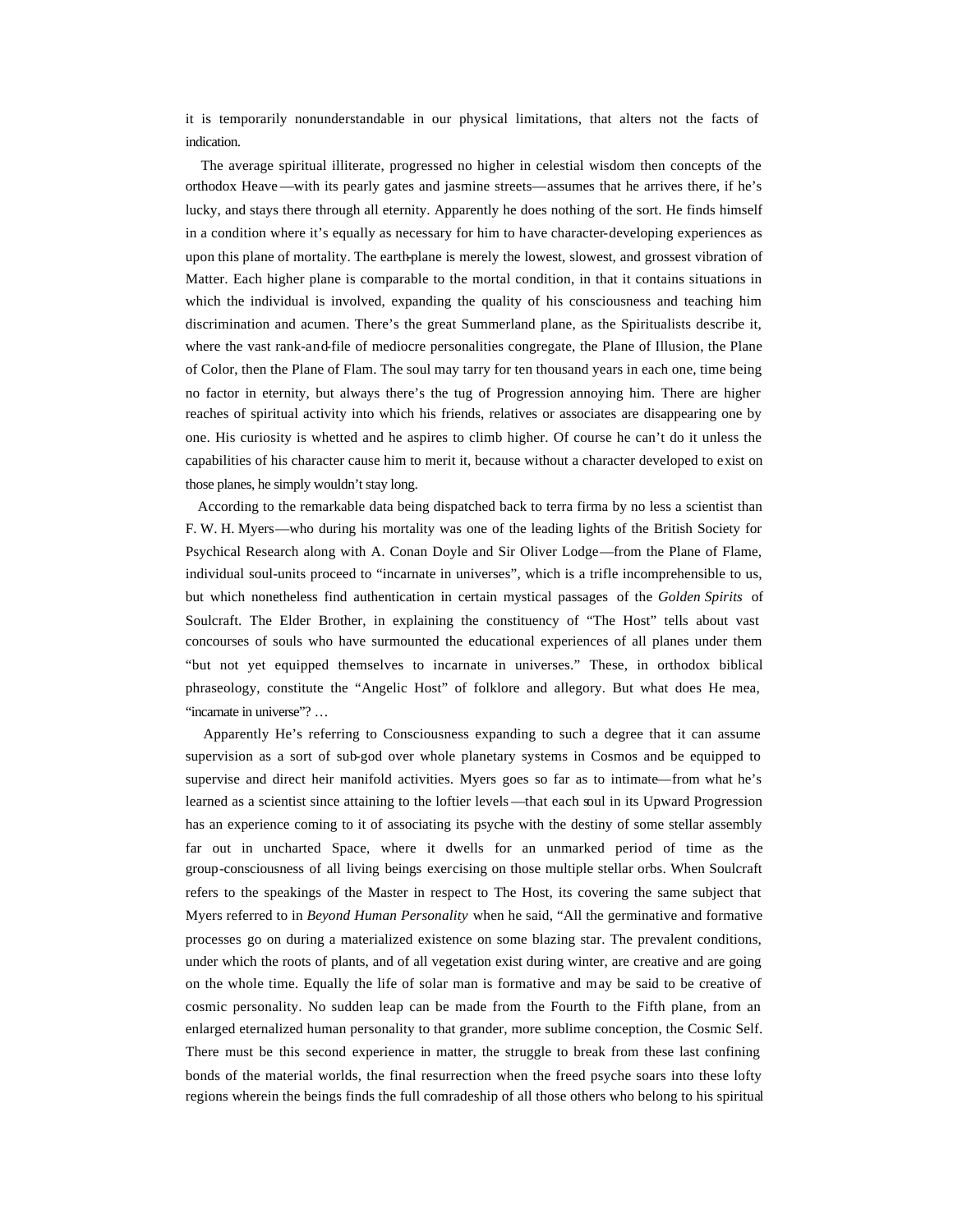family, to his psychic tribe. At last he is able to bid farewell to Form as a necessity, to color and to feeling as a certainty, a condition of life, and he seeks his true home in Space…The travail of that objective solar period might be likened to the process I have described as the Breaking of the Image! He enters for a while into that condition of cosmic harmony, which Christ has described by saying "The Kingdom of Heaven is within you." He seeks *and finds* the Holy Spirit and is enfolded into Its serene tranquility. But the road still lies before the traveler —from valley to hill, from lesser peak to loftier summit. Forced by his own ethical and ascetic yearning, he must still journey on, facing stress and struggle for the sake of the victory, with the triumphant reward of harmonized cosmic relationship with his Maker…He begins to know gradually the meaning of the Many in One.

 "He perceives and registers instantaneously numerous thoughts, feelings, and fields of vision, whereas a human being only registers one at a time. How may I explain to you all that it means to register numbers of things, not in sequence but in this cosmic manner, together, as one act of imaginative thought? It is indeed essential for the soul to have the actual experience of this widening of being before any conception can be framed of its extraordinary and altered character, of the glimpsing of wide horizons thereby and of the infinities that can gradually be envisaged, or of what it means to understand such external universe and to enter into the mighty kingdom I have named the memorial life of the group soul and psychic tribe...The aspirant, seeking initiation into the full consciousness of the Fifth Plane, scans the past experiences that were the lot of his many comrade souls; they make for him a present, and part of that present are the experiences of all the Terrene world inspired by his group—those discarnate beings who are living on various levels of consciousness in the Afterlife, those solar men who play out their drama within the deeps of the skies, in the very core of the universe. He must learn to witness and to experience gloriously all these manifestations of imagination, all loneliness and isolation, and integral harmony with the One Supreme Idea…Through such manifold labor he finds himself at last. He becomes a spiritual being and is *continually* conscious, though I use the term advisedly. It has a far deeper, grander significance than any of the Wise men of earth have ever attributed to it in transcendent imaginary flight…"

 Soulcraft's compatriot, Geraldine Cummins of London, took a whole book of such material from Myers in 1935, which Soulcraft may yet publish in America, giving this great scientist's delineation of the heights he'd learned that man's soul reaches in the Ultimate. It's so far above any church's grasp of the magnitudes of spiritual attainment as to make the *New* Testament a piece of Mother Goose folklore in its so-called celestial delineations.

 My purpose at the moment, however, as I near the end of this present Soulcraft volume is to jolt the average man and woman out of his phelgmatism, in assuming the Afterlife is as simple as he has always had portrayed to him, and disclose to him that when Jesus remarked, "Hath it not been said in your law ye are gods?" He was talking about a literal happening in the present human instance…

**EARE** all Christs in kindergarten, when we come right down to it.<br>These worlds of matter are the slow motion of the univers These worlds of matter are the slow motion of the universe. This earth-plane where we expend ourselves in this and that, is really the lowest of all the planes of Consciousness that divine spirits inhabit in their celestial curriculums, and it's about time we grasped it. When Our Lord said, when I asked Him what we could put forth as the epitome of His teachings, "—the fact that every soul, no matte how tragic, no matter how broken or thwarted, has a meaning and an Inner Glory and is precious in My sight," He was giving away the whole secret of terrestrial identity of godhood.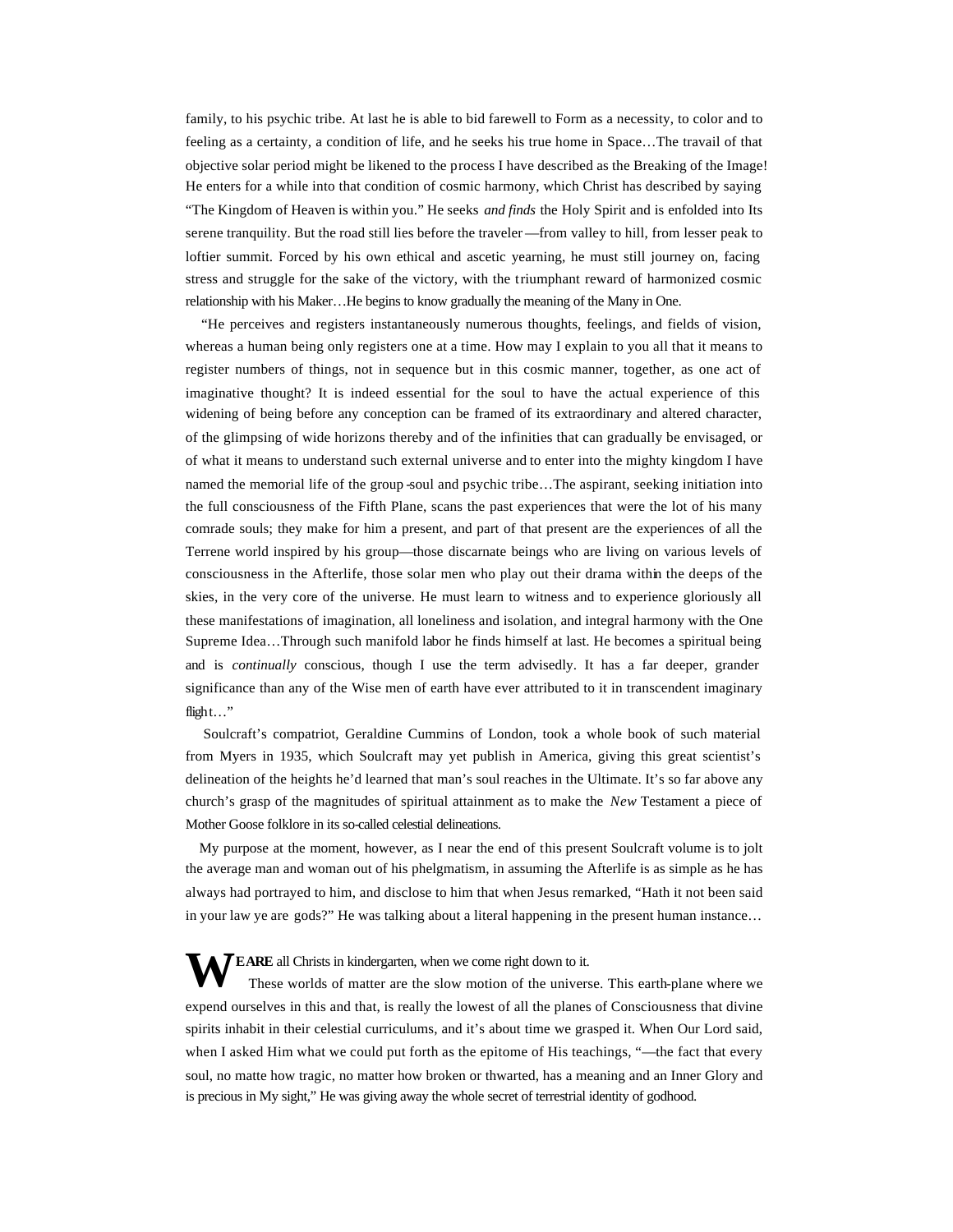When Prof. J. B. Rhine declared that "nobody knew what men and women were", he was saying the same thing in a different aspect. They are divine beings, starting their cosmos-long programs of tutelage to bring out their mighty and even omnipotent potentials for ruling over solar systems not yet created. Being such, their consciousness element cannot suspend, cannot arrest, and cannot abdicate. You and I, each of us, are composed of the same cosmic eternalities of which God Himself is composed—which Christ displayed before us as the highest exhibit of attainment, which the earthly classroom is capable of turning out. Would Jesus make a loud hoot of derision if someone happened to remark in His hearing that He was obviously divine? Why do *we* do it in respect to ourselves when someone says the same of us?

 Get your thinking up onto this rarified octave, and what are picayune bumps and bruises and dilemmas and predicaments, which you and I encounter in day-to-day living? Our name is John Smith or Mary Jones, and we live on a side street in a house with a leak in the west roof, and the youngest child is growing adenoids, and the breaks are loose on our motorcar ad we haven't the money to get them repaired, and the oldest boy has started going with a girl who we suspect to be a mopsy, and business is rotten, and is the increasing pain in mother's side a cancer, and what did the boss at the shop mean Thursday afternoon when he said, "There ought to be more efficiency around this joint, and if it doesn't develop pretty quick somebody is going to get fired and not hired over again?" That these are all picayune complications to cultivate the solar man within us doesn't occur to us in a month of Sundays. And yet that's what we're headed for, up ten million years. It's al too mammoth for our baby intelligences to grasp, and yet Life Itself proposes to take care of that and see that through manifold experience we do come into mentality to get it.

 We are all Christs in kindergarten, true enough. And all these are kindergarten bickerings and complications affecting us now. Soulcraft breaks through the crust of your phlegmatism and cries, "Listen! …You're a god! … For heaven's sake, *be a god* and not a sniveling apology for a mere human being!"

 All of which brings me to mention a matter I've wanted to talk about for a half-dozen chapters…the people who get so crossed up in their own littleness that the suddenly throw up their hands and say, "I've had enough of it. I want to quit and be a cipher!"

I mean the spiritual failures who resort to what we term Suicide…

**UICIDE,** actually, is slapping the Divine Father in the face and declaring, "I haven't the SUICIDE, actually, is slapping the Divine Father in the face and declaring, "I haven't the slightest desire to attain to Your stature. I'm sick of the whole program before it's begun. Please include me *out!* You put something high and difficult in my pathway to make me cultivate the spiritual muscles to jump over it, and you shouldn't have done that. You should have made things easy for me, because I'm very frail and delicate and ought to be pampered in this Long Climb up the worlds ahead of me. The fact that I got the equations all out of balance in my life through my own infantile ignorance and perversity, brought me to a situation where I had no alternative but snuffing myself out. I wanted no more of this education that would possibly make me a Christ up ten millions years, so I took the whole box of the sleeping pills at one gulp to end it."

Coming right down to it, *what an asininity!*

**'VE HAD** a lot of suicided souls get into post mortem communication with me up across the **T**'VE HAD a lot of suicided souls get into post mortem communication with me up across the twenty-seven years I've been exploring the psychical research, and do you know what one and all say to me as having happened to them?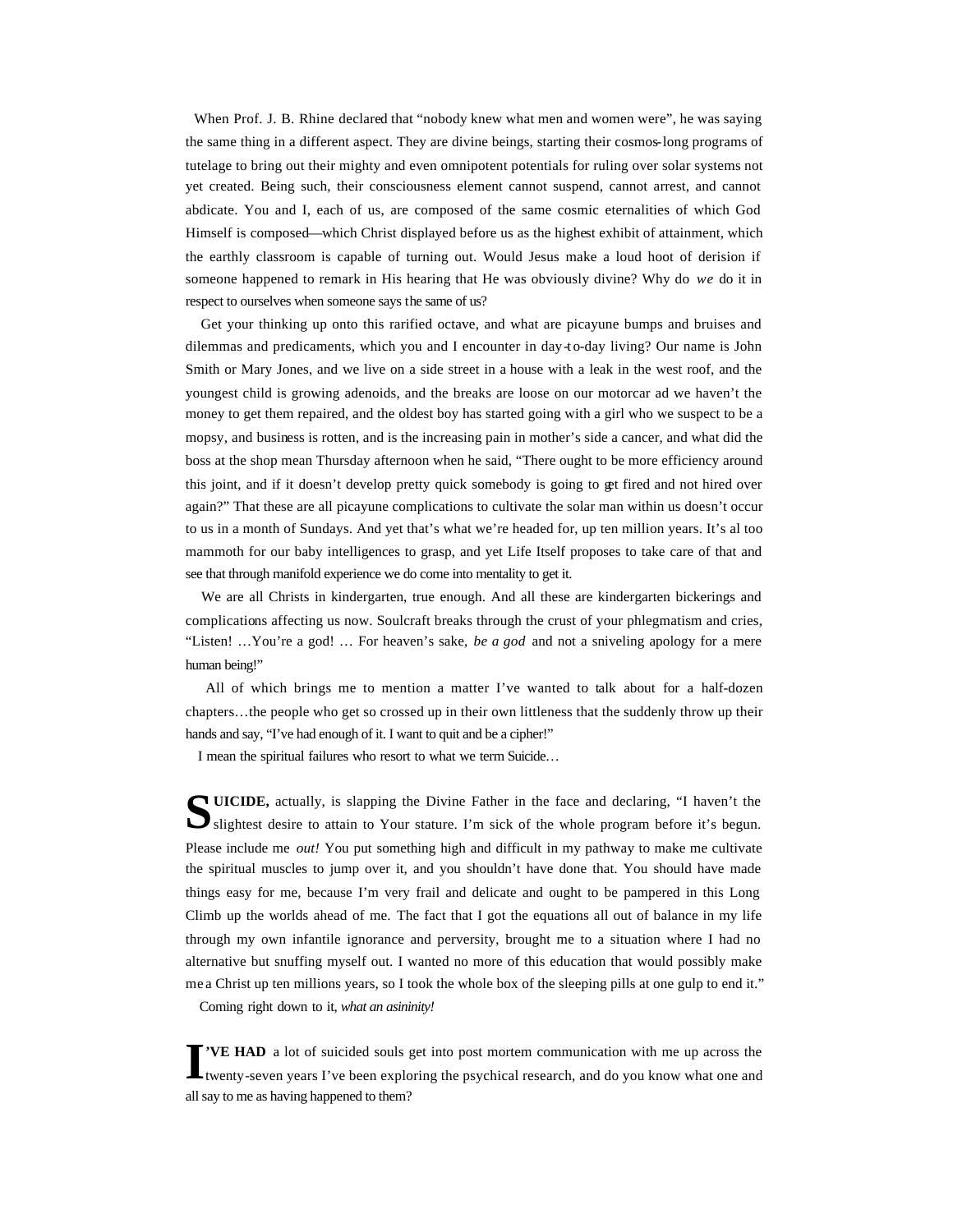Well, first, they found themselves in a massive void, without a single clue anywhere to indicate where they where or what was due to happen to them next. The very thing they'd hoped to have happen to them—utter blankout of consciousness—was exactly the thing that *hadn't* happed to them. All they'd destroyed by their suicidal act had been organic vehicles and sense of location. They still could think. That meant they still had all their problems.

 But they'd destroyed voluntarily the very instrumentalities by which they might have solved those problems.

 One woman in particular who'd snuffled herself out by the sleeping-pill route, said that she woke up in the blackest void she'd ever supposed possible, and felt herself in the center of it without a single unit of intelligence with whom she might communicate within a distance of fifty-five miles. Nobody wanted to contact *her* because she'd made it plain by her act of self-destruction that she henceforth wanted no communication with anybody. Well, she'd gotten her wish.

 She was five or six days in that Stygian black, without a glimmer of light in any direction. She'd arisen into that p lane directly next to slow-motion earth-life known as "Hades" to the ancients. The Catholic Church calls it Purgatory. As she got to her feet in her etheric body, she didn't know whether she was due to bump into an iron wall three feet from her or step over a yawning abyss-edge that might plunge her two miles downward. She groped and sobbed and blundered about this locality for an indefinite period before she faintly perceived at a great distance the figure of her beloved mother striving to locate her. From her mother, it was, she learned the enormity of what she had committed.

 The consciousness she'd hoped to blank out was the one thing she never *could* blank out, because it was the very God-essence of her as an individual. She'd had a war to flight with Destiny but of her own volition she'd maliciously wrecked and ruined and destroyed her arsenal of weapons. What suicide had done for her was to render her helpless.

 Gradually she learned what constituted the enormity of her offense. No God awaited her appearance before Him anywhere, at which He should pronounce her anathema and order the manhole cover to be taken off hell and her living body shoved down the aperture to fall into eternal fires. What she'd done was to make a complete and irretrievable mess of ten thousand splendorful appointments that had been scheduled for her up the normal years of her life, short-suiting herself of all the indescribable increments that were otherwise to accrue to her soul in result of them. She'd literally applied the stigma of 'Cosmic Slacker" to her personality, that she wasn't a person to be trusted in the making of karmic appointments, that she didn't have what it took to battle her way upward into celestial attainments that would have made her a princess in her own right over tens of millions who might otherwise have loved and venerated her.

 "The thing I did, she reported to me, "was actually as insane as grabbing up an iron fork and plunging its tines into my eyeballs, destroying my God-given sight merely because my glasses fitted poorly and sometimes tickled my nose."

 Of course the benighted pray that such an erring one may be "forgiven". But what is there to "forgive"? The subject has done a certain thing unto himself. *He* is the one to suffer the penalties from denying himself the vehicular instruments of improvement and progress. If you're flying in an airplane through storm, does forgiveness enter into your lighting a stick of dynamite and exploding your plane around you because you don't relish the noise the thunderbolts?

My lady-communicant said that she simply had to work the whole thing over again from scratch.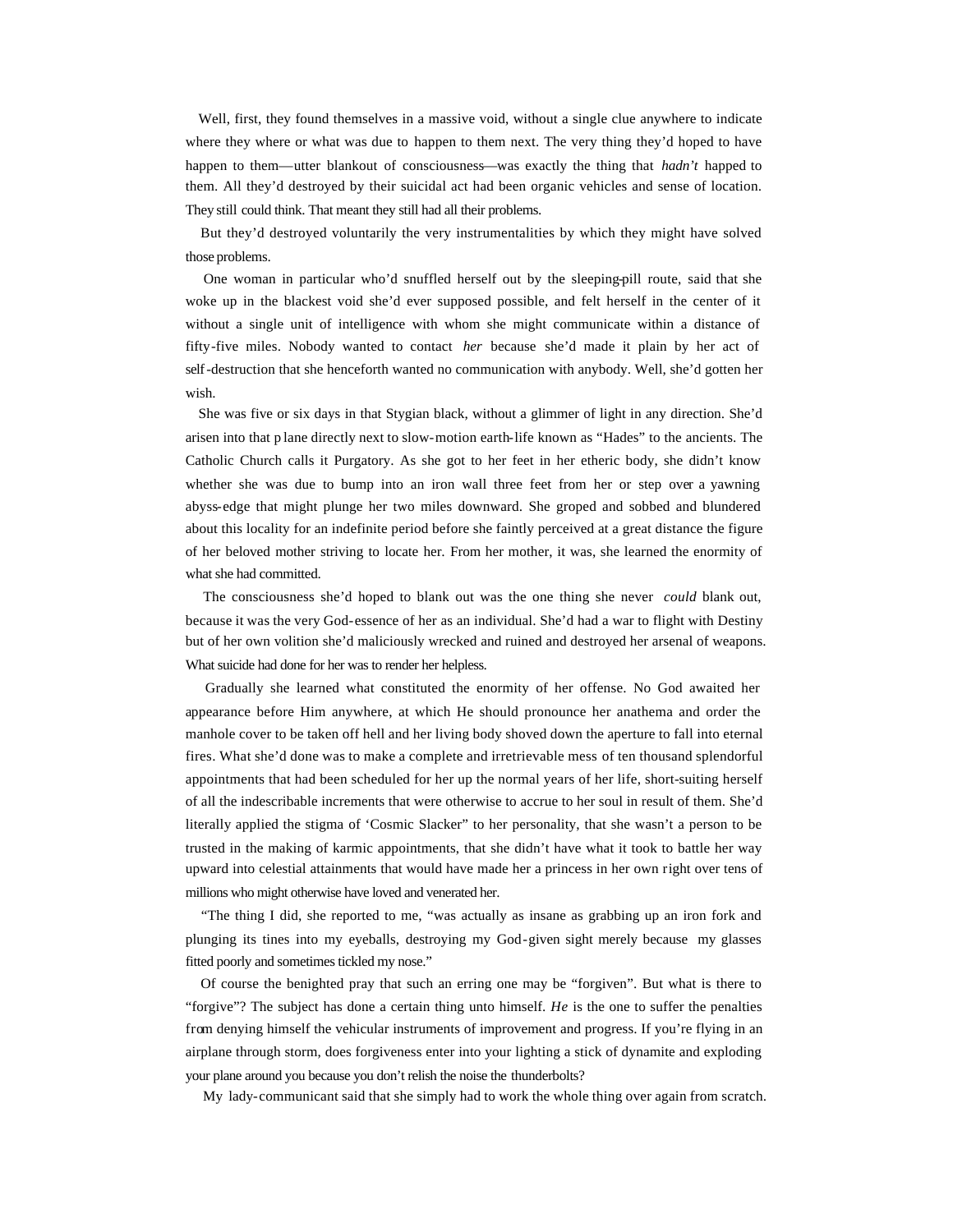She had to posses herself of the cosmic fundamentals applying to her predicament—which had largely been one of self-ostracism fro her kind, and spend innumerable years persuading friends and colleagues that, given a second opportunity to meet them in earth-life and work out her soul=dramas with them, she positively would *not* defect on them. What she met in the great cosmic scene however, was the jeering taunt, "Prove it—then I'll trust you with my life and destiny a second time." You see, vast numbers of souls with whom we have karmic adjustments, go into life along with us each time we're born, and it's no joke to them if we suicide some rainy aft ernoon and leave them in the lurch.

 Incidentally, I can't subscribe to the fantastic story originating somewhere that suicides are committed to a frigid existence on the dark side of the moon. Why drag the moon into it? The Dark Side of Human Repudiations is a bad enough predicament. We ask for social ostracism from our kind, and we get it. Whereat we discover that it's not what we supposed it. Whereat we discover that it's not what we supposed it. we want back *in* to the normal and loving relationships with our group souls, but we've forfeited our rights to them by demonstrating we're moral and spiritual weaklings. It takes us a long, long time to fight back. Millions do make it, but they are forced to live with their own consciences the while.

 I had a compassionate lady in the Midwest write me not so long since: "My darling brother committed suicide a year ago, … what in the world can I do to help extirpate his crime of self-murder?"

 Frankly, there almost nothing one can do. Suicide is murder committed with premeditation and malice aforethought against the self. It's well-nigh a repudiation of one's own godhood, serving notice on the Almighty that one doesn't approve of His world and the methods prescribed in it for growing strong, fine, resolute and dependable Character that lifts one up into the Higher Heavens and Planes of Color radiance and Stellar super-Consciousness. Granted it's consummated in ignorance and desperation—what excuse is that for shutting the intellect to Cosmic Consciousness, by destroying the poor atomic vehicle that provides our elementary tutelage? So when next your entertain the secret wish that you could "end it all," ask yourself this—

 What opinion would you have entertained of the character of Jesus if He's privately urged Simon Peter to go get him a razor that last night in Gethsemane, in order to slash His throat from ear to ear…that the pain of the nails of next day's cross might not hurt Him so much?

 Remember this always: *It takes master-courage to be a Christ.* A nd you can't cheat or ingratiate yourself into the master-consciousness of the Solar Man or Solar Woman you will one day be, with anything short of the simon -pure stamina that evolves from passing the tests of experience with triumphant verve.

 The one great thing you *can't do,* being the embryonic god that you are, is to obliterate Consciousness—which the suicide generally hopes to do by swallowing the lethal pills or turning on the suffocating gas. The very essence of Consciousness itself is *You*! You are eternal as the hills and the worlds and the constellations are eternal. Could you destroy the Andromeda Nebula by quaffing a phial of arsenic? …

 We are each of us eternal particles of Holy Spirit, *imperishably* going on! Consciousness is the insignia of our Godhood.

 "*You are never going to die!"* could be emblazoned as a tattoo on the foreheads of the human race for all those born up the next million years.

Suppose we actually came to believe it! Would we be caterwauling as we are, because tonight's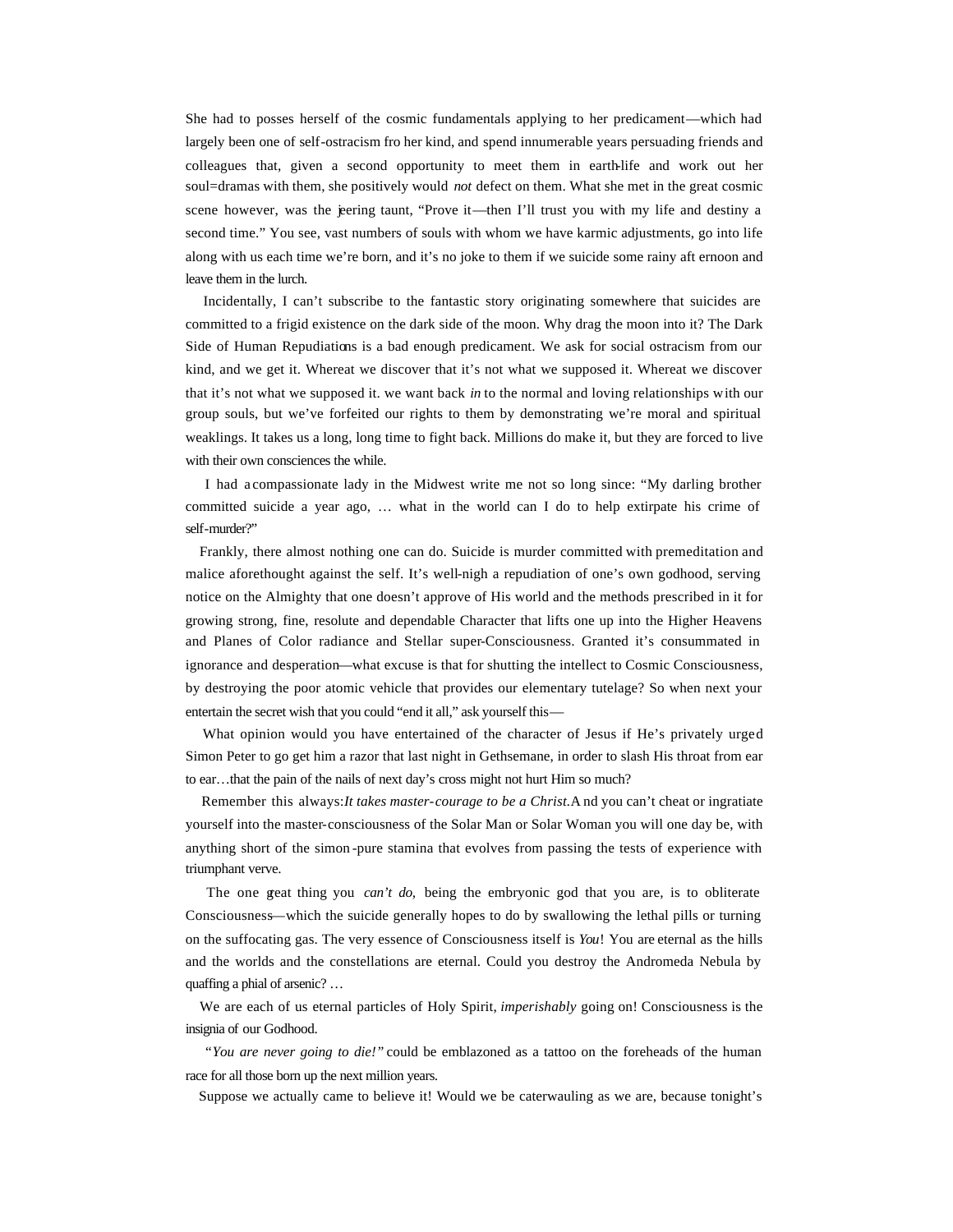news carrier didn't leave the evening paper?

 Fie on us as gods! Why not concede we're just drooling infants in celestial cribs, gurgling at toys dangled before us and disgustingly and heedlessly wetting our diapers.

Yet we *are* seedling gods! …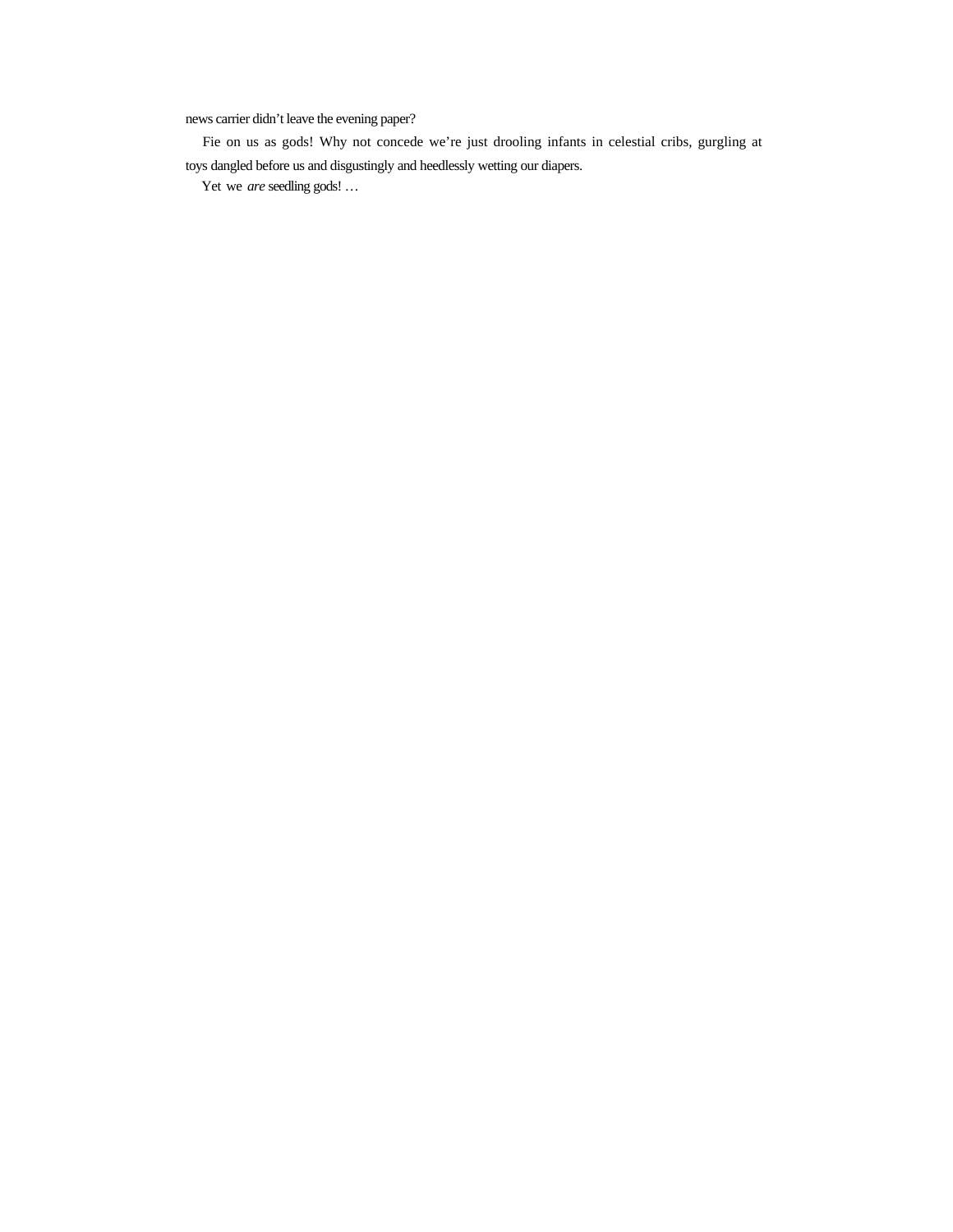# *Chapter XV*

#### ???????????????????????????????????

#### **SUMMING IT UP**

## ???????????????????????????????????

 **KNOW** it's unthinkable, in your present state of progression toward Cosmos-Consciousness, to entertain any fantasy that such a thing is either possible or likely—incarnating your personality as any stellar luminary in, say, the Milky Way. You would cry to me from the limitations of mortal ideology, "What sort of an existence would *that* be? How could I, as a star, ever caress my wife or drink a glass of cosmic oval tine before retiring for the night?" You are, of course, thereby casting your concepts within the mold of the mortally organic, ignoring the fact the higher and further states of consciousness might dictate vehicles for self-awareness having no relation to those of terra firma. If, in the higher worlds, you exercised self-awareness solely by organic vehicle—the anthropomorphic aspect in some form—don't you see that Consciousness and its activities would be ever qualified by vehicle, or instrument, and never much beside, any differences being confined to alternation in vehicle-pattern instead of essence? What I'm truly opening for you now as new mental horizon, is Consciousness in an altered essence instead of Consciousness as intellectual supervisor over some form of executing mechanism. We'll see just how good your imagination is, to conceive it. All of which brings us to consideration again of what Consciousness may be "when it isn't conscious"—as I previously implied yet without proposing any paradox. **I**

 The question arises from the first to bedevil the layman researcher in these eternal verities, "Is Consciousness ever truly unconscious?" In other words, what of Consciousness during application of anesthetic to the vehicle, or during periods of fainting or blanking-out due to sudden blows on the chin or solar plexus?

 Well do we know how the secular psychologist gets around the aforesaid paradox by declaring that there is a foreconscious and a subconscious. Each is accredited in its particular role; it seems, only in relation to its exercise in respect to activity of vehicle. But both become incomprehensible in relation of exercise in respect to sentiency.

 As I come to grasp it, Consciousness is only secondary when considered as having supervisory exercise over vehicle—this whether the vehicle be bifurcated human body or solar satellite. If the vehicles be varied, there is bound to exist an electric instant when consciousness as such transfers from one to the other, if we wish to consider it abstractly, and knows an experience of being utterly detached from both. What then is it, considered abstractly, in and during such electric instant? Would it not be the same essence that truly functions when it most seems not functioning at all—as in fainting, anesthesia, or common slumber?

In other words, may it not be true that unconsciousness as the secular psychologist regards it is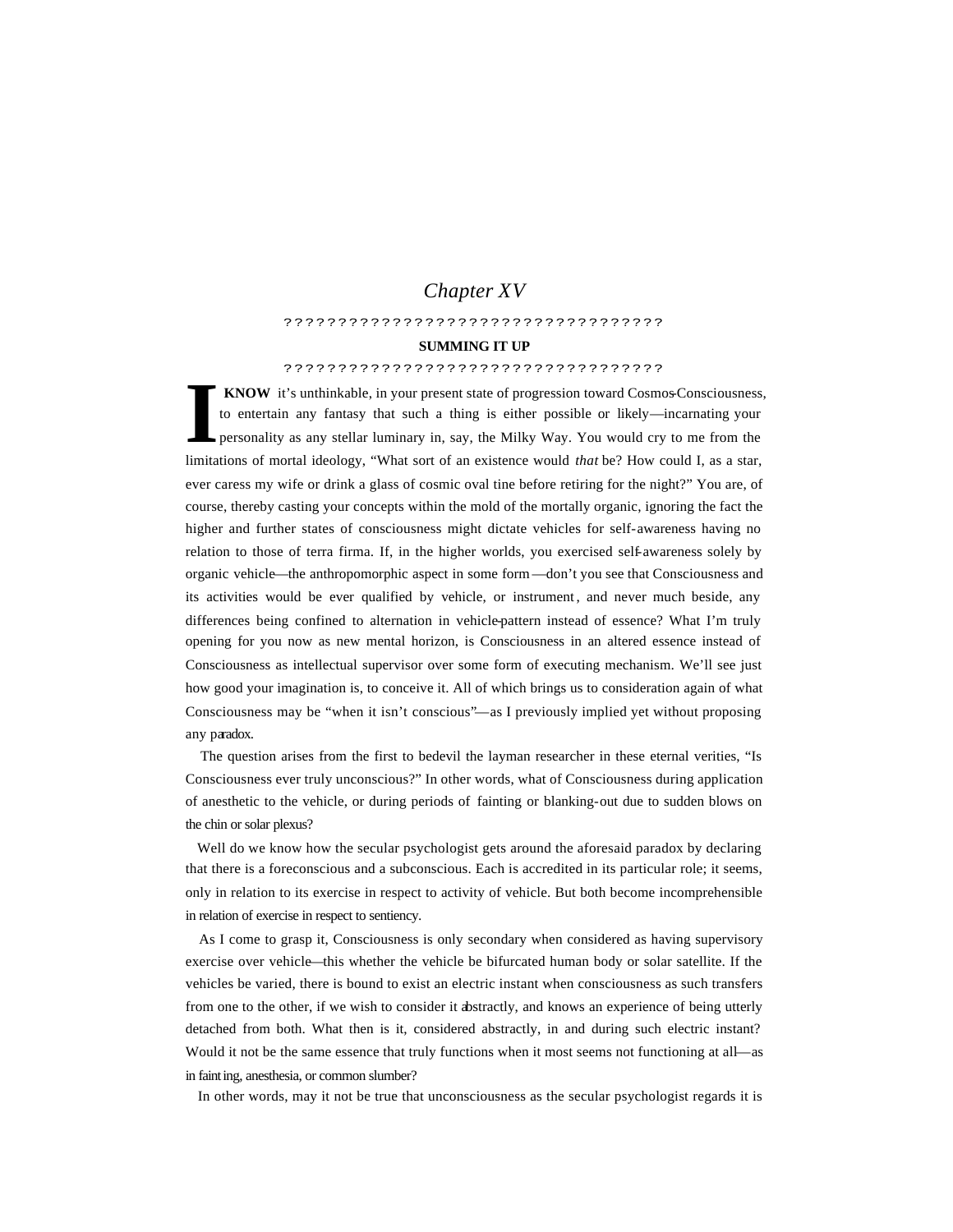by no means the same thing that the spiritual researcher regards it? The first is regarded strictly in *effect* on vehicle while the second is regarded as fundamental element for Cosmos but varied in objective demonstrations.

 It resoles to the query as to whether any of us can say correctly that awareness of self actually and completely suspends at any time, no matter what the circumstances. May it not be a fact that what seems to us like total suspension of consciousness is actually a complete hiatus in respect to externally originated sensation? The self-awareness is no less active excepting that it is receiving no sense stimuli to make reminder of itself concurrently positive. And chief among such sense stimuli seems to be any galvanism that results in intellectual appreciation—meaning measurement—of Time.

 Isn't it true that ninety-nine out of a hundred of us define Consciousness anyhow as the intellectual capability for estimating Time passage, events occurring in such Time passage being synonymous with it? Refer back a moment to my Blackmoor Heath Experience...

**NONSCIOUSNESS**, even in the intellectual exhibiting, obviously blanked out for me, in that I apprehended no hiatus in moving my angle of observation from Manhattan to mid-Britain in what I called an "instant"...in other words, my immediate sensation had it that I actually was functioning in the observing way in both places at once. Wasn't this really because the Time element had been subtracted or defected? Was Consciousness as consciousness any less potent because it, the Time element, had done so? What we would otherwise identify as this Time element would be tantamount to proper allowance of period for my physical self to traverse the oceanic distance between New York and England whether by boat or plane? In fact, wasn't I almost making a sort of super plane journey, where the intervening terrain failed to figure because it was negotiated with such swiftness of locomotion? Thus Time and Distance were corollaries, but only in my mortal fixations or reflexes. I find myself seeking a more convenient example of the relations between Consciousness and Time in an experience I've not hitherto mentioned in this book—a major surgical operation which I was called to undergo in Gallinger Hospital, Washington, D. C. of an afternoon in October, 1945. **C**

 I was conveyed to Gallinger Hospital operating room about 1 p. m. Physically readied for the ordeal, I lay affixed to the operating table awaiting the arrival of my surgeon. He'd specified he would begin operating precisely at 1:30 but up the 1:20 by the clock on the operating room wall I had not set eyes on him. I knew that he must be about, however, because the anesthetizing assistant not only assured me of it but begun proceedings of administering the anesthetic. This latte was sodium-penthol injected intravenously from a container on an iron standard at my right shoulder.

 The young doctor, with whom I was intimately acquainted, jested with me as he opened an artery in my arm, inserted the needle and wrapped the whole with adhesive. The moments ticked away, with a periodic drop of the penthol adding to my bloodstream. Still, Dr. Herbst did not appear and I fretted. Suppose Dr. MacDonald got me unconscious and an outside delay prevented the surgeon from getting there at all?

 I next remember an electric instant when all the lights in the hospital went out. I supposed, naturally, that a master-fuse had blown somewhere in the basement. What would become of my operation if the surgeon were denied illumination in such a critical period? I'm told I indulged in profane speech at such an occurrence. Fine way to run a hospital—to let a fuse blow out as an expert surgeon was about to proceed with a most delicate and dangerous piece of surgery.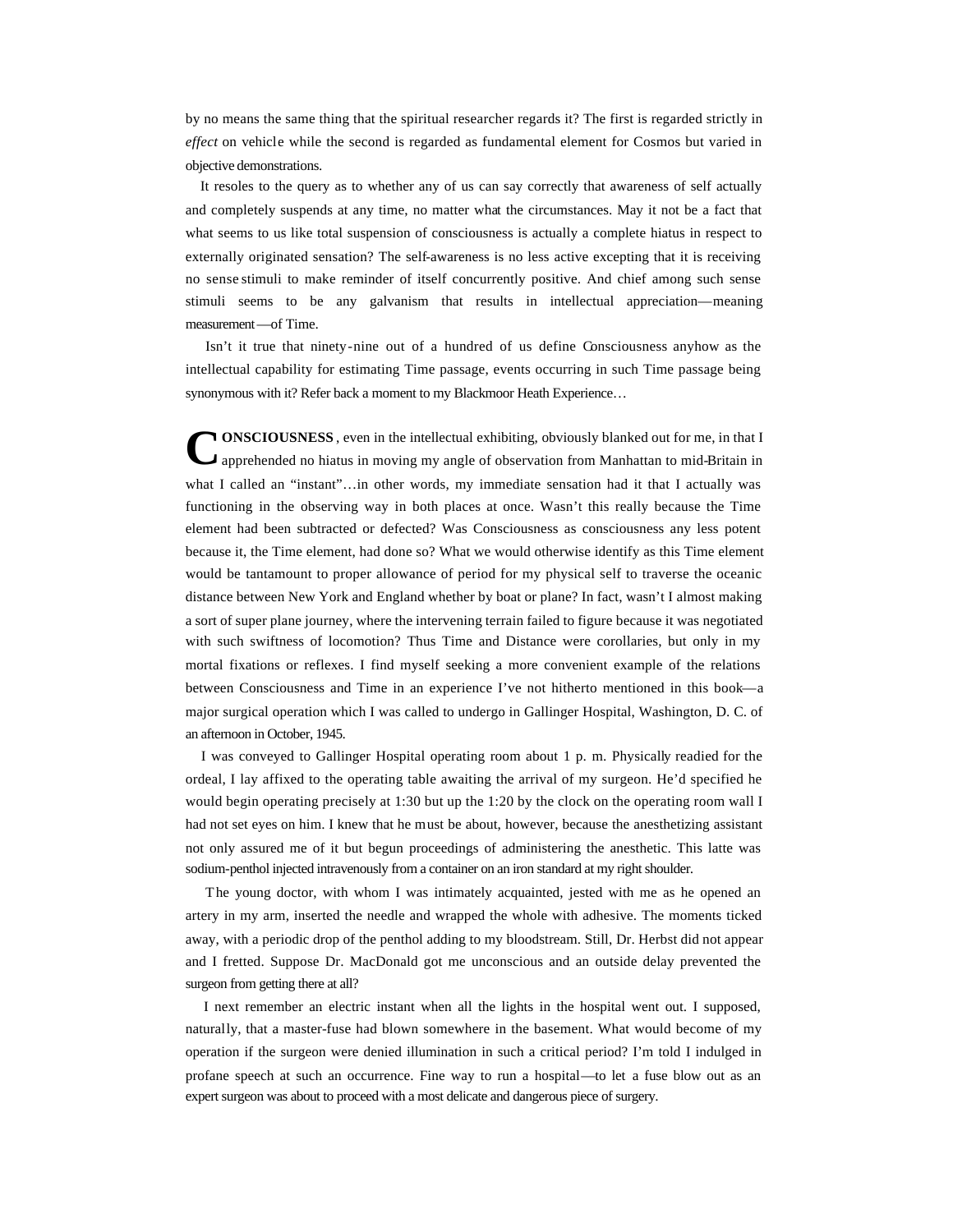"Oh, forget it, Bill!" Dr. MacDonald counseled me. "You're all right. Can't you see that the lights are burning?" And he pointed to a cluster of bulbs in the ceiling. They *were* burning. I raised my head and scowled at him.

 He wasn't Dr. MacDonald, he was Dr. Strong and the sodium -penthol equipment was nowhere in evidence.

"Where's Mac?" I demanded.

Strong said, "Off getting his dinner. He hadn't been here for hours."

"Hours!" I bellowed. "Whata you mean, *hours*? What time is it, anyhow?"

 Strong raised his wrist. "Twenty minutes after seven o'clock," he responded. And he tested an intravenous needle he was about to shove into my leg.

"Lookit," I said, "when do I get my operation?"

 'Get it? …You've had it …you had it six hours ago. Now stop distressing yourself by thrashing around."

 Six hours! I'd undergone a major abdominal operation, the sheer knife-work of which had consum ed forty minutes, and hadn't been conscious of a single thing happening to me. Actually when my 'senses came back to me" I'd been five or six hours convalescing, with the whole episode a complete success. It was another twenty0four hours before I saw Dr. Herbst.

 Cogitating on the experience as I did many times in the eighty-five days before my removal was permissible, I realized that what the penthol had done was insulate me from every environmental sensation. My consciousness hadn't really been anywhere. All environmental sensation had merely ceased for me. Thus did I have it brought home to me that when environmental sensation totally suspends, the self-awareness takes note of no factor external to itself. Commonly this is expressed as unconsciousness. *But is it?*

 Isn't it a fact that our foregone acceptance of the circumstance of ourselves has become so automatic that we confuse it with absence of environmental stimuli and say both are the same? But both may not be the same at all. They may only seem the same in reactions on the ego.

 Perhaps in the mortally organic enhousement we're incapable of disassociating our self-awareness from reactions to environmental stimuli in *some* aspect, because habit has hypnotized us into accepting we can't have one without the other.

In other word, it may make the profoundest sense that we can be conscious without being conscious of being conscious.

If you tell me that doesn't make logic, I answer that what you're attesting is your complete acknowledgement of intellectual limitation peculiar to consciousness as enhoused in a vehicle.

Consciousness "knows" just two things, therefore. It "knows" the fact of its own existence, and it "knows" its reactions to environmental stimuli. But the fact of its own existence and the fact of environmental stimuli don't register in identical manner. In fact its reality to itself doesn't register until environmental stimuli enters the equation in some aspect. What we call the foreconsciousness therefore isn't really consciousness as total, it's merely the acknowledgment of itself to itself *in result of such* stimuli, what we might call the act of focusing attention on the fact of its being.

When we get to such point in our intellectual pursuit of the subject, we may realized in no small shock that *the act of focusing may be everything in identifying Consciousness for what it is.* Environmental factors cause you to do this focusing in the ordinary instance of a day's activity, and you declare, "I am alive!" You focus on a scene in England or India, and you declare, "I have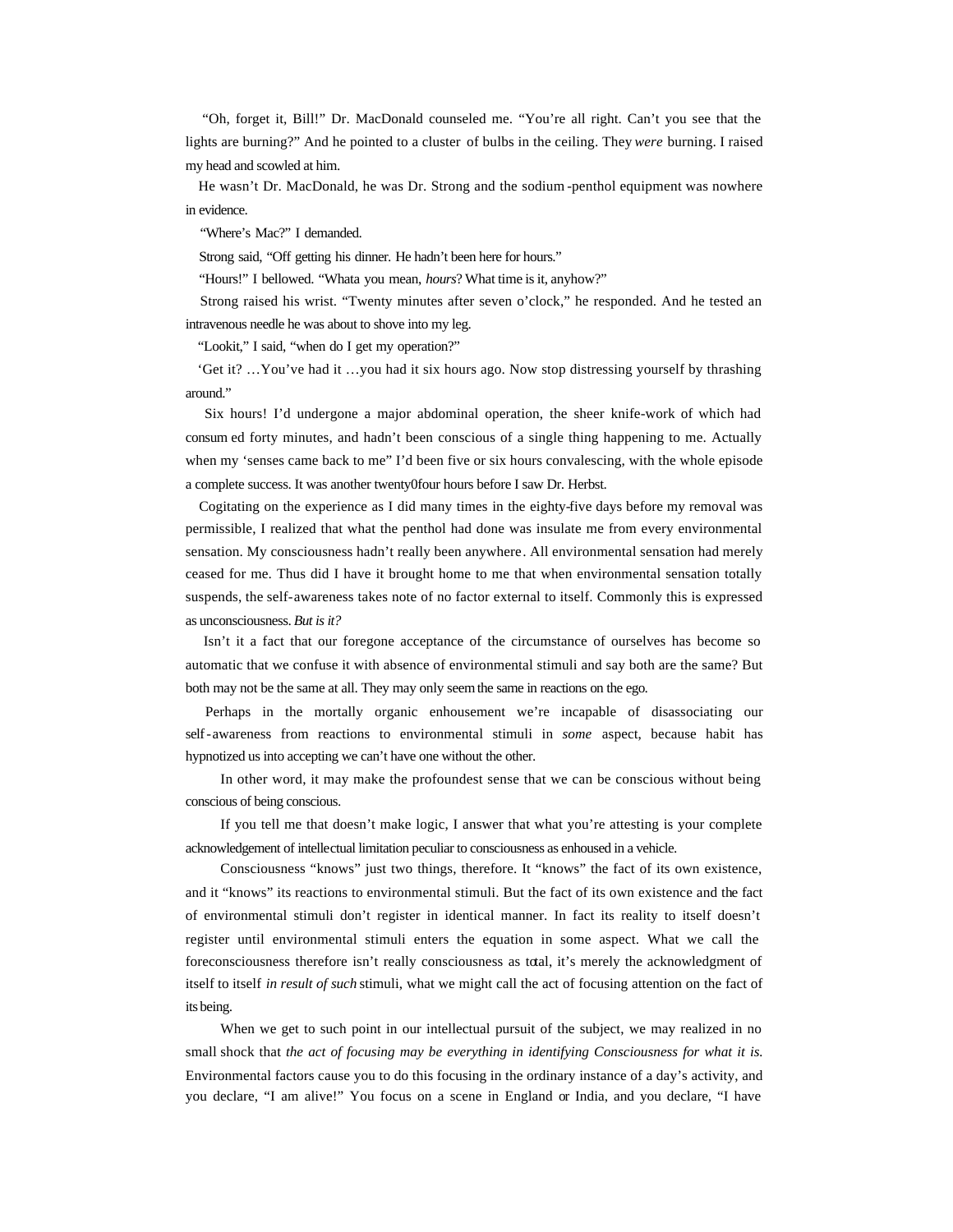transferred myself across two oceans in twinkling—done the stunt called Levitation." Maybe that's not so, fundamentally considered. Environmental stimuli react on spiritual intellect from a plane higher than earth, causing Consciousness to take note of itself, and you declare, "I have died out of earth life and happily find myself in heaven." Yet what if you do the focusing without your physical self-ceasing to be animate, as I performed unwittingly in my *Seven-Minutes-in-Eternity*  experience? …

When you "Break the Image" of the vehicular reflex, as F. W. H. Myers through Geraldine Cummins terms it, you may even be surprised to have demonstrated what Consciousness can perform. It all seems to repose in how much we're willing to concede we can get Consciousness to so in this activity of focusing. What does the East Indian yogi do out of what he terms his occult adept-ship but become expert at such focusing?

What does the so-called Clairvoyant person do but focus Consciousness on transactions of the future as to Time? What, conversely, is this much-vaunted Lifted Memory but focusing Consciousness on the past, in respect to Time?

Do you not begin to grasp what a truly mammoth phenomenon you are, that you as a divine Unit of Consciousness are only limited in your capabilities of performance—even omnipotent performance—by your expertness in various manifestations of focusings? And don't you grasp as well that such focusing are only inhibited by your complexes and reflexes—how much you're willing to concede you can do, or not do, according as you've been previously convinced by society, always graded by its limitations of knowledge or common practice?

The divine unit that is you says to itself—but speaking it aloud so that the next man hears it—"I will tonight in sleep focus my consciousness on the beloved wife or husband I assume I 'lost' last August." But instead of going ahead and performing that act, you listen to the screechings of the ignorant or purblind "scientist" or "alienist" at your elbow, that convey to you the admonition, "In a potato's eye you will! Go announcing such things and I will have two white coated guards seize you by the elbows as an abnormal personality that may next announce that it'll set off a stick of dynamite under the Public Library!" Ask why any white-coated gentlemen need be commandeered and the scientist or alienist will say, "Because such things aren't commonly done by humanity's rank-and-file. So don't' you start talking about attempting them." You may protest, "But that's limiting what I may be able to do by what John Q. Public may not be able to do!" … The ignoramus with the assorted alphabetical degrees after his name will make response, "Positively! You are so right!' You can make demand as to why you should be so handicapped till you're blue in the face, but you'll be made to grasp in the end that not transcending the norm of public intelligence is the exploit of keeping *normal*. And you'll like it or ultimately find yourself restrained in your liberties. The world may have explorers do trail=blazers in Knowledge, but Knowledge taken of itself is merely now much information on a hidden subject has been accredited *en masse* by *hoi polloi.* Otherwise you're "queer" ...

**B** UT to get back to Undying Mind.<br>The Soul entering mortality The Soul entering mortality for a fresh organic sojourn, focuses Consciousness on the embryo and keeps it so focused in a concentration that's perpetual. We say that Mrs. Geiger counter has a new baby; born this morning at Mercy Hospital, weight seven and a half pounds, mother doing well. The soul proceeds to focus on itself in relating to environmental stimuli in the biologic body for sixty-five years, eight months and nine days—every night altering its focus on a thousand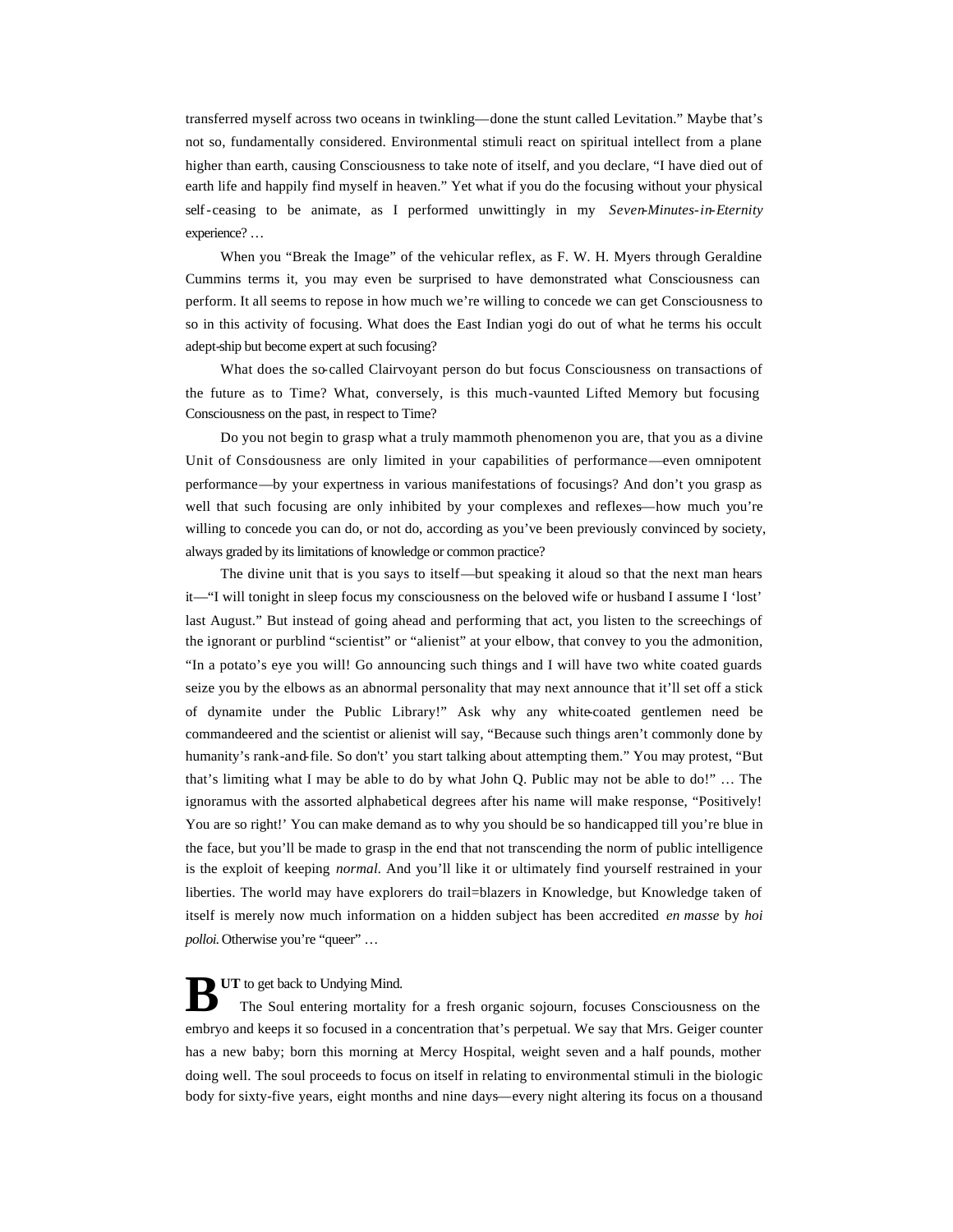different places, on this place and other places, in the phenomenon Known as Slumber—when it transfer attention permanently to the astral, Hades, or Summerland places immediately above the slow-motion of mortal materialism, and its slow -motion vehicle is interred in a cemetery. After perhaps ten thousand years of suffering the environmental stimuli from the higher planes—during which it occasionally comes back down onto the slow -motion plane to adjust ethical obligations—it reaches the Light Plane, the Solar Plane, and ultimately gets ready for Consciousness in an entirely new relationship, fusion with its soul-half, and from there fusion with Creative Wisdom Itself.

 Life as the biologist understands it doesn't figure in such long gamut of "progression" …Consciousness IS, receiving the stimuli from ten thousand environments, with Birth and Death only alterations in the adept-ship of focusing. To the exact degree that Consciousness comes into recognition of its own nature and capabilities, it displays or demonstrates its inherent divinity, for ALL-Consciousness must display and demonstrate ALL-capabilities.

 It's when you begin to get these truths so thoroughly saturated into your system that you acknowledge them intuitively that you start performing in a manner that would make the world call out a couple of thousand white-coated guards to subdue you—if it dared.

 The miracle of self-recognizing and self-focusing Consciousness is the beginning and end of all mysticism, if the truth could be appreciated. The esoterists talk glibly about "Mortal Mind" and 'Divine Mind" … labels given to different aspects of Consciousness in its omniversal sense. Mind in either aspect is the mere "intellect of Spirit" but there are different degrees of intelligence in different classifications of souls. What have mere labels to do with your consciousness penetrating different planes and returning to your corporeal self, if the essential you retain memory of your inter-plane experiences?

 People write to me from time to time begging me to advise them how they can increase the quality of their Consciousness"? One gets the implication that if I would I might send them some mimeograph brochures containing printed abracadabra that would enable them to become all wise and all adept by the time the last page is read. I try to explain to these inquirers as patiently as possible that anything mystical I have to propound is presented frankly and freely in the pages of these books, but that by accrediting many of their own psychical potentials and becoming utterly familiar with the great wealth of psychical and spiritualistic information that abounds today, they can begin entirely harmless practices with their own Consciousness and all too frequently produce somewhat breathless results. It had taken me the better part of twenty-seven years, the transcribing of five million words of instruction, and holding of seventy-five or more séances —not to mention the reading of every important book by contemporaries that I have been able to procure—to arrive at the degree of my own efficiency and skill that I can compose the recommendations of these Soulcraft books from something other than hearsay. The trouble with the average layman is his neophyte impatience over taking proper time for his own personal development. He reads one or two Soulcraft books, witnesses a psychical sitting or two, and forthwith grows excited about becoming a "Master'. Of conditions outside the body, particularly on the loftier planes of Consciousness, he knows poignantly nothing. He's never visited one of them and wouldn't identify any one if he would. What he does do, in his spiritual recklessness, is get some familiar discarnate character attached to him who ultimately disillusions him and mocks him. Whereat he comes running back to me for aid in dismissing him.

I'm not interested in the slightest in making great masters of mystical erudition out of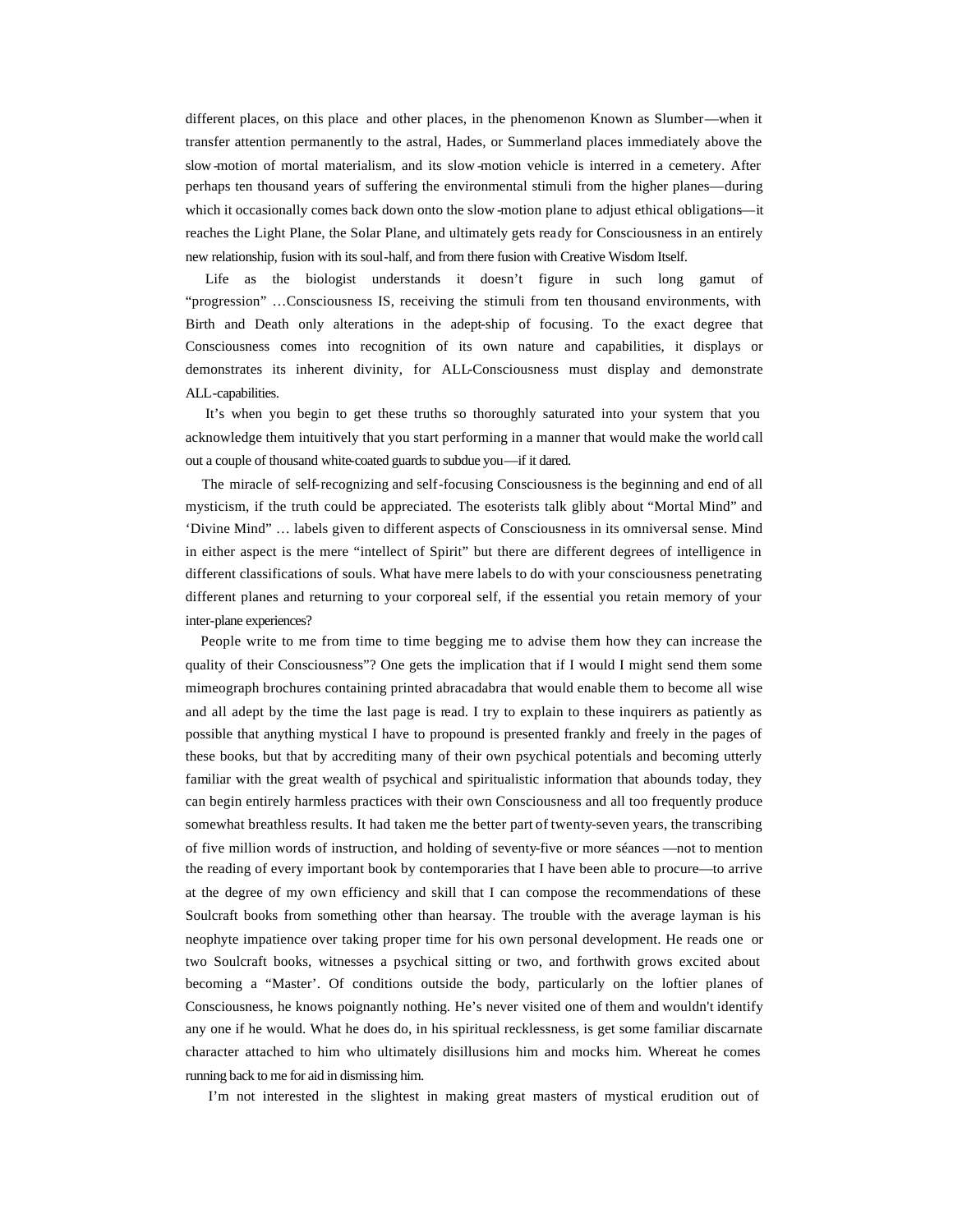housewives and garage mechanics—and I say this in all kindness. What I am interested in doing is bringing the light of a Great Illumination to tens of thousands of earnest souls who may see life darkly, as through a glass, and get them to accredit that by no means am I talking fantasy when I tell them I've ample reason for suspecting that their consciousness is cut from the same celestial fabric as the very God whom men worship, that right this moment they're living in quite as much eternity as they'll ever know, and that the greatest bugbear panicking the human race is the bugbear of Death.

 The average housewife or garage mechanic may retort, "Me a goddes s or a god? …That's a laugh! I'll trade my whole celestiality right now for chairmanship of my bridge club or nomination for dogcatcher. At least the first qualification for a goddess or god ought to be the ability to make a prosperous living, and keep out of debt." And with derisive jeers, they settle down comfortably into their acceptance of the rotting fungus-on-a-fifth-rate-planet philosophy and hope against hope their life insurance payments are going to be paid when they come to make the Passing. But mightn't they be surprised if the next time they head into town, a battery truck disputes the right of way with them and they find themselves precipitated into the next dimension in one grand windshield crash. They're in a great dimness suddenly —not necessarily a *blackness* like our suicide—utterly unlettered in what's happening to them or what they should do next. If they've got affectionate and vigilant relatives to come to their assistance, fair enough. But if they've entertained not a single vestige of information about the higher planes, it's going to be a distressing time before they come to accredit they've truly made the Passing, when they might have been excellently oriented in a twinkling.

 If the average housewife, or mechanic, arrived in such dilemma, says to himself, "I know just what's happened to me, and where I am. I learned it all in Soulcraft!' ... he's due to find his surroundings getting lighter and brighter by the minute, until all is almost a radiant glory. He meets those he's loved and lost—only they've never been lost!—and takes his place in the Higher Society without a single pause or a fumble. Thereat he starts in truly learning what an affinity exists between his late mortal consciousness and Holy Creative Consciousness. And his hyper dimensional experience is enhanced a thousand fold with no lost time or vain regrets…

What I really had in mind to say was, that the scoffer at such eternal verities respecting his own divine identity may discover himself in my own mortal predicament so me twenty to thirty years ago when I confess to having taken down a prophetic clairaudient paper listing the main developments and events of the coming thirty years. The date specifically was July 2, 1929. The paper began by apprising me that in the ensuing October the stock-market was due to crash and precipitate a Depression across the bourses of the world that was no last for nearly a dozen years and be finally terminated by another world conflict. The communication told me all about the Austrian paperhanger who was coming to the head of the Germanic people, his rises and fall. The course of Bolshevism was depicted, my own battle with its political infiltrations in this country, and the penal sentence I must pay for striving to counteract its evil designs on our own Christian Republic. I must sacrifice seven and a half years of my freedom for spear-heading this struggle against the Reds. During the course of the Depression, however, the Republican Hoover was due to lose the forthcoming election and a long Democratic regime come in. the establishment of the stamped world super -government—called in my transcript the fifty Nations—was described, and…then came the parts at which I hesitated. In the denouement of national political and economic affairs in the closing years of my life, when Constitutionalism was due to hang by the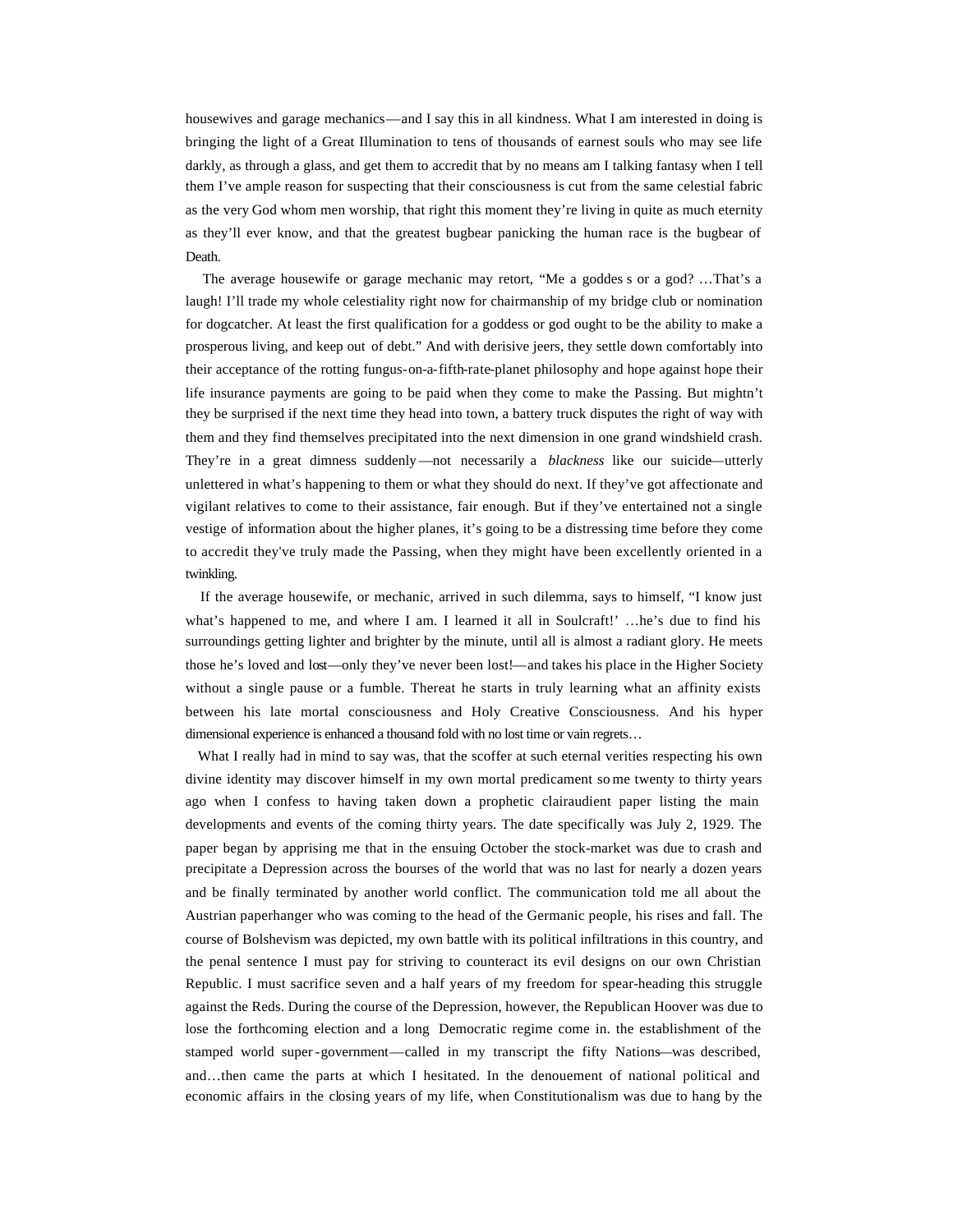frailest of threads, something I wrote or uttered was suddenly to be picked u by the nation's press—I should go to bed with the cares of the nation on my shoulders, to arouse in the morning and discover the country behind me to a man. And it would be the recommendations I made in that period of influence that should bead our beloved America up and out of the lowlands of subversion and despair.

 Again and again my incredulous stenographer cried, "Chief, are you *sure* you're hearing right?" I told her to go ahead and get the whole message down in pothooks. The next day would be time enough to resolve the intelligence into rationalities.

 But to my everlasting shame and regret, next day when she started to read back the intelligence, I facetiously scoffed at what had been committed to manuscript. Copy such preposterous megalomania? … Not I! Page after page of the more extravagant parts I ripped to flakes and dropped into the wastebasket—which is the similar gesture that many of my readers will make symbolically at what I'm trying to impart to them now concerning their own divinity. What was my chagrin at my colossal stupidity years later when every prediction offered in that message came true I circumstance o the dot? In striving to keep "a level head" I'd been too clever for my own profit. Today I'd swap a hundred-dollar banknote for every one of those destroyed pages, holding minutest data of what's still to happen before this century runs…

No, sometimes it doesn't pay to be too skeptically "level-headed" …

*What if the intelligence transmitted be bona fide and accurate?*

 Of course, the fact that I once tore up priceless prophetic communications back in New York in the late 1920s by no means proves that something I happen to be writing in a book up here in 1955 is equally reliable. In the current case, however, I have a lifetime of assurances from Great Wits in higher dimensions to ballast my whole symposium—that the notion that earthly men and women of the present are seeding gods, is by no means imagination or public flattery. And further massive confirmation of it lies in the enlightenment coming down to us from such psychical scientists as F. W. H. Myers through such adept clairaudi ents as Geraldine Cummins, that intellects on the loftier octaves of discarnate consciousness are apprised in cold fact what's ahead for the average soul beyond the peradventure of all doubting.

 Losing the physical vehicle doesn't disrupt Consciousness, or the sensation of self-recognition…every man and woman on the planet continues to think, and to identify himself and herself. When a person has been reasonably decent, altruistic, and receptive to life's spiritual reactions, related to persons of his ilk who've made the Passing before him, he'll be met at his exit of self-awareness from the physical organism by loving individuals who'll take him in charge, convey him up and across the forbidding darkness and confusions of the Hades plane, into what amounts to the Summerland of the Spiritualists—who, by the way, have the program prescribed in m0ore accurate form than any other class of religionists in the earth-scene of the present. There in a condition of life not greatly different from the situations of earth-residence, he'll carry on the program of his personality-development. He'll see souls quitting their mortal bodies and proceeding at once still higher than what he's attained without giving very much thought to it, and he'll be told that it's because their trials, sufferings, persecutions and ordeals of earth-life enhanced them spiritually to such a degree that they've qualified themselves to proceed at once to those loftier echelons of merit. People aren't rewarded ads to after-life location by the whim or caprice of a celestial potentate. They're destined for certain levels of higher consciousness because they've *earned* them through spiritual increments while enduring in flesh.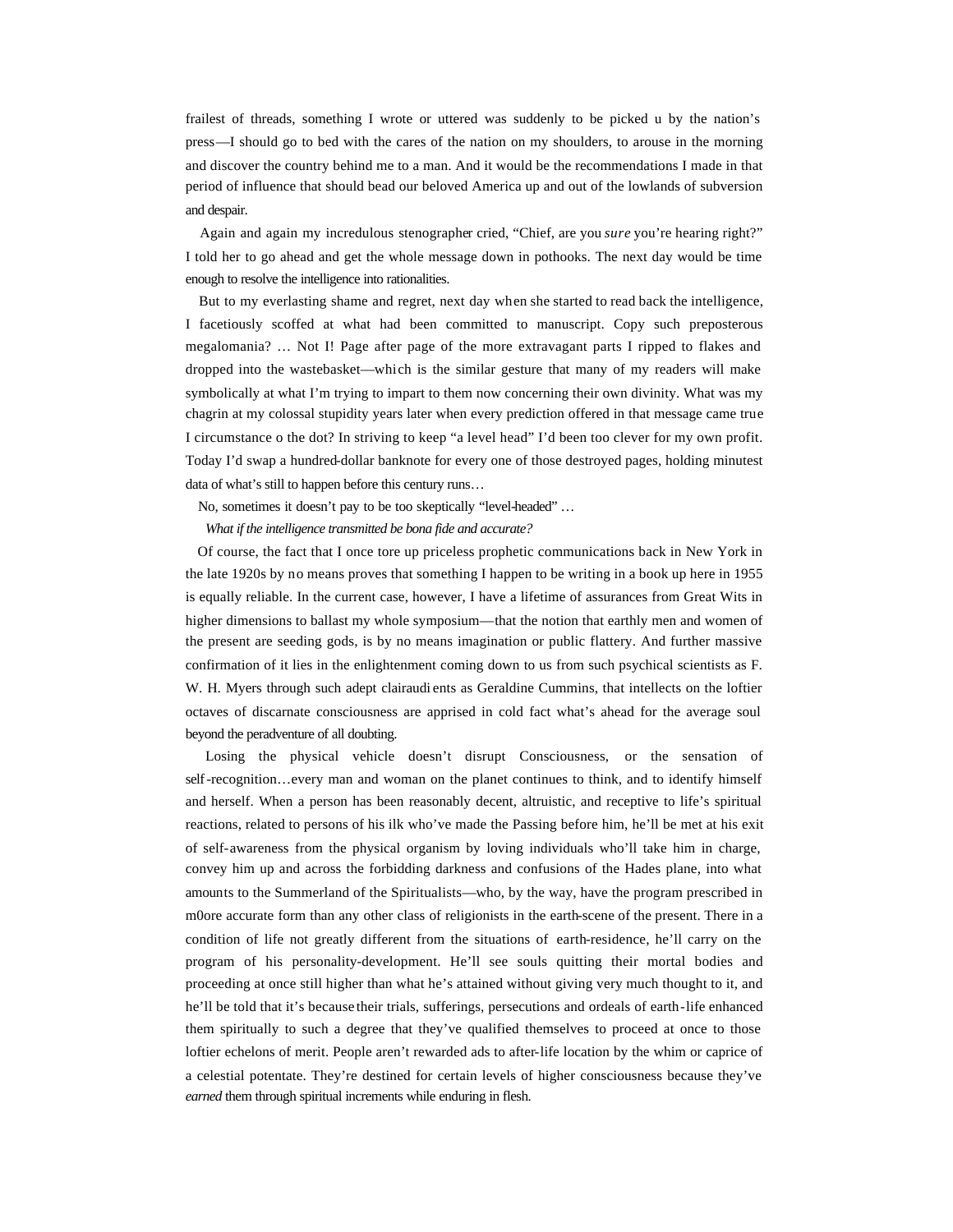Very good! Still higher up are the places of Illusion, the Planes of Color, the Planes of Flame, the Plane of Light, and …Out Yondet —the planes of Timelessness and Celestial Amalgamation. It's in the Planes of Flames and Light that the solar existence is pertinent. All of these are planes beyond all possibility of Reincarnat ion, where the humanized spirit gradually goes through metamorphoses that bring it close and intimately to its Maker. Speaking bluntly, *God Himself is up there—*or rather Out There, and all facetious incredulities regarding Him are forgotten…in the breathless tranquilities of Divine Realities.

YOU GET such ideology staunchly into your philosophy and for one thing you make the discovery that you never lose it, it's in that cranium of yours to stick for all time. Think then,  $\mathsf L$  discovery that you never lose it, it's in that cranium of yours to stick for all time. Think then, when you contemplate the splendorous massiveness of it, how petty and kindergartenish are these little passing trials and tribulations of the slow motion earth world, the lowest of the Planes.

You are a god in school! ...Such planes are your classrooms! When I talk and write about Undying Mind, therefore, I'm talking about the eternal perpetuity of You, scheduled to know the whole grand curriculum without a break. It's the same Consciousness as an elemental phenomenon that you exercise up all these worlds, in absolute distinctiveness because no one among all the billions who have climbed the great Ramp of Eternity before your, can ever have had precisely your experiences, making you what you are. You are just as great and valuable, because of the eternal God Spark that is in you, as any hu man being who is ever trod terra firma in all the aeons preceding your appearance. Conversely, nobody can ever go higher in the Ultimate than you are slated to go, by the very nature of your individuality. You can walk the street a little prouder; hold your head a little higher, when the eternal certainty of what I am saying really breaks through to you *and you believer it!*

Merely repeating to yourself, "I'm a son —or a daughter—of God," is a platitudinous banality as orthodox ecclesiasticism portrays it to you. But suddenly getting it into your consciousness that the reason why you are down here on the surface of the planet earth is to give you your first tutoring in focusing of Consciousness, that instead of having three mouths to feed and progeny to care for, the day's coming when you are going to have three billion, that the time is ahead for you when other billions will be childishly worshiping you as a sort of deity, you began to revise this canvass of your earthly vicissitudes and decide you may be praying the best prayer of your character when you cry, "God make my future *HARD!"* You equip yourself fastest for true godhood the more you're called to endure or contest with. You learn to meet any situation head on, and not be blanched by it. *You have all the answers within your own intellect.*

And you should suicide out of such a trek of flaming triumphal dominance!

**HE TROUBLE** with the average layman today is the wicked sterility of his sources of spiritual information. spiritual information.

 See the whole vast skyward concourse of the cosmic program, catch the unutterable majesty of it in fulfillment, then go back down to the poor, distraught, discouraged, misguided, whimpering and terrified child-heart at the bottom and beginning of the omniversal gesture, and cry out to him, "It's your enemy and your despoiler who seeks to deceive you by counseling you that you are a worm of the dust, a bit of rotting fungus entrapped by accident on a fifth-rate planet. You are a fledging deity learning your own ultimate majesty preserving through cataclysm. Get your chin up and your head back. The epitome of all Love and Paternal Pride in divine genealogical Quality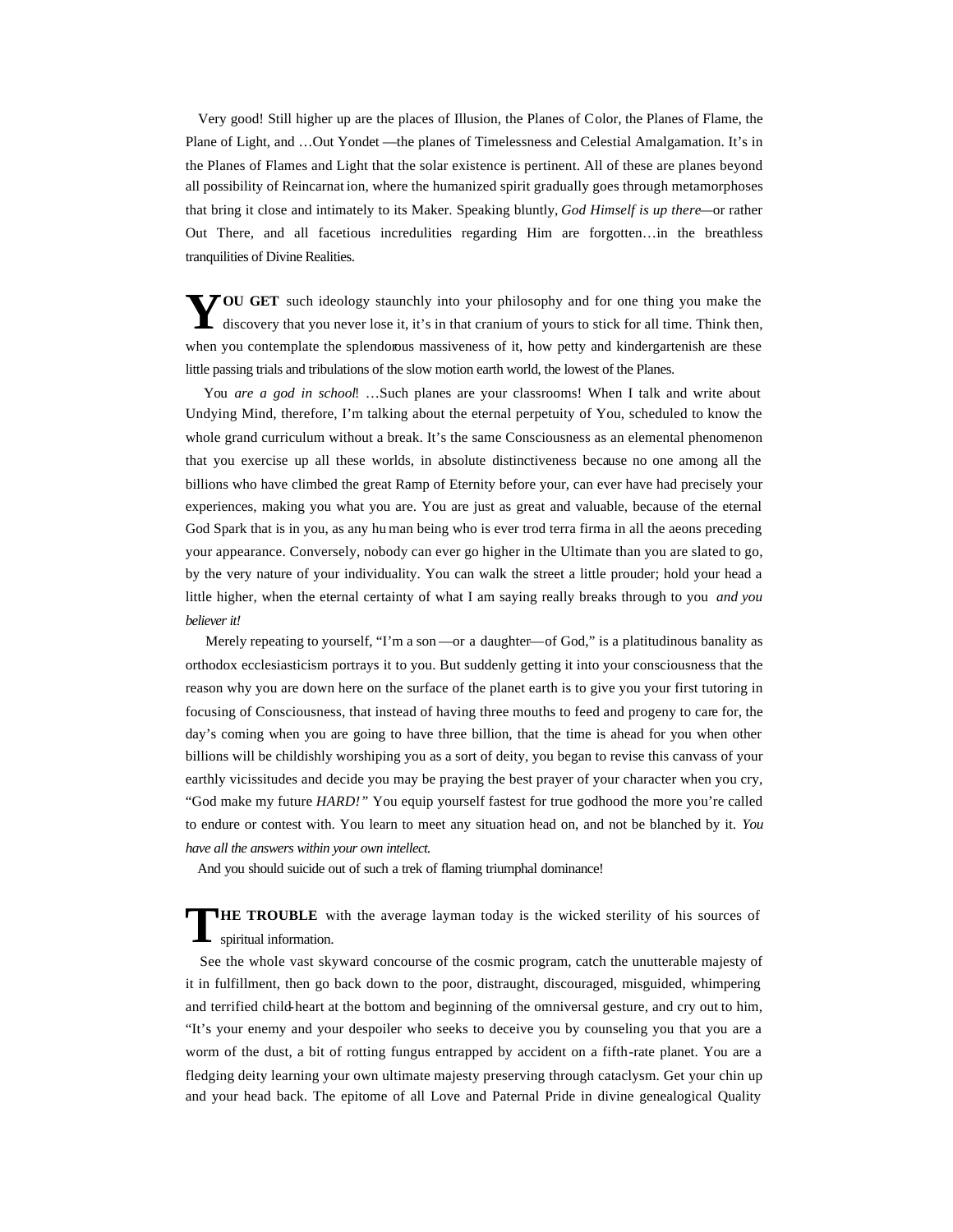waits for you at the apex of your karma. This great illumination of Soulcraft—the craft of your spirit in attaining those peaks—comes to you as a Baedeker from those who have long since climbed in valor far out of your sight. Hey send you back word not to be afraid, not to be discouraged. They've learned from their personalized experience, that it's better and better the higher you climb...that it gets more endurable the further you proceed."

Listen to the voice of Myers again; from far, far up the bright heights ahead—

**N THE FIFTH** Plane the journeying soul must learn, if progress is to be made, that ultimate reality does to belong to a condition of existence known to it when it remained within the bonds of human personality. This eastern concept may be held by the soul so long as it belongs to the Third and Fourth Planes of consciousness. Actually, on the Fifth Plane, the psyche experiences a gradual unfoldment and expansion, and in order to achieve complete cosmic personality, it had to lean that ultimate reality may not be resolved into 'matter and motion that is its life.' This erroneous hypothesis can only be associated with finite ideas, and is one of the illusions related to human wisdom." **O**

 "Try to imagine manifestations of Cosmic Wisdom, worlds within worlds that may not in any sense of the word be resolved into matter and motion, such supreme revelations are not to be found within the material rhythm known to man. They are not associated with your solar system, with the Milky Way, the Nebulae, or any portion of the visible universe. I can scarcely describe them as inner universes; the term does not convey correctly the nature or character of these transcendent realms. No words in any terrestrial language can describe the conditions so wholly apart from those under which the human being exists.

 "In these sublime kingdoms you will search in vain for material repres entations, those appearances in which all seem to obey the laws that rule the visible cosmos, but here the group-souls that are gathered up wholly on to the Sixth Level of Consciousness can find reality in a state other than matter or motion. They are thus breaking free from the last finite imaginings and have reached the very threshold of Divinity. They may, if fully emancipated, them pass Out Yonder…

 "Then indeed do they know duality in more than one sense? They hold both inner and outer universes within their conceptions. They, *as one with their creator,* can bind the two together—they can make the one Whole.

 "Thus they come, through creative spiritual life, to acquire the Truth *and know the Ultimate Reality…"*

## **NDYING** mind, indeed!

 You go out under the starlight heavens of a summer's night and look up into the great dome of stellar splendor. You think to yourself, "Where, beyond the whole of it, *is God?"* Maybe you likewise feel a sense of your infinitesimal inferiority and smallness—one little throbbing heart down close to the Earth's mundane surface, beset with human problems and contradictions. You marvel as to what it is all about. *But you entertain not the slightest concept of the number of celestial universes you may be looking THROUGH,* in signing Mars or Betelguese or the Pleiades. All that meet your vision are the worlds vibrating on the same material frequency as your plane of earth. **U**

Actually, the trouble with most of us human beings in such moments is the circumstance,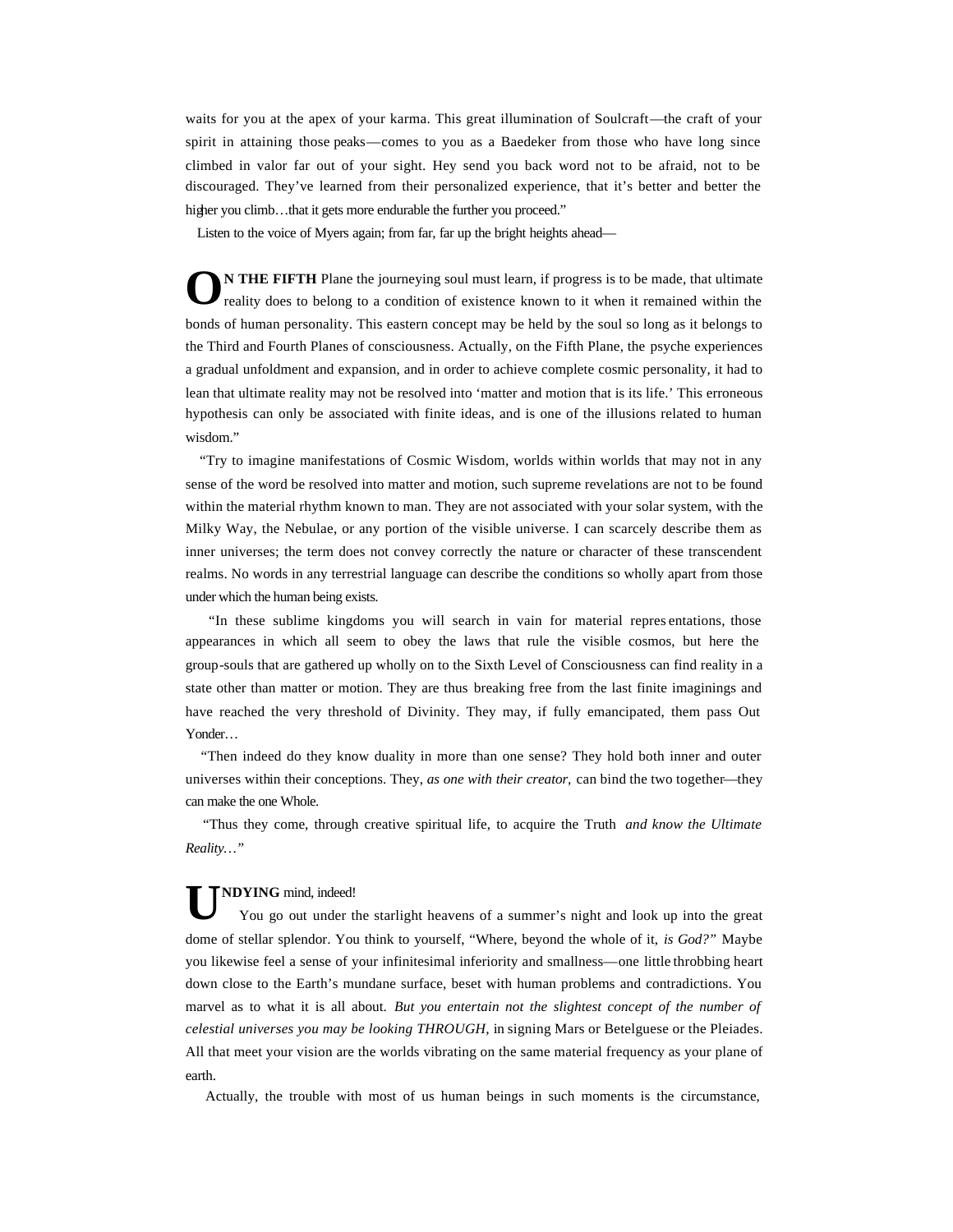scarcely envis aged, that we are only lately emerged, each one of us, out of the Incubator of Divinity. We shall proceed "up There" ultimately and gradually, and do our parts toward controlling "all that." We shall be even greater part and parcel of it than we frailly dream of being at present.

God!

Knowing good and evil!

 Only the Great Heart, the stout heart, can face the prospect of *Upward* with a thrill. There is much to be learned. There is even so much still to be experienced. What of the fretting infant in t he lighted gable? What of the wrack and contest of empires and the casting of dice with Destiny as to which suzerainties shall survive and which shall perish?

 Can we hear within our Inner Consciousness in such starlit moments, the tender whisper of the Giver of All Good, … "Great Heart, I'm waiting for *Your* Up Here. Make Haste. Join me. *Reach home!"*

 What sterling joy it is to start form the very bottom of the ladder, the lowest of low points in the grade, *and climb the Whole Way,* knowing the heritage awaiting in the End!

 We seem to ourselves now to be just mediocre men and women, turning our hands and our heads to the immediate task that beckons. Illusion, Delusion, all of it! Seedling gods, I ay we are, knowing all worlds for the sheer joy of knowing them, conquering them, loving them for the most savage of the gashes which they inflicted on us.

 Is it any wonder that Christ, having attained to the Realization of the Ultimate Significance, loved the world for the crucifixion, which it inflicted up on His physical vehicle? Verily, I have cause for telling you that He got more out of Calvary than any distraught human involved in its "tragedy" …

Myers concludes—

 "The universe had a beginning. It will have an end…when the light of the Eternity Spirit—which contains all our centers and psyches—withdraws wholly form it, ceases to inspire, and suffers Night to enshroud and obliterate. Thus, inevitably, the universe becomes stagnant and inert. For Mind, the animating principle, no longer g9iudes, and, pouring life into the contact, sets all the works in motion. The Last Judgment may be summarily described as the withdrawal of Eternal Spirit from the universe.

## "*'Heaven and earth shall pass away but My words shall not pass away!*

 "Thus Christ declared a truth still hidden from able thinkers. The Word, the Logos, continues ever. Only the heavens and the earth pass away. But who can recall what heavens, what greater worlds are yet unborn, though all are now in embryo, within God? Who can say what mighty universes are evolving, growing, and what may be their conditions, laws, tenderness, loveliness and glories? We can only echo in perfect assurance and faith the words of the prophet, and thus gain our peace—

"'*Be still and know that I am God!'"*

**ELL**, Soulcraft comes like a series of majestic echoes down the steep I've pained for you, … "This is the Way, the Truth, and the Light, …walk ye in it, and it shall not fail you!" **W**

 In the black, not unlike the pall on the great Hades plane, where only the searching mother's loving Light is discernible but far, far in distance, the full Great Book of wisdom and counsel is opened for those of us who will read it.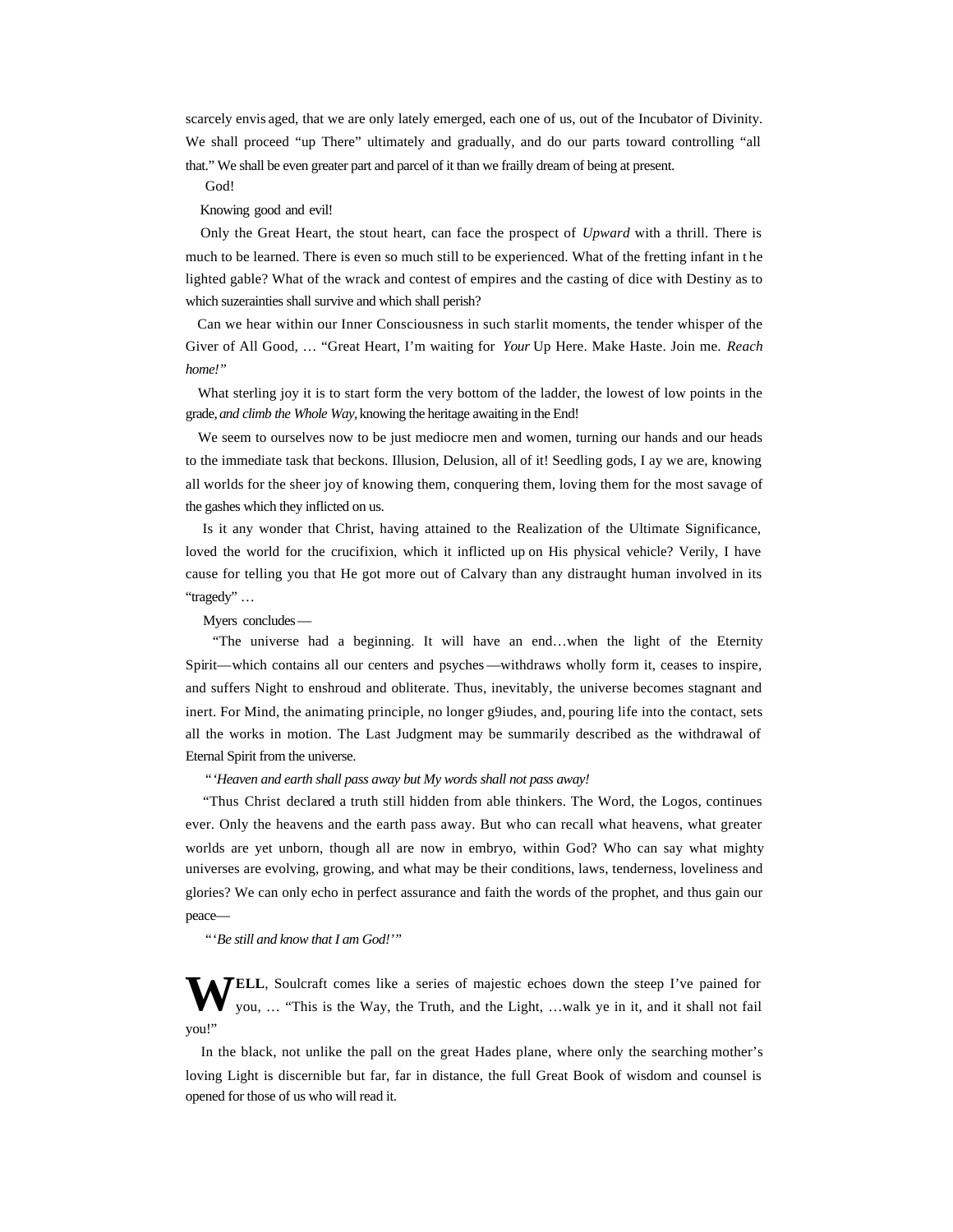It's not exactly accurate to say that our beloved Elder Brother came unto the world, and the world received Him not…the world but wanted a little period to gather its wits, to focus on its due appreciation of His significances. The world did receive Him, the world is receiving Him now as never man's imagination pictured. Across the vast void of Hades dark, His aura shines piercingly. And a sobbing and bedeviled universe holds out two billion and half hands to It.

Thus does He draw ever closer, in response to that heart cry?

 $\sum$ **ES**, I am go on and develop this whole splendorous theme in *Soul Eter nity*. Human beings **YES**, I am go on and develop this whole splendorous theme in *Soul Eter nity*. Human beings must have brought home to them the appalling responsibility that's theirs, in each and every instance, to arouse and awaken to their own personal godhood, and refurbish a world appropriate to the divine breed that essay to learn in it.

 I have tried, in the massive agenda of the literature of Soulcraft, to bring the whole colossal panorama down to your understanding. Consciousness as a fundamental element of the universe, ever escapable from the microscope's lens, is the key to the wonders.

In the  $82<sup>nd</sup>$  Psalm, verse 6, the sweet singer sang: "I have said ye are gods; and all of you are children of the Most High." Shall we accept it as a pretty figure of speech or shall we concur in it literally? Twice in Holy Writ do we have the same thing said to us? Yet I maintain that biology, chemistry, and philosophy subscribes to the same lambent utterance. Isn't it about time we awoke from this hypnotic slumber of materialism and laid claim to our heritage?

 You can do things with your Consciousness right this moment0—if you'd give serious attention to it and not try it as a childish lark—confirming this assertion of Holy Writ that your partake of Divinity. However, I'm not conducting a class in occult antics. I'm appealing to your Higher Sense, asking you to know the whole sweep and scope of Soulcraft and grasp that you corporeal residence is merely a temporary affair and that as you rise superior to the slings and arrows of its outrageous fortune, you commence to display your inherent divinity in your character.

 It's a long and arduous way that most of us have traveled to arrive at this priceless moment. The trek has been murky, with precious few lamps and signals to show us we were following the proper turnpike. Yet from the Beginning there's been a Divine Something flaming within us that perpetually advised, "Press on! And on, and on, and on!'

 But try this experiment and observe what comes out of it. Begin to birth as a continually recurrent thought within yourself, "I am a Christ in my own right, with a date to keep up a hundred million years with a Sacred Travail in a Garden not yet created. Will I pray in that Great Moment, 'Father, may Thy will, not mine, be done'?"

 Conduct yourself *like* a Christ, even in these sordid moments amid a world of turmoil and alarms, and see what revelations of supernatural occurrences appear in your affairs.

 Surely enough, the large still squirm out in the garden pool tonight, as they squirmed in that antediluvian fen back in pre-Cambrian days. The terrain world holds myriad life forms where consciousness in evolution gains wider and wider experience in the vehicles provided by the Prescribes of Creations. But now the Space Men alight on our planet's surface form neighboring worlds, regardless of the fact that the light reaching us in tonight's garden form Polaris began its trek to us as the antiquated *Mayflower* pushed its prow away from the Plymouth docks for the founding of a new order of freemen in the area called North America.

Truly, *we are denizens of the Omni verse!*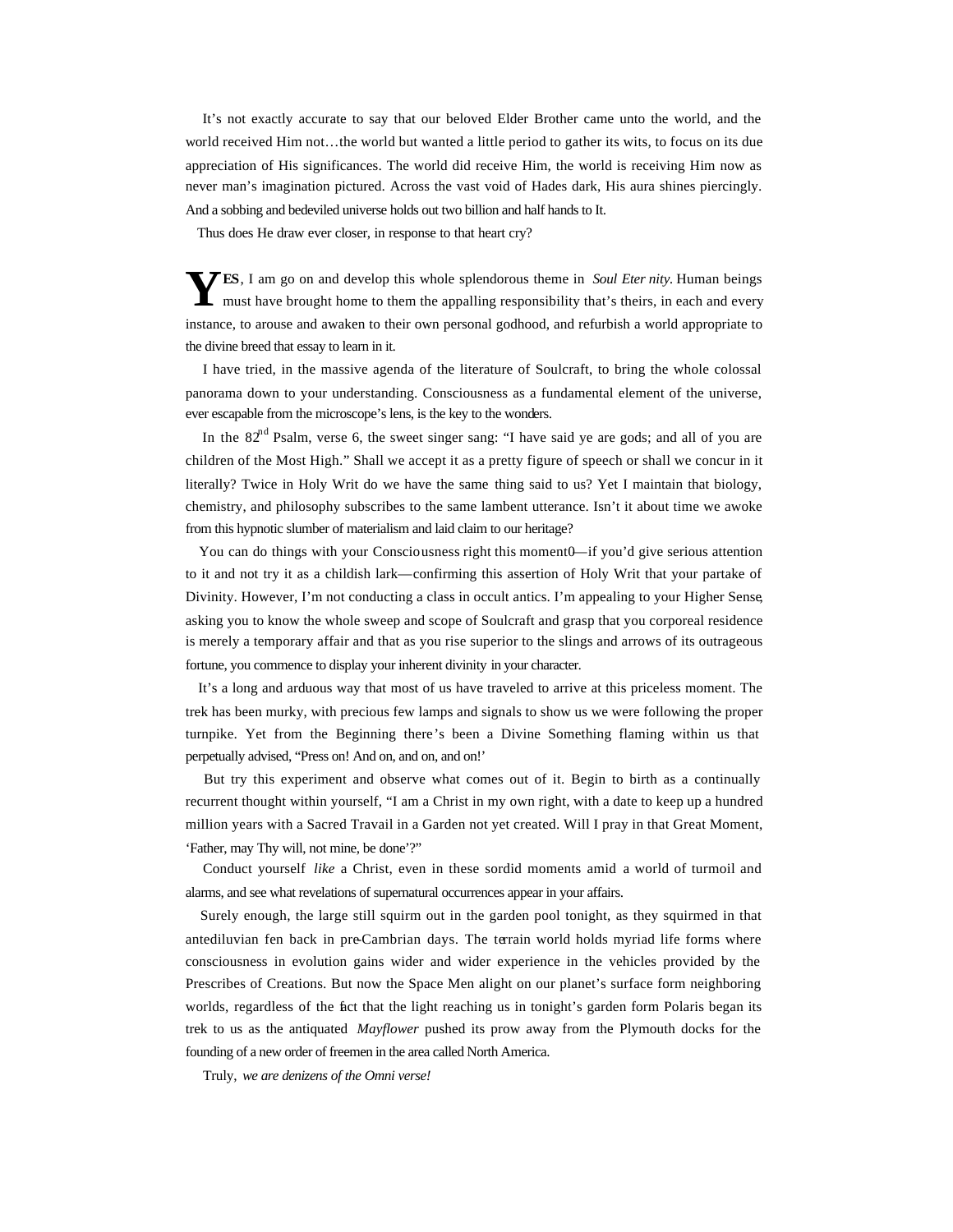**WEHAVE** these course of our lives to go through, s we have set for ourselves, true enough.<br>Crisis involving us merely means that one we were weak and desired to be strong. Very Crisis involving us merely means that one we were weak and desired to be strong. Very good, what then is keeping us from being strong? Thus is the travail shortened, and we arrive on the apex of accomplishment the sooner.

 I contend we are possessors of Undying Minds. Consciousness we have forever with us. Various vehicles, some of them seemingly grotesque, have we bethought to occupy in the upward spiral, fetching us to this electric moment. Why upbraid ourselves through our instincts, for that?

 Simply say to ourselves, "No situation, which earth can provide, am I subservient to, in character. One day, the prototype of my particular temperament will cast its magnificent shadow over a whole planetary world—or series of planetary worlds. Therefore at the moment am I given an indication of tomorrow's Cosmos, in so far as I take part in it. it is an awesome thought. Stars shall be but grubs of my designing to me, in that future aeon. Shall they make war in that distant day against butterflies? What a blasphemy! Yet how am I prescribing otherwise this most recent moment in my animus against my brother?

 It is well to provide against future Armageddon in advance. All the same, cosmically considered, what can they be but pools of dust in a corner of world's garden?

Betelgeuse will hang out no candles whether our particular Armageddon be won or lost.

 We have to bring this whole inter-solar problem down to the tempers in each man's personal nature. Because, I repeat, we are gods in school. We are the *planets*, whereupon wars are featured tomorrow. How shall we conduct them?—we who cannot conduct a households at the moment without our sweet consort bawling out the windows for sympathy from the neighbors.

 My underlying purpose, I concede, is to make you think, to divorce you from complacency. I would jolt you with grotesque statements perhaps at times, but bring the whole worlds of principalities and powers into your shoe when the garden dust sifts into it. For worlds and solar systems are ever framed to a pattern. Size is minor consequence. What we most wonder at is Reality.

They tell me that the major jest engaging our friends on the summits of life's rainbows is the lambent absurdity that life outside of earth is perversely conjectural. We ask in the seriousness of our littleness, "Should we believe in ghosts?" Ghosts by the myriads guffaw at the query, "Should we beings on the resplendent echelons believe in Men?"

It causes much merriment.

Each plane adulates its own realities and deprecates competition. Yet the Oversoul knows all. Thought is the thing. Galvanism manifests and action is continual. Action is great or small—who shall be the judge of it? God is the ability to say, "I propose to be Myself!" shall it happen inside a peanut-shuck or upon the prairies of Orion?

 Try focusing your attention on this or that—truly *focusing* it. if you find yourself moving out of your organic mechanism, do not be afraid. The organic mechanism has only been your servant. Mayhap you shall be able to demonstrate your universality while still confined to biceps.

I go back in closing to the observation of the poet—

"We are spirits clad in veils,

Man by man was never seen,

All our deep communing fails

To remove the shadowy screen…"

Demonstrate your godhood and men will take it for granted. Verily they may fall down and worship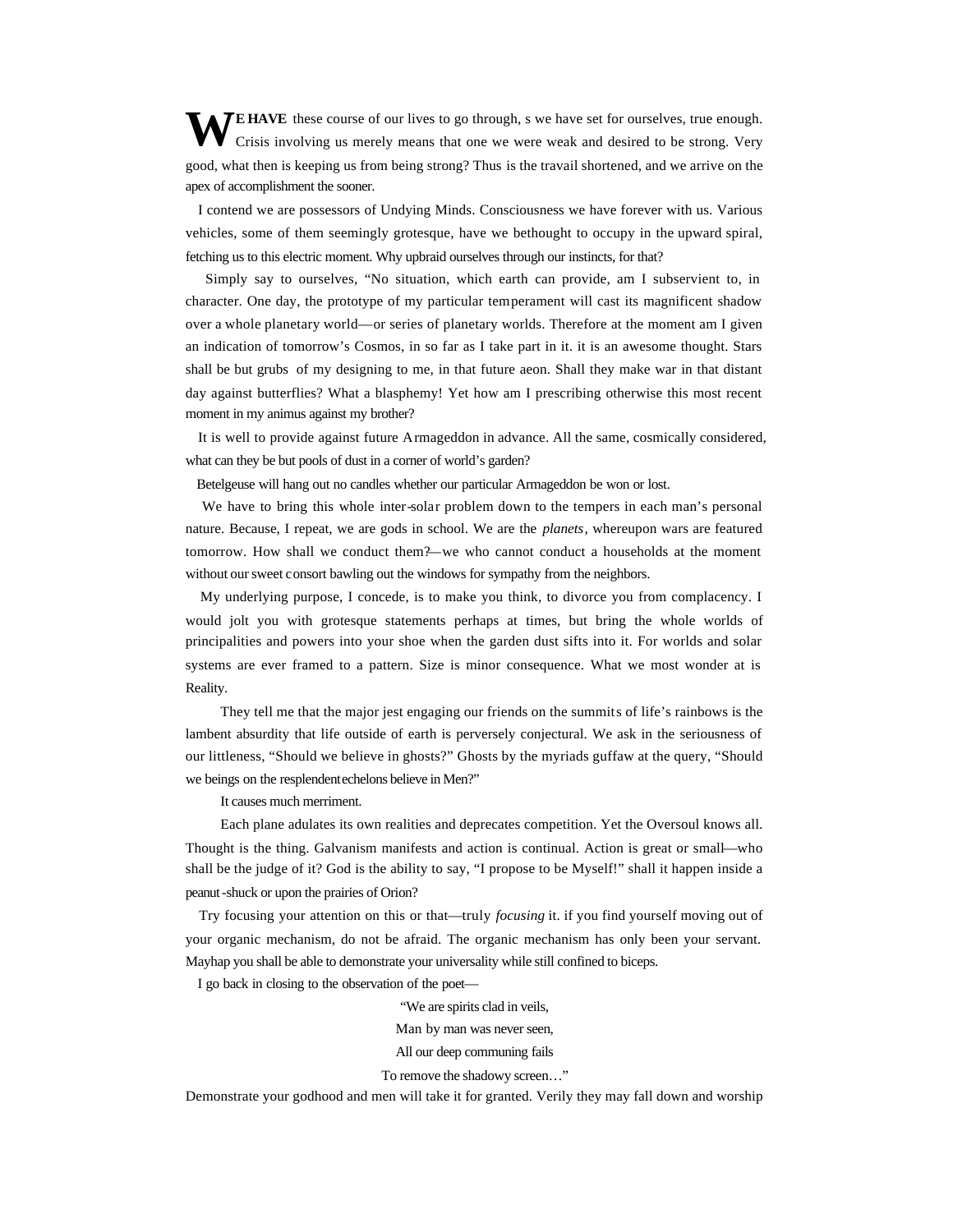you. But how will *you* feel about it? Can you stand to be worshiped? Would you not forever be asking yourself, "For what?"

Well, I'll tell you "for what" ...It will be for the cruel wound you received when one whom you loved misunderstood your motive and rebuffed your gesture to assuagement. It will be for the gift you gave that caused you more than your purse could afford. It will be for the dramatic moment that you pour forth invective. It will be for the still small voice that came to you when the pathway was inky and said, "Go this way," and only Faith caused you to do it, because Reason dictated otherwise. It will be for telling the truth as you see it, and having men cry in consequence, "Crucify him! Crucify him!" and those whom you wished most to liberate from thralldom piled the hammers that drove the spikes in your palms.

I have finished my book but not my message.

 There is greater diagramming of Destiny still to come. But we can take it in stride. The lamps of Eternity often burn dim but they would not be lamps if they succumbed to gusty darkness.

 So I riffle back through my pages and realize with a sigh how little can be told when there is Much to Be Said…

**ARTLY** man was staggered by the magnitude of matter. Modern man is staggered by its minuteness. The vast size of the universe is a less appalling idea than the inconceivable minuteness. The vast size of the universe is a less appalling idea than the inconceivable littleness of the material out of which it is built up.

 Men spend their days searching out the mysteries of the solar systems. Btu all of them do not look at the night sky's stars. Some of them probe into the solar systems of the mighty atom. For every atom is itself a solar system with sun and whirling planets.

 It would take a hundred million atoms to form a straight line if placed, like a row of peas, across a penny. Take an ordinary light bulb, which is a near vacuum, and make anywhere upon its surface, a tiny hole. Let this hole be no bigger than a common pin makes in piercing a bit of cardboard. Then start a projection of atoms through this hole. Send them through at the rate of a million a minute. It would them take a hundred million years to fill that bulb with atoms!

 What makes these microscopic planets whirl about their tiny suns? What force holds the atoms together? Where does it get its terrific energy?

 Take a glass of water. It represents energy. You pour it into the toy boiler of a model ship and she steams across a model-yacht pond. Heat has been applied to the water until the water's electrons have flown wide. We say they have expanded. But take the same energy imprisoned in the same glass of water's atoms and *release* it and you have power not for the model ship but for an Atlantic crossing of a modern ocean liner.

 Imprisoned in the atom is energy so vast that its release and harnessing would make an end of nearly every problem that vexes the spirit of man. We should possess inexhaustible supplies of power so that every material need could be satisfied. We should no longer need coal. Petrol, or any sort of fuels. Already it is known that when the atom is split, its energy flies forth into the infinite of space at terrific velocity. It is not generally known that Science labels such energy, Rays.

 Investigators have catalogued the rays that come from the sun. but behind and beyond all rays that come from sun and stars they have found rays of shorter length that emanate, so far as Science can determine, from no known source within our solar system. They are called Cosmic Rays. And they fall like invisible rain upon the earth from some source far out in the eternal night of the Universe. But specifically where do they *originate?*